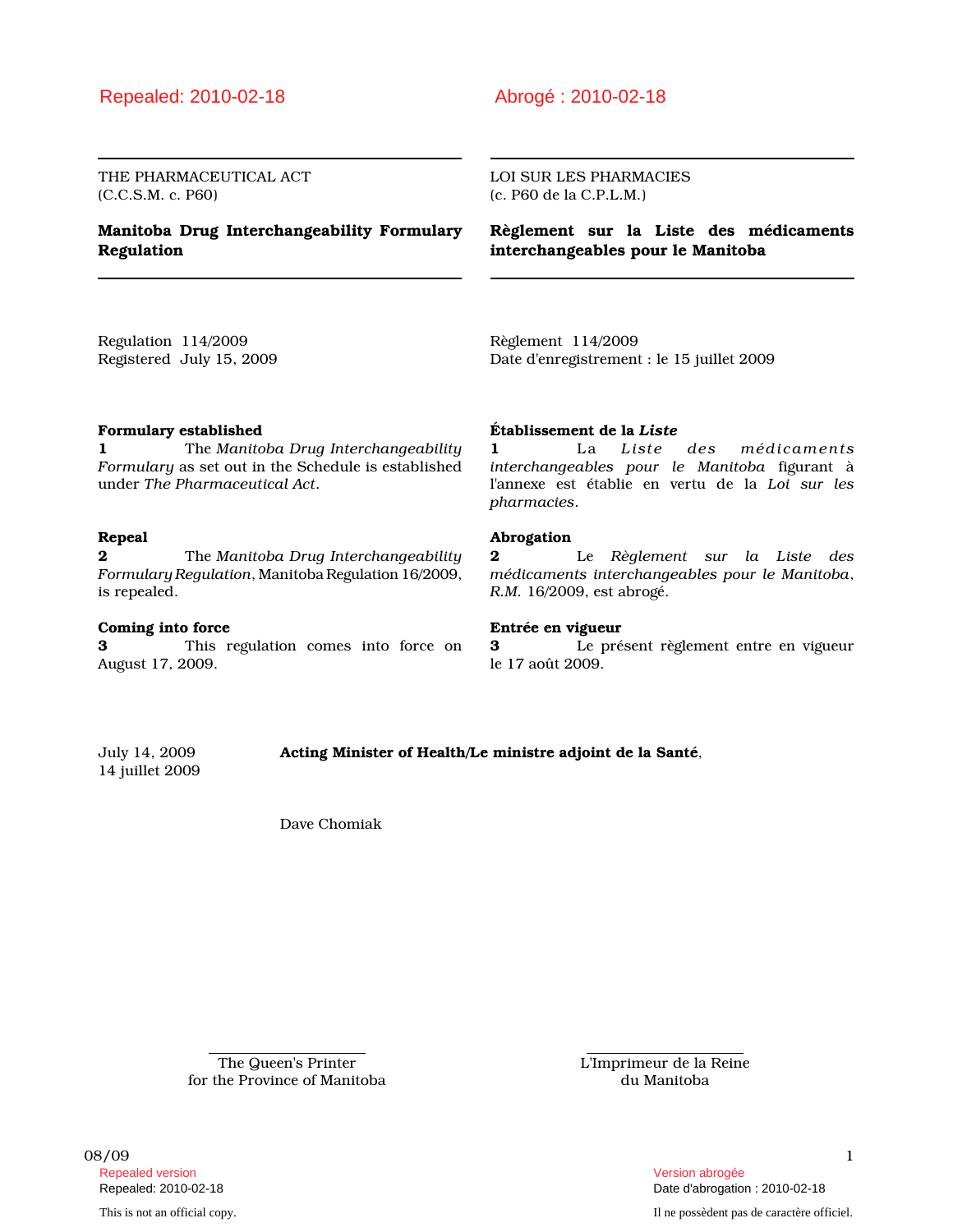SIXTY FIRST EDITION SCHEDULE EFFECTIVE AUGUST 17, 2009

P60 - R.M 114/2009

P60 - M.R 114/2009

EN VIGUEUR LE 17 AOÛT 2009

# LISTE DES MÉDICAMENTS INTERCHANGEABLES POUR LE MANITOBA

|                                                                                              | <b>MANITOBA DRUG INTERCHANGEABILITY FORMULARY</b>                                                                                          |                                                                                                       |                                                                              |                                                                              |  |
|----------------------------------------------------------------------------------------------|--------------------------------------------------------------------------------------------------------------------------------------------|-------------------------------------------------------------------------------------------------------|------------------------------------------------------------------------------|------------------------------------------------------------------------------|--|
|                                                                                              | <b>LISTE DES MÉDICAMENTS INTERCHANGEABLES</b><br><b>POUR LE MANITOBA</b>                                                                   |                                                                                                       |                                                                              |                                                                              |  |
| <b>DIN</b><br><b>NIM</b>                                                                     | <b>Product Name</b><br><b>Produit</b>                                                                                                      | <b>Manufacturer</b><br>Fabricant                                                                      | Price (\$)                                                                   | Prix(\$)                                                                     |  |
|                                                                                              | ACEBUTOLOL HCI - 100 mg - Tablets<br>ACÉBUTOLOL (CHLORHYDRATE D') - 100 mg - comprimés                                                     |                                                                                                       | Per<br>Tablet                                                                | Par<br>comprimé                                                              |  |
| 01926543<br>02147602<br>02237721<br>02237885<br>02036290<br>02204517                         | Sectral<br>Apo-Acebutolol<br>Gen-Acebutolol<br>Gen-Acebutolol (Type S)<br>Monitan<br>Novo-Acebutolol                                       | <b>AVE</b><br><b>APX</b><br><b>GPM</b><br><b>GPM</b><br><b>WAY</b><br><b>NOP</b>                      | 0.3635<br>0.1793<br>0.1793<br>0.1793<br>0.1793<br>0.1793                     | 0,3635<br>0,1793<br>0,1793<br>0,1793<br>0,1793<br>0,1793                     |  |
| 02165546<br>01910140<br>02257599                                                             | Nu-Acebutolol<br>Rhotral<br>Sandoz Acebutolol                                                                                              | <b>NXP</b><br><b>ROP</b><br>SDZ                                                                       | 0.1793<br>0.1793<br>0.1793                                                   | 0,1793<br>0,1793<br>0,1793                                                   |  |
|                                                                                              | ACEBUTOLOL HCI - 200 mg - Tablets<br>ACÉBUTOLOL (CHLORHYDRATE D') - 200 mg - comprimés                                                     |                                                                                                       | Per<br>Tablet                                                                | Par<br>comprimé                                                              |  |
| 01926551<br>02147610<br>02237722<br>02237886<br>02204525<br>02165554<br>01910159<br>02257602 | Sectral<br>Apo-Acebutolol<br>Gen-Acebutolol<br>Gen-Acebutolol (Type S)<br>Novo-Acebutolol<br>Nu-Acebutolol<br>Rhotral<br>Sandoz Acebutolol | <b>AVE</b><br><b>APX</b><br><b>GPM</b><br><b>GPM</b><br><b>NOP</b><br><b>NXP</b><br><b>ROP</b><br>SDZ | 0.5452<br>0.2684<br>0.2684<br>0.2684<br>0.2684<br>0.2684<br>0.2684<br>0.2684 | 0,5452<br>0,2684<br>0,2684<br>0,2684<br>0,2684<br>0,2684<br>0,2684<br>0,2684 |  |
|                                                                                              | ACEBUTOLOL HCI - 400 mg - Tablets<br>ACÉBUTOLOL (CHLORHYDRATE D') - 400 mg - comprimés                                                     |                                                                                                       | Per<br>Tablet                                                                | Par<br>comprimé                                                              |  |
| 01926578<br>02147629<br>02237723<br>02237887<br>02204533<br>02165562<br>01910167<br>02257610 | Sectral<br>Apo-Acebutolol<br>Gen-Acebutolol<br>Gen-Acebutolol (Type S)<br>Novo-Acebutolol<br>Nu-Acebutolol<br>Rhotral<br>Sandoz Acebutolol | <b>AVE</b><br><b>APX</b><br><b>GPM</b><br><b>GPM</b><br><b>NOP</b><br><b>NXP</b><br><b>ROP</b><br>SDZ | 1.0849<br>0.5333<br>0.5333<br>0.5333<br>0.5333<br>0.5333<br>0.5333<br>0.5333 | 1,0849<br>0,5333<br>0,5333<br>0,5333<br>0,5333<br>0,5333<br>0,5333<br>0,5333 |  |
|                                                                                              | ACETAMINOPHEN COMPOUND WITH CODEINE - 8 mg - Tablets<br><b>COMPOSÉ ACÉTAMINOPHÈNE ET CODÉINE - 8 mg - comprimés</b>                        |                                                                                                       | Per<br>Tablet                                                                | Par<br>comprimé                                                              |  |
| 02181061<br>00293490<br>00653233                                                             | Tylenol with Codeine No. 1/Tylenol n° 1 avec codéine<br>Atasol-8<br>ratio-Lenoltec #1/ratio-Lenoltec n° 1                                  | <b>MCL</b><br><b>HOR</b><br><b>RPH</b>                                                                | 0.1365<br>0.0814<br>0.0303                                                   | 0,1365<br>0,0814<br>0,0303                                                   |  |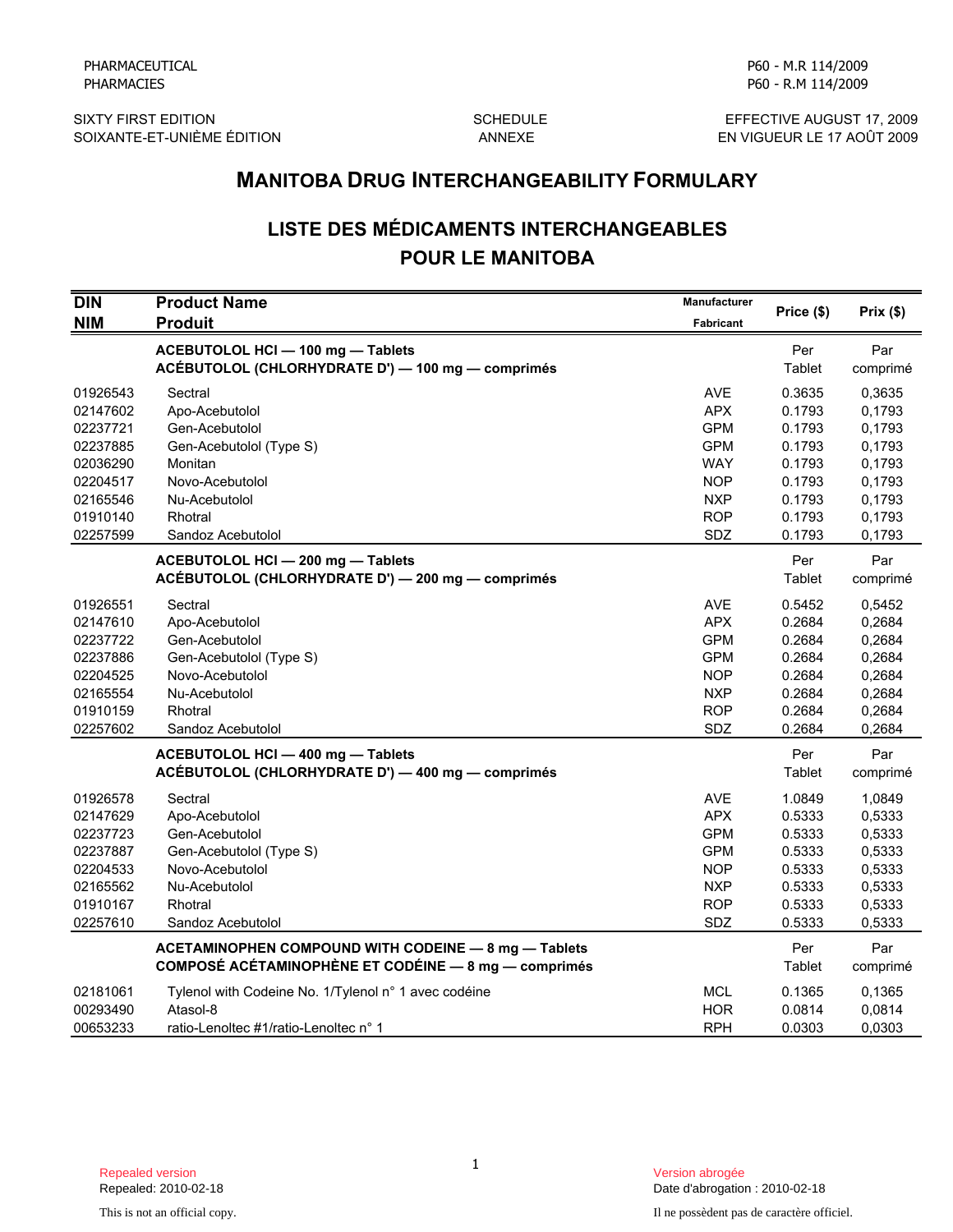| <b>DIN</b><br><b>NIM</b>                                             | <b>Product Name</b>                                                                                                              | Manufacturer<br>Fabricant                                                        | Price (\$)                                               | Prix(\$)                                                 |
|----------------------------------------------------------------------|----------------------------------------------------------------------------------------------------------------------------------|----------------------------------------------------------------------------------|----------------------------------------------------------|----------------------------------------------------------|
|                                                                      | <b>Produit</b><br>ACETAMINOPHEN COMPOUND WITH CODEINE - 15 mg - Tablets<br>COMPOSÉ ACÉTAMINOPHÈNE ET CODÉINE - 15 mg - comprimés |                                                                                  | Per<br>Tablet                                            | Par<br>comprimé                                          |
| 00293504<br>02232388<br>02163934<br>00653241                         | Atasol-15<br>Exdol-15<br>Tylenol with Codeine No. 2/Tylenol n° 2 avec codéine<br>ratio-Lenoltec No. 2/ratio-Lenoltec n° 2        | <b>HOR</b><br>PPI<br>JOI<br><b>RPH</b>                                           | 0.1001<br>0.0837<br>0.0807<br>0.0691                     | 0,1001<br>0,0837<br>0,0807<br>0,0691                     |
|                                                                      | ACETAMINOPHEN COMPOUND WITH CODEINE - 30 mg - Tablets<br>COMPOSÉ ACÉTAMINOPHÈNE ET CODÉINE - 30 mg - comprimés                   |                                                                                  | Per<br>Tablet                                            | Par<br>comprimé                                          |
| 02232389<br>00293512<br>02163926<br>00653276                         | Exdol-30<br>Atasol-30<br>Tylenol with Codeine No. 3/Tylenol n° 3 avec codéine<br>ratio-Lenoltec No. 3/ratio-Lenoltec n° 3        | PPI<br><b>HOR</b><br>JOI<br><b>RPH</b>                                           | 0.1753<br>0.1425<br>0.0888<br>0.0760                     | 0.1753<br>0,1425<br>0,0888<br>0,0760                     |
|                                                                      | ACETAMINOPHEN WITH CODEINE - 300 mg - 60 mg - Tablets<br>ACÉTAMINOPHÈNE AVEC CODÉINE - 300 mg - 60 mg - comprimés                |                                                                                  | Per<br>Tablet                                            | Par<br>comprimé                                          |
| 02163918<br>00621463                                                 | Tylenol with Codeine No. 4/Tylenol n° 4 avec codéine<br>ratio-Lenoltec #4/ratio-Lenoltec n° 4                                    | JOI<br><b>RPH</b>                                                                | 0.1877<br>0.1605                                         | 0,1877<br>0.1605                                         |
|                                                                      | ACETYLSALICYLIC ACID - 325 mg - Enteric Tablets<br>ACIDE ACETYLSALICYLIQUE - 325 mg - comprimés à enrobage<br>entérosoluble      |                                                                                  | Per<br>Tablet                                            | Par<br>comprimé                                          |
| 00010332<br>02284529<br>02010526                                     | Entrophen<br>pms-ASA EC<br>Enteric Coated ASA/ASA à enrobage entérosoluble                                                       | PPI<br><b>PMS</b><br><b>VTH</b>                                                  | 0.0308<br>0.0308<br>0.0228                               | 0.0308<br>0,0308<br>0,0228                               |
|                                                                      | ACYCLOVIR - 200 mg - Tablets<br>ACYCLOVIR - 200 mg - comprimés                                                                   |                                                                                  | Per<br>Tablet                                            | Par<br>comprimé                                          |
| 00634506<br>02197405<br>02242784<br>02285959<br>02078627<br>02207621 | Zovirax<br>Nu-Acyclovir<br>Gen-Acyclovir<br>Novo-Acyclovir<br>ratio-Acyclovir<br>Apo-Acyclovir                                   | <b>GSK</b><br><b>NXP</b><br><b>GPM</b><br><b>NOP</b><br><b>RPH</b><br><b>APX</b> | 1.4074<br>0.9950<br>0.9662<br>0.9661<br>0.9661<br>0.9660 | 1,4074<br>0,9950<br>0,9662<br>0,9661<br>0,9661<br>0,9660 |
|                                                                      | ACYCLOVIR - 400 mg - Tablets<br>ACYCLOVIR - 400 mg - comprimés                                                                   |                                                                                  | Per<br>Tablet                                            | Par<br>comprimé                                          |
| 01911627<br>02197413<br>02242463<br>02078635<br>02285967<br>02207648 | Zovirax<br>Nu-Acyclovir<br>Gen-Acyclovir<br>ratio-Acyclovir<br>Novo-Acyclovir<br>Apo-Acyclovir                                   | <b>GSK</b><br><b>NXP</b><br><b>GPM</b><br><b>RPH</b><br><b>NOP</b><br><b>APX</b> | 2.8357<br>2.0254<br>1.9017<br>1.9017<br>1.9016<br>1.9015 | 2,8357<br>2,0254<br>1,9017<br>1,9017<br>1,9016<br>1,9015 |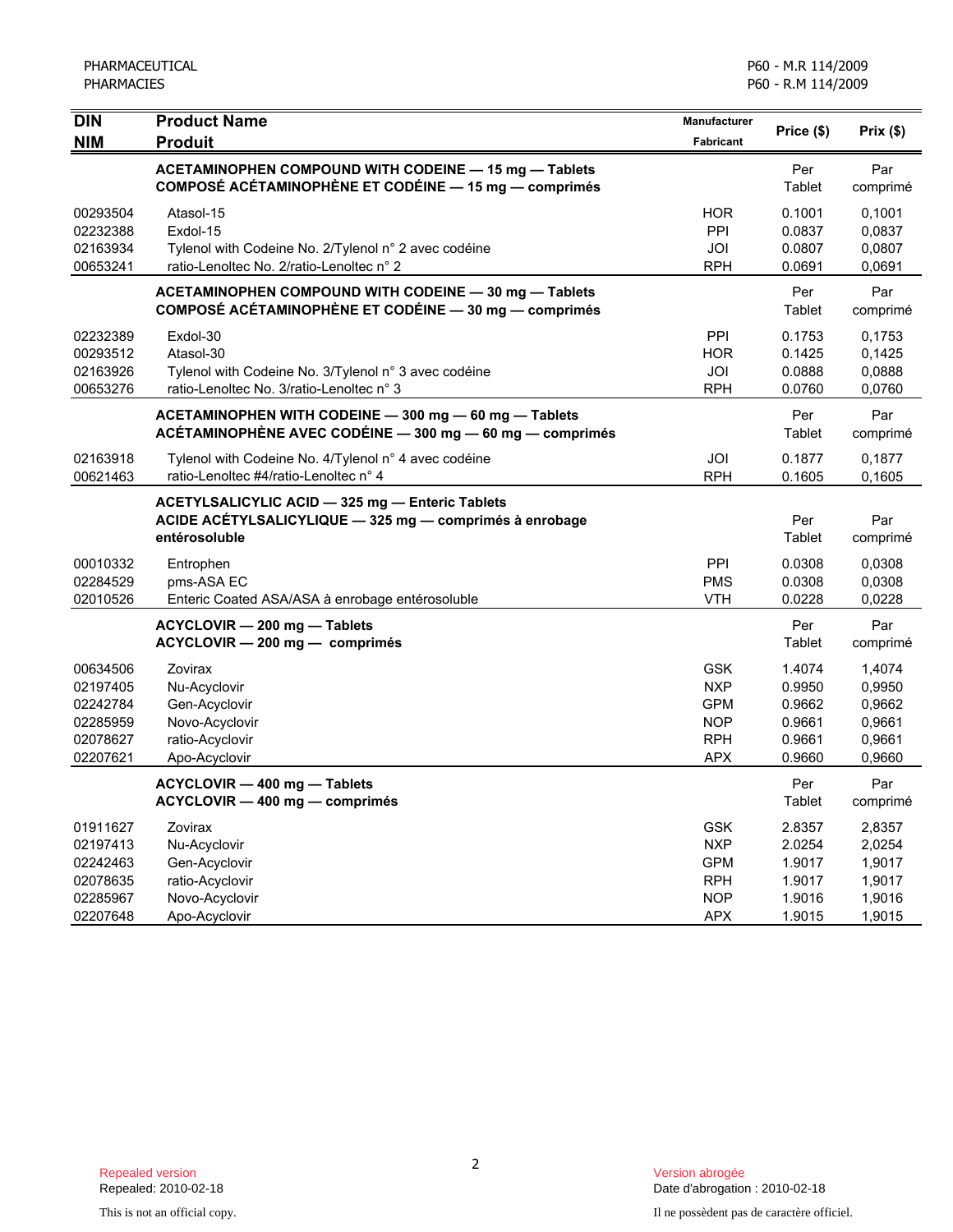| <b>DIN</b>                                                                                               | <b>Product Name</b>                                                                                                                                                      | <b>Manufacturer</b>                                                                                   | Price (\$)                                                                              | Prix(\$)                                                                                |
|----------------------------------------------------------------------------------------------------------|--------------------------------------------------------------------------------------------------------------------------------------------------------------------------|-------------------------------------------------------------------------------------------------------|-----------------------------------------------------------------------------------------|-----------------------------------------------------------------------------------------|
| <b>NIM</b>                                                                                               | <b>Produit</b>                                                                                                                                                           | <b>Fabricant</b>                                                                                      |                                                                                         |                                                                                         |
|                                                                                                          | ACYCLOVIR - 800 mg - Tablets<br>ACYCLOVIR - 800 mg - comprimés                                                                                                           |                                                                                                       | Per<br>Tablet                                                                           | Par<br>comprimé                                                                         |
| 01911635<br>02207656<br>02197421<br>02242464<br>02078651                                                 | Zovirax<br>Apo-Acyclovir<br>Nu-Acyclovir<br>Gen-Acyclovir<br>ratio-Acyclovir                                                                                             | <b>GSK</b><br><b>APX</b><br><b>NXP</b><br><b>GPM</b><br><b>RPH</b>                                    | 5.5762<br>3.1415<br>3.1415<br>3.1413<br>3.1413                                          | 5,5762<br>3,1415<br>3,1415<br>3,1413<br>3,1413                                          |
| 02285975                                                                                                 | Novo-Acyclovir<br>ALENDRONATE - 5 mg - Tablets<br>ALENDRONATE - 5 mg - comprimés                                                                                         | <b>NOP</b>                                                                                            | 3.1412<br>Per<br>Tablet                                                                 | 3,1412<br>Par<br>comprimé                                                               |
| 02233055<br>02248727<br>02270110<br>02288079                                                             | Fosamax<br>Apo-Alendronate<br>Gen-Alendronate<br>Sandoz Alendronate                                                                                                      | MFX.<br><b>APX</b><br><b>GPM</b><br>SDZ                                                               | 1.7286<br>1.1407<br>1.1407<br>1.1407                                                    | 1,7286<br>1,1407<br>1,1407<br>1,1407                                                    |
|                                                                                                          | ALENDRONATE - 10 mg - Tablets<br>ALENDRONATE - 10 mg - comprimés                                                                                                         |                                                                                                       | Per<br>Tablet                                                                           | Par<br>comprimé                                                                         |
| 02201011<br>02247373<br>02248728<br>02270129<br>02288087                                                 | Fosamax<br>Novo-Alendronate<br>Apo-Alendronate<br>Gen-Alendronate<br>Sandoz Alendronate                                                                                  | <b>MFX</b><br><b>NOP</b><br><b>APX</b><br><b>GPM</b><br>SDZ                                           | 2.1942<br>1.3513<br>1.2163<br>1.2163<br>1.2163                                          | 2,1942<br>1,3513<br>1,2163<br>1,2163<br>1,2163                                          |
|                                                                                                          | ALENDRONATE - 40 mg - Tablets<br>ALENDRONATE - 40 mg - comprimés                                                                                                         |                                                                                                       | Per<br>Tablet                                                                           | Par<br>comprimé                                                                         |
| 02201038<br>02258102                                                                                     | Fosamax<br>Co Alendronate                                                                                                                                                | <b>MFX</b><br>COB                                                                                     | 4.4818<br>2.8707                                                                        | 4,4818<br>2,8707                                                                        |
|                                                                                                          | ALENDRONATE - 70 mg - Tablets<br>ALENDRONATE - 70 mg - comprimés                                                                                                         |                                                                                                       | Per<br>Tablet                                                                           | Par<br>comprimé                                                                         |
| 02245329<br>02258110<br>02248730<br>02286335<br>02261715<br>02273179<br>02284006<br>02275279<br>02288109 | Fosamax<br>Co Alendronate<br>Apo-Alendronate<br>Gen-Alenedronate<br>Novo-Alendronate<br>pms-Alendronate<br>pms-Alendronate FC<br>ratio-Alendronate<br>Sandoz Alendronate | MFX<br>COB<br><b>APX</b><br><b>GPM</b><br><b>NOP</b><br><b>PMS</b><br><b>PMS</b><br><b>RPH</b><br>SDZ | 11.0633<br>6.1331<br>6.1325<br>6.1325<br>6.1325<br>6.1325<br>6.1325<br>6.1325<br>6.1325 | 11,0633<br>6,1331<br>6,1325<br>6,1325<br>6,1325<br>6,1325<br>6,1325<br>6,1325<br>6,1325 |
|                                                                                                          | ALFUZOSIN - 10 mg - Tablets<br>ALFUZOSIN - 10 mg - comprimés                                                                                                             |                                                                                                       | Per<br>Tablet                                                                           | Par<br>comprimé                                                                         |
| 02245565<br>02315866<br>02304678                                                                         | Xatral<br>Apo-Alfuzosin<br>Sandoz Alfuzosin                                                                                                                              | SAA<br><b>APX</b><br>SDZ                                                                              | 1.0972<br>0.7450<br>0.7450                                                              | 1,0972<br>0,7450<br>0,7450                                                              |
|                                                                                                          | ALLOPURINOL - 100 mg - Tablets<br>ALLOPURINOL - 100 mg - comprimés                                                                                                       |                                                                                                       | Per<br>Tablet                                                                           | Par<br>comprimé                                                                         |
| 00402818<br>00364282                                                                                     | Apo-Allopurinol<br>Novo-Purol                                                                                                                                            | <b>APX</b><br><b>NOP</b>                                                                              | 0.0858<br>0.0780                                                                        | 0,0858<br>0,0780                                                                        |

3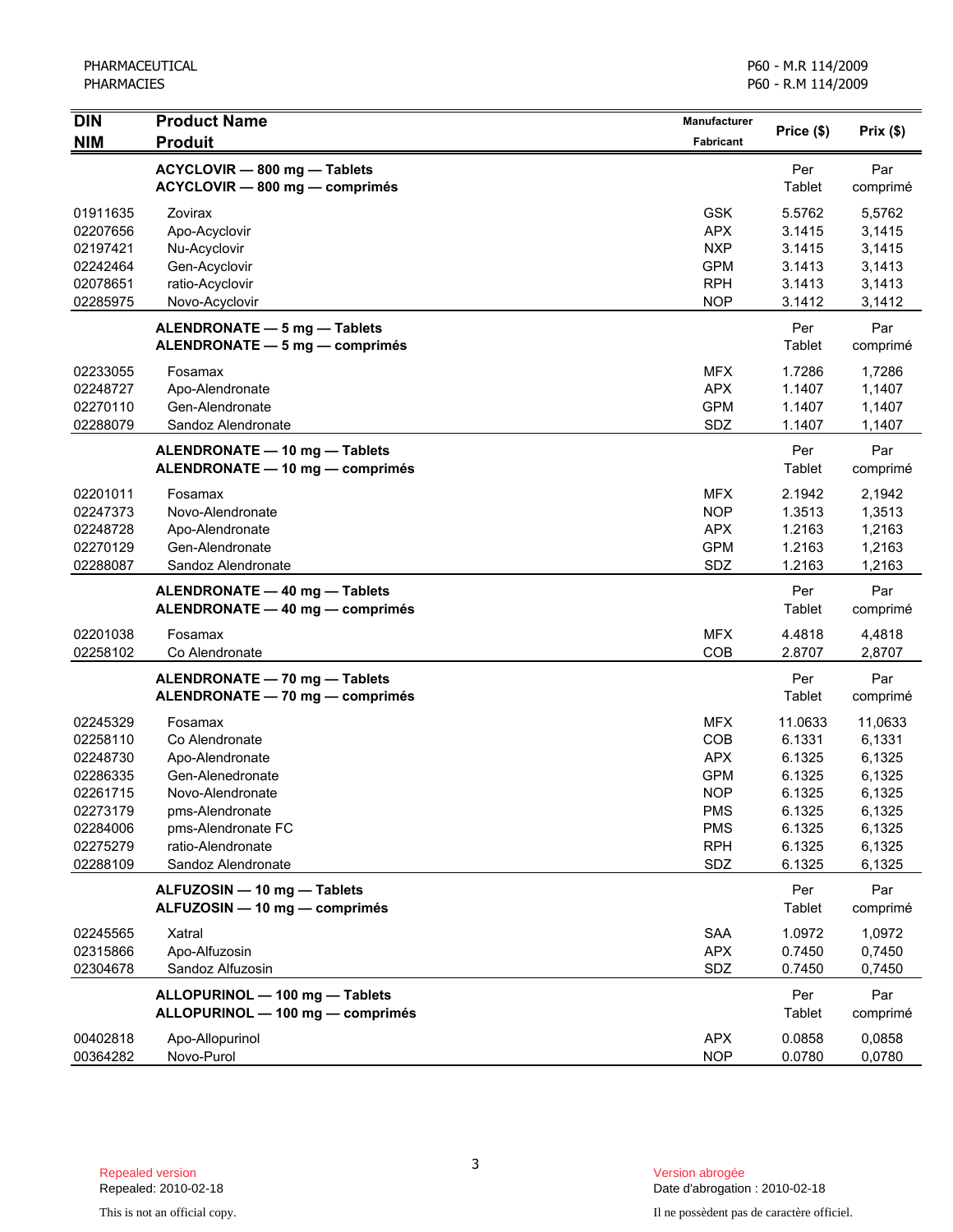PHARMACEUTICAL PHARMACIES

| <b>DIN</b><br><b>NIM</b>                                 | <b>Product Name</b><br><b>Produit</b>                                                         | Manufacturer<br><b>Fabricant</b>                            | Price (\$)                                     | Prix(\$)                                       |
|----------------------------------------------------------|-----------------------------------------------------------------------------------------------|-------------------------------------------------------------|------------------------------------------------|------------------------------------------------|
|                                                          | ALLOPURINOL - 200 mg - Tablets<br>ALLOPURINOL - 200 mg - comprimés                            |                                                             | Per<br>Tablet                                  | Par<br>comprimé                                |
| 00479799<br>00565342                                     | Apo-Allopurinol<br>Novo-Purol                                                                 | <b>APX</b><br><b>NOP</b>                                    | 0.1430<br>0.1300                               | 0,1430<br>0,1300                               |
|                                                          | ALPRAZOLAM - 0.25 mg - Tablets<br>ALPRAZOLAM - 0,25 mg - comprimés                            |                                                             | Per<br>Tablet                                  | Par<br>comprimé                                |
| 00548359<br>00865397<br>02137534<br>01913484<br>01913239 | Xanax<br>Apo-Alpraz<br>Gen-Alprazolam<br>Novo-Alprazol<br>Nu-Alpraz                           | PFI<br><b>APX</b><br><b>GPM</b><br><b>NOP</b><br><b>NXP</b> | 0.2679<br>0.0836<br>0.0836<br>0.0836<br>0.0836 | 0,2679<br>0,0836<br>0,0836<br>0,0836<br>0,0836 |
|                                                          | ALPRAZOLAM - 0.5 mg - Tablets<br>ALPRAZOLAM - 0,5 mg - comprimés                              |                                                             | Per<br>Tablet                                  | Par<br>comprimé                                |
| 00548367<br>02137542<br>01913247<br>00865400<br>01913492 | Xanax<br>Gen-Alprazolam<br>Nu-Alpraz<br>Apo-Alpraz<br>Novo-Alprazol                           | PFI<br><b>GPM</b><br><b>NXP</b><br><b>APX</b><br><b>NOP</b> | 0.3203<br>0.1015<br>0.1015<br>0.1012<br>0.1012 | 0,3203<br>0,1015<br>0,1015<br>0,1012<br>0,1012 |
|                                                          | ALPRAZOLAM - 1 mg - Tablets<br>ALPRAZOLAM - 1 mg - comprimés                                  |                                                             | Per<br>Tablet                                  | Par<br>comprimé                                |
| 00723770<br>02243611<br>02229813                         | Xanax<br>Apo-Alpraz<br>Gen-Alprazolam                                                         | PFI<br><b>APX</b><br><b>GPM</b>                             | 0.5764<br>0.3409<br>0.3409                     | 0,5764<br>0,3409<br>0,3409                     |
|                                                          | ALPRAZOLAM - 2 mg - Tablets<br>ALPRAZOLAM - 2 mg - comprimés                                  |                                                             | Per<br>Tablet                                  | Par<br>comprimé                                |
| 00813958<br>02243612<br>02229814                         | Xanax<br>Apo-Alpraz<br>Gen-Alprazolam                                                         | PFI<br><b>APX</b><br><b>GPM</b>                             | 1.0245<br>0.6059<br>0.6059                     | 1,0245<br>0,6059<br>0,6059                     |
|                                                          | <b>AMANTADINE HCI - 100 mg - Capsules</b><br>AMANTADINE (CHLORHYDRATE D') - 100 mg - capsules |                                                             | Per<br>Capsule                                 | Par<br>capsule                                 |
| 01990403<br>02034468<br>02139200                         | pms-Amantadine<br>Endantadine<br>Gen-Amantadine                                               | <b>PMS</b><br><b>END</b><br><b>GPM</b>                      | 0.6105<br>0.6079<br>0.5697                     | 0,6105<br>0,6079<br>0,5697                     |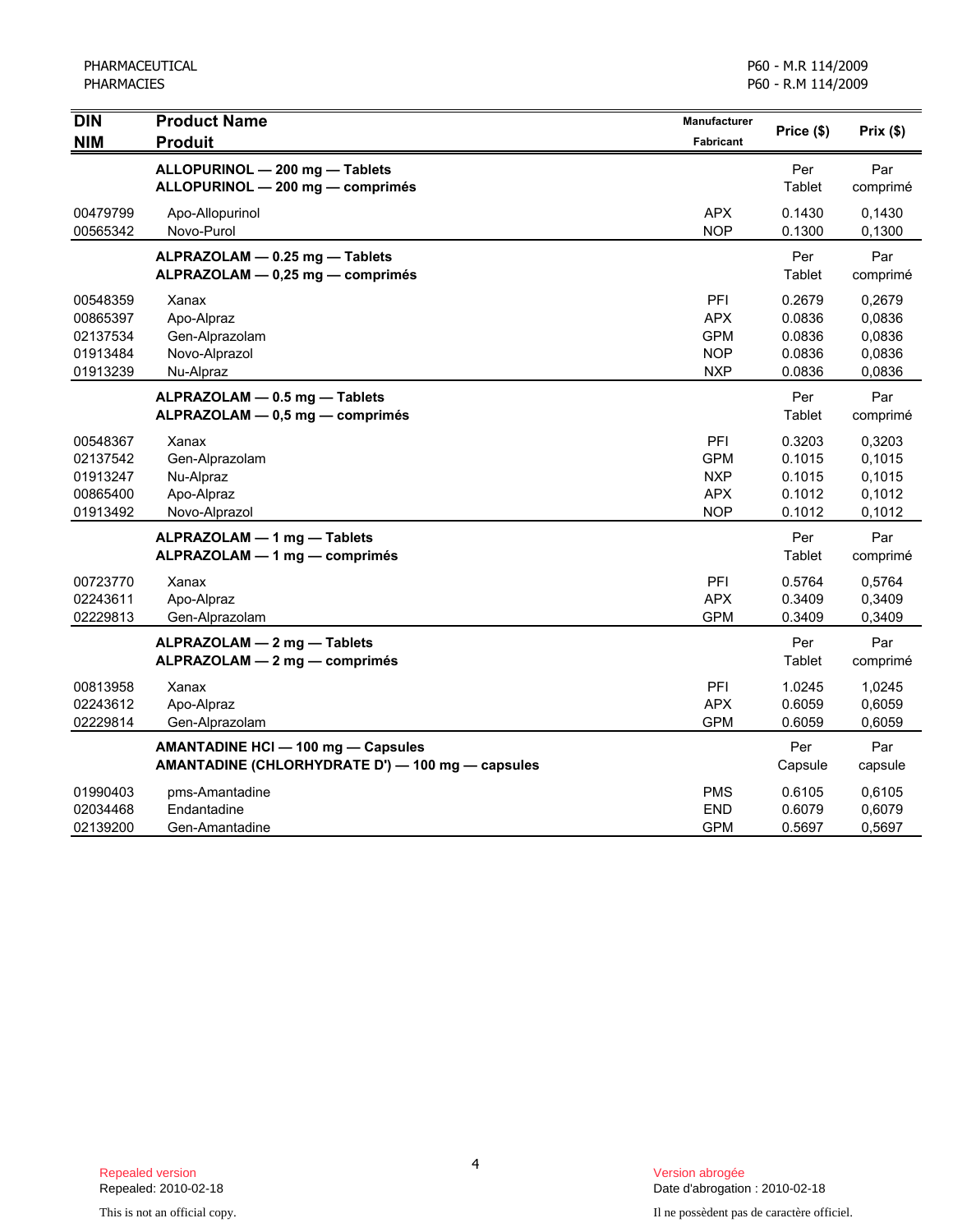| DIN                              | <b>Product Name</b>                                                                                                                     | Manufacturer                    | Price (\$)                 |                            |
|----------------------------------|-----------------------------------------------------------------------------------------------------------------------------------------|---------------------------------|----------------------------|----------------------------|
| <b>NIM</b>                       | <b>Produit</b>                                                                                                                          | <b>Fabricant</b>                |                            | Prix $(\$)$                |
|                                  | AMCINONIDE - 0.1% - Topical Cream<br>AMCINONIDE - 0,1 % - crème topique                                                                 |                                 | Per<br>Gram                | Par<br>gramme              |
| 02192284<br>02246714<br>02247098 | Cyclocort<br>Amcort<br>ratio-Amcinonide                                                                                                 | STI<br><b>TAR</b><br><b>RPH</b> | 0.5999<br>0.3011<br>0.3011 | 0,5999<br>0,3011<br>0,3011 |
|                                  |                                                                                                                                         |                                 |                            |                            |
|                                  | AMCINONIDE - 0.1% - Topical Lotion<br>AMCINONIDE $-0.1 %$ - lotion topique                                                              |                                 | Per mL                     | Par ml                     |
| 02192276<br>02247097             | Cyclocort<br>ratio-Amcinonide                                                                                                           | STI<br><b>RPH</b>               | 0.5044<br>0.2500           | 0,5044<br>0,2500           |
|                                  | AMCINONIDE - 0.1% - Topical Ointment<br>AMCINONIDE - 0,1 % - pommade topique                                                            |                                 | Per<br>Gram                | Par<br>gramme              |
| 02192268<br>02247096             | Cyclocort<br>ratio-Amcinonide                                                                                                           | STI<br><b>RPH</b>               | 0.5999<br>0.3011           | 0,5999<br>0.3011           |
|                                  | AMILORIDE HCI/HYDROCHLOROTHIAZIDE - 5 mg/50 mg - Tablets<br>AMILORIDE (CHLORHYDRATE D')/HYDROCHLOROTHIAZIDE - 5 mg/50 mg -<br>comprimés |                                 | Per<br>Tablet              | Par<br>comprimé            |
| 00487813                         | Moduret                                                                                                                                 | OPI                             | 0.3693                     | 0,3693                     |
| 00886106                         | Nu-Amilzide                                                                                                                             | <b>NXP</b>                      | 0.2815                     | 0,2815                     |
| 00784400                         | Apo-Amilzide                                                                                                                            | <b>APX</b>                      | 0.2109                     | 0,2109                     |
| 02257378<br>01937219             | Gen-Amilazide<br>Novamilor                                                                                                              | <b>GPM</b><br><b>NOP</b>        | 0.2109<br>0.2109           | 0,2109<br>0,2109           |
|                                  | AMIODARONE HCI - 200 mg - Tablets<br>AMIODARONE (CHLORHYDRATE D') — 200 mg — comprimés                                                  |                                 | Per<br>Tablet              | Par<br>comprimé            |
| 02036282                         | Cordarone                                                                                                                               | <b>WAY</b>                      | 2.2648                     | 2,2648                     |
| 02240604                         | Gen-Amiodarone                                                                                                                          | <b>GPM</b>                      | 1.4269                     | 1,4269                     |
| 02242472                         | pms-Amiodarone                                                                                                                          | <b>PMS</b>                      | 1.4269                     | 1,4269                     |
| 02243836                         | Sandoz Amiodarone                                                                                                                       | <b>SDZ</b>                      | 1.4268                     | 1,4268                     |
| 02246194                         | Apo-Amiodarone                                                                                                                          | <b>APX</b>                      | 1.4268                     | 1,4268                     |
| 02239835                         | Novo-Amiodarone                                                                                                                         | <b>NOP</b>                      | 1.4268                     | 1,4268                     |
| 02240071                         | ratio-Amiodarone                                                                                                                        | <b>RPH</b>                      | 1.4268                     | 1,4268                     |
|                                  | AMITRIPTYLINE HCI - 10 mg - Tablets<br>AMITRIPTYLINE (CHLORHYDRATE D') - 10 mg - comprimés                                              |                                 | Per<br><b>Tablet</b>       | Par<br>comprimé            |
| 02247302                         | pms-Amitriptyline                                                                                                                       | <b>PMS</b>                      | 0.0624                     | 0,0624                     |
| 00335053                         | Apo-Amitriptyline                                                                                                                       | <b>APX</b>                      | 0.0572                     | 0,0572                     |
| 00037400                         | Novo-Triptyn                                                                                                                            | <b>NOP</b>                      | 0.0572                     | 0,0572                     |
|                                  | AMITRIPTYLINE HCI - 25 mg - Tablets<br>AMITRIPTYLINE (CHLORHYDRATE D') - 25 mg - comprimés                                              |                                 | Per<br>Tablet              | Par<br>comprimé            |
| 02247303                         | pms-Amitriptyline                                                                                                                       | <b>PMS</b>                      | 0.1194                     | 0,1194                     |
| 00335061                         | Apo-Amitriptyline                                                                                                                       | <b>APX</b>                      | 0.1095                     | 0,1095                     |
| 00037419                         | Novo-Triptyn                                                                                                                            | <b>NOP</b>                      | 0.1095                     | 0,1095                     |
|                                  | AMITRIPTYLINE HCI - 50 mg - Tablets<br>AMITRIPTYLINE (CHLORHYDRATE D') - 50 mg - comprimés                                              |                                 | Per<br>Tablet              | Par<br>comprimé            |
| 02247304                         | pms-Amitriptyline                                                                                                                       | <b>PMS</b>                      | 0.2219                     | 0,2219                     |
| 00335088                         | Apo-Amitriptyline                                                                                                                       | <b>APX</b>                      | 0.2035                     | 0,2035                     |
| 00037427                         | Novo-Triptyn                                                                                                                            | <b>NOP</b>                      | 0.2035                     | 0,2035                     |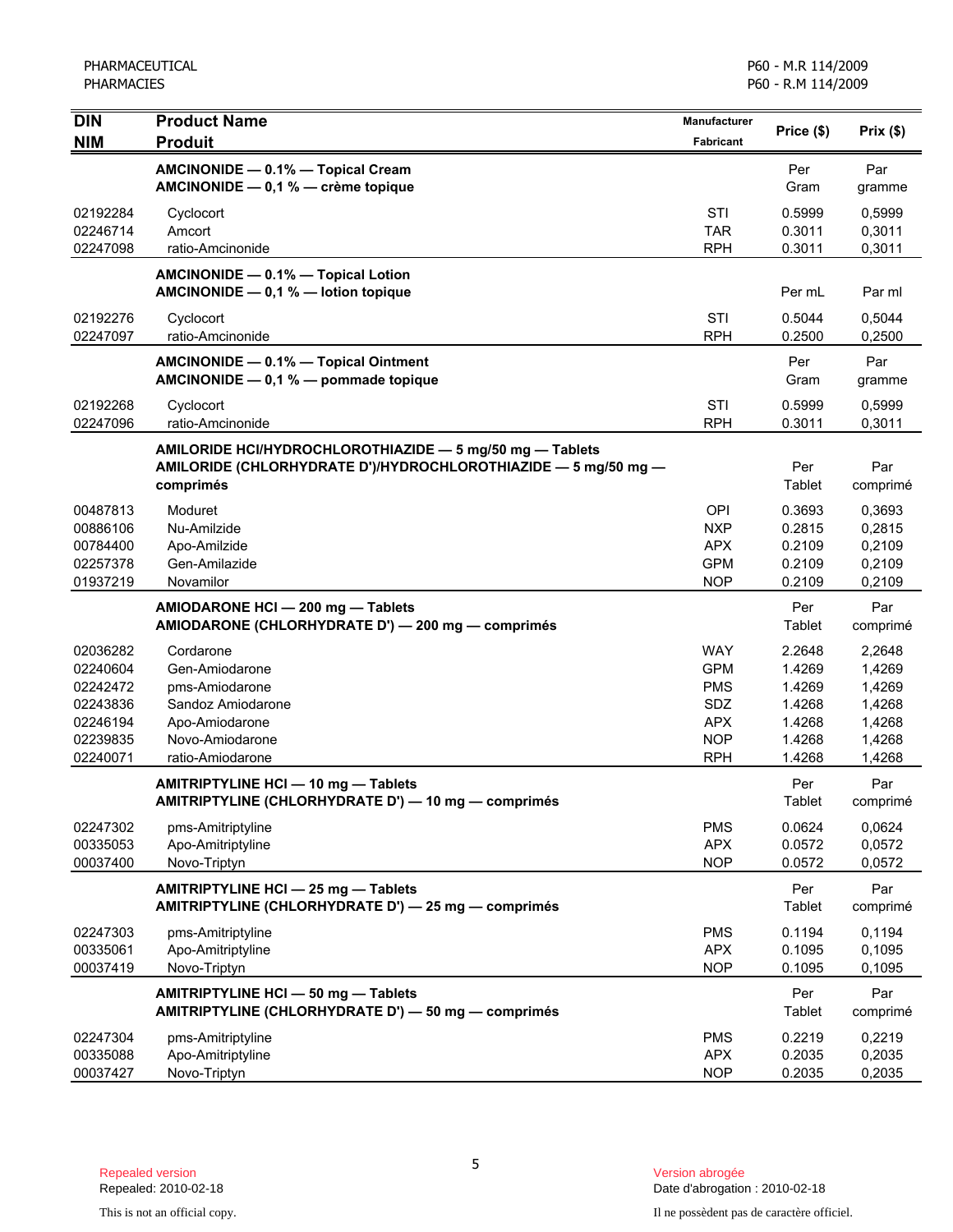| <b>DIN</b> | <b>Product Name</b>                                         | Manufacturer     | Price (\$) | Prix(\$) |
|------------|-------------------------------------------------------------|------------------|------------|----------|
| <b>NIM</b> | <b>Produit</b>                                              | <b>Fabricant</b> |            |          |
|            | AMOXICILLIN - 250 mg - Capsules                             |                  | Per        | Par      |
|            | AMOXICILLINE - 250 mg - capsules                            |                  | Capsule    | capsule  |
| 02041294   | Amoxil                                                      | <b>WAY</b>       | 0.2079     | 0,2079   |
| 00865567   | Nu-Amoxi                                                    | <b>NXP</b>       | 0.1925     | 0.1925   |
| 02238171   | Gen-Amoxicillin                                             | <b>GPM</b>       | 0.1755     | 0.1755   |
| 00406724   | Novamoxin                                                   | <b>NOP</b>       | 0.1754     | 0,1754   |
| 00628115   | Apo-Amoxi                                                   | <b>APX</b>       | 0.1750     | 0,1750   |
| 02230243   | pms-Amoxicillin                                             | <b>PMS</b>       | 0.1750     | 0,1750   |
|            | AMOXICILLIN - 500 mg - Capsules                             |                  | Per        | Par      |
|            | AMOXICILLINE - 500 mg - capsules                            |                  | Capsule    | capsule  |
| 00865575   | Nu-Amoxi                                                    | <b>NXP</b>       | 0.3911     | 0,3911   |
| 00628123   | Apo-Amoxi                                                   | <b>APX</b>       | 0.3417     | 0,3417   |
| 00406716   | Novamoxin                                                   | <b>NOP</b>       | 0.3417     | 0,3417   |
| 02238172   | Gen-Amoxicillin                                             | <b>GPM</b>       | 0.3417     | 0,3417   |
| 02230244   | pms-Amoxicillin                                             | <b>PMS</b>       | 0.3417     | 0,3417   |
|            | AMOXICILLIN - 125 mg/5 mL - Oral Liquid                     |                  |            |          |
|            | AMOXICILLINE - 125 mg/5 ml - liquide oral                   |                  | Per mL     | Par ml   |
| 00865540   | Nu-Amoxi                                                    | <b>NXP</b>       | 0.0388     | 0,0388   |
| 01934171   | Novamoxin Sugar Reduced/Novamoxin à teneur réduite en sucre | <b>NOP</b>       | 0.0360     | 0,0360   |
| 00452149   | Novamoxin                                                   | <b>NOP</b>       | 0.0360     | 0,0360   |
| 00628131   | Apo-Amoxi                                                   | <b>APX</b>       | 0.0353     | 0,0353   |
| 00628131   | Apo-Amoxi Sugar Free/Apo-Amoxi sans sucre                   | <b>APX</b>       | 0.0353     | 0,0353   |
| 02230245   | pms-Amoxicillin                                             | <b>PMS</b>       | 0.0353     | 0,0353   |
|            | AMOXICILLIN - 250 mg/5 mL - Oral Liquid                     |                  |            |          |
|            | AMOXICILLINE - 250 mg/5 ml - liquide oral                   |                  | Per mL     | Par ml   |
| 00865559   | Nu-Amoxi                                                    | <b>NXP</b>       | 0.0602     | 0,0602   |
| 00628158   | Apo-Amoxi                                                   | <b>APX</b>       | 0.0540     | 0,0540   |
| 00628158   | Apo-Amoxi Sugar Free/Apo-Amoxi sans sucre                   | <b>APX</b>       | 0.0540     | 0,0540   |
| 01934163   | Novamoxin Sugar Reduced/Novamoxin à teneur réduite en sucre | <b>NOP</b>       | 0.0540     | 0,0540   |
| 00452130   | Novamoxin                                                   | <b>NOP</b>       | 0.0540     | 0,0540   |
| 02230246   | pms-Amoxicillin                                             | <b>PMS</b>       | 0.0540     | 0,0540   |
|            | AMOXICILLIN/CLAVULANIC ACID - 25 mg/6.25 mg/mL              |                  |            |          |
|            | - Oral Suspension                                           |                  |            |          |
|            | AMOXICILLINE/ACIDE CLAVULANIQUE - 25 mg/6,25 mg/ml -        |                  |            |          |
|            | suspension orale                                            |                  | Per mL     | Par ml   |
| 01916882   | Clavulin 125 F                                              | <b>GSK</b>       | 0.1287     | 0,1287   |
| 02244646   | ratio-ACLAVULANATE                                          | <b>RPH</b>       | 0.0796     | 0,0796   |
| 02243986   | Apo-Amoxi Clav                                              | <b>APX</b>       | 0.0795     | 0,0795   |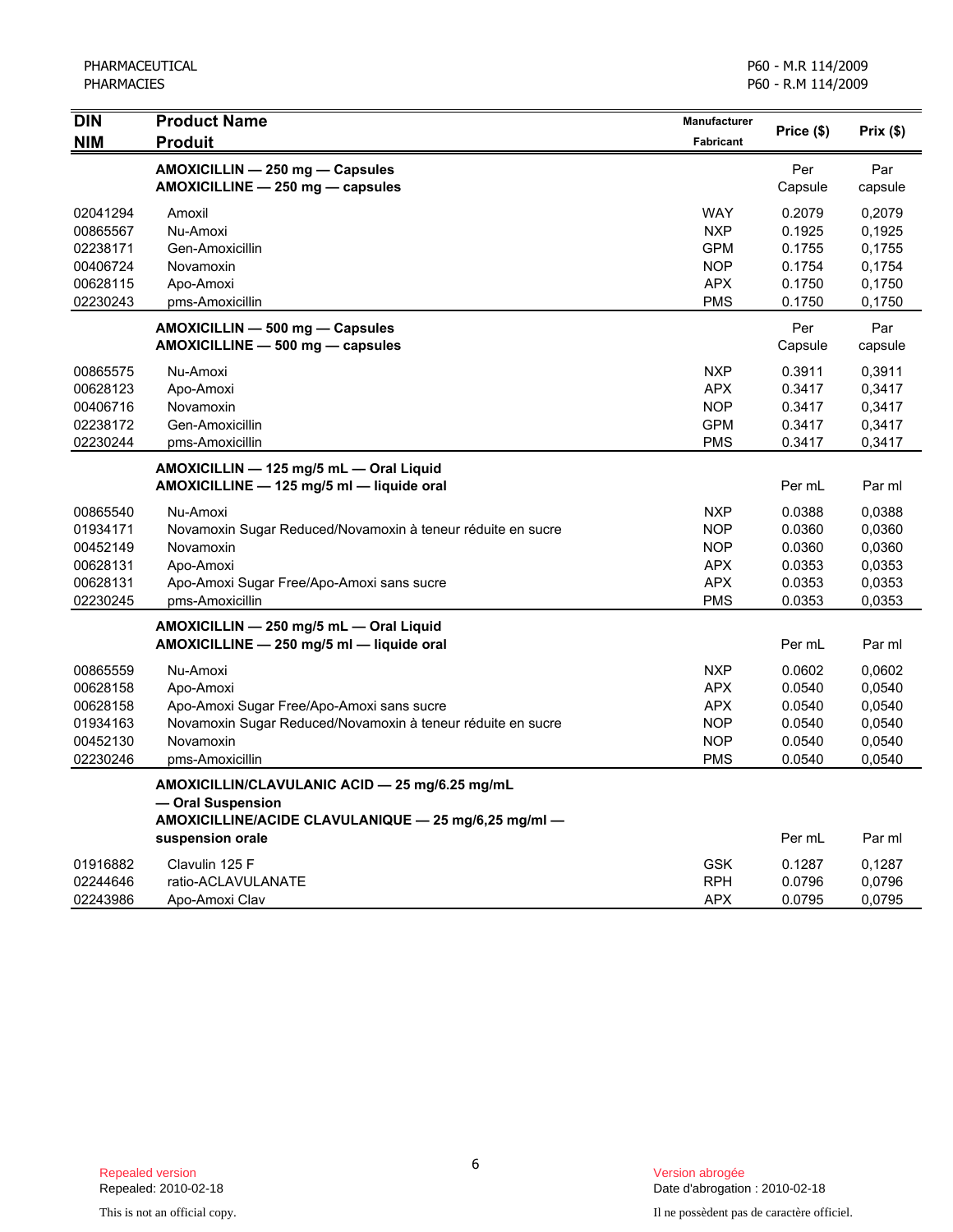| <b>DIN</b>           | <b>Product Name</b>                                                                    | <b>Manufacturer</b>      | Price (\$)       | Prix(\$)         |
|----------------------|----------------------------------------------------------------------------------------|--------------------------|------------------|------------------|
| <b>NIM</b>           | <b>Produit</b>                                                                         | Fabricant                |                  |                  |
|                      | AMOXICILLIN/CLAVULANIC ACID - 50 mg/12.5 mg/mL<br>- Oral Suspension                    |                          |                  |                  |
|                      | AMOXICILLINE/ACIDE CLAVULANIQUE - 50 mg/12,5 mg/ml -                                   |                          |                  |                  |
|                      | suspension orale                                                                       |                          | Per mL           | Par ml           |
| 01916874             | Clavulin 250 F                                                                         | <b>GSK</b>               | 0.2213           | 0,2213           |
| 02243987             | Apo-Amoxi Clav                                                                         | <b>APX</b>               | 0.1340           | 0,1340           |
| 02244647             | ratio-ACLAVULANATE                                                                     | <b>RPH</b>               | 0.1338           | 0,1338           |
|                      | AMOXICILLIN/CLAVULANIC ACID - 400 mg/57 mg/5 mL                                        |                          |                  |                  |
|                      | - Oral Suspension<br>AMOXICILLINE/ACIDE CLAVULANIQUE - 400 mg/57 mg/5 ml -             |                          |                  |                  |
|                      | suspension orale                                                                       |                          | Per mL           | Par ml           |
| 02238830             | Clavulin                                                                               | SMJ                      | 0.3029           | 0,3029           |
| 02288559             | Apo-Amoxi-Clav                                                                         | <b>APX</b>               | 0.1969           | 0,1969           |
|                      | AMOXICILLIN/CLAVULANIC ACID - 250 mg/125 mg - Tablets                                  |                          | Per              | Par              |
|                      | AMOXICILLINE/ACIDE CLAVULANIQUE - 250 mg/125 mg - comprimés                            |                          | Tablet           | comprimé         |
| 02243770             | ratio-ACLAVULANATE                                                                     | <b>RPH</b>               | 0.6723           | 0,6723           |
| 02243350             | Apo-Amoxi-Clav                                                                         | <b>APX</b>               | 0.6722           | 0,6722           |
|                      | AMOXICILLIN/CLAVULANIC ACID - 500 mg/125 mg - Tablets                                  |                          | Per              | Par              |
|                      | AMOXICILLINE/ACIDE CLAVULANIQUE - 500 mg/125 mg - comprimés                            |                          | Tablet           | comprimé         |
| 01916858             | Clavulin-500 F                                                                         | <b>GSK</b>               | 1.6283           | 1,6283           |
| 02243771<br>02243351 | ratio-ACLAVULANATE<br>Apo-Amoxi Clav                                                   | <b>RPH</b><br><b>APX</b> | 1.0276<br>1.0275 | 1,0276<br>1,0275 |
|                      | AMOXICILLIN/CLAVULANIC ACID - 875 mg/125 mg - Tablets                                  |                          | Per              | Par              |
|                      | AMOXICILLINE/ACIDE CLAVULANIQUE - 875 mg/125 mg - comprimés                            |                          | Tablet           | comprimé         |
| 02238829             | Clavulin-875                                                                           | <b>GSK</b>               | 2.4424           | 2,4424           |
| 02248138             | Novo-Clavamoxin                                                                        | <b>NOP</b>               | 1.4013           | 1,4013           |
| 02245623             | Apo-Amoxi Clav                                                                         | <b>APX</b>               | 1.3872           | 1,3872           |
| 02247021             | ratio-ACLAVULANATE                                                                     | <b>RPH</b>               | 1.3871           | 1,3871           |
|                      | ANAGRELIDE HCI - 0.5 mg - Capsules<br>ANAGRÉLIDE (CHLORHYDRATE D') - 0,5 mg - capsules |                          | Per<br>Capsule   | Par<br>capsule   |
|                      |                                                                                        |                          |                  |                  |
| 02236859<br>02253054 | Agrylin<br>Gen-Anagrelide                                                              | <b>SHI</b><br><b>GPM</b> | 5.3698<br>3.6850 | 5,3698<br>3,6850 |
| 02274949             | pms-Anagrelide                                                                         | <b>PMS</b>               | 3.6841           | 3,6841           |
| 02260107             | Sandoz Anagrelide                                                                      | SDZ                      | 3.6840           | 3,6840           |
|                      | ATENOLOL - 50 mg - Tablets                                                             |                          | Per              | Par              |
|                      | ATÉNOLOL - 50 mg - comprimés                                                           |                          | Tablet           | comprimé         |
| 02039532             | Tenormin                                                                               | <b>AZC</b>               | 0.6322           | 0,6322           |
| 02267985<br>02255545 | Ran-Atenolol<br>Co Atenolol                                                            | <b>RAN</b><br>COB        | 0.4252<br>0.3867 | 0,4252<br>0,3867 |
| 01912062             | Novo-Atenol                                                                            | <b>NOP</b>               | 0.3867           | 0,3867           |
| 02171791             | ratio-Atenolol                                                                         | <b>RPH</b>               | 0.3867           | 0,3867           |
| 00773689             | Apo-Atenol                                                                             | <b>APX</b>               | 0.3865           | 0,3865           |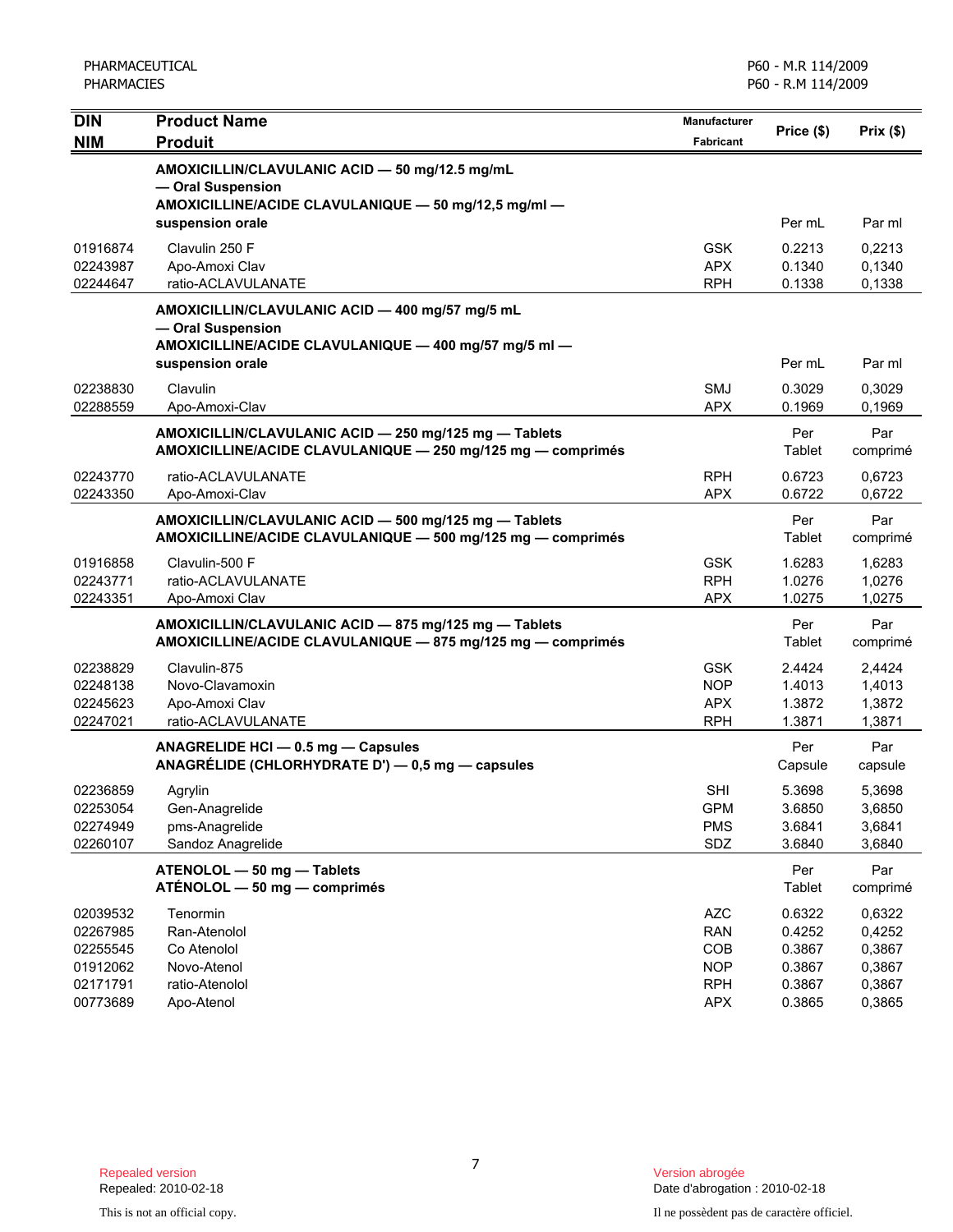PHARMACEUTICAL PHARMACIES

| <b>DIN</b><br><b>NIM</b> | <b>Product Name</b><br><b>Produit</b>                                                                  | <b>Manufacturer</b><br>Fabricant | Price (\$)    | Prix(\$)        |
|--------------------------|--------------------------------------------------------------------------------------------------------|----------------------------------|---------------|-----------------|
| 02229467                 | Dom-Atenolol                                                                                           | <b>DOM</b>                       | 0.3865        | 0,3865          |
| 00886114                 | Nu-Atenol                                                                                              | <b>NXP</b>                       | 0.3865        | 0,3865          |
| 02237600                 | pms-Atenolol                                                                                           | <b>PMS</b>                       | 0.3865        | 0,3865          |
| 02146894                 | Gen-Atenolol                                                                                           | <b>GPM</b>                       | 0.3864        | 0,3864          |
| 02231731                 | Sandoz Atenolol                                                                                        | SDZ                              | 0.3864        | 0,3864          |
|                          | ATENOLOL - 100 mg - Tablets<br>ATÉNOLOL - 100 mg - comprimés                                           |                                  | Per<br>Tablet | Par<br>comprimé |
| 02039540                 | Tenormin                                                                                               | <b>AZC</b>                       | 1.0392        | 1,0392          |
| 02267993                 | Ran-Atenolol                                                                                           | <b>RAN</b>                       | 0.6991        | 0,6991          |
| 00773697                 | Apo-Atenol                                                                                             | <b>APX</b>                       | 0.6355        | 0,6355          |
| 02255553                 | Co Atenolol                                                                                            | COB                              | 0.6355        | 0,6355          |
| 02229468                 | Dom-Atenolol                                                                                           | <b>DOM</b>                       | 0.6355        | 0,6355          |
| 02147432                 | Gen-Atenolol                                                                                           | <b>GPM</b>                       | 0.6355        | 0,6355          |
| 01912054                 | Novo-Atenol                                                                                            | <b>NOP</b>                       | 0.6355        | 0,6355          |
| 00886122                 | Nu-Atenol                                                                                              | <b>NXP</b>                       | 0.6355        | 0,6355          |
| 02237601                 | pms-Atenolol                                                                                           | <b>PMS</b>                       | 0.6355        | 0,6355          |
| 02171805                 | ratio-Atenolol                                                                                         | <b>RPH</b>                       | 0.6355        | 0,6355          |
| 02231733                 | Sandoz Atenolol                                                                                        | SDZ                              | 0.6355        | 0,6355          |
|                          | ATENOLOL/CHLORTHALIDONE - 50 mg/25 mg - Tablets<br>ATÉNOLOL/CHLORTHALIDONE - 50 mg/25 mg - comprimés   |                                  | Per<br>Tablet | Par<br>comprimé |
| 02049961                 | Tenoretic                                                                                              | <b>AZC</b>                       | 0.7029        | 0,7029          |
| 02248763                 | Apo-Atenidone                                                                                          | <b>APX</b>                       | 0.4777        | 0,4777          |
| 02302918                 | Novo-Atenolthalidone                                                                                   | <b>NOP</b>                       | 0.4343        | 0,4343          |
|                          | ATENOLOL/CHLORTHALIDONE - 100 mg/25 mg - Tablets<br>ATÉNOLOL/CHLORTHALIDONE - 100 mg/25 mg - comprimés |                                  | Per<br>Tablet | Par<br>comprimé |
| 02049988                 | Tenoretic                                                                                              | <b>AZC</b>                       | 1.1519        | 1,1519          |
| 02248764                 | Apo-Atenidone                                                                                          | <b>APX</b>                       | 0.7830        | 0,7830          |
| 02302926                 | Novo-Atenolthalidone                                                                                   | <b>NOP</b>                       | 0.7118        | 0,7118          |
|                          | AZATHIOPRINE - 50 mg - Tablets<br>AZATHIOPRINE - 50 mg - comprimés                                     |                                  | Per<br>Tablet | Par<br>comprimé |
| 00004596                 | Imuran                                                                                                 | <b>GSK</b>                       | 1.0580        | 1,0580          |
| 02236799                 | ratio-Azathioprine                                                                                     | <b>RPH</b>                       | 0.7095        | 0,7095          |
| 02242907                 | Apo-Azathioprine                                                                                       | <b>APX</b>                       | 0.5960        | 0,5960          |
| 02231491                 | Gen-Azathioprine                                                                                       | <b>GPM</b>                       | 0.5960        | 0,5960          |
| 02236819                 | Novo-Azathioprine                                                                                      | <b>NOP</b>                       | 0.5960        | 0,5960          |
|                          | AZITHROMYCIN - 20 mg/mL - Oral Suspension<br>AZITHROMYCIN - 20 mg/ml - suspension orale                |                                  | Per mL        | Par ml          |
| 02223716                 | Zithromax                                                                                              | PFI                              | 1.1712        | 1,1712          |
| 02274388                 | pms-Azithromycin                                                                                       | <b>PMS</b>                       | 0.8214        | 0,8214          |
| 02315157                 | Novo-Azithromycin                                                                                      | <b>NOP</b>                       | 0.7467        | 0,7467          |
|                          | AZITHROMYCIN - 40 mg/mL - Oral Suspension<br>AZITHROMYCIN - 40 mg/ml - suspension orale                |                                  | Per mL        | Par ml          |
| 02223724                 | Zithromax                                                                                              | PFI                              | 1.6596        | 1,6596          |
| 02274396                 | pms-Azithromycin                                                                                       | <b>PMS</b>                       | 1.1636        | 1,1636          |
| 02315165                 | Novo-Azithromycin                                                                                      | <b>NOP</b>                       | 1.0580        | 1,0580          |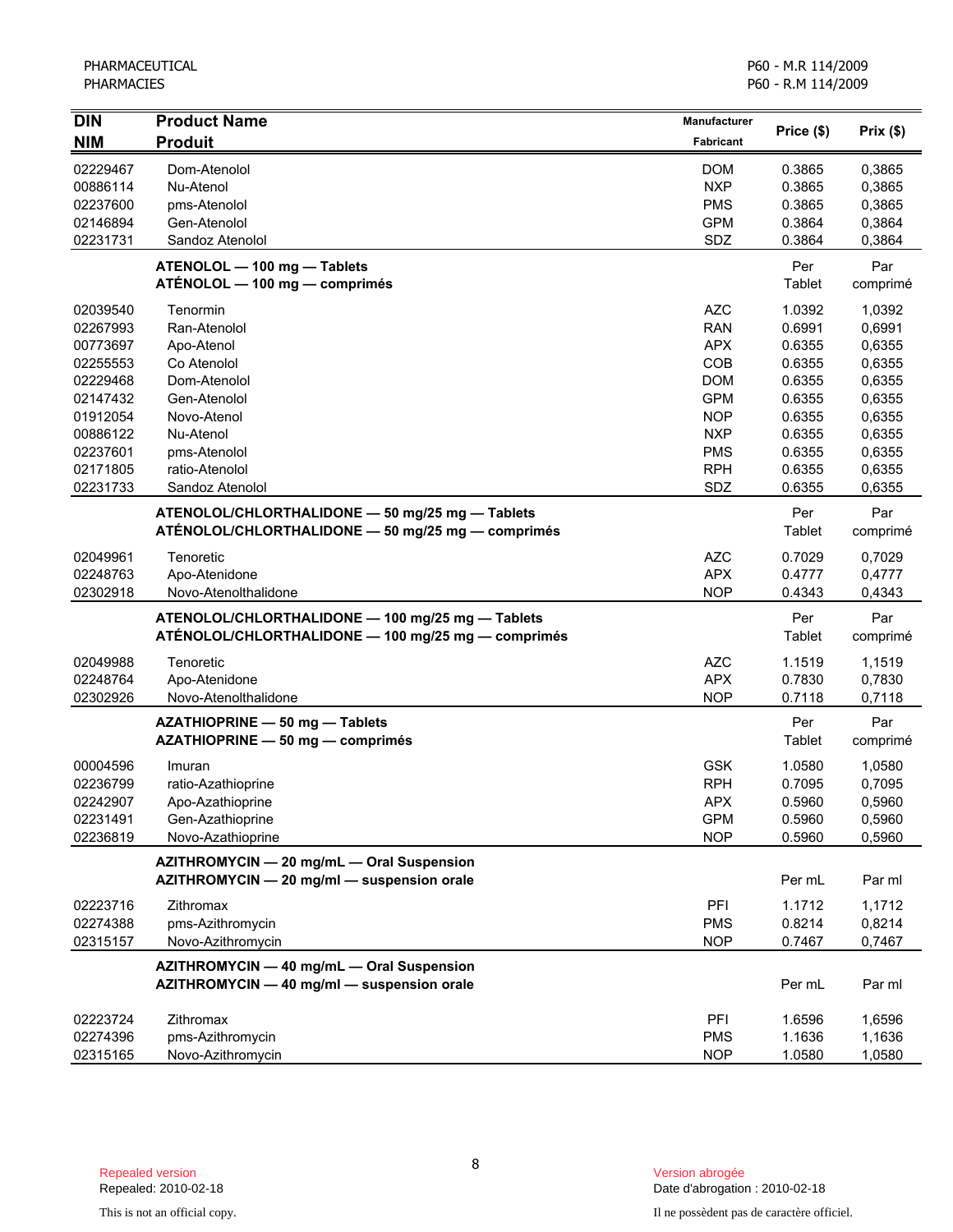| DIN                  | <b>Product Name</b>                                                                                                               | Manufacturer      |                  |                  |
|----------------------|-----------------------------------------------------------------------------------------------------------------------------------|-------------------|------------------|------------------|
| <b>NIM</b>           | <b>Produit</b>                                                                                                                    | <b>Fabricant</b>  | Price (\$)       | Prix(\$)         |
|                      | AZITHROMYCIN - 250 mg - Tablets<br>AZITHROMYCIN - 250 mg - comprimés                                                              |                   | Per<br>Tablet    | Par<br>comprimé  |
| 02212021<br>02278359 | Zithromax<br>Gen-Azithromycin                                                                                                     | PFI<br><b>GPM</b> | 5.4179<br>3.4192 | 5,4179<br>3,4192 |
| 02255340             | Co Azithromycin                                                                                                                   | COB               | 3.4188           | 3,4188           |
| 02261634             | pms-Azithromycin                                                                                                                  | <b>PMS</b>        | 3.4188           | 3,4188           |
| 02275287             | ratio-Azithromycin                                                                                                                | <b>RPH</b>        | 3.4188           | 3,4188           |
| 02247423             | Apo-Azithromycin                                                                                                                  | <b>APX</b>        | 3.1084           | 3,1084           |
| 02267845             | Novo-Azithromycin                                                                                                                 | <b>NOP</b>        | 3.1084           | 3,1084           |
| 02265826             | Sandoz Azithromycin                                                                                                               | SDZ               | 3.1084           | 3,1084           |
|                      | AZITHROMYCIN - 600 mg - Tablets<br>AZITHROMYCIN - 600 mg - comprimés                                                              |                   | Per<br>Tablet    | Par<br>comprimé  |
| 02231143             | Zithromax                                                                                                                         | PFI               | 13.0028          | 13,0028          |
| 02261642             | pms-Azithromycin                                                                                                                  | <b>PMS</b>        | 8.3875           | 8,3875           |
| 02256088             | Co Azithromycin                                                                                                                   | COB               | 8.3873           | 8.3873           |
|                      | BACLOFEN - 10 mg - Tablets<br>BACLOFÈNE - 10 mg - comprimés                                                                       |                   | Per<br>Tablet    | Par<br>comprimé  |
| 00455881             | Lioresal                                                                                                                          | <b>NVT</b>        | 0.7017           | 0,7017           |
| 02139332             | Apo-Baclofen                                                                                                                      | <b>APX</b>        | 0.3203           | 0,3203           |
| 02138271             | Dom-Baclofen                                                                                                                      | <b>DOM</b>        | 0.3203           | 0,3203           |
| 02088398             | Gen-Baclofen                                                                                                                      | <b>GPM</b>        | 0.3203           | 0,3203           |
| 02136090             | Nu-Baclo                                                                                                                          | <b>NXP</b>        | 0.3203           | 0,3203           |
| 02063735             | pms-Baclofen                                                                                                                      | <b>PMS</b>        | 0.3203           | 0,3203           |
| 02236507             | ratio-Baclofen                                                                                                                    | <b>RPH</b>        | 0.3203           | 0,3203           |
|                      | BACLOFEN - 20 mg - Tablets                                                                                                        |                   | Per              | Par              |
|                      | BACLOFÈNE - 20 mg - comprimés                                                                                                     |                   | Tablet           | comprimé         |
| 00636576             | Lioresal D.S.                                                                                                                     | <b>NVT</b>        | 1.3657           | 1,3657           |
| 02236508             | ratio-Baclofen                                                                                                                    | <b>RPH</b>        | 0.6364           | 0,6364           |
| 02139391             | Apo-Baclofen                                                                                                                      | <b>APX</b>        | 0.6234           | 0,6234           |
| 02138298             | Dom-Baclofen                                                                                                                      | <b>DOM</b>        | 0.6234           | 0,6234           |
| 02088401             | Gen-Baclofen                                                                                                                      | <b>GPM</b>        | 0.6234           | 0,6234           |
| 02136104             | Nu-Baclo                                                                                                                          | <b>NXP</b>        | 0.6234           | 0,6234           |
| 02063743             | pms-Baclofen                                                                                                                      | <b>PMS</b>        | 0.6234           | 0,6234           |
|                      | BECLOMETHASONE DIPROPIONATE - 200 Dose - 50 mcg/dose                                                                              |                   |                  |                  |
|                      | - Aqueous Nasal Spray<br>BÉCLOMÉTHASONE (DIPROPIONATE DE) - 200 doses - 50 mcg/dose -<br>vaporisateur nasal pour solution aqueuse |                   | Per<br>Dose      | Par<br>dose      |
| 02238796             | Apo-Beclomethasone                                                                                                                | <b>APX</b>        | 0.0675           | 0,0675           |
| 02238577             | Nu-Beclomethasone                                                                                                                 | <b>NXP</b>        | 0.0675           | 0,0675           |
| 00872318             | ratio-Beclomethasone AQ                                                                                                           | <b>RPH</b>        | 0.0675           | 0,0675           |
| 02172712             | Gen-Beclo AQ                                                                                                                      | <b>GPM</b>        | 0.0674           | 0,0674           |
|                      | <b>BENAZEPRIL HCI - 5 mg - Tablets</b><br>BENAZEPRIL - 5 mg - comprimés                                                           |                   | Per<br>Tablet    | Par<br>comprimé  |
| 00885835             | Lotensin                                                                                                                          | <b>NVT</b>        | 0.8180           | 0,8180           |
| 02290332             | Apo-Benazepril                                                                                                                    | <b>APX</b>        | 0.5060           | 0,5060           |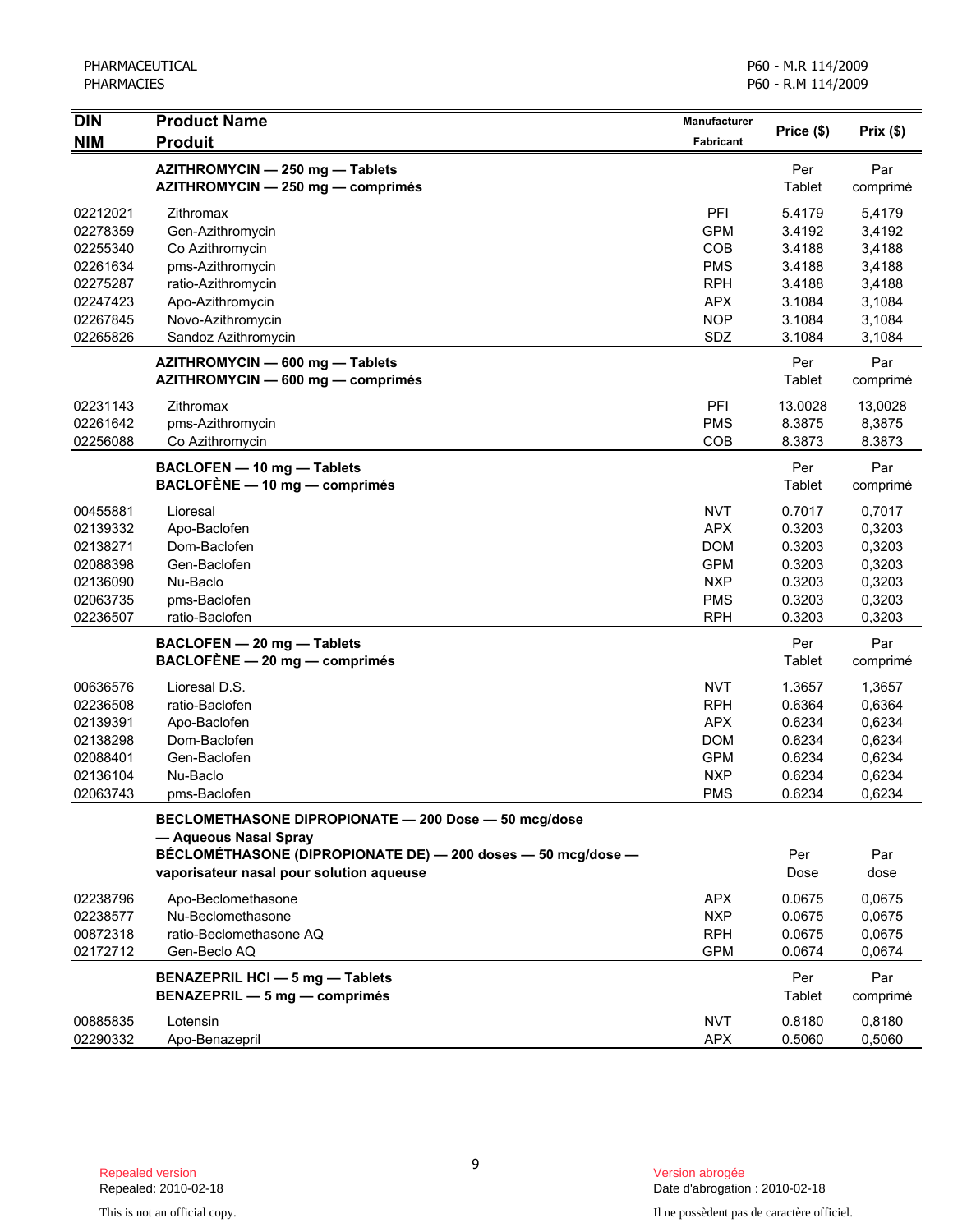| <b>DIN</b>                                               | <b>Product Name</b>                                                                                                                         | <b>Manufacturer</b>                                         | Price (\$)                                     | $Prix($ \$)                                    |
|----------------------------------------------------------|---------------------------------------------------------------------------------------------------------------------------------------------|-------------------------------------------------------------|------------------------------------------------|------------------------------------------------|
| <b>NIM</b>                                               | <b>Produit</b>                                                                                                                              | <b>Fabricant</b>                                            |                                                |                                                |
|                                                          | <b>BENAZEPRIL HCI - 10 mg - Tablets</b><br>BENAZEPRIL - 10 mg - comprimés                                                                   |                                                             | Per<br>Tablet                                  | Par<br>comprimé                                |
| 00885843<br>02290340                                     | Lotensin<br>Apo-Benazepril                                                                                                                  | <b>NVT</b><br><b>APX</b>                                    | 0.9673<br>0.5981                               | 0,9673<br>0,5981                               |
|                                                          | BENAZEPRIL HCI - 20 mg - Tablets<br>BENAZEPRIL - 20 mg - comprimés                                                                          |                                                             | Per<br>Tablet                                  | Par<br>comprimé                                |
| 00885851<br>02273918                                     | Lotensin<br>Apo-Benazepril                                                                                                                  | <b>NVT</b><br><b>APX</b>                                    | 1.1099<br>0.6006                               | 1,1099<br>0,6006                               |
|                                                          | <b>BENZOYL PEROXIDE IN WATER - 5% - Gel</b><br>BENZOYLE (PEROXYDE DE), BASE AQUEUSE - 5 % - gel                                             |                                                             | Per<br>Gram                                    | Par<br>gramme                                  |
| 01925180<br>02214849                                     | Benzac W<br>Panoxyl                                                                                                                         | <b>GAC</b><br>STI                                           | 0.1467<br>0.1368                               | 0,1467<br>0,1368                               |
|                                                          | BENZYDAMINE HCI - 0.15% - Oral Rinse<br>BENZYDAMINE (CHLORHYDRATE DE) - 0,15 % - gargarisme                                                 |                                                             | Per mL                                         | Par ml                                         |
| 01966065<br>02239044<br>02239537<br>02229799<br>02229777 | Tantum<br>Apo-Benzydamine<br>Dom-Benzydamine<br>Novo-Benzydamine<br>pms-Benzydamine                                                         | <b>RIK</b><br><b>APX</b><br>DOM<br><b>NOP</b><br><b>PMS</b> | 0.0734<br>0.0320<br>0.0319<br>0.0319<br>0.0319 | 0,0734<br>0,0320<br>0,0319<br>0,0319<br>0,0319 |
| 02230170                                                 | ratio-Benzydamine<br><b>BETAHISTINE - 16 mg - Tablets</b><br><b>BETAHISTINE - 16 mg - comprimés</b>                                         | <b>RPH</b>                                                  | 0.0319<br>Per<br>Tablet                        | 0,0319<br>Par<br>comprimé                      |
| 02243878<br>02280191                                     | Serc<br>Novo-Betahistine                                                                                                                    | <b>SPH</b><br><b>NOP</b>                                    | 0.4867<br>0.3234                               | 0,4867<br>0,3234                               |
|                                                          | <b>BETAHISTINE - 24 mg - Tablets</b><br><b>BETAHISTINE - 24 mg - comprimés</b>                                                              |                                                             | Per<br>Tablet                                  | Par<br>comprimé                                |
| 02247998<br>02280205                                     | Serc<br>Novo-Betahistine                                                                                                                    | <b>SPH</b><br><b>NOP</b>                                    | 0.7300<br>0.4851                               | 0,7300<br>0,4851                               |
|                                                          | BETAMETHASONE DIPROPIONATE - 0.05% - Topical Cream<br>BÉTAMÉTHASONE (DIPROPIONATE DE) — 0,05 % — crème topique                              |                                                             | Per<br>Gram                                    | Par<br>gramme                                  |
| 01925350<br>00804991<br>00323071                         | Taro-Sone<br>ratio-Topisone<br>Diprosone                                                                                                    | <b>TAR</b><br><b>RPH</b><br><b>SCH</b>                      | 0.2369<br>0.2254<br>0.2253                     | 0,2369<br>0,2254<br>0,2253                     |
|                                                          | BETAMETHASONE DIPROPIONATE - 0.05% - Topical Glycol Cream<br>BÉTAMÉTHASONE (DIPROPIONATE DE) — 0,05 % — crème topique<br>à base de glycol   |                                                             | Per<br>Gram                                    | Par<br>gramme                                  |
| 00688622<br>00849650                                     | Diprolene<br>ratio-Topilene                                                                                                                 | <b>SCH</b><br><b>RPH</b>                                    | 0.5706<br>0.5706                               | 0,5706<br>0,5706                               |
|                                                          | BETAMETHASONE DIPROPIONATE - 0.05% - Topical Glycol Lotion<br>BÉTAMÉTHASONE (DIPROPIONATE DE) - 0,05 % - lotion topique<br>à base de glycol |                                                             | Per mL                                         | Par ml                                         |
| 00862975<br>01927914                                     | Diprolene<br>ratio-Topilene                                                                                                                 | <b>SCH</b><br><b>RPH</b>                                    | 0.5152<br>0.5152                               | 0,5152<br>0,5152                               |

Date d'abrogation : 2010-02-18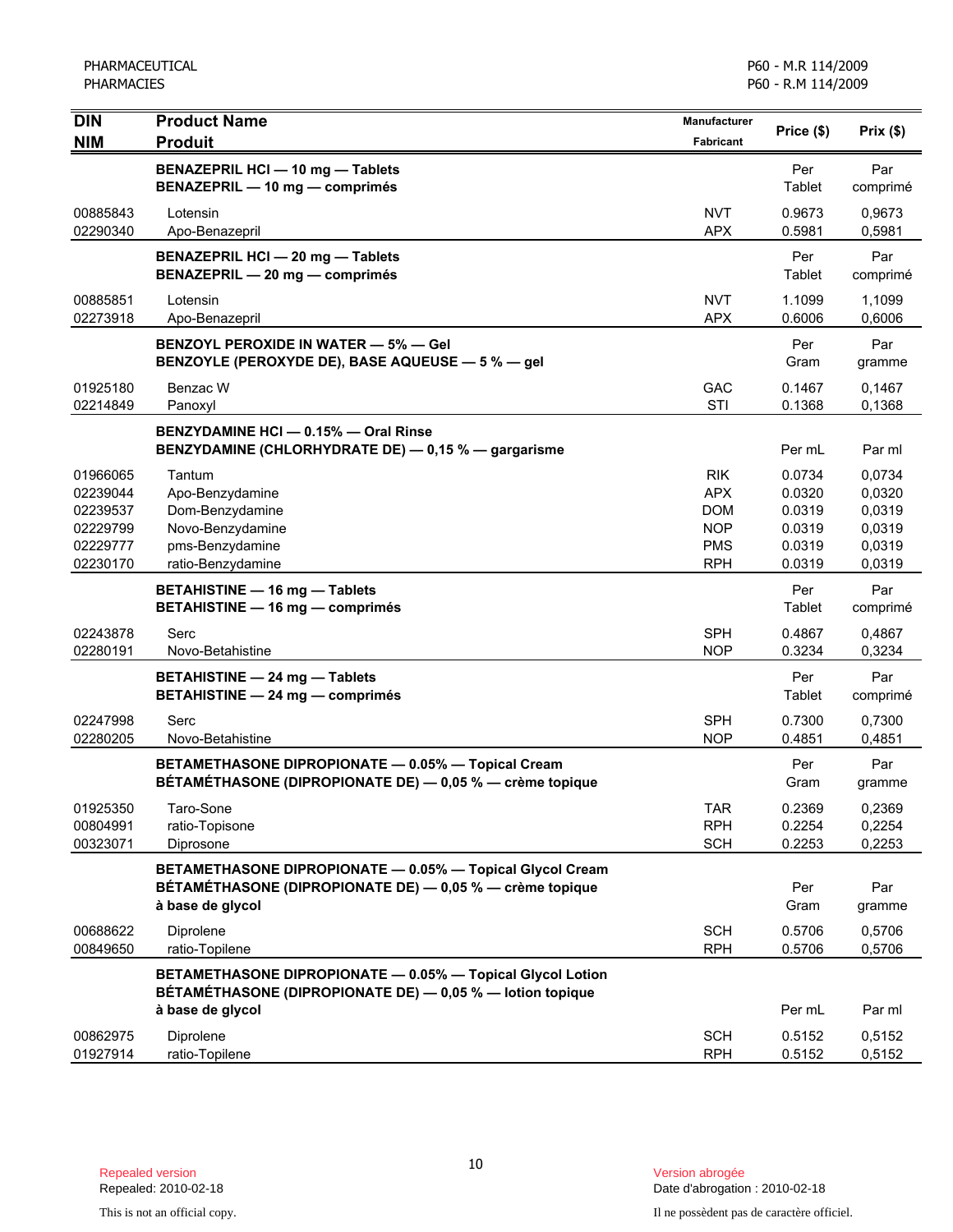| <b>DIN</b><br><b>NIM</b>         | <b>Product Name</b><br><b>Produit</b>                                                                                                                                                                                       | <b>Manufacturer</b><br><b>Fabricant</b> | Price (\$)                 | Prix(\$)                   |
|----------------------------------|-----------------------------------------------------------------------------------------------------------------------------------------------------------------------------------------------------------------------------|-----------------------------------------|----------------------------|----------------------------|
|                                  | BETAMETHASONE DIPROPIONATE - 0.05% - Topical Glycol Ointment<br>BÉTAMÉTHASONE (DIPROPIONATE DE) — 0,05 % — pommade topique à<br>base de glycol                                                                              |                                         | Per<br>Gram                | Par<br>gramme              |
| 00629367<br>00849669             | Diprolene<br>ratio-Topilene                                                                                                                                                                                                 | <b>SCH</b><br><b>RPH</b>                | 0.5706<br>0.5706           | 0,5706<br>0,5706           |
|                                  | BETAMETHASONE DIPROPIONATE - 0.05% - Topical Lotion<br>BÉTAMÉTHASONE (DIPROPIONATE DE) - 0,05 % - lotion topique                                                                                                            |                                         | Per mL                     | Par ml                     |
| 00417246<br>00809187             | Diprosone<br>ratio-Topisone                                                                                                                                                                                                 | <b>SCH</b><br><b>RPH</b>                | 0.2178<br>0.2178           | 0,2178<br>0,2178           |
|                                  | BETAMETHASONE DIPROPIONATE - 0.05% - Topical Ointment<br>BÉTAMÉTHASONE (DIPROPIONATE DE) — 0,05 % — pommade topique                                                                                                         |                                         | Per<br>Gram                | Par<br>gramme              |
| 00344923<br>00805009             | Diprosone<br>ratio-Topisone                                                                                                                                                                                                 | <b>SCH</b><br><b>RPH</b>                | 0.2369<br>0.2369           | 0,2369<br>0,2369           |
|                                  | BETAMETHASONE DIPROPIONATE - 0.5 mg/g and<br>Salicylic Acid 20 mg/g - 0.05% - Lotion<br>BÉTAMÉTHASONE (DIPROPIONATE DE) - 0,5 mg/g et<br>acide salicylique 20 mg/g - 0,05 % - lotion                                        |                                         | Per mL                     |                            |
| 00578428<br>02245688             | Diprosalic<br>ratio-Topisalic                                                                                                                                                                                               | <b>SCH</b><br><b>RPH</b>                | 0.6597<br>0.3877           | Par ml<br>0,6597<br>0,3877 |
|                                  | BETAMETHASONE DISODIUM PHOSPHATE AND GENTAMICIN<br>SULPHATE - 1 mg/3 mg/mL - Ophthalmic/Otic Solution<br>BÉTAMÉTHASONE (PHOSPHATE DISODIQUE) ET GENTAMICINE<br>(SULFATE DE) - 1 mg/3 mg/ml - solution ophtalmique et otique |                                         | Per mL                     | Par ml                     |
| 00682217<br>02244999             | Garasone<br>Sandoz Pentasone                                                                                                                                                                                                | <b>SCH</b><br>SDZ                       | 1.5048<br>1.4095           | 1,5048<br>1,4095           |
|                                  | <b>BETAMETHASONE DISODIUM PHOSPHATE/BETAMETHASONE</b><br>ACETATE - 3 mg/3 mg/mL - Injectable Suspension<br>BÉTAMÉTHASONE (PHOSPHATE DISODIQUE DE)/BÉTAMÉTHASONE                                                             |                                         |                            |                            |
| 00028096<br>02237835             | (ACÉTATE DE) - 3 mg/3 mg/ml - suspension injectable<br>Celestone Soluspan<br>Betaject                                                                                                                                       | <b>SCH</b><br>SDZ                       | Per mL<br>9.9950<br>7.1900 | Par ml<br>9,9950<br>7,1900 |
|                                  | BETAMETHASONE-17-VALERATE - 0.05% - Cream<br>BÉTAMÉTHASONE-17 - (VALÉRATE DE) - 0,05 % - crème                                                                                                                              |                                         | Per<br>Gram                | Par<br>gramme              |
| 00535427<br>00716618             | ratio-Ectosone<br><b>Betaderm</b>                                                                                                                                                                                           | <b>RPH</b><br><b>TAR</b>                | 0.0672<br>0.0667           | 0.0672<br>0,0667           |
|                                  | BETAMETHASONE-17-VALERATE - 0.1% - Cream<br>BÉTAMÉTHASONE-17 - (VALÉRATE DE) - 0,1 % - crème                                                                                                                                |                                         | Per<br>Gram                | Par<br>gramme              |
| 00535435<br>00716626             | ratio-Ectosone<br>Betaderm                                                                                                                                                                                                  | <b>RPH</b><br><b>TAR</b>                | 0.1002<br>0.0993           | 0,1002<br>0,0993           |
|                                  | BETAMETHASONE-17-VALERATE - 0.1% - Scalp Lotion<br>BÉTAMÉTHASONE-17 - (VALÉRATE DE) - 0,1 % - lotion capillaire                                                                                                             |                                         | Per mL                     | Par ml                     |
| 00716634<br>00653217<br>00027944 | Betaderm<br>ratio-Ectosone<br>Valisone                                                                                                                                                                                      | <b>TAR</b><br><b>RPH</b><br><b>SCH</b>  | 0.0954<br>0.0939<br>0.0939 | 0,0954<br>0,0939<br>0,0939 |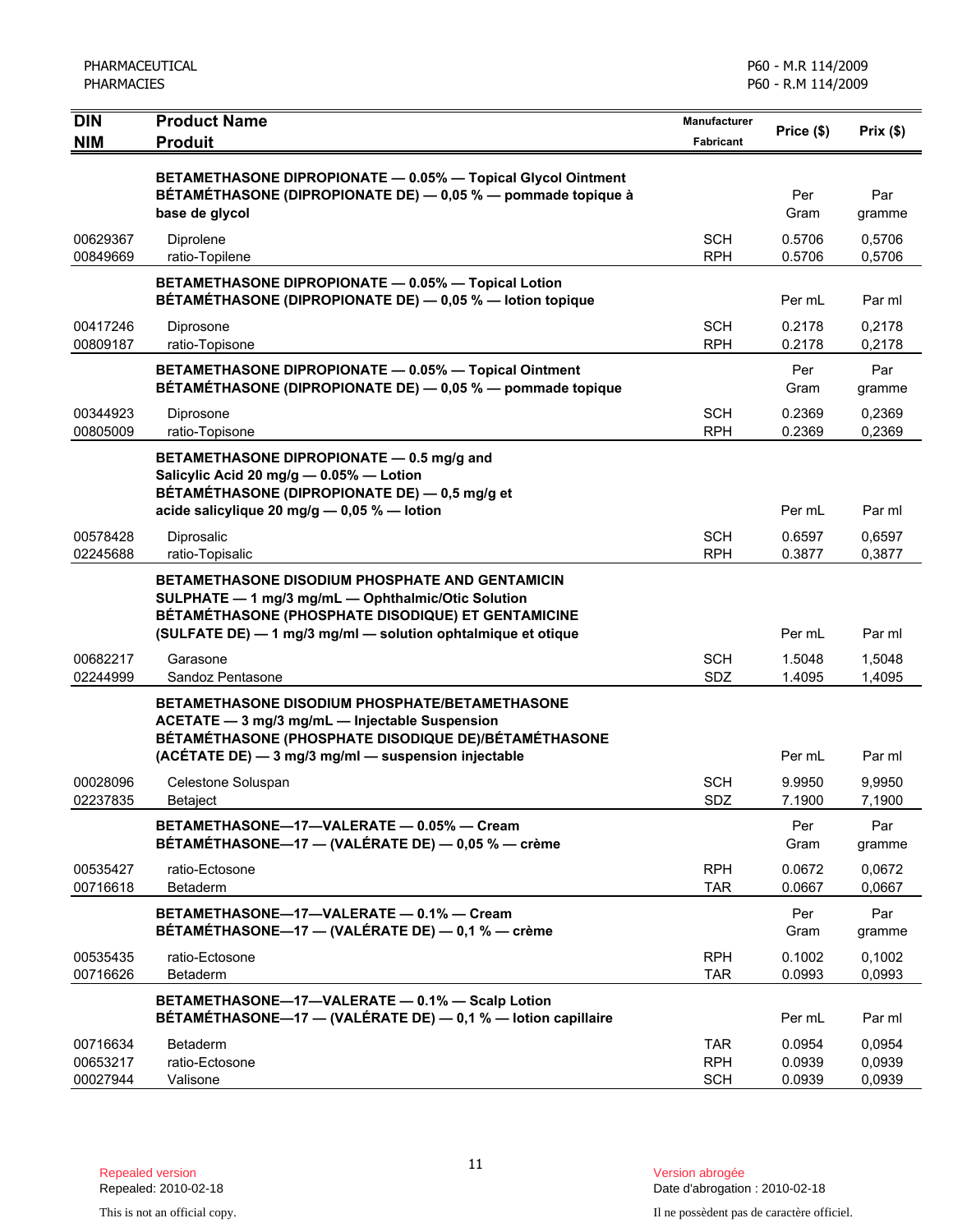| <b>DIN</b>                                                                       | <b>Product Name</b>                                                                                                                  | Manufacturer                                                                     |                                                                    |                                                                    |
|----------------------------------------------------------------------------------|--------------------------------------------------------------------------------------------------------------------------------------|----------------------------------------------------------------------------------|--------------------------------------------------------------------|--------------------------------------------------------------------|
| <b>NIM</b>                                                                       | <b>Produit</b>                                                                                                                       | <b>Fabricant</b>                                                                 | Price (\$)                                                         | Prix(\$)                                                           |
|                                                                                  | BETAMETHASONE-17-VALERATE - 0.05% - Topical Lotion<br>BÉTAMÉTHASONE-17 - (VALÉRATE DE) - 0,05 % - lotion topique                     |                                                                                  | Per mL                                                             | Par ml                                                             |
| 02100185<br>00653209                                                             | Betnovate<br>ratio-Ectosone                                                                                                          | <b>RBT</b><br><b>RPH</b>                                                         | 0.2090<br>0.2090                                                   | 0,2090<br>0,2090                                                   |
|                                                                                  | BICALUTAMIDE - 50 mg - Tablets<br>BICALUTAMIDE - 50 mg - comprimés                                                                   |                                                                                  | Per<br>Tablet                                                      | Par<br>comprimé                                                    |
| 02184478<br>02277700<br>02275589<br>02274337<br>02270226<br>02276089<br>02296063 | Casodex<br>ratio-Bicalutamide<br>pms-Bicalutamide<br>Co Bicalutamide<br>Novo-Bicalutamide<br>Sandoz Bicalutamide<br>Apo-Bicalutamide | <b>AZC</b><br><b>RPH</b><br><b>PMS</b><br>COB<br><b>NOP</b><br>SDZ<br><b>APX</b> | 7.0840<br>4.9092<br>4.4631<br>4.4630<br>4.0574<br>4.0574<br>4.0572 | 7,0840<br>4,9092<br>4,4631<br>4,4630<br>4,0574<br>4,0574<br>4,0572 |
| 02302403                                                                         | Gen-Bicalutamide<br>BISACODYL - 5 mg - Enteric Tablets<br>BISACODYL - 5 mg - comprimés à enrobage entérosoluble                      | <b>GPM</b>                                                                       | 4.0572<br>Per<br>Tablet                                            | 4,0572<br>Par<br>comprimé                                          |
| 00254142<br>00545023<br>00587273                                                 | <b>Dulcolax</b><br>Apo-Bisacodyl<br>pms-Bisacodyl                                                                                    | <b>BOE</b><br><b>APX</b><br><b>PMS</b>                                           | 0.2112<br>0.0594<br>0.0535                                         | 0,2112<br>0,0594<br>0,0535                                         |
|                                                                                  | BISACODYL - 10 mg - Suppositories<br>BISACODYL - 10 mg - suppositoires                                                               |                                                                                  | Per                                                                | Par<br>Suppository suppositoire                                    |
| 00003875<br>00754595<br>00582883<br>00404802                                     | <b>Dulcolax</b><br>Apo-Bisacodyl<br>pms-Bisacodyl<br>ratio-Bisacodyl                                                                 | <b>BOE</b><br><b>APX</b><br><b>PMS</b><br><b>RPH</b>                             | 1.2284<br>0.5995<br>0.5515<br>0.5149                               | 1,2284<br>0,5995<br>0,5515<br>0,5149                               |
|                                                                                  | BISOPROLOL FUMARATE - 5 mg - Tablets<br>BISOPROLOL (FUMARATE DE) - 5 mg - comprimés                                                  |                                                                                  | Per<br>Tablet                                                      | Par<br>comprimé                                                    |
| 02241148<br>02256134<br>02267470<br>02247439<br>02302632                         | Monocor<br>Apo-Bisoprolol<br>Novo-Bisoprolol<br>Sandoz Bisoprolol<br>pms-Bisoprolol                                                  | <b>BIV</b><br><b>APX</b><br><b>NOP</b><br>SDZ<br><b>PMS</b>                      | 0.3850<br>0.2426<br>0.2426<br>0.2426<br>0.2205                     | 0,3850<br>0,2426<br>0,2426<br>0,2426<br>0,2205                     |
|                                                                                  | BISOPROLOL FUMARATE - 10 mg - Tablets<br>BISOPROLOL (FUMARATE DE) - 10 mg - comprimés                                                |                                                                                  | Per<br><b>Tablet</b>                                               | Par<br>comprimé                                                    |
| 02241149<br>02256177<br>02267489<br>02247440<br>02302640                         | Monocor<br>Apo-Bisoprolol<br>Novo-Bisoprolol<br>Sandoz Bisoprolol<br>pms-Bisoprolol                                                  | <b>BIV</b><br><b>APX</b><br><b>NOP</b><br>SDZ<br><b>PMS</b>                      | 0.6380<br>0.4019<br>0.4019<br>0.4019<br>0.3654                     | 0,6380<br>0,4019<br>0,4019<br>0,4019<br>0,3654                     |
|                                                                                  | <b>BRIMONIDINE TARTRATE - 0.2% - Ophthalmic Solution</b><br>BRIMONIDINE (TARTRATE DE) - 0,2 % - solution ophtalmique                 |                                                                                  | Per mL                                                             | Par ml                                                             |
| 02236876<br>02246284<br>02243026<br>02260077<br>02305429                         | Alphagan<br>pms-Brimonidine<br>ratio-Brimonidine<br>Apo-Brimonidine<br>Sandoz Brimonidine                                            | <b>ALL</b><br><b>PMS</b><br><b>RPH</b><br><b>APX</b><br>SDZ                      | 3.6300<br>2.2880<br>2.2880<br>2.2870<br>2.0800                     | 3,6300<br>2,2880<br>2,2880<br>2,2870<br>2,0800                     |

Date d'abrogation : 2010-02-18

This is not an official copy. Il ne possèdent pas de caractère officiel.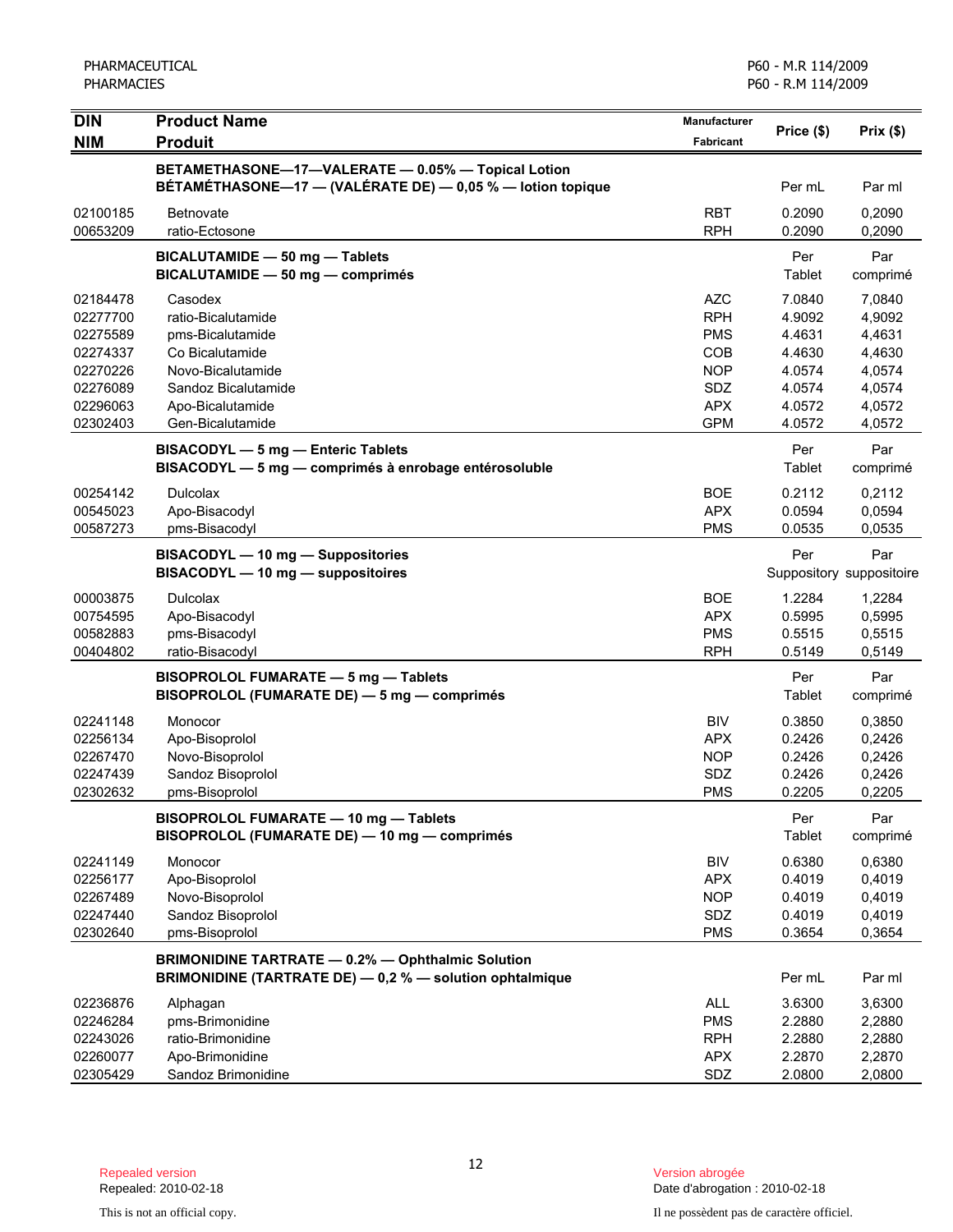| PHARMACEUTICAL<br><b>PHARMACIES</b>                      |                                                                                                                                           |                                                                    | P60 - M.R 114/2009<br>P60 - R.M 114/2009       |                                                |
|----------------------------------------------------------|-------------------------------------------------------------------------------------------------------------------------------------------|--------------------------------------------------------------------|------------------------------------------------|------------------------------------------------|
| <b>DIN</b><br><b>NIM</b>                                 | <b>Product Name</b><br><b>Produit</b>                                                                                                     | <b>Manufacturer</b><br><b>Fabricant</b>                            | Price (\$)                                     | Prix(\$)                                       |
|                                                          | <b>BRIMONIDINE TARTRATE - 0.15% - Ophthalmic Solution</b><br>BRIMONIDINE (TARTRATE DE) - 0,15 % - solution ophtalmique                    |                                                                    | Per mL                                         | Par ml                                         |
| 02248151<br>02301334                                     | Alphagan<br>Apo-Brimonidine                                                                                                               | <b>ALL</b><br><b>APX</b>                                           | 3.6300<br>1.7325                               | 3,6300<br>1,7325                               |
|                                                          | BROMAZEPAM - 1.5 mg - Tablets<br><b>BROMAZÉPAM - 1,5 mg - comprimés</b>                                                                   |                                                                    | Per<br>Tablet                                  | Par<br>comprimé                                |
| 00682314<br>02177153<br>02192705<br>02171856             | Lectopam<br>Apo-Bromazepam<br>Gen-Bromazepam<br>Nu-Bromazepam                                                                             | <b>HLR</b><br><b>APX</b><br><b>GPM</b><br><b>NXP</b>               | 0.1190<br>0.0762<br>0.0762<br>0.0762           | 0,1190<br>0,0762<br>0,0762<br>0,0762           |
|                                                          | BROMAZEPAM - 3 mg - Tablets<br>$BROMAZÉPAM - 3 mg - comprimés$                                                                            |                                                                    | Per<br>Tablet                                  | Par<br>comprimé                                |
| 00518123<br>02192713<br>02177161<br>02230584<br>02171864 | Lectopam<br>Gen-Bromazepam<br>Apo-Bromazepam<br>Novo-Bromazepam<br>Nu-Bromazepam                                                          | <b>HLR</b><br><b>GPM</b><br><b>APX</b><br><b>NOP</b><br><b>NXP</b> | 0.1617<br>0.0971<br>0.0970<br>0.0970<br>0.0970 | 0,1617<br>0,0971<br>0,0970<br>0,0970<br>0,0970 |
|                                                          | <b>BROMAZEPAM - 6 mg - Tablets</b><br><b>BROMAZÉPAM - 6 mg - comprimés</b>                                                                |                                                                    | Per<br>Tablet                                  | Par<br>comprimé                                |
| 00518131<br>02177188<br>02192721<br>02230585<br>02171872 | Lectopam<br>Apo-Bromazepam<br>Gen-Bromazepam<br>Novo-Bromazepam<br>Nu-Bromazepam                                                          | <b>HLR</b><br><b>APX</b><br><b>GPM</b><br><b>NOP</b><br><b>NXP</b> | 0.2362<br>0.1417<br>0.1417<br>0.1417<br>0.1417 | 0,2362<br>0,1417<br>0,1417<br>0,1417<br>0,1417 |
|                                                          | BROMOCRIPTINE MESYLATE - 2.5 mg - Tablets<br>BROMOCRIPTINE (MÉSYLATE DE) - 2,5 mg - comprimés                                             |                                                                    | Per<br>Tablet                                  | Par<br>comprimé                                |
| 02238636<br>02231702<br>02087324                         | Dom-Bromocriptine<br>pms-Bromocriptine<br>Apo-Bromocriptine                                                                               | <b>DOM</b><br><b>PMS</b><br><b>APX</b>                             | 0.5999<br>0.5999<br>0.5998                     | 0,5999<br>0,5999<br>0,5998                     |
|                                                          | <b>BROMOCRIPTINE MESYLATE - 5 mg - Capsules</b><br>BROMOCRIPTINE (MÉSYLATE DE) - 5 mg - capsules                                          |                                                                    | Per<br>Capsule                                 | Par<br>capsule                                 |
| 00568643<br>02238637<br>02236949<br>02230454             | Parlodel<br>Dom-Bromocriptine<br>pms-Bromocriptine<br>Apo-Bromocriptine                                                                   | <b>NVT</b><br><b>DOM</b><br><b>PMS</b><br><b>APX</b>               | 2.0173<br>1.0683<br>1.0683<br>1.0682           | 2,0173<br>1,0683<br>1,0683<br>1,0682           |
|                                                          | BUDESONIDE - 120 Dose - 64 mcg - Aqueous Nasal Spray<br>BUDÉSONIDE - 120 doses - 64 mcg - vaporisateur nasal pour<br>solution aqueuse     |                                                                    | Per<br>Dose                                    | Par<br>dose                                    |
| 02231923<br>02241003                                     | <b>Rhinocort Aqua</b><br>Gen-Budesonide AQ                                                                                                | <b>AZC</b><br><b>GPM</b>                                           | 0.0935<br>0.0843                               | 0,0935<br>0,0843                               |
|                                                          | BUPROPION HCI - 100 mg - Sustained Release Tablets<br><b>BUPROPION (CHLORHYDRATE DE) - 100 mg</b><br>- comprimés à libération progressive |                                                                    | Per<br>Tablet                                  | Par<br>comprimé                                |
| 02285657<br>02275074                                     | ratio-Bupropion SR<br>Sandoz Bupropion SR                                                                                                 | <b>RPH</b><br>SDZ                                                  | 0.4106<br>0.4106                               | 0,4106<br>0,4106                               |

Version abrogée<br>Date d'abrogation : 2010-02-18

This is not an official copy. Il ne possèdent pas de caractère officiel.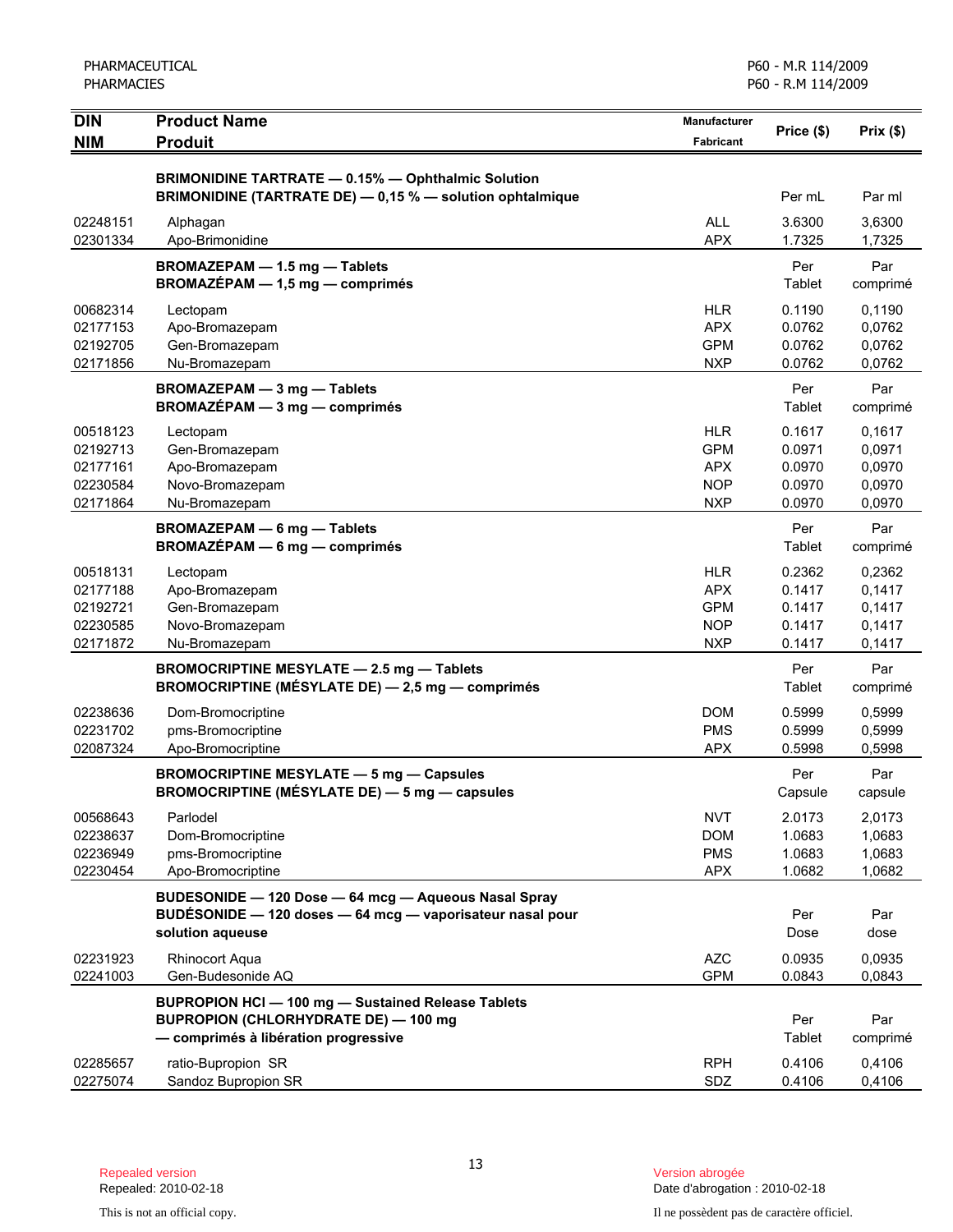|                                                                                              | PHARMACEUTICAL<br><b>PHARMACIES</b>                                                                                                                                 |                                                                                                       | P60 - M.R 114/2009<br>P60 - R.M 114/2009                                     |                                                                              |  |
|----------------------------------------------------------------------------------------------|---------------------------------------------------------------------------------------------------------------------------------------------------------------------|-------------------------------------------------------------------------------------------------------|------------------------------------------------------------------------------|------------------------------------------------------------------------------|--|
| <b>DIN</b><br><b>NIM</b>                                                                     | <b>Product Name</b><br><b>Produit</b>                                                                                                                               | <b>Manufacturer</b><br>Fabricant                                                                      | Price (\$)                                                                   | $Prix($ \$)                                                                  |  |
|                                                                                              | BUPROPION HCI - 150 mg - Sustained Release Tablets<br><b>BUPROPION (CHLORHYDRATE DE) - 150 mg</b><br>- comprimés à libération progressive                           |                                                                                                       | Per<br>Tablet                                                                | Par<br>comprimé                                                              |  |
| 02237825<br>02285665<br>02260239<br>02275082                                                 | <b>Wellbutrin SR</b><br>ratio-Bupropion SR<br>Novo-Bupropion SR<br>Sandoz Bupropion SR                                                                              | <b>BPC</b><br><b>RPH</b><br><b>NOP</b><br>SDZ                                                         | 1.0111<br>0.5544<br>0.5040<br>0.5040                                         | 1,0111<br>0,5544<br>0,5040<br>0,5040                                         |  |
|                                                                                              | <b>BUSPIRONE - 10 mg - Tablets</b><br><b>BUSPIRONE - 10 mg - comprimés</b>                                                                                          |                                                                                                       | Per<br>Tablet                                                                | Par<br>comprimé                                                              |  |
| 00603821<br>02230874<br>02207672<br>02232564<br>02230942<br>02237858<br>02211076<br>02231492 | <b>Buspar</b><br>Gen-Buspirone<br>Nu-Buspirone<br>Dom-Buspirone<br>pms-Buspirone<br>ratio-Buspirone<br>Apo-Buspirone<br>Novo-Buspirone                              | SQU<br><b>GPM</b><br><b>NXP</b><br><b>DOM</b><br><b>PMS</b><br><b>RPH</b><br><b>APX</b><br><b>NOP</b> | 1.1701<br>0.7970<br>0.7970<br>0.7174<br>0.7174<br>0.7174<br>0.7173<br>0.7173 | 1,1701<br>0,7970<br>0,7970<br>0,7174<br>0,7174<br>0,7174<br>0,7173<br>0,7173 |  |
|                                                                                              | BUTORPHANOL TARTRATE - 10 mg/mL - Nasal Spray<br>BUTORPHANOL (TARTRATE DE) - 10 mg/ml - vaporisateur nasal                                                          |                                                                                                       | Per mL                                                                       | Par ml                                                                       |  |
| 02113031<br>02244508<br>02242504                                                             | Stadol NS<br>pms-Butorphanol<br>Apo-Butorphanol                                                                                                                     | SQU<br><b>PMS</b><br><b>APX</b>                                                                       | 26.1800<br>18.3300<br>18.3200                                                | 26,1800<br>18,3300<br>18,3200                                                |  |
|                                                                                              | CABERGOLINE - 0.5 mg - Tablets<br>CABERGOLINE - 0.5 mg - comprimés                                                                                                  |                                                                                                       | Per<br>Tablet                                                                | Par<br>comprimé                                                              |  |
| 02242471<br>02301407                                                                         | <b>Dostinex</b><br>Co Cabergoline                                                                                                                                   | PNU<br>COB                                                                                            | 14.3330<br>8.8550                                                            | 14,3330<br>8,8550                                                            |  |
|                                                                                              | CALCITONIN (Salmon Synthetic) - 200 IU - Nasal Spray<br>CALCITONINE DE SAUMON SYNTHÉTIQUE - 200 UI - vaporisateur nasal                                             |                                                                                                       | Per<br>Spray                                                                 | Par<br>vaporisation                                                          |  |
| 02240775<br>02247585<br>02261766                                                             | Miacalcin<br>Apo-Calcitonin<br>Sandoz Calcitonin                                                                                                                    | <b>NVT</b><br><b>APX</b><br>SDZ                                                                       | 2.2963<br>1.8979<br>1.8979                                                   | 2,2963<br>1,8979<br>1,8979                                                   |  |
|                                                                                              | CALCIUM CARBONATE - Equivalent to 500 mg Elemental Calcium - Tablets<br>CALCIUM (CARBONATE DE) — quantité équivalant à 500 mg de calcium<br>élémentaire - comprimés |                                                                                                       | Per<br>Tablet                                                                | Par<br>comprimé                                                              |  |
| 02042991<br>00682039<br>00645923                                                             | Os-Cal<br>Apo-Cal<br>Calcium                                                                                                                                        | <b>WAY</b><br><b>APX</b><br><b>NOP</b>                                                                | 0.1407<br>0.0319<br>0.0319                                                   | 0,1407<br>0,0319<br>0,0319                                                   |  |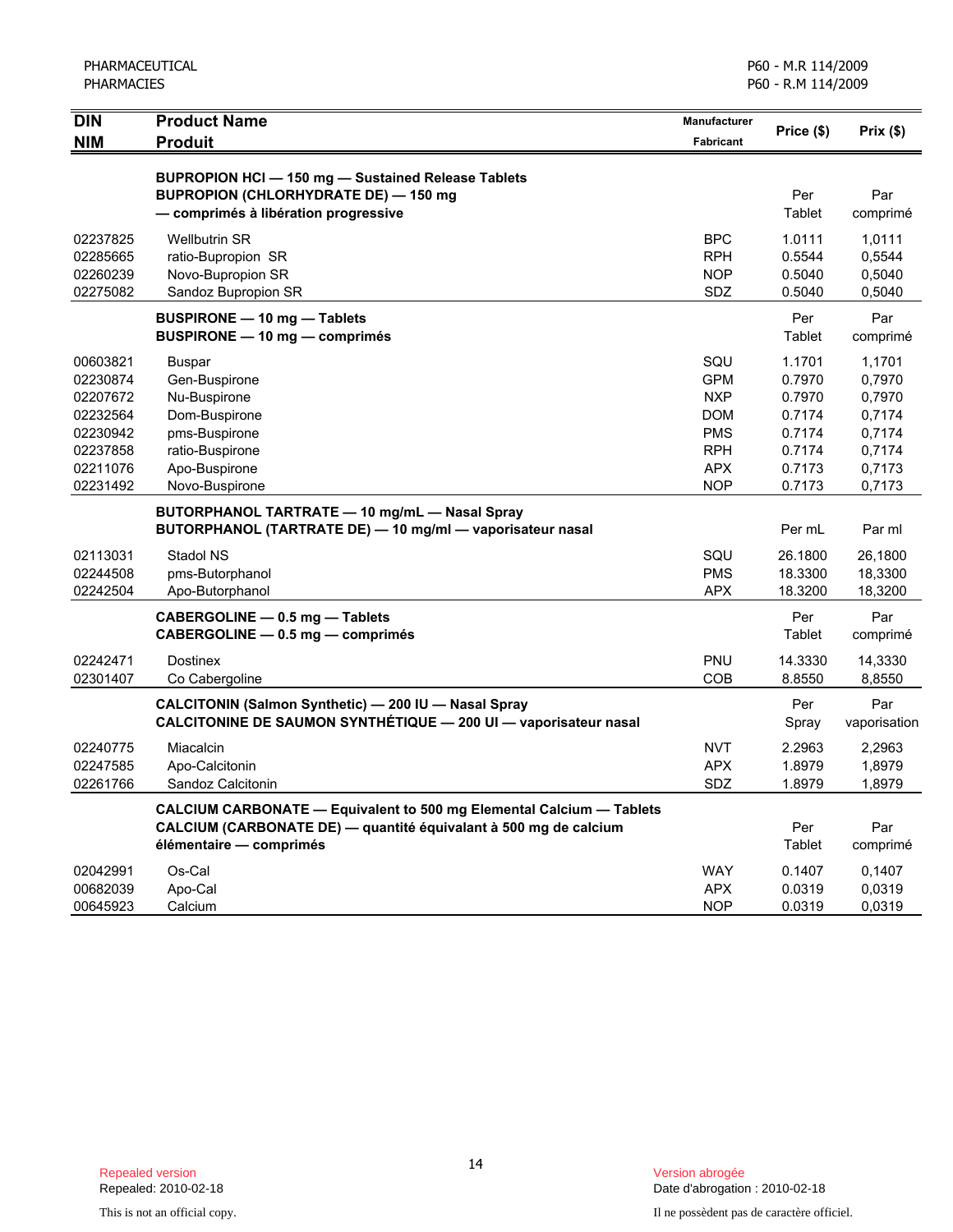| <b>DIN</b><br><b>NIM</b> | <b>Product Name</b><br><b>Produit</b> | Manufacturer<br><b>Fabricant</b> | Price (\$)    | Prix (\$) |
|--------------------------|---------------------------------------|----------------------------------|---------------|-----------|
|                          | CAPTOPRIL - 12.5 mg - Tablets         |                                  | Per           | Par       |
|                          | CAPTOPRIL - 12,5 mg - comprimés       |                                  | Tablet        | comprimé  |
| 00893595                 | Apo-Capto                             | <b>APX</b>                       | 0.2332        | 0,2332    |
| 00695661                 | Capoten                               | SQU                              | 0.2332        | 0,2332    |
| 02242788                 | Captopril                             | ZYM                              | 0.2332        | 0,2332    |
| 02238551                 | Dom-Captopril                         | <b>DOM</b>                       | 0.2332        | 0,2332    |
| 02163551                 | Gen-Captopril                         | <b>GPM</b>                       | 0.2332        | 0,2332    |
| 01942964                 | Novo-Captopril                        | <b>NOP</b>                       | 0.2332        | 0,2332    |
| 01913824                 | Nu-Capto                              | <b>NXP</b>                       | 0.2332        | 0,2332    |
| 02230203                 | pms-Captopril                         | <b>PMS</b>                       | 0.2332        | 0,2332    |
| 00851639                 | ratio-Captopril                       | <b>RPH</b>                       | 0.2332        | 0,2332    |
|                          | CAPTOPRIL - 25 mg - Tablets           |                                  | Per           | Par       |
|                          | CAPTOPRIL - 25 mg - comprimés         |                                  | <b>Tablet</b> | comprimé  |
| 00893609                 | Apo-Capto                             | <b>APX</b>                       | 0.3300        | 0,3300    |
| 00851833                 | ratio-Captopril                       | <b>RPH</b>                       | 0.3330        | 0,3330    |
| 00546283                 | Capoten                               | SQU                              | 0.3300        | 0,3300    |
| 02242789                 | Captopril                             | <b>ZYM</b>                       | 0.3300        | 0,3300    |
| 02238552                 | Dom-Captopril                         | <b>DOM</b>                       | 0.3300        | 0,3300    |
| 02163578                 | Gen-Captopril                         | <b>GPM</b>                       | 0.3300        | 0,3300    |
| 01913832                 | Nu-Capto                              | <b>NXP</b>                       | 0.3300        | 0,3300    |
| 01942972                 | Novo-Captopril                        | <b>NOP</b>                       | 0.3300        | 0,3300    |
| 02230204                 | pms-Captopril                         | <b>PMS</b>                       | 0.3300        | 0,3300    |
|                          | CAPTOPRIL - 50 mg - Tablets           |                                  | Per           | Par       |
|                          | CAPTOPRIL - 50 mg - comprimés         |                                  | <b>Tablet</b> | comprimé  |
| 00893617                 | Apo-Capto                             | <b>APX</b>                       | 0.6149        | 0,6149    |
| 00546291                 | Capoten                               | SQU                              | 0.6149        | 0,6149    |
| 02242790                 | Captopril                             | <b>ZYM</b>                       | 0.6149        | 0,6149    |
| 02238553                 | Dom-Captopril                         | <b>DOM</b>                       | 0.6149        | 0,6149    |
| 02163586                 | Gen-Captopril                         | <b>GPM</b>                       | 0.6149        | 0,6149    |
| 01942980                 | Novo-Captopril                        | <b>NOP</b>                       | 0.6149        | 0,6149    |
| 01913840                 | Nu-Capto                              | <b>NXP</b>                       | 0.6149        | 0,6149    |
| 02230205                 | pms-Captopril                         | <b>PMS</b>                       | 0.6149        | 0,6149    |
| 00851647                 | ratio-Captopril                       | <b>RPH</b>                       | 0.6149        | 0,6149    |
|                          | CAPTOPRIL - 100 mg - Tablets          |                                  | Per           | Par       |
|                          | CAPTOPRIL - 100 mg - comprimés        |                                  | Tablet        | comprimé  |
| 00893625                 | Apo-Capto                             | <b>APX</b>                       | 1.1435        | 1,1435    |
| 02242791                 | Captopril                             | ZYM                              | 1.1435        | 1,1435    |
| 02238554                 | Dom-Captopril                         | <b>DOM</b>                       | 1.1435        | 1,1435    |
| 02163594                 | Gen-Captopril                         | <b>GPM</b>                       | 1.1435        | 1,1435    |
| 01942999                 | Novo-Captopril                        | <b>NOP</b>                       | 1.1435        | 1,1435    |
| 01913859                 | Nu-Capto                              | <b>NXP</b>                       | 1.1435        | 1,1435    |
| 02230206                 | pms-Captopril                         | <b>PMS</b>                       | 1.1435        | 1,1435    |
| 00851655                 | ratio-Captopril                       | <b>RPH</b>                       | 1.1435        | 1,1435    |
| 00546305                 | Capoten                               | SQU                              | 1.1434        | 1,1434    |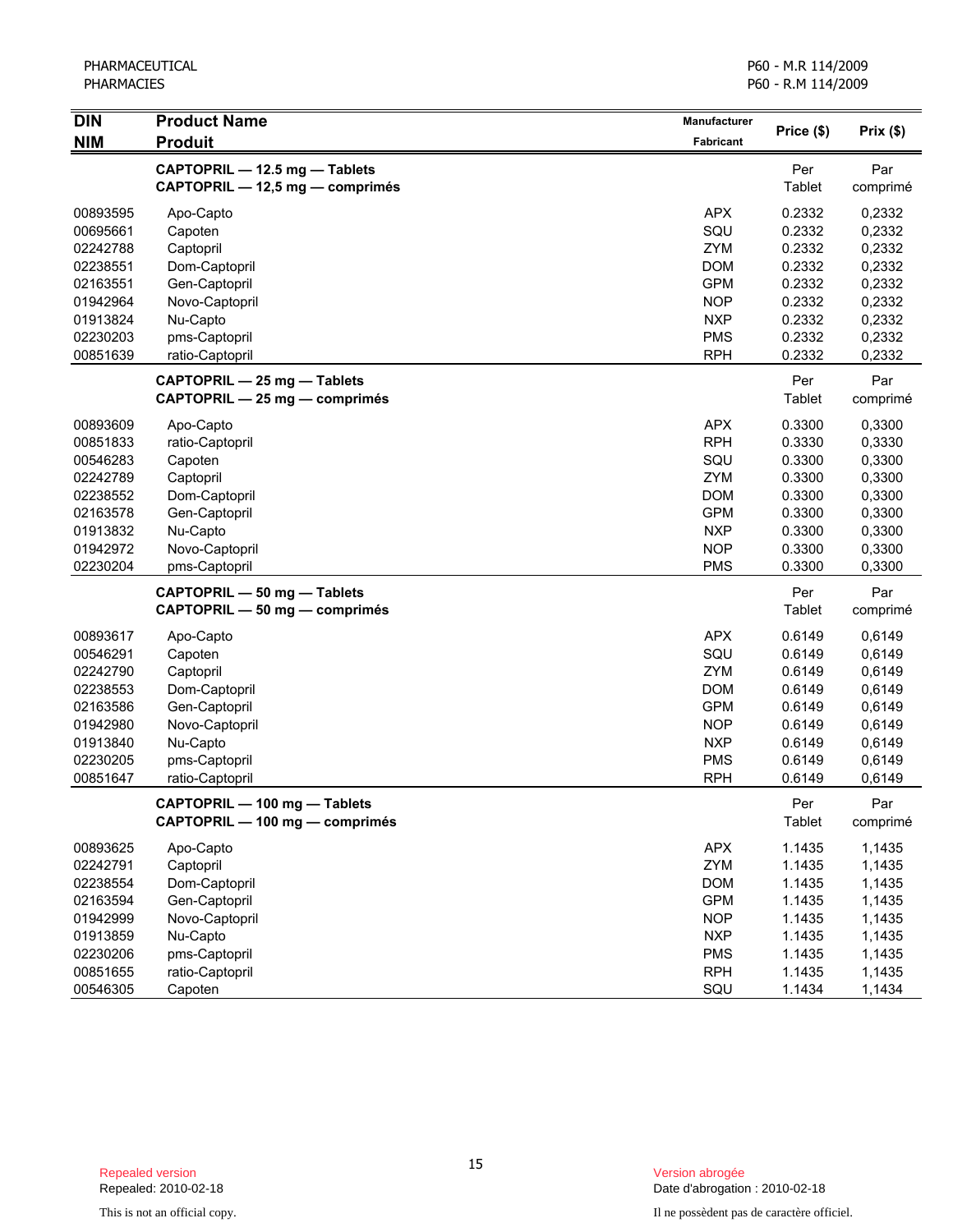| <b>DIN</b> | <b>Product Name</b>                                         | Manufacturer | Price (\$) | Prix $(\$)$ |
|------------|-------------------------------------------------------------|--------------|------------|-------------|
| <b>NIM</b> | <b>Produit</b>                                              | Fabricant    |            |             |
|            | CARBAMAZEPINE - 100 mg - Chewable Tablets                   |              | Per        | Par         |
|            | CARBAMAZÉPINE - 100 mg - comprimés masticables              |              | Tablet     | comprimé    |
| 00369810   | Tegretol                                                    | <b>NVT</b>   | 0.1670     | 0,1670      |
| 02244403   | Taro-Carbamazepine                                          | <b>TAR</b>   | 0.0942     | 0,0942      |
| 02231542   | pms-Carbamazepine                                           | <b>PMS</b>   | 0.0847     | 0,0847      |
| 02261855   | Sandoz Carbamazepine                                        | SDZ          | 0.0847     | 0,0847      |
|            | CARBAMAZEPINE - 200 mg - Chewable Tablets                   |              | Per        | Par         |
|            | CARBAMAZÉPINE - 200 mg - comprimés masticables              |              | Tablet     | comprimé    |
| 00665088   | Tegretol                                                    | <b>NVT</b>   | 0.3295     | 0,3295      |
| 02244404   | Taro-Carbamazepine                                          | <b>TAR</b>   | 0.1858     | 0,1858      |
| 02231540   | pms-Carbamazepine                                           | <b>PMS</b>   | 0.1672     | 0,1672      |
| 02261863   | Sandoz Carbamazepine                                        | SDZ          | 0.1672     | 0,1672      |
|            | <b>CARBAMAZEPINE - 200 mg - Sustained Release Tablets</b>   |              | Per        | Par         |
|            | CARBAMAZÉPINE - 200 mg - comprimés à libération progressive |              | Tablet     | comprimé    |
| 00773611   | Tegretol CR/Tégrétol CR                                     | <b>NVT</b>   | 0.4090     | 0,4090      |
| 02231543   | pms-Carbamazepine CR                                        | <b>PMS</b>   | 0.2472     | 0,2472      |
| 02241882   | Gen-Carbamazepine CR                                        | <b>GPM</b>   | 0.2075     | 0,2075      |
| 02261839   | Sandoz Carbamazepine CR                                     | SDZ          | 0.2075     | 0,2075      |
|            | <b>CARBAMAZEPINE - 400 mg - Sustained Release Tablets</b>   |              | Per        | Par         |
|            | CARBAMAZÉPINE - 400 mg - comprimés à libération progressive |              | Tablet     | comprimé    |
| 00755583   | <b>Tegretol CR</b>                                          | <b>NVT</b>   | 0.8179     | 0,8179      |
| 02231544   | pms-Carbamazepine CR                                        | <b>PMS</b>   | 0.4944     | 0,4944      |
| 02241883   | Gen-Carbamazepine CR                                        | <b>GPM</b>   | 0.4152     | 0,4152      |
| 02261847   | Sandoz Carbamazepine CR                                     | SDZ          | 0.4152     | 0,4152      |
|            | CARBAMAZEPINE - 200 mg - Tablets                            |              | Per        | Par         |
|            | CARBAMAZÉPINE - 200 mg - comprimés                          |              | Tablet     | comprimé    |
| 00010405   | Tegretol                                                    | <b>NVT</b>   | 0.4057     | 0,4057      |
| 00504742   | Mazepine                                                    | <b>ICN</b>   | 0.1372     | 0,1372      |
| 02042568   | Nu-Carbamazepine                                            | <b>NXP</b>   | 0.0961     | 0,0961      |
| 00402699   | Apo-Carbamazepine                                           | <b>APX</b>   | 0.0875     | 0,0875      |
| 00782718   | Novo-Carbamaz                                               | <b>NOP</b>   | 0.0875     | 0,0875      |
|            | CARVEDILOL - 3.125 mg - Tablets                             |              | Per        | Par         |
|            | CARVEDILOL - 3,125 mg - comprimés                           |              | Tablet     | comprimé    |
| 02268027   | Ran-Carvedilol                                              | <b>RAN</b>   | 0.9682     | 0,9682      |
| 02247933   | Apo-Carvedilol                                              | <b>APX</b>   | 0.8801     | 0,8801      |
| 02245914   | pms-Carvedilol                                              | <b>PMS</b>   | 0.8801     | 0,8801      |
| 02252309   | ratio-Carvedilol                                            | <b>RPH</b>   | 0.8801     | 0,8801      |
|            | CARVEDILOL - 6.25 mg - Tablets                              |              | Per        | Par         |
|            | CARVEDILOL - 6,25 mg - comprimés                            |              | Tablet     | comprimé    |
| 02268035   | Ran-Carvedilol                                              | <b>RAN</b>   | 0.9682     | 0,9682      |
| 02247934   | Apo-Carvedilol                                              | <b>APX</b>   | 0.8801     | 0,8801      |
| 02245915   | pms-Carvedilol                                              | <b>PMS</b>   | 0.8801     | 0,8801      |
| 02252317   | ratio-Carvedilol                                            | <b>RPH</b>   | 0.8801     | 0,8801      |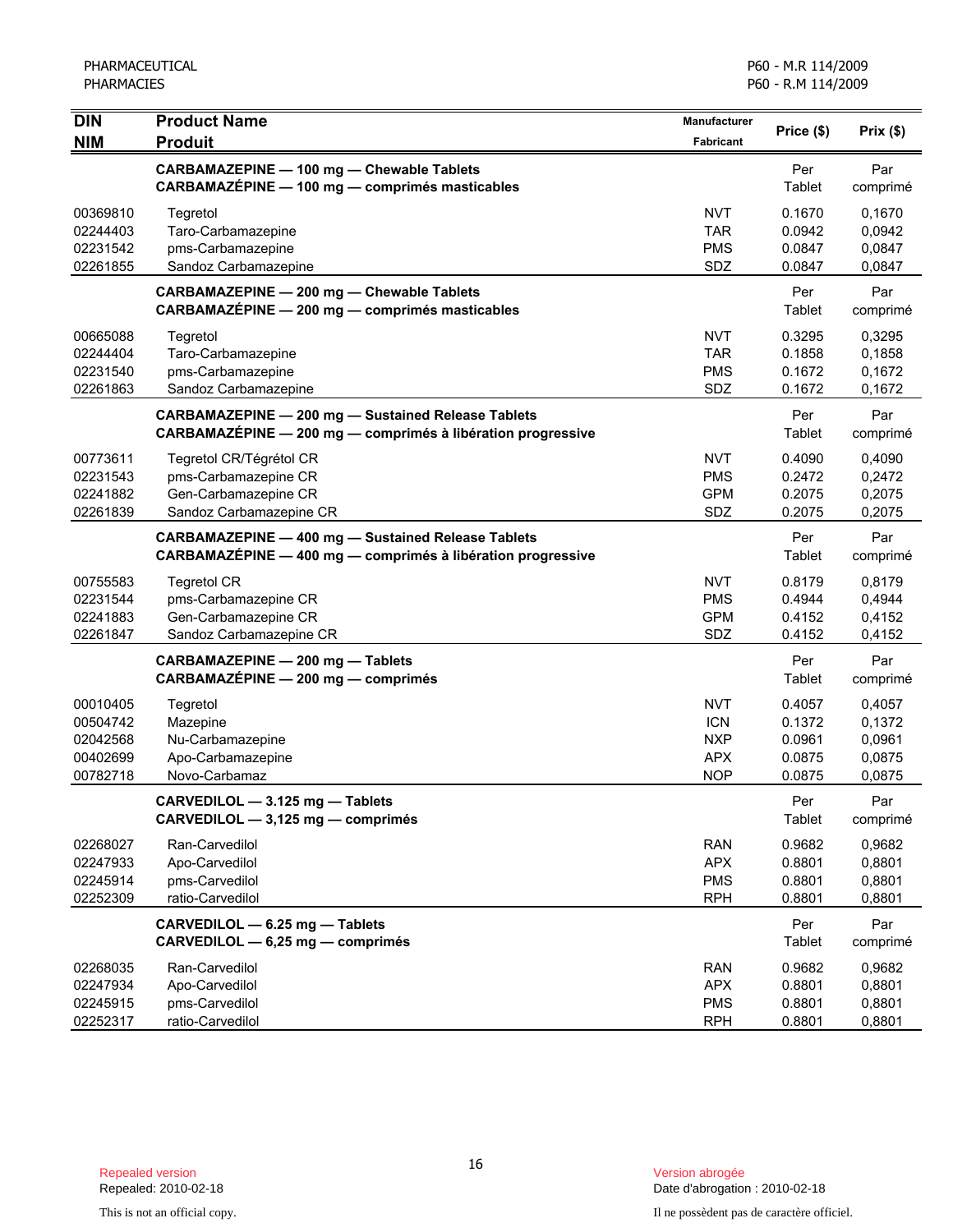| <b>DIN</b><br><b>NIM</b>                     | <b>Product Name</b><br><b>Produit</b>                                          | <b>Manufacturer</b><br>Fabricant                     | Price (\$)                           | Prix(\$)                             |
|----------------------------------------------|--------------------------------------------------------------------------------|------------------------------------------------------|--------------------------------------|--------------------------------------|
|                                              | CARVEDILOL - 12.5 mg - Tablets<br>CARVEDILOL - 12,5 mg - comprimés             |                                                      | Per<br>Tablet                        | Par<br>comprimé                      |
| 02268043<br>02247935<br>02245916<br>02252325 | Ran-Carvedilol<br>Apo-Carvedilol<br>pms-Carvedilol<br>ratio-Carvedilol         | <b>RAN</b><br><b>APX</b><br><b>PMS</b><br><b>RPH</b> | 0.9682<br>0.8801<br>0.8801<br>0.8801 | 0.9682<br>0,8801<br>0,8801<br>0,8801 |
|                                              | CARVEDILOL - 25 mg - Tablets<br>CARVEDILOL - 25 mg - comprimés                 |                                                      | Per<br>Tablet                        | Par<br>comprimé                      |
| 02268051<br>02247936<br>02245917<br>02252333 | Ran-Carvedilol<br>Apo-Carvedilol<br>pms-Carvedilol<br>ratio-Carvedilol         | <b>RAN</b><br><b>APX</b><br><b>PMS</b><br><b>RPH</b> | 0.9682<br>0.8801<br>0.8801<br>0.8801 | 0,9682<br>0,8801<br>0,8801<br>0,8801 |
|                                              | CEFACLOR - 250 mg - Capsules<br>$CEFACLOR - 250$ mg $-$ capsules               |                                                      | Per<br>Capsule                       | Par<br>capsule                       |
| 00465186<br>02231691<br>02231432<br>02230263 | Ceclor<br>Novo-Cefaclor<br>Nu-Cefaclor<br>Apo-Cefaclor                         | <b>PML</b><br><b>NOP</b><br><b>NXP</b><br>APX        | 1.1228<br>1.0667<br>1.0667<br>0.9697 | 1,1228<br>1,0667<br>1,0667<br>0,9697 |
|                                              | CEFACLOR - 500 mg - Capsules<br>$CEFACLOR - 500$ mg $-$ capsules               |                                                      | Per<br>Capsule                       | Par<br>capsule                       |
| 00465194<br>02231433<br>02230264<br>02231693 | Ceclor<br>Nu-Cefaclor<br>Apo-Cefaclor<br>Novo-Cefaclor                         | <b>PML</b><br><b>NXP</b><br><b>APX</b><br><b>NOP</b> | 2.2044<br>2.1230<br>1.9300<br>1.9300 | 2,2044<br>2,1230<br>1,9300<br>1,9300 |
|                                              | CEFACLOR - 125 mg/5 mL - Suspension<br>CÉFACLOR - 125 mg/5 ml - suspension     |                                                      | Per mL                               | Par ml                               |
| 00465208<br>02237500                         | Ceclor Oral Suspension/Suspension orale Ceclor<br>Apo-Cefaclor                 | <b>PML</b><br><b>APX</b>                             | 0.1198<br>0.1037                     | 0.1198<br>0,1037                     |
|                                              | CEFACLOR - 250 mg/5 mL - Suspension<br>CÉFACLOR - 250 mg/5 ml - suspension     |                                                      | Per mL                               | Par ml                               |
| 00465216<br>02237501                         | Ceclor Oral Suspension/Suspension orale Ceclor<br>Apo-Cefaclor                 | <b>PML</b><br>APX                                    | 0.2193<br>0.1895                     | 0,2193<br>0,1895                     |
|                                              | CEFACLOR - 375 mg/5 mL - Suspension<br>CEFACLOR $-$ 375 mg/5 ml $-$ suspension |                                                      | Per mL                               | Par ml                               |
| 00832804<br>02237502                         | Ceclor<br>Apo-Cefaclor                                                         | <b>PML</b><br><b>APX</b>                             | 0.3160<br>0.2211                     | 0,3160<br>0,2211                     |
|                                              | CEFADROXIL - 500 mg - Capsules<br>CEFADROXIL - 500 mg - capsules               |                                                      | Per<br>Capsule                       | Par<br>capsule                       |
| 00507245<br>02240774<br>02235134             | Duricef<br>Apo-Cefadroxil<br>Novo-Cefadroxil                                   | <b>BRI</b><br><b>APX</b><br><b>NOP</b>               | 0.9264<br>0.9263<br>0.9263           | 0,9264<br>0,9263<br>0,9263           |
|                                              | CEFAZOLIN - 1 g - Powder for Injection<br>CEFAZOLIN - 1 g - poudre injectable  |                                                      | Per<br>Vial                          | Par<br>ampoule                       |
| 02108127<br>02308959                         | Cefazolin for Injection<br>Cefazolin for Injection                             | <b>NOP</b><br>SDZ                                    | 6.3000<br>6.0000                     | 6,3000<br>6,0000                     |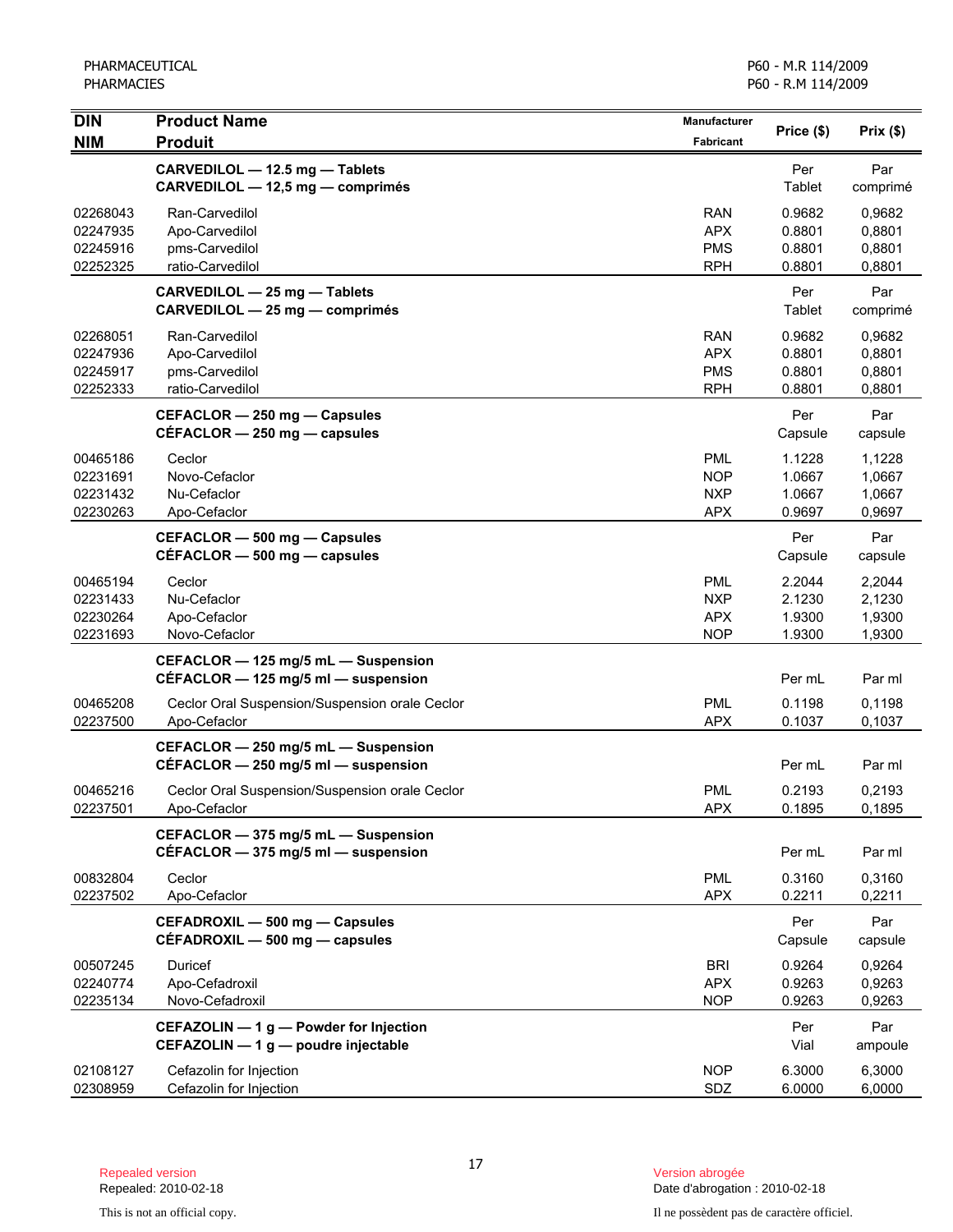| <b>DIN</b><br><b>NIM</b> | <b>Product Name</b><br><b>Produit</b>                                          | Manufacturer<br><b>Fabricant</b> | Price (\$)         | Prix(\$)           |
|--------------------------|--------------------------------------------------------------------------------|----------------------------------|--------------------|--------------------|
|                          |                                                                                |                                  |                    |                    |
|                          | CEFPROZIL - 125 mg/5 mL - Suspension                                           |                                  |                    |                    |
|                          | CEFPROZIL - 125 mg/5 mL - suspension                                           |                                  | Per mL             | Par ml             |
| 02163675                 | Cefzil                                                                         | SQU                              | 0.1863             | 0.1863             |
| 02293943                 | Apo-Cefprozil                                                                  | <b>APX</b>                       | 0.1107             | 0,1107             |
| 02303426                 | Sandoz Cefprozil                                                               | SDZ                              | 0.1107             | 0,1107             |
|                          | CEFPROZIL - 250 mg/5 mL - Suspension                                           |                                  |                    |                    |
|                          | CEFPROZIL - 250 mg/5 mL - suspension                                           |                                  | Per mL             | Par ml             |
| 02163683                 | Cefzil                                                                         | SQU                              | 0.3725             | 0,3725             |
| 02293951<br>02293579     | Apo-Cefprozil<br>Ran-Cefprozil                                                 | <b>APX</b><br><b>RAN</b>         | 0.2213<br>0.2213   | 0,2213<br>0,2213   |
| 02303434                 | Sandoz Cefprozil                                                               | SDZ                              | 0.2213             | 0,2213             |
|                          | CEFPROZIL - 250 mg - Tablets                                                   |                                  | Per                | Par                |
|                          | CEFPROZIL - 250 mg - comprimés                                                 |                                  | Tablet             | comprimé           |
| 02163659                 | Cefzil                                                                         | SQU                              | 1.9060             | 1,9060             |
| 02292998                 | Apo-Cefprozil                                                                  | <b>APX</b>                       | 1.1329             | 1,1329             |
| 02293528                 | Ran-Cefprozil                                                                  | <b>RAN</b>                       | 1.1329             | 1,1329             |
| 02302179                 | Sandoz Cefprozil                                                               | SDZ                              | 1.1329             | 1,1329             |
|                          | CEFPROZIL - 500 mg - Tablets                                                   |                                  | Per                | Par                |
|                          | CEFPROZIL - 500 mg - comprimés                                                 |                                  | Tablet             | comprimé           |
| 02163667                 | Cefzil                                                                         | SQU                              | 3.7372             | 3,7372             |
| 02293005                 | Apo-Cefprozil                                                                  | <b>APX</b>                       | 2.2214             | 2,2214             |
| 02293536                 | Ran-Cefprozil                                                                  | <b>RAN</b>                       | 2.2214             | 2,2214             |
| 02302187                 | Sandoz Cefprozil                                                               | SDZ                              | 2.2214             | 2,2214             |
|                          | CEFTRIAXONE - 250 mg - Injection                                               |                                  |                    |                    |
|                          | CEFTRIAXONE - 250 mg - injection                                               |                                  | Per mL             | Par ml             |
| 00657387                 | Rocephin                                                                       | <b>HLR</b>                       | 12.4163            | 12,4163            |
| 02292866                 | Ceftriaxone                                                                    | <b>APX</b>                       | 7.5300             | 7,5300             |
|                          | CEFTRIAXONE - 1 g - Injection                                                  |                                  |                    |                    |
|                          | CEFTRIAXONE - 1 g - injection                                                  |                                  | Per mL             | Par ml             |
| 00657417                 | Rocephin                                                                       | <b>HLR</b>                       | 47.3080            | 47,3080            |
| 02292874<br>02292270     | Ceftriaxone                                                                    | <b>APX</b><br>SDZ                | 23.8000<br>23.8000 | 23,8000<br>23,8000 |
|                          | Sandoz Ceftriaxone                                                             |                                  |                    |                    |
|                          | CEFTRIAXONE - 2 g - Injection<br>CEFTRIAXONE - 2 g - injection                 |                                  | Per mL             | Par ml             |
|                          |                                                                                |                                  |                    |                    |
| 00657409                 | Rocephin                                                                       | <b>HLR</b>                       | 72.4369<br>46.9000 | 72,4369            |
| 02292882<br>02292289     | Ceftriaxone<br>Sandoz Ceftriaxone                                              | <b>APX</b><br>SDZ                | 46.9000            | 46,9000<br>46,9000 |
|                          |                                                                                |                                  |                    |                    |
|                          | CEFUROXIME AXETIL - 250 mg - Tablets<br>CÉFUROXIME AXÉTIL - 250 mg - comprimés |                                  | Per<br>Tablet      | Par<br>comprimé    |
|                          | Ceftin                                                                         | <b>GSK</b>                       |                    |                    |
| 02212277<br>02244393     | Apo-Cefuroxime                                                                 | <b>APX</b>                       | 1.7806<br>1.1145   | 1,7806<br>1,1145   |
| 02242656                 | ratio-Cefuroxime                                                               | <b>RPH</b>                       | 1.1145             | 1,1145             |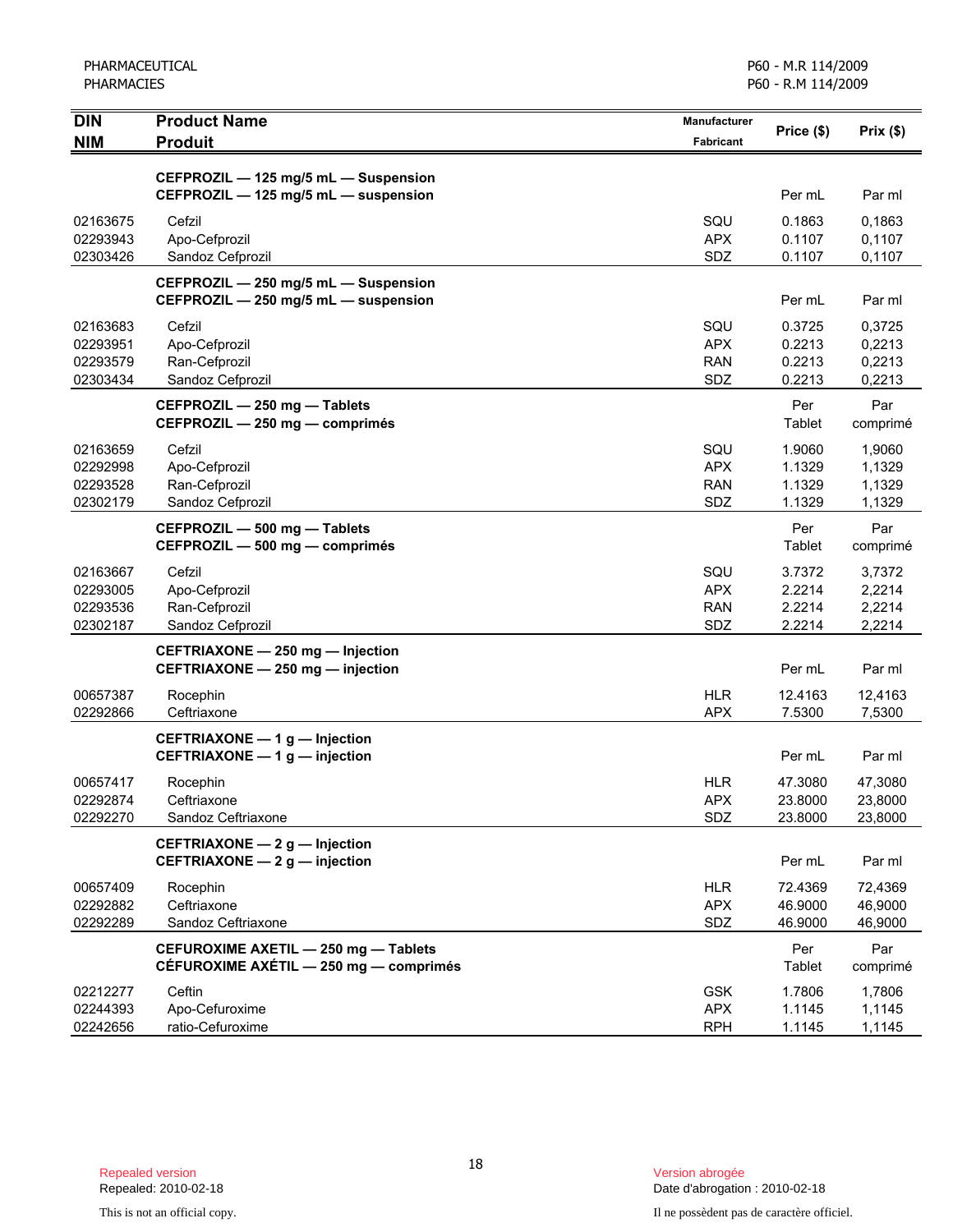| <b>DIN</b>                                               | <b>Product Name</b>                                                                                                                                                       | <b>Manufacturer</b>                                         | Price (\$)                                     | Prix(\$)                                       |
|----------------------------------------------------------|---------------------------------------------------------------------------------------------------------------------------------------------------------------------------|-------------------------------------------------------------|------------------------------------------------|------------------------------------------------|
| <b>NIM</b>                                               | <b>Produit</b>                                                                                                                                                            | <b>Fabricant</b>                                            |                                                |                                                |
|                                                          | CEFUROXIME AXETIL - 500 mg - Tablets<br>CÉFUROXIME AXÉTIL - 500 mg - comprimés                                                                                            |                                                             | Per<br>Tablet                                  | Par<br>comprimé                                |
| 02212285<br>02242657<br>02244394                         | Ceftin<br>ratio-Cefuroxime<br>Apo-Cefuroxime                                                                                                                              | <b>GSK</b><br><b>RPH</b><br><b>APX</b>                      | 3.5274<br>2.2079<br>2.2078                     | 3,5274<br>2,2079<br>2,2078                     |
|                                                          | CEPHALEXIN - 125 mg/5 mL - Oral Liquid<br>CÉPHALEXINE - 125 mg/5 ml - liquide oral                                                                                        |                                                             | Per mL                                         | Par ml                                         |
| 00342106<br>02177811                                     | Novo-Lexin<br>pms-Cephalexin                                                                                                                                              | <b>NOP</b><br><b>PMS</b>                                    | 0.0488<br>0.0488                               | 0,0488<br>0,0488                               |
|                                                          | CEPHALEXIN - 250 mg - Tablets<br>CÉPHALEXINE - 250 mg - comprimés                                                                                                         |                                                             | Per<br>Tablet                                  | Par<br>comprimé                                |
| 00403628<br>00865877<br>00768723<br>00583413<br>02177781 | Keflex<br>Nu-Cephalex<br>Apo-Cephalex<br>Novo-Lexin<br>pms-Cephalexin                                                                                                     | LIL<br><b>NXP</b><br><b>APX</b><br><b>NOP</b><br><b>PMS</b> | 0.3516<br>0.2475<br>0.2250<br>0.2250<br>0.2250 | 0,3516<br>0,2475<br>0,2250<br>0,2250<br>0,2250 |
|                                                          | CEPHALEXIN - 500 mg - Tablets<br>CÉPHALEXINE - 500 mg - comprimés                                                                                                         |                                                             | Per<br>Tablet                                  | Par<br>comprimé                                |
| 00244392<br>00865885<br>00768715<br>00583421             | Keflex<br>Nu-Cephalex<br>Apo-Cephalex<br>Novo-Lexin                                                                                                                       | <b>LIL</b><br><b>NXP</b><br><b>APX</b><br><b>NOP</b>        | 0.7050<br>0.4950<br>0.4500<br>0.4500           | 0,7050<br>0,4950<br>0,4500<br>0,4500           |
|                                                          | CHLORDIAZEPOXIDE HCI/CLIDINIUM BROMIDE - 5 mg/2.5 mg - Capsules<br>CHLORDIAZÉPOXIDE (CHLORHYDRATE DE)/BROMURE DE CLIDINIUM —<br>$5 \text{ mg}/2, 5 \text{ mg}$ - capsules |                                                             | Per<br>Capsule                                 | Par<br>capsule                                 |
| 00115630<br>00618454                                     | Librax<br>Apo-Chlorax                                                                                                                                                     | <b>ICN</b><br><b>APX</b>                                    | 0.2945<br>0.2330                               | 0,2945<br>0,2330                               |
|                                                          | CHLORPROPAMIDE - 250 mg - Tablets<br>CHLORPROPAMIDE - 250 mg - comprimés                                                                                                  |                                                             | Per<br>Tablet                                  | Par<br>comprimé                                |
| 00024716<br>00312711                                     | Diabinese/Diabinèse<br>Apo-Chlorpropamide                                                                                                                                 | PFI<br><b>APX</b>                                           | 0.2092<br>0.0460                               | 0,2092<br>0,0460                               |
|                                                          | CHOLESTYRAMINE RESIN (ANHYDROUS) - 4 g/Dose - Oral Powder<br>CHOLESTYRAMINE (RÉSINE ANHYDRE DE) - 4 g/dose - poudre orale                                                 |                                                             | Per<br>Dose                                    | Par<br>dose                                    |
| 00890960<br>02210320                                     | pms-Cholestyramine Light-Pouch/pms-Cholestyramine léger, en sachet<br>pms-Cholestyramine Regular Pouch/pms-Cholestyramine ordinaire,<br>en sachet                         | <b>PMS</b><br><b>PMS</b>                                    | 1.4774<br>1.4774                               | 1,4774<br>1,4774                               |
|                                                          | CILAZAPRIL/HYDROCHLOROTHIAZIDE - 5 mg/12.5 mg - Tablets<br>CILAZAPRIL/HYDROCHLOROTHIAZIDE - 5 mg/12.5 mg - comprimés                                                      |                                                             | Per<br>Tablet                                  | Par<br>comprimé                                |
| 02181479<br>02284987<br>02313731                         | Inhibace Plus<br>Apo-Cilazapril/HCTZ<br>Novo-Cilazapril/HCTZ                                                                                                              | <b>HLR</b><br><b>APX</b><br><b>NOP</b>                      | 0.9443<br>0.6254<br>0.6254                     | 0,9443<br>0,6254<br>0,6254                     |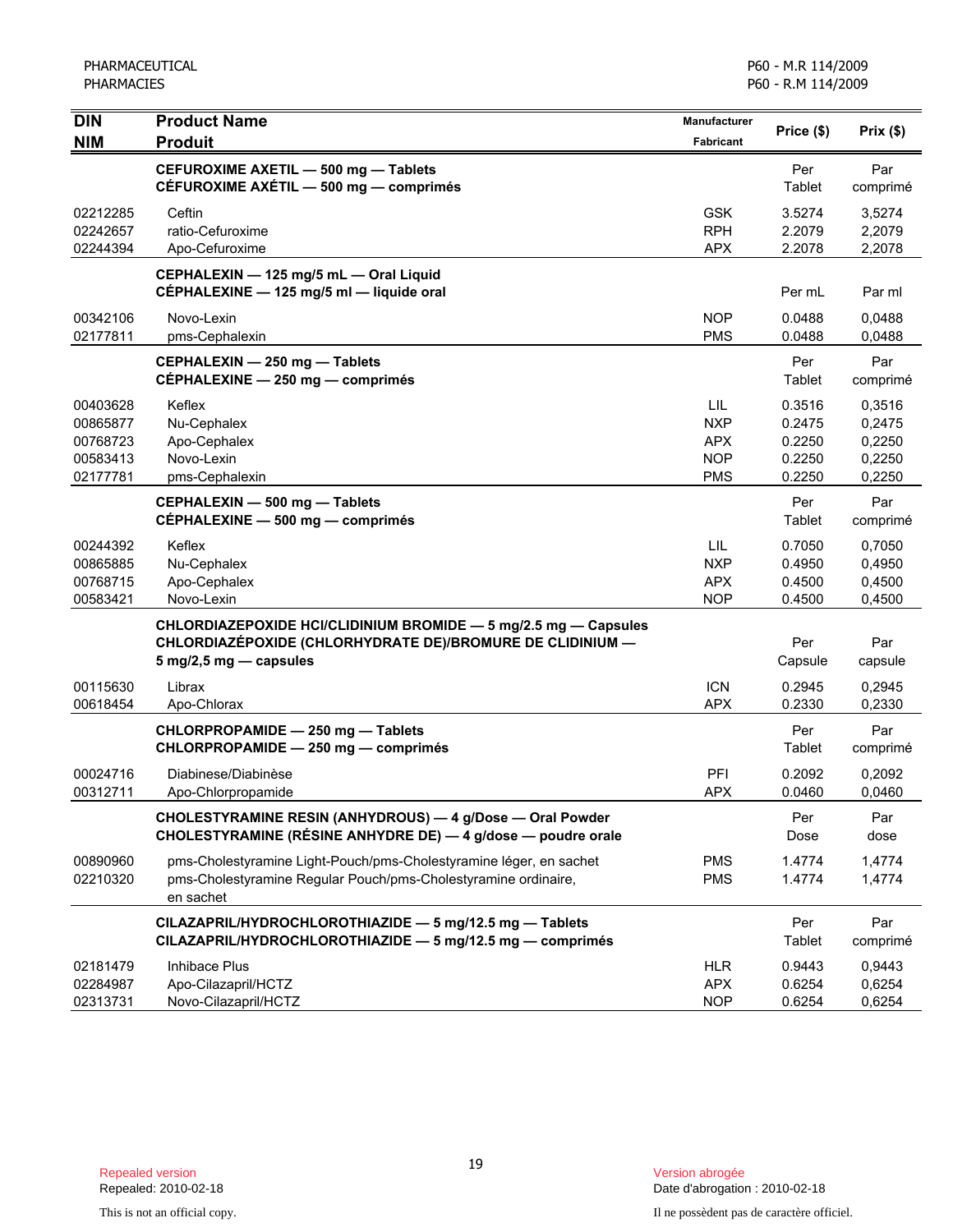| <b>DIN</b>                                                           | <b>Product Name</b>                                                                                | <b>Manufacturer</b><br>Price (\$)                                                | Prix(\$)                                                 |                                                          |
|----------------------------------------------------------------------|----------------------------------------------------------------------------------------------------|----------------------------------------------------------------------------------|----------------------------------------------------------|----------------------------------------------------------|
| <b>NIM</b>                                                           | <b>Produit</b>                                                                                     | Fabricant                                                                        |                                                          |                                                          |
|                                                                      | CILAZAPRIL MONOHYDRATE - 1 mg - Tablets<br>CILAZAPRIL MONOHYDRATE DE - 1 mg - comprimés            |                                                                                  | Per<br>Tablet                                            | Par<br>comprimé                                          |
| 01911465<br>02283778<br>02280442<br>02291134<br>02266350             | Inhibace<br>Gen-Cilazapril<br>pms-Cilazapril<br>Apo-Cilazapril<br>Novo-Cilazapril                  | <b>HLR</b><br><b>GPM</b><br><b>PMS</b><br><b>APX</b><br><b>NOP</b>               | 0.7054<br>0.4543<br>0.4089<br>0.3717<br>0.3717           | 0,7054<br>0,4543<br>0,4089<br>0,3717<br>0,3717           |
|                                                                      | CILAZAPRIL MONOHYDRATE - 2.5 mg - Tablets<br>CILAZAPRIL MONOHYDRATE DE - 2,5 mg - comprimés        |                                                                                  | Per<br>Tablet                                            | Par<br>comprimé                                          |
| 01911473<br>02283786<br>02280450<br>02291142<br>02285215<br>02266369 | Inhibace<br>Gen-Cilazapril<br>pms-Cilazapril<br>Apo-Cilazapril<br>Co Cilazapril<br>Novo-Cilazapril | <b>HLR</b><br><b>GPM</b><br><b>PMS</b><br><b>APX</b><br>COB<br><b>NOP</b>        | 0.7997<br>0.5236<br>0.4713<br>0.4284<br>0.4284<br>0.4284 | 0,7997<br>0,5236<br>0,4713<br>0,4284<br>0,4284<br>0,4284 |
|                                                                      | CILAZAPRIL MONOHYDRATE - 5 mg - Tablets<br>CILAZAPRIL MONOHYDRATE DE - 5 mg - comprimés            |                                                                                  | Per<br>Tablet                                            | Par<br>comprimé                                          |
| 01911481<br>02283794<br>02280469<br>02291150<br>02285223<br>02266377 | Inhibace<br>Gen-Cilazapril<br>pms-Cilazapril<br>Apo-Cilazapril<br>Co Cilazapril<br>Novo-Cilazapril | <b>HLR</b><br><b>GPM</b><br><b>PMS</b><br><b>APX</b><br>COB<br><b>NOP</b>        | 0.9290<br>0.6083<br>0.5475<br>0.4977<br>0.4977<br>0.4977 | 0,9290<br>0,6083<br>0,5475<br>0,4977<br>0,4977<br>0,4977 |
|                                                                      | CIMETIDINE - 300 mg - Tablets<br>CIMÉTIDINE - 300 mg - comprimés                                   |                                                                                  | Per<br>Tablet                                            | Par<br>comprimé                                          |
| 01916815<br>02229718<br>00487872<br>02227444<br>00582417<br>00865818 | Tagamet<br>pms-Cimetidine<br>Apo-Cimetidine<br>Gen-Cimetidine<br>Novo-Cimetidine<br>Nu-Cimet       | <b>GSK</b><br><b>PMS</b><br><b>APX</b><br><b>GPM</b><br><b>NOP</b><br><b>NXP</b> | 0.3689<br>0.0948<br>0.0946<br>0.0946<br>0.0946<br>0.0946 | 0,3689<br>0,0948<br>0,0946<br>0,0946<br>0,0946<br>0,0946 |
|                                                                      | CIMETIDINE - 400 mg - Tablets<br>CIMÉTIDINE - 400 mg - comprimés                                   |                                                                                  | Per<br><b>Tablet</b>                                     | Par<br>comprimé                                          |
| 01916785<br>00600059<br>02227452<br>00603678<br>00865826<br>02229719 | Tagamet<br>Apo-Cimetidine<br>Gen-Cimetidine<br>Novo-Cimetidine<br>Nu-Cimet<br>pms-Cimetidine       | <b>GSK</b><br><b>APX</b><br><b>GPM</b><br><b>NOP</b><br><b>NXP</b><br><b>PMS</b> | 0.6035<br>0.1485<br>0.1485<br>0.1485<br>0.1485<br>0.1485 | 0,6035<br>0,1485<br>0,1485<br>0,1485<br>0,1485<br>0,1485 |
|                                                                      | CIMETIDINE - 600 mg - Tablets<br>CIMÉTIDINE - 600 mg - comprimés                                   |                                                                                  | Per<br>Tablet                                            | Par<br>comprimé                                          |
| 01916777<br>00600067<br>02227460<br>00603686<br>00865834             | Tagamet<br>Apo-Cimetidine<br>Gen-Cimetidine<br>Novo-Cimetidine<br>Nu-Cimet                         | <b>GSK</b><br><b>APX</b><br><b>GPM</b><br><b>NOP</b><br><b>NXP</b>               | 0.7013<br>0.1892<br>0.1892<br>0.1892<br>0.1892           | 0,7013<br>0,1892<br>0,1892<br>0,1892<br>0,1892           |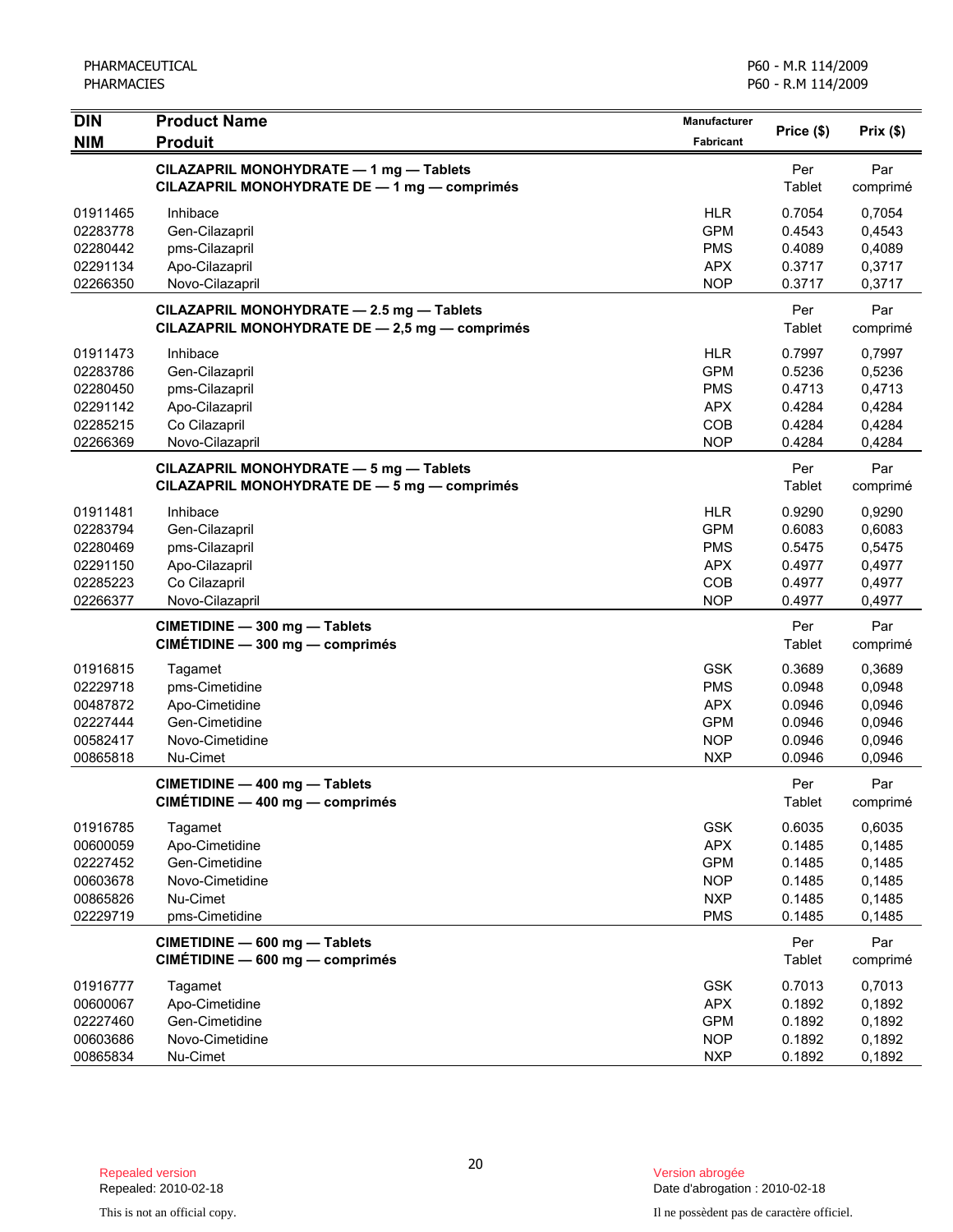| <b>DIN</b> | <b>Product Name</b>                                                                         | <b>Manufacturer</b> | Price (\$)           | Prix(\$)        |
|------------|---------------------------------------------------------------------------------------------|---------------------|----------------------|-----------------|
| <b>NIM</b> | <b>Produit</b>                                                                              | <b>Fabricant</b>    |                      |                 |
|            | CIMETIDINE - 800 mg - Tablets                                                               |                     | Per                  | Par             |
|            | CIMÉTIDINE - 800 mg - comprimés                                                             |                     | Tablet               | comprimé        |
| 00749494   | Apo-Cimetidine                                                                              | <b>APX</b>          | 0.2783               | 0,2783          |
| 02227479   | Gen-Cimetidine                                                                              | <b>GPM</b>          | 0.2783               | 0,2783          |
| 00663727   | Novo-Cimetidine                                                                             | <b>NOP</b>          | 0.2783               | 0,2783          |
| 02229721   | pms-Cimetidine                                                                              | <b>PMS</b>          | 0.2783               | 0,2783          |
|            | CIPROFLOXACIN - 0.3% - Ophthalmic Solution<br>CIPROFLOXACINE - 0,3 % - solution ophtalmique |                     | Per<br>mL            | Par<br>ml       |
| 01945270   | Ciloxan                                                                                     | <b>ALC</b>          | 2.2814               | 2,2814          |
| 02263130   | Apo-Ciproflox                                                                               | <b>APX</b>          | 1.2408               | 1,2408          |
| 02253933   | pms-Ciprofloxacin                                                                           | <b>PMS</b>          | 1.2408               | 1,2408          |
|            | CIPROFLOXACIN - 250 mg - Tablets<br>CIPROFLOXACINE - 250 mg - comprimés                     |                     | Per<br>Tablet        | Par<br>comprimé |
| 02155958   | Cipro                                                                                       | <b>BAY</b>          | 2.7217               | 2,7217          |
| 02267934   | Ran-Ciprofloxacin                                                                           | <b>RAN</b>          | 1.8813               | 1,8813          |
| 02247339   | Co Ciprofloxacin                                                                            | COB                 | 1.5392               | 1,5392          |
| 02245647   | Gen-Ciprofloxacin                                                                           | <b>GPM</b>          | 1.5392               | 1,5392          |
| 02248437   | pms-Ciprofloxacin                                                                           | <b>PMS</b>          | 1.5392               | 1,5392          |
| 02266962   | Taro-Ciprofloxacin                                                                          | <b>TAR</b>          | 1.5392               | 1,5392          |
| 02229521   | Apo-Ciproflox                                                                               | <b>APX</b>          | 1.5391               | 1,5391          |
| 02246825   | ratio-Ciprofloxacin                                                                         | <b>RPH</b>          | 1.5391               | 1,5391          |
| 02161737   | Novo-Ciprofloxacin                                                                          | <b>NOP</b>          | 1.3992               | 1,3992          |
| 02303728   | Ran-Ciproflox                                                                               | <b>RAN</b>          | 1.3992               | 1,3992          |
| 02248756   | Sandoz Ciprofloxacin                                                                        | SDZ                 | 1.3992               | 1,3992          |
|            | CIPROFLOXACIN - 500 mg - Tablets<br>CIPROFLOXACINE - 500 mg - comprimés                     |                     | Per<br><b>Tablet</b> | Par<br>comprimé |
| 02155966   | Cipro                                                                                       | <b>BAY</b>          | 3.0707               | 3,0707          |
| 02267942   | Ran-Ciprofloxacin                                                                           | <b>RAN</b>          | 2.1224               | 2,1224          |
| 02266970   | Taro-Ciprofloxacin                                                                          | <b>TAR</b>          | 1.7366               | 1,7366          |
| 02229522   | Apo-Ciproflox                                                                               | <b>APX</b>          | 1.7365               | 1,7365          |
| 02247340   | Co Ciprofloxacin                                                                            | COB                 | 1.7365               | 1,7365          |
| 02245648   | Gen-Ciprofloxacin                                                                           | <b>GPM</b>          | 1.7365               | 1,7365          |
| 02248438   | pms-Ciprofloxacin                                                                           | <b>PMS</b>          | 1.7365               | 1,7365          |
| 02246826   | ratio-Ciprofloxacin                                                                         | <b>RPH</b>          | 1.7365               | 1,7365          |
| 02161745   | Novo-Ciprofloxacin                                                                          | <b>NOP</b>          | 1.5786               | 1,5786          |
| 02303736   | Ran-Ciproflox                                                                               | <b>RAN</b>          | 1.5786               | 1,5786          |
| 02248757   | Sandoz Ciprofloxacin                                                                        | SDZ                 | 1.5786               | 1,5786          |
|            | CIPROFLOXACIN - 750 mg - Tablets<br>CIPROFLOXACINE - 750 mg - comprimés                     |                     | Per<br><b>Tablet</b> | Par<br>comprimé |
| 02155974   | Cipro                                                                                       | BAY                 | 5.4068               | 5,4068          |
| 02267950   | Ran-Ciprofloxacin                                                                           | <b>RAN</b>          | 4.0029               | 4,0029          |
| 02247341   | Co Ciprofloxacin                                                                            | COB                 | 3.2752               | 3,2752          |
| 02245649   | Gen-Ciprofloxacin                                                                           | <b>GPM</b>          | 3.2752               | 3,2752          |
| 02248439   | pms-Ciprofloxacin                                                                           | <b>PMS</b>          | 3.2752               | 3,2752          |
| 02229523   | Apo-Ciproflox                                                                               | <b>APX</b>          | 3.2751               | 3,2751          |
| 02246827   | ratio-Ciprofloxacin                                                                         | <b>RPH</b>          | 3.2751               | 3,2751          |
| 02161753   | Novo-Ciprofloxacin                                                                          | <b>NOP</b>          | 2.9774               | 2,9774          |
| 02303744   | Ran-Ciproflox                                                                               | <b>RAN</b>          | 2.9774               | 2,9774          |
| 02248758   | Sandoz Ciprofloxacin                                                                        | SDZ                 | 2.9774               | 2,9774          |

Date d'abrogation : 2010-02-18

This is not an official copy. Il ne possèdent pas de caractère officiel.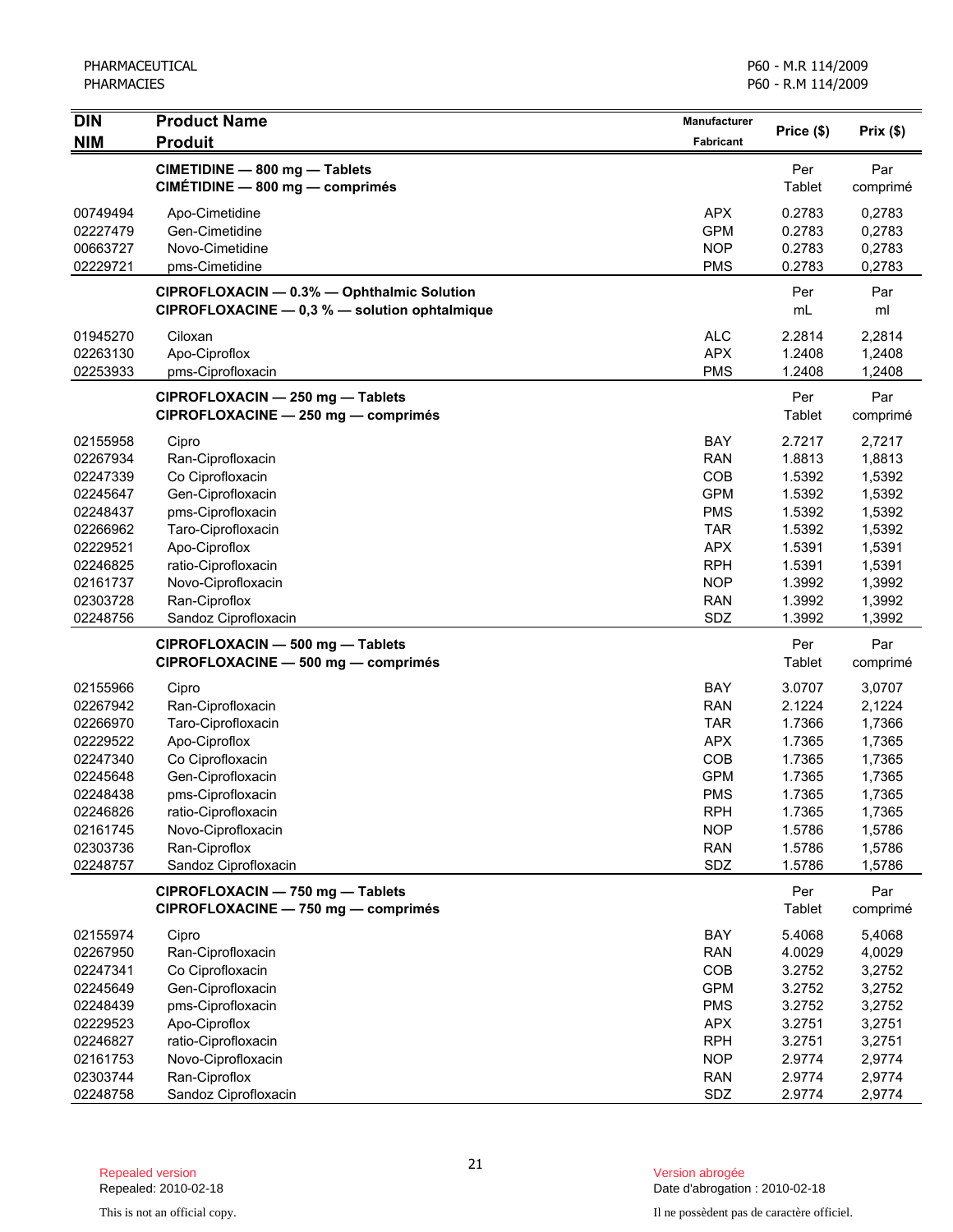| <b>DIN</b> | <b>Product Name</b>                        | <b>Manufacturer</b> | Price (\$)    | Prix(\$) |
|------------|--------------------------------------------|---------------------|---------------|----------|
| <b>NIM</b> | <b>Produit</b>                             | Fabricant           |               |          |
|            | CITALOPRAM - 20 mg - Tablets               |                     | Per           | Par      |
|            | CITALOPRAM - 20 mg - comprimés             |                     | Tablet        | comprimé |
| 02239607   | Celexa                                     | <b>LUD</b>          | 1.4649        | 1,4649   |
| 02268000   | Ran-Citalopram                             | <b>RAN</b>          | 1.0588        | 1,0588   |
| 02246056   | Apo-Citalopram                             | <b>APX</b>          | 0.9625        | 0,9625   |
| 02248050   | Co Citalopram                              | COB                 | 0.9625        | 0,9625   |
| 02246594   | Gen-Citalopram                             | <b>GPM</b>          | 0.9625        | 0,9625   |
| 02251558   | Novo-Citalopram                            | <b>NOP</b>          | 0.9625        | 0,9625   |
| 02248010   | pms-Citalopram                             | <b>PMS</b>          | 0.9625        | 0,9625   |
| 02252112   | ratio-Citalopram                           | <b>RPH</b>          | 0.9625        | 0,9625   |
| 02306239   | Citalopram-Odan                            | <b>ODN</b>          | 0.8750        | 0,8750   |
| 02304686   | Mint-Citalopram                            | <b>MPH</b>          | 0.8750        | 0,8750   |
| 02293218   | Novo-Citalopram                            | <b>NOP</b>          | 0.8750        | 0,8750   |
| 02285622   | Ran-Citalopram                             | <b>RAN</b>          | 0.8750        | 0,8750   |
| 02248170   | Sandoz Citalopram                          | SDZ                 | 0.8750        | 0,8750   |
| 02313405   | Jamp-Citalopram                            | <b>JPC</b>          | 0.8250        | 0,8250   |
|            | CITALOPRAM - 40 mg - Tablets               |                     | Per           | Par      |
|            | CITALOPRAM - 40 mg - comprimés             |                     | Tablet        |          |
|            |                                            |                     |               | comprimé |
| 02239608   | Celexa                                     | <b>LUD</b>          | 1.4649        | 1,4649   |
| 02268019   | Ran-Citalopram                             | <b>RAN</b>          | 1.0588        | 1,0588   |
| 02246057   | Apo-Citalopram                             | <b>APX</b>          | 0.9625        | 0,9625   |
| 02248051   | Co Citalopram                              | COB                 | 0.9625        | 0,9625   |
| 02246595   | Gen-Citalopram                             | <b>GPM</b>          | 0.9625        | 0,9625   |
| 02251566   | Novo-Citalopram                            | <b>NOP</b>          | 0.9625        | 0,9625   |
| 02248011   | pms-Citalopram                             | <b>PMS</b>          | 0.9625        | 0,9625   |
| 02252120   | ratio-Citalopram                           | <b>RPH</b>          | 0.9625        | 0,9625   |
| 02306247   | Citalopram-Odan                            | <b>ODN</b>          | 0.8750        | 0,8750   |
| 02304694   | Mint-Citalopram                            | <b>MPH</b>          | 0.8750        | 0,8750   |
| 02293226   | Novo-Citalopram                            | <b>NOP</b>          | 0.8750        | 0,8750   |
| 02285630   | Ran-Citalopram                             | <b>RAN</b>          | 0.8750        | 0,8750   |
| 02248171   | Sandoz Citalopram                          | SDZ                 | 0.8750        | 0,8750   |
| 02313413   | Jamp-Citalopram                            | <b>JPC</b>          | 0.8250        | 0,8250   |
|            | <b>CLARITHROMYCIN - 250 mg - Tablets</b>   |                     | Per           | Par      |
|            | <b>CLARITHROMYCIN - 250 mg - comprimés</b> |                     | Tablet        | comprimé |
| 01984853   | <b>Biaxin</b>                              | ABB                 | 1.8136        | 1,8136   |
| 02274744   | Apo-Clarithromycin                         | <b>APX</b>          | 1.1005        | 1,1005   |
| 02248856   | Gen-Clarithromycin                         | <b>GPM</b>          | 1.1005        | 1,1005   |
| 02247573   | pms-Clarithromycin                         | <b>PMS</b>          | 1.1005        | 1,1005   |
| 02247818   | ratio-Clarithromycin                       | <b>RPH</b>          | 1.1005        | 1,1005   |
| 02266539   | Sandoz Clarithronycin                      | SDZ                 | 1.1005        | 1,1005   |
|            |                                            |                     |               |          |
|            | <b>CLARITHROMYCIN - 500 mg - Tablets</b>   |                     | Per           | Par      |
|            | <b>CLARITHROMYCIN - 500 mg - comprimés</b> |                     | <b>Tablet</b> | comprimé |
| 02126710   | <b>Biaxin</b>                              | ABB                 | 3.5846        | 3,5846   |
| 02274752   | Apo-Clarithromycin                         | <b>APX</b>          | 2.2009        | 2.2009   |

02248857 Gen-Clarithromycin GPM 2.2009 2.2009<br>02247574 pms-Clarithromycin PMS 2.2009 2.2009 02247574 pms-Clarithromycin enterpretation of the control of the control of the control of the control of the c<br>02247819 ratio-Clarithromycin enterpretation of the control of the control of the control of the control of th 02247819 ratio-Clarithromycin 2.2009 2.2009 2.2009 02266547 Sandoz Clarithromycin SDZ 2.2009 2,2009

This is not an official copy. Il ne possèdent pas de caractère officiel.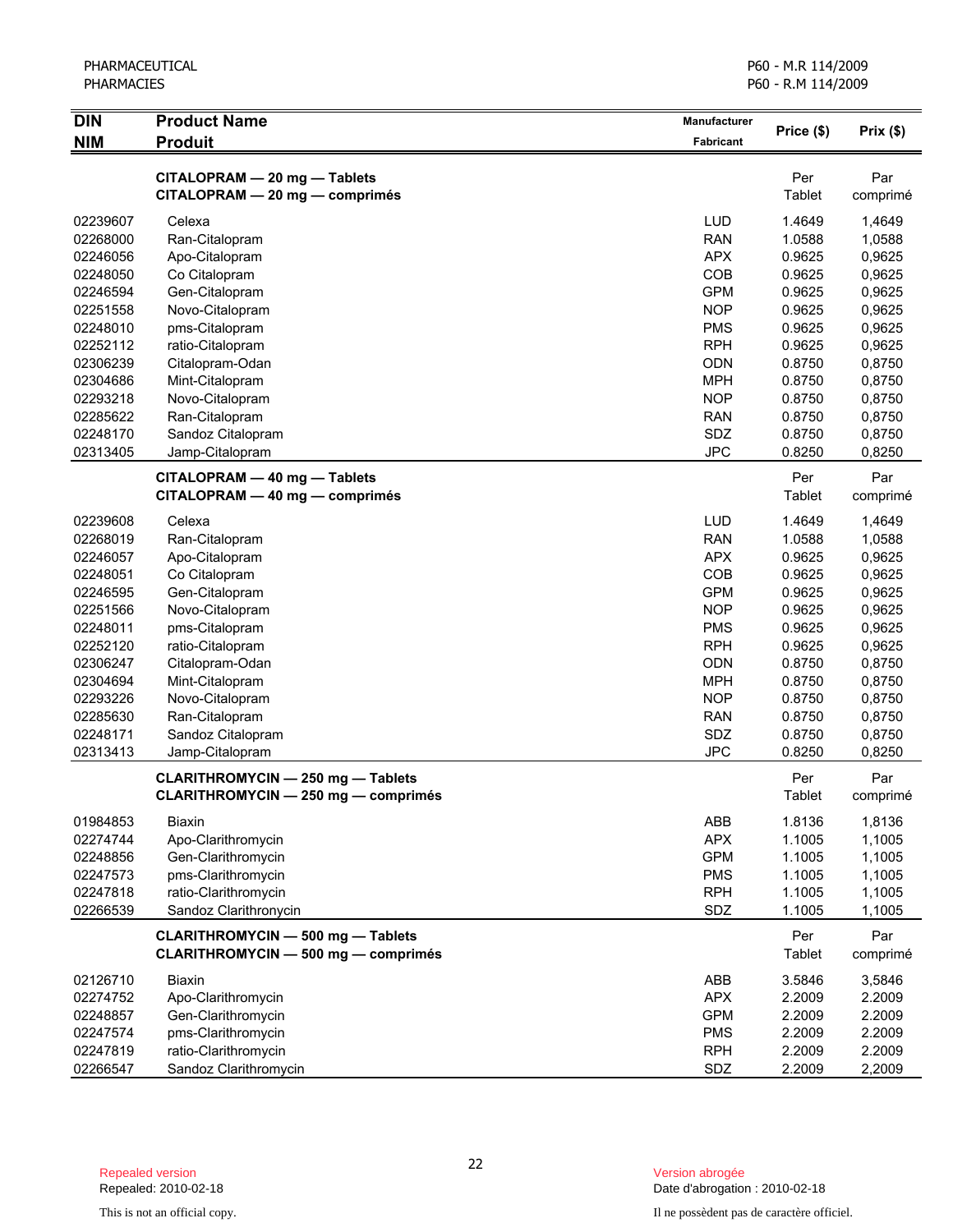| <b>DIN</b>           | <b>Product Name</b>                                | <b>Manufacturer</b>      |                  |          |
|----------------------|----------------------------------------------------|--------------------------|------------------|----------|
| <b>NIM</b>           | <b>Produit</b>                                     | <b>Fabricant</b>         | Price (\$)       | Prix(\$) |
|                      | <b>CLINDAMYCIN - 1% - Topical Solution</b>         |                          |                  |          |
|                      | <b>CLINDAMYCINE - 1% - solution d'actualité</b>    |                          | Per mL           | Par ml   |
|                      |                                                    |                          |                  |          |
| 00582301<br>02266938 | Dalacin T<br>Taro-Clindamycin                      | <b>UPJ</b><br><b>TAR</b> | 0.3352<br>0.2486 | 0,3352   |
|                      |                                                    |                          |                  | 0,2486   |
|                      | <b>CLINDAMYCIN HCI - 150 mg - Capsules</b>         |                          | Per              | Par      |
|                      | CLINDAMYCINE (CHLORHYDRATE DE) - 150 mg - capsules |                          | Capsule          | capsule  |
| 00030570             | Dalacin C                                          | PFI                      | 0.9765           | 0,9765   |
| 02241709             | Novo-Clindamycin                                   | <b>NOP</b>               | 0.5976           | 0,5976   |
| 02130033             | ratio-Clindamycin                                  | <b>RPH</b>               | 0.5433           | 0,5433   |
| 02245232             | Apo-Clindamycin                                    | <b>APX</b>               | 0.5380           | 0,5380   |
| 02258331             | Gen-Clindamycin                                    | <b>GPM</b>               | 0.5379           | 0,5379   |
| 02294826             | pms-Clindamycin                                    | <b>PMS</b>               | 0.4890           | 0,4890   |
|                      | <b>CLINDAMYCIN HCI - 300 mg - Capsules</b>         |                          | Per              | Par      |
|                      | CLINDAMYCINE (CHLORHYDRATE DE) - 300 mg - capsules |                          | Capsule          | capsule  |
| 02182866             | Dalacin C                                          | PFI                      | 1.9531           | 1,9531   |
| 02241710             | Novo-Clindamycin                                   | <b>NOP</b>               | 1.1954           | 1,1954   |
| 02192659             | ratio-Clindamycin                                  | <b>RPH</b>               | 1.0867           | 1,0867   |
| 02245233             | Apo-Clindamycin                                    | <b>APX</b>               | 1.0759           | 1,0759   |
| 02258358             | Gen-Clindamycin                                    | <b>GPM</b>               | 1.0758           | 1,0758   |
| 02294834             | pms-Clindamycin                                    | <b>PMS</b>               | 0.9780           | 0,9780   |
|                      | <b>CLOBAZAM - 10 mg - Tablets</b>                  |                          | Per              | Par      |
|                      | CLOBAZAM - 10 mg - comprimés                       |                          | Tablet           | comprimé |
| 02221799             | Frisium                                            | <b>AVE</b>               | 0.4833           | 0,4833   |
| 02238334             | Novo-Clobazam                                      | <b>NOP</b>               | 0.2633           | 0,2633   |
| 02244638             | Apo-Clobazam                                       | <b>APX</b>               | 0.2369           | 0,2369   |
| 02244474             | pms-Clobazam                                       | <b>PMS</b>               | 0.2369           | 0,2369   |
| 02238797             | ratio-Clobazam                                     | <b>RPH</b>               | 0.2369           | 0,2369   |
|                      | CLOBETASOL-17-PROPIONATE - 0.05% - Cream           |                          | Per              | Par      |
|                      | CLOBÉTASOL-17 - (PROPIONATE DE) - 0,05 % - crème   |                          | Gram             | gramme   |
| 02213265             | Dermovate                                          | <b>TPT</b>               | 0.8243           | 0,8243   |
| 02093162             | Novo-Clobetasol                                    | <b>NOP</b>               | 0.4475           | 0,4475   |
| 01910272             | ratio-Clobetasol                                   | <b>RPH</b>               | 0.4475           | 0,4475   |
| 02245523             | Taro-Clobetasol                                    | TAR                      | 0.4474           | 0,4474   |
| 02232191             | pms-Clobetasol                                     | <b>PMS</b>               | 0.4474           | 0,4474   |
| 02024187             | Gen-Clobetasol                                     | <b>GPM</b>               | 0.4473           | 0,4473   |
|                      | CLOBETASOL-17-PROPIONATE - 0.05% - Ointment        |                          | Per              | Par      |
|                      | CLOBÉTASOL-17 - (PROPIONATE DE) - 0,05 % - pommade |                          | Gram             | gramme   |
| 02213273             | Dermovate                                          | <b>TPT</b>               | 0.8243           | 0,8243   |
| 02126192             | Novo-Clobetasol                                    | <b>NOP</b>               | 0.4475           | 0,4475   |
| 01910280             | ratio-Clobetasol                                   | <b>RPH</b>               | 0.4475           | 0,4475   |
| 02245524             | Taro-Clobetasol                                    | <b>TAR</b>               | 0.4474           | 0,4474   |
| 02232193             | pms-Clobetasol                                     | <b>PMS</b>               | 0.4474           | 0,4474   |
| 02026767             | Gen-Clobetasol                                     | <b>GPM</b>               | 0.4473           | 0,4473   |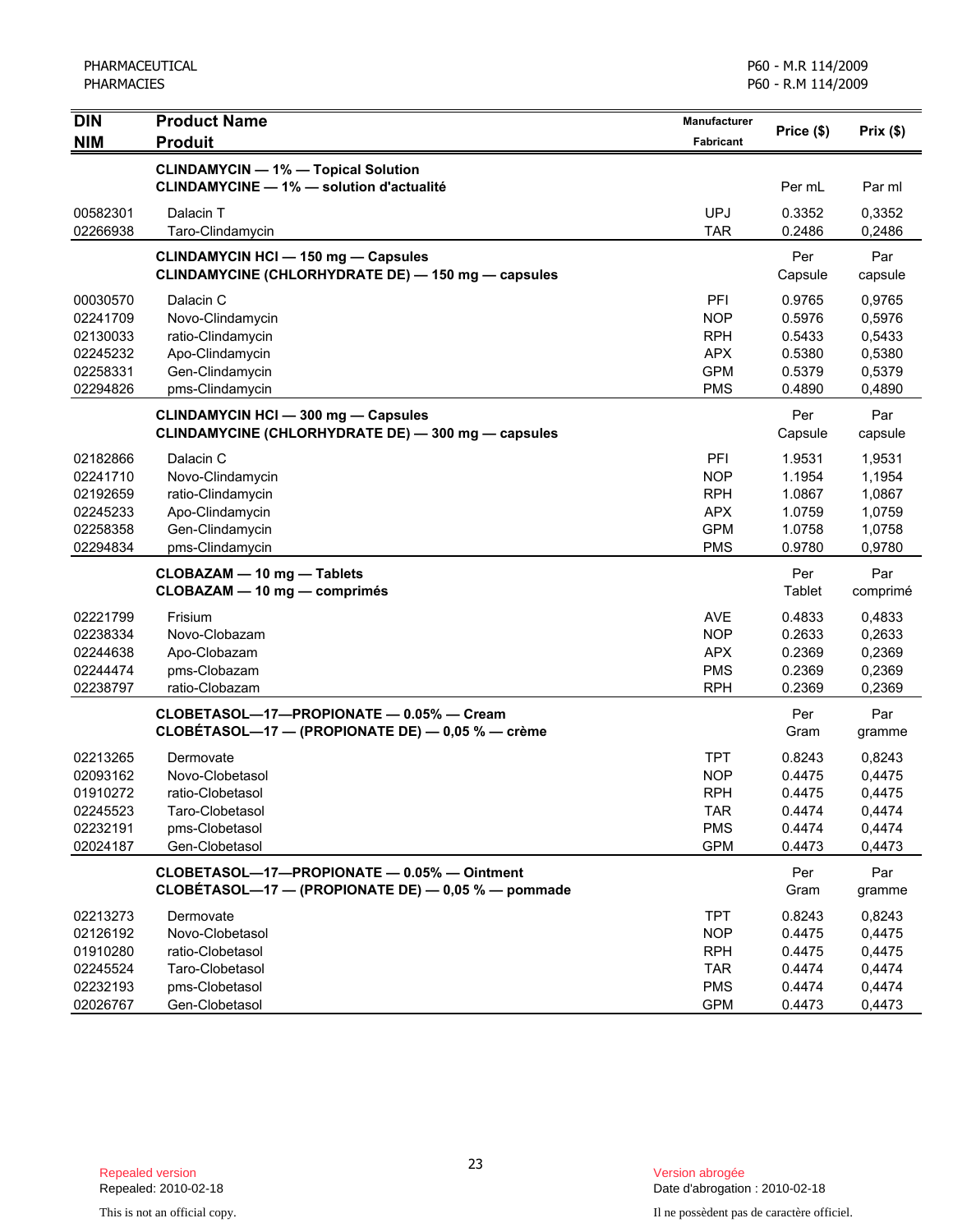| <b>DIN</b>           | <b>Product Name</b>                                                                                             | <b>Manufacturer</b>      | Price (\$)       | Prix(\$)         |
|----------------------|-----------------------------------------------------------------------------------------------------------------|--------------------------|------------------|------------------|
| <b>NIM</b>           | <b>Produit</b>                                                                                                  | Fabricant                |                  |                  |
|                      | CLOBETASOL-17-PROPIONATE - 0.05% - Scalp Lotion<br>CLOBÉTASOL-17 - (PROPIONATE DE) - 0,05 % - lotion capillaire |                          | Per mL           | Par ml           |
| 02213281             | Dermovate                                                                                                       | <b>TPT</b>               | 0.7942           | 0,7942           |
| 02245522             | Taro-Clobetasol                                                                                                 | <b>TAR</b>               | 0.3922           | 0,3922           |
| 02216213             | Gen-Clobetasol                                                                                                  | <b>GPM</b>               | 0.3922           | 0,3922           |
| 02232195             | pms-Clobetasol                                                                                                  | <b>PMS</b>               | 0.3922           | 0,3922           |
| 01910299             | ratio-Clobetasol                                                                                                | <b>RPH</b>               | 0.3922           | 0,3922           |
|                      | <b>CLODRONATE DISODIUM - 400 mg - Capsules</b><br>CLODRONATE DISODIQUE - 400 mg - capsules                      |                          | Per<br>Capsule   | Par<br>capsule   |
| 01927078             | Ostac                                                                                                           | <b>HLR</b>               | 2.0608           | 2,0608           |
| 02245828             | Clasteon                                                                                                        | <b>ORX</b>               | 1.3291           | 1,3291           |
|                      | <b>CLOMIPHENE CITRATE - 50 mg - Tablets</b><br>CLOMIPHÈNE (CITRATE DE) - 50 mg - comprimés                      |                          | Per<br>Tablet    | Par<br>comprimé  |
| 02091879             | Clomid                                                                                                          | <b>AVE</b>               | 5.9503           | 5,9503           |
| 00893722             | Serophene                                                                                                       | <b>SRO</b>               | 5.2261           | 5,2261           |
|                      | <b>CLOMIPRAMINE HCI - 10 mg - Tablets</b><br>CLOMIPRAMINE (CHLORHYDRATE DE) - 10 mg - comprimés                 |                          | Per<br>Tablet    | Par<br>comprimé  |
| 00330566             | Anafranil                                                                                                       | ORX                      | 0.2840           | 0,2840           |
| 02040786             | Apo-Clomipramine                                                                                                | <b>APX</b>               | 0.1789           | 0,1789           |
| 02244816             | Co Clomipramine                                                                                                 | COB                      | 0.1789           | 0,1789           |
|                      | <b>CLOMIPRAMINE HCI - 25 mg - Tablets</b><br>CLOMIPRAMINE (CHLORHYDRATE DE) - 25 mg - comprimés                 |                          | Per<br>Tablet    | Par<br>comprimé  |
| 00324019             | Anafranil                                                                                                       | <b>ORX</b>               | 0.3868           | 0,3868           |
| 02040778             | Apo-Clomipramine                                                                                                | <b>APX</b>               | 0.2437           | 0,2437           |
| 02244817             | Co Clomipramine                                                                                                 | COB                      | 0.2437           | 0,2437           |
|                      | <b>CLOMIPRAMINE HCI - 50 mg - Tablets</b><br>CLOMIPRAMINE (CHLORHYDRATE DE) - 50 mg - comprimés                 |                          | Per<br>Tablet    | Par<br>comprimé  |
| 00402591             | Anafranil                                                                                                       | <b>ORX</b>               | 0.7122           | 0,7122           |
| 02040751             | Apo-Clomipramine                                                                                                | <b>APX</b>               | 0.4486           | 0,4486           |
| 02244818             | Co Clomipramine                                                                                                 | COB                      | 0.4486           | 0,4486           |
|                      | CLONAZEPAM - 0.5 mg - Tablets<br>CLONAZÉPAM - 0,5 mg - comprimés                                                |                          | Per<br>Tablet    | Par<br>comprimé  |
| 00382825             | Rivotril                                                                                                        | <b>HLR</b>               | 0.2137           | 0,2137           |
| 02177889             | Apo-Clonazepam                                                                                                  | <b>APX</b>               | 0.1283           | 0,1283           |
| 02270641             | Co Clonazepam                                                                                                   | COB                      | 0.1283           | 0,1283           |
| 02224100             | Dom-Clonazepam-R                                                                                                | <b>DOM</b>               | 0.1283           | 0,1283           |
| 02230950             | Gen-Clonazepam                                                                                                  | <b>GPM</b>               | 0.1283           | 0,1283           |
| 02239024             | Novo-Clonazepam                                                                                                 | <b>NOP</b>               | 0.1283           | 0,1283           |
| 02173344             | Nu-Clonazepam                                                                                                   | <b>NXP</b>               | 0.1283           | 0,1283           |
| 02048701             | pms-Clonazepam                                                                                                  | <b>PMS</b>               | 0.1283           | 0,1283           |
| 02207818<br>02103656 | pms-Clonazepam-R<br>ratio-Clonazepam                                                                            | <b>PMS</b><br><b>RPH</b> | 0.1283<br>0.1283 | 0,1283<br>0,1283 |
| 02233960             | Sandoz Clonazepam                                                                                               | SDZ                      | 0.1283           | 0,1283           |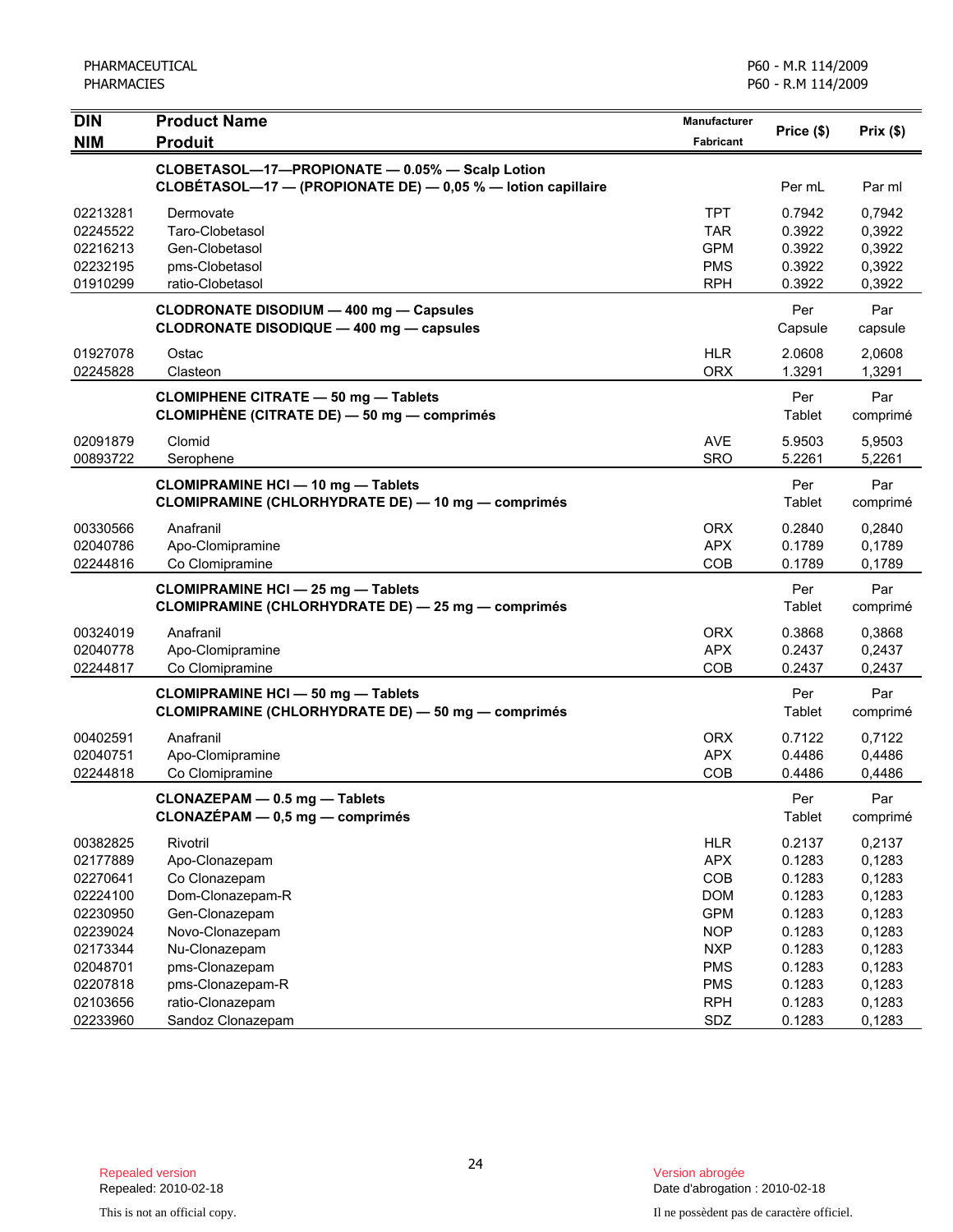| <b>DIN</b> | <b>Product Name</b>                                            | Manufacturer     | Price (\$)    | Prix(\$)        |
|------------|----------------------------------------------------------------|------------------|---------------|-----------------|
| <b>NIM</b> | <b>Produit</b>                                                 | <b>Fabricant</b> |               |                 |
|            | CLONAZEPAM - 1 mg - Tablets<br>$CLONAZÉPAM - 1 mg - comprimés$ |                  | Per<br>Tablet | Par<br>comprimé |
| 02048728   | pms-Clonazepam                                                 | <b>PMS</b>       | 0.2274        | 0.2274          |
| 02270668   | Co Clonazepam                                                  | COB              | 0.2046        | 0,2046          |
| 02233982   | Sandoz Clonazepam                                              | SDZ              | 0.2046        | 0,2046          |
|            | <b>CLONAZEPAM - 2 mg - Tablets</b>                             |                  | Per           | Par             |
|            | $CLONAZÉPAM - 2 mg - comprimés$                                |                  | Tablet        | comprimé        |
| 00382841   | Rivotril                                                       | <b>HLR</b>       | 0.3685        | 0,3685          |
| 02177897   | Apo-Clonazepam                                                 | <b>APX</b>       | 0.2211        | 0,2211          |
| 02270676   | Co Clonazepam                                                  | COB              | 0.2211        | 0,2211          |
| 02131013   | Dom-Clonazepam                                                 | <b>DOM</b>       | 0.2211        | 0,2211          |
| 02230951   | Gen-Clonazepam                                                 | <b>GPM</b>       | 0.2211        | 0,2211          |
| 02239025   | Novo-Clonazepam                                                | <b>NOP</b>       | 0.2211        | 0,2211          |
| 02173352   | Nu-Clonazepam                                                  | <b>NXP</b>       | 0.2211        | 0,2211          |
| 02048736   | pms-Clonazepam                                                 | <b>PMS</b>       | 0.2211        | 0,2211          |
| 02103737   | ratio-Clonazepam                                               | <b>RPH</b>       | 0.2211        | 0,2211          |
| 02233985   | Sandoz Clonazepam                                              | SDZ              | 0.2211        | 0,2211          |
|            | CLONIDINE HCI - 0.025 mg - Tablets                             |                  | Per           | Par             |
|            | CLONIDINE (CHLORHYDRATE DE) - 0,025 mg - comprimés             |                  | Tablet        | comprimé        |
| 00519251   | Dixarit                                                        | <b>BOE</b>       | 0.2992        | 0,2992          |
| 02248732   | Apo-Clonidine                                                  | <b>APX</b>       | 0.1999        | 0,1999          |
| 02304163   | Novo-Clonidine                                                 | <b>NOP</b>       | 0.1817        | 0,1817          |
|            | <b>CLONIDINE HCI - 0.1 mg - Tablets</b>                        |                  | Per           | Par             |
|            | CLONIDINE (CHLORHYDRATE DE) - 0,1 mg - comprimés               |                  | Tablet        | comprimé        |
| 00259527   | Catapres                                                       | <b>BOE</b>       | 0.2038        | 0,2038          |
| 00868949   | Apo-Clonidine                                                  | <b>APX</b>       | 0.1942        | 0,1942          |
| 02046121   | Novo-Clonidine                                                 | <b>NOP</b>       | 0.1942        | 0,1942          |
| 01913786   | Nu-Clonidine                                                   | <b>NXP</b>       | 0.1942        | 0,1942          |
|            | CLONIDINE HCI - 0.2 mg - Tablets                               |                  | Per           | Par             |
|            | CLONIDINE (CHLORHYDRATE DE) - 0,2 mg - comprimés               |                  | Tablet        | comprimé        |
| 00291889   | Catapres                                                       | <b>BOE</b>       | 0.3637        | 0,3637          |
| 00868957   | Apo-Clonidine                                                  | <b>APX</b>       | 0.3464        | 0,3464          |
| 02046148   | Novo-Clonidine                                                 | <b>NOP</b>       | 0.3464        | 0,3464          |
| 01913220   | Nu-Clonidine                                                   | <b>NXP</b>       | 0.3464        | 0,3464          |
|            | <b>CLOTRIMAZOLE - 1% - Topical Cream</b>                       |                  | Per           | Par             |
|            | CLOTRIMAZOLE - 1 % - crème topique                             |                  | Gram          | gramme          |
| 02150867   | Canesten                                                       | BAY              | 0.3374        | 0,3374          |
| 00812382   | Clotrimaderm                                                   | <b>TAR</b>       | 0.2054        | 0,2054          |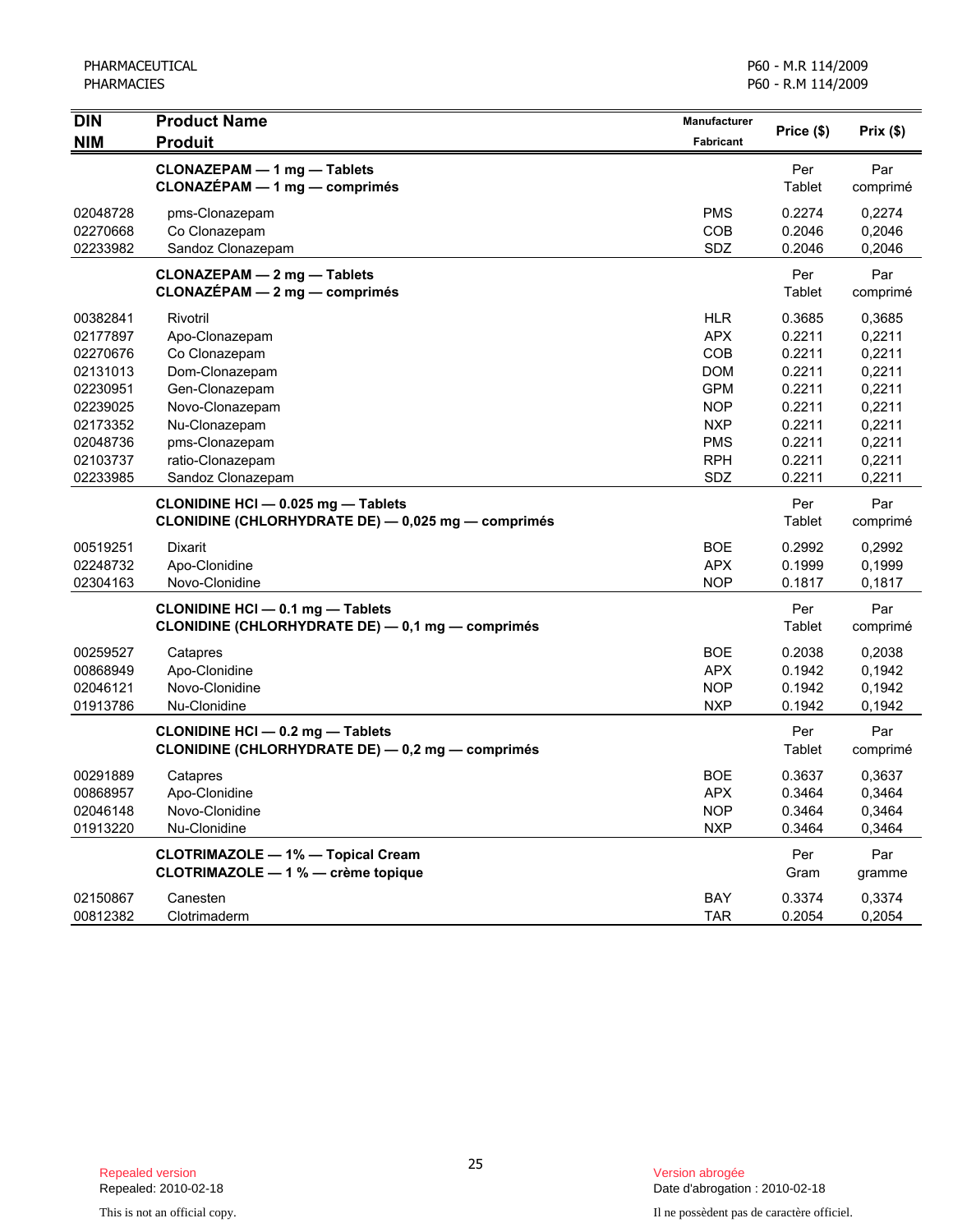PHARMACEUTICAL PHARMACIES

| <b>DIN</b><br><b>NIM</b>         | <b>Product Name</b><br><b>Produit</b>                                                 | <b>Manufacturer</b><br>Fabricant       | Price (\$)                 | Prix(\$)                   |
|----------------------------------|---------------------------------------------------------------------------------------|----------------------------------------|----------------------------|----------------------------|
|                                  | <b>CLOTRIMAZOLE - 1% - Vaginal Cream</b><br>CLOTRIMAZOLE - 1 % - crème vaginale       |                                        | Per<br>Gram                | Par<br>gramme              |
| 02150891<br>00812366             | Canesten<br>Clotrimaderm                                                              | <b>BAY</b><br><b>TAR</b>               | 0.2192<br>0.1994           | 0,2192<br>0,1994           |
|                                  | <b>CLOTRIMAZOLE - 2% - Vaginal Cream</b><br>CLOTRIMAZOLE - 2 % - crème vaginale       |                                        | Per<br>Gram                | Par<br>gramme              |
| 02150905<br>00812374             | Canesten<br>Clotrimaderm                                                              | BAY<br><b>TAR</b>                      | 0.4383<br>0.3987           | 0,4383<br>0,3987           |
|                                  | CLOXACILLIN - 250 mg - Capsules<br>CLOXACILLINE - 250 mg - capsules                   |                                        | Per<br>Capsule             | Par<br>capsule             |
| 00717584<br>00337765<br>00618292 | Nu-Cloxi<br>Novocloxin<br>Apo-Cloxi                                                   | <b>NXP</b><br><b>NOP</b><br><b>APX</b> | 0.2035<br>0.1887<br>0.1850 | 0,2035<br>0,1887<br>0,1850 |
|                                  | CLOXACILLIN - 500 mg - Capsules<br>CLOXACILLINE - 500 mg - capsules                   |                                        | Per<br>Capsule             | Par<br>capsule             |
| 00717592<br>00337773<br>00618284 | Nu-Cloxi<br>Novocloxin<br>Apo-Cloxi                                                   | <b>NXP</b><br><b>NOP</b><br><b>APX</b> | 0.4043<br>0.3697<br>0.3675 | 0,4043<br>0,3697<br>0,3675 |
|                                  | CLOXACILLIN - 125 mg/5 mL - Oral Liquid<br>CLOXACILLINE - 125 mg/ 5 ml - liquide oral |                                        | Per mL                     | Par ml                     |
| 00717630<br>00337757<br>00644633 | Nu-Cloxi<br>Novocloxin<br>Apo-Cloxi                                                   | <b>NXP</b><br><b>NOP</b><br><b>APX</b> | 0.0495<br>0.0452<br>0.0450 | 0,0495<br>0,0452<br>0,0450 |
|                                  | <b>CLOZAPINE - 25 mg - Tablets</b><br>CLOZAPINE - 25 mg - comprimés                   |                                        | Per<br>Tablet              | Par<br>comprimé            |
| 00894737<br>02247243<br>02248034 | Clozaril<br>Gen-Clozapine<br>Apo-Clozapine                                            | <b>NVT</b><br><b>GPM</b><br><b>APX</b> | 1.0362<br>0.6594<br>0.6594 | 1,0362<br>0,6594<br>0,6594 |
|                                  | CLOZAPINE - 100 mg - Tablets<br>CLOZAPINE - 100 mg - comprimés                        |                                        | Per<br>Tablet              | Par<br>comprimé            |
| 00894745<br>02247244<br>02248035 | Clozaril<br>Gen-Clozapine<br>Apo-Clozapine                                            | <b>NVT</b><br><b>GPM</b><br><b>APX</b> | 4.1558<br>2.6446<br>2.6446 | 4,1558<br>2,6446<br>2,6446 |
|                                  | CYANOCOBALAMIN - 1 mg/mL - Injection<br>CYANOCOBALAMINE - 1 mg/ml - injection         |                                        | Per mL                     | Par ml                     |
| 01987003<br>00521515             | Cyanocobalamin/Cyanocobalamine<br>Vitamin $B_{12}$ /Vitamine $B_{12}$                 | <b>CYI</b><br>SDZ                      | 0.4950<br>0.4950           | 0,4950<br>0,4950           |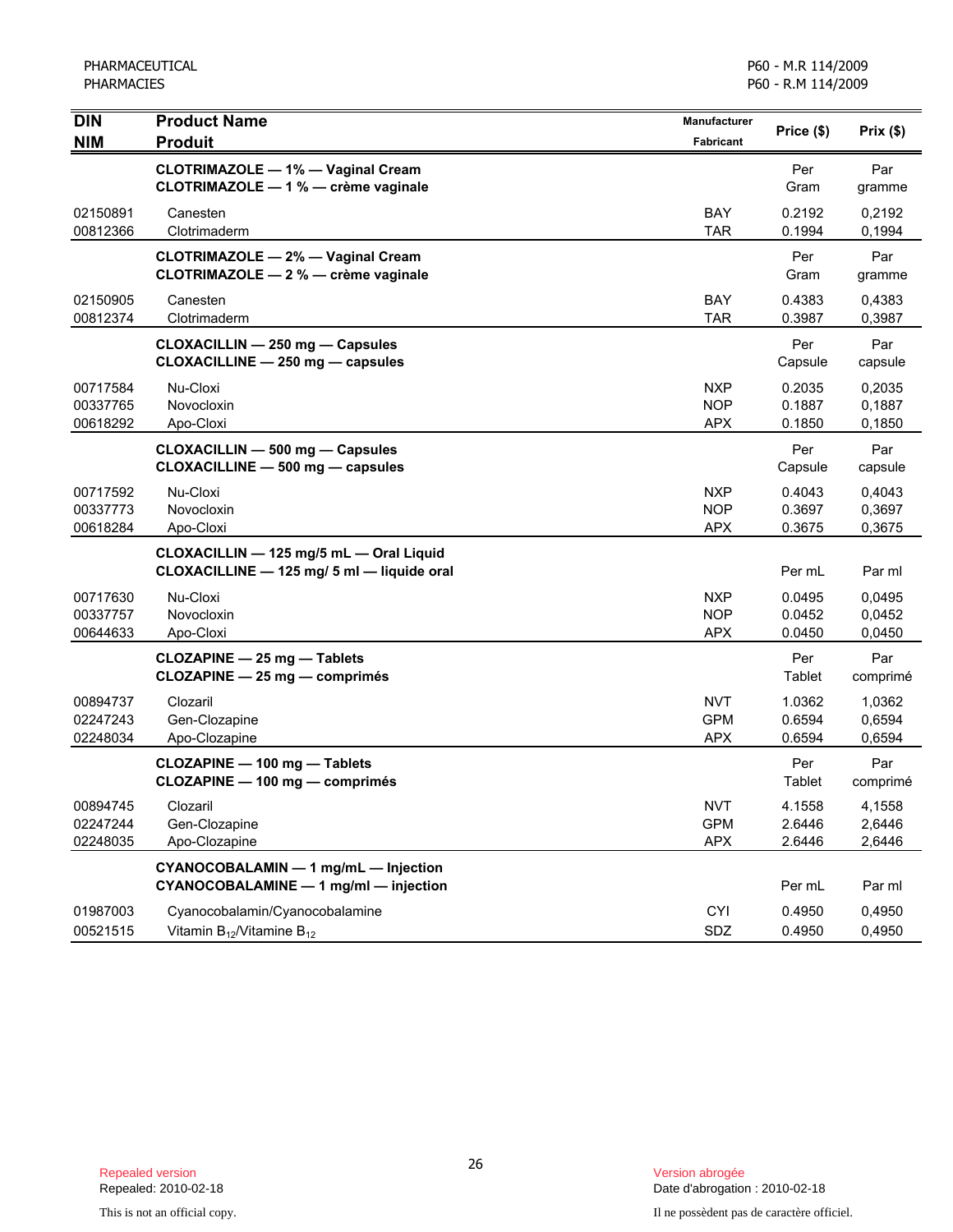| DIN                  | <b>Product Name</b><br><b>Produit</b>                                                                 | Manufacturer             | Price (\$)       | Prix(\$)         |
|----------------------|-------------------------------------------------------------------------------------------------------|--------------------------|------------------|------------------|
| <b>NIM</b>           |                                                                                                       | <b>Fabricant</b>         |                  |                  |
|                      | <b>CYCLOBENZAPRINE HCI - 10 mg - Tablets</b><br>CYCLOBENZAPRINE (CHLORHYDRATE DE) - 10 mg - comprimés |                          | Per<br>Tablet    | Par<br>comprimé  |
| 02177145             | Apo-Cyclobenzaprine                                                                                   | <b>APX</b>               | 0.4142           | 0,4142           |
| 02238633             | Dom-Cyclobenzaprine                                                                                   | <b>DOM</b>               | 0.4142           | 0,4142           |
| 02231353             | Gen-Cyclobenzaprine                                                                                   | <b>GPM</b>               | 0.4142           | 0,4142           |
| 02080052             | Novo-Cycloprine                                                                                       | <b>NOP</b>               | 0.4142           | 0,4142           |
| 02171848             | Nu-Cyclobenzaprine                                                                                    | <b>NXP</b>               | 0.4142           | 0,4142           |
| 02212048             | pms-Cyclobenzaprine                                                                                   | <b>PMS</b>               | 0.4142           | 0,4142           |
| 02236506             | ratio-Cyclobenzaprine                                                                                 | <b>RPH</b>               | 0.4142           | 0,4142           |
|                      | CYCLOSPORINE - 25 mg - Capsules<br>CYCLOSPORINE - 25 mg - capsules                                    |                          | Per<br>Capsule   | Par<br>capsule   |
| 02150689             | Neoral                                                                                                | <b>NVT</b>               | 1.4500           | 1,4500           |
| 02247073             | Sandoz Cyclosporine                                                                                   | SDZ                      | 1.3750           | 1,3750           |
|                      | CYCLOSPORINE - 50 mg - Capsules<br>CYCLOSPORINE - 50 mg - capsules                                    |                          | Per<br>Capsule   | Par<br>capsule   |
| 02150662             | Neoral                                                                                                | <b>NVT</b>               | 3.1097           | 3,1097           |
| 02247074             | Sandoz Cyclosporine                                                                                   | SDZ                      | 2.7500           | 2,7500           |
|                      | CYCLOSPORINE - 100 mg - Capsules                                                                      |                          | Per              | Par              |
|                      | CYCLOSPORINE - 100 mg - capsules                                                                      |                          | Capsule          | capsule          |
| 02150670             | Neoral                                                                                                | <b>NVT</b>               | 6.2216           | 6,2216           |
| 02242821             | Sandoz Cyclosporine                                                                                   | SDZ                      | 5.5000           | 5,5000           |
|                      | CYCLOSPORINE - 100 mg/mL - Oral Solution<br>CYCLOSPORINE - 100 mg/ml - solution orale                 |                          | Per mL           | Par ml           |
| 02150697             | Neoral                                                                                                | <b>NVT</b>               | 5.5304           | 5,5304           |
| 02244324             | Apo-Cyclosporine                                                                                      | <b>APX</b>               | 3.7707           | 3,7707           |
|                      | CYPROTERONE ACETATE - 50 mg - Tablets<br>CYPROTÉRONE (ACÉTATE DE) - 50 mg - comprimés                 |                          | Per<br>Tablet    | Par<br>comprimé  |
|                      |                                                                                                       |                          |                  |                  |
| 02229449             | Alti-CPA                                                                                              | <b>ALT</b>               | 1.8444           | 1,8444           |
| 02229723<br>02232872 | Gen-Cyproterone                                                                                       | <b>GPM</b><br><b>NOP</b> | 1.6769           | 1,6769           |
| 02245898             | Novo-Cyproterone                                                                                      | <b>APX</b>               | 1.6601<br>1.5495 | 1,6601           |
| 00704431             | Apo-Cyproterone<br>Androcur                                                                           | <b>BEX</b>               | 1.5494           | 1,5495<br>1,5494 |
|                      |                                                                                                       |                          |                  |                  |
|                      | CYPROTERONE ACETATE/ETHINYL ESTRADIOL - 2 mg/0.035 mg -<br><b>Tablets</b>                             |                          | Per              | Par              |
|                      | CYPROTÉRONE (ACÉTATE DE)/ETHINYL ESTRADIOL - 2 mg/0.035 mg<br>— comprimés                             |                          | Tablet           | comprimé         |
| 02233542             | Diane-35                                                                                              | BAY                      | 1.5980           | 1,5980           |
| 02290308             | Cyestra-35                                                                                            | <b>PMS</b>               | 1.1114           | 1,1114           |
| 02309556             | Novo-Cyproterone/Ethinyl Estradiol                                                                    | <b>NOP</b>               | 1.1114           | 1,1114           |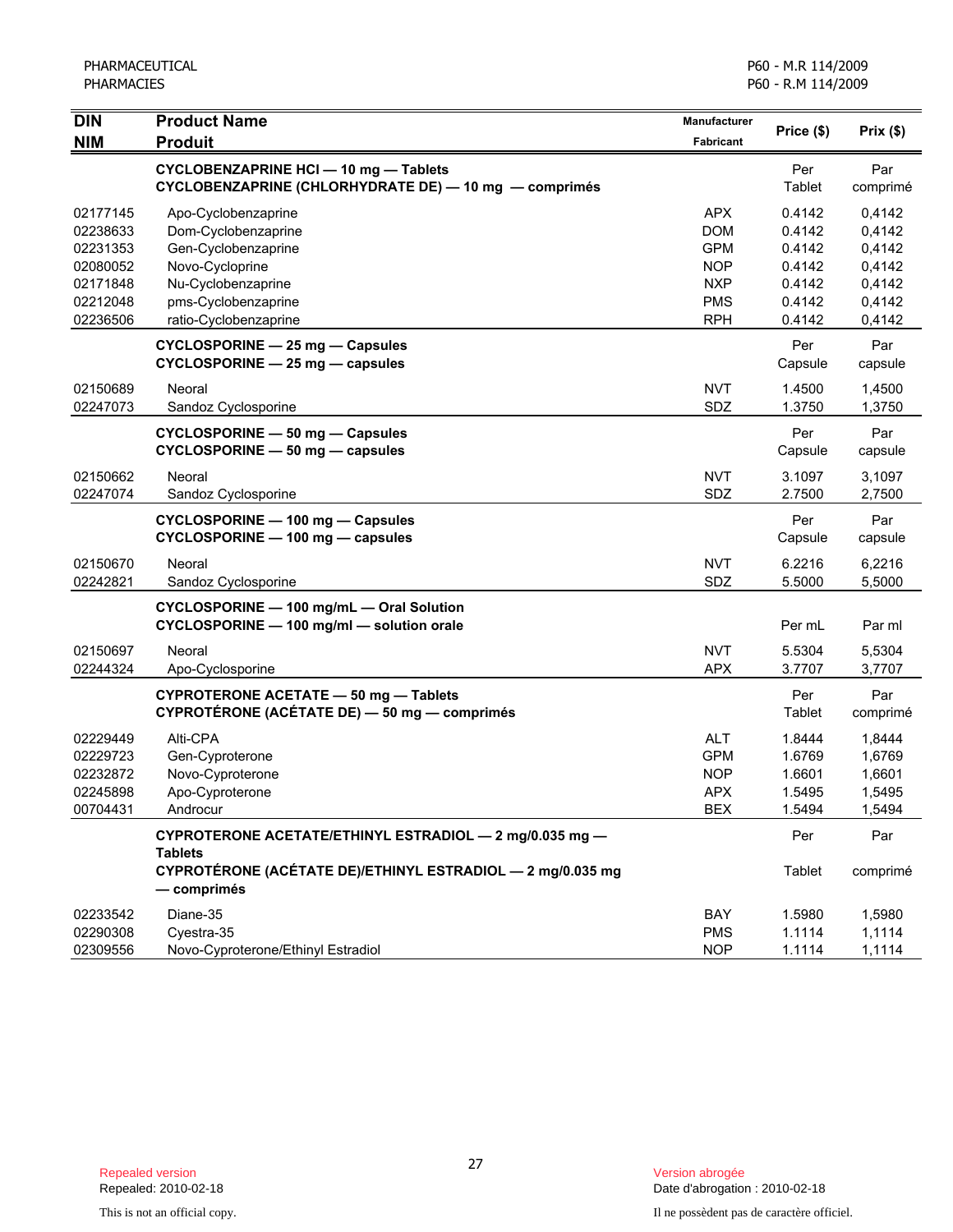| <b>DIN</b><br><b>NIM</b>                                 | <b>Product Name</b><br><b>Produit</b>                                                                            | <b>Manufacturer</b><br><b>Fabricant</b>                            | Price (\$)                                     | Prix(\$)                                       |
|----------------------------------------------------------|------------------------------------------------------------------------------------------------------------------|--------------------------------------------------------------------|------------------------------------------------|------------------------------------------------|
|                                                          | DEFEROXAMINE MESYLATE - 500 mg - Powder for Injection<br>DÉFÉROXAMINE (MÉSYLATE DE) - 500 mg - poudre injectable |                                                                    | Per<br>Vial                                    | Par<br>ampoule                                 |
| 01981242<br>02242055<br>02241600                         | Desferal<br>pms-Deferoxamine<br>Desferrioxamine Mesilate/Désférrioxamine (Mésilate)                              | <b>NVT</b><br><b>PMS</b><br>HOI                                    | 14.7158<br>10.7800<br>8.9980                   | 14,7158<br>10,7800<br>8,9980                   |
|                                                          | DESIPRAMINE HCI - 10 mg - Tablets<br>DÉSIPRAMINE (CHLORHYDRATE DE) - 10 mg - comprimés                           |                                                                    | Per<br>Tablet                                  | Par<br>comprimé                                |
| 02103583<br>01946250<br>02216248<br>02211939             | Norpramine<br>pms-Desipramine<br>Apo-Desipramine<br>Nu-Desipramine                                               | <b>MRR</b><br><b>PMS</b><br><b>APX</b><br><b>NXP</b>               | 0.3109<br>0.2096<br>0.2095<br>0.2095           | 0,3109<br>0,2096<br>0,2095<br>0,2095           |
|                                                          | <b>DESIPRAMINE HCI - 25 mg - Tablets</b><br>DÉSIPRAMINE (CHLORHYDRATE DE) - 25 mg - comprimés                    |                                                                    | Per<br>Tablet                                  | Par<br>comprimé                                |
| 02130092<br>01946269<br>02216256<br>02211947<br>01948784 | Dom-Desipramine<br>pms-Desipramine<br>Apo-Desipramine<br>Nu-Desipramine<br>ratio-Desipramine                     | <b>DOM</b><br><b>PMS</b><br><b>APX</b><br><b>NXP</b><br><b>RPH</b> | 0.2799<br>0.2799<br>0.2798<br>0.2798<br>0.2798 | 0,2799<br>0,2799<br>0,2798<br>0,2798<br>0,2798 |
|                                                          | DESIPRAMINE HCI - 50 mg - Tablets<br>DÉSIPRAMINE (CHLORHYDRATE DE) - 50 mg - comprimés                           |                                                                    | Per<br>Tablet                                  | Par<br>comprimé                                |
| 02130106<br>01946277<br>02216264<br>02211955<br>01948792 | Dom-Desipramine<br>pms-Desipramine<br>Apo-Desipramine<br>Nu-Desipramine<br>ratio-Desipramine                     | <b>DOM</b><br><b>PMS</b><br><b>APX</b><br><b>NXP</b><br><b>RPH</b> | 0.4521<br>0.4521<br>0.4520<br>0.4520<br>0.4520 | 0,4521<br>0,4521<br>0,4520<br>0,4520<br>0,4520 |
|                                                          | <b>DESIPRAMINE HCI - 75 mg - Tablets</b><br>DÉSIPRAMINE (CHLORHYDRATE DE) - 75 mg - comprimés                    |                                                                    | Per<br>Tablet                                  | Par<br>comprimé                                |
| 01946242<br>02216272<br>02211963                         | pms-Desipramine<br>Apo-Desipramine<br>Nu-Desipramine                                                             | <b>PMS</b><br><b>APX</b><br><b>NXP</b>                             | 0.6968<br>0.6965<br>0.6965                     | 0,6968<br>0,6965<br>0,6965                     |
|                                                          | <b>DESMOPRESSIN ACETATE - 10 mcg - Spray</b><br>DESMOPRESSINE (ACÉTATE DE) - 10 mcg - vaporisateur               |                                                                    | Per mL                                         | Par ml                                         |
| 00836362<br>02242465                                     | <b>DDAVP</b><br>Apo-Desmopressin                                                                                 | <b>FEI</b><br><b>APX</b>                                           | 20.7680<br>14.1600                             | 20.7680<br>14,1600                             |
|                                                          | DESMOPRESSIN ACETATE - 0.1 mg - Tablet<br>DESMOPRESSINE (ACÉTATE DE) - 0.1 mg - comprimés                        |                                                                    | Per<br>Tablet                                  | Par<br>comprimé                                |
| 00824305<br>02287730<br>02284030                         | <b>DDAVP</b><br>Novo-Desmopressin<br>Apo-Desmopressin                                                            | <b>FEI</b><br><b>NOP</b><br><b>APX</b>                             | 1.5267<br>0.9913<br>0.9417                     | 1,5267<br>0,9913<br>0,9417                     |
|                                                          | DESMOPRESSIN ACETATE - 0.2 mg - Tablet<br>DESMOPRESSINE (ACÉTATE DE) - 0.2 mg - comprimés                        |                                                                    | Per<br>Tablet                                  | Par<br>comprimé                                |
| 00824143<br>02287749<br>02284049                         | <b>DDAVP</b><br>Novo-Desmopressin<br>Apo-Desmopressin                                                            | <b>FEI</b><br><b>NOP</b><br><b>APX</b>                             | 3.0530<br>1.9826<br>1.8834                     | 3,0530<br>1,9826<br>1,8834                     |

This is not an official copy. Il ne possèdent pas de caractère officiel.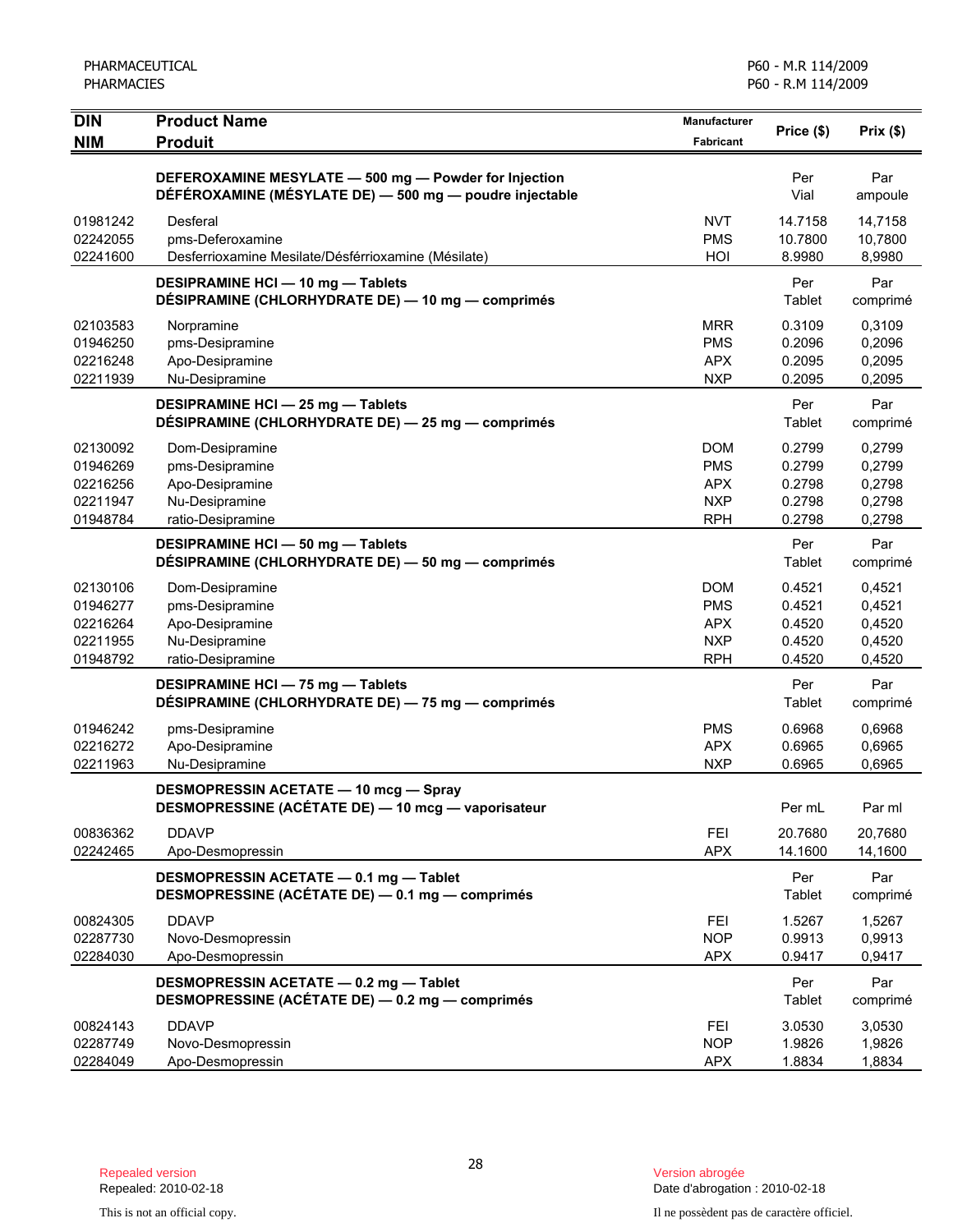| <b>DIN</b>                                   | <b>Product Name</b>                                                                                                     | Manufacturer                                         | Price (\$)                           | Prix(\$)                             |
|----------------------------------------------|-------------------------------------------------------------------------------------------------------------------------|------------------------------------------------------|--------------------------------------|--------------------------------------|
| <b>NIM</b>                                   | <b>Produit</b>                                                                                                          | Fabricant                                            |                                      |                                      |
|                                              | DESOGESTREL/ETHINYL ESTRADIOL - 0.15 mg/0.03 mg - Tablet<br>DESOGESTREL/ETHINYL ESTRADIOL - 0.15 mg/0.03 mg - comprimés |                                                      | Per<br>Tablet                        | Par<br>comprimé                      |
| 02042487<br>02317192                         | Marvelon<br>Apri 21                                                                                                     | <b>ORG</b><br><b>APX</b>                             | 0.6569<br>0.4375                     | 0,6569<br>0,4375                     |
|                                              | DESOGESTREL/ETHINYL ESTRADIOL - 0.15 mg/0.03 mg - Tablet<br>DESOGESTREL/ETHINYL ESTRADIOL - 0.15 mg/0.03 mg - comprimés |                                                      | Per<br>Tablet                        | Par<br>comprimé                      |
| 02042479<br>02317206                         | Marvelon<br>Apri 28                                                                                                     | <b>ORG</b><br><b>APX</b>                             | 0.4927<br>0.3281                     | 0,4927<br>0,3281                     |
|                                              | DEXAMETHASONE - 0.5 mg - Tablets<br>DEXAMÉTHASONE - 0,5 mg - comprimés                                                  |                                                      | Per<br>Tablet                        | Par<br>comprimé                      |
| 02261081<br>00295094<br>01964976<br>02240684 | Apo-Dexamethasone<br>Dexasone<br>pms-Dexamethasone<br>ratio-Dexamethasone                                               | APX<br><b>ICN</b><br><b>PMS</b><br><b>RPH</b>        | 0.2167<br>0.2168<br>0.2167<br>0.2167 | 0,2167<br>0,2168<br>0,2167<br>0,2167 |
|                                              | DEXAMETHASONE - 0.75 mg - Tablets<br>DEXAMÉTHASONE - 0,75 mg - comprimés                                                |                                                      | Per<br>Tablet                        | Par<br>comprimé                      |
| 00285471<br>01964968<br>02240685             | Dexasone<br>pms-Dexamethasone<br>ratio-Dexamethasone                                                                    | <b>ICN</b><br><b>PMS</b><br><b>RPH</b>               | 0.4950<br>0.4950<br>0.4950           | 0.4950<br>0,4950<br>0,4950           |
|                                              | DEXAMETHASONE - 4 mg - Tablets<br>DEXAMÉTHASONE - 4 mg - comprimés                                                      |                                                      | Per<br>Tablet                        | Par<br>comprimé                      |
| 01964070<br>02250055<br>02240687<br>00489158 | pms-Dexamethasone<br>Apo-Dexamethasone<br>ratio-Dexamethasone<br>Dexasone                                               | <b>PMS</b><br><b>APX</b><br><b>RPH</b><br><b>ICN</b> | 0.8444<br>0.8440<br>0.8440<br>0.8441 | 0,8444<br>0,8440<br>0,8440<br>0,8441 |
|                                              | DIAZEPAM - 2 mg - Tablets<br>$DIAZÉPAM - 2 mg - comprimés$                                                              |                                                      | Per<br>Tablet                        | Par<br>comprimé                      |
| 02247490<br>00405329                         | pms-Diazepam<br>Apo-Diazepam                                                                                            | <b>PMS</b><br><b>APX</b>                             | 0.0671<br>0.0559                     | 0,0671<br>0,0559                     |
|                                              | DIAZEPAM - 5 mg - Tablets<br>DIAZÉPAM - 5 mg - comprimés                                                                |                                                      | Per<br>Tablet                        | Par<br>comprimé                      |
| 00013285<br>00013765<br>02247491<br>00362158 | Valium<br>Vivol<br>pms-Diazepam<br>Apo-Diazepam                                                                         | <b>HLR</b><br><b>AXX</b><br><b>PMS</b><br><b>APX</b> | 0.1652<br>0.0965<br>0.0990<br>0.0715 | 0,1652<br>0,0965<br>0,0990<br>0,0715 |
|                                              | DIAZEPAM - 10 mg - Tablets<br>DIAZÉPAM - 10 mg - comprimés                                                              |                                                      | Per<br>Tablet                        | Par<br>comprimé                      |
| 00013293<br>00013773<br>02247492<br>00405337 | Valium<br>Vivol<br>pms-Diazepam<br>Apo-Diazepam                                                                         | <b>HLR</b><br><b>AXX</b><br><b>PMS</b><br><b>APX</b> | 0.1590<br>0.1582<br>0.1144<br>0.0954 | 0,1590<br>0,1582<br>0,1144<br>0,0954 |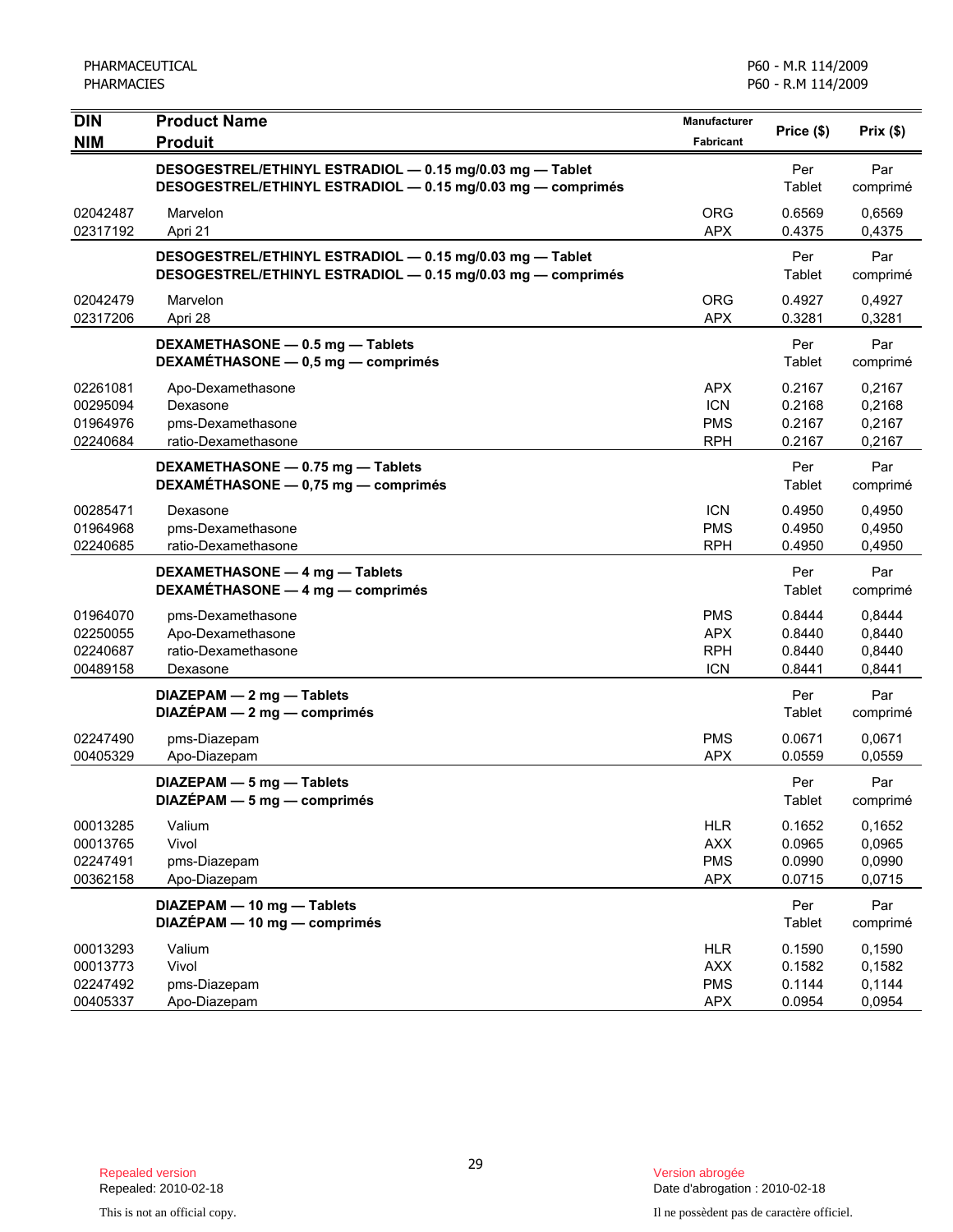| <b>DIN</b> | <b>Product Name</b>                                                                                                   | Manufacturer     | Price (\$)    | Prix(\$)        |
|------------|-----------------------------------------------------------------------------------------------------------------------|------------------|---------------|-----------------|
| <b>NIM</b> | <b>Produit</b>                                                                                                        | <b>Fabricant</b> |               |                 |
|            | DICLOFENAC POTASSIUM - 50 mg - Tablets                                                                                |                  | Per           | Par             |
|            | DICLOFÉNAC POTASSIQUE - 50 mg - comprimés                                                                             |                  | Tablet        | comprimé        |
| 00881635   | <b>Voltaren Rapide</b>                                                                                                | <b>NVT</b>       | 0.8706        | 0,8706          |
| 02239753   | pms-Diclofenac-K                                                                                                      | <b>PMS</b>       | 0.5115        | 0,5115          |
| 02243433   | Apo-Diclo Rapide                                                                                                      | <b>APX</b>       | 0.4331        | 0,4331          |
| 02239355   | Novo-Difenac-K                                                                                                        | <b>NOP</b>       | 0.4331        | 0,4331          |
| 02261774   | Sandoz Diclofenac Rapide                                                                                              | SDZ              | 0.4331        | 0,4331          |
|            | DICLOFENAC SODIUM - 25 mg - Enteric Coated Tablets<br>DICLOFENAC SODIQUE - 25 mg - comprimés à enrobage entérosoluble |                  | Per<br>Tablet | Par<br>comprimé |
| 00886017   | Nu-Diclo                                                                                                              | <b>NXP</b>       | 0.2166        | 0,2166          |
| 02231662   | Dom-Diclofenac                                                                                                        | <b>DOM</b>       | 0.2093        | 0,2093          |
| 02231502   | pms-Diclofenac                                                                                                        | <b>PMS</b>       | 0.2093        | 0,2093          |
| 00839175   | Apo-Diclo                                                                                                             | <b>APX</b>       | 0.2092        | 0,2092          |
| 00808539   | Novo-Difenac                                                                                                          | <b>NOP</b>       | 0.2092        | 0,2092          |
| 02261952   | Sandoz Diclofenac                                                                                                     | SDZ              | 0.2092        | 0,2092          |
| 02302616   | pms-Diclofenac                                                                                                        | <b>PMS</b>       | 0.1902        | 0,1902          |
|            | DICLOFENAC SODIUM - 50 mg - Enteric Coated Tablets                                                                    |                  | Per           | Par             |
|            | DICLOFÉNAC SODIQUE - 50 mg - comprimés à enrobage entérosoluble                                                       |                  | Tablet        | comprimé        |
| 00514012   | Voltaren                                                                                                              | <b>NVT</b>       | 0.9082        | 0,9082          |
| 02231663   | Dom-Diclofenac                                                                                                        | <b>DOM</b>       | 0.4331        | 0,4331          |
| 00808547   | Novo-Difenac                                                                                                          | <b>NOP</b>       | 0.4331        | 0,4331          |
| 02231503   | pms-Diclofenac                                                                                                        | <b>PMS</b>       | 0.4331        | 0,4331          |
| 00839183   | Apo-Diclo                                                                                                             | <b>APX</b>       | 0.4330        | 0,4330          |
| 00886025   | Nu-Diclo                                                                                                              | <b>NXP</b>       | 0.4330        | 0,4330          |
| 02261960   | Sandoz Diclofenac                                                                                                     | SDZ              | 0.4330        | 0,4330          |
| 02302624   | pms-Diclofenac                                                                                                        | <b>PMS</b>       | 0.3937        | 0,3937          |
|            | DICLOFENAC SODIUM - 75 mg - Slow Release Tablets                                                                      |                  | Per           | Par             |
|            | DICLOFÉNAC SODIQUE - 75 mg - comprimés à libération progressive                                                       |                  | Tablet        | comprimé        |
| 00782459   | <b>Voltaren SR</b>                                                                                                    | <b>NVT</b>       | 1.2762        | 1,2762          |
| 02162814   | Apo-Diclo SR                                                                                                          | <b>APX</b>       | 0.6280        | 0,6280          |
| 02228203   | Nu-Diclo SR                                                                                                           | <b>NXP</b>       | 0.6280        | 0,6280          |
| 02231664   | Dom-Diclofenac SR                                                                                                     | <b>DOM</b>       | 0.6277        | 0,6277          |
| 02158582   | Novo-Difenac SR                                                                                                       | <b>NOP</b>       | 0.6277        | 0,6277          |
| 02231504   | pms-Diclofenac SR                                                                                                     | <b>PMS</b>       | 0.6277        | 0,6277          |
| 02261901   | Sandoz Diclofenac SR                                                                                                  | SDZ              | 0.6277        | 0,6277          |
|            | DICLOFENAC SODIUM - 100 mg - Slow Release Tablets                                                                     |                  | Per           | Par             |
|            | DICLOFÉNAC SODIQUE - 100 mg - comprimés à libération progressive                                                      |                  | Tablet        | comprimé        |
| 00590827   | <b>Voltaren SR</b>                                                                                                    | <b>NVT</b>       | 1.8190        | 1,8190          |
| 02228211   | Nu-Diclo SR                                                                                                           | <b>NXP</b>       | 0.8853        | 0,8853          |
| 02231665   | Dom-Diclofenac SR                                                                                                     | <b>DOM</b>       | 0.8662        | 0,8662          |
| 02231505   | pms-Diclofenac SR                                                                                                     | <b>PMS</b>       | 0.8662        | 0,8662          |
| 02048698   | Novo-Difenac SR                                                                                                       | <b>NOP</b>       | 0.8661        | 0,8661          |
| 02091194   | Apo-Diclo SR                                                                                                          | <b>APX</b>       | 0.8660        | 0,8660          |
| 02261944   | Sandoz Diclofenac SR                                                                                                  | SDZ              | 0.8660        | 0,8660          |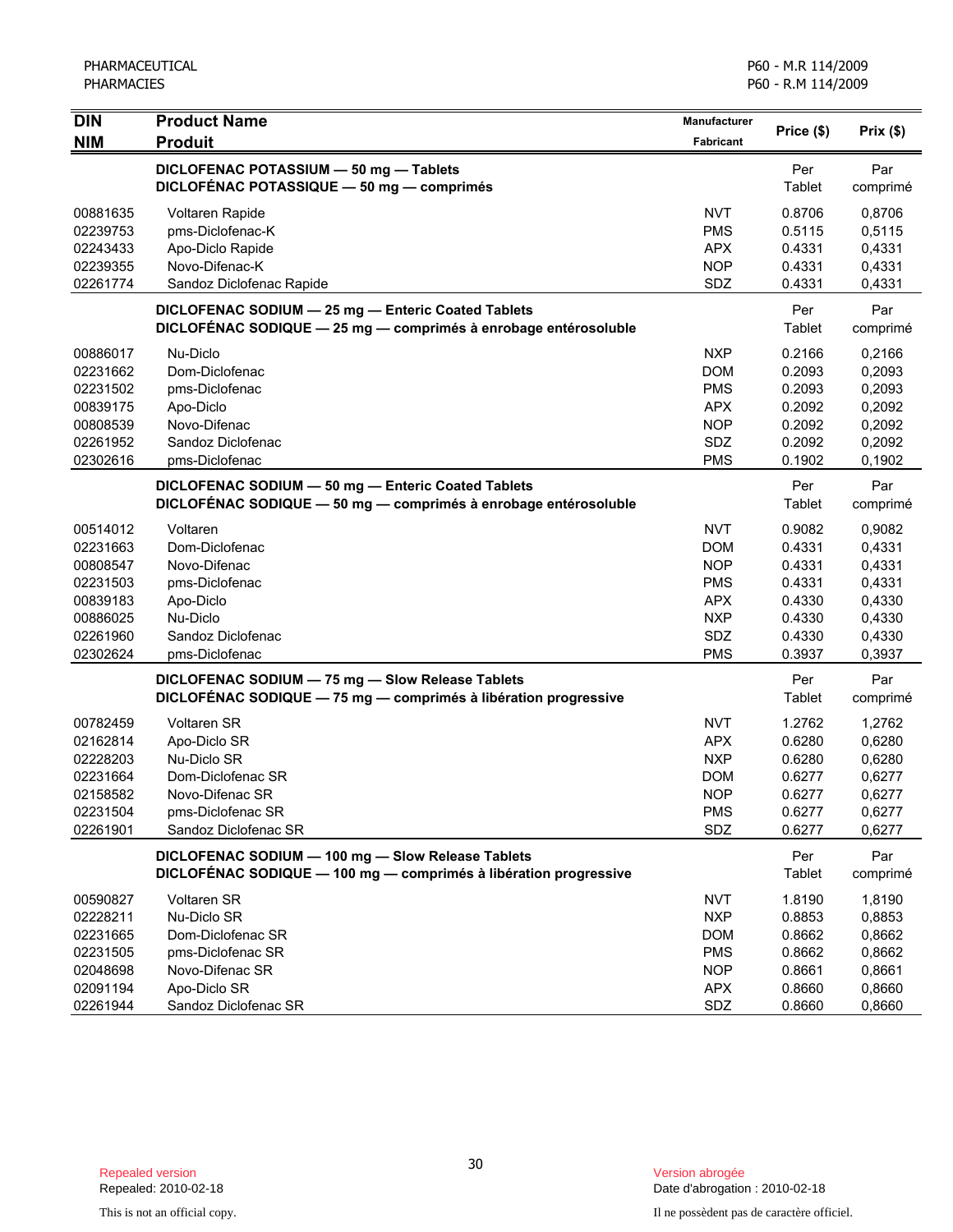| <b>DIN</b><br><b>NIM</b>                     | <b>Product Name</b><br><b>Produit</b>                                                                        | <b>Manufacturer</b><br><b>Fabricant</b>       | Price (\$)                           | Prix $($ \$)                         |
|----------------------------------------------|--------------------------------------------------------------------------------------------------------------|-----------------------------------------------|--------------------------------------|--------------------------------------|
|                                              | DICLOFENAC SODIUM - 50 mg - Suppositories<br>DICLOFÉNAC SODIQUE - 50 mg - suppositoires                      |                                               | Per                                  | Par<br>Suppository suppositoire      |
| 00632724<br>02231506<br>02241224<br>02261928 | Voltaren<br>pms-Diclofenac<br>Sab-Diclofenac<br>Sandoz Diclofenac                                            | <b>NVT</b><br><b>PMS</b><br><b>SIL</b><br>SDZ | 1.3637<br>0.6861<br>0.6861<br>0.6861 | 1,3637<br>0,6861<br>0,6861<br>0,6861 |
|                                              | DICLOFENAC SODIUM - 100 mg - Suppositories<br>DICLOFÉNAC SODIQUE - 100 mg - suppositoires                    |                                               | Per                                  | Par<br>Suppository suppositoire      |
| 00632732<br>02231508<br>02241225<br>02261936 | Voltaren<br>pms-Diclofenac<br>Sab-Diclofenac<br>Sandoz Diclofenac                                            | <b>NVT</b><br><b>PMS</b><br><b>SIL</b><br>SDZ | 1.8356<br>0.9237<br>0.9237<br>0.9237 | 1,8356<br>0,9237<br>0,9237<br>0,9237 |
|                                              | $DIGOXIN - 0.0625 mg - Tables$<br>DIGOXIN - 0.0625 mg - comprimés                                            |                                               | Per<br>Tablet                        | Par<br>comprimé                      |
| 02242321<br>02281236<br>02245426             | Lanoxin<br>Apo-Digoxin<br>pms-Digoxin                                                                        | <b>PMS</b><br><b>APX</b><br><b>PMS</b>        | 0.2395<br>0.1672<br>0.1672           | 0,2395<br>0,1672<br>0,1672           |
|                                              | DIGOXIN - 0.125 mg - Tablets<br>DIGOXIN - 0.125 mg - comprimés                                               |                                               | Per<br>Tablet                        | Par<br>comprimé                      |
| 02242322<br>02245427<br>02281228             | Lanoxin<br>pms-Digoxin<br>Apo-Digoxin                                                                        | <b>PMS</b><br><b>PMS</b><br><b>APX</b>        | 0.2395<br>0.1554<br>0.1553           | 0,2395<br>0,1554<br>0,1553           |
|                                              | $DIGOXIN - 0.25 mg - Tables$<br>DIGOXIN - 0.25 mg - comprimés                                                |                                               | Per<br>Tablet                        | Par<br>comprimé                      |
| 02242323<br>02245428<br>02281201             | Lanoxin<br>pms-Digoxin<br>Apo-Digoxin                                                                        | <b>PMS</b><br><b>PMS</b><br><b>APX</b>        | 0.2395<br>0.1554<br>0.1553           | 0,2395<br>0,1554<br>0,1553           |
|                                              | DIFLUNISAL - 250 mg - Tablets<br>DIFLUNISAL - 250 mg - comprimés                                             |                                               | Per<br>Tablet                        | Par<br>comprimé                      |
| 02039486<br>02058405<br>02048493             | Apo-Diflunisal<br>Nu-Diflunisal<br>Novo-Diflunisal                                                           | <b>APX</b><br><b>NXP</b><br>NOP.              | 0.6211<br>0.6211<br>0.5647           | 0,6211<br>0,6211<br>0,5647           |
|                                              | DIFLUNISAL - 500 mg - Tablets<br>DIFLUNISAL - 500 mg - comprimés                                             |                                               | Per<br>Tablet                        | Par<br>comprimé                      |
| 02039494<br>02058413                         | Apo-Diflunisal<br>Nu-Diflunisal                                                                              | <b>APX</b><br><b>NXP</b>                      | 0.7150<br>0.7150                     | 0,7150<br>0,7150                     |
|                                              | DIHYDROERGOTAMINE MESYLATE - 1 mg/mL - Injection<br>DIHYDROERGOTAMINE (MÉSYLATE DE LA) - 1 mg/ml - injection |                                               | Per mL                               | Par ml                               |
| 00027243<br>02241163                         | Dihydroergotamine (DHE)<br>Dihydroergotamine Mesylate/Dihydroergotamine (mésylate)                           | SMI<br>SIL                                    | 4.6420<br>4.0847                     | 4.6420<br>4,0847                     |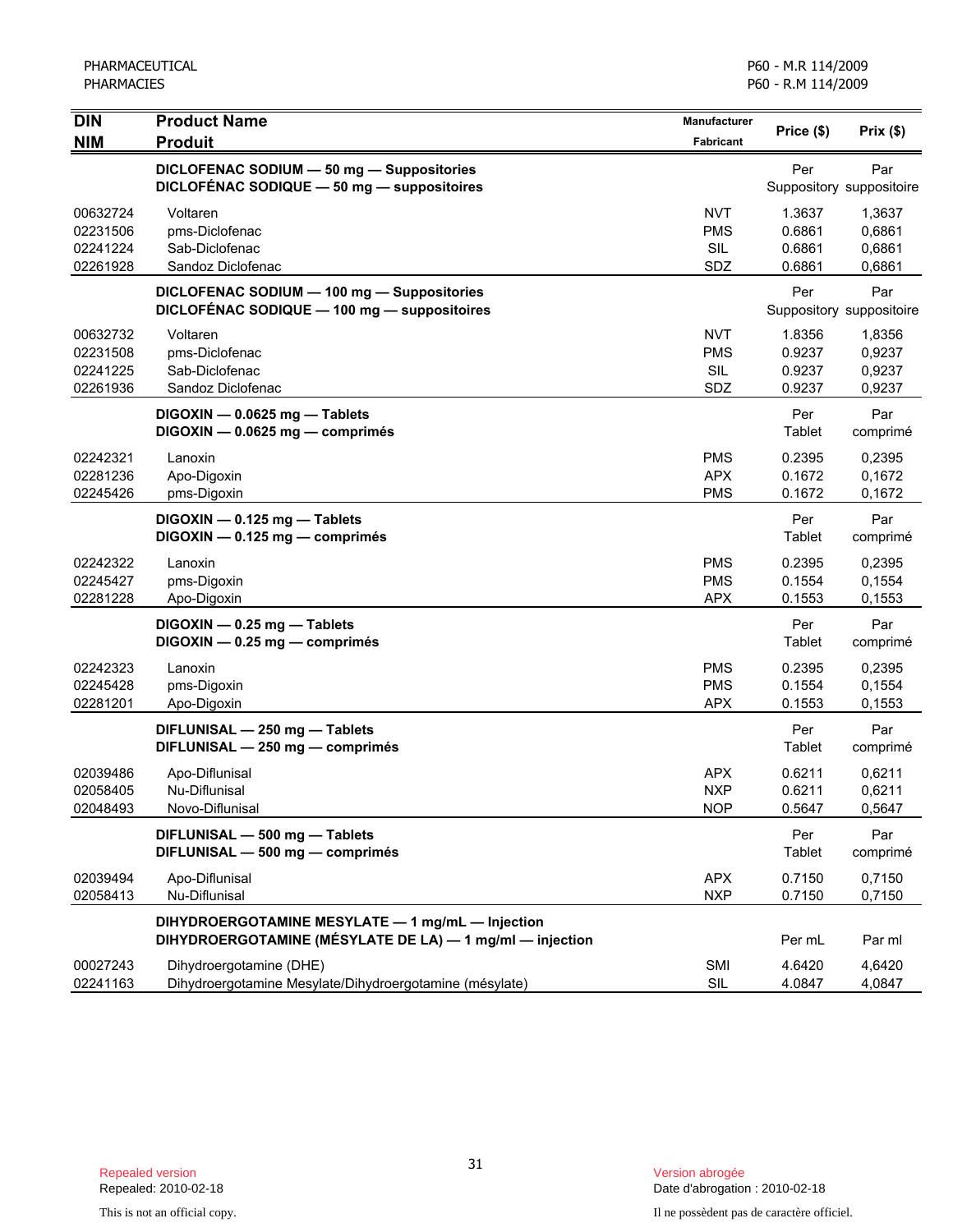| <b>DIN</b>                                                                       | <b>Product Name</b>                                                                                                                 | Manufacturer                                                                            | Price (\$)                                                         | Prix(\$)                                                           |
|----------------------------------------------------------------------------------|-------------------------------------------------------------------------------------------------------------------------------------|-----------------------------------------------------------------------------------------|--------------------------------------------------------------------|--------------------------------------------------------------------|
| <b>NIM</b>                                                                       | <b>Produit</b>                                                                                                                      | <b>Fabricant</b>                                                                        |                                                                    |                                                                    |
|                                                                                  | DILTIAZEM HCI-120 mg-Controlled Delivery Capsules<br>DILTIAZEM (CHLORHYDRATE DE) - 120 mg - capsules à libération<br>contrôlée      |                                                                                         | Per<br>Capsule                                                     | Par<br>capsule                                                     |
| 02097249<br>02231052<br>02230997<br>02254808<br>02242538<br>02229781<br>02243338 | Cardizem CD<br>Nu-Diltiaz CD<br>Apo-Diltiaz CD<br>Gen-Diltiazem CD<br>Novo-Diltazem CD<br>ratio-Diltiazem CD<br>Sandoz Diltiazem CD | <b>MRR</b><br><b>NXP</b><br><b>APX</b><br><b>GPM</b><br><b>NOP</b><br><b>RPH</b><br>SDZ | 1.5526<br>0.9955<br>0.8823<br>0.8823<br>0.8823<br>0.8823<br>0.8823 | 1,5526<br>0,9955<br>0,8823<br>0,8823<br>0,8823<br>0,8823<br>0,8823 |
|                                                                                  | DILTIAZEM HCI-180 mg-Controlled Delivery Capsules<br>DILTIAZEM (CHLORHYDRATE DE) - 180 mg - capsules à libération<br>contrôlée      |                                                                                         | Per<br>Capsule                                                     | Par<br>capsule                                                     |
| 02097257<br>02231053<br>02230998<br>02254816<br>02242539<br>02229782<br>02243339 | Cardizem CD<br>Nu-Diltiaz CD<br>Apo-Diltiaz CD<br>Gen-Diltiazem CD<br>Novo-Diltazem CD<br>ratio-Diltiazem CD<br>Sandoz Diltiazem CD | <b>MRR</b><br><b>NXP</b><br>APX<br><b>GPM</b><br><b>NOP</b><br><b>RPH</b><br>SDZ        | 2.0609<br>1.3215<br>1.1711<br>1.1711<br>1.1711<br>1.1711<br>1.1711 | 2,0609<br>1,3215<br>1,1711<br>1,1711<br>1,1711<br>1,1711<br>1,1711 |
|                                                                                  | DILTIAZEM HCI-240 mg-Controlled Delivery Capsules<br>DILTIAZEM (CHLORHYDRATE DE) - 240 mg - capsules à libération<br>contrôlée      |                                                                                         | Per<br>Capsule                                                     | Par<br>capsule                                                     |
| 02097265<br>02231054<br>02230999<br>02254824<br>02242540<br>02229783<br>02243340 | Cardizem CD<br>Nu-Diltiaz CD<br>Apo-Diltiaz CD<br>Gen-Diltiazem CD<br>Novo-Diltazem CD<br>ratio-Diltiazem CD<br>Sandoz Diltiazem CD | <b>MRR</b><br><b>NXP</b><br><b>APX</b><br><b>GPM</b><br><b>NOP</b><br><b>RPH</b><br>SDZ | 2.7335<br>1.7529<br>1.5533<br>1.5533<br>1.5533<br>1.5533<br>1.5533 | 2,7335<br>1,7529<br>1,5533<br>1,5533<br>1,5533<br>1,5533<br>1,5533 |
|                                                                                  | DILTIAZEM HCI-300 mg-Controlled Delivery Capsules<br>DILTIAZEM (CHLORHYDRATE DE) - 300 mg - capsules à libération<br>contrôlée      |                                                                                         | Per<br>Capsule                                                     | Par<br>capsule                                                     |
| 02097273<br>02229526<br>02254832<br>02242541<br>02229784<br>02243341             | Cardizem CD<br>Apo-Diltiaz CD<br>Gen-Diltiazem CD<br>Novo-Diltazem CD<br>ratio-Diltiazem CD<br>Sandoz Diltiazem CD                  | <b>MRR</b><br><b>APX</b><br><b>GPM</b><br><b>NOP</b><br><b>RPH</b><br>SDZ               | 3.4170<br>1.9417<br>1.9417<br>1.9417<br>1.9417<br>1.9417           | 3,4170<br>1,9417<br>1,9417<br>1,9417<br>1,9417<br>1,9417           |
|                                                                                  | DILTIAZEM HCI - 120 mg - Extended Release Capsules<br>DILTIAZEM (CHLORHYDRATE DE) - 120 mg - tablettes prolongées<br>de relâchement |                                                                                         | Per<br>Tablet                                                      | Par<br>comprimé                                                    |
| 02231150<br>02291037<br>02271605<br>02245918                                     | Tiazac ER<br>Apo-Diltiaz TZ<br>Novo-Diltiazem ER<br>Sandoz Diltiazem T                                                              | BIV<br><b>APX</b><br><b>NOP</b><br>SDZ                                                  | 0.9339<br>0.5094<br>0.5094<br>0.5094                               | 0,9339<br>0,5094<br>0,5094<br>0,5094                               |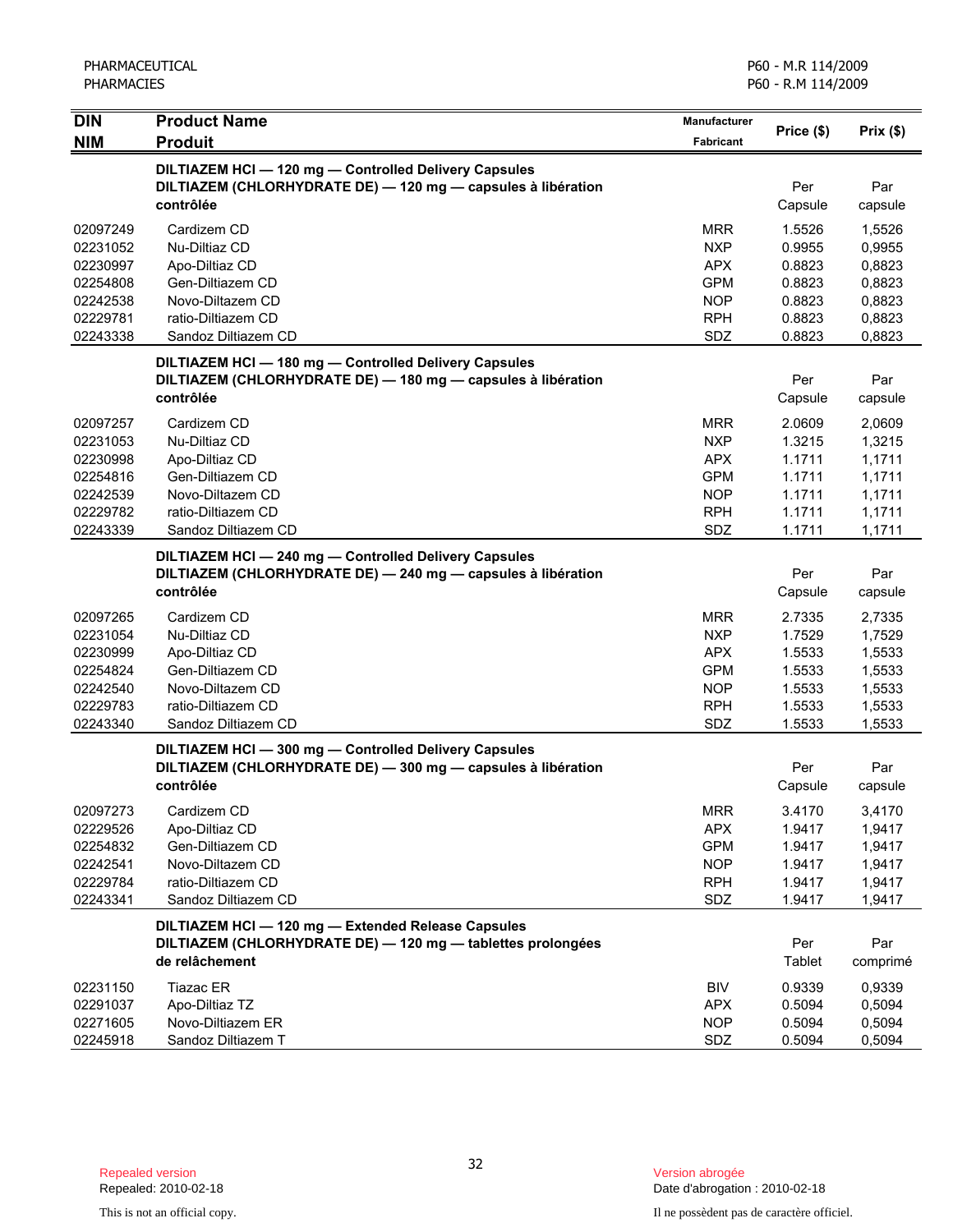| <b>DIN</b><br><b>NIM</b>                     | <b>Product Name</b><br><b>Produit</b>                                                                                               | <b>Manufacturer</b><br>Fabricant                     | Price (\$)                           | $Prix($ \$)                          |
|----------------------------------------------|-------------------------------------------------------------------------------------------------------------------------------------|------------------------------------------------------|--------------------------------------|--------------------------------------|
|                                              | DILTIAZEM HCI - 180 mg - Extended Release Capsules<br>DILTIAZEM (CHLORHYDRATE DE) - 180 mg - tablettes prolongées<br>de relâchement |                                                      | Per<br>Tablet                        | Par<br>comprimé                      |
| 02231151<br>02291045<br>02271613<br>02245919 | <b>Tiazac ER</b><br>Apo-Diltiaz TZ<br>Novo-Diltiazem ER<br>Sandoz Diltiazem T                                                       | <b>BIV</b><br><b>APX</b><br><b>NOP</b><br>SDZ        | 1.2712<br>0.6761<br>0.6761<br>0.6761 | 1,2712<br>0,6761<br>0,6761<br>0,6761 |
|                                              | DILTIAZEM HCI - 240 mg - Extended Release Capsules<br>DILTIAZEM (CHLORHYDRATE DE) - 240 mg - tablettes prolongées<br>de relâchement |                                                      | Per<br>Tablet                        | Par<br>comprimé                      |
| 02231152<br>02291053<br>02271621<br>02245920 | <b>Tiazac ER</b><br>Apo-Diltiaz TZ<br>Novo-Diltiazem ER<br>Sandoz Diltiazem T                                                       | <b>BIV</b><br><b>APX</b><br><b>NOP</b><br>SDZ        | 1.6861<br>0.8968<br>0.8968<br>0.8968 | 1,6861<br>0,8968<br>0,8968<br>0,8968 |
|                                              | DILTIAZEM HCI - 300 mg - Extended Release Capsules<br>DILTIAZEM (CHLORHYDRATE DE) - 300 mg - tablettes prolongées<br>de relâchement |                                                      | Per<br>Tablet                        | Par<br>comprimé                      |
| 02231154<br>02291061<br>02271648<br>02245921 | <b>Tiazac ER</b><br>Apo-Diltiaz TZ<br>Novo-Diltiazem ER<br>Sandoz Diltiazem T                                                       | <b>BIV</b><br><b>APX</b><br><b>NOP</b><br>SDZ        | 2.0553<br>1.1210<br>1.1210<br>1.1210 | 2,0553<br>1,1210<br>1,1210<br>1,1210 |
|                                              | DILTIAZEM HCI-360 mg-Extended Release Capsules<br>DILTIAZEM (CHLORHYDRATE DE) - 360 mg - tablettes prolongées<br>de relâchement     |                                                      | Per<br>Tablet                        | Par<br>comprimé                      |
| 02231155<br>02291088<br>02271656<br>02245922 | <b>Tiazac ER</b><br>Apo-Diltiaz TZ<br>Novo-Diltiazem ER<br>Sandoz Diltiazem T                                                       | <b>BIV</b><br><b>APX</b><br><b>NOP</b><br><b>SDZ</b> | 2.5424<br>1.3522<br>1.3522<br>1.3522 | 2,5424<br>1,3522<br>1,3522<br>1,3522 |
|                                              | DILTIAZEM HCI - 120 mg - Sustained Release Capsules<br>DILTIAZEM (CHLORHYDRATE DE) - 120 mg - capsules à libération<br>progressive  |                                                      | Per<br>Capsule                       | Par<br>capsule                       |
| 02097230<br>02222973<br>02231745             | Cardizem SR<br>Apo-Diltiaz SR<br>Gen-Diltiazem SR                                                                                   | <b>MRR</b><br><b>APX</b><br><b>GPM</b>               | 1.2984<br>1.1213<br>0.7997           | 1.2984<br>1,1213<br>0,7997           |
|                                              | DILTIAZEM HCI - 30 mg - Tablets<br>DILTIAZEM (CHLORHYDRATE DE) - 30 mg - comprimés                                                  |                                                      | Per<br><b>Tablet</b>                 | Par<br>comprimé                      |
| 02097370<br>00771376<br>00862924<br>00886068 | Cardizem<br>Apo-Diltiaz<br>Novo-Diltazem<br>Nu-Diltiaz                                                                              | <b>MRR</b><br><b>APX</b><br><b>NOP</b><br><b>NXP</b> | 0.4087<br>0.2283<br>0.2283<br>0.2283 | 0,4087<br>0,2283<br>0,2283<br>0,2283 |
|                                              | DILTIAZEM HCI - 60 mg - Tablets<br>DILTIAZEM (CHLORHYDRATE DE) - 60 mg - comprimés                                                  |                                                      | Per<br><b>Tablet</b>                 | Par<br>comprimé                      |
| 00771384<br>00862932<br>00886076             | Apo-Diltiaz<br>Novo-Diltazem<br>Nu-Diltiaz                                                                                          | <b>APX</b><br><b>NOP</b><br><b>NXP</b>               | 0.4001<br>0.4001<br>0.4001           | 0,4001<br>0,4001<br>0,4001           |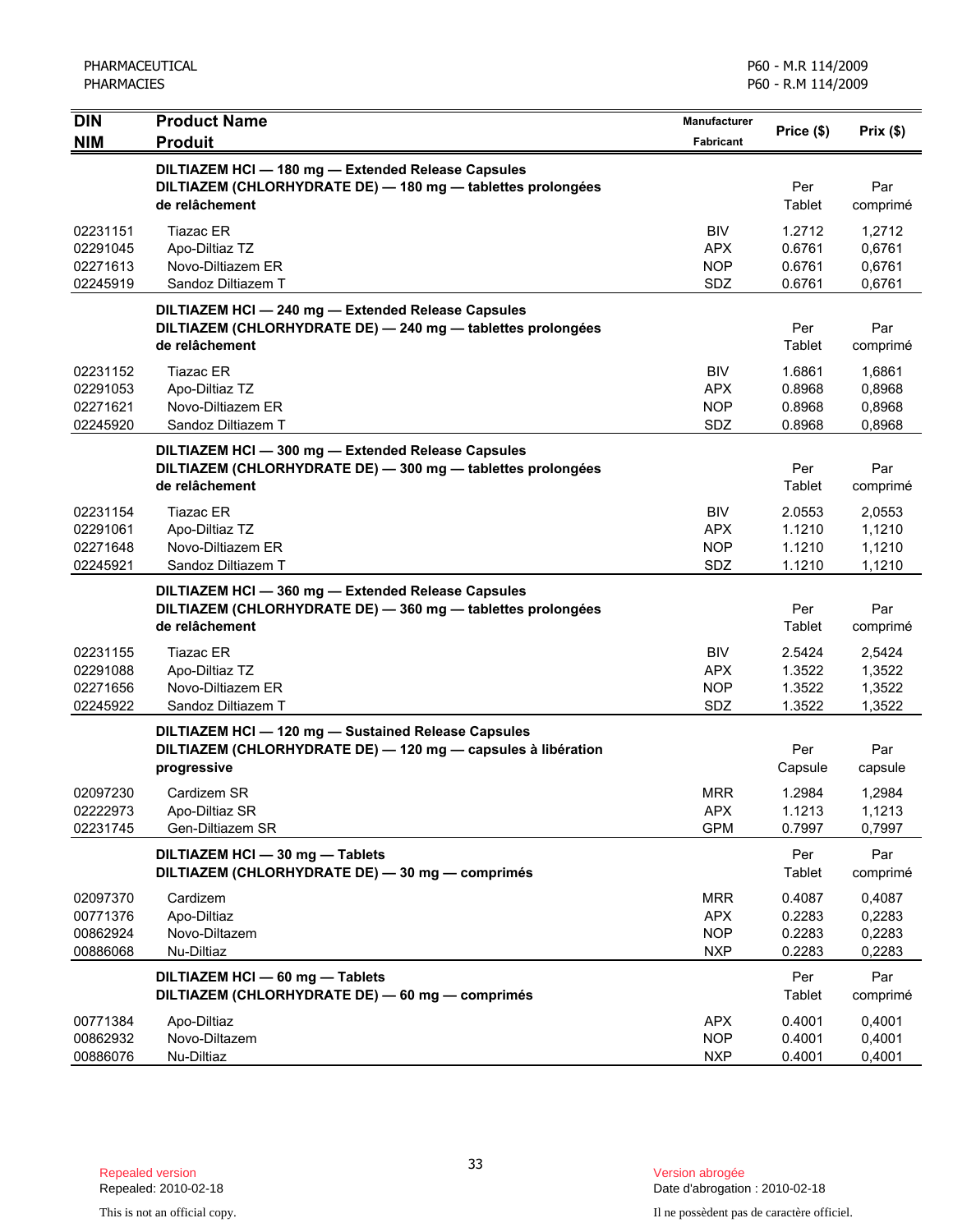| <b>DIN</b>                       | <b>Product Name</b>                                                                                                     | Manufacturer                           |                            |                            |
|----------------------------------|-------------------------------------------------------------------------------------------------------------------------|----------------------------------------|----------------------------|----------------------------|
| <b>NIM</b>                       | <b>Produit</b>                                                                                                          | <b>Fabricant</b>                       | Price (\$)                 | Prix(\$)                   |
|                                  | DIMENHYDRINATE - 50 mg - Tablets<br>DIMENHYDRINATE - 50 mg - comprimés                                                  |                                        | Per<br>Tablet              | Par<br>comprimé            |
| 00013803<br>00021423<br>00363766 | Gravol<br>Novo-Dimenate<br>Apo-Dimenhydrinate                                                                           | <b>HOR</b><br><b>NOP</b><br><b>APX</b> | 0.1412<br>0.0414<br>0.0248 | 0,1412<br>0,0414<br>0,0248 |
|                                  | DIMETHYL SULFOXIDE - 500 mg/g - Injection<br>DIMETHYLSULFOXIDE - 500 mg/g - injection                                   |                                        | Per mL                     | Par ml                     |
| 00493392<br>02243231             | Rimso-50<br>Dimethyl Sulfoxide/Diméthylsulfoxide                                                                        | <b>SHI</b><br>SIL                      | 1.2210<br>1.0989           | 1,2210<br>1,0989           |
|                                  | DIPHENHYDRAMINE HCI - 50 mg - Capsules<br>DIPHENHYDRAMINE (CHLORHYDRATE DE) - 50 mg - capsules                          |                                        | Per<br>Capsule             | Par<br>capsule             |
| 02019671<br>00271411             | Benadryl<br>Allerdryl                                                                                                   | <b>PDA</b><br><b>ICN</b>               | 0.2020<br>0.1654           | 0,2020<br>0,1654           |
|                                  | DIPYRIDAMOLE - 50 mg - Tablets<br>DIPYRIDAMOLE - 50 mg - comprimés                                                      |                                        | Per<br>Tablet              | Par<br>comprimé            |
| 00067393<br>00895652             | Persantine<br>Apo-Dipyridamole-FC                                                                                       | <b>BOE</b><br><b>APX</b>               | 0.4267<br>0.2932           | 0,4267<br>0,2932           |
|                                  | DIPYRIDAMOLE - 75 mg - Tablets<br>DIPYRIDAMOLE - 75 mg - comprimés                                                      |                                        | Per<br>Tablet              | Par<br>comprimé            |
| 00452092<br>00895660             | Persantine<br>Apo-Dipyridamole-FC                                                                                       | <b>BOE</b><br><b>APX</b>               | 0.5746<br>0.4397           | 0,5746<br>0,4397           |
|                                  | DIVALPROEX SODIUM - 125 mg - Enteric Coated Tablets<br>DIVALPROEX SODIQUE - 125 mg - comprimés à enrobage entérosoluble |                                        | Per<br>Tablet              | Par<br>comprimé            |
| 00596418                         | Epival                                                                                                                  | ABB                                    | 0.3034                     | 0,3034                     |
| 02244138                         | pms-Divalproex                                                                                                          | <b>PMS</b>                             | 0.1683                     | 0,1683                     |
| 02239517                         | Nu-Divalproex                                                                                                           | <b>NXP</b>                             | 0.1680                     | 0,1680                     |
| 02239698                         | Apo-Divalproex                                                                                                          | <b>APX</b>                             | 0.1515                     | 0,1515                     |
| 02265133                         | Gen-Divalproex                                                                                                          | <b>GPM</b>                             | 0.1515                     | 0,1515                     |
| 02239701                         | Novo-Divalproex                                                                                                         | <b>NOP</b>                             | 0.1377                     | 0,1377                     |
|                                  | DIVALPROEX SODIUM - 250 mg - Enteric Coated Tablets<br>DIVALPROEX SODIQUE - 250 mg - comprimés à enrobage entérosoluble |                                        | Per<br>Tablet              | Par<br>comprimé            |
| 00596426                         | Epival                                                                                                                  | ABB                                    | 0.5453                     | 0,5453                     |
| 02239518                         | Nu-Divalproex                                                                                                           | <b>NXP</b>                             | 0.3025                     | 0,3025                     |
| 02244139                         | pms-Divalproex                                                                                                          | <b>PMS</b>                             | 0.3025                     | 0,3025                     |
| 02239699                         | Apo-Divalproex                                                                                                          | <b>APX</b>                             | 0.2723                     | 0,2723                     |
| 02265141                         | Gen-Divalproex                                                                                                          | <b>GPM</b>                             | 0.2723                     | 0,2723                     |
| 02239702                         | Novo-Divalproex                                                                                                         | <b>NOP</b>                             | 0.2475                     | 0,2475                     |
|                                  | DIVALPROEX SODIUM - 500 mg - Enteric Coated Tablets<br>DIVALPROEX SODIQUE - 500 mg - comprimés à enrobage entérosoluble |                                        | Per<br>Tablet              | Par<br>comprimé            |
| 00596434                         | Epival                                                                                                                  | ABB                                    | 1.0912                     | 1,0912                     |
| 02244140                         | pms-Divalproex                                                                                                          | <b>PMS</b>                             | 0.6053                     | 0,6053                     |
| 02239519                         | Nu-Divalproex                                                                                                           | <b>NXP</b>                             | 0.6050                     | 0,6050                     |
| 02239700                         | Apo-Divalproex                                                                                                          | <b>APX</b>                             | 0.5447                     | 0,5447                     |
| 02265168                         | Gen-Divalproex                                                                                                          | <b>GPM</b>                             | 0.5447                     | 0,5447                     |
| 02239703                         | Novo-Divalproex                                                                                                         | <b>NOP</b>                             | 0.4952                     | 0,4952                     |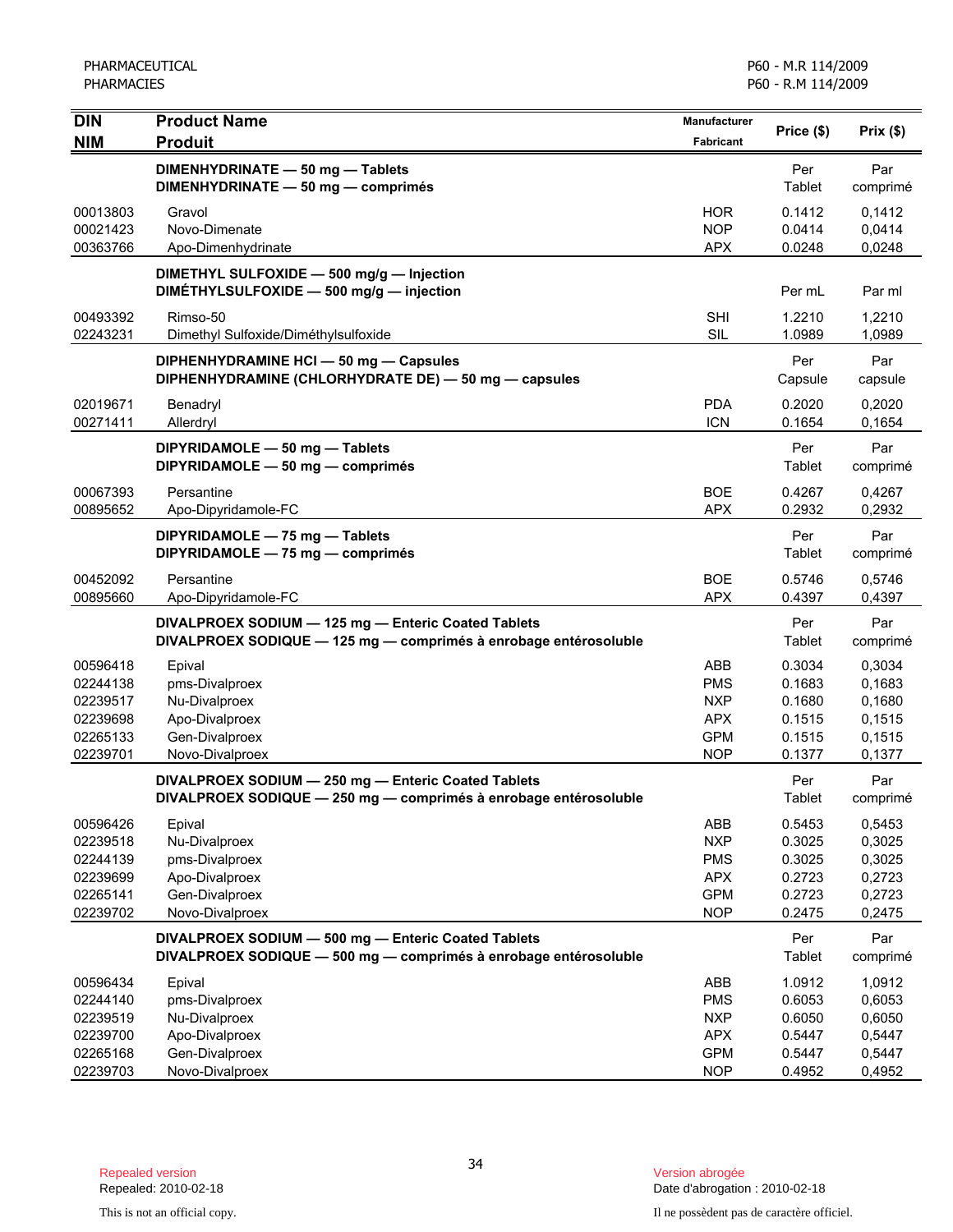| <b>DIN</b>                                                                                   | <b>Product Name</b>                                                                                                                                           | Manufacturer                                                                                                 |                                                                              | Prix(\$)                                                                     |
|----------------------------------------------------------------------------------------------|---------------------------------------------------------------------------------------------------------------------------------------------------------------|--------------------------------------------------------------------------------------------------------------|------------------------------------------------------------------------------|------------------------------------------------------------------------------|
| <b>NIM</b>                                                                                   | <b>Produit</b>                                                                                                                                                | <b>Fabricant</b>                                                                                             | Price (\$)                                                                   |                                                                              |
|                                                                                              | DOCUSATE CALCIUM - 240 mg - Capsules<br>DOCUSATE CALCIQUE - 240 mg - capsules                                                                                 |                                                                                                              | Per<br>Capsule                                                               | Par<br>capsule                                                               |
| 00012491<br>00664553<br>01912747<br>00722855<br>00809055<br>00842044                         | Surfak<br>pms-Docusate Calcium<br>Docusate Calcium/Docusate calcique<br>Docusate Calcium/Docusate calcique<br>ratio-Docusate Calcium<br>Novo-Docusate Calcium | <b>MRR</b><br><b>PMS</b><br><b>ABT</b><br><b>TAR</b><br><b>RPH</b><br><b>NOP</b>                             | 0.2305<br>0.1416<br>0.1100<br>0.1100<br>0.1100<br>0.0898                     | 0,2305<br>0,1416<br>0,1100<br>0,1100<br>0,1100<br>0,0898                     |
|                                                                                              | DOCUSATE SODIUM - 100 mg - Capsules<br>DOCUSATE SODIQUE - 100 mg - capsules                                                                                   |                                                                                                              | Per<br>Capsule                                                               | Par<br>capsule                                                               |
| 01932365<br>02106256<br>02020084<br>00716731<br>02245079<br>00703494<br>00514888<br>00870196 | Regulex<br>Colace<br>Novo-Docusate Sodium<br>Docusate Sodium/Docusate sodique<br>Apo-Docusate Sodium<br>pms-Docusate Sodium<br>Selax<br>ratio-Docusate Sodium | <b>WHB</b><br><b>WSP</b><br><b>NOP</b><br><b>TAR</b><br><b>APX</b><br><b>PMS</b><br><b>ODN</b><br><b>RPH</b> | 0.2382<br>0.1724<br>0.0517<br>0.0440<br>0.0422<br>0.0422<br>0.0383<br>0.0330 | 0,2382<br>0,1724<br>0,0517<br>0,0440<br>0,0422<br>0,0422<br>0,0383<br>0,0330 |
|                                                                                              | DOCUSATE SODIUM - 20 mg/5 mL - Oral Liquid<br>DOCUSATE SODIQUE - 20 mg/5 ml - liquide oral                                                                    |                                                                                                              | Per mL                                                                       | Par ml                                                                       |
| 02086018<br>00703508<br>00870226                                                             | Colace<br>pms-Docusate Sodium<br>ratio-Docusate Sodium                                                                                                        | <b>WSP</b><br><b>PMS</b><br><b>RPH</b>                                                                       | 0.0260<br>0.0198<br>0.0198                                                   | 0,0260<br>0,0198<br>0,0198                                                   |
|                                                                                              | DOMPERIDONE MALEATE - 10 mg - Tablets<br>DOMPÉRIDONE (MALÉATE DE) — 10 mg — comprimés                                                                         |                                                                                                              | Per<br>Tablet                                                                | Par<br>comprimé                                                              |
| 02268078<br>02103613<br>02238315<br>02278669<br>02157195<br>02231477<br>02236466<br>01912070 | Ran-Domperidone<br>Apo-Domperidone<br>Dom-Domperidone<br>Gen-Domperidone<br>Novo-Domperidone<br>Nu-Domperidone<br>pms-Domperidone<br>ratio-Domperidone        | <b>RAN</b><br><b>APX</b><br><b>DOM</b><br><b>GPM</b><br><b>NOP</b><br><b>NXP</b><br><b>PMS</b><br><b>RPH</b> | 0.1811<br>0.1646<br>0.1646<br>0.1646<br>0.1646<br>0.1646<br>0.1646<br>0.1646 | 0,1811<br>0,1646<br>0,1646<br>0,1646<br>0,1646<br>0,1646<br>0,1646<br>0,1646 |
|                                                                                              | DOXAZOSIN MESYLATE - 1 mg - Tablets<br>DOXAZOSINE (MÉSYLATE DE) - 1 mg - comprimés                                                                            |                                                                                                              | Per<br>Tablet                                                                | Par<br>comprimé                                                              |
| 01958100<br>02240588<br>02240498<br>02242728<br>02244527                                     | Cardura-1<br>Apo-Doxazosin<br>Gen-Doxazosin<br>Novo-Doxazosin<br>pms-Doxazosin                                                                                | PFI<br><b>APX</b><br><b>GPM</b><br><b>NOP</b><br><b>PMS</b>                                                  | 0.6232<br>0.3812<br>0.3812<br>0.3812<br>0.3812                               | 0,6232<br>0,3812<br>0,3812<br>0,3812<br>0,3812                               |
|                                                                                              | DOXAZOSIN MESYLATE - 2 mg - Tablets<br>DOXAZOSINE (MÉSYLATE DE) - 2 mg - comprimés                                                                            |                                                                                                              | Per<br>Tablet                                                                | Par<br>comprimé                                                              |
| 01958097<br>02240589<br>02240499<br>02242729<br>02244528                                     | Cardura-2<br>Apo-Doxazosin<br>Gen-Doxazosin<br>Novo-Doxazosin<br>pms-Doxazosin                                                                                | PFI<br><b>APX</b><br><b>GPM</b><br><b>NOP</b><br><b>PMS</b>                                                  | 0.7475<br>0.4574<br>0.4574<br>0.4574<br>0.4574                               | 0,7475<br>0,4574<br>0,4574<br>0,4574<br>0,4574                               |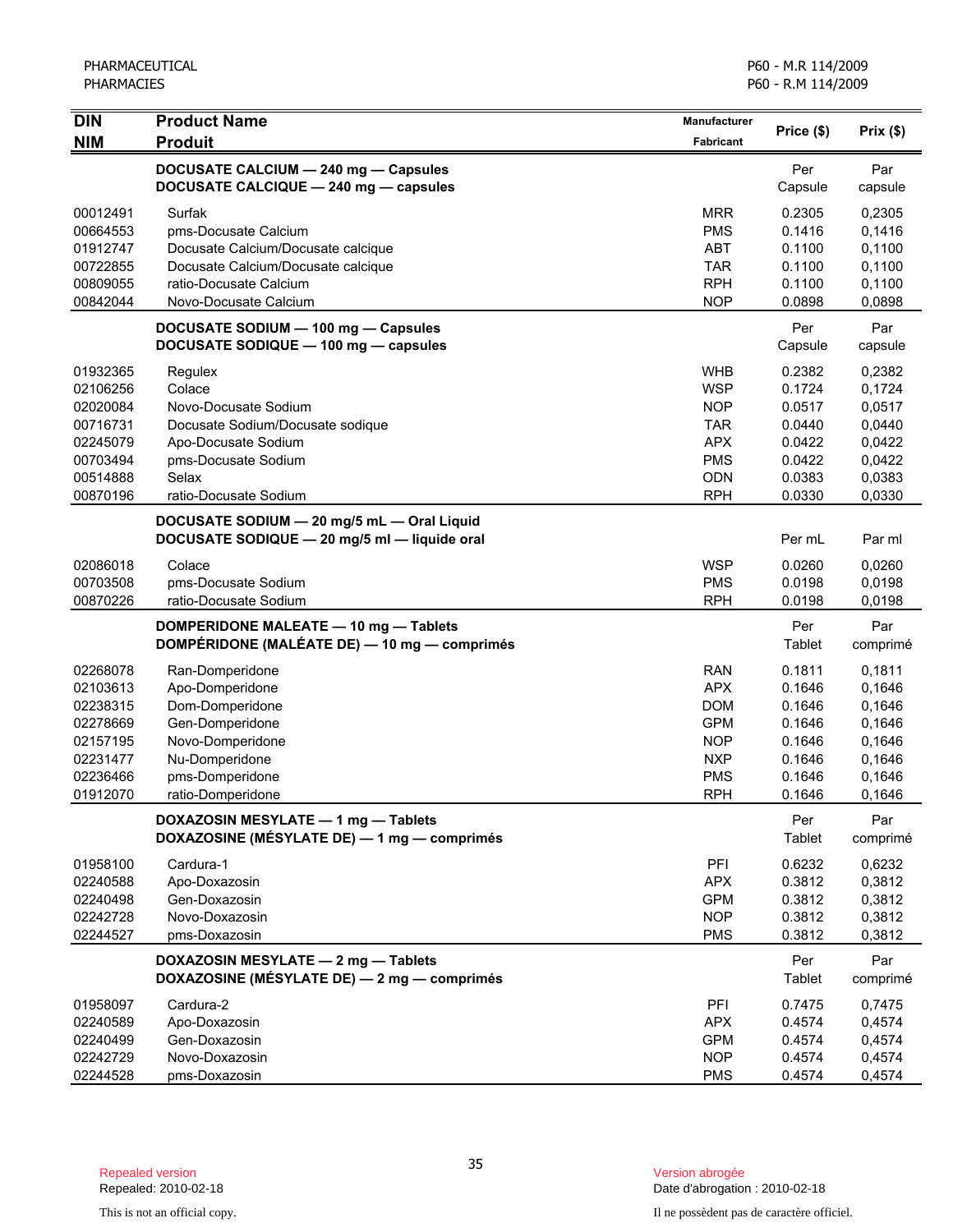| <b>DIN</b>                                               | <b>Product Name</b>                                                                | <b>Manufacturer</b>                                                | Price (\$)                                     | Prix(\$)                                       |
|----------------------------------------------------------|------------------------------------------------------------------------------------|--------------------------------------------------------------------|------------------------------------------------|------------------------------------------------|
| <b>NIM</b>                                               | <b>Produit</b>                                                                     | <b>Fabricant</b>                                                   |                                                |                                                |
|                                                          | DOXAZOSIN MESYLATE - 4 mg - Tablets<br>DOXAZOSINE (MÉSYLATE DE) - 4 mg - comprimés |                                                                    | Per<br>Tablet                                  | Par<br>comprimé                                |
| 01958119<br>02240590<br>02240500<br>02242730<br>02244529 | Cardura-4<br>Apo-Doxazosin<br>Gen-Doxazosin<br>Novo-Doxazosin<br>pms-Doxazosin     | PFI<br><b>APX</b><br><b>GPM</b><br><b>NOP</b><br><b>PMS</b>        | 0.9719<br>0.5946<br>0.5946<br>0.5946<br>0.5946 | 0,9719<br>0,5946<br>0,5946<br>0,5946<br>0,5946 |
|                                                          | DOXEPIN HCI - 10 mg - Capsules<br>DOXÉPINE (CHLORHYDRATE DE) - 10 mg - capsules    |                                                                    | Per<br>Capsule                                 | Par<br>capsule                                 |
| 00024325<br>02049996                                     | Sinequan<br>Apo-Doxepin                                                            | PFI<br><b>APX</b>                                                  | 0.2841<br>0.1889                               | 0,2841<br>0,1889                               |
|                                                          | DOXEPIN HCI - 25 mg - Capsules<br>DOXÉPINE (CHLORHYDRATE DE) - 25 mg - capsules    |                                                                    | Per<br>Capsule                                 | Par<br>capsule                                 |
| 00024333<br>02050005<br>01913425                         | Sinequan<br>Apo-Doxepin<br>Novo-Doxepin                                            | PFI<br><b>APX</b><br><b>NOP</b>                                    | 0.3486<br>0.2354<br>0.2140                     | 0.3486<br>0,2354<br>0,2140                     |
|                                                          | DOXEPIN HCI - 50 mg - Capsules<br>DOXÉPINE (CHLORHYDRATE DE) - 50 mg - capsules    |                                                                    | Per<br>Capsule                                 | Par<br>capsule                                 |
| 00024341<br>02050013<br>01913433                         | Sineguan<br>Apo-Doxepin<br>Novo-Doxepin                                            | PFI<br><b>APX</b><br><b>NOP</b>                                    | 0.6467<br>0.4368<br>0.3971                     | 0.6467<br>0,4368<br>0,3971                     |
|                                                          | DOXEPIN HCI - 75 mg - Capsules<br>DOXÉPINE (CHLORHYDRATE DE) - 75 mg - capsules    |                                                                    | Per<br>Capsule                                 | Par<br>capsule                                 |
| 00400750<br>02050021<br>01913441                         | Sinequan<br>Apo-Doxepin<br>Novo-Doxepin                                            | PFI<br><b>APX</b><br><b>NOP</b>                                    | 0.9285<br>0.6272<br>0.5702                     | 0,9285<br>0,6272<br>0,5702                     |
|                                                          | DOXEPIN HCI - 100 mg - Capsules<br>DOXÉPINE (CHLORHYDRATE DE) - 100 mg - capsules  |                                                                    | Per<br>Capsule                                 | Par<br>capsule                                 |
| 00326925<br>02050048<br>01913468                         | Sinequan<br>Apo-Doxepin<br>Novo-Doxepin                                            | PFI<br><b>APX</b><br><b>NOP</b>                                    | 1.2232<br>0.8264<br>0.7513                     | 1,2232<br>0,8264<br>0,7513                     |
|                                                          | DOXEPIN HCI - 150 mg - Capsules<br>DOXÉPINE (CHLORHYDRATE DE) - 150 mg - capsules  |                                                                    | Per<br>Capsule                                 | Par<br>capsule                                 |
| 00584274<br>02050056<br>01913476                         | Sinequan<br>Apo-Doxepin<br>Novo-Doxepin                                            | PFI<br><b>APX</b><br><b>NOP</b>                                    | 1.5557<br>1.2397<br>1.1270                     | 1,5557<br>1,2397<br>1,1270                     |
|                                                          | DOXYCYCLINE - 100 mg - Capsules<br>DOXYCYCLINE - 100 mg - capsules                 |                                                                    | Per<br>Capsule                                 | Par<br>capsule                                 |
| 00740713<br>00817120<br>00725250<br>02044668<br>02289539 | Apo-Doxy<br>Doxycin<br>Novo-Doxylin<br>Nu-Doxycycline<br>pms-Doxycycline           | <b>APX</b><br><b>GPM</b><br><b>NOP</b><br><b>NXP</b><br><b>PMS</b> | 0.6446<br>0.6446<br>0.6446<br>0.6446<br>0.5860 | 0,6446<br>0,6446<br>0,6446<br>0,6446<br>0,5860 |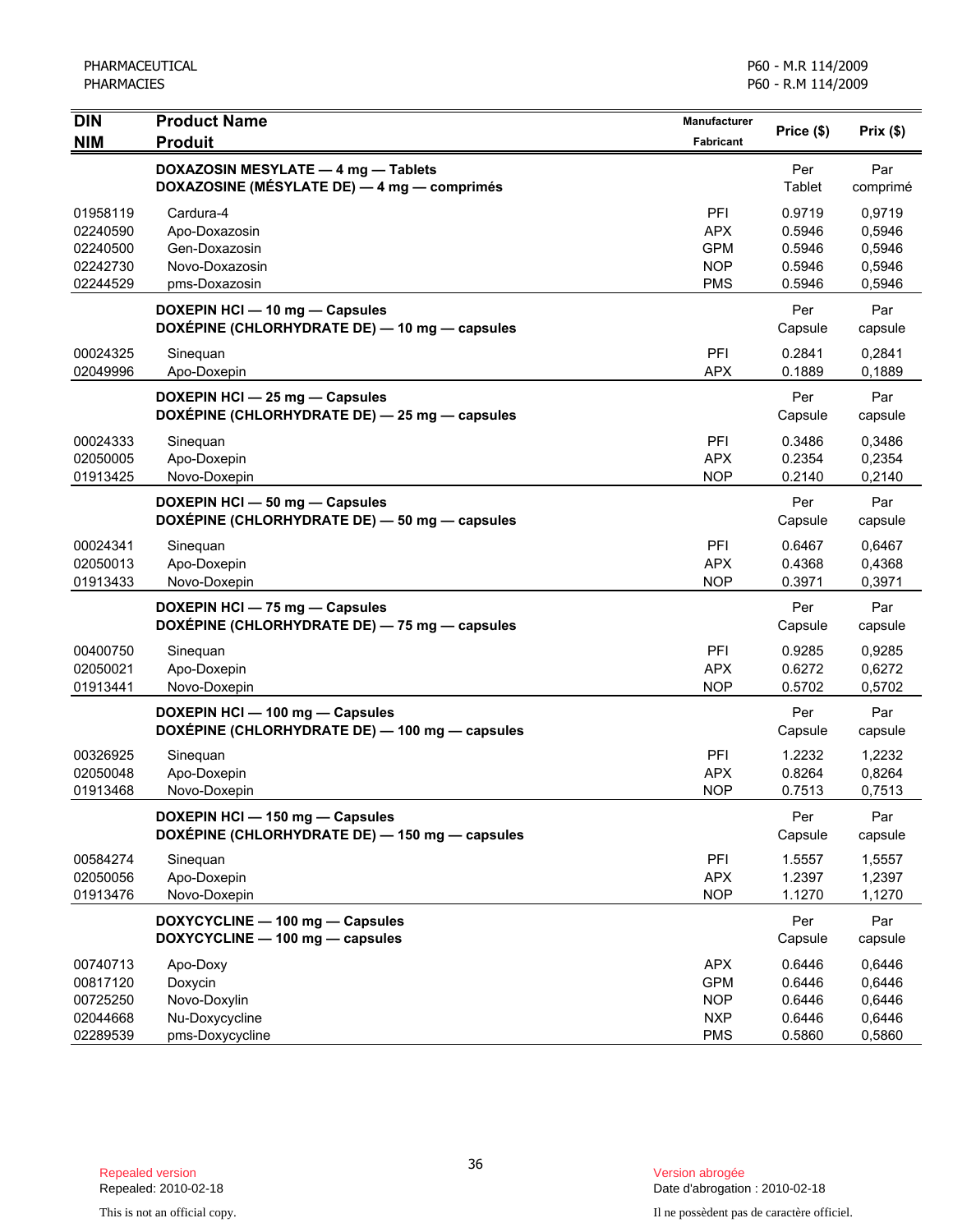| <b>DIN</b><br><b>NIM</b> | <b>Product Name</b><br><b>Produit</b>                              | Manufacturer<br>Fabricant | Price (\$) | Prix(\$) |
|--------------------------|--------------------------------------------------------------------|---------------------------|------------|----------|
|                          |                                                                    |                           | Per        | Par      |
|                          | DOXYCYCLINE - 100 mg - Tablets<br>DOXYCYCLINE - 100 mg - comprimés |                           | Tablet     | comprimé |
| 00578452                 | Vibra-Tabs                                                         | PFI                       | 1.8665     | 1,8665   |
| 00874256                 | Apo-Doxy                                                           | <b>APX</b>                | 0.6446     | 0,6446   |
| 00860751                 | Doxycin                                                            | <b>GPM</b>                | 0.6446     | 0,6446   |
| 02158574                 | Novo-Doxylin                                                       | <b>NOP</b>                | 0.6446     | 0,6446   |
| 02091232                 | ratio-Doxycycline                                                  | <b>RPH</b>                | 0.6446     | 0,6446   |
| 02289466                 | pms-Doxycycline                                                    | <b>PMS</b>                | 0.5860     | 0,5860   |
|                          | <b>ENALAPRIL - 2.5 mg - Tablets</b>                                |                           | Per        | Par      |
|                          | <b>ENALAPRIL - 2.5 mg - comprimés</b>                              |                           | Tablet     | comprimé |
| 00851795                 | Vasotec                                                            | <b>MFX</b>                | 0.8319     | 0.8319   |
| 02020025                 | Apo-Enalapril                                                      | <b>APX</b>                | 0.5425     | 0,5425   |
| 02291878                 | Co Enalapril                                                       | COB                       | 0.5425     | 0,5425   |
| 02300036                 | Gen-Enalapril                                                      | <b>GPM</b>                | 0.5425     | 0,5425   |
| 02300680                 | Novo-Enalapril                                                     | <b>NOP</b>                | 0.5425     | 0,5425   |
| 02300079                 | pms-Enalapril                                                      | <b>PMS</b>                | 0.5425     | 0.5425   |
| 02299984                 | ratio-Enalapril                                                    | <b>RPH</b>                | 0.5425     | 0,5425   |
| 02299933                 | Sandoz Enalapril                                                   | SDZ                       | 0.5425     | 0,5425   |
| 02300117                 | Taro-Enalapril                                                     | <b>TAR</b>                | 0.5425     | 0,5425   |
|                          | <b>ENALAPRIL - 5 mg - Tablets</b>                                  |                           | Per        | Par      |
|                          | $ENALAPRIL - 5 mg - comprimés$                                     |                           | Tablet     | comprimé |
| 00708879                 | Vasotec                                                            | <b>MFX</b>                | 0.9841     | 0,9841   |
| 02019884                 | Apo-Enalapril                                                      | <b>APX</b>                | 0.6418     | 0,6418   |
| 02291886                 | Co Enalapril                                                       | COB                       | 0.6418     | 0,6418   |
| 02300044                 | Gen-Enalapril                                                      | <b>GPM</b>                | 0.6418     | 0,6418   |
| 02233005                 | Novo-Enalapril                                                     | <b>NOP</b>                | 0.6418     | 0,6418   |
| 02300087                 | pms-Enalapril                                                      | <b>PMS</b>                | 0.6418     | 0,6418   |
| 02299992                 | ratio-Enalapril                                                    | <b>RPH</b>                | 0.6418     | 0,6418   |
| 02299941                 | Sandoz Enalapril                                                   | SDZ                       | 0.6418     | 0,6418   |
| 02300125                 | Taro-Enalapril                                                     | <b>TAR</b>                | 0.6418     | 0,6418   |
|                          | <b>ENALAPRIL - 10 mg - Tablets</b>                                 |                           | Per        | Par      |
|                          | <b>ENALAPRIL — 10 mg — comprimés</b>                               |                           | Tablet     | comprimé |
| 00670901                 | Vasotec                                                            | <b>MFX</b>                | 1.1826     | 1,1826   |
| 02019892                 | Apo-Enalapril                                                      | APX                       | 0.7712     | 0,7712   |
| 02291894                 | Co Enalapril                                                       | COB                       | 0.7712     | 0,7712   |
| 02300052                 | Gen-Enalapril                                                      | <b>GPM</b>                | 0.7712     | 0,7712   |
| 02233006                 | Novo-Enalapril                                                     | <b>NOP</b>                | 0.7712     | 0,7712   |
| 02300095                 | pms-Enalapril                                                      | <b>PMS</b>                | 0.7712     | 0,7712   |
| 02300001                 | ratio-Enalapril                                                    | <b>RPH</b>                | 0.7712     | 0,7712   |
| 02299968                 | Sandoz Enalapril                                                   | SDZ                       | 0.7712     | 0,7712   |
| 02300133                 | Taro-Enalapril                                                     | <b>TAR</b>                | 0.7712     | 0,7712   |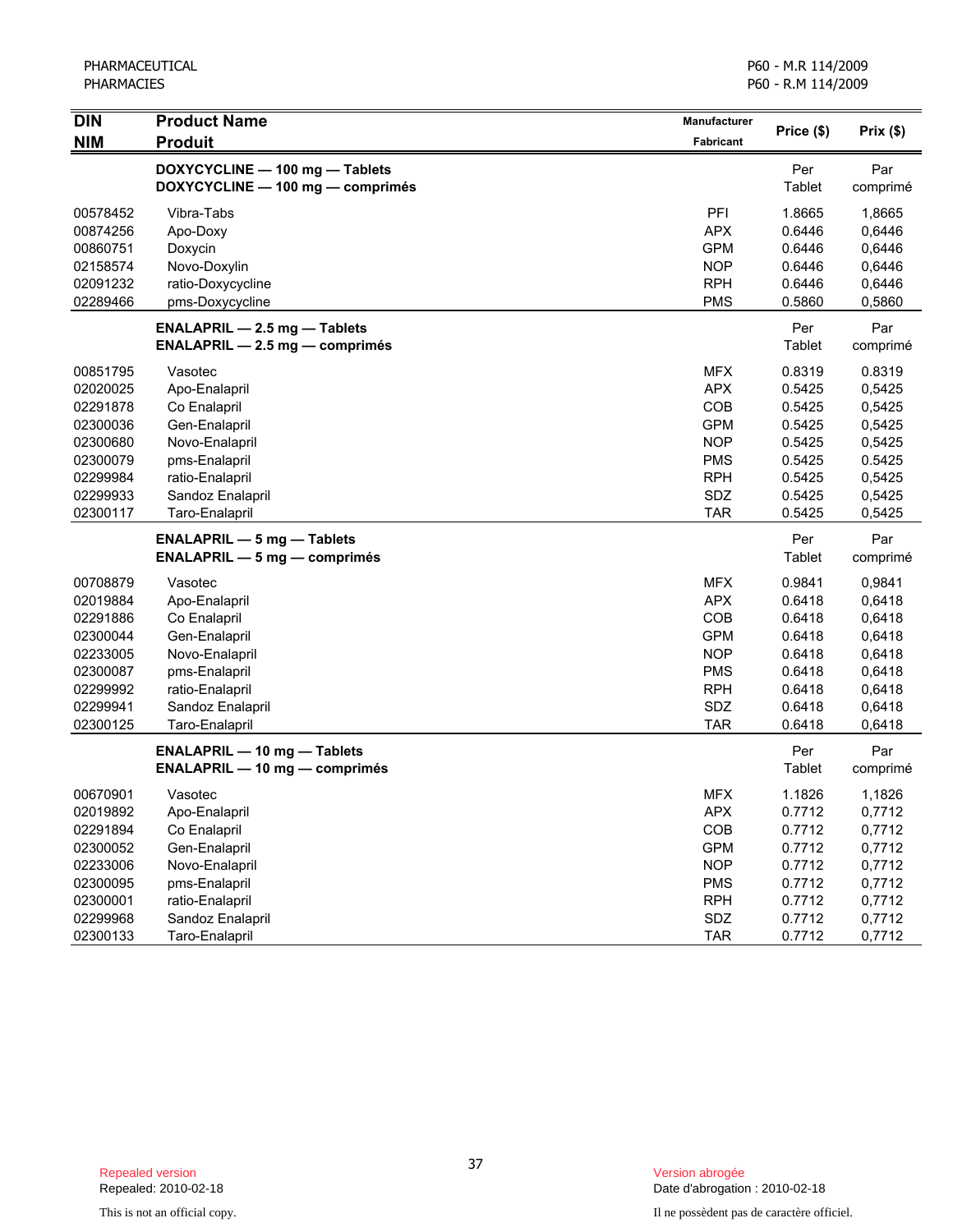| <b>DIN</b> | <b>Product Name</b>                                                 | <b>Manufacturer</b> | Price (\$) | $Prix($ \$)      |
|------------|---------------------------------------------------------------------|---------------------|------------|------------------|
| <b>NIM</b> | <b>Produit</b>                                                      | <b>Fabricant</b>    |            |                  |
|            | <b>ENALAPRIL - 20 mg - Tablets</b>                                  |                     | Per        | Par              |
|            | <b>ENALAPRIL - 20 mg - comprimés</b>                                |                     | Tablet     | comprimé         |
| 00670928   | Vasotec                                                             | <b>MFX</b>          | 1.4268     | 1,4268           |
| 02019906   | Apo-Enalapril                                                       | <b>APX</b>          | 0.9305     | 0,9305           |
| 02291908   | Co Enalapril                                                        | COB                 | 0.9305     | 0,9305           |
| 02300060   | Gen-Enalapril                                                       | <b>GPM</b>          | 0.9305     | 0,9305           |
| 02233007   | Novo-Enalapril                                                      | <b>NOP</b>          | 0.9305     | 0,9305           |
| 02300109   | pms-Enalapril                                                       | <b>PMS</b>          | 0.9305     | 0,9305           |
| 02300028   | ratio-Enalapril                                                     | <b>RPH</b>          | 0.9305     | 0,9305           |
| 02299976   | Sandoz Enalapril                                                    | SDZ                 | 0.9305     | 0,9305           |
| 02300141   | Taro-Enalapril                                                      | <b>TAR</b>          | 0.9305     | 0,9305           |
|            | ENALAPRIL/HYDROCHLOROTHIAZIDE - 5 mg/12.5 mg - Tablets              |                     | Per        | Par              |
|            | ENALAPRIL/HYDROCHLOROTHIAZIDE - 5 mg/12.5 mg - comprimés            |                     | Tablet     | comprimé         |
| 02242826   | Vaseretic                                                           | MFX.                | 0.9695     | 0,9695           |
| 02300222   | Novo-Enalapril/HCTZ                                                 | <b>NOP</b>          | 0.6417     | 0,6417           |
|            | ENALAPRIL/HYDROCHLOROTHIAZIDE - 10 mg/25 mg - Tablets               |                     | Per        | Par              |
|            | ENALAPRIL/HYDROCHLOROTHIAZIDE - 10 mg/25 mg - comprimés             |                     | Tablet     | comprimé         |
| 00657298   | Vaseretic                                                           | MFX.                | 1.1998     |                  |
| 02300230   | Novo-Enalapril/HCTZ                                                 | <b>NOP</b>          | 0.7712     | 1,1998<br>0.7712 |
|            |                                                                     |                     |            |                  |
|            | <b>ERYTHROMYCIN BASE - 250 mg - Enteric Pellet Capsules</b>         |                     | Per        | Par              |
|            | ÉRYTHROMYCINE (BASE) - 250 mg - capsules de granules entérosolubles |                     | Capsule    | capsule          |
| 00607142   | Eryc                                                                | PFI                 | 0.5297     | 0,5297           |
| 00726672   | Apo-Erythro E-C                                                     | <b>APX</b>          | 0.3900     | 0,3900           |
|            | <b>ERYTHROMYCIN BASE - 333 mg - Enteric Pellet Capsules</b>         |                     | Per        | Par              |
|            | ÉRYTHROMYCINE (BASE) - 333 mg - capsules de granules entérosolubles |                     | Capsule    | capsule          |
| 00873454   | Eryc                                                                | PFI                 | 0.5884     | 0,5884           |
| 01925938   | Apo-Erythro E-C                                                     | <b>APX</b>          | 0.4332     | 0,4332           |
|            |                                                                     |                     |            |                  |
|            | ESTRADIOL-17B - 50 mcg - Transdermal Patch                          |                     | Per        | Par              |
|            | ESTRADIOL-17B - 50 mcg - timbre transdermique                       |                     | Patch      | timbre           |
| 02244000   | Estradot                                                            | <b>NVT</b>          | 3.0030     | 3,0030           |
| 02246967   | Sandoz Estradiol Derm                                               | SDZ                 | 2.4530     | 2,4530           |
|            | ESTRADIOL-17B - 75 mcg - Transdermal Patch                          |                     | Per        | Par              |
|            | ESTRADIOL-17B - 75 mcg - timbre transdermique                       |                     | Patch      | timbre           |
| 02244001   | Estradot                                                            | <b>NVT</b>          | 3.2244     | 3,2244           |
| 02246968   | Sandoz Estradiol Derm                                               | SDZ                 | 2.6290     | 2,6290           |
|            |                                                                     |                     |            |                  |
|            | ESTRADIOL-17B - 100 mcg - Transdermal Patch                         |                     | Per        | Par              |
|            | ESTRADIOL-17B - 100 mcg - timbre transdermique                      |                     | Patch      | timbre           |
| 02244002   | Estradot                                                            | <b>NVT</b>          | 3.4032     | 3,4032           |
| 02246969   | Sandoz Estradiol Derm                                               | <b>SDZ</b>          | 2.7720     | 2,7720           |
|            | ETHINYL ESTRADIOL/LEVONORGESTREL - 0.15 mg/0.03 mg - Tablets        |                     | Per        | Par              |
|            | ETHINYL ESTRADIOL/LEVONORGESTREL - 0.15 mg/0.03 mg - comprimés      |                     | Tablet     | comprimé         |
| 02042320   | Min Ovral                                                           | <b>WAY</b>          | 0.7596     | 0,7596           |
| 02295946   | Portia 21                                                           | <b>APX</b>          | 0.4636     | 0,4636           |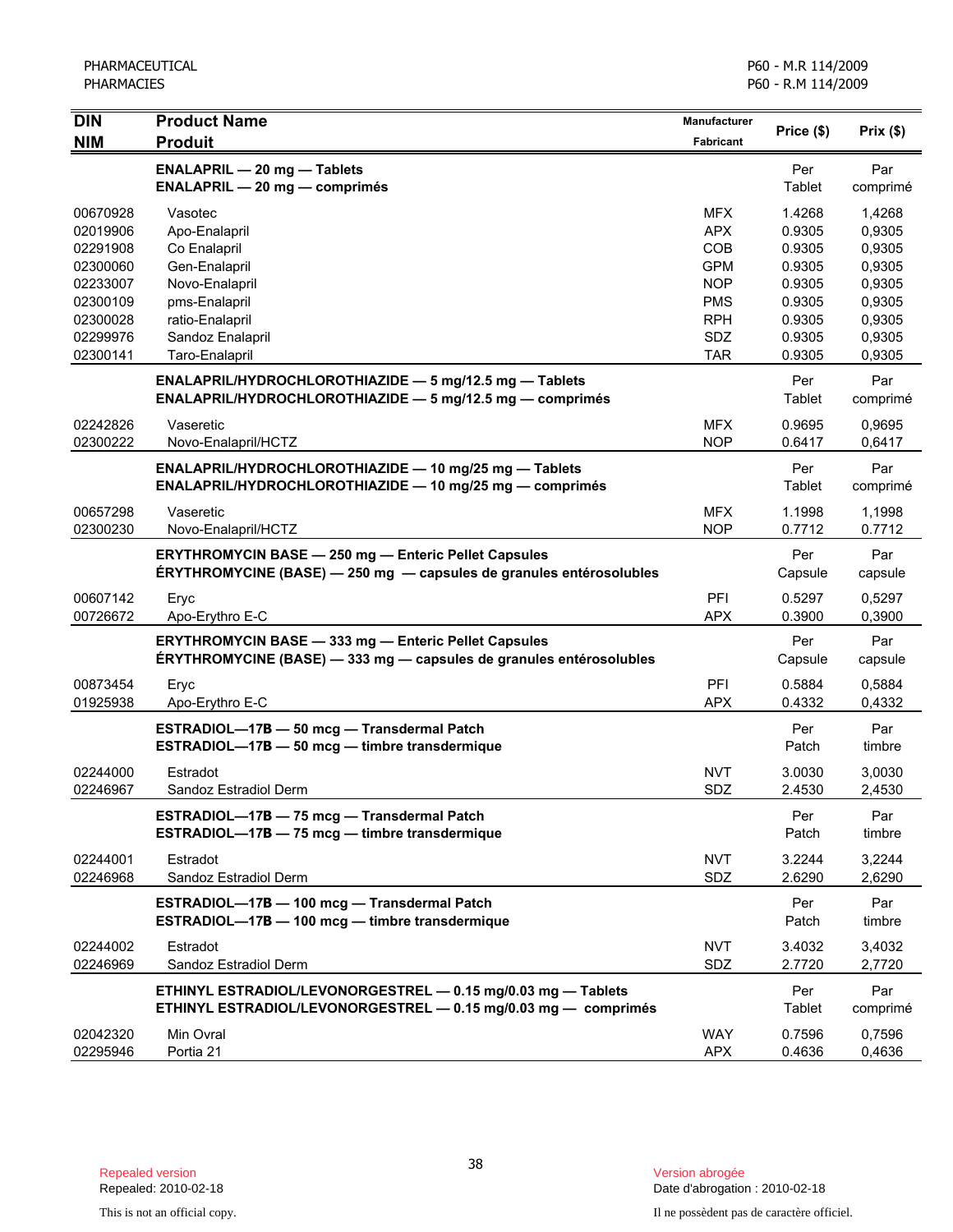| <b>DIN</b>                                               | <b>Product Name</b>                                                                                                            | <b>Manufacturer</b>                                         | Price (\$)                                     | Prix(\$)                                       |
|----------------------------------------------------------|--------------------------------------------------------------------------------------------------------------------------------|-------------------------------------------------------------|------------------------------------------------|------------------------------------------------|
| <b>NIM</b>                                               | <b>Produit</b>                                                                                                                 | Fabricant                                                   |                                                |                                                |
|                                                          | ETHINYL ESTRADIOL/LEVONORGESTREL - 0.15 mg/0.03 mg - Tablets<br>ETHINYL ESTRADIOL/LEVONORGESTREL - 0.15 mg/0.03 mg - comprimés |                                                             | Per<br>Tablet                                  | Par<br>comprimé                                |
| 02042339<br>02295954                                     | Min Ovral<br>Portia 28                                                                                                         | <b>WAY</b><br><b>APX</b>                                    | 0.5697<br>0.3477                               | 0,5697<br>0,3477                               |
|                                                          | ETHINYL ESTRADIOL/LEVONORGESTREL - 20 mcg/100 mcg - Tablets<br>ETHINYL ESTRADIOL/LEVONORGESTREL - 20 mcg/100 mcg - comprimés   |                                                             | Per<br>Tablet                                  | Par<br>comprimé                                |
| 02236974<br>02298538                                     | Alesse<br>Aviane 21                                                                                                            | <b>WAY</b><br><b>APX</b>                                    | 0.7596<br>0.4636                               | 0,7596<br>0,4636                               |
|                                                          | ETHINYL ESTRADIOL/LEVONORGESTREL - 20 mcg/100 mcg - Tablets<br>ETHINYL ESTRADIOL/LEVONORGESTREL - 20 mcg/100 mcg - comprimés   |                                                             | Per<br>Tablet                                  | Par<br>comprimé                                |
| 02236975<br>02298546                                     | Alesse<br>Aviane 28                                                                                                            | <b>WAY</b><br><b>APX</b>                                    | 0.5697<br>0.3477                               | 0,5697<br>0,3477                               |
|                                                          | ETIDRONATE DISODIUM/CALCIUM CARBONATE - 400 mg/500 mg -                                                                        |                                                             |                                                |                                                |
|                                                          | <b>Tablets</b><br>ÉTIDRONATE DISODIQUE/CALCIUM (CARBONATE DE) — 400 mg/500 mg —<br>comprimés                                   |                                                             | Per<br>Kit                                     | Par<br>trousse                                 |
| 02176017<br>02263866<br>02247323<br>02324199             | Didrocal<br>Co Etidrocal<br>Gen-Eti-Cal Carepac<br>Novo-Etidronatecal                                                          | <b>PGP</b><br>COB<br><b>GPM</b><br><b>NOP</b>               | 46.1780<br>29.9900<br>29.9900<br>29.9900       | 46,1780<br>29,9900<br>29,9900<br>29,9900       |
|                                                          | ETIDRONATE DISODIUM - 200 mg - Tablets<br>ETIDRONATE DISODIQUE - 200 mg - comprimés                                            |                                                             | Per<br>Tablet                                  | Par<br>comprimé                                |
| 01997629<br>02248686<br>02245330                         | Didronel<br>Co Etidronate<br>Gen-Etidronate                                                                                    | <b>PGP</b><br><b>COB</b><br><b>GPM</b>                      | 1.4275<br>1.0093<br>0.9082                     | 1,4275<br>1,0093<br>0,9082                     |
|                                                          | FAMCICLOVIR - 125 mg - Tablets<br>FAMCICLOVIR - 125 mg - comprimés                                                             |                                                             | Per<br>Tablet                                  | Par<br>comprimé                                |
| 02229110<br>02278081<br>02292025<br>02305682<br>02278634 | Famvir<br>pms-Famciclovir<br>Apo-Famciclovir<br>Co Famciclovir<br>Sandoz Famciclovir                                           | <b>NVT</b><br><b>PMS</b><br><b>APX</b><br><b>COB</b><br>SDZ | 3.0723<br>2.2264<br>2.0240<br>2.0240<br>2.0240 | 3,0723<br>2,2264<br>2,0240<br>2,0240<br>2,0240 |
|                                                          | FAMCICLOVIR - 250 mg - Tablets<br>FAMCICLOVIR - 250 mg - comprimés                                                             |                                                             | Per<br><b>Tablet</b>                           | Par<br>comprimé                                |
| 02229129<br>02278103<br>02292041<br>02305690<br>02278642 | Famvir<br>pms-Famciclovir<br>Apo-Famciclovir<br>Co Famciclovir<br>Sandoz Famciclovir                                           | <b>NVT</b><br><b>PMS</b><br><b>APX</b><br>COB<br>SDZ        | 4.1672<br>2.9920<br>2.7200<br>2.7200<br>2.7200 | 4,1672<br>2,9920<br>2,7200<br>2,7200<br>2,7200 |
|                                                          | FAMCICLOVIR - 500 mg - Tablets<br>FAMCICLOVIR - 500 mg - comprimés                                                             |                                                             | Per<br><b>Tablet</b>                           | Par<br>comprimé                                |
| 02177102<br>02278111<br>02292068<br>02305704<br>02278650 | Famvir<br>pms-Famciclovir<br>Apo-Famciclovir<br>Co Famciclovir<br>Sandoz Famciclovir                                           | <b>NVT</b><br><b>PMS</b><br><b>APX</b><br>COB<br>SDZ        | 7.4387<br>4.6508<br>4.2280<br>4.2280<br>4.2280 | 7,4387<br>4,6508<br>4,2280<br>4,2280<br>4,2280 |
|                                                          |                                                                                                                                |                                                             |                                                |                                                |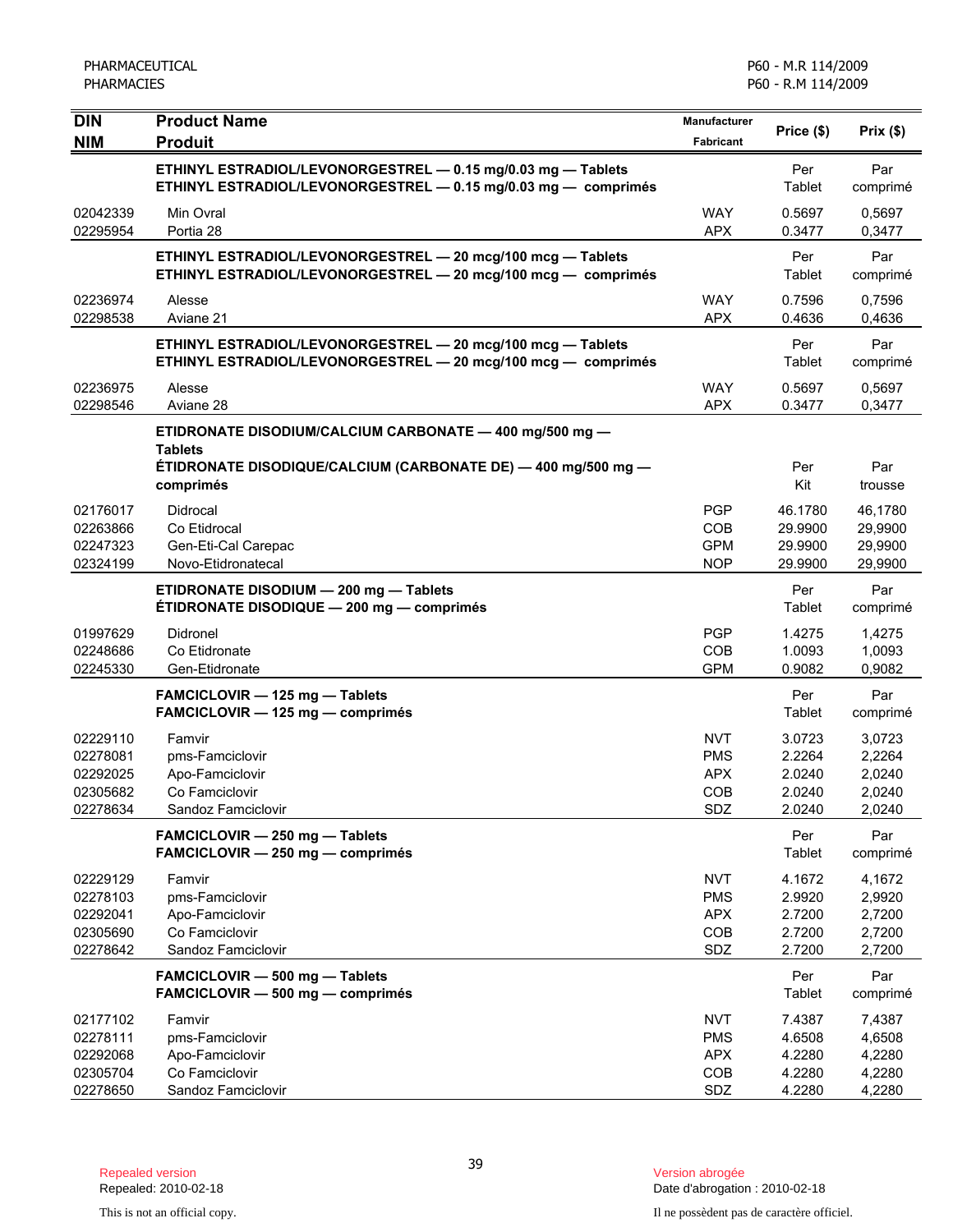| <b>DIN</b>                                               | <b>Product Name</b><br><b>Produit</b>                                                                    | Manufacturer                                                       | Price (\$)                                     | Prix(\$)                                       |
|----------------------------------------------------------|----------------------------------------------------------------------------------------------------------|--------------------------------------------------------------------|------------------------------------------------|------------------------------------------------|
| <b>NIM</b>                                               |                                                                                                          | Fabricant                                                          |                                                |                                                |
|                                                          | <b>FAMOTIDINE - 20 mg - Tablets</b><br><b>FAMOTIDINE - 20 mg - comprimés</b>                             |                                                                    | Per<br>Tablet                                  | Par<br>comprimé                                |
| 00710121<br>01953842<br>02196018<br>02022133<br>02024195 | Pepcid<br>Apo-Famotidine<br>Gen-Famotidine<br>Novo-Famotidine<br>Nu-Famotidine                           | <b>MFX</b><br><b>APX</b><br><b>GPM</b><br><b>NOP</b><br><b>NXP</b> | 1.1696<br>0.6486<br>0.6486<br>0.6486<br>0.6486 | 1,1696<br>0,6486<br>0,6486<br>0,6486<br>0,6486 |
|                                                          | <b>FAMOTIDINE - 40 mg - Tablets</b><br><b>FAMOTIDINE - 40 mg - comprimés</b>                             |                                                                    | Per<br>Tablet                                  | Par<br>comprimé                                |
| 00710113<br>02196026<br>01953834<br>02022141<br>02024209 | Pepcid<br>Gen-Famotidine<br>Apo-Famotidine<br>Novo-Famotidine<br>Nu-Famotidine                           | <b>MFX</b><br><b>GPM</b><br><b>APX</b><br><b>NOP</b><br><b>NXP</b> | 2.1270<br>1.1675<br>1.1673<br>1.1673<br>1.1673 | 2,1270<br>1,1675<br>1,1673<br>1,1673<br>1,1673 |
|                                                          | FELODIPINE - 2.5 mg - Extended Release Tablets<br>FÉLODIPINE - 2,5 mg - comprimés à libération prolongée |                                                                    | Per<br>Tablet                                  | Par<br>comprimé                                |
| 02221985<br>02057778                                     | Renedil<br>Plendil                                                                                       | <b>AVE</b><br><b>AZC</b>                                           | 0.5717<br>0.5600                               | 0,5717<br>0,5600                               |
|                                                          | FELODIPINE - 5 mg - Extended Release Tablets<br>FÉLODIPINE - 5 mg - comprimés à libération prolongée     |                                                                    | Per<br>Tablet                                  | Par<br>comprimé                                |
| 02221993<br>00851779<br>02280264                         | Renedil<br>Plendil<br>Sandoz Felodipine                                                                  | <b>AVE</b><br><b>AZC</b><br>SDZ                                    | 0.7951<br>0.7477<br>0.5082                     | 0,7951<br>0,7477<br>0,5082                     |
|                                                          | FELODIPINE - 10 mg - Extended Release Tablets<br>FÉLODIPINE - 10 mg - comprimés à libération prolongée   |                                                                    | Per<br>Tablet                                  | Par<br>comprimé                                |
| 02222000<br>00851787<br>02280272                         | Renedil<br>Plendil<br>Sandoz Felodipine                                                                  | <b>AVE</b><br><b>AZC</b><br>SDZ                                    | 1.1918<br>1.1217<br>0.7618                     | 1,1918<br>1,1217<br>0,7618                     |
|                                                          | FENOFIBRATE - 67 mg - Capsules<br>FENOFIBRATE - 67 mg - capsules                                         |                                                                    | Per<br>Capsule                                 | Par<br>capsule                                 |
| 02230283<br>02243180<br>02243551                         | Lipidil Micro<br>Apo-Feno-Micro<br>Novo-Fenofibrate Micronized/Novo-Fenofibrate (micronisé)              | <b>FFR</b><br><b>APX</b><br><b>NOP</b>                             | 0.6380<br>0.4759<br>0.4758                     | 0,6380<br>0,4759<br>0,4758                     |
|                                                          | FENOFIBRATE - 100 mg - Capsules<br>FÉNOFIBRATE - 100 mg - capsules                                       |                                                                    | Per<br>Capsule                                 | Par<br>capsule                                 |
| 02225980<br>02223600                                     | Apo-Fenofibrate<br>Nu-Fenofibrate                                                                        | <b>APX</b><br><b>NXP</b>                                           | 0.6105<br>0.6105                               | 0,6105<br>0,6105                               |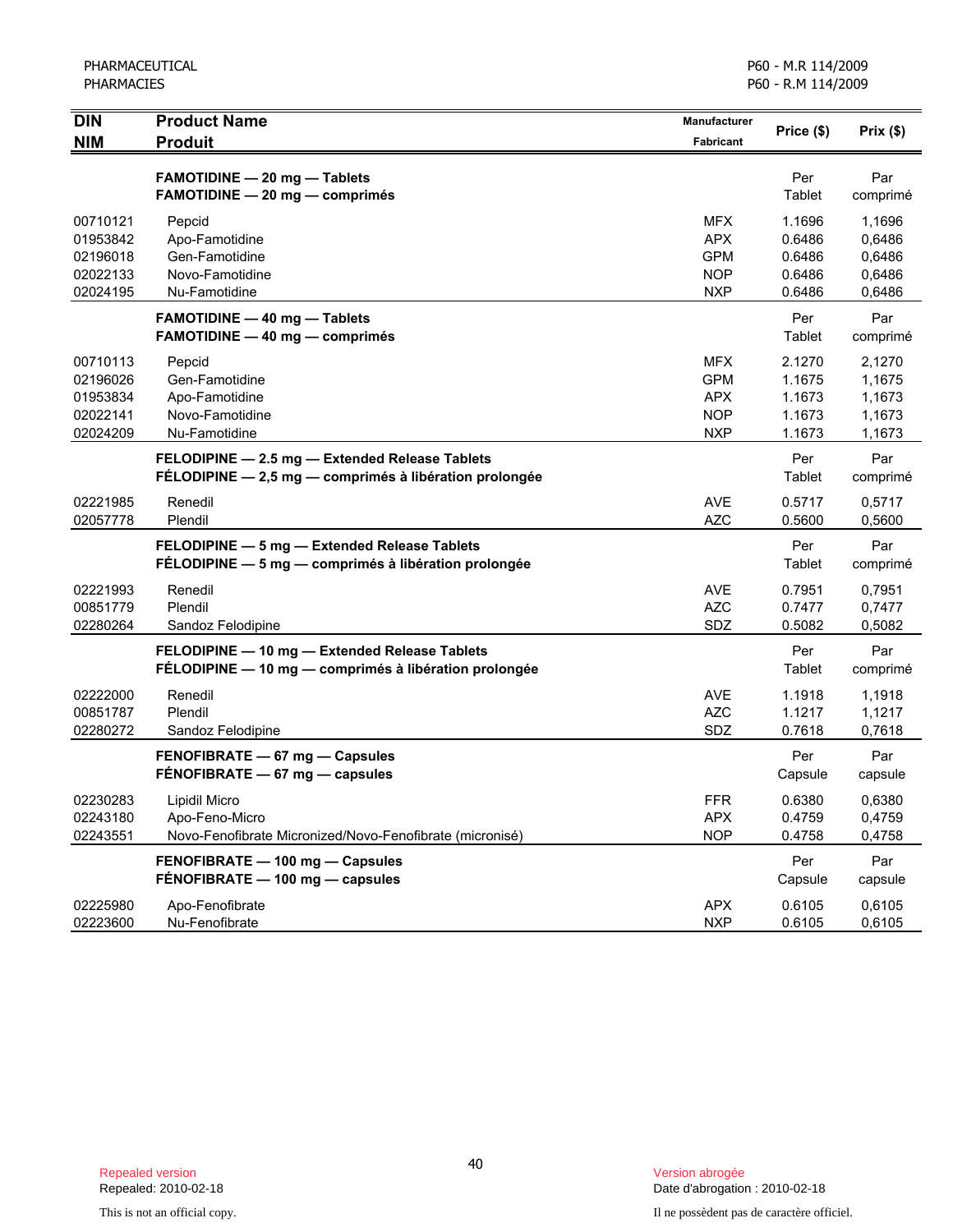| <b>DIN</b><br><b>NIM</b> | <b>Product Name</b><br><b>Produit</b>                                             | Manufacturer<br>Fabricant | Price (\$)         | Prix(\$)           |
|--------------------------|-----------------------------------------------------------------------------------|---------------------------|--------------------|--------------------|
|                          | FENOFIBRATE - 200 mg - Capsules                                                   |                           | Per                | Par                |
|                          | FÉNOFIBRATE - 200 mg - capsules                                                   |                           | Capsule            | capsule            |
| 02240210                 | Gen-Fenofibrate Micro                                                             | <b>GPM</b>                | 1.3310             | 1,3310             |
| 02239864                 | Apo-Feno-Micro                                                                    | <b>APX</b>                | 1.1979             | 1,1979             |
| 02146959                 | Lipidil-Micro                                                                     | <b>FFR</b>                | 1.1979             | 1,1979             |
| 02243552                 | Novo-Fenofibrate Micronized/Novo-Fenofibrate (micronisé)                          | <b>NOP</b>                | 1.1979             | 1,1979             |
| 02231780<br>02273551     | pms-Fenofibrate Micro<br>pms-Fenofibrate Micro                                    | <b>PMS</b><br><b>PMS</b>  | 1.1979<br>1.1979   | 1,1979             |
| 02250039                 | ratio-Fenofibrate MC                                                              | <b>RPH</b>                | 1.1979             | 1,1979<br>1,1979   |
|                          | FENOFIBRATE - 100 mg - Tablets                                                    |                           | Per                | Par                |
|                          | FENOFIBRATE - 100 mg - comprimés                                                  |                           | Tablet             | comprimé           |
| 02241601                 | Lipidil Supra                                                                     | <b>FFR</b>                | 1.2495             | 1,2495             |
| 02246859                 | Apo-Feno Super                                                                    | <b>APX</b>                | 0.8663             | 0,8663             |
| 02289083                 | Novo-Fenofibrate-S                                                                | <b>NOP</b>                | 0.7877             | 0,7877             |
| 02288044                 | Sandoz Fenofibrate S                                                              | SDZ                       | 0.7877             | 0,7877             |
|                          | FENOFIBRATE - 160 mg - Tablets                                                    |                           | Per                | Par                |
|                          | FENOFIBRATE - 160 mg - comprimés                                                  |                           | Tablet             | comprimé           |
| 02241602                 | Lipidil Supra                                                                     | FFR.                      | 1.3976             | 1,3976             |
| 02246860                 | Apo-Feno Super                                                                    | <b>APX</b>                | 0.9317             | 0,9317             |
| 02250004                 | Fenomax                                                                           | <b>ORX</b>                | 0.9317             | 0,9317             |
| 02289091                 | Novo-Fenofibrate-S                                                                | <b>NOP</b>                | 0.8470             | 0,8470             |
| 02288052                 | Sandoz Fenofibrate S                                                              | SDZ                       | 0.8470             | 0,8470             |
|                          | FENTANYL - 12 mcg - Transdermal Patch                                             |                           | Per                | Par                |
|                          | FENTANYL - 12 mcg - timbre transdermique                                          |                           | Patch              | timbre             |
| 02280345<br>02311925     | Duragesic<br>ratio-Fentanyl                                                       | JAN<br><b>RPH</b>         | 4.9098<br>3.1980   | 4,9098<br>3,1980   |
|                          |                                                                                   |                           | Per                | Par                |
|                          | FENTANYL - 25 mcg - Transdermal Patch<br>FENTANYL - 25 mcg - timbre transdermique |                           | Patch              | timbre             |
| 01937383                 | Duragesic                                                                         | <b>JAN</b>                | 11.4972            | 11,4972            |
| 02249391                 | Ran-Fentayl                                                                       | <b>RAN</b>                | 7.1995             | 7,1995             |
| 02282941                 | ratio-Fentanyl                                                                    | <b>RPH</b>                | 6.5450             | 6,5450             |
| 02314630                 | Novo-Fentanyl                                                                     | <b>NOP</b>                | 5.9500             | 5,9500             |
|                          | FENTANYL - 50 mcg - Transdermal Patch                                             |                           | Per                | Par                |
|                          | FENTANYL - 50 mcg - timbre transdermique                                          |                           | Patch              | timbre             |
| 01937391                 | Duragesic                                                                         | JAN                       | 21.6348            | 21,6348            |
| 02249413                 | Ran-Fentayl                                                                       | <b>RAN</b>                | 13.5520            | 13,5520            |
| 02282968                 | ratio-Fentanyl                                                                    | <b>RPH</b>                | 12.3200            | 12,3200            |
| 02314649                 | Novo-Fentanyl                                                                     | <b>NOP</b>                | 11.2000            | 11,2000            |
|                          | FENTANYL - 75 mcg - Transdermal Patch<br>FENTANYL - 75 mcg - timbre transdermique |                           | Per<br>Patch       | Par<br>timbre      |
|                          |                                                                                   |                           |                    |                    |
| 01937405<br>02249421     | Duragesic<br>Ran-Fentayl                                                          | JAN<br><b>RAN</b>         | 30.4282<br>19.0575 | 30,4282<br>19,0575 |
| 02282976                 | ratio-Fentanyl                                                                    | <b>RPH</b>                | 17.3250            | 17,3250            |
| 02314657                 | Novo-Fentanyl                                                                     | <b>NOP</b>                | 15.7500            | 15,7500            |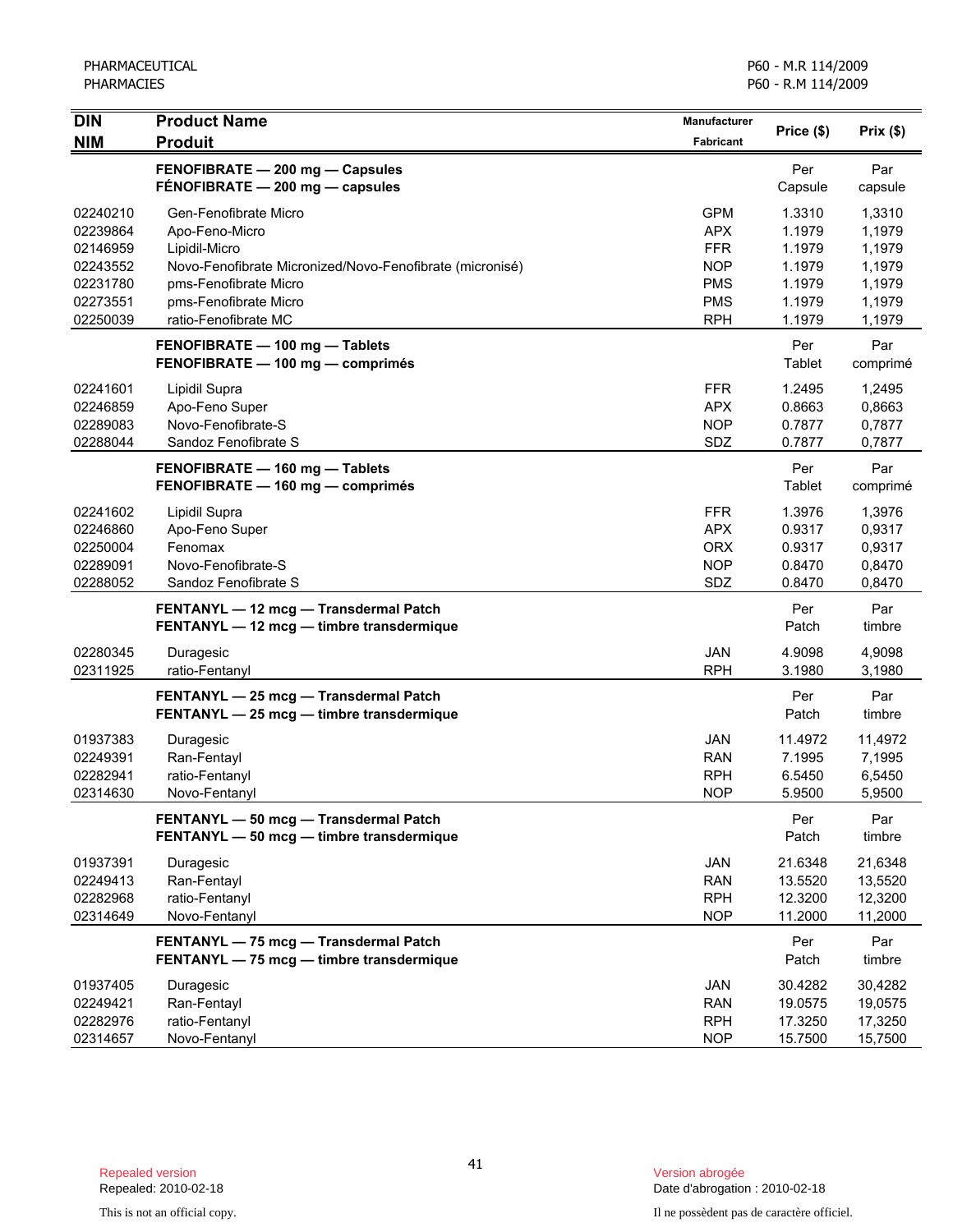| <b>DIN</b>                                   | <b>Product Name</b>                                                                 | <b>Manufacturer</b>                           |                                          |                                          |
|----------------------------------------------|-------------------------------------------------------------------------------------|-----------------------------------------------|------------------------------------------|------------------------------------------|
| <b>NIM</b>                                   | <b>Produit</b>                                                                      | <b>Fabricant</b>                              | Price (\$)                               | Prix(\$)                                 |
|                                              | FENTANYL - 100 mcg - Transdermal Patch<br>FENTANYL - 100 mcg - timbre transdermique |                                               | Per<br>Patch                             | Par<br>timbre                            |
| 01937413<br>02249448<br>02282984<br>02314665 | Duragesic<br>Ran-Fentayl<br>ratio-Fentanyl<br>Novo-Fentanyl                         | JAN<br><b>RAN</b><br><b>RPH</b><br><b>NOP</b> | 37.8752<br>23.7160<br>21.5600<br>19.6000 | 37,8752<br>23,7160<br>21,5600<br>19,6000 |
|                                              | FERROUS GLUCONATE - 300 mg - Tablets<br>FER (GLUCONATE DE) - 300 mg - comprimés     |                                               | Per<br>Tablet                            | Par<br>comprimé                          |
| 00031097<br>00545031<br>00021458             | Ferrous Gluconate/Gluconate de fer<br>Apo-Ferrous Gluconate<br>Novo-Ferrogluc       | PPI<br><b>APX</b><br><b>NOP</b>               | 0.0367<br>0.0281<br>0.0254               | 0,0367<br>0,0281<br>0,0254               |
|                                              | FLECAINIDE - 50 mg - Tablets<br>FLECAINIDE - 50 mg - comprimés                      |                                               | Per<br>Tablet                            | Par<br>comprimé                          |
| 01966197<br>02275538                         | Tambocor<br>Apo-Flecainide                                                          | <b>MMH</b><br><b>APX</b>                      | 0.5802<br>0.3956                         | 0,5802<br>0,3956                         |
|                                              | FLECAINIDE - 100 mg - Tablets<br>FLECAINIDE - 100 mg - comprimés                    |                                               | Per<br>Tablet                            | Par<br>comprimé                          |
| 01966200<br>02275546                         | Tambocor<br>Apo-Flecainide                                                          | <b>MMH</b><br><b>APX</b>                      | 1.1604<br>0.7912                         | 1,1604<br>0,7912                         |
|                                              | FLUCONAZOLE - 50 mg - Tablets<br>FLUCONAZOLE - 50 mg - comprimés                    |                                               | Per<br>Tablet                            | Par<br>comprimé                          |
| 02245643<br>02237370                         | pms-Fluconazole<br>Apo-Fluconazole                                                  | <b>PMS</b><br><b>APX</b>                      | 3.8214<br>3.4393                         | 3,8214<br>3,4393                         |
| 02245292                                     | Gen-Fluconazole                                                                     | <b>GPM</b>                                    | 3.4393                                   | 3,4393                                   |
| 02236978                                     | Novo-Fluconazole                                                                    | <b>NOP</b>                                    | 3.4393                                   | 3,4393                                   |
| 02249294                                     | Taro-Fluconazole                                                                    | <b>TAR</b>                                    | 3.4393                                   | 3,4393                                   |
| 02281260                                     | Co Fluconazole                                                                      | COB                                           | 3.1266                                   | 3,1266                                   |
|                                              | FLUCONAZOLE - 100 mg - Tablets<br>FLUCONAZOLE - 100 mg - comprimés                  |                                               | Per<br>Tablet                            | Par<br>comprimé                          |
| 02245644                                     | pms-Fluconazole                                                                     | <b>PMS</b>                                    | 6.7791                                   | 6,7791                                   |
| 02245293                                     | Gen-Fluconazole                                                                     | <b>GPM</b>                                    | 6.1013                                   | 6,1013                                   |
| 02237371                                     | Apo-Fluconazole                                                                     | <b>APX</b>                                    | 6.1012                                   | 6,1012                                   |
| 02249308                                     | Taro-Fluconazole                                                                    | <b>TAR</b>                                    | 6.1012                                   | 6,1012                                   |
| 02236979                                     | Novo-Fluconazole                                                                    | <b>NOP</b>                                    | 6.1011                                   | 6,1011                                   |
| 02281279                                     | Co Fluconazole                                                                      | COB                                           | 5.5466                                   | 5,5466                                   |
|                                              | FLUCONAZOLE - 150 mg - Capsules<br>FLUCONAZOLE - 150 mg - capsules                  |                                               | Per<br>Capsule                           | Par<br>capsule                           |
| 02141442                                     | Diflucan                                                                            | PFI                                           | 16.0124                                  | 16,0124                                  |
| 02245697                                     | Gen-Fluconazole                                                                     | <b>GPM</b>                                    | 10.1090                                  | 10,1090                                  |
| 02282348                                     | pms-Fluconazole                                                                     | <b>PMS</b>                                    | 10.1090                                  | 10,1090                                  |
| 02241895                                     | Apo-Fluconazole                                                                     | <b>APX</b>                                    | 10.1035                                  | 10,1035                                  |
|                                              | FLUCONAZOLE - 2 mg/mL - Injection<br>FLUCONAZOLE - 2 mg/ml - injection              |                                               | Per<br>mL                                | Par<br>ml                                |
| 00891835                                     | Diflucan                                                                            | PFI                                           | 0.5823                                   | 0,5823                                   |
| 02247922                                     | Fluconazole                                                                         | <b>NOP</b>                                    | 0.5093                                   | 0,5093                                   |
| 02247749                                     | Fluconazole Omega                                                                   | <b>OMA</b>                                    | 0.4026                                   | 0,4026                                   |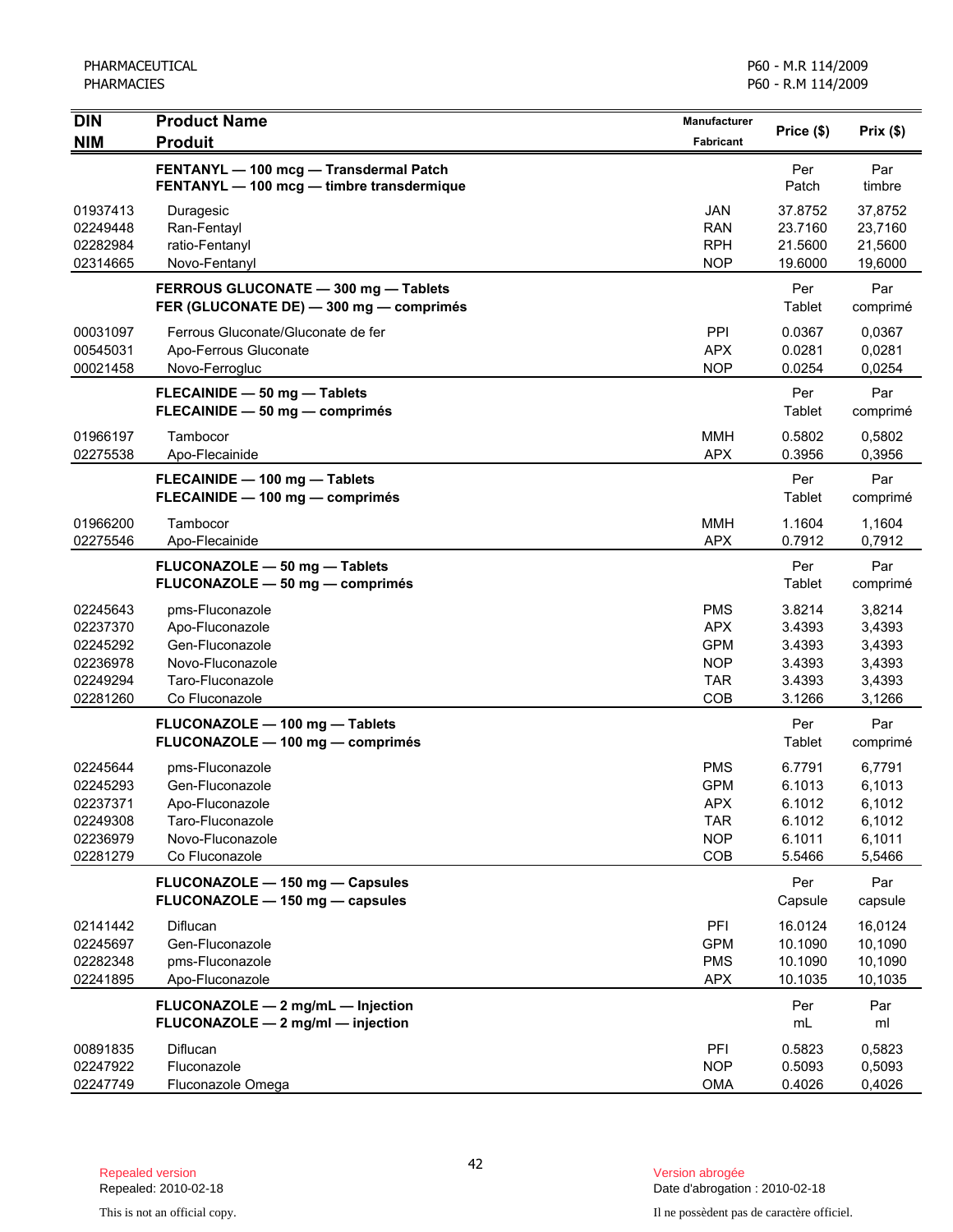| <b>DIN</b>                                                                                                           | <b>Product Name</b>                                                                                                                                                          | <b>Manufacturer</b>                                                                                                 | Price (\$)                                                                                       | Prix(\$)                                                                                         |
|----------------------------------------------------------------------------------------------------------------------|------------------------------------------------------------------------------------------------------------------------------------------------------------------------------|---------------------------------------------------------------------------------------------------------------------|--------------------------------------------------------------------------------------------------|--------------------------------------------------------------------------------------------------|
| <b>NIM</b>                                                                                                           | <b>Produit</b>                                                                                                                                                               | Fabricant                                                                                                           |                                                                                                  |                                                                                                  |
|                                                                                                                      | FLUNISOLIDE - 0.025% - Nasal Solution<br>FLUNISOLIDE - 0,025 % - solution nasale                                                                                             |                                                                                                                     | Per<br>Dose                                                                                      | Par<br>dose                                                                                      |
| 02162687<br>00878790<br>01927167<br>02239288                                                                         | Rhinalar<br>ratio-Flunisolide<br>Rhinaris-F<br>Apo-Flunisolide                                                                                                               | <b>HLR</b><br><b>RPH</b><br><b>PMS</b><br><b>APX</b>                                                                | 0.0872<br>0.0654<br>0.0610<br>0.0594                                                             | 0,0872<br>0,0654<br>0,0610<br>0,0594                                                             |
|                                                                                                                      | FLUOCINONIDE - 0.05% - Gel<br>FLUOCINONIDE $-$ 0,05 % $-$ gel                                                                                                                |                                                                                                                     | Per<br>Gram                                                                                      | Par<br>gramme                                                                                    |
| 02161974<br>02236997                                                                                                 | Topsyn<br>Lyderm                                                                                                                                                             | <b>MDC</b><br><b>TPT</b>                                                                                            | 0.5638<br>0.3762                                                                                 | 0,5638<br>0,3762                                                                                 |
|                                                                                                                      | FLUOCINONIDE - 0.05% - Ointment<br>FLUOCINONIDE - 0,05 % - pommade                                                                                                           |                                                                                                                     | Per<br>Gram                                                                                      | Par<br>gramme                                                                                    |
| 02161966<br>02236996                                                                                                 | Lidex<br>Lyderm                                                                                                                                                              | <b>MDC</b><br><b>TPT</b>                                                                                            | 0.5565<br>0.3707                                                                                 | 0,5565<br>0,3707                                                                                 |
|                                                                                                                      | FLUOCINONIDE - 0.05% - Topical Cream<br>FLUOCINONIDE - 0,05 % - crème topique                                                                                                |                                                                                                                     | Per<br>Gram                                                                                      | Par<br>gramme                                                                                    |
| 02161923<br>00716863                                                                                                 | Lidex<br>Lyderm                                                                                                                                                              | <b>MDC</b><br><b>TPT</b>                                                                                            | 0.5078<br>0.5075                                                                                 | 0,5078<br>0,5075                                                                                 |
|                                                                                                                      | FLUOROMETHOLONE - 0.1% - Ophthalmic Suspension<br>FLUOROMETHOLONE - 0,1 % - suspension ophtalmique                                                                           |                                                                                                                     | Per mL                                                                                           | Par ml                                                                                           |
| 00247855<br>02238568                                                                                                 | FML 0.1%/FML 0.1 %<br>pms-Fluorometholone                                                                                                                                    | <b>ALL</b><br><b>PMS</b>                                                                                            | 2.8028<br>1.8160                                                                                 | 2,8028<br>1,8160                                                                                 |
|                                                                                                                      | <b>FLUOXETINE - 10 mg - Capsules</b><br>FLUOXÉTINE - 10 mg - capsules                                                                                                        |                                                                                                                     | Per<br>Capsule                                                                                   | Par<br>capsule                                                                                   |
| 02018985<br>02177617<br>02237813<br>02192756<br>02177579<br>02242177<br>02216353<br>02216582<br>02241371<br>02243486 | Prozac<br>Dom-Fluoxetine<br>Gen-Fluoxetine<br>Nu-Fluoxetine<br>pms-Fluoxetine<br>Co Fluoxetine<br>Apo-Fluoxetine<br>Novo-Fluoxetine<br>ratio-Fluoxetine<br>Sandoz Fluoxetine | LIL<br><b>DOM</b><br><b>GPM</b><br><b>NXP</b><br><b>PMS</b><br>RED<br><b>APX</b><br><b>NOP</b><br><b>RPH</b><br>SDZ | 2.0233<br>1.2951<br>1.2951<br>1.2951<br>1.2951<br>1.2951<br>1.2950<br>1.2950<br>1.2950<br>1.2950 | 2,0233<br>1,2951<br>1,2951<br>1,2951<br>1,2951<br>1,2951<br>1,2950<br>1,2950<br>1,2950<br>1,2950 |
|                                                                                                                      | FLUOXETINE - 20 mg - Capsules<br>FLUOXÉTINE - 20 mg - capsules                                                                                                               |                                                                                                                     | Per<br>Capsule                                                                                   | Par<br>capsule                                                                                   |
| 00636622<br>02177587<br>02237814<br>02192764<br>02242178<br>02216361<br>02216590                                     | Prozac<br>pms-Fluoxetine<br>Gen-Fluoxetine<br>Nu-Fluoxetine<br>Co Fluoxetine<br>Apo-Fluoxetine<br>Novo-Fluoxetine                                                            | LIL<br><b>PMS</b><br><b>GPM</b><br><b>NXP</b><br><b>RED</b><br><b>APX</b><br><b>NOP</b>                             | 2.0217<br>1.1917<br>1.1124<br>1.1124<br>1.1124<br>1.1123<br>1.1123                               | 2,0217<br>1,1917<br>1,1124<br>1,1124<br>1,1124<br>1,1123<br>1,1123                               |
| 02241374<br>02243487                                                                                                 | ratio-Fluoxetine<br>Sandoz Fluoxetine                                                                                                                                        | <b>RPH</b><br>SDZ                                                                                                   | 1.1123<br>1.1123                                                                                 | 1,1123<br>1,1123                                                                                 |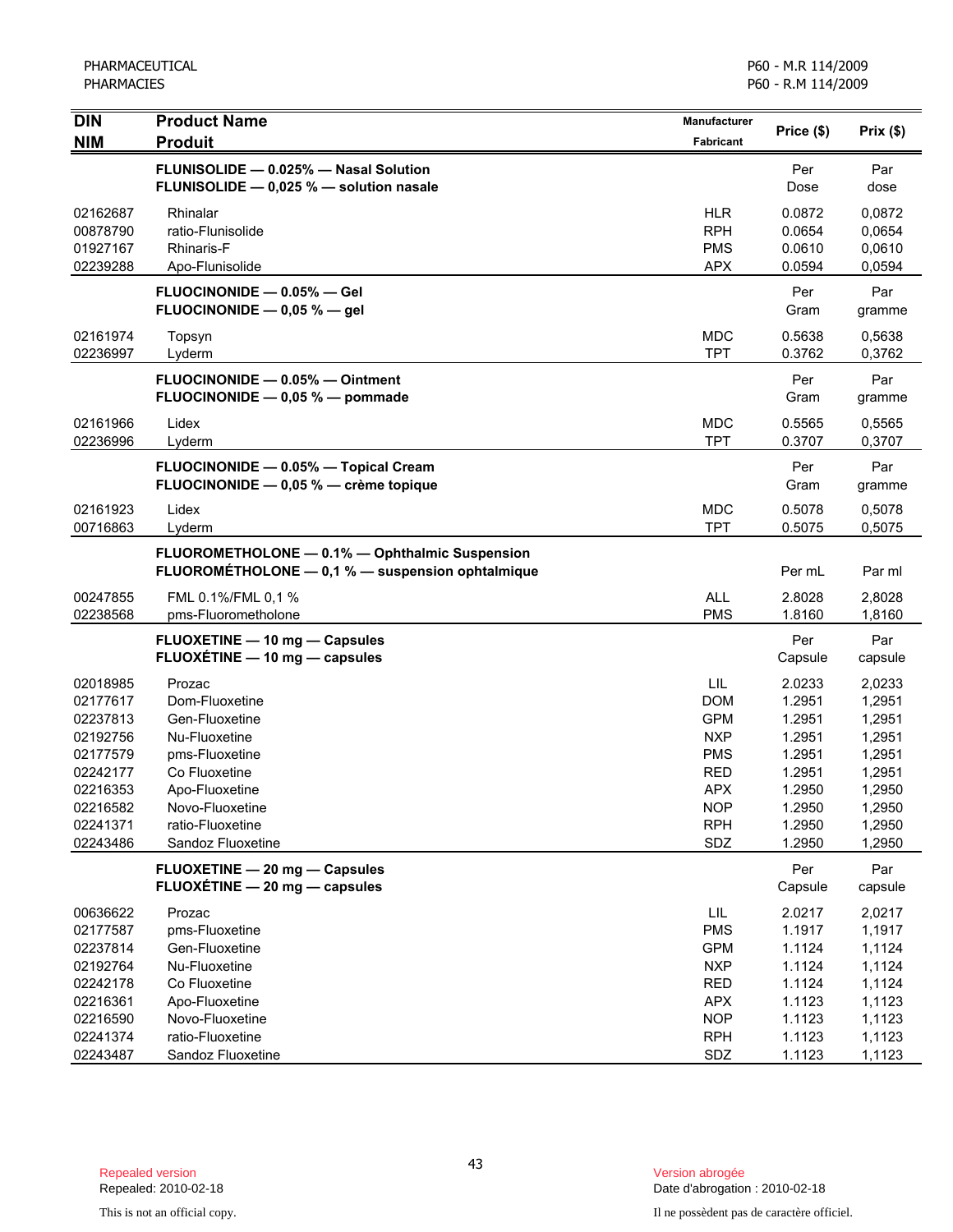| <b>DIN</b>                                               | <b>Product Name</b>                                                                                   | <b>Manufacturer</b>                                         | Price (\$)                                     | Prix(\$)                                       |
|----------------------------------------------------------|-------------------------------------------------------------------------------------------------------|-------------------------------------------------------------|------------------------------------------------|------------------------------------------------|
| <b>NIM</b>                                               | <b>Produit</b>                                                                                        | <b>Fabricant</b>                                            |                                                |                                                |
|                                                          | FLUOXETINE - 20 mg/5 mL - Syrup<br>FLUOXÉTINE $-$ 20 mg/5 ml $-$ sirop                                |                                                             | Per mL                                         | Par ml                                         |
| 02231328<br>02177595                                     | Apo-Fluoxetine<br>pms-Fluoxetine                                                                      | <b>APX</b><br><b>PMS</b>                                    | 0.5088<br>0.5088                               | 0,5088<br>0,5088                               |
|                                                          | FLUPHENAZINE DECANOATE - 100 mg/mL - Injection<br>FLUPHÉNAZINE (DÉCANOATE DE) - 100 mg/ml - injection |                                                             | Per mL                                         | Par ml                                         |
| 02241928<br>00755575                                     | pms-Fluphenazine Decanoate<br>Modecate Concentrate/Modecate concentré                                 | <b>PMS</b><br>SQU                                           | 32.7600<br>32.7580                             | 32.7600<br>32,7580                             |
|                                                          | FLURBIPROFEN - 50 mg - Tablets<br>FLURBIPROFÈNE - 50 mg - comprimés                                   |                                                             | Per<br>Tablet                                  | Par<br>comprimé                                |
| 00647942<br>02020661<br>01912046<br>02100509             | Ansaid<br>Nu-Flurbiprofen<br>Apo-Flurbiprofen<br>Novo-Flurprofen                                      | PFI<br><b>NXP</b><br><b>APX</b><br><b>NOP</b>               | 0.5637<br>0.3415<br>0.2820<br>0.2820           | 0,5637<br>0,3415<br>0,2820<br>0,2820           |
|                                                          | FLURBIPROFEN - 100 mg - Tablets<br>FLURBIPROFÈNE - 100 mg - comprimés                                 |                                                             | Per<br>Tablet                                  | Par<br>comprimé                                |
| 00600792<br>02020688<br>00675199<br>01912038<br>02100517 | Ansaid<br>Nu-Flurbiprofen<br>ratio-Flurbiprofen<br>Apo-Flurbiprofen<br>Novo-Flurprofen                | PFI<br><b>NXP</b><br><b>RPH</b><br><b>APX</b><br><b>NOP</b> | 0.7379<br>0.5170<br>0.5170<br>0.3859<br>0.3859 | 0,7379<br>0,5170<br>0,5170<br>0,3859<br>0,3859 |
|                                                          | FLUTAMIDE - 250 mg - Tablets<br>FLUTAMIDE - 250 mg - comprimés                                        |                                                             | Per<br>Tablet                                  | Par<br>comprimé                                |
| 02230104<br>02238560<br>00637726<br>02230089             | pms-Flutamide<br>Apo-Flutamide<br>Euflex<br>Novo-Flutamide                                            | <b>PMS</b><br><b>APX</b><br><b>SCH</b><br><b>NOP</b>        | 1.6537<br>1.4883<br>1.4883<br>1.4883           | 1,6537<br>1,4883<br>1,4883<br>1,4883           |
|                                                          | FLUTICASONE - 120 Dose - 50 mcg - Nasal Spray<br>FLUTICASONE - 120 doses - 50mcg - vaporisateur nasal |                                                             | Per<br>Dose                                    | Par<br>dose                                    |
| 02213672<br>02294745                                     | Flonase<br>Apo-Fluticasone                                                                            | <b>GSK</b><br><b>APX</b>                                    | 0.2749<br>0.1830                               | 0,2749<br>0,1830                               |
|                                                          | FLUVOXAMINE MALEATE - 50 mg - Tablets<br>FLUVOXAMINE (MALÉATE DE) - 50 mg - comprimés                 |                                                             | Per<br>Tablet                                  | Par<br>comprimé                                |
| 01919342<br>02240682<br>02231329<br>02218453<br>02255529 | Luvox<br>pms-Fluvoxamine<br>Apo-Fluvoxamine<br>ratio-Fluvoxamine<br>Co Fluvoxamine                    | <b>SPH</b><br><b>PMS</b><br><b>APX</b><br><b>RPH</b><br>COB | 0.9262<br>0.6053<br>0.5447<br>0.5447<br>0.5447 | 0,9262<br>0,6053<br>0,5447<br>0,5447<br>0,5447 |
| 02239953<br>02231192<br>02247054                         | Novo-Fluvoxamine<br>Nu-Fluvoxamine<br>Sandoz Fluvoxamine                                              | <b>NOP</b><br><b>NXP</b><br>SDZ                             | 0.5447<br>0.5447<br>0.5447                     | 0,5447<br>0,5447<br>0,5447                     |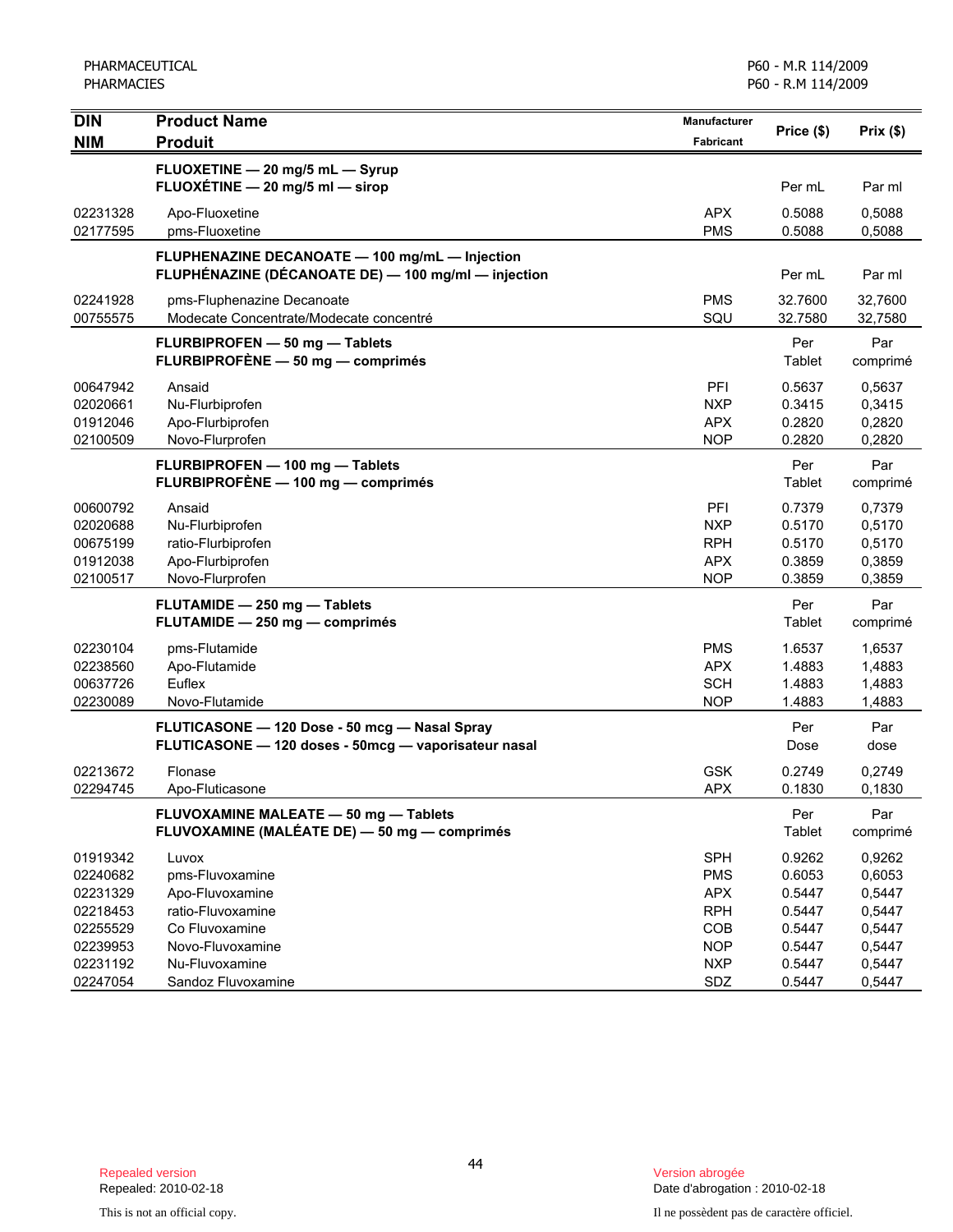| <b>DIN</b>                                                           | <b>Product Name</b>                                                                                                                                                                                                             | <b>Manufacturer</b>                                                       |                                                          |                                                          |
|----------------------------------------------------------------------|---------------------------------------------------------------------------------------------------------------------------------------------------------------------------------------------------------------------------------|---------------------------------------------------------------------------|----------------------------------------------------------|----------------------------------------------------------|
| <b>NIM</b>                                                           | <b>Produit</b>                                                                                                                                                                                                                  | <b>Fabricant</b>                                                          | Price (\$)                                               | Prix(\$)                                                 |
|                                                                      | FLUVOXAMINE MALEATE - 100 mg - Tablets<br>FLUVOXAMINE (MALÉATE DE) — 100 mg — comprimés                                                                                                                                         |                                                                           | Per<br>Tablet                                            | Par<br>comprimé                                          |
| 01919369<br>02240683<br>02231330<br>02218461<br>02255537<br>02239954 | Luvox<br>pms-Fluvoxamine<br>Apo-Fluvoxamine<br>ratio-Fluvoxamine<br>Co Fluvoxamine<br>Novo-Fluvoxamine                                                                                                                          | <b>SPH</b><br><b>PMS</b><br><b>APX</b><br><b>RPH</b><br>COB<br><b>NOP</b> | 1.6647<br>0.9793<br>0.9792<br>0.9792<br>0.9792<br>0.9792 | 1,6647<br>0,9793<br>0,9792<br>0,9792<br>0,9792<br>0,9792 |
| 02231193<br>02247055                                                 | Nu-Fluvoxamine<br>Sandoz Fluvoxamine                                                                                                                                                                                            | <b>NXP</b><br>SDZ                                                         | 0.9792<br>0.9792                                         | 0,9792<br>0,9792                                         |
|                                                                      | FOSINOPRIL SODIUM - 10 mg - Tablets<br>FOSINOPRIL SODIQUE - 10 mg - comprimés                                                                                                                                                   |                                                                           | Per<br>Tablet                                            | Par<br>comprimé                                          |
| 01907107<br>02247802<br>02266008<br>02262401<br>02242733<br>02255944 | Monopril<br>Novo-Fosinopril<br>Apo-Fosinopril<br>Gen-Fosinopril<br>Lin-Fosinopril<br>pms-Fosinopril                                                                                                                             | SQU<br><b>NOP</b><br><b>APX</b><br><b>GPM</b><br>LIN<br><b>PMS</b>        | 0.9583<br>0.6083<br>0.5475<br>0.5475<br>0.5475<br>0.5475 | 0,9583<br>0,6083<br>0,5475<br>0,5475<br>0,5475<br>0,5475 |
|                                                                      | FOSINOPRIL SODIUM - 20 mg - Tablets<br>FOSINOPRIL SODIQUE - 20 mg - comprimés                                                                                                                                                   |                                                                           | Per<br>Tablet                                            | Par<br>comprimé                                          |
| 01907115<br>02247803<br>02266016<br>02262428<br>02242734<br>02255952 | Monopril<br>Novo-Fosinopril<br>Apo-Fosinopril<br>Gen-Fosinopril<br>Lin-Fosinopril<br>pms-Fosinopril                                                                                                                             | SQU<br><b>NOP</b><br><b>APX</b><br><b>GPM</b><br>LIN<br><b>PMS</b>        | 1.1523<br>0.7315<br>0.6584<br>0.6584<br>0.6584<br>0.6584 | 1,1523<br>0,7315<br>0,6584<br>0,6584<br>0,6584<br>0,6584 |
|                                                                      | <b>FRAMYCETIN SULFATE/ESCULIN/HYDROCORTISONE/DIBUCAINE HCI</b><br>$-$ 10 mg/10 mg/5 mg/5 mg $-$ Ointment<br>FRAMYCÉTINE (SULFATE DE)/ESCULINE/HYDROCORTISONE/<br>DIBUCAÏNE (CHLORHYDRATE DE) - 10 mg/10 mg/5 mg/5 mg/ - pommade |                                                                           | Per<br>Gram                                              | Par<br>gramme                                            |
| 02223252<br>02247322<br>02242527                                     | Proctosedyl<br>Proctol<br>Sandoz Proctomyxin HC                                                                                                                                                                                 | <b>AXC</b><br><b>ODN</b><br>SDZ                                           | 0.9314<br>0.5960<br>0.5960                               | 0,9314<br>0,5960<br>0,5960                               |
|                                                                      | FRAMYCETIN SULFATE/ESCULIN/HYDROCORTISONE/DIBUCAINE HCI<br>- 10 mg/10 mg/5 mg/5 mg - Suppositories<br>FRAMYCÉTINE (SULFATE DE)/ESCULINE/HYDROCORTISONE/<br>DIBUCAÏNE (CHLORHYDRATE DE) - 10 mg/10 mg/5 mg/5 mg/ - suppositoires |                                                                           | Per                                                      | Par<br>Suppository suppositoire                          |
| 02223260<br>02247882<br>02242528                                     | Proctosedyl<br>Proctol<br>Sandoz Proctomyxin HC                                                                                                                                                                                 | <b>AXC</b><br><b>ODN</b><br>SDZ                                           | 1.0817<br>0.7925<br>0.7925                               | 1,0817<br>0,7925<br>0,7925                               |
|                                                                      | FRAMYCETIN SULFATE/GRAMICIDIN/DEXAMETHASONE -<br>5 mg/0.05 mg/0.5 mg per mL - Otic/Ophthalmic Solution<br>FRAMYCÉTINE (SULFATE DE)/GRAMICIDINE/DEXAMÉTHASONE -<br>5 mg/0,05 mg/0,5 mg par ml - solution otique et ophtalmique   |                                                                           | Per<br>mL                                                | Par<br>ml                                                |
| 02224623<br>02247920                                                 | Sofracort<br>Sandoz Opticort                                                                                                                                                                                                    | <b>AVT</b><br><b>SDZ</b>                                                  | 1.9662<br>1.4300                                         | 1,9662<br>1,4300                                         |

Date d'abrogation : 2010-02-18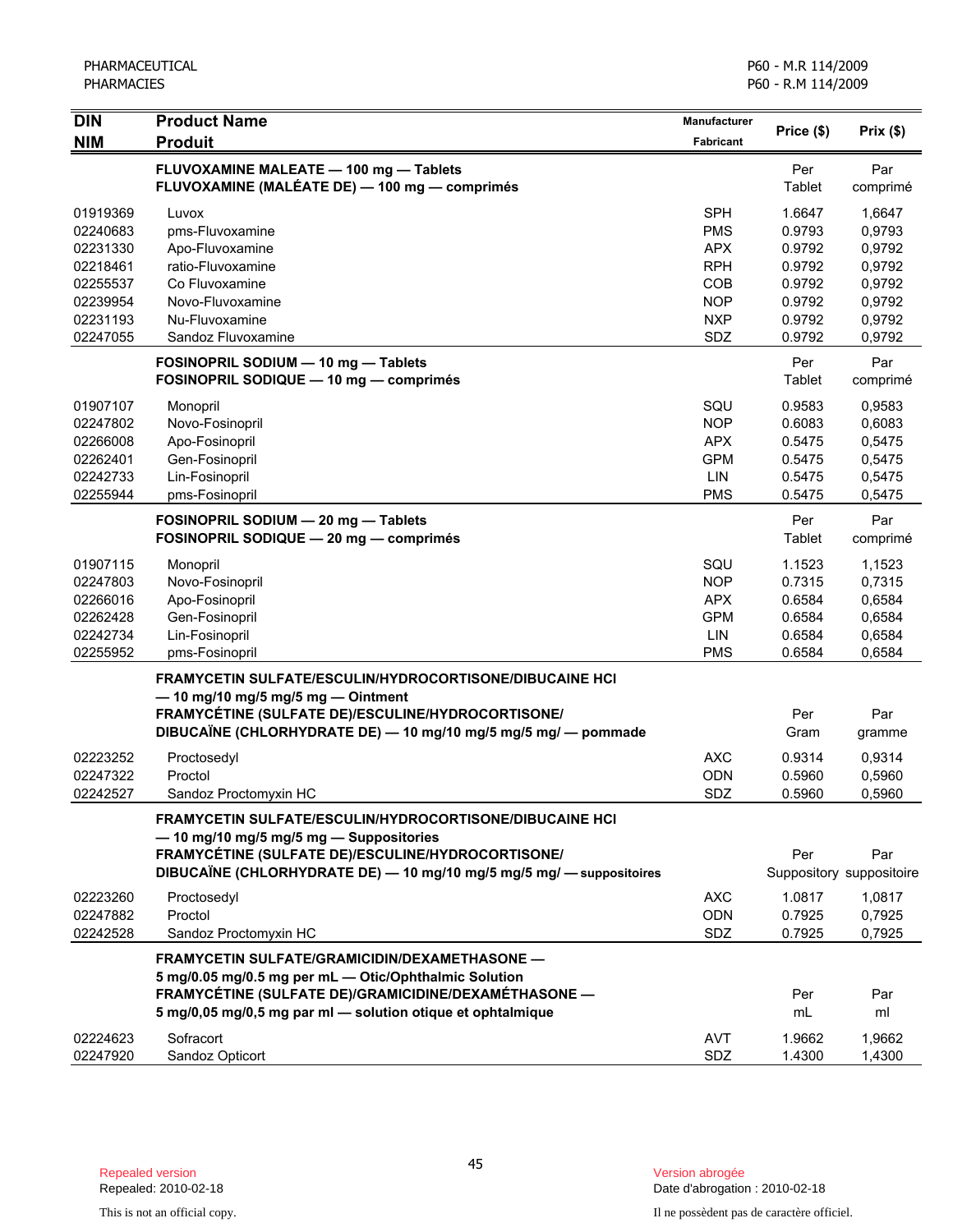| <b>DIN</b>                                                                                   | <b>Product Name</b>                                                                                                                              | Manufacturer                                                                                   |                                                                              | Prix(\$)                                                                     |
|----------------------------------------------------------------------------------------------|--------------------------------------------------------------------------------------------------------------------------------------------------|------------------------------------------------------------------------------------------------|------------------------------------------------------------------------------|------------------------------------------------------------------------------|
| <b>NIM</b>                                                                                   | <b>Produit</b>                                                                                                                                   | <b>Fabricant</b>                                                                               | Price (\$)                                                                   |                                                                              |
|                                                                                              | FUROSEMIDE - 20 mg - Tablets<br>FUROSÉMIDE - 20 mg - comprimés                                                                                   |                                                                                                | Per<br>Tablet                                                                | Par<br>comprimé                                                              |
| 02224690<br>00396788<br>00337730<br>02247493                                                 | Lasix<br>Apo-Furosemide<br>Novosemide<br>pms-Furosemide                                                                                          | <b>AVE</b><br><b>APX</b><br><b>NOP</b><br><b>PMS</b>                                           | 0.0922<br>0.0490<br>0.0490<br>0.0446                                         | 0,0922<br>0,0490<br>0,0490<br>0,0446                                         |
|                                                                                              | FUROSEMIDE - 40 mg - Tablets<br>FUROSÉMIDE - 40 mg - comprimés                                                                                   |                                                                                                | Per<br>Tablet                                                                | Par<br>comprimé                                                              |
| 02224704<br>00362166<br>00337749<br>02247494                                                 | Lasix<br>Apo-Furosemide<br>Novosemide<br>pms-Furosemide                                                                                          | <b>AVE</b><br><b>APX</b><br><b>NOP</b><br><b>PMS</b>                                           | 0.1415<br>0.0737<br>0.0737<br>0.0670                                         | 0,1415<br>0,0737<br>0,0737<br>0,0670                                         |
|                                                                                              | FUROSEMIDE - 80 mg - Tablets<br>FUROSÉMIDE - 80 mg - comprimés                                                                                   |                                                                                                | Per<br>Tablet                                                                | Par<br>comprimé                                                              |
| 00707570<br>00765953                                                                         | Apo-Furosemide<br>Novosemide                                                                                                                     | <b>APX</b><br><b>NOP</b>                                                                       | 0.1342<br>0.1342                                                             | 0,1342<br>0,1342                                                             |
|                                                                                              | GABAPENTIN - 100 mg - Capsules<br>GABAPENTINE - 100 mg - capsules                                                                                |                                                                                                | Per<br>Capsule                                                               | Par<br>capsule                                                               |
| 02084260<br>02244513<br>02243446<br>02244304<br>02256142<br>02248259<br>02260883<br>02319055 | <b>Neurontin</b><br>Novo-Gabapentin<br>pms-Gabapentin<br>Apo-Gabapentin<br>Co Gabapentin<br>Gen-Gabapentin<br>ratio-Gabapentin<br>Ran-Gabapentin | PFI<br><b>NOP</b><br><b>PMS</b><br><b>APX</b><br>COB<br><b>GPM</b><br><b>RPH</b><br><b>RAN</b> | 0.4578<br>0.3080<br>0.3080<br>0.2772<br>0.2772<br>0.2772<br>0.2772<br>0.2520 | 0,4578<br>0,3080<br>0,3080<br>0,2772<br>0,2772<br>0,2772<br>0,2772<br>0,2520 |
|                                                                                              | GABAPENTIN - 300 mg - Capsules<br>GABAPENTINE - 300 mg - capsules                                                                                |                                                                                                | Per<br>Capsule                                                               | Par<br>capsule                                                               |
| 02084279<br>02243447<br>02244514<br>02244305<br>02256150<br>02248260<br>02260891<br>02319063 | <b>Neurontin</b><br>pms-Gabapentin<br>Novo-Gabapentin<br>Apo-Gabapentin<br>Co Gabapentin<br>Gen-Gabapentin<br>ratio-Gabapentin<br>Ran-Gabapentin | PFI<br><b>PMS</b><br><b>NOP</b><br><b>APX</b><br>COB<br><b>GPM</b><br><b>RPH</b><br><b>RAN</b> | 1.1131<br>0.7493<br>0.7492<br>0.6743<br>0.6743<br>0.6743<br>0.6743<br>0.6130 | 1,1131<br>0,7493<br>0,7492<br>0,6743<br>0,6743<br>0,6743<br>0,6743<br>0,6130 |
|                                                                                              | GABAPENTIN - 400 mg - Capsules<br>GABAPENTINE - 400 mg - capsules                                                                                |                                                                                                | Per<br>Capsule                                                               | Par<br>capsule                                                               |
| 02084287<br>02244515<br>02243448<br>02244306<br>02256169<br>02248261<br>02260905             | Neurontin<br>Novo-Gabapentin<br>pms-Gabapentin<br>Apo-Gabapentin<br>Co Gabapentin<br>Gen-Gabapentin<br>ratio-Gabapentin                          | PFI<br><b>NOP</b><br><b>PMS</b><br><b>APX</b><br>COB<br><b>GPM</b><br><b>RPH</b>               | 1.3265<br>0.8929<br>0.8924<br>0.8036<br>0.8036<br>0.8036<br>0.8036           | 1,3265<br>0,8929<br>0,8924<br>0,8036<br>0,8036<br>0,8036<br>0,8036           |
| 02319071                                                                                     | Ran-Gabapentin                                                                                                                                   | <b>RAN</b>                                                                                     | 0.7305                                                                       | 0,7305                                                                       |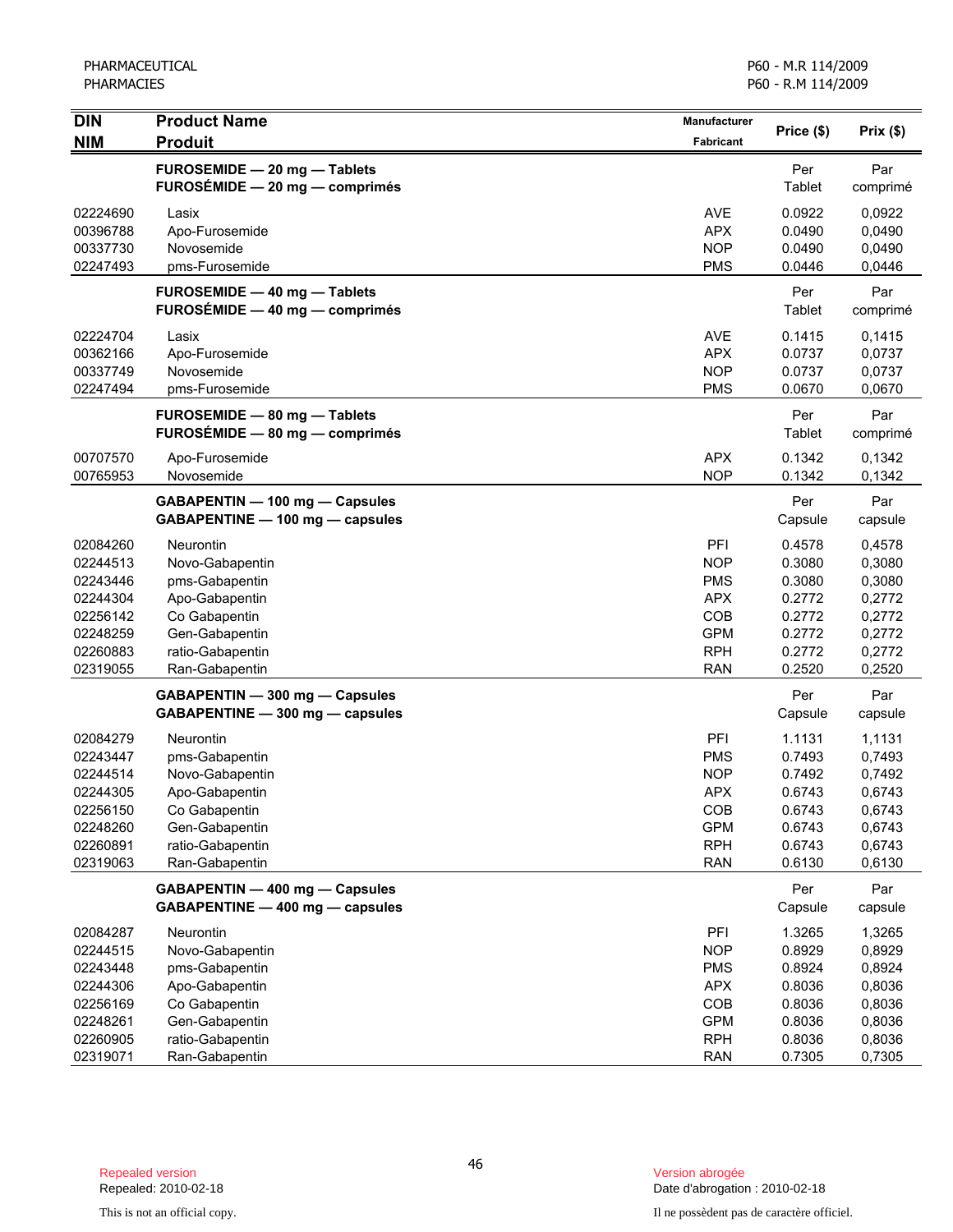| <b>DIN</b><br><b>NIM</b> | <b>Product Name</b><br><b>Produit</b>                            | Manufacturer<br>Fabricant | Price (\$) | Prix(\$) |
|--------------------------|------------------------------------------------------------------|---------------------------|------------|----------|
|                          | GABAPENTIN - 600 mg - Tablets                                    |                           | Per        | Par      |
|                          | GABAPENTINE - 600 mg - comprimés                                 |                           | Tablet     | comprimé |
| 02239717                 | Neurontin                                                        | PFI                       | 1.9898     | 1,9898   |
| 02255898                 | pms-Gabapentin                                                   | <b>PMS</b>                | 1.4350     | 1,4350   |
| 02248457                 | Novo-Gabapentin                                                  | <b>NOP</b>                | 1.3095     | 1,3095   |
| 02293358                 | Apo-Gabapentin                                                   | <b>APX</b>                | 1.3045     | 1,3045   |
|                          | GEMFIBROZIL - 300 mg - Capsules                                  |                           | Per        | Par      |
|                          | GEMFIBROZIL - 300 mg - capsules                                  |                           | Capsule    | capsule  |
| 00599026                 | Lopid                                                            | PFI                       | 0.5668     | 0,5668   |
| 02185407                 | Gen-Gemfibrozil                                                  | <b>GPM</b>                | 0.3261     | 0,3261   |
| 02239951                 | pms-Gemfibrozil                                                  | <b>PMS</b>                | 0.3261     | 0,3261   |
| 01979574                 | Apo-Gemfibrozil                                                  | <b>APX</b>                | 0.3260     | 0,3260   |
| 02241704                 | Novo-Gemfibrozil                                                 | <b>NOP</b>                | 0.3260     | 0,3260   |
| 02058456                 | Nu-Gemfibrozil                                                   | <b>NXP</b>                | 0.3260     | 0,3260   |
|                          | GEMFIBROZIL - 600 mg - Tablets                                   |                           | Per        | Par      |
|                          | GEMFIBROZIL - 600 mg - comprimés                                 |                           | Tablet     | comprimé |
| 00659606                 | Lopid                                                            | PFI                       | 1.1345     | 1,1345   |
| 01979582                 | Apo-Gemfibrozil                                                  | <b>APX</b>                | 0.8272     | 0,8272   |
| 02230580                 | Dom-Gemfibrozil                                                  | DOM                       | 0.8272     | 0,8272   |
| 02230476                 | Gen-Gemfibrozil                                                  | <b>GPM</b>                | 0.8272     | 0,8272   |
| 02142074                 | Novo-Gemfibrozil                                                 | <b>NOP</b>                | 0.8272     | 0,8272   |
| 02058464                 | Nu-Gemfibrozil                                                   | <b>NXP</b>                | 0.8272     | 0,8272   |
| 02230183                 | pms-Gemfibrozil                                                  | <b>PMS</b>                | 0.8272     | 0,8272   |
|                          | <b>GENTAMICIN SULFATE - 5 mg/mL - Ophthalmic Solution</b>        |                           |            |          |
|                          | <b>GENTAMICINE (SULFATE DE) - 5 mg/ml - solution ophtalmique</b> |                           | Per mL     | Par ml   |
| 00436771                 | Alcomicin                                                        | <b>ALC</b>                | 0.5830     | 0,5830   |
| 00512192                 | Garamycin                                                        | <b>SCH</b>                | 0.4510     | 0,4510   |
| 00776521                 | pms-Gentamicin                                                   | <b>PMS</b>                | 0.4466     | 0,4466   |
| 02229440                 | Sandoz Gentamicin                                                | SDZ                       | 0.4466     | 0,4466   |
|                          | <b>GENTAMICIN SULFATE - 0.3% - Ophthalmic Ointment</b>           |                           | Per        | Par      |
|                          | GENTAMICINE (SULFATE DE) - 0,3 % - pommade ophtalmique           |                           | Gram       | gramme   |
| 00028339                 | Garamycin                                                        | <b>SCH</b>                | 1.2572     | 1,2572   |
| 02230888                 | Sandoz Gentamicin                                                | SDZ                       | 1.2572     | 1,2572   |
|                          | <b>GENTAMICIN SULFATE - 5 mg/mL - Otic Solution</b>              |                           |            |          |
|                          | <b>GENTAMICINE (SULFATE DE) - 5 mg/ml - solution otique</b>      |                           | Per mL     | Par ml   |
| 02230889                 | pms-Gentamicin                                                   | <b>PMS</b>                | 1.2166     | 1,2166   |
| 00512184                 | Garamycin                                                        | <b>SCH</b>                | 1.1352     | 1,1352   |
| 02229441                 | Sandoz Gentamicin                                                | SDZ                       | 1.1352     | 1,1352   |
|                          | GLICLAZIDE - 30 mg - Tablets                                     |                           | Per        | Par      |
|                          | GLICLAZIDE - 30 mg - comprimés                                   |                           | Tablet     | comprimé |
| 02242987                 | Diamicron MR                                                     | SEV                       | 0.1547     | 0,1547   |
| 02297795                 | Apo-Gliclazide MR                                                | <b>APX</b>                | 0.1405     | 0,1405   |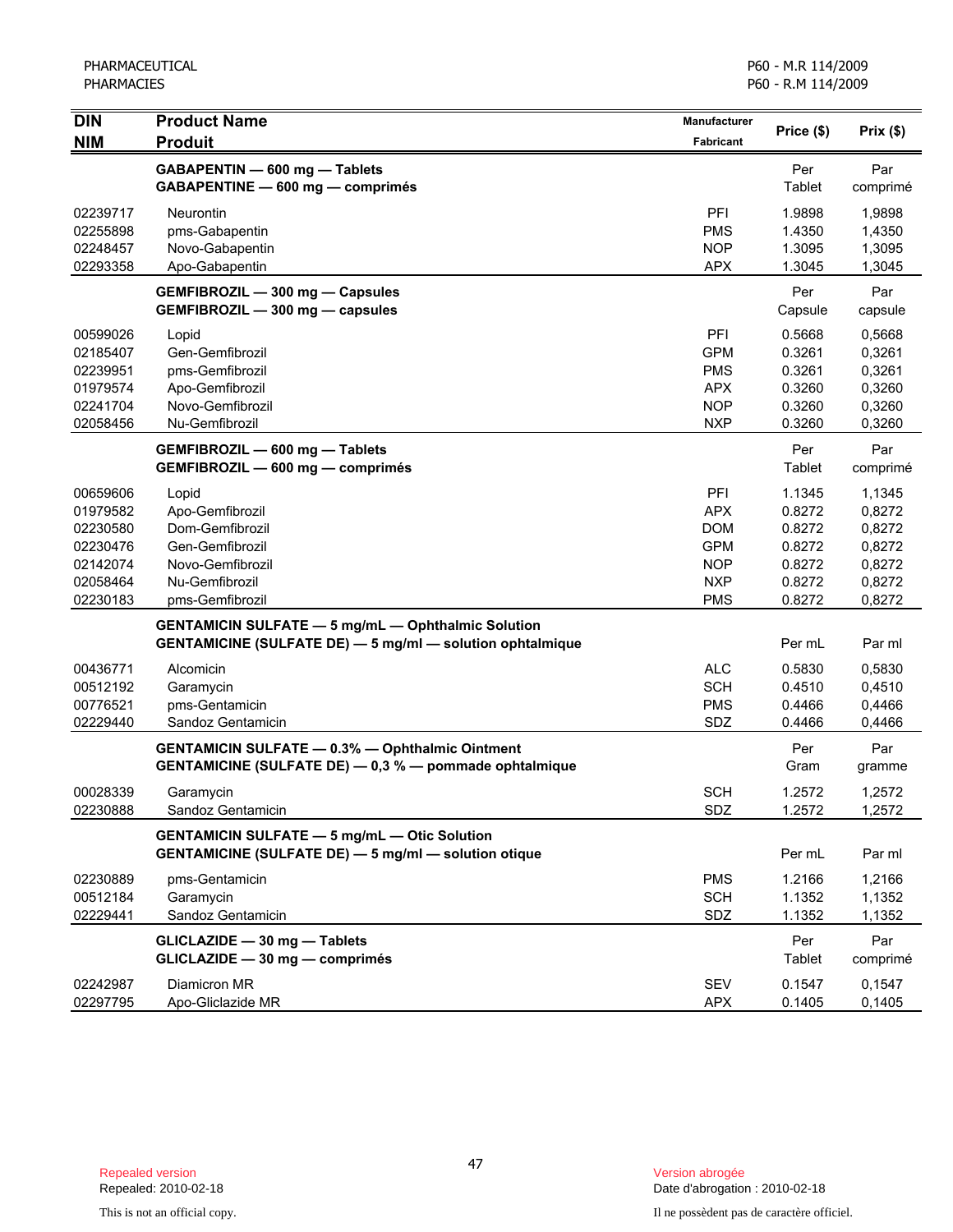| <b>DIN</b><br><b>NIM</b>                                                                                             | <b>Product Name</b><br><b>Produit</b>                                                                                                                        | Manufacturer<br>Fabricant                                                                                                  | Price (\$)                                                                                       | Prix (\$)                                                                                        |
|----------------------------------------------------------------------------------------------------------------------|--------------------------------------------------------------------------------------------------------------------------------------------------------------|----------------------------------------------------------------------------------------------------------------------------|--------------------------------------------------------------------------------------------------|--------------------------------------------------------------------------------------------------|
|                                                                                                                      | GLICLAZIDE - 80 mg - Tablets<br>GLICLAZIDE - 80 mg - comprimés                                                                                               |                                                                                                                            | Per<br>Tablet                                                                                    | Par<br>comprimé                                                                                  |
| 00765996<br>02155850<br>02245247<br>02229519<br>02238103<br>02294400                                                 | Diamicron<br>ratio-Gliclazide<br>Apo-Gliclazide<br>Gen-Gliclazide<br>Novo-Gliclazide<br>pms-Gliclazide                                                       | <b>SEV</b><br><b>RPH</b><br><b>APX</b><br><b>GPM</b><br><b>NOP</b><br><b>PMS</b>                                           | 0.4098<br>0.3073<br>0.3070<br>0.3069<br>0.3069<br>0.2790                                         | 0,4098<br>0,3073<br>0,3070<br>0,3069<br>0,3069<br>0,2790                                         |
|                                                                                                                      | <b>GLIMEPIRIDE - 1 mg - Tablets</b><br><b>GLIMEPIRIDE - 1 mg - comprimés</b>                                                                                 |                                                                                                                            | Per<br>Tablet                                                                                    | Par<br>comprimé                                                                                  |
| 02245272<br>02274248<br>02273101<br>02295377<br>02269589<br>02273756                                                 | Amaryl<br>Co Glimepiride<br>ratio-Glimepiride<br>Apo-Glimepiride<br>Sandoz Glimerpiride<br>Novo-Glimepiride                                                  | <b>AVE</b><br>COB<br><b>RPH</b><br><b>APX</b><br>SDZ<br><b>NOP</b>                                                         | 0.8915<br>0.5390<br>0.5390<br>0.4900<br>0.4900<br>0.4851                                         | 0,8915<br>0,5390<br>0,5390<br>0,4900<br>0,4900<br>0,4851                                         |
|                                                                                                                      | <b>GLIMEPIRIDE - 2 mg - Tablets</b><br>GLIMEPIRIDE - 2 mg - comprimés                                                                                        |                                                                                                                            | Per<br>Tablet                                                                                    | Par<br>comprimé                                                                                  |
| 02245273<br>02274256<br>02273128<br>02295385<br>02269597<br>02273764                                                 | Amaryl<br>Co Glimepiride<br>ratio-Glimepiride<br>Apo-Glimepiride<br>Sandoz Glimerpiride<br>Novo-Glimepiride                                                  | <b>AVE</b><br>COB<br><b>RPH</b><br><b>APX</b><br>SDZ<br><b>NOP</b>                                                         | 0.9808<br>0.5390<br>0.5390<br>0.4900<br>0.4900<br>0.4851                                         | 0,9808<br>0,5390<br>0,5390<br>0,4900<br>0,4900<br>0,4851                                         |
|                                                                                                                      | <b>GLIMEPIRIDE - 4 mg - Tablets</b><br>$GLIMEPIRIDE - 4 mg - comprimés$                                                                                      |                                                                                                                            | Per<br>Tablet                                                                                    | Par<br>comprimé                                                                                  |
| 02245274<br>02274272<br>02273136<br>02295393<br>02269619<br>02273772                                                 | Amaryl<br>Co Glimepiride<br>ratio-Glimepiride<br>Apo-Glimepiride<br>Sandoz Glimerpiride<br>Novo-Glimepiride                                                  | <b>AVE</b><br>COB<br><b>RPH</b><br><b>APX</b><br>SDZ<br><b>NOP</b>                                                         | 1.0697<br>0.5390<br>0.5390<br>0.4900<br>0.4900<br>0.4851                                         | 1,0697<br>0,5390<br>0,5390<br>0,4900<br>0,4900<br>0,4851                                         |
|                                                                                                                      | GLYBURIDE - 2.5 mg - Tablets<br>GLYBURIDE - 2,5 mg - comprimés                                                                                               |                                                                                                                            | Per<br>Tablet                                                                                    | Par<br>comprimé                                                                                  |
| 02224550<br>02234513<br>00720933<br>02236733<br>01913654<br>00808733<br>01913670<br>02020734<br>01900927<br>02248008 | Diabeta<br>Dom-Glyburide<br>Euglucon<br>pms-Glyburide<br>Apo-Glyburide<br>Gen-Glybe<br>Novo-Glyburide<br>Nu-Glyburide<br>ratio-Glyburide<br>Sandoz Glyburide | AVE<br><b>DOM</b><br><b>HLR</b><br><b>PMS</b><br><b>APX</b><br><b>GPM</b><br><b>NOP</b><br><b>NXP</b><br><b>RPH</b><br>SDZ | 0.1412<br>0.0433<br>0.0433<br>0.0433<br>0.0432<br>0.0432<br>0.0432<br>0.0432<br>0.0432<br>0.0432 | 0,1412<br>0,0433<br>0,0433<br>0,0433<br>0,0432<br>0,0432<br>0,0432<br>0,0432<br>0,0432<br>0,0432 |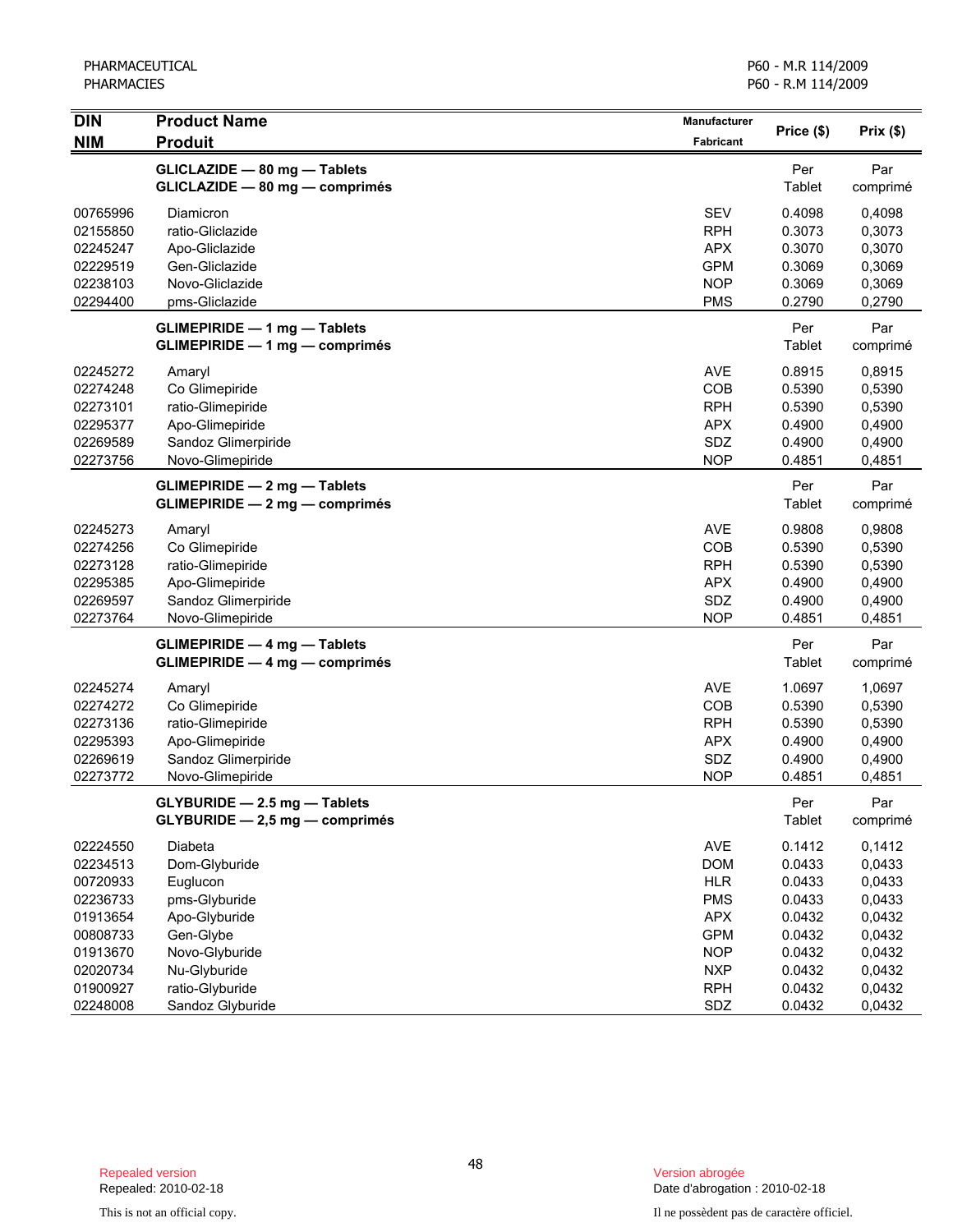| <b>DIN</b> | <b>Product Name</b>                                                                           | Manufacturer     | Price (\$)    | Prix(\$)        |
|------------|-----------------------------------------------------------------------------------------------|------------------|---------------|-----------------|
| <b>NIM</b> | <b>Produit</b>                                                                                | <b>Fabricant</b> |               |                 |
|            | <b>GLYBURIDE - 5 mg - Tablets</b><br>$GLYBURIDE - 5 mg - comprimés$                           |                  | Per<br>Tablet | Par<br>comprimé |
| 02224569   | Diabeta                                                                                       | <b>AVE</b>       | 0.2527        | 0,2527          |
| 02234514   | Dom-Glyburide                                                                                 | <b>DOM</b>       | 0.0752        | 0,0752          |
| 00720941   | Euglucon                                                                                      | <b>HLR</b>       | 0.0752        | 0,0752          |
| 02236734   | pms-Glyburide                                                                                 | <b>PMS</b>       | 0.0752        | 0,0752          |
| 01913662   | Apo-Glyburide                                                                                 | <b>APX</b>       | 0.0751        | 0,0751          |
| 00808741   | Gen-Glybe                                                                                     | <b>GPM</b>       | 0.0751        | 0,0751          |
| 01913689   | Novo-Glyburide                                                                                | <b>NOP</b>       | 0.0751        | 0,0751          |
| 02020742   | Nu-Glyburide                                                                                  | <b>NXP</b>       | 0.0751        | 0,0751          |
| 01900935   | ratio-Glyburide                                                                               | <b>RPH</b>       | 0.0751        | 0,0751          |
| 02248009   | Sandoz Glyburide                                                                              | SDZ              | 0.0751        | 0,0751          |
|            | HALOPERIDOL - 0.5 mg - Tablets<br>HALOPÉRIDOL - 0,5 mg - comprimés                            |                  | Per<br>Tablet | Par<br>comprimé |
| 00396796   | Apo-Haloperidol                                                                               | <b>APX</b>       | 0.0396        | 0,0396          |
| 00363685   | Novo-Peridol                                                                                  | <b>NOP</b>       | 0.0396        | 0,0396          |
|            | HALOPERIDOL - 1 mg - Tablets<br>$HALOPÉRIDOL - 1 mg - comprimés$                              |                  | Per<br>Tablet | Par<br>comprimé |
| 00552143   | ratio-Haloperidol                                                                             | <b>RPH</b>       | 0.0676        | 0,0676          |
| 00396818   | Apo-Haloperidol                                                                               | <b>APX</b>       | 0.0675        | 0,0675          |
| 00363677   | Novo-Peridol                                                                                  | <b>NOP</b>       | 0.0675        | 0,0675          |
|            | HALOPERIDOL - 2 mg - Tablets<br>$HALOPÉRIDOL - 2 mg - comprimés$                              |                  | Per<br>Tablet | Par<br>comprimé |
| 00396826   | Apo-Haloperidol                                                                               | <b>APX</b>       | 0.1155        | 0,1155          |
| 00363669   | Novo-Peridol                                                                                  | <b>NOP</b>       | 0.1155        | 0,1155          |
|            | HALOPERIDOL - 5 mg - Tablets<br>HALOPÉRIDOL - 5 mg - comprimés                                |                  | Per<br>Tablet | Par<br>comprimé |
| 00396834   | Apo-Haloperidol                                                                               | <b>APX</b>       | 0.1636        | 0,1636          |
| 00363650   | Novo-Peridol                                                                                  | <b>NOP</b>       | 0.1636        | 0,1636          |
|            | HALOPERIDOL - 10 mg - Tablets<br>HALOPÉRIDOL - 10 mg - comprimés                              |                  | Per<br>Tablet | Par<br>comprimé |
| 00728306   | ratio-Haloperidol                                                                             | <b>RPH</b>       | 0.2722        | 0,2722          |
| 00463698   | Apo-Haloperidol                                                                               | <b>APX</b>       | 0.1463        | 0,1463          |
| 00713449   | Novo-Peridol                                                                                  | <b>NOP</b>       | 0.1463        | 0,1463          |
|            | <b>HYDRALAZINE HCI - 10 mg - Tablets</b><br>HYDRALAZINE (CHLORHYDRATE D') - 10 mg - comprimés |                  | Per<br>Tablet | Par<br>comprimé |
| 00441619   | Apo-Hydralazine                                                                               | <b>APX</b>       | 0.1129        | 0,1129          |
| 01913204   | Nu-Hydral                                                                                     | <b>NXP</b>       | 0.1129        | 0,1129          |
| 00759465   | Novo-Hylazin                                                                                  | <b>NOP</b>       | 0.1026        | 0,1026          |
|            | <b>HYDRALAZINE HCI - 25 mg - Tablets</b><br>HYDRALAZINE (CHLORHYDRATE D') - 25 mg - comprimés |                  | Per<br>Tablet | Par<br>comprimé |
| 00441627   | Apo-Hydralazine                                                                               | <b>APX</b>       | 0.1940        | 0,1940          |
| 02004828   | Nu-Hydral                                                                                     | <b>NXP</b>       | 0.1940        | 0,1940          |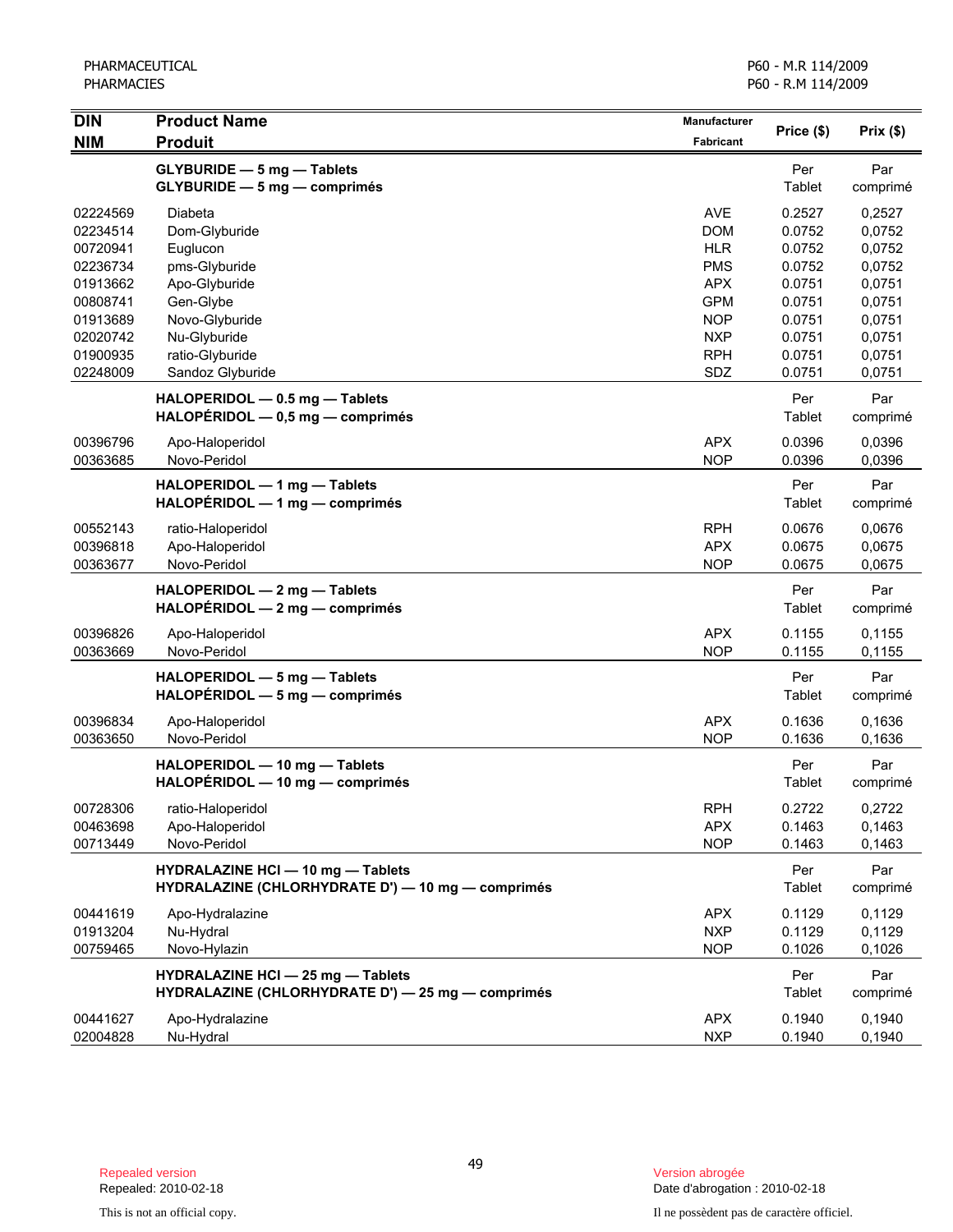| <b>DIN</b><br><b>NIM</b>         | <b>Product Name</b><br><b>Produit</b>                                                                 | Manufacturer<br>Fabricant              | Price (\$)                 | Prix(\$)                   |
|----------------------------------|-------------------------------------------------------------------------------------------------------|----------------------------------------|----------------------------|----------------------------|
|                                  | <b>HYDRALAZINE HCI - 50 mg - Tablets</b><br>HYDRALAZINE (CHLORHYDRATE D') - 50 mg - comprimés         |                                        | Per<br>Tablet              | Par<br>comprimé            |
| 00441635<br>02004836<br>00759481 | Apo-Hydralazine<br>Nu-Hydral<br>Novo-Hylazin                                                          | APX.<br><b>NXP</b><br><b>NOP</b>       | 0.3047<br>0.3047<br>0.2770 | 0,3047<br>0,3047<br>0,2770 |
|                                  | HYDROCHLOROTHIAZIDE - 25 mg - Tablets<br>HYDROCHLOROTHIAZIDE - 25 mg - comprimés                      |                                        | Per<br>Tablet              | Par<br>comprimé            |
| 00326844<br>02247386<br>00021474 | Apo-Hydro<br>pms-Hydrochlorothiazide<br>Novohydrazide                                                 | <b>APX</b><br><b>PMS</b><br><b>NOP</b> | 0.0523<br>0.0523<br>0.0474 | 0,0523<br>0,0523<br>0,0474 |
|                                  | HYDROCHLOROTHIAZIDE - 50 mg - Tablets<br>HYDROCHLOROTHIAZIDE - 50 mg - comprimés                      |                                        | Per<br>Tablet              | Par<br>comprimé            |
| 02247387<br>00312800<br>00021482 | pms-Hydrochlorothiazide<br>Apo-Hydro<br>Novohydrazide                                                 | <b>PMS</b><br><b>APX</b><br><b>NOP</b> | 0.0726<br>0.0715<br>0.0649 | 0,0726<br>0,0715<br>0,0649 |
|                                  | HYDROCORTISONE - 100 mg/60 mL - Enema<br>HYDROCORTISONE - 100 mg/60 ml - lavement                     |                                        | Per<br>Package             | Par<br>paquet              |
| 02112736<br>00230316             | Cortenema<br>Hycort                                                                                   | <b>AXC</b><br><b>ICN</b>               | 6.7760<br>5.6572           | 6.7760<br>5,6572           |
|                                  | HYDROMORPHONE HCI - 2 mg/mL - Injection<br>HYDROMORPHONE (CHLORHYDRATE D') - 2 mg/ml - injection      |                                        | Per mL                     | Par ml                     |
| 00627100<br>02145901             | Dilaudid<br>Hydromorphone                                                                             | <b>PFR</b><br>SDZ                      | 1.5510<br>1.3640           | 1,5510<br>1,3640           |
|                                  | HYDROMORPHONE HCI - 10 mg/mL - Injection<br>HYDROMORPHONE (CHLORHYDRATE D') - 10 mg/ml - injection    |                                        | Per mL                     | Par ml                     |
| 00622133<br>02145928             | Dilaudid HP<br>Hydromorphone HP 10                                                                    | <b>PFR</b><br>SDZ                      | 3.7400<br>3.3253           | 3,7400<br>3,3253           |
|                                  | HYDROMORPHONE HCI - 20 mg/mL - Injection<br>HYDROMORPHONE (CHLORHYDRATE D') - 20 mg/ml - injection    |                                        | Per mL                     | Par ml                     |
| 02146118<br>02145936             | Dilaudid HP Plus<br>Hydromorphone HP 20                                                               | <b>PFR</b><br>SDZ                      | 5.7640<br>5.3020           | 5,7640<br>5,3020           |
|                                  | HYDROMORPHONE HCI - 50 mg/mL - Injection<br>HYDROMORPHONE (CHLORHYDRATE D') - 50 mg/ml - injection    |                                        | Per mL                     | Par ml                     |
| 02145863<br>02146126             | Dilaudid XP Plus<br>Hydromorphone HP 50                                                               | <b>PFR</b><br>SDZ                      | 15.2955<br>14.4650         | 15,2955<br>14,4650         |
|                                  | HYDROMORPHONE HCI - 1 mg/mL - Oral Liquid<br>HYDROMORPHONE (CHLORHYDRATE D') - 1 mg/ml - liquide oral |                                        | Per mL                     | Par ml                     |
| 00786535<br>01916386             | <b>Dilaudid</b><br>pms-Hydromorphone                                                                  | <b>PFR</b><br><b>PMS</b>               | 0.0871<br>0.0665           | 0,0871<br>0,0665           |
|                                  | <b>HYDROMORPHONE HCI - 1 mg - Tablets</b><br>HYDROMORPHONE (CHLORHYDRATE D') - 1 mg - comprimés       |                                        | Per<br>Tablet              | Par<br>comprimé            |
| 00885444<br>00705438             | pms-Hydromorphone<br>Dilaudid                                                                         | <b>PMS</b><br><b>PFR</b>               | 0.1243<br>0.1055           | 0,1243<br>0,1055           |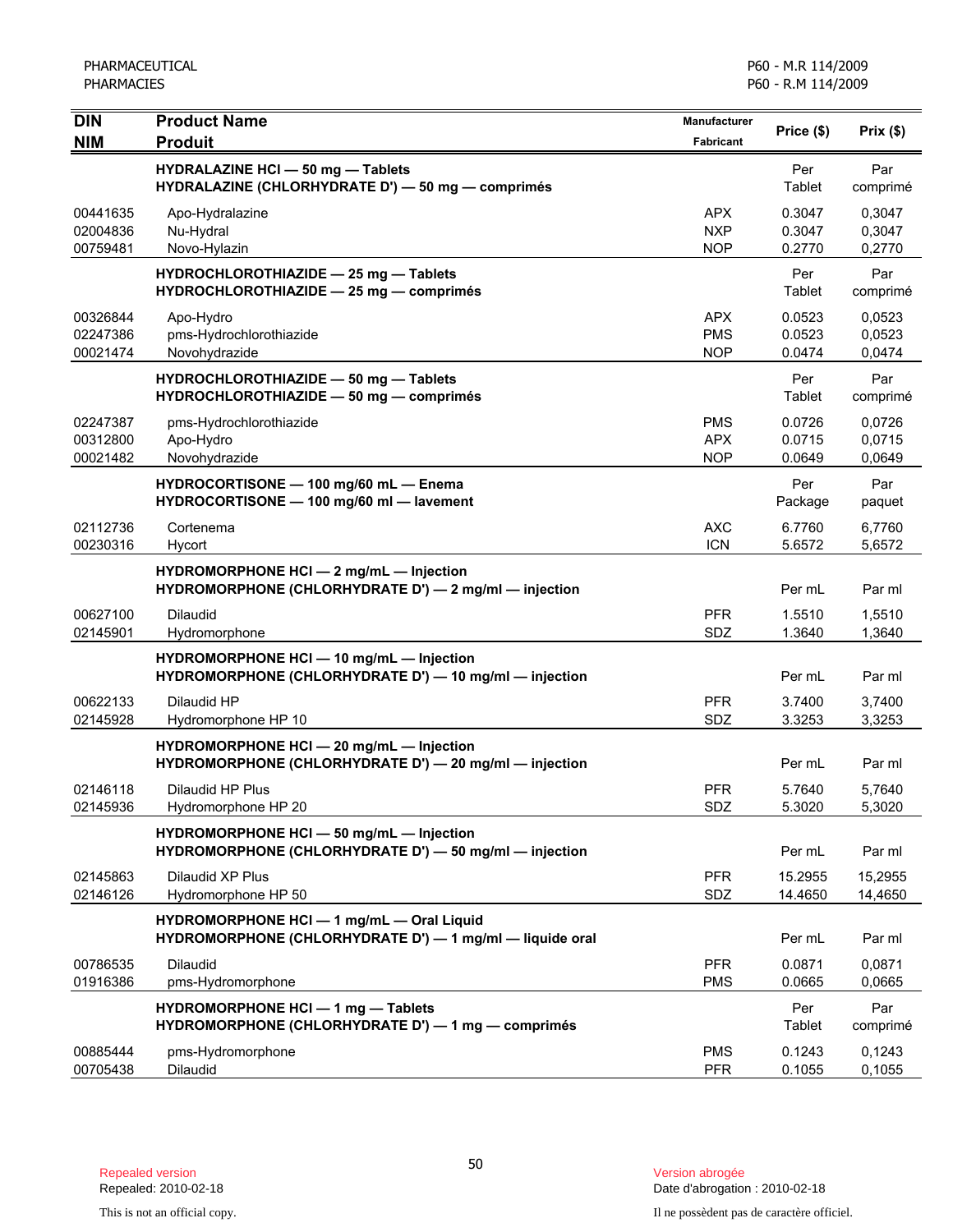| <b>DIN</b>                       | <b>Product Name</b>                                                                                   | <b>Manufacturer</b>                    | Price (\$)                 | Prix(\$)                   |
|----------------------------------|-------------------------------------------------------------------------------------------------------|----------------------------------------|----------------------------|----------------------------|
| <b>NIM</b>                       | <b>Produit</b>                                                                                        | Fabricant                              |                            |                            |
|                                  | HYDROMORPHONE HCI - 2 mg - Tablets<br>HYDROMORPHONE (CHLORHYDRATE D') - 2 mg - comprimés              |                                        | Per<br>Tablet              | Par<br>comprimé            |
| 00125083<br>00885436             | <b>Dilaudid</b><br>pms-Hydromorphone                                                                  | <b>PFR</b><br><b>PMS</b>               | 0.1559<br>0.1559           | 0,1559<br>0,1559           |
|                                  | <b>HYDROMORPHONE HCI - 4 mg - Tablets</b><br>HYDROMORPHONE (CHLORHYDRATE D') - 4 mg - comprimés       |                                        | Per<br>Tablet              | Par<br>comprimé            |
| 00885401<br>00125121             | pms-Hydromorphone<br>Dilaudid                                                                         | <b>PMS</b><br><b>PFR</b>               | 0.2612<br>0.2464           | 0,2612<br>0,2464           |
|                                  | HYDROMORPHONE HCI - 8 mg - Tablets<br>HYDROMORPHONE (CHLORHYDRATE D') - 8 mg - comprimés              |                                        | Per<br>Tablet              | Par<br>comprimé            |
| 00885428<br>00786543             | pms-Hydromorphone<br><b>Dilaudid</b>                                                                  | <b>PMS</b><br><b>PFR</b>               | 0.4572<br>0.3881           | 0,4572<br>0,3881           |
|                                  | HYDROXYCHLOROQUINE SULFATE - 200 mg - Tablets<br>HYDROXYCHLOROQUINE (SULFATE D') - 200 mg - comprimés |                                        | Per<br>Tablet              | Par<br>comprimé            |
| 02017709<br>02252600<br>02246691 | Plaquenil<br>Gen-Hydroxychloroquine<br>Apo-Hydroxyquine                                               | SAW<br><b>GPM</b><br><b>APX</b>        | 0.6355<br>0.4035<br>0.3631 | 0,6355<br>0,4035<br>0,3631 |
|                                  | HYDROXYUREA - 500 mg - Capsules<br>HYDROXYURÉE - 500 mg - capsules                                    |                                        | Per<br>Capsule             | Par<br>capsule             |
| 00465283<br>02247937<br>02242920 | Hydrea<br>Apo-Hydroxyurea<br>Gen-Hydroxyurea                                                          | SQU<br><b>APX</b><br><b>GPM</b>        | 1.1224<br>1.1223<br>1.1223 | 1,1224<br>1,1223<br>1,1223 |
|                                  | <b>HYDROXYZINE HCI - 10 mg - Capsules</b><br>HYDROXYZINE (CHLORHYDRATE D') - 10 mg - capsules         |                                        | Per<br>Capsule             | Par<br>capsule             |
| 00646059<br>00738824             | Apo-Hydroxyzine<br>Novo-Hydroxyzin                                                                    | <b>APX</b><br><b>NOP</b>               | 0.1228<br>0.1116           | 0,1228<br>0,1116           |
|                                  | HYDROXYZINE HCI - 25 mg - Capsules<br>HYDROXYZINE (CHLORHYDRATE D') - 25 mg - capsules                |                                        | Per<br>Capsule             | Par<br>capsule             |
| 00646024<br>00738832             | Apo-Hydroxyzine<br>Novo-Hydroxyzin                                                                    | <b>APX</b><br><b>NOP</b>               | 0.1568<br>0.1425           | 0,1568<br>0,1425           |
|                                  | <b>HYDROXYZINE HCI - 50 mg - Capsules</b><br>HYDROXYZINE (CHLORHYDRATE D') - 50 mg - capsules         |                                        | Per<br>Capsule             | Par<br>capsule             |
| 00646016<br>00738840             | Apo-Hydroxyzine<br>Novo-Hydroxyzin                                                                    | <b>APX</b><br><b>NOP</b>               | 0.2275<br>0.2068           | 0,2275<br>0,2068           |
|                                  | HYDROXYZINE HCI - 10 mg/5 mL - Oral Syrup<br>HYDROXYZINE (CHLORHYDRATE D') - 10 mg/5 ml - sirop oral  |                                        | Per mL                     | Par ml                     |
| 00024694<br>00741817             | Atarax<br>pms-Hydroxyzine                                                                             | PFI<br><b>PMS</b>                      | 0.0565<br>0.0449           | 0,0565<br>0,0449           |
|                                  | <b>IBUPROFEN - 600 mg - Tablets</b><br>IBUPROFÈNE - 600 mg - comprimés                                |                                        | Per<br>Tablet              | Par<br>comprimé            |
| 02020726<br>00629359<br>00585114 | Nu-Ibuprofen<br>Novo-Profen<br>Apo-Ibuprofen                                                          | <b>NXP</b><br><b>NOP</b><br><b>APX</b> | 0.0580<br>0.0532<br>0.0512 | 0,0580<br>0,0532<br>0,0512 |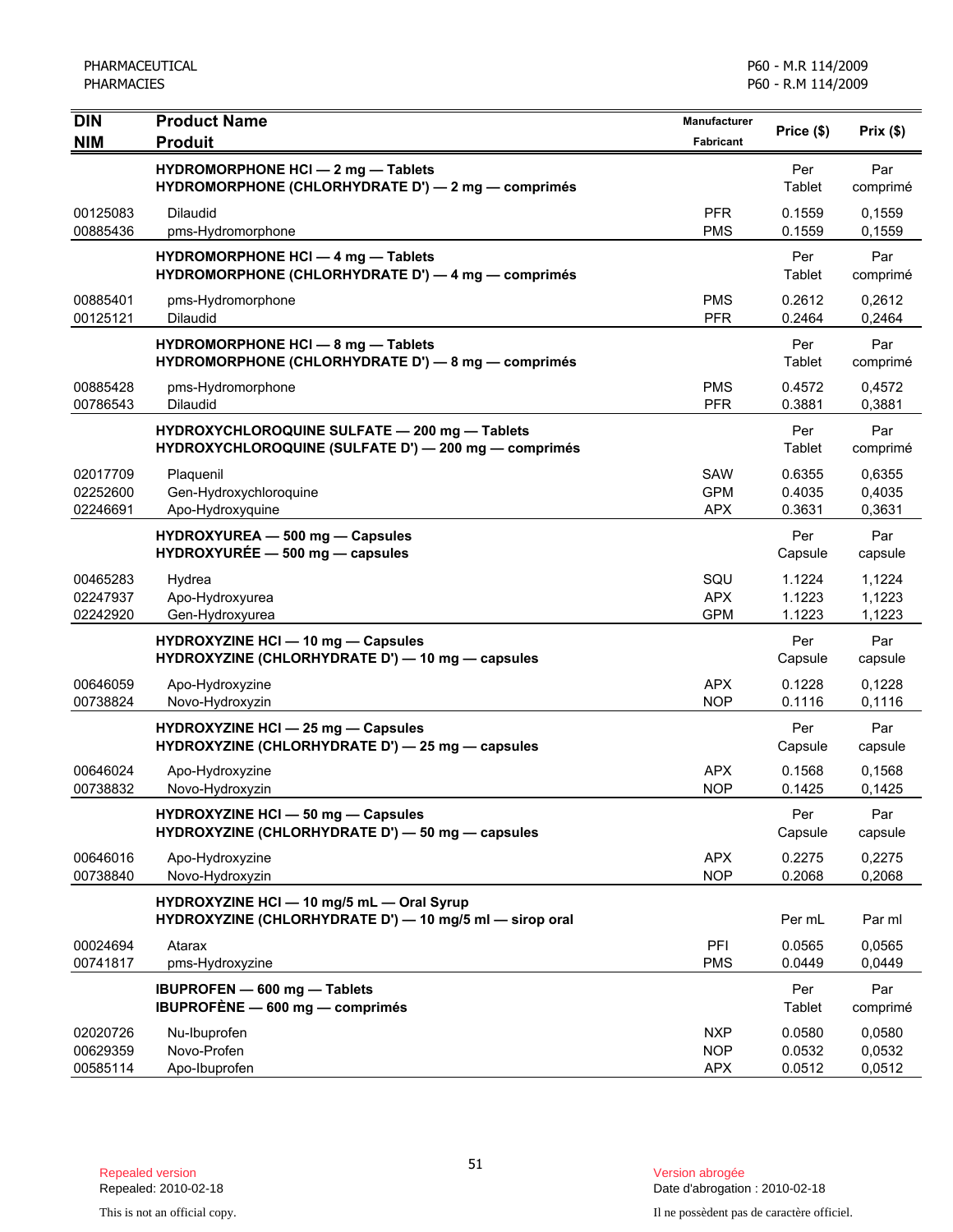| <b>DIN</b><br><b>NIM</b> | <b>Product Name</b><br><b>Produit</b>            | <b>Manufacturer</b><br><b>Fabricant</b> | Price (\$) | Prix(\$)                 |
|--------------------------|--------------------------------------------------|-----------------------------------------|------------|--------------------------|
|                          |                                                  |                                         |            |                          |
|                          | <b>IMIPRAMINE HCI - 25 mg - Tablets</b>          |                                         | Per        | Par                      |
|                          | IMIPRAMINE (CHLORHYDRATE D') - 25 mg - comprimés |                                         | Tablet     | comprimé                 |
| 00010472                 | Tofranil                                         | <b>NVT</b>                              | 0.2862     | 0,2862                   |
| 00312797                 | Apo-Imipramine                                   | <b>APX</b>                              | 0.2353     | 0,2353                   |
|                          | IMIPRAMINE HCI - 50 mg - Tablets                 |                                         | Per        | Par                      |
|                          | IMIPRAMINE (CHLORHYDRATE D') - 50 mg - comprimés |                                         | Tablet     | comprimé                 |
| 00010480                 | Tofranil                                         | <b>NVT</b>                              | 0.5584     | 0,5584                   |
| 00326852                 | Apo-Imipramine                                   | <b>APX</b>                              | 0.3807     | 0,3807                   |
|                          | INDAPAMIDE - 1.25 mg - Tablets                   |                                         | Per        | Par                      |
|                          | INDAPAMIDE $- 1,25$ mg $-$ comprimés             |                                         | Tablet     | comprimé                 |
| 02179709                 | Lozide                                           | <b>SEV</b>                              | 0.3277     | 0,3277                   |
| 02245246                 | Apo-Indapamide                                   | <b>APX</b>                              | 0.2065     | 0,2065                   |
| 02239913                 | Dom-Indapamide                                   | <b>DOM</b>                              | 0.2065     | 0,2065                   |
| 02240067                 | Gen-Inapamide                                    | <b>GPM</b>                              | 0.2065     | 0,2065                   |
| 02239619                 | pms-Indapamide                                   | <b>PMS</b>                              | 0.2065     | 0,2065                   |
| 02227339                 | ratio-Indapamide                                 | <b>RPH</b>                              | 0.2065     | 0,2065                   |
|                          | $INDAPAMIDE - 2.5 mg - Tables$                   |                                         | Per        | Par                      |
|                          | $INDAPAMIDE - 2,5 mg - comprimés$                |                                         | Tablet     | comprimé                 |
| 00564966                 | Lozide                                           | <b>SER</b>                              | 0.5200     | 0,5200                   |
| 02223678                 | Apo-Indapamide                                   | <b>APX</b>                              | 0.3276     | 0,3276                   |
| 02153483                 | Gen-Indapamide                                   | <b>GPM</b>                              | 0.3276     | 0,3276                   |
| 02223597                 | Nu-Indapamide                                    | <b>NXP</b>                              | 0.3276     | 0,3276                   |
| 02239917                 | Dom-Indapamide                                   | <b>DOM</b>                              | 0.3275     | 0,3275                   |
| 02231184                 | Novo-Indapamide                                  | <b>NOP</b>                              | 0.3275     | 0,3275                   |
| 02239620                 | pms-Indapamide                                   | <b>PMS</b>                              | 0.3275     | 0,3275                   |
| 02049341                 | ratio-Indapamide                                 | <b>RPH</b>                              | 0.3275     | 0,3275                   |
|                          | <b>INDOMETHACIN - 25 mg - Capsules</b>           |                                         | Per        | Par                      |
|                          | $INDOMÉTHACINE - 25 mg - capsules$               |                                         | Capsule    | capsule                  |
| 00016039                 | Indocid                                          | <b>MFX</b>                              | 0.3255     | 0,3255                   |
| 02143364                 | ratio-Indomethacin                               | <b>RPH</b>                              | 0.1183     | 0,1183                   |
| 02204541                 | Rhodacine                                        | <b>ROP</b>                              | 0.0959     | 0,0959                   |
| 00611158                 | Apo-Indomethacin                                 | <b>APX</b>                              | 0.0958     | 0,0958                   |
| 00337420                 | Novo-Methacin                                    | <b>NOP</b>                              | 0.0958     | 0,0958                   |
| 00865850                 | Nu-Indo                                          | <b>NXP</b>                              | 0.0958     | 0,0958                   |
|                          | INDOMETHACIN - 50 mg - Capsules                  |                                         | Per        | Par                      |
|                          | INDOMÉTHACINE $-$ 50 mg $-$ capsules             |                                         | Capsule    | capsule                  |
| 00016047                 | Indocid                                          | <b>MFX</b>                              | 0.5287     | 0,5287                   |
| 02143372                 | ratio-Indomethacin                               | <b>RPH</b>                              | 0.2052     | 0,2052                   |
| 02204568                 | Rhodacine                                        | <b>ROP</b>                              | 0.1663     | 0,1663                   |
| 00611166                 | Apo-Indomethacin                                 | <b>APX</b>                              | 0.1662     | 0,1662                   |
| 00337439                 | Novo-Methacin                                    | <b>NOP</b>                              | 0.1662     | 0,1662                   |
| 00865869                 | Nu-Indo                                          | <b>NXP</b>                              | 0.1662     | 0,1662                   |
|                          | <b>INDOMETHACIN - 100 mg - Suppositories</b>     |                                         | Per        | Par                      |
|                          | INDOMÉTHACINE - 100 mg - suppositoires           |                                         |            | Suppository suppositoire |
| 01934139                 | ratio-Indomethacin                               | <b>RPH</b>                              | 0.9812     | 0,9812                   |
| 02231800                 | Sandoz Indomethacin                              | SDZ                                     | 0.9812     | 0,9812                   |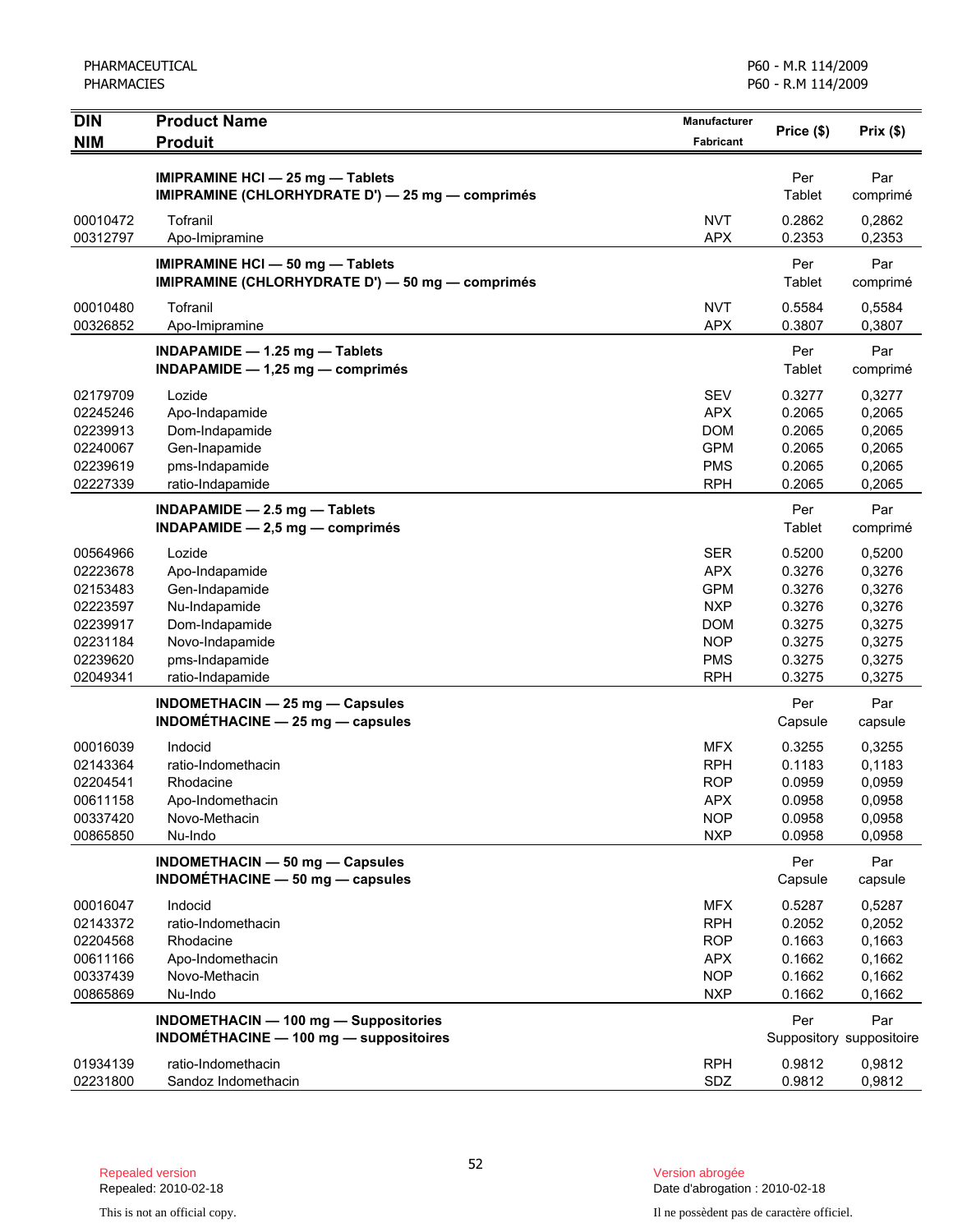| <b>DIN</b>                                                           | <b>Product Name</b>                                                                                                                                                                                                                    | Manufacturer                                                                     |                                                          | Prix(\$)                                                 |
|----------------------------------------------------------------------|----------------------------------------------------------------------------------------------------------------------------------------------------------------------------------------------------------------------------------------|----------------------------------------------------------------------------------|----------------------------------------------------------|----------------------------------------------------------|
| <b>NIM</b>                                                           | <b>Produit</b>                                                                                                                                                                                                                         | Fabricant                                                                        | Price (\$)                                               |                                                          |
|                                                                      | <b>IPRATROPIUM BROMIDE - 250 mcg/mL - Inhalation Solution</b><br><b>IPRATROPIUM (BROMURE D') - 250 mcg/ml - solution pour inhalation</b>                                                                                               |                                                                                  | Per mL                                                   | Par ml                                                   |
| 02210479<br>02231136<br>02126222<br>02239131<br>02097141             | Novo-Ipramide<br>pms-Ipratropium<br>Apo-Ipravent<br>Gen-Ipratropium<br>ratio-Ipratropium                                                                                                                                               | <b>NOP</b><br><b>PMS</b><br><b>APX</b><br><b>GPM</b><br><b>RPH</b>               | 0.7235<br>0.7233<br>0.6083<br>0.6083<br>0.6083           | 0,7235<br>0,7233<br>0,6083<br>0,6083<br>0,6083           |
|                                                                      | IPRATROPIUM BROMIDE - 125 mcg/mL - Unit Dose Vial<br>IPRATROPIUM (BROMURE D') - 125 mcg/ml - ampoule monodose                                                                                                                          |                                                                                  | Per mL                                                   | Par ml                                                   |
| 02231135<br>02097176                                                 | pms-Ipratropium<br>ratio-Ipratropium UDV                                                                                                                                                                                               | <b>PMS</b><br><b>RPH</b>                                                         | 0.4158<br>0.4158                                         | 0,4158<br>0,4158                                         |
|                                                                      | IPRATROPIUM BROMIDE - 250 mcg/mL - Unit Dose Vial<br>IPRATROPIUM (BROMURE D') - 250 mcg/ml - ampoule monodose                                                                                                                          |                                                                                  | Per mL                                                   | Par ml                                                   |
| 02216221<br>02231244<br>02231245<br>02231494<br>02231785<br>02097168 | Gen-Ipratropium<br>pms-Ipratropium (1 mL)/pms-Ipratropium (1 ml)<br>pms-Ipratropium (2 mL)/pms-Ipratropium (2 ml)<br>Apo-Ipravent<br>Nu-Ipratropium Plastic Ampoules/Nu-Ipratropium, en ampoules en plastique<br>ratio-Ipratropium UDV | <b>GPM</b><br><b>PMS</b><br><b>PMS</b><br><b>APX</b><br><b>NXP</b><br><b>RPH</b> | 0.8316<br>0.8316<br>0.8316<br>0.8305<br>0.8305<br>0.8305 | 0,8316<br>0,8316<br>0,8316<br>0,8305<br>0,8305<br>0,8305 |
|                                                                      | <b>IPRATROPIUM BROMIDE - 0.03% - Nasal Spray</b><br>IPRATROPIUM (BROMURE D') - 0,03 % - vaporisateur nasal                                                                                                                             |                                                                                  | Per mL                                                   | Par ml                                                   |
| 02163705<br>02239627<br>02240072<br>02246083                         | Atrovent<br>pms-Ipratropium<br>ratio-Ipratropium<br>Apo-Ipravent                                                                                                                                                                       | <b>BOE</b><br><b>PMS</b><br><b>RPH</b><br><b>APX</b>                             | 1.0923<br>0.7124<br>0.6477<br>0.6433                     | 1,0923<br>0,7124<br>0,6477<br>0,6433                     |
|                                                                      | <b>IPRATROPIUM BROMIDE - 0.06% - Nasal Spray</b><br>IPRATROPIUM (BROMURE D') - 0,06 % - vaporisateur nasal                                                                                                                             |                                                                                  | Per mL                                                   | Par ml                                                   |
| 02163713<br>02246084                                                 | Atrovent<br>Apo-Ipravent                                                                                                                                                                                                               | <b>BOE</b><br><b>APX</b>                                                         | 2.0416<br>1.4900                                         | 2,0416<br>1,4900                                         |
|                                                                      | IPRATROPIUM BROMIDE/SALBUTAMOL - 0.2 mg/1 mg/mL - Unit Dose Vial<br>IPRATROPIUM BROMIDE/SALBUTAMOL - 0,2 mg/1 mg/ml - ampoule monodose                                                                                                 |                                                                                  | Per mL                                                   | Par ml                                                   |
| 02231675<br>02243789<br>02272695                                     | Combivent UDV<br>ratio-Ipra Sal UDV<br>Gen-Combo Sterinebs                                                                                                                                                                             | <b>BOE</b><br><b>RPH</b><br><b>GPM</b>                                           | 0.6459<br>0.4069<br>0.3700                               | 0,6459<br>0,4069<br>0,3700                               |
|                                                                      | ISOSORBIDE-5-MONOHYDRATE - 60 mg - Tablets<br>ISOSORBIDE-5-MONOHYDRATE - 60 mg - comprimés                                                                                                                                             |                                                                                  | Per<br><b>Tablet</b>                                     | Par<br>comprimé                                          |
| 02126559<br>02272830<br>02301288                                     | Imdur<br>Apo-ISMN<br>pms-ISMN                                                                                                                                                                                                          | <b>AZC</b><br><b>APX</b><br><b>PMS</b>                                           | 0.7249<br>0.5445<br>0.4950                               | 0,7249<br>0,5445<br>0,4950                               |
|                                                                      | <b>ISOTRENTOIN - 10 mg - Capsules</b><br>ISOTRENTOIN - 10 mg - capsules                                                                                                                                                                |                                                                                  | Per<br>Capsule                                           | Par<br>capsule                                           |
| 00582344<br>02257955                                                 | Accutane<br>Clarus                                                                                                                                                                                                                     | <b>HLR</b><br><b>PMP</b>                                                         | 1.0245<br>1.0245                                         | 1,0245<br>1,0245                                         |

Date d'abrogation : 2010-02-18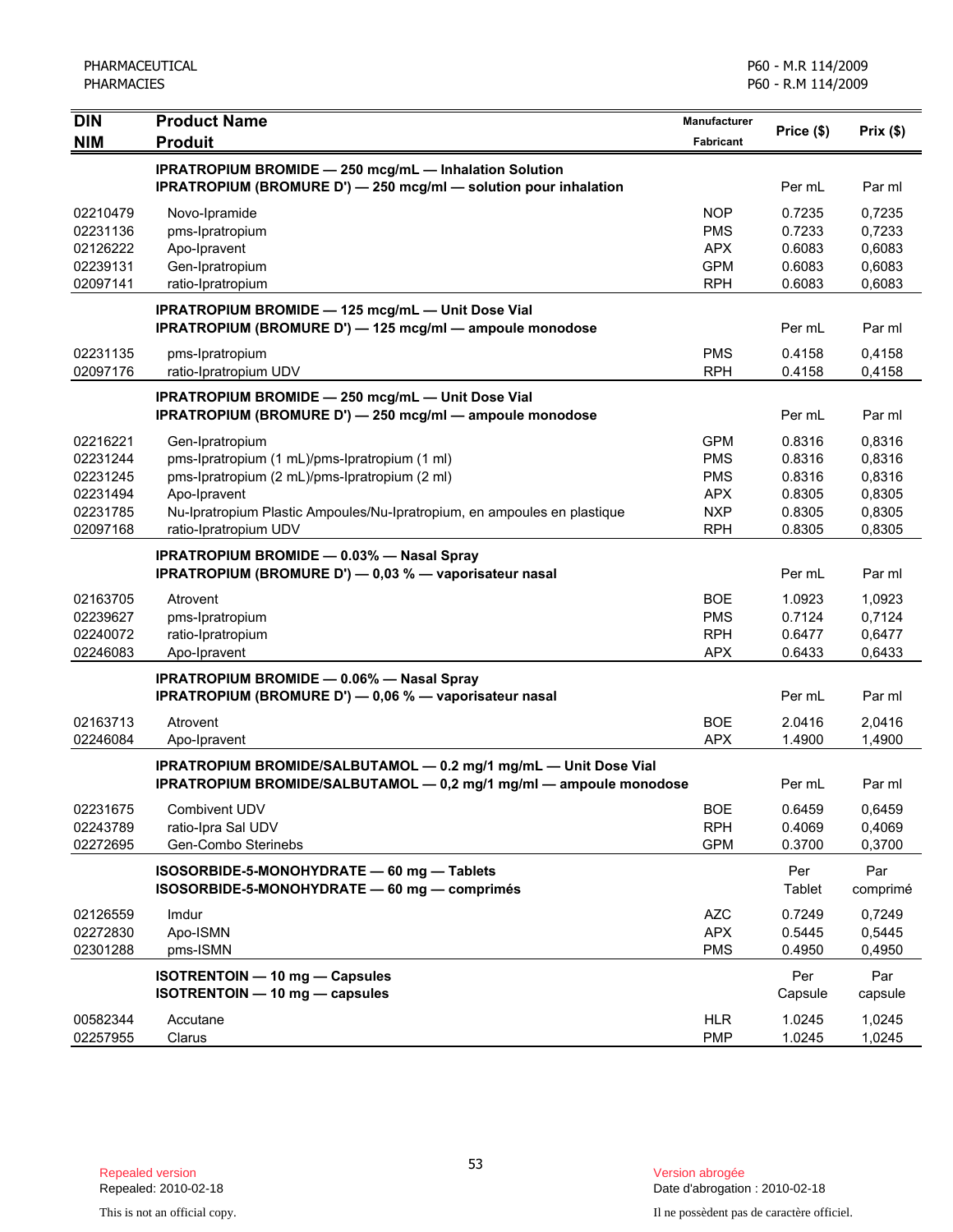| <b>DIN</b>                                   | <b>Product Name</b>                                                                                               | Manufacturer                                         | Price (\$)                           | Prix(\$)                             |
|----------------------------------------------|-------------------------------------------------------------------------------------------------------------------|------------------------------------------------------|--------------------------------------|--------------------------------------|
| <b>NIM</b>                                   | <b>Produit</b>                                                                                                    | Fabricant                                            |                                      |                                      |
|                                              | <b>ISOTRENTOIN - 40 mg - Capsules</b><br><b>ISOTRENTOIN - 40 mg - capsules</b>                                    |                                                      | Per<br>Capsule                       | Par<br>capsule                       |
| 00582352<br>02257963                         | Accutane<br>Clarus                                                                                                | <b>HLR</b><br><b>PMP</b>                             | 2.0904<br>2.0904                     | 2,0904<br>2,0904                     |
|                                              | KETOCONAZOLE - 2% - Cream<br><b>KÉTOCONAZOLE - 2 % - crème</b>                                                    |                                                      | Per<br>Gram                          | Par<br>gramme                        |
| 00703974<br>02245662                         | Nizoral<br>Ketoderm                                                                                               | <b>MCL</b><br><b>TPT</b>                             | 0.5232<br>0.3484                     | 0,5232<br>0,3484                     |
|                                              | KETOCONAZOLE - 200 mg - Tablets<br>KÉTOCONAZOLE - 200 mg - comprimés                                              |                                                      | Per<br>Tablet                        | Par<br>comprimé                      |
| 02237235<br>02231061<br>02122197             | Apo-Ketoconazole<br>Novo-Ketoconazole<br>Nu-Ketocon                                                               | <b>APX</b><br><b>NOP</b><br><b>NXP</b>               | 1.3019<br>1.3019<br>1.3019           | 1,3019<br>1,3019<br>1,3019           |
|                                              | KETOPROFEN - 100 mg - Enteric Coated Tablets<br>KÉTOPROFÈNE - 100 mg - comprimés à enrobage entérosoluble         |                                                      | Per<br>Tablet                        | Par<br>comprimé                      |
| 01926365<br>00842664                         | Orudis E-100<br>Apo-Keto-E                                                                                        | <b>AVE</b><br><b>APX</b>                             | 0.7901<br>0.6823                     | 0,7901<br>0,6823                     |
|                                              | KETOROLAC TROMETHAMINE - 30 mg/mL - Injection<br>KÉTOROLAC (TROMÉTHAMINE DE) - 30 mg/ml - injection               |                                                      | Per mL                               | Par ml                               |
| 02162652<br>02239944                         | Toradol<br>Ketorolac Tromethamine/Trométhamine de kétorolac                                                       | <b>HLR</b><br><b>SIL</b>                             | 4.7014<br>3.9930                     | 4,7014<br>3,9930                     |
|                                              | KETOROLAC TROMETHAMINE - 0.5% - Ophthalmic Solution<br>KÉTOROLAC (TROMÉTHAMINE DE) - 0,5 % - solution ophtalmique |                                                      | Per mL                               | Par ml                               |
| 01968300<br>02245821<br>02247461             | Acular<br>Apo-Ketorolac<br>ratio-Ketorolac                                                                        | <b>ALL</b><br><b>APX</b><br><b>RPH</b>               | 3.6960<br>2.4650<br>2.2180           | 3,6960<br>2,4650<br>2,2180           |
|                                              | KETOROLAC TROMETHAMINE - 10 mg - Tablets<br>KÉTOROLAC (TROMÉTHAMINE DE) — 10 mg — comprimés                       |                                                      | Per<br>Tablet                        | Par<br>comprimé                      |
| 02162660<br>02229080<br>02230201<br>02237910 | Toradol<br>Apo-Ketorolac<br>Novo-Ketorolac<br>Nu-Ketorolac                                                        | <b>HLR</b><br><b>APX</b><br><b>NOP</b><br><b>NXP</b> | 0.7318<br>0.5005<br>0.5005<br>0.5005 | 0,7318<br>0,5005<br>0,5005<br>0,5005 |
|                                              | KETOTIFEN FUMARATE - 1 mg/5 mL - Oral Liquid<br>KÉTOTIFÈNE (FUMARATE DE) — 1 mg/5 ml — liquide oral               |                                                      | Per mL                               | Par ml                               |
| 02176084<br>02231679<br>02218305             | Novo-Ketotifen<br>pms-Ketotifen<br>Nu-Ketotifen                                                                   | <b>NOP</b><br><b>PMS</b><br><b>NXP</b>               | 0.1463<br>0.1463<br>0.1462           | 0.1463<br>0,1463<br>0,1462           |
|                                              | KETOTIFEN FUMARATE - 1 mg - Tablets<br>KÉTOTIFÈNE (FUMARATE DE) — 1 mg — comprimés                                |                                                      | Per<br><b>Tablet</b>                 | Par<br>comprimé                      |
| 00577308<br>02230730                         | Zaditen<br>Novo-Ketotifen                                                                                         | PAL<br><b>NOP</b>                                    | 0.8712<br>0.6969                     | 0,8712<br>0,6969                     |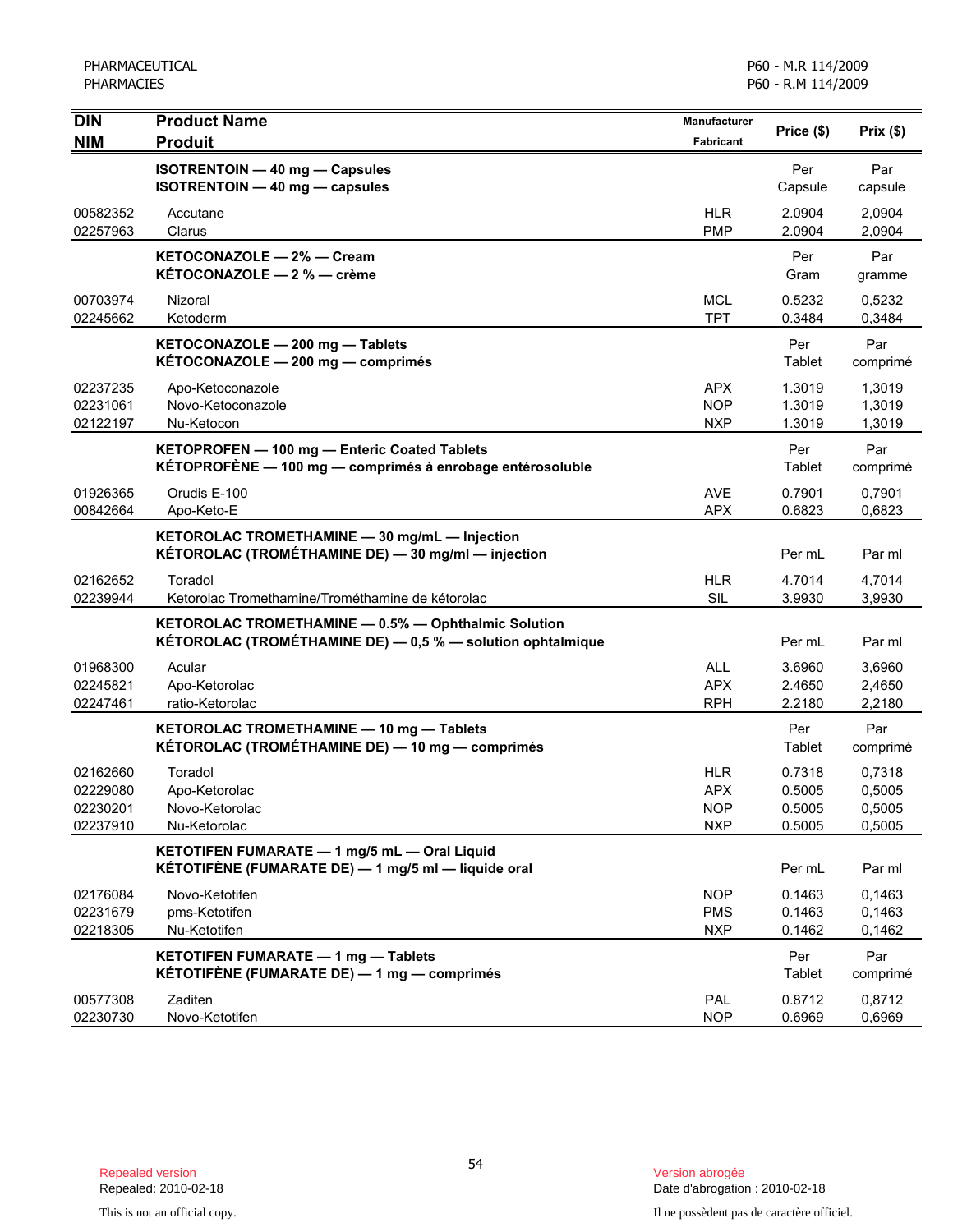| LABETALOL - 100 mg - Tablets<br>Per<br>Par<br>LABÉTALOL - 100 mg - comprimés<br>Tablet<br>comprimé<br><b>SHI</b><br>0.2803<br>02106272<br>Trandate<br>0,2803<br><b>APX</b><br>0,2024<br>02243538<br>Apo-Labetalol<br>0.2024<br>LACTULOSE - 667 mg/mL - Oral Liquid<br>LACTULOSE - 667 mg/ml - liquide oral<br>Per mL<br>Par ml<br><b>APX</b><br>02242814<br>0.0160<br>0,0160<br>Apo-Lactulose<br><b>PMS</b><br>00703486<br>0.0160<br>0,0160<br>pms-Lactulose<br>00854409<br><b>RPH</b><br>ratio-Lactulose<br>0.0160<br>0,0160<br>Per<br>Par<br>LAMOTRIGINE $-$ 25 mg $-$ Tablets<br>Tablet<br>LAMOTRIGINE - 25 mg - comprimés<br>comprimé<br><b>GSK</b><br>02142082<br>0.4117<br>0,4117<br>Lamictal<br>02245208<br><b>APX</b><br>0.2297<br>0,2297<br>Apo-Lamotrigine<br><b>GPM</b><br>02265494<br>Gen-Lamotrigine<br>0.2297<br>0,2297<br><b>NOP</b><br>0.2297<br>02248232<br>Novo-Lamotrigine<br>0,2297<br><b>PMS</b><br>0.2297<br>0,2297<br>02246897<br>pms-Lamotrigine<br><b>RPH</b><br>0.2297<br>0,2297<br>02243352<br>ratio-Lamotrigine<br>Par<br>LAMOTRIGINE - 100 mg - Tablets<br>Per<br>Tablet<br>LAMOTRIGINE - 100 mg - comprimés<br>comprimé<br><b>GSK</b><br>02142104<br>Lamictal<br>1.6434<br>1,6434<br><b>APX</b><br>0.9189<br>0,9189<br>02245209<br>Apo-Lamotrigine<br><b>GPM</b><br>0,9189<br>02265508<br>Gen-Lamotrigine<br>0.9189<br>02248233<br><b>NOP</b><br>0.9189<br>0,9189<br>Novo-Lamotrigine<br><b>PMS</b><br>02246898<br>pms-Lamotrigine<br>0.9189<br>0,9189<br>02243353<br><b>RPH</b><br>ratio-Lamotrigine<br>0.9189<br>0,9189<br>Par<br>Per<br>LAMOTRIGINE - 150 mg - Tablets<br>Tablet<br>LAMOTRIGINE - 150 mg - comprimés<br>comprimé<br><b>GSK</b><br>2.4224<br>02142112<br>2,4224<br>Lamictal<br><b>NOP</b><br>02248234<br>Novo-Lamotrigine<br>1.3784<br>1,3784<br><b>APX</b><br>1.3783<br>1,3783<br>02245210<br>Apo-Lamotrigine<br><b>GPM</b><br>1.3783<br>02265516<br>Gen-Lamotrigine<br>1,3783<br>1.3783<br>02246899<br>pms-Lamotrigine<br><b>PMS</b><br>1,3783<br>02246963<br><b>RPH</b><br>1.3783<br>1,3783<br>ratio-Lamotrigine<br>Per<br>Par<br>LEFLUNOMIDE - 10 mg - Tablets<br>LEFLUNOMIDE - 10 mg - comprimés<br>Tablet<br>comprimé<br>AVT<br>11.6303<br>11,6303<br>02241888<br>Arava<br><b>NOP</b><br>02261251<br>Novo-Leflunomide<br>6.6459<br>6,6459<br>02288265<br><b>PMS</b><br>6.6459<br>6,6459<br>pms-Leflunomide<br>02256495<br>Apo-Leflunomide<br><b>APX</b><br>6.6458<br>6,6458<br>02283964<br>Sandoz Leflunomide<br>SDZ<br>6.6458<br>6,6458 | <b>DIN</b> | <b>Product Name</b> | Manufacturer     | Price (\$) | Prix(\$) |
|------------------------------------------------------------------------------------------------------------------------------------------------------------------------------------------------------------------------------------------------------------------------------------------------------------------------------------------------------------------------------------------------------------------------------------------------------------------------------------------------------------------------------------------------------------------------------------------------------------------------------------------------------------------------------------------------------------------------------------------------------------------------------------------------------------------------------------------------------------------------------------------------------------------------------------------------------------------------------------------------------------------------------------------------------------------------------------------------------------------------------------------------------------------------------------------------------------------------------------------------------------------------------------------------------------------------------------------------------------------------------------------------------------------------------------------------------------------------------------------------------------------------------------------------------------------------------------------------------------------------------------------------------------------------------------------------------------------------------------------------------------------------------------------------------------------------------------------------------------------------------------------------------------------------------------------------------------------------------------------------------------------------------------------------------------------------------------------------------------------------------------------------------------------------------------------------------------------------------------------------------------------------------------------------------------------------------------------------------------------------------------------------------------------------------------------------------------------------------------------------|------------|---------------------|------------------|------------|----------|
|                                                                                                                                                                                                                                                                                                                                                                                                                                                                                                                                                                                                                                                                                                                                                                                                                                                                                                                                                                                                                                                                                                                                                                                                                                                                                                                                                                                                                                                                                                                                                                                                                                                                                                                                                                                                                                                                                                                                                                                                                                                                                                                                                                                                                                                                                                                                                                                                                                                                                                | <b>NIM</b> | <b>Produit</b>      | <b>Fabricant</b> |            |          |
|                                                                                                                                                                                                                                                                                                                                                                                                                                                                                                                                                                                                                                                                                                                                                                                                                                                                                                                                                                                                                                                                                                                                                                                                                                                                                                                                                                                                                                                                                                                                                                                                                                                                                                                                                                                                                                                                                                                                                                                                                                                                                                                                                                                                                                                                                                                                                                                                                                                                                                |            |                     |                  |            |          |
|                                                                                                                                                                                                                                                                                                                                                                                                                                                                                                                                                                                                                                                                                                                                                                                                                                                                                                                                                                                                                                                                                                                                                                                                                                                                                                                                                                                                                                                                                                                                                                                                                                                                                                                                                                                                                                                                                                                                                                                                                                                                                                                                                                                                                                                                                                                                                                                                                                                                                                |            |                     |                  |            |          |
|                                                                                                                                                                                                                                                                                                                                                                                                                                                                                                                                                                                                                                                                                                                                                                                                                                                                                                                                                                                                                                                                                                                                                                                                                                                                                                                                                                                                                                                                                                                                                                                                                                                                                                                                                                                                                                                                                                                                                                                                                                                                                                                                                                                                                                                                                                                                                                                                                                                                                                |            |                     |                  |            |          |
|                                                                                                                                                                                                                                                                                                                                                                                                                                                                                                                                                                                                                                                                                                                                                                                                                                                                                                                                                                                                                                                                                                                                                                                                                                                                                                                                                                                                                                                                                                                                                                                                                                                                                                                                                                                                                                                                                                                                                                                                                                                                                                                                                                                                                                                                                                                                                                                                                                                                                                |            |                     |                  |            |          |
|                                                                                                                                                                                                                                                                                                                                                                                                                                                                                                                                                                                                                                                                                                                                                                                                                                                                                                                                                                                                                                                                                                                                                                                                                                                                                                                                                                                                                                                                                                                                                                                                                                                                                                                                                                                                                                                                                                                                                                                                                                                                                                                                                                                                                                                                                                                                                                                                                                                                                                |            |                     |                  |            |          |
|                                                                                                                                                                                                                                                                                                                                                                                                                                                                                                                                                                                                                                                                                                                                                                                                                                                                                                                                                                                                                                                                                                                                                                                                                                                                                                                                                                                                                                                                                                                                                                                                                                                                                                                                                                                                                                                                                                                                                                                                                                                                                                                                                                                                                                                                                                                                                                                                                                                                                                |            |                     |                  |            |          |
|                                                                                                                                                                                                                                                                                                                                                                                                                                                                                                                                                                                                                                                                                                                                                                                                                                                                                                                                                                                                                                                                                                                                                                                                                                                                                                                                                                                                                                                                                                                                                                                                                                                                                                                                                                                                                                                                                                                                                                                                                                                                                                                                                                                                                                                                                                                                                                                                                                                                                                |            |                     |                  |            |          |
|                                                                                                                                                                                                                                                                                                                                                                                                                                                                                                                                                                                                                                                                                                                                                                                                                                                                                                                                                                                                                                                                                                                                                                                                                                                                                                                                                                                                                                                                                                                                                                                                                                                                                                                                                                                                                                                                                                                                                                                                                                                                                                                                                                                                                                                                                                                                                                                                                                                                                                |            |                     |                  |            |          |
|                                                                                                                                                                                                                                                                                                                                                                                                                                                                                                                                                                                                                                                                                                                                                                                                                                                                                                                                                                                                                                                                                                                                                                                                                                                                                                                                                                                                                                                                                                                                                                                                                                                                                                                                                                                                                                                                                                                                                                                                                                                                                                                                                                                                                                                                                                                                                                                                                                                                                                |            |                     |                  |            |          |
|                                                                                                                                                                                                                                                                                                                                                                                                                                                                                                                                                                                                                                                                                                                                                                                                                                                                                                                                                                                                                                                                                                                                                                                                                                                                                                                                                                                                                                                                                                                                                                                                                                                                                                                                                                                                                                                                                                                                                                                                                                                                                                                                                                                                                                                                                                                                                                                                                                                                                                |            |                     |                  |            |          |
|                                                                                                                                                                                                                                                                                                                                                                                                                                                                                                                                                                                                                                                                                                                                                                                                                                                                                                                                                                                                                                                                                                                                                                                                                                                                                                                                                                                                                                                                                                                                                                                                                                                                                                                                                                                                                                                                                                                                                                                                                                                                                                                                                                                                                                                                                                                                                                                                                                                                                                |            |                     |                  |            |          |
|                                                                                                                                                                                                                                                                                                                                                                                                                                                                                                                                                                                                                                                                                                                                                                                                                                                                                                                                                                                                                                                                                                                                                                                                                                                                                                                                                                                                                                                                                                                                                                                                                                                                                                                                                                                                                                                                                                                                                                                                                                                                                                                                                                                                                                                                                                                                                                                                                                                                                                |            |                     |                  |            |          |
|                                                                                                                                                                                                                                                                                                                                                                                                                                                                                                                                                                                                                                                                                                                                                                                                                                                                                                                                                                                                                                                                                                                                                                                                                                                                                                                                                                                                                                                                                                                                                                                                                                                                                                                                                                                                                                                                                                                                                                                                                                                                                                                                                                                                                                                                                                                                                                                                                                                                                                |            |                     |                  |            |          |
|                                                                                                                                                                                                                                                                                                                                                                                                                                                                                                                                                                                                                                                                                                                                                                                                                                                                                                                                                                                                                                                                                                                                                                                                                                                                                                                                                                                                                                                                                                                                                                                                                                                                                                                                                                                                                                                                                                                                                                                                                                                                                                                                                                                                                                                                                                                                                                                                                                                                                                |            |                     |                  |            |          |
|                                                                                                                                                                                                                                                                                                                                                                                                                                                                                                                                                                                                                                                                                                                                                                                                                                                                                                                                                                                                                                                                                                                                                                                                                                                                                                                                                                                                                                                                                                                                                                                                                                                                                                                                                                                                                                                                                                                                                                                                                                                                                                                                                                                                                                                                                                                                                                                                                                                                                                |            |                     |                  |            |          |
|                                                                                                                                                                                                                                                                                                                                                                                                                                                                                                                                                                                                                                                                                                                                                                                                                                                                                                                                                                                                                                                                                                                                                                                                                                                                                                                                                                                                                                                                                                                                                                                                                                                                                                                                                                                                                                                                                                                                                                                                                                                                                                                                                                                                                                                                                                                                                                                                                                                                                                |            |                     |                  |            |          |
|                                                                                                                                                                                                                                                                                                                                                                                                                                                                                                                                                                                                                                                                                                                                                                                                                                                                                                                                                                                                                                                                                                                                                                                                                                                                                                                                                                                                                                                                                                                                                                                                                                                                                                                                                                                                                                                                                                                                                                                                                                                                                                                                                                                                                                                                                                                                                                                                                                                                                                |            |                     |                  |            |          |
|                                                                                                                                                                                                                                                                                                                                                                                                                                                                                                                                                                                                                                                                                                                                                                                                                                                                                                                                                                                                                                                                                                                                                                                                                                                                                                                                                                                                                                                                                                                                                                                                                                                                                                                                                                                                                                                                                                                                                                                                                                                                                                                                                                                                                                                                                                                                                                                                                                                                                                |            |                     |                  |            |          |
|                                                                                                                                                                                                                                                                                                                                                                                                                                                                                                                                                                                                                                                                                                                                                                                                                                                                                                                                                                                                                                                                                                                                                                                                                                                                                                                                                                                                                                                                                                                                                                                                                                                                                                                                                                                                                                                                                                                                                                                                                                                                                                                                                                                                                                                                                                                                                                                                                                                                                                |            |                     |                  |            |          |
|                                                                                                                                                                                                                                                                                                                                                                                                                                                                                                                                                                                                                                                                                                                                                                                                                                                                                                                                                                                                                                                                                                                                                                                                                                                                                                                                                                                                                                                                                                                                                                                                                                                                                                                                                                                                                                                                                                                                                                                                                                                                                                                                                                                                                                                                                                                                                                                                                                                                                                |            |                     |                  |            |          |
|                                                                                                                                                                                                                                                                                                                                                                                                                                                                                                                                                                                                                                                                                                                                                                                                                                                                                                                                                                                                                                                                                                                                                                                                                                                                                                                                                                                                                                                                                                                                                                                                                                                                                                                                                                                                                                                                                                                                                                                                                                                                                                                                                                                                                                                                                                                                                                                                                                                                                                |            |                     |                  |            |          |
|                                                                                                                                                                                                                                                                                                                                                                                                                                                                                                                                                                                                                                                                                                                                                                                                                                                                                                                                                                                                                                                                                                                                                                                                                                                                                                                                                                                                                                                                                                                                                                                                                                                                                                                                                                                                                                                                                                                                                                                                                                                                                                                                                                                                                                                                                                                                                                                                                                                                                                |            |                     |                  |            |          |
|                                                                                                                                                                                                                                                                                                                                                                                                                                                                                                                                                                                                                                                                                                                                                                                                                                                                                                                                                                                                                                                                                                                                                                                                                                                                                                                                                                                                                                                                                                                                                                                                                                                                                                                                                                                                                                                                                                                                                                                                                                                                                                                                                                                                                                                                                                                                                                                                                                                                                                |            |                     |                  |            |          |
|                                                                                                                                                                                                                                                                                                                                                                                                                                                                                                                                                                                                                                                                                                                                                                                                                                                                                                                                                                                                                                                                                                                                                                                                                                                                                                                                                                                                                                                                                                                                                                                                                                                                                                                                                                                                                                                                                                                                                                                                                                                                                                                                                                                                                                                                                                                                                                                                                                                                                                |            |                     |                  |            |          |
|                                                                                                                                                                                                                                                                                                                                                                                                                                                                                                                                                                                                                                                                                                                                                                                                                                                                                                                                                                                                                                                                                                                                                                                                                                                                                                                                                                                                                                                                                                                                                                                                                                                                                                                                                                                                                                                                                                                                                                                                                                                                                                                                                                                                                                                                                                                                                                                                                                                                                                |            |                     |                  |            |          |
|                                                                                                                                                                                                                                                                                                                                                                                                                                                                                                                                                                                                                                                                                                                                                                                                                                                                                                                                                                                                                                                                                                                                                                                                                                                                                                                                                                                                                                                                                                                                                                                                                                                                                                                                                                                                                                                                                                                                                                                                                                                                                                                                                                                                                                                                                                                                                                                                                                                                                                |            |                     |                  |            |          |
|                                                                                                                                                                                                                                                                                                                                                                                                                                                                                                                                                                                                                                                                                                                                                                                                                                                                                                                                                                                                                                                                                                                                                                                                                                                                                                                                                                                                                                                                                                                                                                                                                                                                                                                                                                                                                                                                                                                                                                                                                                                                                                                                                                                                                                                                                                                                                                                                                                                                                                |            |                     |                  |            |          |
|                                                                                                                                                                                                                                                                                                                                                                                                                                                                                                                                                                                                                                                                                                                                                                                                                                                                                                                                                                                                                                                                                                                                                                                                                                                                                                                                                                                                                                                                                                                                                                                                                                                                                                                                                                                                                                                                                                                                                                                                                                                                                                                                                                                                                                                                                                                                                                                                                                                                                                |            |                     |                  |            |          |
|                                                                                                                                                                                                                                                                                                                                                                                                                                                                                                                                                                                                                                                                                                                                                                                                                                                                                                                                                                                                                                                                                                                                                                                                                                                                                                                                                                                                                                                                                                                                                                                                                                                                                                                                                                                                                                                                                                                                                                                                                                                                                                                                                                                                                                                                                                                                                                                                                                                                                                |            |                     |                  |            |          |
|                                                                                                                                                                                                                                                                                                                                                                                                                                                                                                                                                                                                                                                                                                                                                                                                                                                                                                                                                                                                                                                                                                                                                                                                                                                                                                                                                                                                                                                                                                                                                                                                                                                                                                                                                                                                                                                                                                                                                                                                                                                                                                                                                                                                                                                                                                                                                                                                                                                                                                |            |                     |                  |            |          |
|                                                                                                                                                                                                                                                                                                                                                                                                                                                                                                                                                                                                                                                                                                                                                                                                                                                                                                                                                                                                                                                                                                                                                                                                                                                                                                                                                                                                                                                                                                                                                                                                                                                                                                                                                                                                                                                                                                                                                                                                                                                                                                                                                                                                                                                                                                                                                                                                                                                                                                |            |                     |                  |            |          |
|                                                                                                                                                                                                                                                                                                                                                                                                                                                                                                                                                                                                                                                                                                                                                                                                                                                                                                                                                                                                                                                                                                                                                                                                                                                                                                                                                                                                                                                                                                                                                                                                                                                                                                                                                                                                                                                                                                                                                                                                                                                                                                                                                                                                                                                                                                                                                                                                                                                                                                |            |                     |                  |            |          |
|                                                                                                                                                                                                                                                                                                                                                                                                                                                                                                                                                                                                                                                                                                                                                                                                                                                                                                                                                                                                                                                                                                                                                                                                                                                                                                                                                                                                                                                                                                                                                                                                                                                                                                                                                                                                                                                                                                                                                                                                                                                                                                                                                                                                                                                                                                                                                                                                                                                                                                | 02319225   | Gen-Leflunomide     | <b>GPM</b>       | 6.0417     | 6,0417   |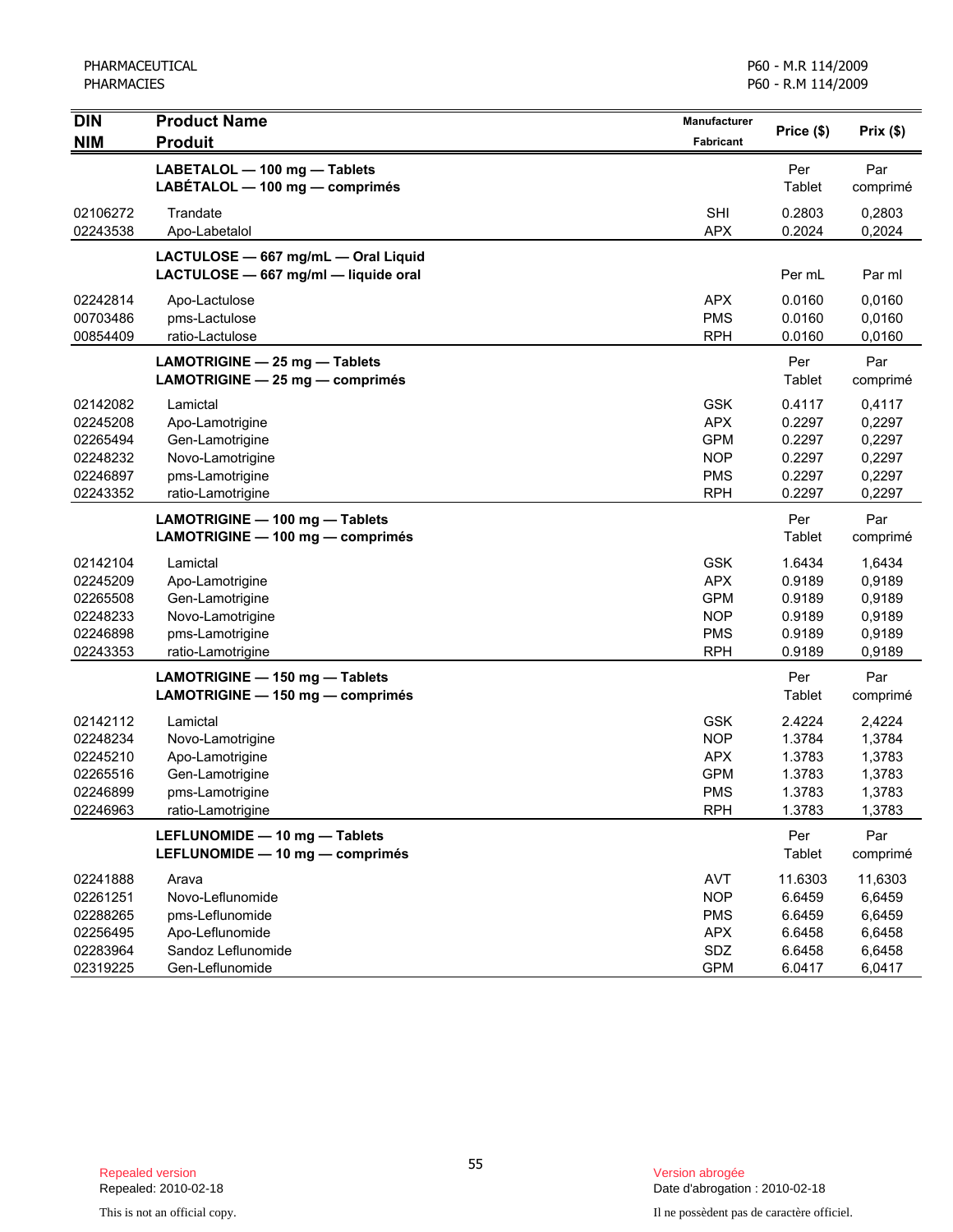| <b>DIN</b> | <b>Product Name</b>                                              | <b>Manufacturer</b> | Price (\$)    | Prix(\$) |
|------------|------------------------------------------------------------------|---------------------|---------------|----------|
| <b>NIM</b> | <b>Produit</b>                                                   | Fabricant           |               |          |
|            | LEFLUNOMIDE - 20 mg - Tablets                                    |                     | Per           | Par      |
|            | LEFLUNOMIDE - 20 mg - comprimés                                  |                     | Tablet        | comprimé |
| 02241889   | Arava                                                            | <b>AVT</b>          | 11.6303       | 11,6303  |
| 02261278   | Novo-Leflunomide                                                 | <b>NOP</b>          | 6.6459        | 6,6459   |
| 02288273   | pms-Leflunomide                                                  | <b>PMS</b>          | 6.6459        | 6,6459   |
| 02256509   | Apo-Leflunomide                                                  | <b>APX</b>          | 6.6458        | 6,6458   |
| 02283972   | Sandoz Leflunomide                                               | SDZ                 | 6.6458        | 6,6458   |
| 02319233   | Gen-Leflunomide                                                  | <b>GPM</b>          | 6.0417        | 6,0417   |
|            | LEVETIRACETAM - 250 mg - Tablets                                 |                     | Per           | Par      |
|            | LEVETIRACETAM - 250 mg - comprimés                               |                     | Tablet        | comprimé |
| 02247027   | Keppra                                                           | <b>UCB</b>          | 1.7600        | 1,7600   |
| 02285924   | Apo-Levetiracetam                                                | <b>APX</b>          | 1.2293        | 1,2293   |
| 02274183   | Co Levetiracetam                                                 | COB                 | 1.2293        | 1,2293   |
| 02296101   | pms-Levetiracetam                                                | <b>PMS</b>          | 1.1175        | 1,1175   |
|            | LEVETIRACETAM - 500 mg - Tablets                                 |                     | Per           | Par      |
|            | LEVETIRACETAM - 500 mg - comprimés                               |                     | Tablet        | comprimé |
| 02247028   | Keppra                                                           | <b>UCB</b>          | 2.1450        | 2,1450   |
| 02285932   | Apo-Levetiracetam                                                | <b>APX</b>          | 1.5015        | 1,5015   |
| 02274191   | Co Levetiracetam                                                 | COB                 | 1.5015        | 1,5015   |
| 02296128   | pms-Levetiracetam                                                | <b>PMS</b>          | 1.3650        | 1,3650   |
|            | LEVETIRACETAM - 750 mg - Tablets                                 |                     | Per           | Par      |
|            | LEVETIRACETAM - 750 mg - comprimés                               |                     | Tablet        | comprimé |
| 02247029   | Keppra                                                           | <b>UCB</b>          | 2.9700        | 2,9700   |
| 02285940   | Apo-Levetiracetam                                                | <b>APX</b>          | 2.1368        | 2,1368   |
| 02274205   | Co Levetiracetam                                                 | COB                 | 2.1368        | 2,1368   |
| 02296136   | pms-Levetiracetam                                                | <b>PMS</b>          | 1.9425        | 1,9425   |
|            | LEVOBUNOLOL HCI - 0.25% - Ophthalmic Solution                    |                     |               |          |
|            | LÉVOBUNOLOL (CHLORHYDRATE DE) - 0,25 % - solution ophtalmique    |                     | Per mL        | Par ml   |
| 00751286   | Betagan                                                          | <b>ALL</b>          | 2.4728        | 2,4728   |
| 02031159   | ratio-Levobunolol                                                | <b>RPH</b>          | 1.2936        | 1,2936   |
| 02241715   | Sandoz Levobunolol                                               | SDZ                 | 1.2936        | 1,2936   |
|            | LEVOBUNOLOL HCI - 0.5% - Ophthalmic Solution                     |                     |               |          |
|            | LEVOBUNOLOL (CHLORHYDRATE DE) $-$ 0,5 % $-$ solution ophtalmique |                     | Per mL        | Par ml   |
| 00637661   | Betagan                                                          | ALL                 | 3.6190        | 3,6190   |
| 02237991   | pms-Levobunolol                                                  | <b>PMS</b>          | 1.7886        | 1,7886   |
| 02031167   | ratio-Levobunolol                                                | <b>RPH</b>          | 1.7116        | 1,7116   |
| 02241716   | Sandoz Levobunolol                                               | SDZ                 | 1.7116        | 1,7116   |
|            | LEVODOPA/CARBIDOPA - 100 mg/10 mg - Tablets                      |                     | Per           | Par      |
|            | LÉVODOPA/CARBIDOPA - 100 mg/10 mg - comprimés                    |                     | <b>Tablet</b> | comprimé |
| 00355658   | Sinemet                                                          | <b>MFX</b>          | 0.4783        | 0,4783   |
| 02182831   | Nu-Levocarb                                                      | <b>NXP</b>          | 0.3300        | 0,3300   |
| 02244494   | Novo-Levocarbidopa                                               | <b>NOP</b>          | 0.2783        | 0,2783   |
| 02195933   | Apo-Levocarb                                                     | <b>APX</b>          | 0.2602        | 0,2602   |

Date d'abrogation : 2010-02-18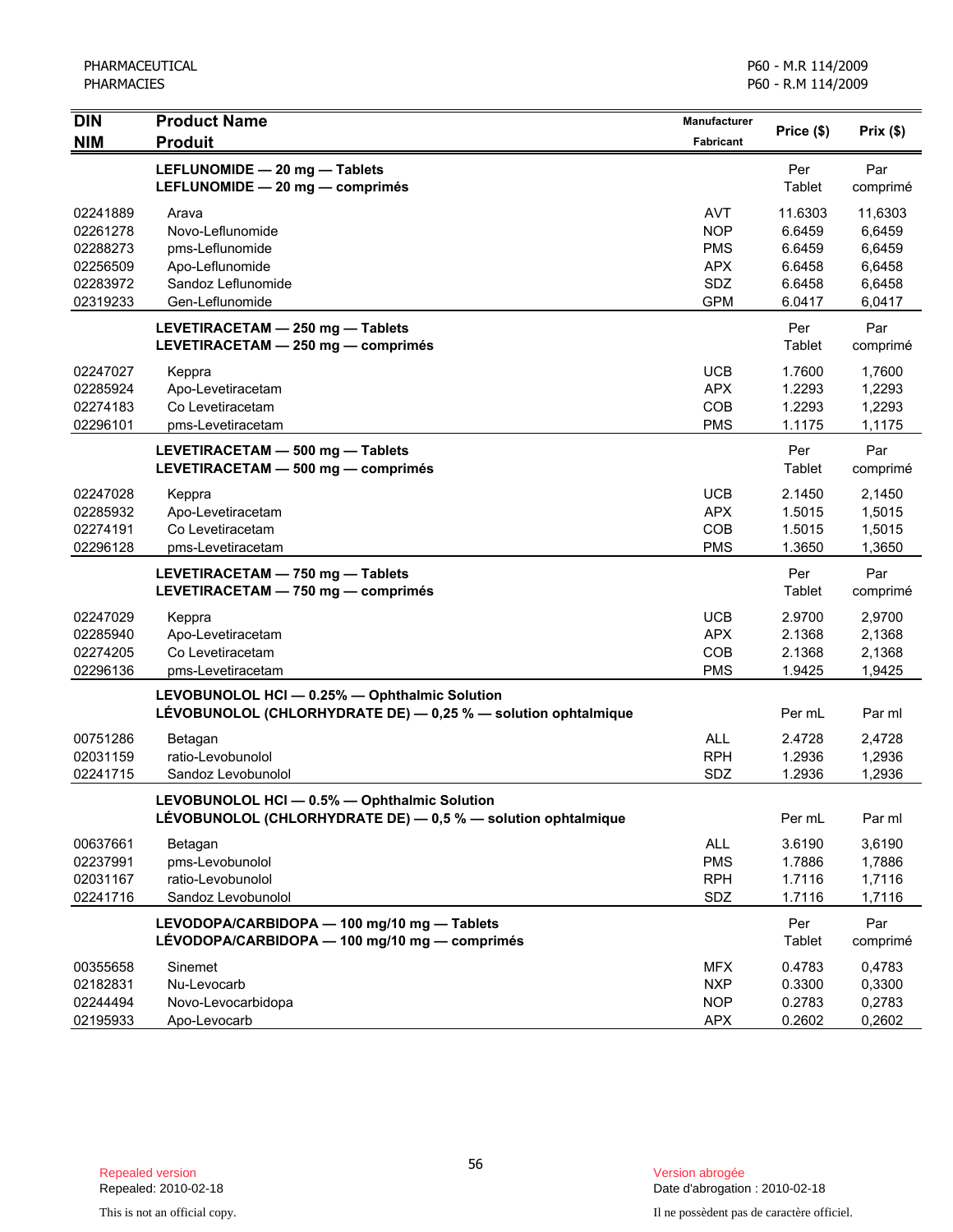| <b>DIN</b><br><b>NIM</b>                                                         | <b>Product Name</b><br><b>Produit</b>                                                                                                     | Manufacturer<br><b>Fabricant</b>                                                               | Price (\$)                                                         | $Prix($ \$)                                                        |
|----------------------------------------------------------------------------------|-------------------------------------------------------------------------------------------------------------------------------------------|------------------------------------------------------------------------------------------------|--------------------------------------------------------------------|--------------------------------------------------------------------|
|                                                                                  | LEVODOPA/CARBIDOPA - 100 mg/25 mg - Tablets<br>LÉVODOPA/CARBIDOPA - 100 mg/25 mg - comprimés                                              |                                                                                                | Per<br>Tablet                                                      | Par<br>comprimé                                                    |
| 00513997<br>02182823<br>02244495<br>02195941                                     | Sinemet<br>Nu-Levocarb<br>Novo-Levocarbidopa<br>Apo-Levocarb                                                                              | <b>MFX</b><br><b>NXP</b><br><b>NOP</b><br><b>APX</b>                                           | 0.7142<br>0.4928<br>0.4164<br>0.3885                               | 0,7142<br>0,4928<br>0,4164<br>0,3885                               |
|                                                                                  | LEVODOPA/CARBIDOPA - 250 mg/25 mg - Tablets<br>LEVODOPA/CARBIDOPA - 250 mg/25 mg - comprimés                                              |                                                                                                | Per<br>Tablet                                                      | Par<br>comprimé                                                    |
| 00328219<br>02182858<br>02126184<br>02244496<br>02195968                         | Sinemet<br>Nu-Levocarb<br>ratio-Levodopa/Carbidopa<br>Novo-Levocarbidopa<br>Apo-Levocarb                                                  | <b>MFX</b><br><b>NXP</b><br><b>RPH</b><br><b>NOP</b><br><b>APX</b>                             | 0.8002<br>0.5500<br>0.5500<br>0.4648<br>0.4337                     | 0,8002<br>0,5500<br>0,5500<br>0,4648<br>0,4337                     |
|                                                                                  | LEVODOPA/CARBIDOPA - 200 mg/50 mg - Controlled Release Tablets<br>LEVODOPA/CARBIDOPA - 200 mg/50 mg - comprimés à libération<br>contrôlée |                                                                                                | Per<br>Tablet                                                      | Par<br>comprimé                                                    |
| 00870935<br>02245211                                                             | Sinemet CR<br>Apo-Levocarb CR                                                                                                             | <b>DUP</b><br><b>APX</b>                                                                       | 1.4386<br>0.9457                                                   | 1,4386<br>0,9457                                                   |
|                                                                                  | LEVOFLOXACIN - 250 mg - Tablets<br>LEVOFLOXACIN - 250 mg - comprimés                                                                      |                                                                                                | Per<br>Tablet                                                      | Par<br>comprimé                                                    |
| 02236841<br>02298635<br>02284707<br>02315424<br>02313979<br>02248262<br>02284677 | Levaquin<br>Sandoz Levofloxacin<br>Apo-Levofloxacin<br>Co Levofloxacin<br>Gen-Levofloxacin<br>Novo-Levofloxacin<br>pms-Levofloxacin       | <b>JAN</b><br><b>SDZ</b><br><b>APX</b><br><b>COB</b><br><b>GPM</b><br><b>NOP</b><br><b>PMS</b> | 5.2066<br>3.3132<br>3.1080<br>3.1080<br>3.1080<br>3.1080<br>3.1080 | 5,2066<br>3,3132<br>3,1080<br>3,1080<br>3,1080<br>3,1080<br>3,1080 |
|                                                                                  | LEVOFLOXACIN - 500 mg - Tablets<br>LEVOFLOXACIN - 500 mg - comprimés                                                                      |                                                                                                | Per<br>Tablet                                                      | Par<br>comprimé                                                    |
| 02236842<br>02298643<br>02284715<br>02315432<br>02313987<br>02248263<br>02284685 | Levaquin<br>Sandoz Levofloxacin<br>Apo-Levofloxacin<br>Co Levofloxacin<br>Gen-Levofloxacin<br>Novo-Levofloxacin<br>pms-Levofloxacin       | <b>JAN</b><br><b>SDZ</b><br><b>APX</b><br><b>COB</b><br><b>GPM</b><br><b>NOP</b><br><b>PMS</b> | 5.8752<br>3.7387<br>3.5070<br>3.5070<br>3.5070<br>3.5070<br>3.5070 | 5,8752<br>3,3132<br>3,5070<br>3,5070<br>3,5070<br>3,5070<br>3,5070 |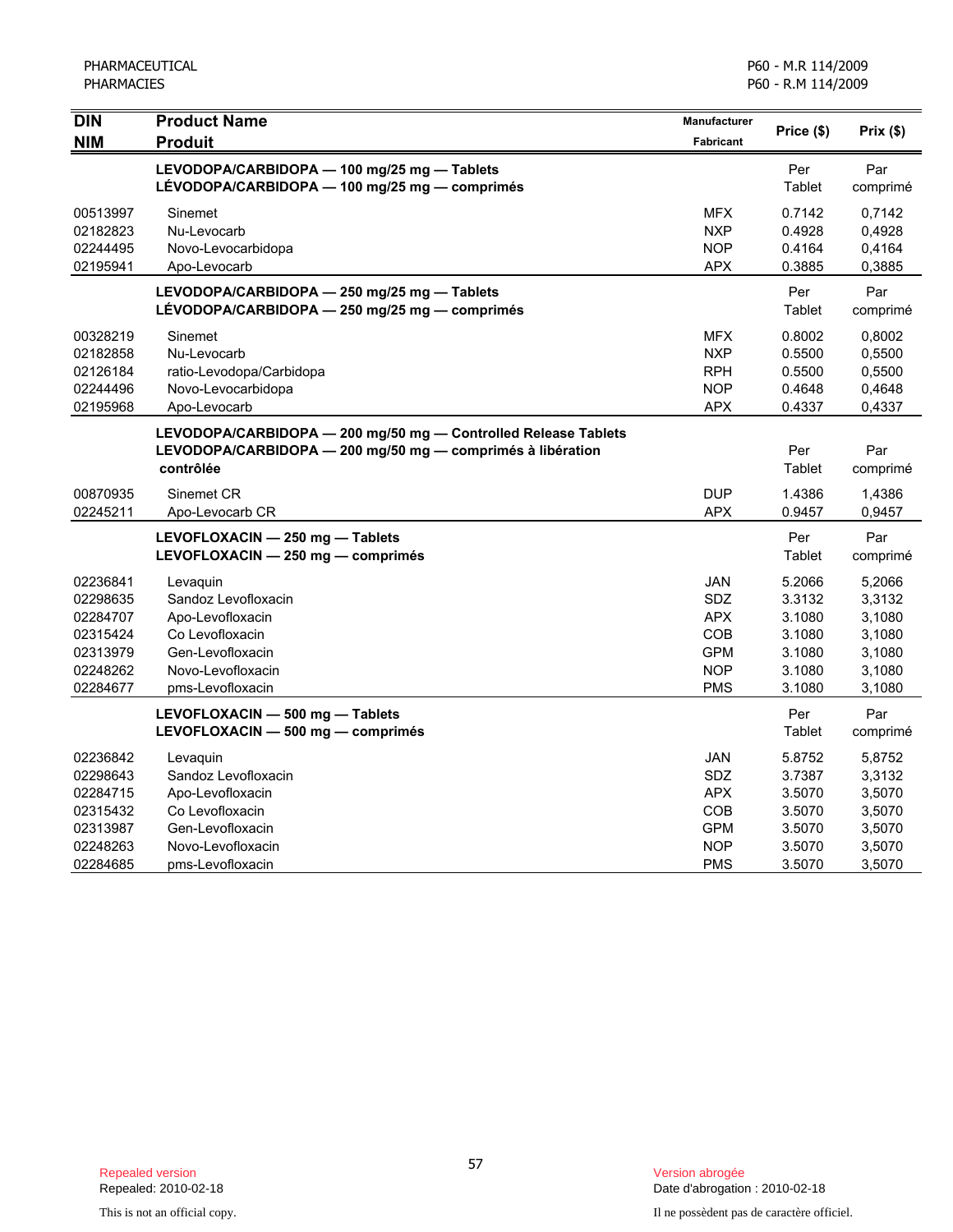| <b>DIN</b> | <b>Product Name</b>              | Manufacturer | Price (\$) | Prix(\$) |
|------------|----------------------------------|--------------|------------|----------|
| <b>NIM</b> | <b>Produit</b>                   | Fabricant    |            |          |
|            | $LISINOPRIL - 5 mg - Tables$     |              | Per        | Par      |
|            | LISINOPRIL - 5 mg - comprimés    |              | Tablet     | comprimé |
| 00839388   | Prinivil                         | <b>MFX</b>   | 0.6285     | 0,6285   |
| 02217481   | Apo-Lisinopril                   | <b>APX</b>   | 0.5927     | 0,5927   |
| 02049333   | Zestril                          | <b>AZC</b>   | 0.5927     | 0,5927   |
| 02271443   | Co Lisinopril                    | COB          | 0.5388     | 0,5388   |
| 02274833   | Gen-Lisinopril                   | <b>GPM</b>   | 0.5388     | 0,5388   |
| 02285061   | Novo-Lisinopril (Type P)         | <b>NOP</b>   | 0.5388     | 0,5388   |
| 02285118   | Novo-Lisinopril (Type Z)         | <b>NOP</b>   | 0.5388     | 0,5388   |
| 02292203   | pms-Lisinopril                   | <b>PMS</b>   | 0.5388     | 0,5388   |
| 02294230   | Ran-Lisinopril                   | <b>RAN</b>   | 0.5388     | 0,5388   |
| 02256797   | ratio-Lisinopril P               | <b>RPH</b>   | 0.5388     | 0,5388   |
| 02299879   | ratio-Lisinopril Z               | <b>RPH</b>   | 0.5388     | 0,5388   |
| 02289199   | Sandoz Lisinopril                | SDZ          | 0.5388     | 0,5388   |
|            | LISINOPRIL - 10 mg - Tablets     |              | Per        | Par      |
|            | $LISINOPRIL - 10 mg - comprimés$ |              | Tablet     | comprimé |
| 00839396   | Prinivil                         | <b>MFX</b>   | 0.7551     | 0,7551   |
| 02049376   | Zestril                          | <b>AZC</b>   | 0.7124     | 0,7124   |
| 02217503   | Apo-Lisinopril                   | <b>APX</b>   | 0.7121     | 0,7121   |
| 02271451   | Co Lisinopril                    | COB          | 0.6474     | 0,6474   |
| 02274841   | Gen-Lisinopril                   | <b>GPM</b>   | 0.6474     | 0,6474   |
| 02285088   | Novo-Lisinopril (Type P)         | <b>NOP</b>   | 0.6474     | 0,6474   |
| 02285126   | Novo-Lisinopril (Type Z)         | <b>NOP</b>   | 0.6474     | 0,6474   |
| 02292211   | pms-Lisinopril                   | <b>PMS</b>   | 0.6474     | 0.6474   |
| 02294249   | Ran-Lisinopril                   | <b>RAN</b>   | 0.6474     | 0,6474   |
| 02256800   | ratio-Lisinopril P               | <b>RPH</b>   | 0.6474     | 0.6474   |
| 02299887   | ratio-Lisinopril Z               | <b>RPH</b>   | 0.6474     | 0.6474   |
| 02289202   | Sandoz Lisinopril                | SDZ          | 0.6474     | 0.6474   |
|            | LISINOPRIL - 20 mg - Tablets     |              | Per        | Par      |
|            | LISINOPRIL - 20 mg - comprimés   |              | Tablet     | comprimé |
| 00839418   | Prinivil                         | <b>MFX</b>   | 0.9079     | 0,9079   |
| 02049384   | Zestril                          | <b>AZC</b>   | 0.8560     | 0,8560   |
| 02217511   | Apo-Lisinopril                   | <b>APX</b>   | 0.8557     | 0,8557   |
| 02271478   | Co Lisinopril                    | COB          | 0.7779     | 0,7779   |
| 02274868   | Gen-Lisinopril                   | <b>GPM</b>   | 0.7779     | 0,7779   |
| 02285096   | Novo-Lisinopril (Type P)         | <b>NOP</b>   | 0.7779     | 0,7779   |
| 02285134   | Novo-Lisinopril (Type Z)         | <b>NOP</b>   | 0.7779     | 0,7779   |
| 02292238   | pms-Lisinopril                   | <b>PMS</b>   | 0.7779     | 0,7779   |
| 02294257   | Ran-Lisinopril                   | <b>RAN</b>   | 0.7779     | 0,7779   |
| 02256819   | ratio-Lisinopril P               | <b>RPH</b>   | 0.7779     | 0,7779   |
| 02299895   | ratio-Lisinopril Z               | <b>RPH</b>   | 0.7779     | 0,7779   |
| 02289229   | Sandoz Lisinopril                | SDZ          | 0.7779     | 0,7779   |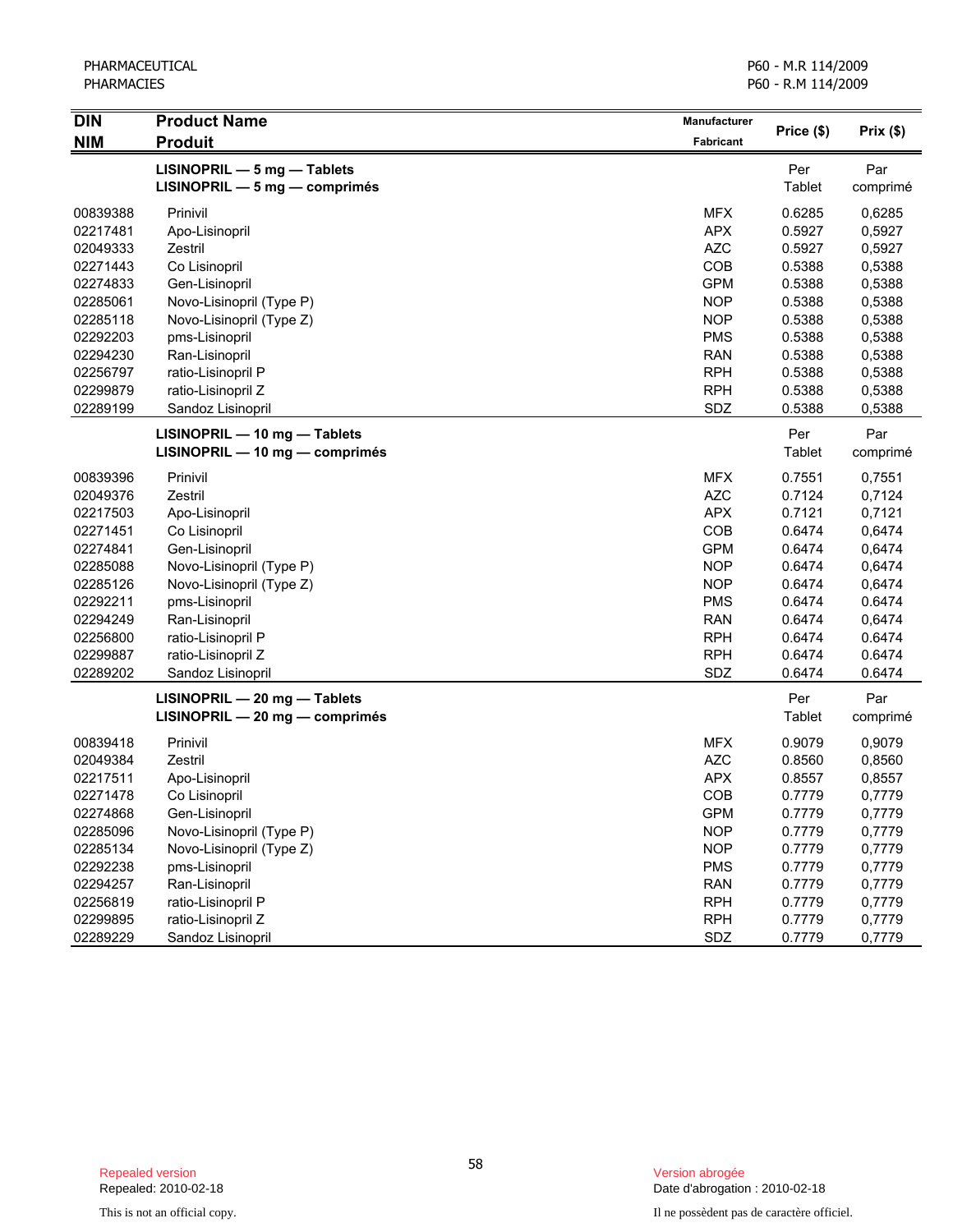| <b>DIN</b> | <b>Product Name</b>                                                                                                    | Manufacturer     | Price (\$)     | Prix(\$)        |
|------------|------------------------------------------------------------------------------------------------------------------------|------------------|----------------|-----------------|
| <b>NIM</b> | <b>Produit</b>                                                                                                         | <b>Fabricant</b> |                |                 |
|            | LISINOPRIL/HYDROCHLOROTHIAZIDE - 10 mg/12.5 mg - Tablets<br>LISINOPRIL/HYDROCHLOROTHIAZIDE - 10 mg/12,5 mg - comprimés |                  | Per<br>Tablet  | Par<br>comprimé |
| 02103729   | Zestoretic                                                                                                             | <b>AZC</b>       | 0.9171         | 0,9171          |
| 02108194   | Prinzide                                                                                                               | <b>MFX</b>       | 0.7782         | 0,7782          |
| 02261979   | Apo-Lisinopril/HCTZ                                                                                                    | <b>APX</b>       | 0.5835         | 0,5835          |
| 02297736   | Gen-Lisinopril HCTZ                                                                                                    | <b>GPM</b>       | 0.5835         | 0,5835          |
| 02301768   | Novo-Lisinopril/HCTZO(Type Z)                                                                                          | <b>NOP</b>       | 0.5835         | 0,5835          |
| 02302136   | Novo-Lisinopril/HCTZO(Type P)                                                                                          | <b>NOP</b>       | 0.5835         | 0,5835          |
| 02302365   | Sandoz Lisinopril HCT                                                                                                  | SDZ              | 0.5835         | 0.5835          |
|            | LISINOPRIL/HYDROCHLOROTHIAZIDE - 20 mg/12.5 mg - Tablets<br>LISINOPRIL/HYDROCHLOROTHIAZIDE - 20 mg/12,5 mg - comprimés |                  | Per<br>Tablet  | Par<br>comprimé |
| 02045737   | Zestoretic                                                                                                             | <b>AZC</b>       | 1.1019         | 1,1019          |
| 00884413   | Prinzide                                                                                                               | <b>MFX</b>       | 0.9350         | 0,9350          |
| 02261987   | Apo-Lisinopril/HCTZ                                                                                                    | <b>APX</b>       | 0.7011         | 0,7011          |
| 02297744   | Gen-Lisinopril HCTZ                                                                                                    | <b>GPM</b>       | 0.7011         | 0,7011          |
| 02301776   | Novo-Lisinopril/HCTZO(Type Z)                                                                                          | <b>NOP</b>       | 0.7011         | 0,7011          |
| 02302144   | Novo-Lisinopril/HCTZO(Type P)                                                                                          | <b>NOP</b>       | 0.7011         | 0,7011          |
| 02302373   | Sandoz Lisinopril HCT                                                                                                  | SDZ              | 0.7011         | 0,7011          |
|            | LISINOPRIL/HYDROCHLOROTHIAZIDE - 20 mg/25 mg - Tablets<br>LISINOPRIL/HYDROCHLOROTHIAZIDE - 20 mg/25 mg - comprimés     |                  | Per<br>Tablet  | Par<br>comprimé |
| 02045729   | Zestoretic                                                                                                             | <b>AZC</b>       | 1.1019         | 1,1019          |
| 00884421   | Prinzide                                                                                                               | <b>MFX</b>       | 0.8252         | 0,8252          |
| 02261995   | Apo-Lisinopril/HCTZ                                                                                                    | <b>APX</b>       | 0.7011         | 0,7011          |
| 02297752   | Gen-Lisinopril HCTZ                                                                                                    | <b>GPM</b>       | 0.7011         | 0,7011          |
| 02301784   | Novo-Lisinopril/HCTZO(Type Z)                                                                                          | <b>NOP</b>       | 0.7011         | 0,7011          |
| 02302152   | Novo-Lisinopril/HCTZO(Type P)                                                                                          | <b>NOP</b>       | 0.7011         | 0,7011          |
| 02302381   | Sandoz Lisnopril HCT                                                                                                   | SDZ              | 0.7011         | 0,7011          |
|            | LITHIUM CARBONATE - 150 mg - Capsules<br>LITHIUM (CARBONATE DE) - 150 mg - capsules                                    |                  | Per<br>Capsule | Par<br>capsule  |
| 00461733   | Carbolith                                                                                                              | <b>VAL</b>       | 0.1256         | 0,1256          |
| 02216132   | pms-Lithium Carbonate                                                                                                  | <b>PMS</b>       | 0.0697         | 0,0697          |
| 02242837   | Apo-Lithium Carbonate                                                                                                  | <b>APX</b>       | 0.0585         | 0,0585          |
|            | LITHIUM CARBONATE - 150 mg - Capsules<br>LITHIUM (CARBONATE DE) - 150 mg - capsules                                    |                  | Per<br>Capsule | Par<br>capsule  |
| 02013231   | Lithane                                                                                                                | PFI              | 0.1041         | 0,1041          |
| 02242837   | Apo-Lithium Carbonate                                                                                                  | <b>APX</b>       | 0.0585         | 0,0585          |
|            | LITHIUM CARBONATE - 300 mg - Capsules<br>LITHIUM (CARBONATE DE) - 300 mg - capsules                                    |                  | Per<br>Capsule | Par<br>capsule  |
| 00236683   | Carbolith                                                                                                              | <b>VAL</b>       | 0.0975         | 0,0975          |
| 02216140   | pms-Lithium Carbonate                                                                                                  | <b>PMS</b>       | 0.0731         | 0,0731          |
| 02242838   | Apo-Lithium Carbonate                                                                                                  | <b>APX</b>       | 0.0614         | 0,0614          |
|            |                                                                                                                        |                  |                |                 |
|            | LITHIUM CARBONATE - 300 mg - Capsules<br>LITHIUM (CARBONATE DE) - 300 mg - capsules                                    |                  | Per<br>Capsule | Par<br>capsule  |
| 00406775   | Lithane                                                                                                                | PFI              | 0.1118         | 0,1118          |
| 02242838   | Apo-Lithium Carbonate                                                                                                  | <b>APX</b>       | 0.0614         | 0,0614          |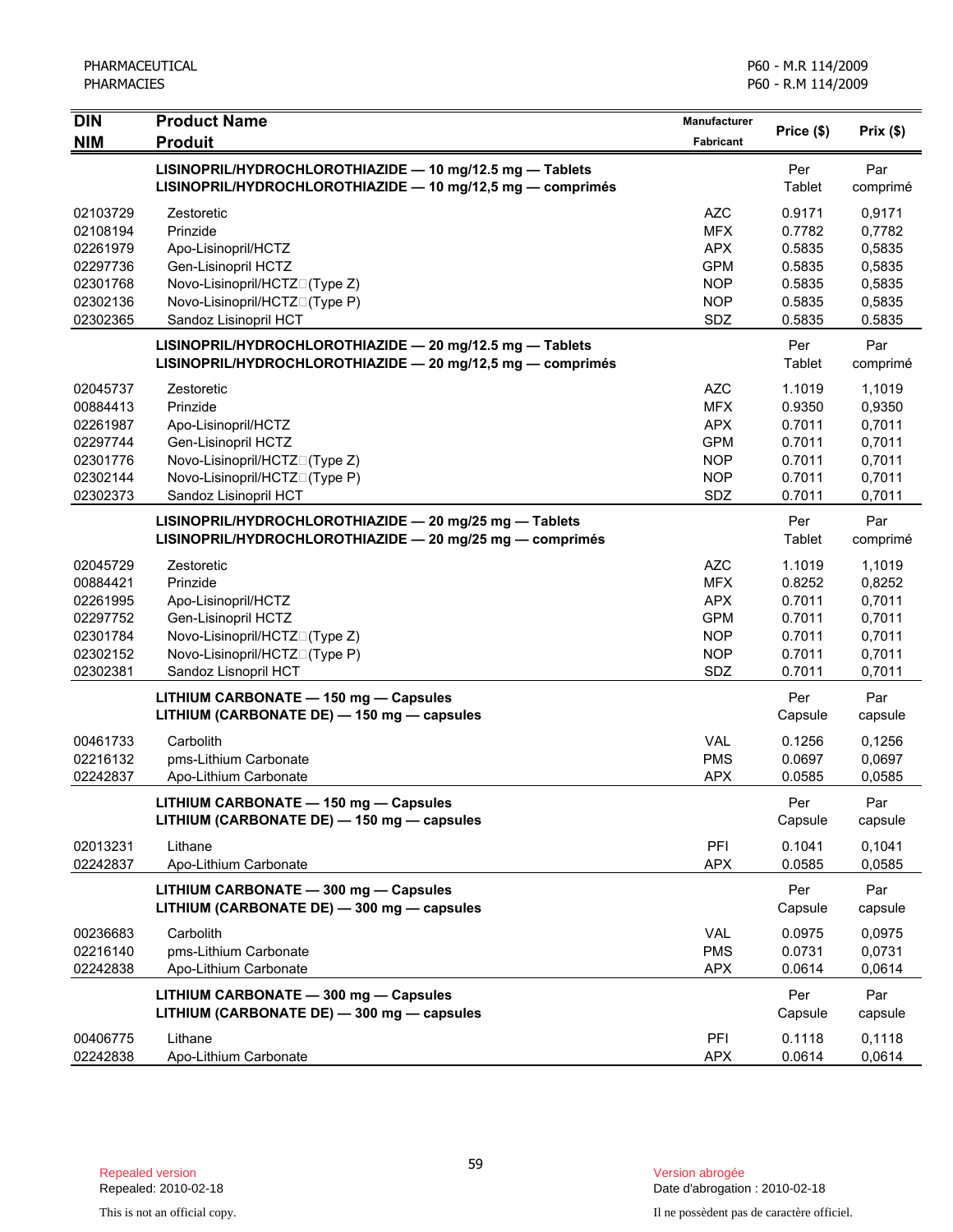| <b>DIN</b>                                                                       | <b>Product Name</b>                                                                                                 | Manufacturer                                                                            | Price (\$)                                                         | Prix(\$)                                                           |
|----------------------------------------------------------------------------------|---------------------------------------------------------------------------------------------------------------------|-----------------------------------------------------------------------------------------|--------------------------------------------------------------------|--------------------------------------------------------------------|
| <b>NIM</b>                                                                       | <b>Produit</b>                                                                                                      | <b>Fabricant</b>                                                                        |                                                                    |                                                                    |
|                                                                                  | LITHIUM CARBONATE - 600 mg - Capsules<br>LITHIUM (CARBONATE DE) - 600 mg - capsules                                 |                                                                                         | Per<br>Capsule                                                     | Par<br>capsule                                                     |
| 02011239<br>02216159                                                             | Carbolith<br>pms-Lithium Carbonate                                                                                  | <b>VAL</b><br><b>PMS</b>                                                                | 0.1700<br>0.1496                                                   | 0,1700<br>0,1496                                                   |
|                                                                                  | LOPERAMIDE - 2 mg - Tablets<br>LOPERAMIDE $-2$ mg $-$ comprimés                                                     |                                                                                         | Per<br>Tablet                                                      | Par<br>comprimé                                                    |
| 02183862<br>02229552<br>02228351<br>02212005<br>02132591<br>02257564<br>02256452 | Imodium<br>Diarr-eze<br>pms-Loperamide<br>Apo-Loperamide<br>Novo-Loperamide<br>Sandoz Loperamide<br>Jamp-Loperamide | <b>MCL</b><br><b>PMS</b><br><b>PMS</b><br><b>APX</b><br><b>NOP</b><br><b>SDZ</b><br>JPC | 0.5184<br>0.3593<br>0.2717<br>0.2713<br>0.2713<br>0.2713<br>0.2600 | 0,5184<br>0,3593<br>0,2717<br>0,2713<br>0,2713<br>0,2713<br>0,2600 |
|                                                                                  | LORATADINE - 10 mg - Tablets<br>LORATADINE - 10 mg - comprimés                                                      |                                                                                         | Per<br>Tablet                                                      | Par<br>comprimé                                                    |
| 00782696<br>02243880                                                             | Claritin<br>Apo-Loratadine                                                                                          | <b>SCH</b><br><b>APX</b>                                                                | 0.9192<br>0.6895                                                   | 0,9192<br>0,6895                                                   |
|                                                                                  | $LORAZEPAM - 0.5 mg - 0ral Tables$<br>$LORAZEPAM - 0,5 mg - comprimés oraux$                                        |                                                                                         | Per<br>Tablet                                                      | Par<br>comprimé                                                    |
| 00865672<br>00728187<br>00655740<br>02041413<br>00711101                         | Nu-Loraz<br>pms-Lorazepam<br>Apo-Lorazepam<br>Ativan<br>Novo-Lorazem                                                | <b>NXP</b><br><b>PMS</b><br><b>APX</b><br><b>WAY</b><br><b>NOP</b>                      | 0.0660<br>0.0514<br>0.0395<br>0.0395<br>0.0359                     | 0,0660<br>0,0514<br>0,0395<br>0,0395<br>0.0359                     |
|                                                                                  | LORAZEPAM - 1 mg - Oral Tablets<br>LORAZEPAM - 1 mg - comprimés oraux                                               |                                                                                         | Per<br>Tablet                                                      | Par<br>comprimé                                                    |
| 02041421<br>00865680<br>00728195<br>00655759<br>00637742                         | Ativan<br>Nu-Loraz<br>pms-Lorazepam<br>Apo-Lorazepam<br>Novo-Lorazem                                                | <b>WAY</b><br><b>NXP</b><br><b>PMS</b><br><b>APX</b><br><b>NOP</b>                      | 0.0930<br>0.0635<br>0.0524<br>0.0492<br>0.0447                     | 0,0930<br>0,0635<br>0,0524<br>0,0492<br>0,0447                     |
|                                                                                  | LORAZEPAM - 2 mg - Oral Tablets<br>LORAZEPAM - 2 mg - comprimés oraux                                               |                                                                                         | Per<br>Tablet                                                      | Par<br>comprimé                                                    |
| 02041448<br>00865699<br>00728209<br>00655767<br>00637750                         | Apo-Lorazepam<br>Nu-Loraz<br>pms-Lorazepam<br>Apo-Lorazepam<br>Novo-Lorazem                                         | <b>WAY</b><br><b>NXP</b><br><b>PMS</b><br><b>APX</b><br><b>NOP</b>                      | 0.1460<br>0.1236<br>0.0851<br>0.0769<br>0.0699                     | 0.1460<br>0,1236<br>0,0851<br>0,0769<br>0,0699                     |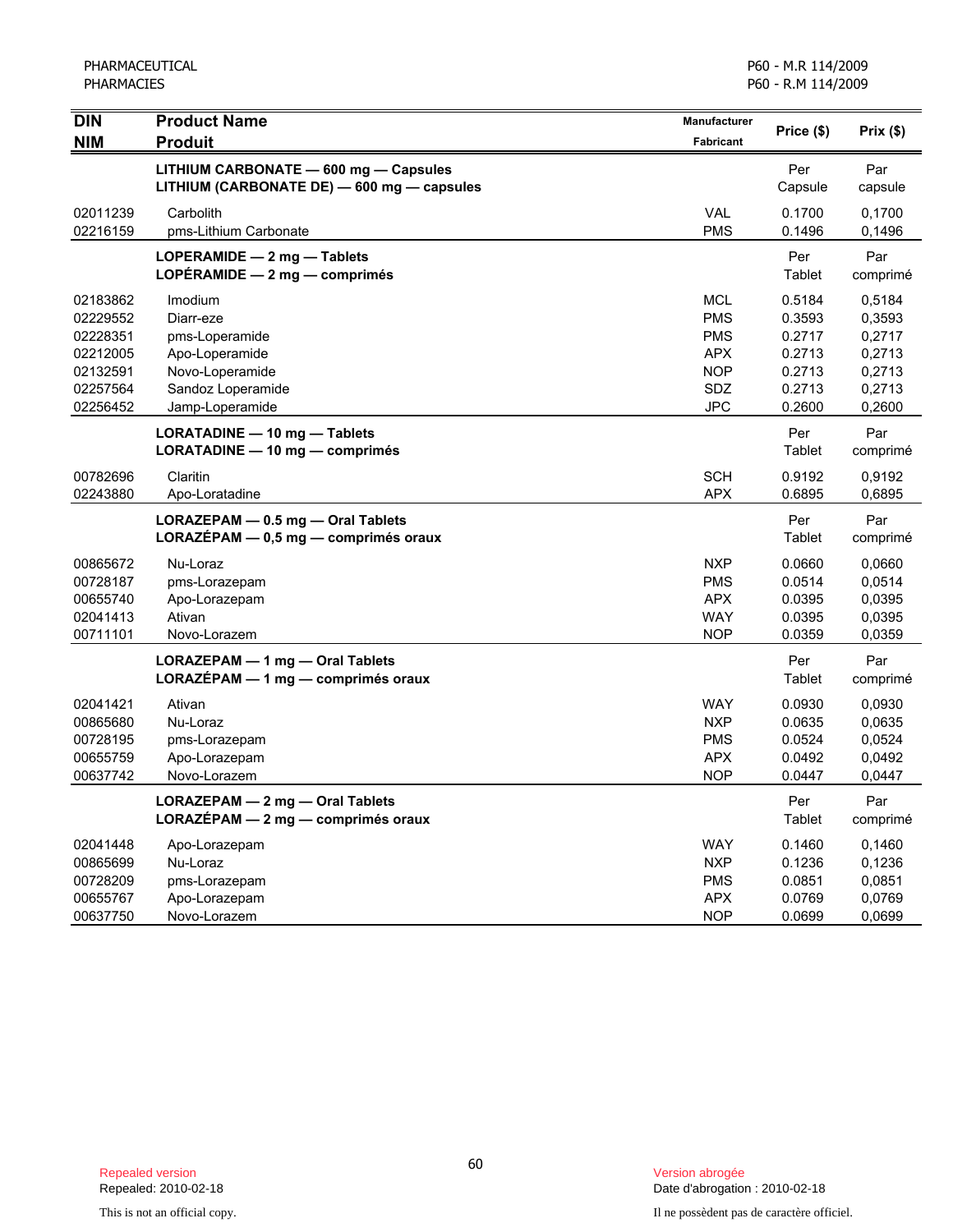| <b>DIN</b> | <b>Product Name</b>                                      | <b>Manufacturer</b> | Price (\$) | Prix(\$) |
|------------|----------------------------------------------------------|---------------------|------------|----------|
| <b>NIM</b> | <b>Produit</b>                                           | <b>Fabricant</b>    |            |          |
|            | LOVASTATIN - 20 mg - Tablets                             |                     | Per        | Par      |
|            | LOVASTATINE - 20 mg - comprimés                          |                     | Tablet     | comprimé |
| 00795860   | Mevacor                                                  | <b>MFX</b>          | 2.1643     | 2,1643   |
| 02246013   | pms-Lovastatin                                           | <b>PMS</b>          | 1.5235     | 1,5235   |
| 02267969   | Ran-Lovastatin                                           | <b>RAN</b>          | 1.3197     | 1,3197   |
| 02220172   | Apo-Lovastatin                                           | <b>APX</b>          | 1.1998     | 1,1998   |
| 02248572   | Co Lovastatin                                            | <b>COB</b>          | 1.1998     | 1,1998   |
| 02243127   | Gen-Lovastatin                                           | <b>GPM</b>          | 1.1998     | 1,1998   |
| 02245822   | ratio-Lovastatin                                         | <b>RPH</b>          | 1.1998     | 1,1998   |
| 02246542   | Novo-Lovastatin                                          | <b>NOP</b>          | 1.1997     | 1,1997   |
| 02247056   | Sandoz Lovastatin                                        | SDZ                 | 1.1997     | 1,1997   |
|            | LOVASTATIN - 40 mg - Tablets                             |                     | Per        | Par      |
|            | LOVASTATINE - 40 mg - comprimés                          |                     | Tablet     | comprimé |
| 00795852   | Mevacor                                                  | <b>MFX</b>          | 3.9534     | 3,9534   |
| 02246014   | pms-Lovastatin                                           | <b>PMS</b>          | 2.8100     | 2,8100   |
| 02267977   | Ran-Lovastatin                                           | <b>RAN</b>          | 2.4342     | 2,4342   |
| 02220180   | Apo-Lovastatin                                           | <b>APX</b>          | 2.2129     | 2,2129   |
| 02248573   | Co Lovastatin                                            | COB                 | 2.2129     | 2,2129   |
| 02243129   | Gen-Lovastatin                                           | <b>GPM</b>          | 2.2129     | 2,2129   |
| 02246543   | Novo-Lovastatin                                          | <b>NOP</b>          | 2.2129     | 2,2129   |
| 02245823   | ratio-Lovastatin                                         | <b>RPH</b>          | 2.2129     | 2,2129   |
| 02247057   | Sandoz Lovastatin                                        | SDZ                 | 2.2129     | 2,2129   |
|            | <b>LOXAPINE SUCCINATE - 5 mg - Tablets</b>               |                     | Per        | Par      |
|            | LOXAPINE (SUCCINATE DE) - 5 mg - comprimés               |                     | Tablet     | comprimé |
| 02230837   | pms-Loxapine                                             | <b>PMS</b>          | 0.1768     | 0,1768   |
| 02237651   | Apo-Loxapine                                             | <b>APX</b>          | 0.1650     | 0,1650   |
| 02237534   | Nu-Loxapine                                              | <b>NXP</b>          | 0.1650     | 0,1650   |
|            | <b>LOXAPINE SUCCINATE - 10 mg - Tablets</b>              |                     | Per        | Par      |
|            | LOXAPINE (SUCCINATE DE) - 10 mg - comprimés              |                     | Tablet     | comprimé |
| 02230838   | pms-Loxapine                                             | <b>PMS</b>          | 0.2940     | 0,2940   |
| 02237652   | Apo-Loxapine                                             | <b>APX</b>          | 0.2750     | 0,2750   |
| 02237535   | Nu-Loxapine                                              | <b>NXP</b>          | 0.2750     | 0,2750   |
|            | LOXAPINE SUCCINATE - 25 mg - Tablets                     |                     | Per        | Par      |
|            | LOXAPINE (SUCCINATE DE) - 25 mg - comprimés              |                     | Tablet     | comprimé |
| 02230839   | pms-Loxapine                                             | <b>PMS</b>          | 0.4563     | 0,4563   |
| 02237653   | Apo-Loxapine                                             | <b>APX</b>          | 0.4260     | 0,4260   |
| 02237536   | Nu-Loxapine                                              | <b>NXP</b>          | 0.4260     | 0,4260   |
|            | LOXAPINE SUCCINATE - 50 mg - Tablets                     |                     | Per        | Par      |
|            | LOXAPINE (SUCCINATE DE) - 50 mg - comprimés              |                     | Tablet     | comprimé |
| 02170035   | Loxapac                                                  | <b>WAY</b>          | 0.8113     | 0,8113   |
| 02230840   | pms-Loxapine                                             | <b>PMS</b>          | 0.6085     | 0,6085   |
| 02237654   | Apo-Loxapine                                             | <b>APX</b>          | 0.5680     | 0,5680   |
| 02237537   | Nu-Loxapine                                              | <b>NXP</b>          | 0.5680     | 0,5680   |
|            | MEDROXYPROGESTERONE ACETATE - 150 mg/mL - Injection      |                     | Per        | Par      |
|            | MÉDROXYPROGESTÉRONE (ACÉTATE DE) - 150 mg/mL - injection |                     | Vial       | ampoule  |
| 00585092   | Depo-Provera                                             | <b>UPJ</b>          | 29.8425    | 24,8425  |
| 02322250   | Medroxyprogesterone Acetate Injectable Suspension        | SDZ                 | 22.0000    | 22,0000  |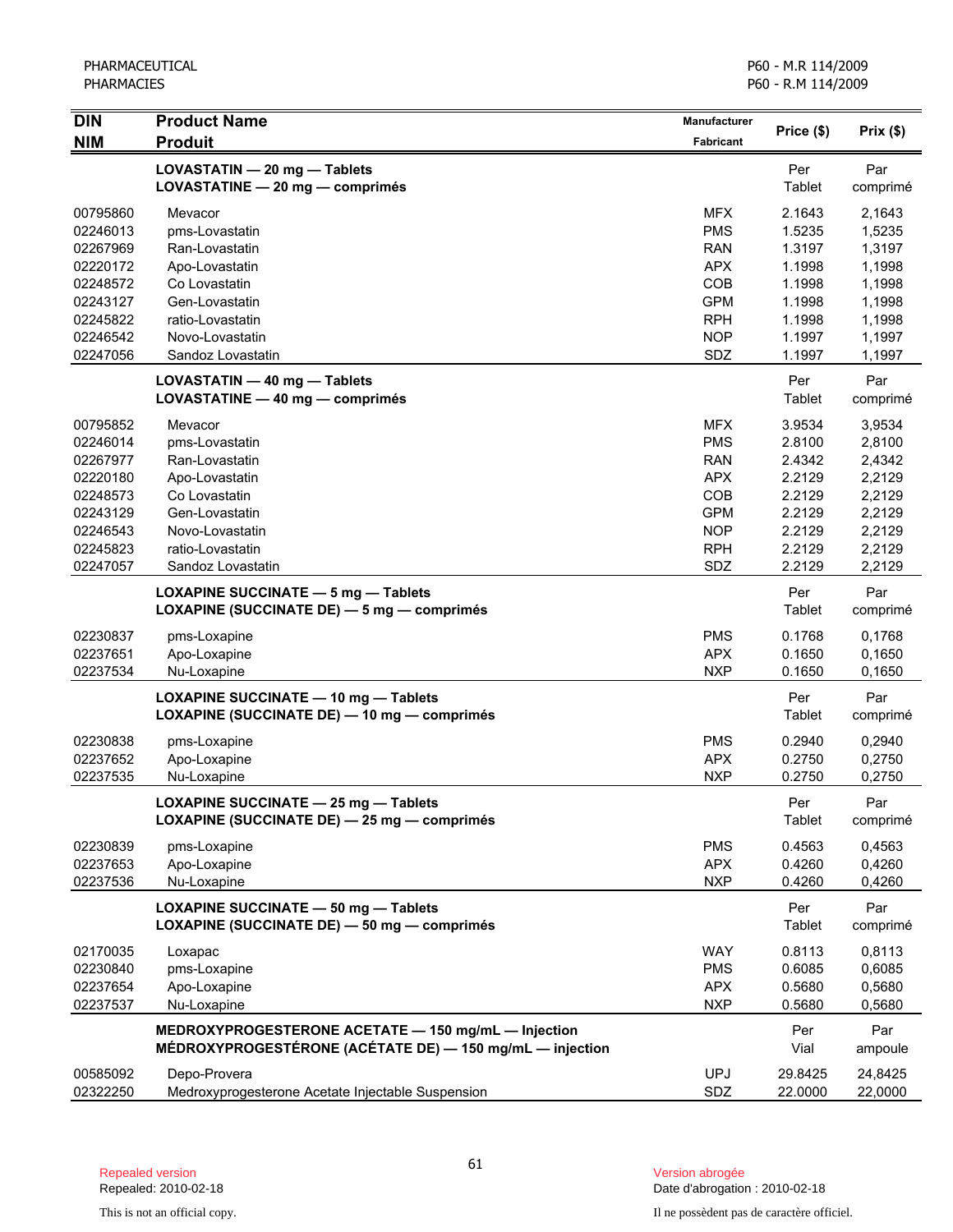| <b>DIN</b><br><b>NIM</b>                                 | <b>Product Name</b><br><b>Produit</b>                                                                   | <b>Manufacturer</b><br><b>Fabricant</b>                     | Price (\$)                                     | Prix(\$)                                       |
|----------------------------------------------------------|---------------------------------------------------------------------------------------------------------|-------------------------------------------------------------|------------------------------------------------|------------------------------------------------|
|                                                          | MEDROXYPROGESTERONE ACETATE - 2.5 mg - Tablets<br>MÉDROXYPROGESTÉRONE (ACÉTATE DE) - 2,5 mg - comprimés |                                                             | Per<br>Tablet                                  | Par<br>comprimé                                |
| 00708917<br>02229838<br>02244726<br>02221284<br>02246627 | Provera<br>Gen-Medroxy<br>Apo-Medroxy<br>Novo-Medrone<br>pms-Medroxyprogesterone                        | PFI<br><b>GPM</b><br><b>APX</b><br><b>NOP</b><br><b>PMS</b> | 0.1762<br>0.0874<br>0.0873<br>0.0873<br>0.0873 | 0,1762<br>0,0874<br>0,0873<br>0,0873<br>0,0873 |
|                                                          | MEDROXYPROGESTERONE ACETATE - 5 mg - Tablets<br>MÉDROXYPROGESTÉRONE (ACÉTATE DE) — 5 mg — comprimés     |                                                             | Per<br>Tablet                                  | Par<br>comprimé                                |
| 00030937<br>02229839<br>02221292<br>02246628<br>02244727 | Provera<br>Gen-Medroxy<br>Novo-Medrone<br>pms-Medroxyprogesterone<br>Apo-Medroxy                        | PFI<br><b>GPM</b><br><b>NOP</b><br><b>PMS</b><br><b>APX</b> | 0.3483<br>0.1726<br>0.1726<br>0.1726<br>0.1725 | 0,3483<br>0,1726<br>0,1726<br>0,1726<br>0,1725 |
|                                                          | MEDROXYPROGESTERONE ACETATE - 10 mg - Tablets<br>MÉDROXYPROGESTÉRONE (ACÉTATE DE) — 10 mg — comprimés   |                                                             | Per<br>Tablet                                  | Par<br>comprimé                                |
| 00729973<br>02277298<br>02229840<br>02221306<br>02246629 | Provera<br>Apo-Medroxy<br>Gen-Medroxy<br>Novo-Medrone<br>pms-Medroxyprogesterone                        | PFI<br><b>APX</b><br><b>GPM</b><br><b>NOP</b><br><b>PMS</b> | 0.7067<br>0.3486<br>0.3486<br>0.3486<br>0.3486 | 0,7067<br>0,3486<br>0,3486<br>0,3486<br>0,3486 |
|                                                          | MEDROXYPROGESTERONE ACETATE - 100 mg - Tablets<br>MÉDROXYPROGESTÉRONE (ACÉTATE DE) — 100 mg — comprimés |                                                             | Per<br>Tablet                                  | Par<br>comprimé                                |
| 00030945<br>02267640                                     | Provera<br>Apo-Medroxy                                                                                  | <b>UPJ</b><br><b>APX</b>                                    | 1.3700<br>0.9153                               | 1,3700<br>0,9153                               |
|                                                          | MEFENAMIC ACID - 250 mg - Capsules<br>MÉFÉNAMIQUE (ACIDE) $-$ 250 mg $-$ capsules                       |                                                             | Per<br>Capsule                                 | Par<br>capsule                                 |
| 02229452<br>02229569<br>02237826<br>02231208             | Apo-Mefenamic<br>Nu-Mefenamic<br>Dom-Mefenamic<br>pms-Mefenamic Acid                                    | <b>APX</b><br><b>NXP</b><br><b>DOM</b><br><b>PMS</b>        | 0.3640<br>0.3640<br>0.3639<br>0.3639           | 0,3640<br>0,3640<br>0,3639<br>0,3639           |
|                                                          | MEFLOQUINE HCI - 250 mg - Tablets<br>MEFLOQUINE (CHLORHYDRATE DE) - 250 mg - comprimés                  |                                                             | Per<br>Tablet                                  | Par<br>comprimé                                |
| 02018055<br>02244366                                     | Lariam<br>Apo-Mefloquine                                                                                | <b>HLR</b><br><b>APX</b>                                    | 5.3061<br>3.6950                               | 5,3061<br>3,6950                               |
|                                                          | MEGESTROL - 40 mg - Tablets<br>$MÉGESTROL - 40 mg - comprimés$                                          |                                                             | Per<br>Tablet                                  | Par<br>comprimé                                |
| 02195917<br>02185415                                     | Apo-Megestrol<br>Nu-Megestrol                                                                           | <b>APX</b><br><b>NXP</b>                                    | 1.0073<br>1.0073                               | 1,0073<br>1,0073                               |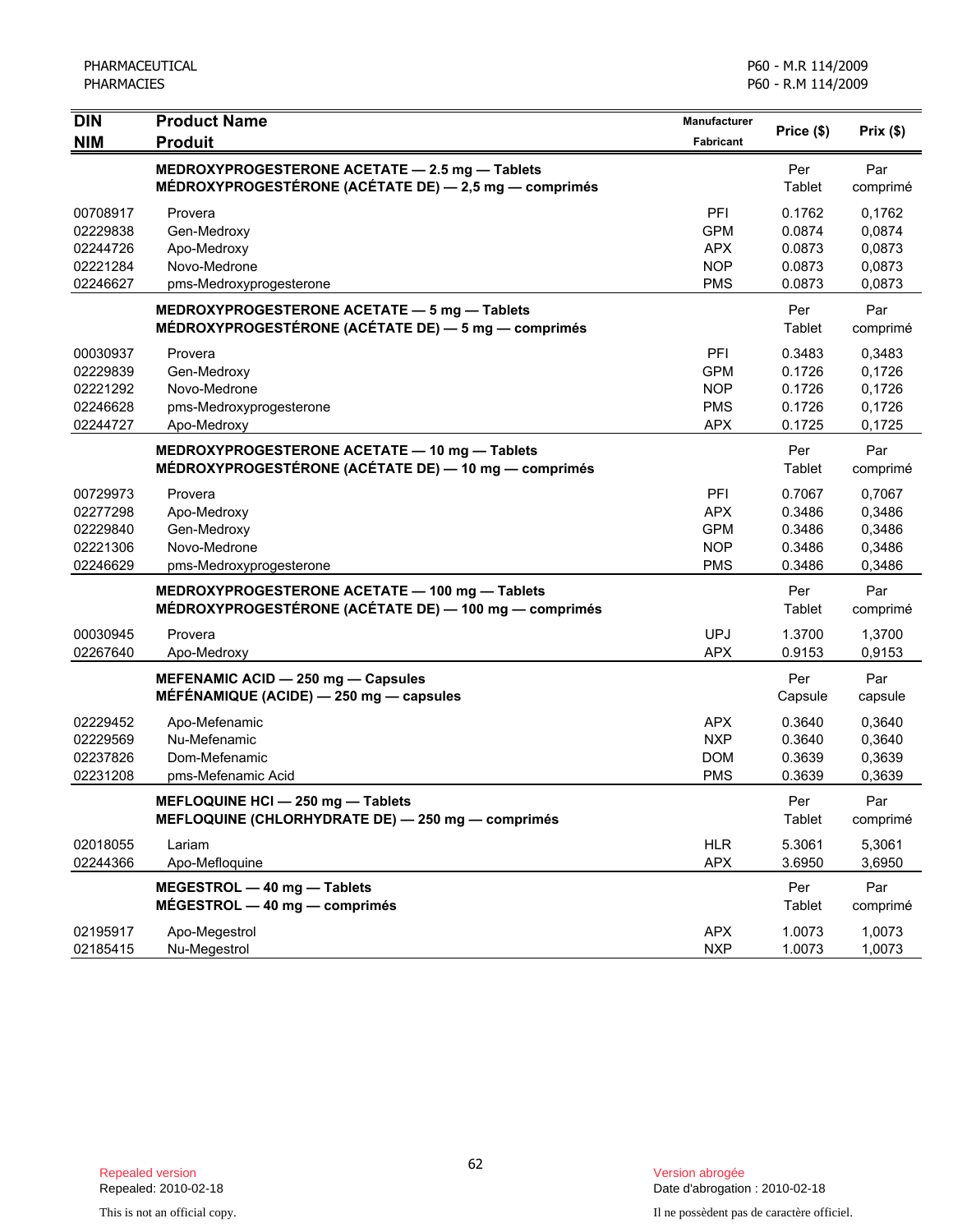| <b>DIN</b> | <b>Product Name</b>                                            | Manufacturer | Price (\$)    | Prix(\$) |
|------------|----------------------------------------------------------------|--------------|---------------|----------|
| <b>NIM</b> | <b>Produit</b>                                                 | Fabricant    |               |          |
|            | MEGESTROL - 160 mg - Tablets<br>MÉGESTROL - 160 mg - comprimés |              | Per<br>Tablet | Par      |
|            |                                                                |              |               | comprimé |
| 02195925   | Apo-Megestrol                                                  | <b>APX</b>   | 4.2630        | 4,2630   |
| 02185423   | Nu-Megestrol                                                   | <b>NXP</b>   | 4.2630        | 4,2630   |
|            | MELOXICAM - 7.5 mg - Tablets                                   |              | Per           | Par      |
|            | $MÉLOXICAM - 7,5 mg - comprimés$                               |              | Tablet        | comprimé |
| 02242785   | <b>Mobicox</b>                                                 | <b>BOE</b>   | 0.8812        | 0,8812   |
| 02248973   | Apo-Meloxicam                                                  | <b>APX</b>   | 0.5405        | 0,5405   |
| 02250012   | Co Meloxicam                                                   | COB          | 0.5405        | 0,5405   |
| 02255987   | Gen-Meloxicam                                                  | <b>GPM</b>   | 0.5405        | 0,5405   |
| 02258315   | Novo-Meloxicam                                                 | <b>NOP</b>   | 0.5405        | 0,5405   |
| 02248267   | pms-Meloxicam                                                  | <b>PMS</b>   | 0.5405        | 0,5405   |
| 02247889   | ratio-Meloxicam                                                | <b>RPH</b>   | 0.5405        | 0,5405   |
|            | MELOXICAM - 15 mg - Tablets                                    |              | Per           | Par      |
|            | $MÉLOXICAM - 15 mg - comprimés$                                |              | Tablet        | comprimé |
| 02242786   | <b>Mobicox</b>                                                 | <b>BOE</b>   | 1.0167        | 1,0167   |
| 02248974   | Apo-Meloxicam                                                  | <b>APX</b>   | 0.6237        | 0,6237   |
| 02250020   | Co Meloxicam                                                   | <b>COB</b>   | 0.6237        | 0,6237   |
| 02255995   | Gen-Meloxicam                                                  | <b>GPM</b>   | 0.6237        | 0,6237   |
| 02258323   | Novo-Meloxicam                                                 | <b>NOP</b>   | 0.6237        | 0,6237   |
| 02248268   | pms-Meloxicam                                                  | <b>PMS</b>   | 0.6237        | 0,6237   |
| 02248031   | ratio-Meloxicam                                                | <b>RPH</b>   | 0.6237        | 0,6237   |
|            | METFORMIN HCI - 500 mg - Tablets                               |              | Per           | Par      |
|            | METFORMINE (CHLORHYDRATE DE) - 500 mg - comprimés              |              | Tablet        | comprimé |
| 02099233   | Glucophage                                                     | <b>AVE</b>   | 0.2942        | 0,2942   |
| 02269031   | Ran-Metformin                                                  | <b>RAN</b>   | 0.1472        | 0,1472   |
| 02167786   | Apo-Metformin                                                  | <b>APX</b>   | 0.1338        | 0,1338   |
| 02257726   | Co Metformin                                                   | COB          | 0.1338        | 0,1338   |
| 02148765   | Gen-Metformin                                                  | <b>GPM</b>   | 0.1338        | 0,1338   |
| 02229516   | Glycon                                                         | <b>ICN</b>   | 0.1338        | 0,1338   |
| 02242794   | Metformin/Metformine                                           | <b>ZYM</b>   | 0.1338        | 0,1338   |
| 02045710   | Novo-Metformin                                                 | <b>NOP</b>   | 0.1338        | 0,1338   |
| 02162822   | Nu-Metformin                                                   | <b>NXP</b>   | 0.1338        | 0,1338   |
| 02223562   | pms-Metformin                                                  | <b>PMS</b>   | 0.1338        | 0,1338   |
| 02242974   | ratio-Metformin                                                | <b>RPH</b>   | 0.1338        | 0,1338   |
| 02246820   | Sandoz Metformin FC                                            | SDZ          | 0.1338        | 0,1338   |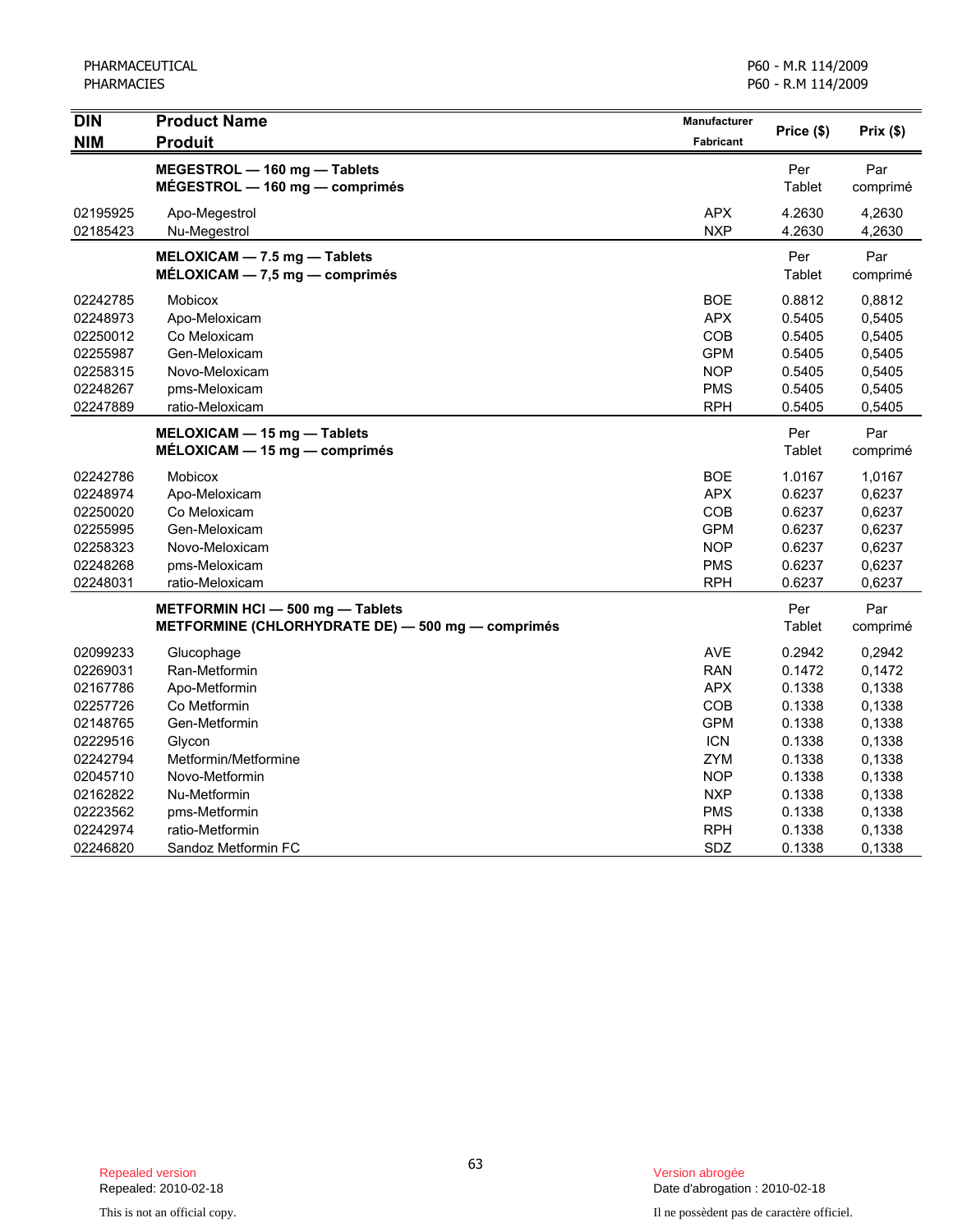| <b>DIN</b> | <b>Product Name</b>                                                                            | Manufacturer     | Price (\$)    | Prix(\$)        |
|------------|------------------------------------------------------------------------------------------------|------------------|---------------|-----------------|
| <b>NIM</b> | <b>Produit</b>                                                                                 | <b>Fabricant</b> |               |                 |
|            | METFORMIN HCI - 850 mg - Tablets<br>METFORMINE (CHLORHYDRATE DE) - 850 mg - comprimés          |                  | Per<br>Tablet | Par<br>comprimé |
| 02162849   | Glucophage                                                                                     | <b>AVE</b>       | 0.3727        | 0,3727          |
| 02269058   | Ran-Metformin                                                                                  | <b>RAN</b>       | 0.2525        | 0,2525          |
| 02229785   | Apo-Metformin                                                                                  | <b>APX</b>       | 0.2299        | 0,2299          |
| 02257734   | Co Metformin                                                                                   | COB              | 0.2299        | 0,2299          |
| 02229656   | Gen-Metformin                                                                                  | <b>GPM</b>       | 0.2299        | 0,2299          |
| 02242793   | Metformin/Metformine                                                                           | <b>ZYM</b>       | 0.2299        | 0,2299          |
| 02230475   | Novo-Metformin                                                                                 | <b>NOP</b>       | 0.2299        | 0,2299          |
| 02229517   | Nu-Metformin                                                                                   | <b>NXP</b>       | 0.2299        | 0,2299          |
| 02242589   | pms-Metformin                                                                                  | <b>PMS</b>       | 0.2299        | 0,2299          |
| 02242931   | ratio-Metformin                                                                                | <b>RPH</b>       | 0.2299        | 0,2299          |
| 02246821   | Sandoz Metformin FC                                                                            | SDZ              | 0.2299        | 0,2299          |
|            | METHOTREXATE $-2.5$ mg $-$ Tablets<br>MÉTHOTREXATE $-2,5$ mg $-$ comprimés                     |                  | Per<br>Tablet | Par<br>comprimé |
| 02182963   | Apo-Methotrexate                                                                               | HOI              | 0.6958        | 0,6958          |
| 02170698   | Methotrexate/Méthotrexate                                                                      | <b>WAY</b>       | 0.6958        | 0,6958          |
| 02244798   | ratio-Methotrexate                                                                             | <b>RPH</b>       | 0.6958        | 0,6958          |
|            | METHOTRIMEPRAZINE - 5 mg - Tablets<br>$MÉTHOTRIMÉPRAZINE - 5 mg - comprimés$                   |                  | Per<br>Tablet | Par<br>comprimé |
| 02238404   | Apo-Methoprazine                                                                               | <b>APX</b>       | 0.0581        | 0,0581          |
| 01927655   | Nozinan                                                                                        | <b>AVE</b>       | 0.0581        | 0,0581          |
| 02232903   | pms-Methotrimeprazine                                                                          | <b>PMS</b>       | 0.0581        | 0,0581          |
|            | METHOTRIMEPRAZINE - 25 mg - Tablets<br>$METHOTRIMEPRAZINE - 25 mg - comprimés$                 |                  | Per<br>Tablet | Par<br>comprimé |
| 01927663   | Nozinan                                                                                        | <b>AVE</b>       | 0.1245        | 0,1245          |
| 02238405   | Apo-Methoprazine                                                                               | <b>APX</b>       | 0.1244        | 0,1244          |
| 02232904   | pms-Methotrimeprazine                                                                          | <b>PMS</b>       | 0.1145        | 0,1145          |
|            | METHOTRIMEPRAZINE - 50 mg - Tablets<br>MÉTHOTRIMÉPRAZINE - 50 mg - comprimés                   |                  | Per<br>Tablet | Par<br>comprimé |
| 01927671   | Nozinan                                                                                        | AVE              | 0.1696        | 0,1696          |
| 02232905   | pms-Methotrimeprazine                                                                          | <b>PMS</b>       | 0.1696        | 0,1696          |
| 02238406   | Apo-Methoprazine                                                                               | <b>APX</b>       | 0.1695        | 0,1695          |
|            | METHYLCELLULOSE - 0.5% - Ophthalmic Solution<br>MÉTHYLCELLULOSE - 0,5 % - solution ophtalmique |                  | Per mL        | Par ml          |
| 00000809   | <b>Isopto Tears</b>                                                                            | <b>ALC</b>       | 0.3748        | 0,3748          |
| 00889806   | Sandoz Eyelube                                                                                 | SDZ              | 0.3403        | 0,3403          |
|            | METHYLCELLULOSE - 1% - Ophthalmic Solution<br>MÉTHYLCELLULOSE - 1 % - solution ophtalmique     |                  | Per mL        | Par ml          |
| 00000817   | <b>Isopto Tears</b>                                                                            | <b>ALC</b>       | 0.4642        | 0,4642          |
| 00874965   | Sandoz Eyelube                                                                                 | SDZ              | 0.4224        | 0,4224          |
|            | METHYLPHENIDATE - 5 mg - Tablets<br>MÉTHYLPHÉNIDATE $-5$ mg $-$ comprimés                      |                  | Per<br>Tablet | Par<br>comprimé |
| 02273950   | Apo-Methylphenidate                                                                            | <b>APX</b>       | 0.1042        | 0,1042          |
| 02234749   | pms-Methylphenidate                                                                            | <b>PMS</b>       | 0.1042        | 0,1042          |

Date d'abrogation : 2010-02-18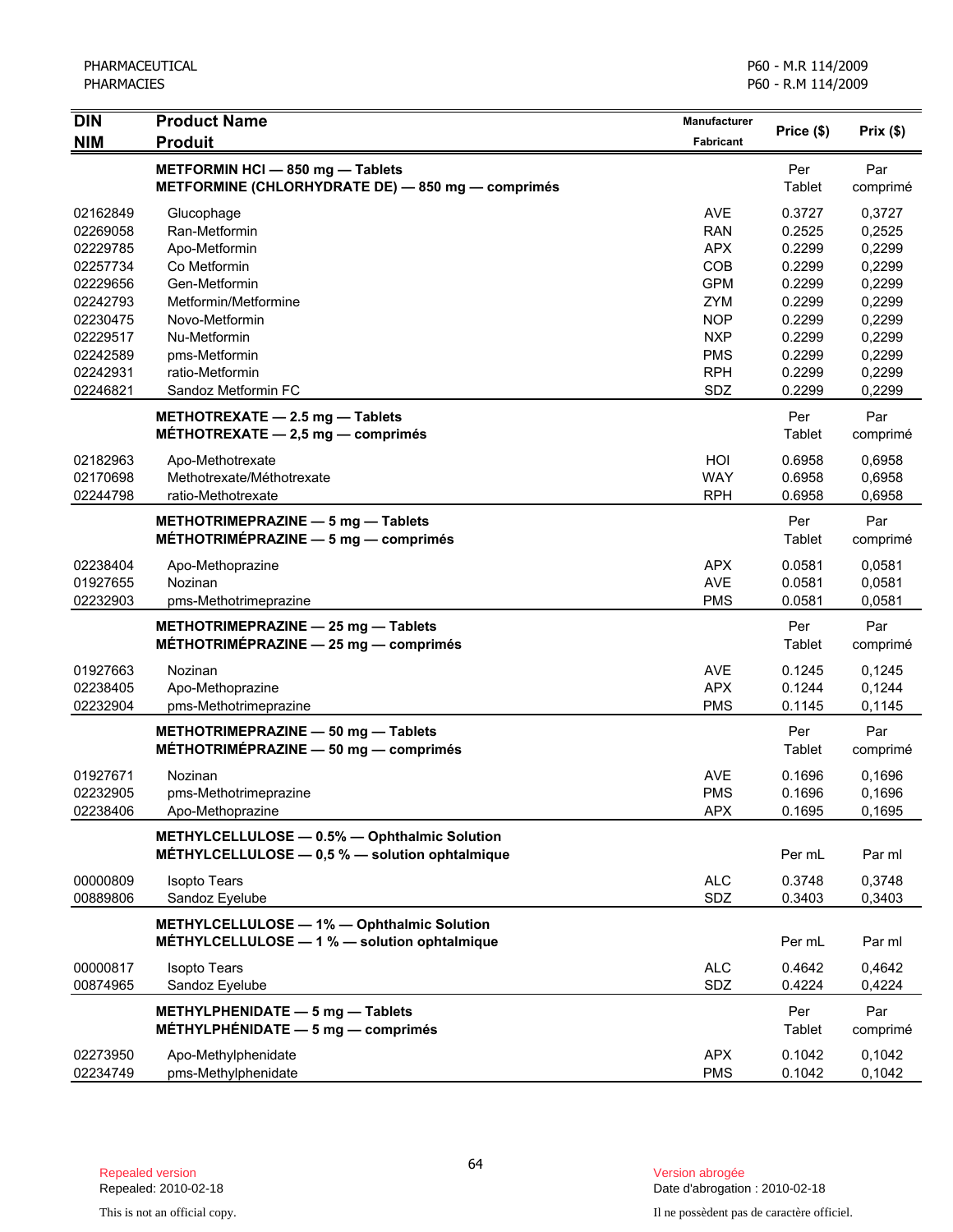| <b>DIN</b>                       | <b>Product Name</b>                                                                                                                                      | <b>Manufacturer</b>                    | Price (\$)                 | Prix(\$)                   |
|----------------------------------|----------------------------------------------------------------------------------------------------------------------------------------------------------|----------------------------------------|----------------------------|----------------------------|
| <b>NIM</b>                       | <b>Produit</b>                                                                                                                                           | Fabricant                              |                            |                            |
|                                  | METHYLPHENIDATE - 10 mg - Tablets<br>MÉTHYLPHÉNIDATE $-$ 10 mg $-$ comprimés                                                                             |                                        | Per<br>Tablet              | Par<br>comprimé            |
| 00005606<br>00584991<br>02249324 | Ritalin<br>pms-Methylphenidate<br>Apo-Methylphenidate                                                                                                    | <b>NVT</b><br><b>PMS</b><br><b>APX</b> | 0.3713<br>0.2083<br>0.1749 | 0,3713<br>0,2083<br>0,1749 |
|                                  | METHYLPHENIDATE - 20 mg - Tablets<br>MÉTHYLPHÉNIDATE $-$ 20 mg $-$ comprimés                                                                             |                                        | Per<br>Tablet              | Par<br>comprimé            |
| 00005614<br>00585009<br>02249332 | Ritalin<br>pms-Methylphenidate<br>Apo-Methylphenidate                                                                                                    | <b>NVT</b><br><b>PMS</b><br><b>APX</b> | 0.6487<br>0.4013<br>0.3890 | 0,6487<br>0,4013<br>0,3890 |
|                                  | METHYLPHENIDATE - 20 mg - Sustained Release Tablets<br>MÉTHYLPHÉNIDATE - 20 mg - comprimés à libération progressive                                      |                                        | Per<br>Tablet              | Par<br>comprimé            |
| 00632775<br>02266687<br>02320312 | <b>Ritalin SR</b><br>Apo-Methylphenidate SR<br>Sandoz Methylphenidate SR                                                                                 | <b>NVT</b><br><b>APX</b><br>SDZ        | 0.6514<br>0.4229<br>0.4229 | 0,6514<br>0,4229<br>0,4229 |
|                                  | METHYLPREDNISOLONE ACETATE - 40 mg/mL - Injection<br>MÉTHYLPREDNISOLONE (ACÉTATE DE) - 40 mg/ml - injection                                              |                                        | Per<br>mL                  | Par<br>ml                  |
| 00030759<br>02245400             | Depo-Medrol<br>Methylprednisolone Acetate/Méthylprednisolone (acétate de)                                                                                | PFI<br>SDZ                             | 5.8740<br>4.7146           | 5,8740<br>4,7146           |
|                                  | METHYLPREDNISOLONE ACETATE - 40 mg/mL - Injection<br>(with preservative)<br>MÉTHYLPREDNISOLONE (ACÉTATE DE) - 40 mg/ml - injection<br>(avec préservatif) |                                        | Per<br>mL                  | Par<br>ml                  |
| 01934333<br>02245407             | Depo-Medrol<br>Methylprednisolone Acetate/Méthylprednisolone (acétate de)                                                                                | PFI<br>SDZ                             | 3.9812<br>3.1948           | 3,9812<br>3,1948           |
|                                  | METHYLPREDNISOLONE ACETATE - 80 mg/mL - Injection<br>MÉTHYLPREDNISOLONE (ACÉTATE DE) - 80 mg/ml - injection                                              |                                        | Per<br>mL                  | Par<br>ml                  |
| 00030767<br>02245406             | Depo-Medrol<br>Methylprednisolone Acetate/Méthylprednisolone (acétate de)                                                                                | PFI<br>SDZ                             | 11.2420<br>9.0222          | 11,2420<br>9,0222          |
|                                  | METHYLPREDNISOLONE ACETATE - 80 mg/mL - Injection<br>(with preservative)<br>MÉTHYLPREDNISOLONE (ACÉTATE DE) - 80 mg/ml - injection<br>(avec préservatif) |                                        | Per<br>mL                  | Par<br>ml                  |
| 01934341<br>02245408             | Depo-Medrol<br>Methylprednisolone Acetate/Méthylprednisolone (acétate de)                                                                                | PFI<br>SDZ                             | 8.6860<br>6.9696           | 8,6860<br>6,9696           |
|                                  | METOCLOPRAMIDE HCI - 5 mg - Tablets<br>MÉTOCLOPRAMIDE (CHLORHYDRATE DE) - 5 mg - comprimés                                                               |                                        | Per<br>Tablet              | Par<br>comprimé            |
| 02143275<br>00842826<br>02230431 | Nu-Metoclopramide<br>Apo-Metoclop<br>pms-Metoclopramide                                                                                                  | <b>NXP</b><br><b>APX</b><br><b>PMS</b> | 0.0750<br>0.0612<br>0.0612 | 0,0750<br>0,0612<br>0,0612 |
|                                  | METOCLOPRAMIDE HCI - 10 mg - Tablets<br>MÉTOCLOPRAMIDE (CHLORHYDRATE DE) — 10 mg — comprimés                                                             |                                        | Per<br>Tablet              | Par<br>comprimé            |
| 02143283<br>02230432<br>00842834 | Nu-Metoclopramide<br>pms-Metoclopramide<br>Apo-Metoclop                                                                                                  | <b>NXP</b><br><b>PMS</b><br><b>APX</b> | 0.0706<br>0.0706<br>0.0641 | 0,0706<br>0,0706<br>0,0641 |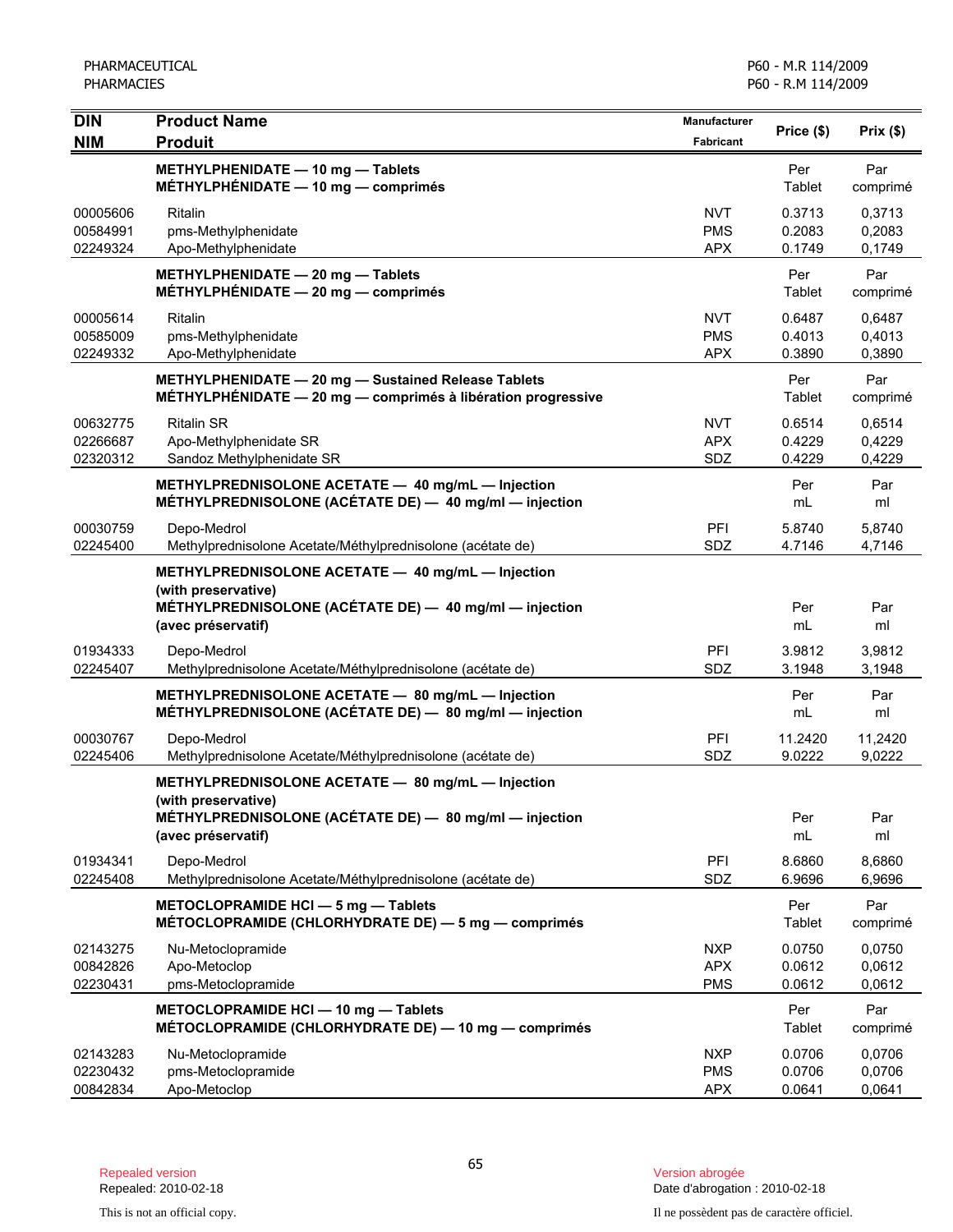| PHARMACEUTICAL    |
|-------------------|
| <b>PHARMACIES</b> |

| <b>DIN</b> | <b>Product Name</b>                                 | Manufacturer     | Price (\$) | Prix(\$) |
|------------|-----------------------------------------------------|------------------|------------|----------|
| <b>NIM</b> | <b>Produit</b>                                      | <b>Fabricant</b> |            |          |
|            | METOPROLOL TARTRATE - 25 mg - Tablets               |                  |            |          |
|            | MÉTOPROLOL (TARTRATE DE) - 25 mg - comprimés        |                  |            |          |
| 02246010   | Apo-Metoprolol                                      | <b>APX</b>       | 0.0707     | 0,0707   |
| 02261898   | Novo-Metoprol                                       | <b>NOP</b>       | 0.0707     | 0,0707   |
| 02248855   | pms-Metoprolol-L                                    | <b>PMS</b>       | 0.0707     | 0,0707   |
|            | METOPROLOL TARTRATE - 50 mg - Tablets               |                  | Per        | Par      |
|            | MÉTOPROLOL (TARTRATE DE) - 50 mg - comprimés        |                  | Tablet     | comprimé |
| 00397423   | Lopresor                                            | <b>NVT</b>       | 0.2919     | 0,2919   |
| 00402605   | Betaloc                                             | <b>AST</b>       | 0.2547     | 0,2547   |
| 00618632   | Apo-Metoprolol                                      | <b>APX</b>       | 0.1348     | 0,1348   |
| 00749354   | Apo-Metoprolol (Type L)                             | <b>APX</b>       | 0.1348     | 0,1348   |
| 02172550   | Dom-Metoprolol-B                                    | <b>DOM</b>       | 0.1348     | 0,1348   |
| 02231121   | Dom-Metoprolol-L                                    | <b>DOM</b>       | 0.1348     | 0,1348   |
| 02230448   | Gen-Metoprolol                                      | <b>GPM</b>       | 0.1348     | 0,1348   |
| 02174545   | Gen-Metoprolol (Type L)                             | <b>GPM</b>       | 0.1348     | 0,1348   |
| 00648035   | Novo-Metoprol                                       | <b>NOP</b>       | 0.1348     | 0,1348   |
| 00842648   | Novo-Metoprol (uncoated)/Novo-Metoprol (non enrobé) | <b>NOP</b>       | 0.1348     | 0,1348   |
| 00865605   | Nu-Metop                                            | <b>NXP</b>       | 0.1348     | 0,1348   |
| 02145413   | pms-Metoprolol-B                                    | <b>PMS</b>       | 0.1348     | 0,1348   |
| 02230803   | pms-Metoprolol-L                                    | <b>PMS</b>       | 0.1348     | 0,1348   |
| 02247875   | Sandoz Metoprolol                                   | SDZ              | 0.1348     | 0,1348   |
|            |                                                     |                  |            |          |
|            | METOPROLOL TARTRATE - 100 mg - Tablets              |                  | Per        | Par      |
|            | MÉTOPROLOL (TARTRATE DE) - 100 mg - comprimés       |                  | Tablet     | comprimé |
| 00397431   | Lopresor                                            | <b>NVT</b>       | 0.5987     | 0,5987   |
| 00402540   | Betaloc                                             | <b>AST</b>       | 0.4362     | 0,4362   |
| 02172569   | Dom-Metoprolol-B                                    | <b>DOM</b>       | 0.2446     | 0,2446   |
| 02231122   | Dom-Metoprolol-L                                    | <b>DOM</b>       | 0.2446     | 0,2446   |
| 02230449   | Gen-Metoprolol                                      | <b>GPM</b>       | 0.2446     | 0,2446   |
| 02145421   | pms-Metoprolol-B                                    | <b>PMS</b>       | 0.2446     | 0,2446   |
| 02230804   | pms-Metoprolol-L                                    | <b>PMS</b>       | 0.2446     | 0,2446   |
| 00618640   | Apo-Metoprolol                                      | <b>APX</b>       | 0.2445     | 0,2445   |
| 00751170   | Apo-Metoprolol (Type L)                             | <b>APX</b>       | 0.2445     | 0,2445   |
| 02174553   | Gen-Metoprolol (Type L)                             | <b>GPM</b>       | 0.2445     | 0,2445   |
| 00648043   | Novo-Metoprol                                       | <b>NOP</b>       | 0.2445     | 0,2445   |
| 00842656   | Novo-Metoprol (uncoated)/Novo-Metoprol (non enrobé) | <b>NOP</b>       | 0.2445     | 0,2445   |
| 00865613   | Nu-Metop                                            | <b>NXP</b>       | 0.2445     | 0,2445   |
| 02247876   | Sandoz Metoprolol                                   | SDZ              | 0.2445     | 0,2445   |
|            | METOPROLOL TARTRATE - 100 mg - Tablets              |                  | Per        | Par      |
|            | MÉTOPROLOL (TARTRATE DE) - 100 mg - comprimés       |                  | Tablet     | comprimé |
| 00658855   | Lopressor SR                                        | <b>GEI</b>       | 0.3270     | 0,3270   |
| 02285169   | Apo-Metoprolol SR                                   | <b>APX</b>       | 0.2021     | 0,2021   |
| 02303396   | Sandoz Metoprolol SR                                | SDZ              | 0.2021     | 0,2021   |
|            | METOPROLOL TARTRATE - 200 mg - Tablets              |                  | Per        | Par      |
|            | MÉTOPROLOL (TARTRATE DE) - 200 mg - comprimés       |                  | Tablet     | comprimé |
| 00534560   | Lopressor SR                                        | GEI              | 0.5933     | 0,5933   |
| 02285177   | Apo-Metoprolol SR                                   | <b>APX</b>       | 0.3668     | 0,3668   |
| 02303418   | Sandoz Metoprolol SR                                | SDZ              | 0.3668     | 0,3668   |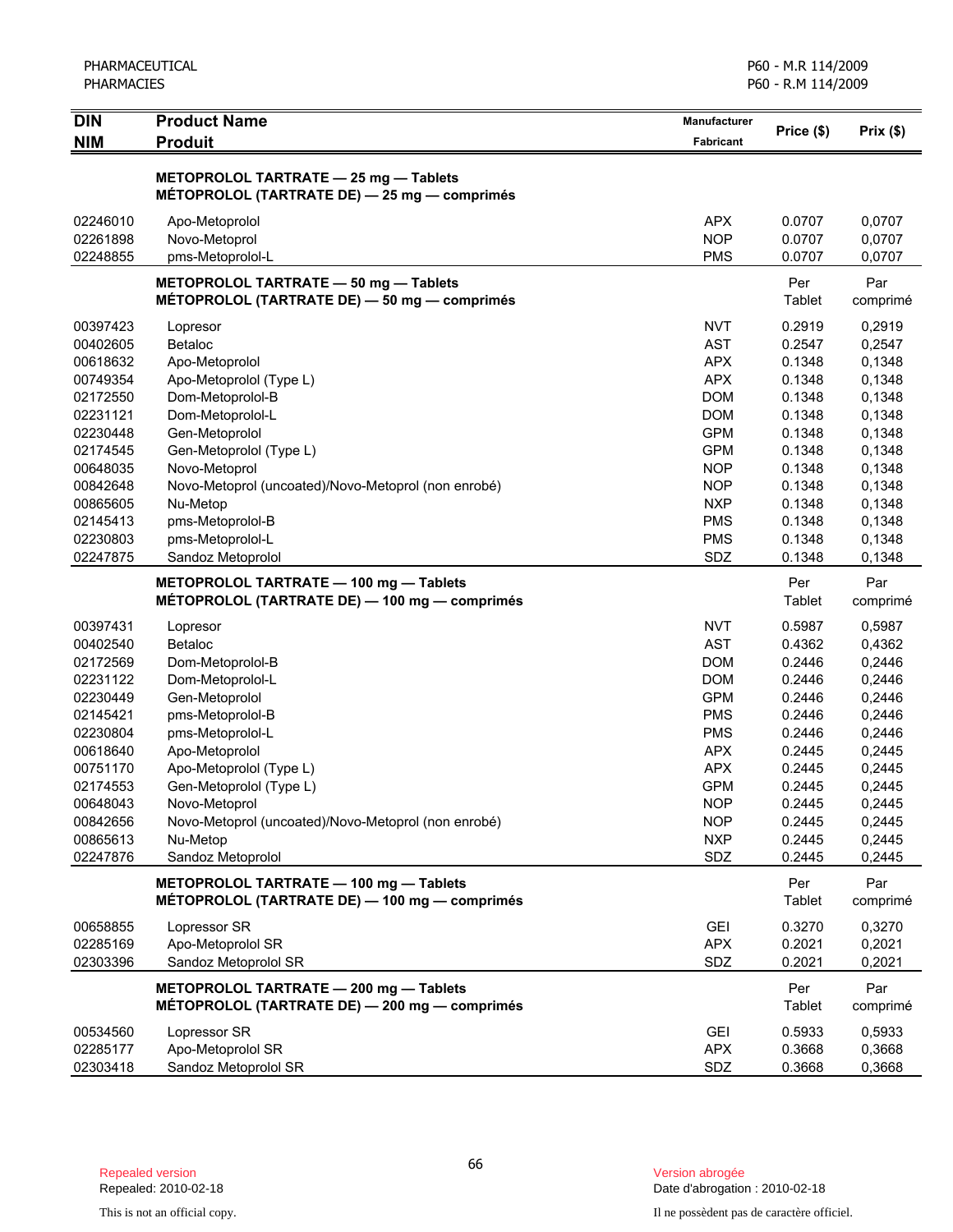| <b>DIN</b>                                                                                                                                                           | <b>Product Name</b>                                                                                                                                                                                                                                                                                                                                         | Manufacturer                                                                                                                                                                | Price (\$)                                                                                                                                                 | Prix(\$)                                                                                                                                                   |
|----------------------------------------------------------------------------------------------------------------------------------------------------------------------|-------------------------------------------------------------------------------------------------------------------------------------------------------------------------------------------------------------------------------------------------------------------------------------------------------------------------------------------------------------|-----------------------------------------------------------------------------------------------------------------------------------------------------------------------------|------------------------------------------------------------------------------------------------------------------------------------------------------------|------------------------------------------------------------------------------------------------------------------------------------------------------------|
| <b>NIM</b>                                                                                                                                                           | <b>Produit</b>                                                                                                                                                                                                                                                                                                                                              | Fabricant                                                                                                                                                                   |                                                                                                                                                            |                                                                                                                                                            |
|                                                                                                                                                                      | MICONAZOLE NITRATE - 2% - Topical Cream<br>MICONAZOLE (NITRATE DE) - 2 % - crème topique                                                                                                                                                                                                                                                                    |                                                                                                                                                                             | Per<br>Gram                                                                                                                                                | Par<br>gramme                                                                                                                                              |
| 00497797<br>02085852                                                                                                                                                 | Monistat Derm<br>Micatin                                                                                                                                                                                                                                                                                                                                    | <b>MCL</b><br><b>MCL</b>                                                                                                                                                    | 0.3703<br>0.3146                                                                                                                                           | 0,3703<br>0,3146                                                                                                                                           |
|                                                                                                                                                                      | MIDODRINE - 2.5 mg - Tablets<br>$MIDORDINE - 2.5 mg - comprimés$                                                                                                                                                                                                                                                                                            |                                                                                                                                                                             | Per<br>Tablet                                                                                                                                              | Par<br>comprimé                                                                                                                                            |
| 01934392<br>02278677                                                                                                                                                 | Amatine<br>Apo-Midodrine                                                                                                                                                                                                                                                                                                                                    | <b>SHI</b><br><b>APX</b>                                                                                                                                                    | 0.5638<br>0.3378                                                                                                                                           | 0,5638<br>0,3378                                                                                                                                           |
|                                                                                                                                                                      | $MIDODRINE - 5 mg - Tables$<br>$MIDORDINE - 5 mg - comprimés$                                                                                                                                                                                                                                                                                               |                                                                                                                                                                             | Per<br>Tablet                                                                                                                                              | Par<br>comprimé                                                                                                                                            |
| 01934406<br>02278685                                                                                                                                                 | Amatine<br>Apo-Midodrine                                                                                                                                                                                                                                                                                                                                    | <b>SHI</b><br><b>APX</b>                                                                                                                                                    | 0.9524<br>0.5630                                                                                                                                           | 0,9524<br>0,5630                                                                                                                                           |
|                                                                                                                                                                      | MINOCYCLINE HCI - 50 mg - Capsules<br>MINOCYCLINE (CHLORHYDRATE DE) - 50 mg - capsules                                                                                                                                                                                                                                                                      |                                                                                                                                                                             | Per<br>Capsule                                                                                                                                             | Par<br>capsule                                                                                                                                             |
| 02173514<br>01914138<br>02084090<br>02230735<br>02108143<br>02239238<br>02237313<br>02294419<br>02173506<br>02239239<br>02084104<br>02230736<br>02108151<br>01914146 | Minocin<br>ratio-Minocycline<br>Apo-Minocycline<br>Gen-Minocycline<br>Novo-Minocycline<br>pms-Minocycline<br>Sandoz Minocycline<br>pms-Minocycline<br>MINOCYCLINE HCI - 100 mg - Capsules<br>MINOCYCLINE (CHLORHYDRATE DE) - 100 mg - capsules<br>Minocin<br>pms-Minocycline<br>Apo-Minocycline<br>Gen-Minocycline<br>Novo-Minocycline<br>ratio-Minocycline | STI<br><b>RPH</b><br><b>APX</b><br><b>GPM</b><br><b>NOP</b><br><b>PMS</b><br>SDZ<br><b>PMS</b><br>STI<br><b>PMS</b><br><b>APX</b><br><b>GPM</b><br><b>NOP</b><br><b>RPH</b> | 0.6741<br>0.5889<br>0.5885<br>0.5885<br>0.5885<br>0.5885<br>0.5885<br>0.5350<br>Per<br>Capsule<br>1.3007<br>1.1366<br>1.1365<br>1.1365<br>1.1365<br>1.1365 | 0,6741<br>0,5889<br>0,5885<br>0,5885<br>0,5885<br>0,5885<br>0,5885<br>0,5350<br>Par<br>capsule<br>1,3007<br>1,1366<br>1,1365<br>1,1365<br>1,1365<br>1,1365 |
| 02237314                                                                                                                                                             | Sandoz Minocycline                                                                                                                                                                                                                                                                                                                                          | SDZ                                                                                                                                                                         | 1.1365                                                                                                                                                     | 1,1365                                                                                                                                                     |
| 02294427                                                                                                                                                             | pms-Minocycline                                                                                                                                                                                                                                                                                                                                             | <b>PMS</b>                                                                                                                                                                  | 1.0332                                                                                                                                                     | 1,0332                                                                                                                                                     |
|                                                                                                                                                                      | MINOXIDIL - 2% - Topical Solution<br>MINOXIDIL $-2$ % $-$ solution topique                                                                                                                                                                                                                                                                                  |                                                                                                                                                                             | Per mL                                                                                                                                                     | Par ml                                                                                                                                                     |
| 00708925<br>02065800<br>00885754                                                                                                                                     | Rogaine<br>Gen-Minoxidil<br>Apo-Gain                                                                                                                                                                                                                                                                                                                        | <b>UPJ</b><br><b>GPM</b><br><b>APX</b>                                                                                                                                      | 0.8810<br>0.7325<br>0.5133                                                                                                                                 | 0,8810<br>0,7325<br>0,5133                                                                                                                                 |
|                                                                                                                                                                      | MIRTAZAPINE - 15 mg - Tablets<br>MIRTAZAPINE - 15 mg - comprimés                                                                                                                                                                                                                                                                                            |                                                                                                                                                                             | Per<br>Tablet                                                                                                                                              | Par<br>comprimé                                                                                                                                            |
| 02273942<br>02286610<br>02250594                                                                                                                                     | pms-Mirtazapine<br>Apo-Mirtazapine<br>Sandoz Mirtazapine                                                                                                                                                                                                                                                                                                    | <b>PMS</b><br><b>APX</b><br>SDZ                                                                                                                                             | 0.4125<br>0.4125<br>0.4125                                                                                                                                 | 0,4125<br>0.4125<br>0,4125                                                                                                                                 |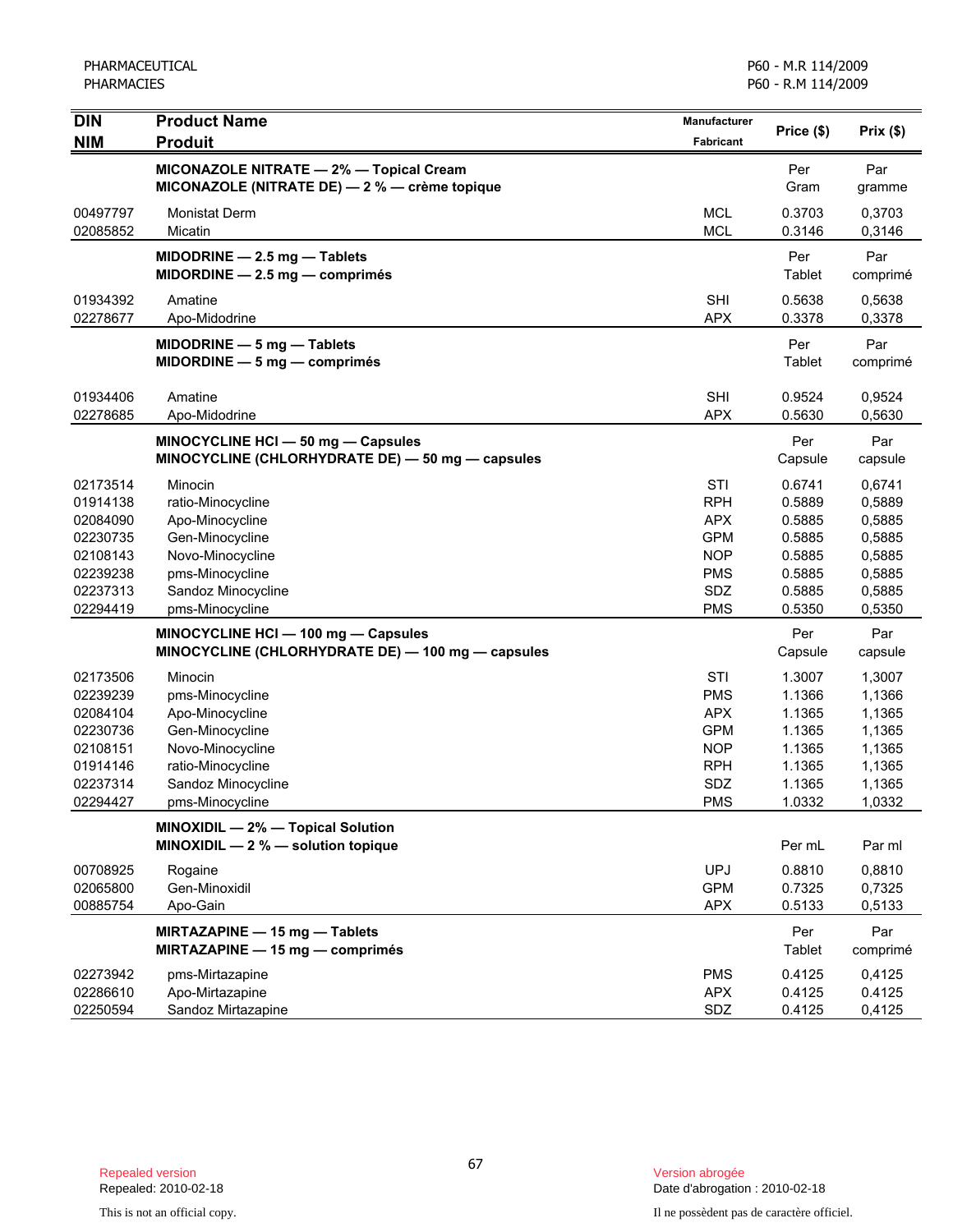| <b>DIN</b> | <b>Product Name</b>                                                     | <b>Manufacturer</b> | Price (\$)    | Prix(\$)        |
|------------|-------------------------------------------------------------------------|---------------------|---------------|-----------------|
| <b>NIM</b> | <b>Produit</b>                                                          | Fabricant           |               |                 |
|            | MIRTAZAPINE - 30 mg - Tablets<br>MIRTAZAPINE - 30 mg - comprimés        |                     | Per<br>Tablet | Par<br>comprimé |
| 02243910   | Remeron                                                                 | <b>ORG</b>          | 1.3640        | 1,3640          |
| 02259354   | Novo-Mirtazapine                                                        | <b>NOP</b>          | 0.8593        | 0,8593          |
| 02286629   | Apo-Mirtazapine                                                         | <b>APX</b>          | 0.8580        | 0,8580          |
| 02274361   | Co Mirtazapine                                                          | COB                 | 0.8580        | 0,8580          |
| 02256118   | Gen-Mirtazapine                                                         | <b>GPM</b>          | 0.8580        | 0,8580          |
| 02248762   | pms-Mirtazapine                                                         | <b>PMS</b>          | 0.8580        | 0,8580          |
| 02270927   | ratio-Mirtazapine                                                       | <b>RPH</b>          | 0.8580        | 0,8580          |
| 02267292   | Sandoz Mirtazapine FC                                                   | SDZ                 | 0.8580        | 0,8580          |
| 02250608   | Sandoz Mirtazapine                                                      | SDZ                 | 0.8580        | 0,8580          |
|            | <b>MIRTAZAPINE - 15 mg - Tablets</b><br>MIRTAZAPINE - 15 mg - comprimés |                     | Per<br>Tablet | Par<br>comprimé |
| 02248542   | Remeron RD                                                              | <b>ORG</b>          | 0.4505        | 0,4505          |
| 02279894   | Novo-Mirtazapine OD                                                     | <b>NOP</b>          | 0.3003        | 0,3003          |
|            | MIRTAZAPINE - 30 mg - Tablets<br>MIRTAZAPINE - 30 mg - comprimés        |                     | Per<br>Tablet | Par<br>comprimé |
| 02248543   | <b>Remeron RD</b>                                                       | <b>ORG</b>          | 0.9009        | 0,9009          |
| 02279908   | Novo-Mirtazapine OD                                                     | <b>NOP</b>          | 0.6006        | 0,6006          |
|            | MIRTAZAPINE - 45 mg - Tablets<br>MIRTAZAPINE - 45 mg - comprimés        |                     | Per<br>Tablet | Par<br>comprimé |
| 02248544   | <b>Remeron RD</b>                                                       | <b>ORG</b>          | 1.3514        | 1,3514          |
| 02279916   | Novo-Mirtazapine OD                                                     | <b>NOP</b>          | 0.9009        | 0,9009          |
|            | MISOPROSTOL - 200 mcg - Tablets<br>MISOPROSTOL - 200 mcg - comprimés    |                     | Per<br>Tablet | Par<br>comprimé |
| 00632600   | Cytotec                                                                 | PFI                 | 0.5180        | 0,5180          |
| 02244125   | pms-Misoprostol                                                         | <b>PMS</b>          | 0.3487        | 0,3487          |
| 02244023   | Apo-Misoprostol                                                         | <b>APX</b>          | 0.4303        | 0,4303          |
|            | MOCLOBEMIDE - 100 mg - Tablets<br>$MOCLOBÉMIDE - 100 mg - comprimés$    |                     | Per<br>Tablet | Par<br>comprimé |
| 00899348   | Manerix                                                                 | <b>HLR</b>          | 0.4400        | 0,4400          |
| 02232148   | Apo-Moclobemide                                                         | APX                 | 0.2772        | 0,2772          |
| 02239746   | Novo-Moclobemide                                                        | <b>NOP</b>          | 0.2772        | 0,2772          |
| 02237111   | Nu-Moclobemide                                                          | <b>NXP</b>          | 0.2772        | 0,2772          |
|            | MOCLOBEMIDE - 150 mg - Tablets<br>MOCLOBÉMIDE - 150 mg - comprimés      |                     | Per<br>Tablet | Par<br>comprimé |
| 00899356   | Manerix                                                                 | <b>HLR</b>          | 0.6533        | 0,6533          |
| 02218410   | ratio-Moclobemide                                                       | <b>RPH</b>          | 0.4785        | 0,4785          |
| 02243218   | pms-Moclobemide                                                         | <b>PMS</b>          | 0.4020        | 0,4020          |
| 02232150   | Apo-Moclobemide                                                         | <b>APX</b>          | 0.4019        | 0,4019          |
| 02239747   | Novo-Moclobemide                                                        | <b>NOP</b>          | 0.4019        | 0,4019          |
| 02237112   | Nu-Moclobemide                                                          | <b>NXP</b>          | 0.4019        | 0,4019          |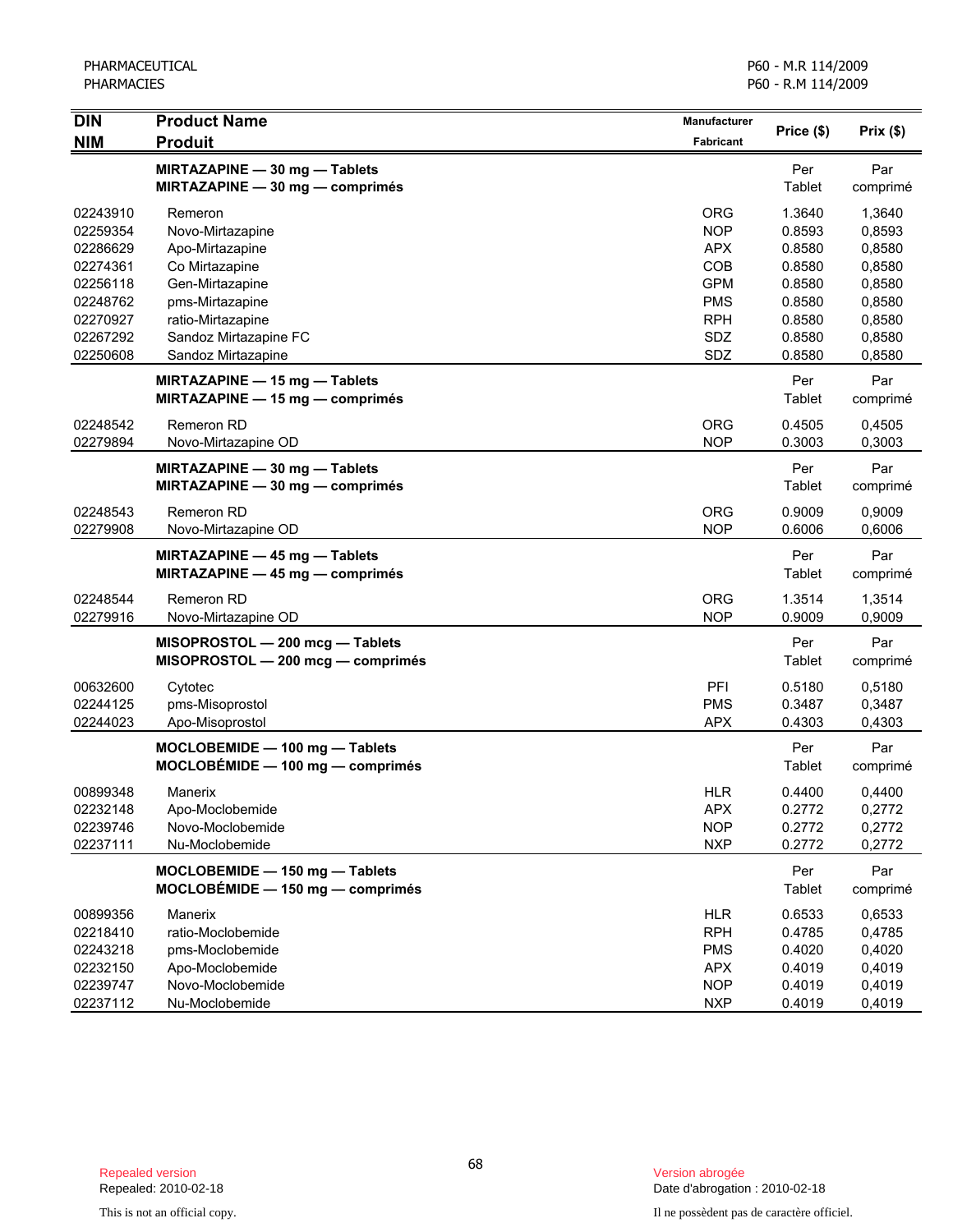| <b>DIN</b><br><b>NIM</b>                                 | <b>Product Name</b><br><b>Produit</b>                                                                        | Manufacturer<br>Fabricant                                          | Price (\$)                                     | Prix(\$)                                       |
|----------------------------------------------------------|--------------------------------------------------------------------------------------------------------------|--------------------------------------------------------------------|------------------------------------------------|------------------------------------------------|
|                                                          | MOCLOBEMIDE - 300 mg - Tablets<br>$MOCLOBÉMIDE - 300 mg - comprimés$                                         |                                                                    | Per<br>Tablet                                  | Par<br>comprimé                                |
| 02166747<br>02243219<br>02240456<br>02239748             | Manerix<br>pms-Moclobemide<br>Apo-Moclobemide<br>Novo-Moclobemide                                            | <b>HLR</b><br><b>PMS</b><br><b>APX</b><br><b>NOP</b>               | 1.2830<br>0.8771<br>0.7894<br>0.7894           | 1,2830<br>0,8771<br>0,7894<br>0,7894           |
|                                                          | MODAFINIL - 100 mg - Tablets<br>MODAFINIL - 100 mg - comprimés                                               |                                                                    | Per<br>Tablet                                  | Par<br>comprimé                                |
| 02239665<br>02285398                                     | Alertec<br>Apo-Modafinil                                                                                     | <b>SHI</b><br><b>APX</b>                                           | 1.3630<br>0.9293                               | 1,3630<br>0,9293                               |
|                                                          | <b>MOMETASONE FUROATE - 0.1% - Topical Ointment</b><br>MOMÉTASONE (FUROATE DE) $-$ 0,1 % $-$ pommade topique |                                                                    | Per<br>gram                                    | Par<br>gramme                                  |
| 00851736<br>02270862<br>02244769<br>02248130<br>02264749 | Elocom<br>pms-Mometasone<br>pms-Mometasone<br>ratio-Mometasone<br>Taro-Mometasone                            | <b>SCH</b><br><b>PMS</b><br><b>PMS</b><br><b>RPH</b><br><b>TAR</b> | 0.7033<br>0.3843<br>0.3843<br>0.3842<br>0.3842 | 0,7033<br>0,3843<br>0,3843<br>0,3842<br>0,3842 |
|                                                          | MORPHINE - 1 mg/mL - Oral Liquid<br>MORPHINE - 1 mg/ml - liquide oral                                        |                                                                    | Per mL                                         | Par ml                                         |
| 00486582<br>00607762<br>00591467                         | M.O.S<br>ratio-Morphine<br>Statex                                                                            | <b>ICN</b><br><b>RPH</b><br><b>PMS</b>                             | 0.0220<br>0.0220<br>0.0220                     | 0,0220<br>0,0220<br>0,0220                     |
|                                                          | MORPHINE - 5 mg/mL - Oral Liquid<br>MORPHINE - 5 mg/ml - liquide oral                                        |                                                                    | Per mL                                         | Par ml                                         |
| 00607770<br>00591475                                     | ratio-Morphine<br><b>Statex</b>                                                                              | <b>RPH</b><br><b>PMS</b>                                           | 0.0885<br>0.0884                               | 0,0885<br>0,0884                               |
|                                                          | MORPHINE - 10 mg/mL - Oral Liquid<br>MORPHINE - 10 mg/ml - liquide oral                                      |                                                                    | Per mL                                         | Par ml                                         |
| 00690783<br>00632503                                     | ratio-Morphine<br>M.O.S.                                                                                     | <b>RPH</b><br><b>ICN</b>                                           | 0.2022<br>0.2022                               | 0,2022<br>0,2022                               |
|                                                          | $MORPHINE - 20$ mg/mL $-$ Oral Liquid<br>MORPHINE - 20 mg/ml - liquide oral                                  |                                                                    | Per mL                                         | Par ml                                         |
| 00690791<br>00621935<br>00632481                         | ratio-Morphine<br>Statex<br>M.O.S.                                                                           | <b>RPH</b><br><b>PMS</b><br><b>ICN</b>                             | 0.5478<br>0.5478<br>0.5478                     | 0,5478<br>0,5478<br>0,5478                     |
|                                                          | MORPHINE SULFATE - 5 mg - Tablets<br>MORPHINE (SULFATE DE) - 5 mg - comprimés                                |                                                                    | Per<br><b>Tablet</b>                           | Par<br>comprimé                                |
| 02014203<br>00594652<br>02009773                         | <b>MS IR</b><br><b>Statex</b><br>M.O.S. Sulfate 5                                                            | <b>PFR</b><br><b>PMS</b><br><b>ICN</b>                             | 0.1320<br>0.1210<br>0.1210                     | 0,1320<br>0,1210<br>0,1210                     |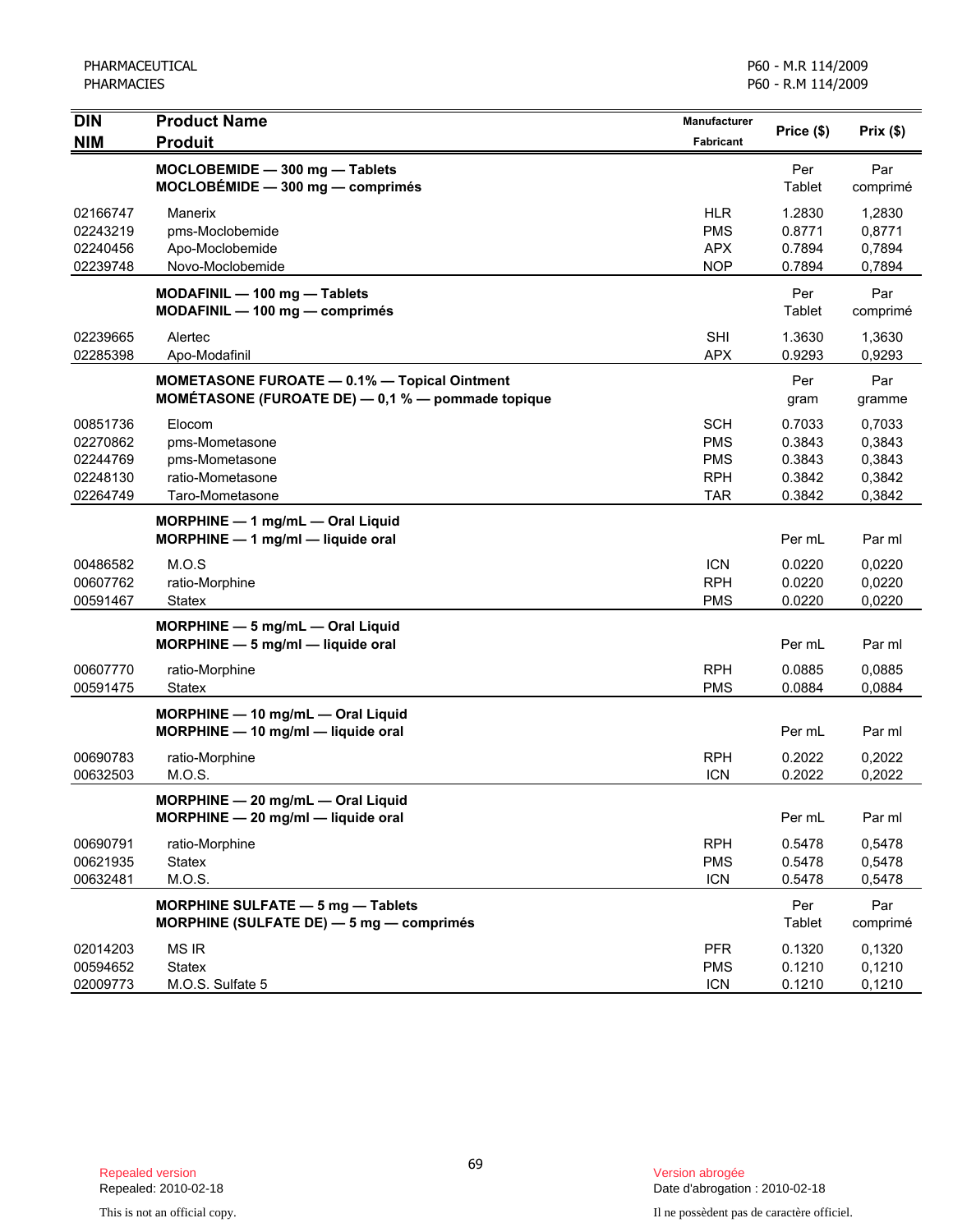| <b>DIN</b><br><b>NIM</b> | <b>Product Name</b><br><b>Produit</b>                                                                                      | <b>Manufacturer</b><br>Fabricant | Price (\$)    | Prix(\$)        |
|--------------------------|----------------------------------------------------------------------------------------------------------------------------|----------------------------------|---------------|-----------------|
|                          |                                                                                                                            |                                  |               |                 |
|                          | MORPHINE SULFATE - 10 mg - Tablets<br>MORPHINE (SULFATE DE) - 10 mg - comprimés                                            |                                  | Per<br>Tablet | Par<br>comprimé |
| 02014211                 | MS IR                                                                                                                      | <b>PFR</b>                       | 0.2051        | 0,2051          |
| 00594644                 | <b>Statex</b>                                                                                                              | <b>PMS</b>                       | 0.1870        | 0,1870          |
| 02009765                 | M.O.S. Sulfate 10                                                                                                          | <b>ICN</b>                       | 0.1870        | 0,1870          |
|                          | MORPHINE SULFATE - 25 mg - Tablets<br>MORPHINE (SULFATE DE) - 25 mg - comprimés                                            |                                  | Per<br>Tablet | Par<br>comprimé |
| 00594636                 | <b>Statex</b>                                                                                                              | <b>PMS</b>                       | 0.2475        | 0,2475          |
| 02009749                 | M.O.S. Sulfate 25                                                                                                          | <b>ICN</b>                       | 0.2475        | 0,2475          |
|                          | MORPHINE SULFATE - 50 mg - Tablets                                                                                         |                                  | Per           | Par             |
|                          | MORPHINE (SULFATE DE) - 50 mg - comprimés                                                                                  |                                  | Tablet        | comprimé        |
| 00675962                 | <b>Statex</b>                                                                                                              | <b>PMS</b>                       | 0.3795        | 0,3795          |
| 02009706                 | M.O.S. Sulfate 50                                                                                                          | <b>ICN</b>                       | 0.3795        | 0,3795          |
|                          | MORPHINE SULFATE - 15 mg - Sustained Release Tablets                                                                       |                                  | Per           | Par             |
|                          | MORPHINE (SULFATE DE) - 15 mg - comprimés à libération progressive                                                         |                                  | Tablet        | comprimé        |
| 02015439                 | <b>MS Contin SRT</b>                                                                                                       | <b>PFR</b>                       | 0.7139        | 0,7139          |
| 02245284                 | pms-Morphine Sulfate SR                                                                                                    | <b>PMS</b>                       | 0.4585        | 0,4585          |
| 02244790                 | ratio-Morphine SR                                                                                                          | <b>RPH</b>                       | 0.4585        | 0,4585          |
| 02302764                 | Novo-Morphine SR                                                                                                           | <b>NOP</b>                       | 0.3751        | 0,3751          |
|                          | MORPHINE SULFATE - 30 mg - Sustained Release Tablets<br>MORPHINE (SULFATE DE) - 30 mg - comprimés à libération progressive |                                  | Per<br>Tablet | Par<br>comprimé |
| 02014297                 | <b>MS Contin SRT</b>                                                                                                       | <b>PFR</b>                       | 1.0778        | 1,0778          |
| 02245285                 | pms-Morphine Sulfate SR                                                                                                    | <b>PMS</b>                       | 0.6923        | 0,6923          |
| 02244791                 | ratio-Morphine SR                                                                                                          | <b>RPH</b>                       | 0.6922        | 0,6922          |
| 02302772                 | Novo-Morphine SR                                                                                                           | <b>NOP</b>                       | 0.5664        | 0,5664          |
|                          | MORPHINE SULFATE - 60 mg - Sustained Release Tablets                                                                       |                                  | Per           | Par             |
|                          | MORPHINE (SULFATE DE) - 60 mg - comprimés à libération progressive                                                         |                                  | Tablet        | comprimé        |
| 02014300                 | <b>MS Contin SRT</b>                                                                                                       | <b>PFR</b>                       | 1.9000        | 1,9000          |
| 02245286                 | pms-Morphine Sulfate SR                                                                                                    | <b>PMS</b>                       | 1.2204        | 1,2204          |
| 02244792                 | ratio-Morphine SR                                                                                                          | <b>RPH</b>                       | 1.2203        | 1,2203          |
| 02302780                 | Novo-Morphine SR                                                                                                           | <b>NOP</b>                       | 0.9984        | 0,9984          |
|                          | MORPHINE SULFATE - 100 mg - Sustained Release Tablets                                                                      |                                  | Per           | Par             |
|                          | MORPHINE (SULFATE DE) - 100 mg - comprimés à libération progressive                                                        |                                  | Tablet        | comprimé        |
| 02014319                 | <b>MS Contin</b>                                                                                                           | <b>PFR</b>                       | 2.9820        | 2,9820          |
| 02302799                 | Novo-Morphine SR                                                                                                           | <b>NOP</b>                       | 1.9364        | 1,9364          |
| 02245287                 | pms-Morphine Sulfate SR                                                                                                    | <b>PMS</b>                       | 1.9364        | 1,9364          |
|                          | MORPHINE SULFATE - 200 mg - Sustained Release Tablets                                                                      |                                  | Per           | Par             |
|                          | MORPHINE (SULFATE DE) - 200 mg - comprimés à libération progressive                                                        |                                  | Tablet        | comprimé        |
| 02014327                 | <b>MS Contin</b>                                                                                                           | <b>PFR</b>                       | 5.4619        | 5,4619          |
| 02302802                 | Novo-Morphine SR                                                                                                           | <b>NOP</b>                       | 3.5999        | 3,5999          |
| 02245288                 | pms-Morphine Sulfate SR                                                                                                    | <b>PMS</b>                       | 3.5999        | 3,5999          |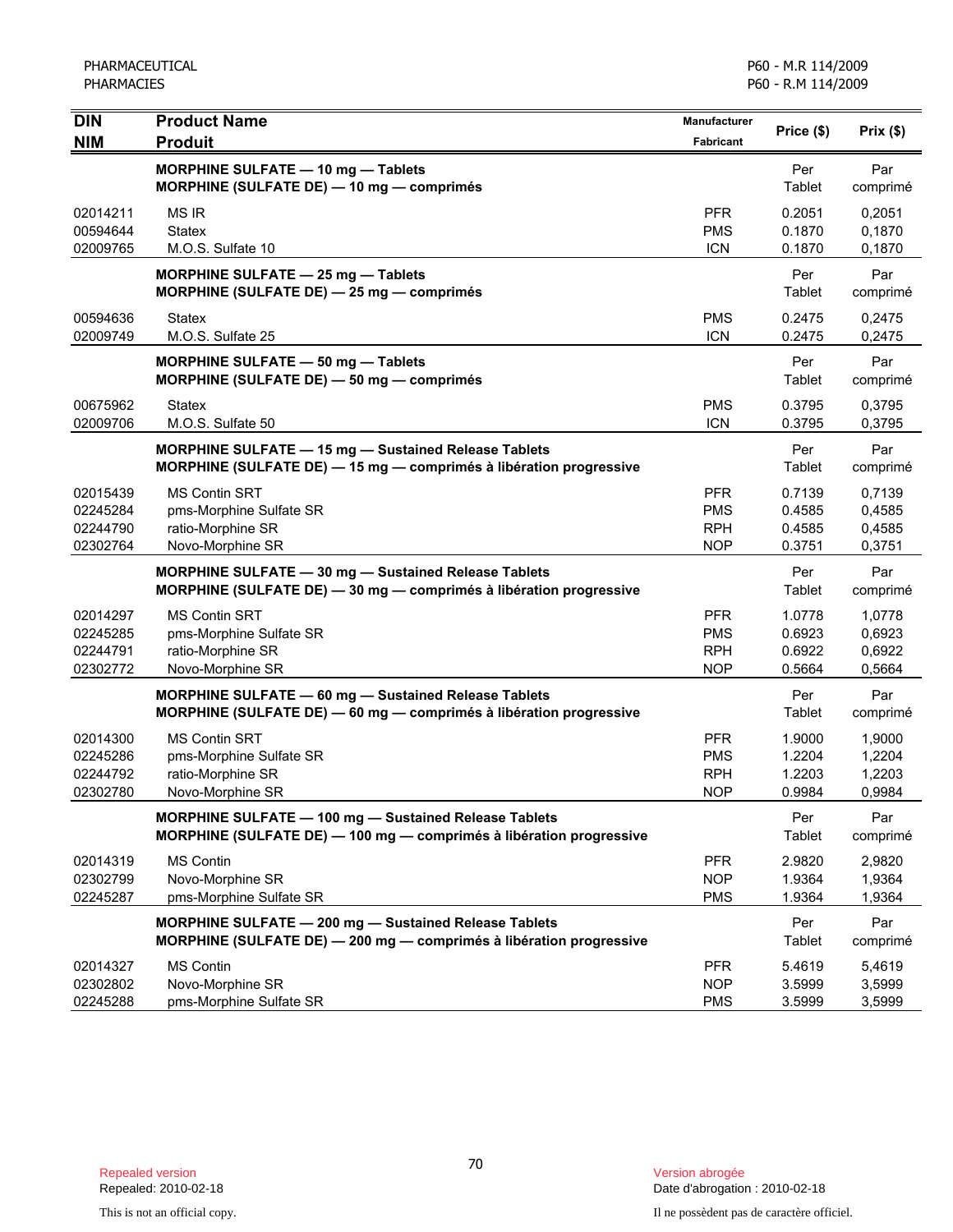| <b>DIN</b><br><b>NIM</b>                                 | <b>Product Name</b><br><b>Produit</b>                                                                        | Manufacturer<br><b>Fabricant</b>                                   | Price (\$)                                     | Prix(\$)                                       |
|----------------------------------------------------------|--------------------------------------------------------------------------------------------------------------|--------------------------------------------------------------------|------------------------------------------------|------------------------------------------------|
|                                                          | NABUMETONE - 500 mg - Tablets<br>NABUMÉTONE - 500 mg - comprimés                                             |                                                                    | Per<br>Tablet                                  | Par<br>comprimé                                |
| 02083531<br>02238639<br>02244563<br>02240867             | Relafen<br>Apo-Nabumetone<br>Gen-Nabumetone<br>Novo-Nabumetone                                               | <b>GSK</b><br><b>APX</b><br><b>GPM</b><br><b>NOP</b>               | 0.7108<br>0.5528<br>0.5528<br>0.5528           | 0,7108<br>0,5528<br>0,5528<br>0,5528           |
|                                                          | NADOLOL - 40 mg - Tablets<br>NADOLOL - 40 mg - comprimés                                                     |                                                                    | Per<br>Tablet                                  | Par<br>comprimé                                |
| 00782505<br>00607126<br>02126753                         | Apo-Nadol<br>Corgard<br>Novo-Nadolol                                                                         | <b>APX</b><br>SQU<br><b>NOP</b>                                    | 0.2712<br>0.2712<br>0.2712                     | 0,2712<br>0,2712<br>0,2712                     |
|                                                          | NADOLOL - 80 mg - Tablets<br>NADOLOL - 80 mg - comprimés                                                     |                                                                    | Per<br>Tablet                                  | Par<br>comprimé                                |
| 00782467<br>02126761                                     | Apo-Nadolol<br>Novo-Nadolol                                                                                  | <b>APX</b><br><b>NOP</b>                                           | 0.3867<br>0.3867                               | 0,3867<br>0,3867                               |
|                                                          | NAPHAZOLINE HCI - 0.1% - Ophthalmic Solution<br>NAPHAZOLINE (CHLORHYDRATE DE) - 0,1 % - solution ophtalmique |                                                                    | Per mL                                         | Par ml                                         |
| 00001147<br>00390283                                     | Albalon<br>Naphcon Forte                                                                                     | <b>ALL</b><br><b>ALC</b>                                           | 0.4430<br>0.4232                               | 0,4430<br>0,4232                               |
|                                                          | NAPROXEN - 250 mg - Enteric Coated Tablets<br>NAPROXEN - 250 mg - comprimés à enrobage entérosoluble         |                                                                    | Per<br>Tablet                                  | Par<br>comprimé                                |
| 02162792<br>02246699<br>02243312                         | Naprosyn E<br>Apo-Naproxen EC<br>Novo-Naprox EC                                                              | <b>HLR</b><br><b>APX</b><br><b>NOP</b>                             | 0.4420<br>0.3119<br>0.3119                     | 0,4420<br>0,3119<br>0,3119                     |
|                                                          | NAPROXEN - 375 mg - Enteric Coated Tablets<br>NAPROXEN - 375 mg - comprimés à enrobage entérosoluble         |                                                                    | Per<br>Tablet                                  | Par<br>comprimé                                |
| 02162415<br>02243313<br>02246700<br>02243432<br>02294702 | Naprosyn E<br>Novo-Naprox EC<br>Apo-Naproxen EC<br>Gen-Naproxen EC<br>pms-Naproxen EC                        | <b>HLR</b><br><b>NOP</b><br><b>APX</b><br><b>GPM</b><br><b>PMS</b> | 0.5794<br>0.4055<br>0.4043<br>0.4043<br>0.3675 | 0,5794<br>0,4055<br>0,4043<br>0,4043<br>0,3675 |
|                                                          | NAPROXEN - 500 mg - Enteric Coated Tablets<br>NAPROXEN - 500 mg - comprimés à enrobage entérosoluble         |                                                                    | Per<br>Tablet                                  | Par<br>comprimé                                |
| 02162423<br>02241024<br>02246701<br>02243314<br>02294710 | Naprosyn E<br>Gen-Naproxen EC<br>Apo-Naproxen EC<br>Novo-Naprox EC<br>pms-Naproxen EC                        | <b>HLR</b><br><b>GPM</b><br><b>APX</b><br><b>NOP</b><br><b>PMS</b> | 1.0465<br>0.7584<br>0.7583<br>0.7583<br>0.6894 | 1,0465<br>0,7584<br>0,7583<br>0,7583<br>0,6894 |
|                                                          | NAPROXEN - 250 mg - Tablets<br>NAPROXEN - 250 mg - comprimés                                                 |                                                                    | Per<br>Tablet                                  | Par<br>comprimé                                |
| 02162474<br>00522651<br>00565350<br>00865648             | Naprosyn<br>Apo-Naproxen<br>Novo-Naprox<br>Nu-Naprox                                                         | <b>HLR</b><br><b>APX</b><br><b>NOP</b><br><b>NXP</b>               | 0.4315<br>0.1175<br>0.1175<br>0.1175           | 0,4315<br>0,1175<br>0,1175<br>0,1175           |

Date d'abrogation : 2010-02-18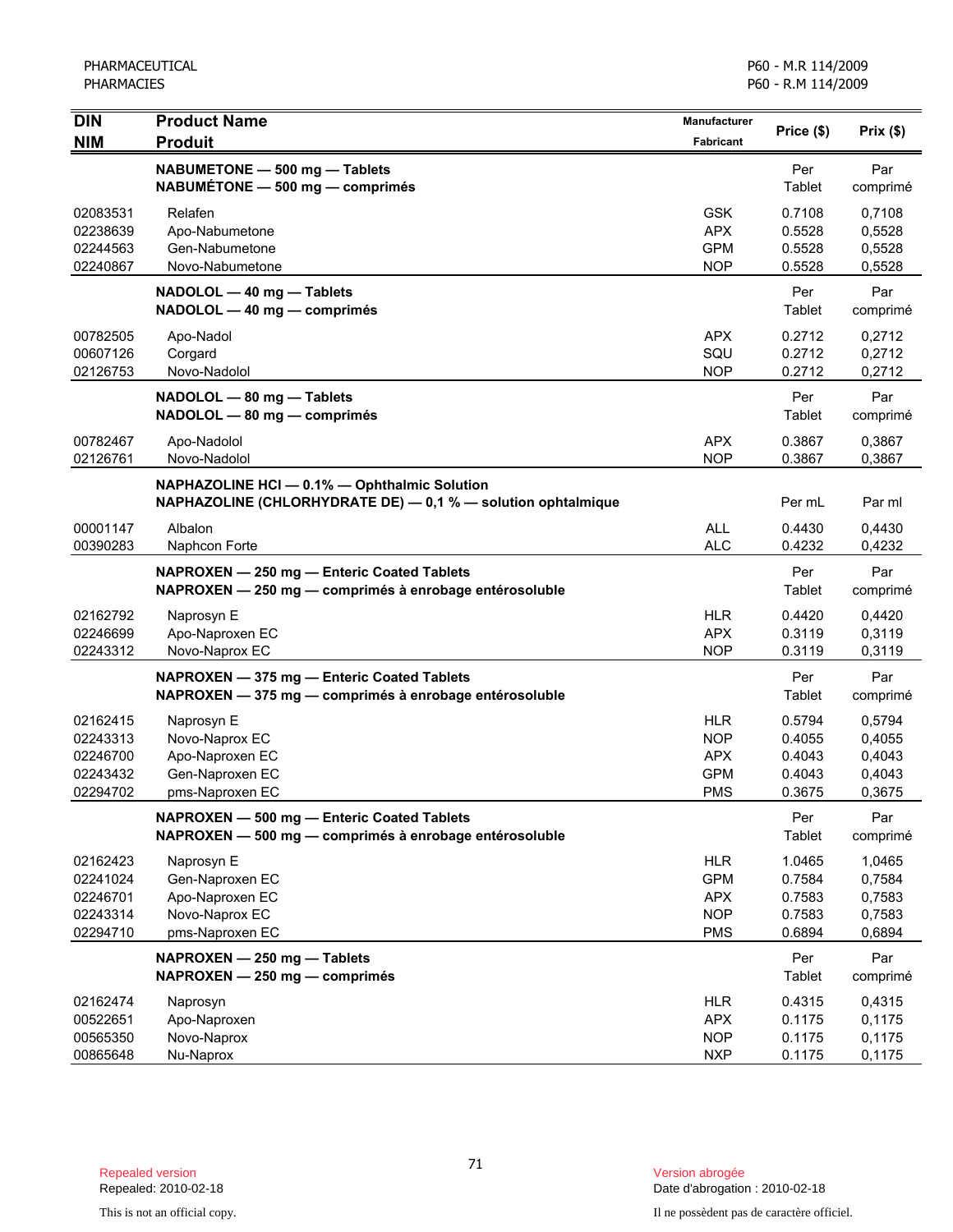| <b>DIN</b>           | <b>Product Name</b>                                                                                     | Manufacturer             | Price (\$)           | Prix(\$)         |
|----------------------|---------------------------------------------------------------------------------------------------------|--------------------------|----------------------|------------------|
| <b>NIM</b>           | <b>Produit</b>                                                                                          | <b>Fabricant</b>         |                      |                  |
|                      | NAPROXEN - 375 mg - Tablets                                                                             |                          | Per                  | Par              |
|                      | NAPROXEN - 375 mg - comprimés                                                                           |                          | Tablet               | comprimé         |
| 02162482             | Naprosyn                                                                                                | <b>HLR</b>               | 0.5627               | 0,5627           |
| 00600806             | Apo-Naproxen                                                                                            | <b>APX</b>               | 0.1604               | 0,1604           |
| 00627097             | Novo-Naprox                                                                                             | <b>NOP</b>               | 0.1604               | 0,1604           |
| 00865656             | Nu-Naprox                                                                                               | <b>NXP</b>               | 0.1604               | 0,1604           |
|                      | NAPROXEN - 500 mg - Tablets<br>NAPROXEN - 500 mg - comprimés                                            |                          | Per<br>Tablet        | Par<br>comprimé  |
| 02162490             | Naprosyn                                                                                                | <b>HLR</b>               | 1.0206               | 1,0206           |
| 00592277             | Apo-Naproxen                                                                                            | <b>APX</b>               | 0.2321               | 0,2321           |
| 00615331             | Naxen                                                                                                   | <b>SYP</b>               | 0.2321               | 0,2321           |
| 00589861<br>00865664 | Novo-Naprox<br>Nu-Naprox                                                                                | <b>NOP</b><br><b>NXP</b> | 0.2321<br>0.2321     | 0,2321<br>0,2321 |
|                      |                                                                                                         |                          |                      |                  |
|                      | NAPROXEN - 750 mg - Sustained Release Tablets<br>NAPROXEN - 750 mg - comprimés à libération progressive |                          | Per<br>Tablet        | Par<br>comprimé  |
| 02162466<br>02177072 | Naprosyn SR<br>Apo-Naproxen SR                                                                          | <b>HLR</b><br><b>APX</b> | 1.3968<br>1.0048     | 1,3968<br>1,0048 |
|                      | NAPROXEN SODIUM - 275 mg - Tablets<br>NAPROXEN SODIQUE - 275 mg - comprimés                             |                          | Per<br>Tablet        | Par<br>comprimé  |
| 02162725             | Anaprox                                                                                                 | <b>HLR</b>               | 0.6597               | 0,6597           |
| 00784354             | Apo-Napro-Na                                                                                            | <b>APX</b>               | 0.3764               | 0,3764           |
| 00778389             | Novo-Naprox Sodium                                                                                      | <b>NOP</b>               | 0.3764               | 0,3764           |
|                      | NAPROXEN SODIUM - 550 mg - Tablets<br>NAPROXEN SODIQUE - 550 mg - comprimés                             |                          | Per<br>Tablet        | Par<br>comprimé  |
| 02162717             | Anaprox DS                                                                                              | <b>HLR</b>               | 1.2700               | 1,2700           |
| 01940309             | Apo-Napro-Na DS                                                                                         | <b>APX</b>               | 0.7334               | 0,7334           |
| 02026600             | Novo-Naprox Sodium DS                                                                                   | <b>NOP</b>               | 0.7334               | 0,7334           |
|                      | NEOMYCIN/GRAMICIDIN/NYSTATIN/TRIAMCINOLONE - 2.5 mg/0.25 mg/<br>100,000 U/1 mg per g - Topical Cream    |                          |                      |                  |
|                      | NÉOMYCINE/GRAMICIDINE/NYSTATINE/TRIAMCINOLONE - 2,5 mg/                                                 |                          | Per                  | Par              |
|                      | 0,25 mg/100 000 U/1 mg par g - crème topique                                                            |                          | Gram                 | gramme           |
| 01999850             | Kenacomb                                                                                                | WSQ                      | 0.8052               | 0,8052           |
| 00717002             | Viaderm KC                                                                                              | <b>TAR</b>               | 0.4327               | 0,4327           |
| 00550507             | ratio-Triacomb<br>NIFEDIPINE - 10 mg - Capsules                                                         | <b>RPH</b>               | 0.4301<br>Per        | 0,4301<br>Par    |
|                      | $NIFÉDIPINE - 10 mg - capsules$                                                                         |                          | Capsule              | capsule          |
| 00755907<br>00865591 | Apo-Nifed<br>Nu-Nifed                                                                                   | <b>APX</b><br><b>NXP</b> | 0.4877<br>0.4877     | 0,4877<br>0,4877 |
|                      | NIFEDIPINE - 60 mg - Extended Release Tablets<br>NIFÉDIPINE - 60 mg - comprimés à libération prolongée  |                          | Per<br>Tablet        | Par<br>comprimé  |
| 02155990             | <b>Adalat XL</b>                                                                                        | BAY                      | 1.7158               | 1,7158           |
| 02321149             | Gen-Nifedipine Extended Release                                                                         | <b>GPM</b>               | 1.0312               | 1,0312           |
|                      | NIFEDIPINE - 10 mg - Prolonged Action Tablets<br>NIFÉDIPINE - 10 mg - comprimés à effet prolongé        |                          | Per<br><b>Tablet</b> | Par<br>comprimé  |
| 02197448<br>02212102 | Apo-Nifedipine PA<br>Nu-Nifedipine PA                                                                   | <b>APX</b><br><b>NXP</b> | 0.4432<br>0.4432     | 0,4432<br>0,4432 |
|                      |                                                                                                         |                          |                      |                  |

Date d'abrogation : 2010-02-18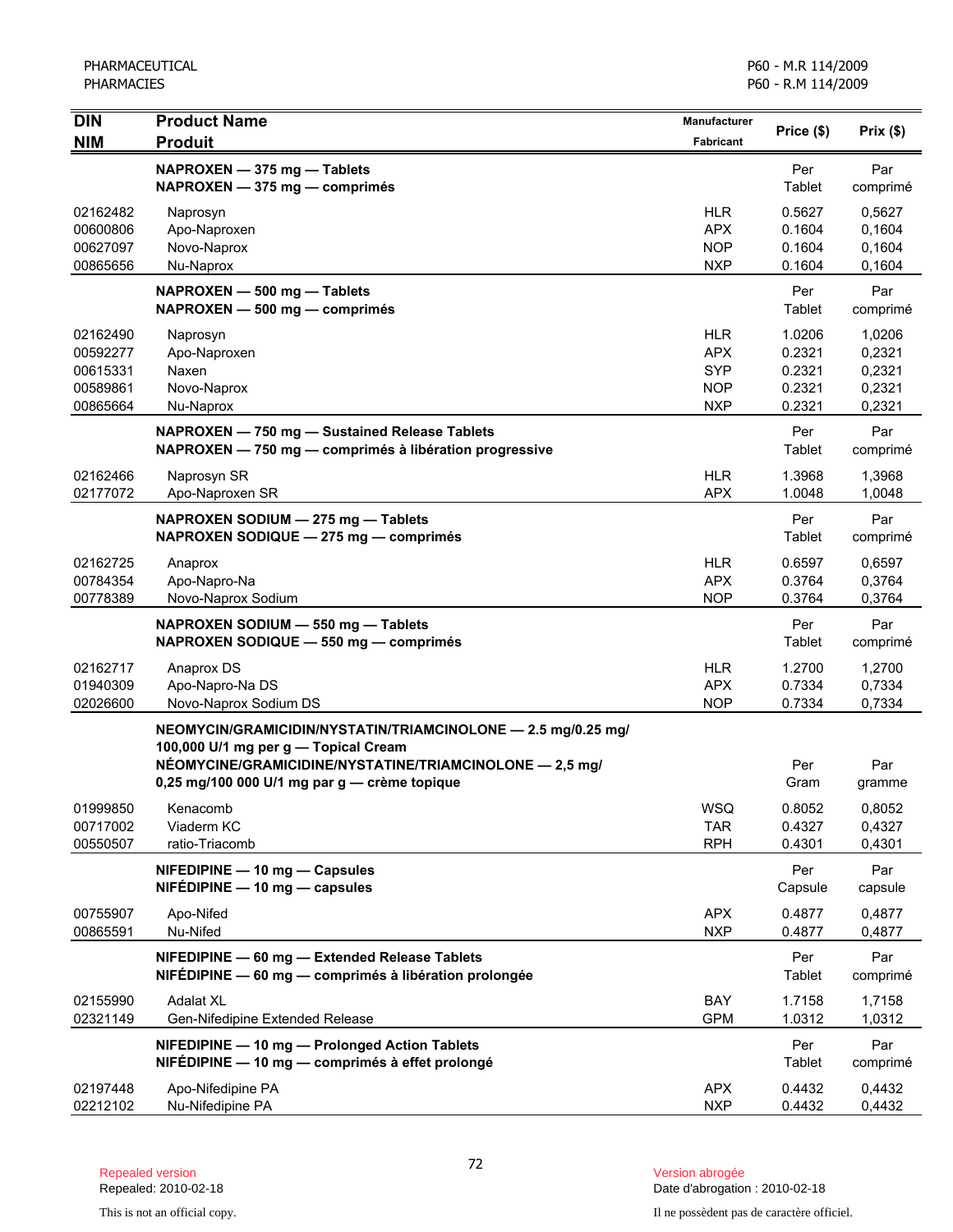| <b>DIN</b><br><b>NIM</b>                                 | <b>Product Name</b>                                                                                                       | <b>Manufacturer</b><br>Fabricant                                   | Price (\$)                                     | Prix(\$)                                       |
|----------------------------------------------------------|---------------------------------------------------------------------------------------------------------------------------|--------------------------------------------------------------------|------------------------------------------------|------------------------------------------------|
|                                                          | <b>Produit</b>                                                                                                            |                                                                    |                                                |                                                |
|                                                          | NIFEDIPINE - 20 mg - Prolonged Action Tablets<br>NIFÉDIPINE - 20 mg - comprimés à effet prolongé                          |                                                                    | Per<br>Tablet                                  | Par<br>comprimé                                |
| 02181525<br>02200937                                     | Apo-Nifedipine PA<br>Nu-Nifedipine PA                                                                                     | <b>APX</b><br><b>NXP</b>                                           | 0.6930<br>0.6930                               | 0.6930<br>0,6930                               |
|                                                          | NITRAZEPAM - 5 mg - Tablets<br>$NITRAZÉPAM - 5 mg - comprimés$                                                            |                                                                    | Per<br>Tablet                                  | Par<br>comprimé                                |
| 00511528<br>02245230<br>02234003<br>02229654             | Mogadon<br>Apo-Nitrazepam<br>Sandoz Nitrazepam<br>Nitrazadon                                                              | <b>ICN</b><br><b>APX</b><br>SDZ<br><b>ICN</b>                      | 0.1571<br>0.0943<br>0.0943<br>0.0748           | 0,1571<br>0,0943<br>0,0943<br>0,0748           |
|                                                          | NITRAZEPAM - 10 mg - Tablets<br>NITRAZÉPAM - 10 mg - comprimés                                                            |                                                                    | Per<br>Tablet                                  | Par<br>comprimé                                |
| 00511536<br>02245231<br>02234007<br>02229655             | Mogadon<br>Apo-Nitrazepam<br>Sandoz Nitrazepam<br>Nitrazadon                                                              | <b>ICN</b><br><b>APX</b><br><b>SDZ</b><br><b>ICN</b>               | 0.2351<br>0.1410<br>0.1410<br>0.1119           | 0,2351<br>0,1410<br>0,1410<br>0,1119           |
|                                                          | NITROGLYCERIN - 200 Dose - 0.4 mg/Dose - Sublingual Spray<br>NITROGLYCÉRINE - 200 doses - 0,4 mg/dose - pompe sublinguale |                                                                    | Per<br>Dose                                    | Par<br>dose                                    |
| 02231441<br>02238998                                     | Nitrolingual Pumpspray/Nitrolingual, pompe<br>Rho-Nitro Pumpspray/Rho-Nitro, pompe                                        | <b>AVE</b><br><b>ROP</b>                                           | 0.0770<br>0.0465                               | 0,0770<br>0,0465                               |
|                                                          | NIZATIDINE - 150 mg - Capsules<br>NIZATIDINE - 150 mg - capsules                                                          |                                                                    | Per<br>Capsule                                 | Par<br>capsule                                 |
| 00778338<br>02220156<br>02246046<br>02240457<br>02177714 | Axid<br>Apo-Nizatidine<br>Gen-Nizatidine<br>Novo-Nizatidine<br>pms-Nizatidine                                             | <b>PML</b><br><b>APX</b><br><b>GPM</b><br><b>NOP</b><br><b>PMS</b> | 0.9232<br>0.5816<br>0.5816<br>0.5816<br>0.5816 | 0,9232<br>0,5816<br>0,5816<br>0,5816<br>0,5816 |
|                                                          | NIZATIDINE - 300 mg - Capsules<br>NIZATIDINE - 300 mg - capsules                                                          |                                                                    | Per<br>Capsule                                 | Par<br>capsule                                 |
| 00778346<br>02220164<br>02246047<br>02240458<br>02177722 | Axid<br>Apo-Nizatidine<br>Gen-Nizatidine<br>Novo-Nizatidine<br>pms-Nizatidine                                             | <b>PML</b><br><b>APX</b><br><b>GPM</b><br><b>NOP</b><br><b>PMS</b> | 1.6727<br>1.0538<br>1.0538<br>1.0538<br>1.0538 | 1,6727<br>1,0538<br>1,0538<br>1,0538<br>1,0538 |
|                                                          | NORFLOXACIN - 400 mg - Tablets<br>NORFLOXACINE - 400 mg - comprimés                                                       |                                                                    | Per<br>Tablet                                  | Par<br>comprimé                                |
| 02237682<br>02246596<br>02229524<br>02269627             | Novo-Norfloxacin<br>pms-Norfloxacin<br>Apo-Norflox<br>Co Norfloxacin                                                      | <b>NOP</b><br><b>PMS</b><br><b>APX</b><br>COB                      | 1.6783<br>1.6783<br>1.5088<br>1.5088           | 1,6783<br>1,6783<br>1,5088<br>1,5088           |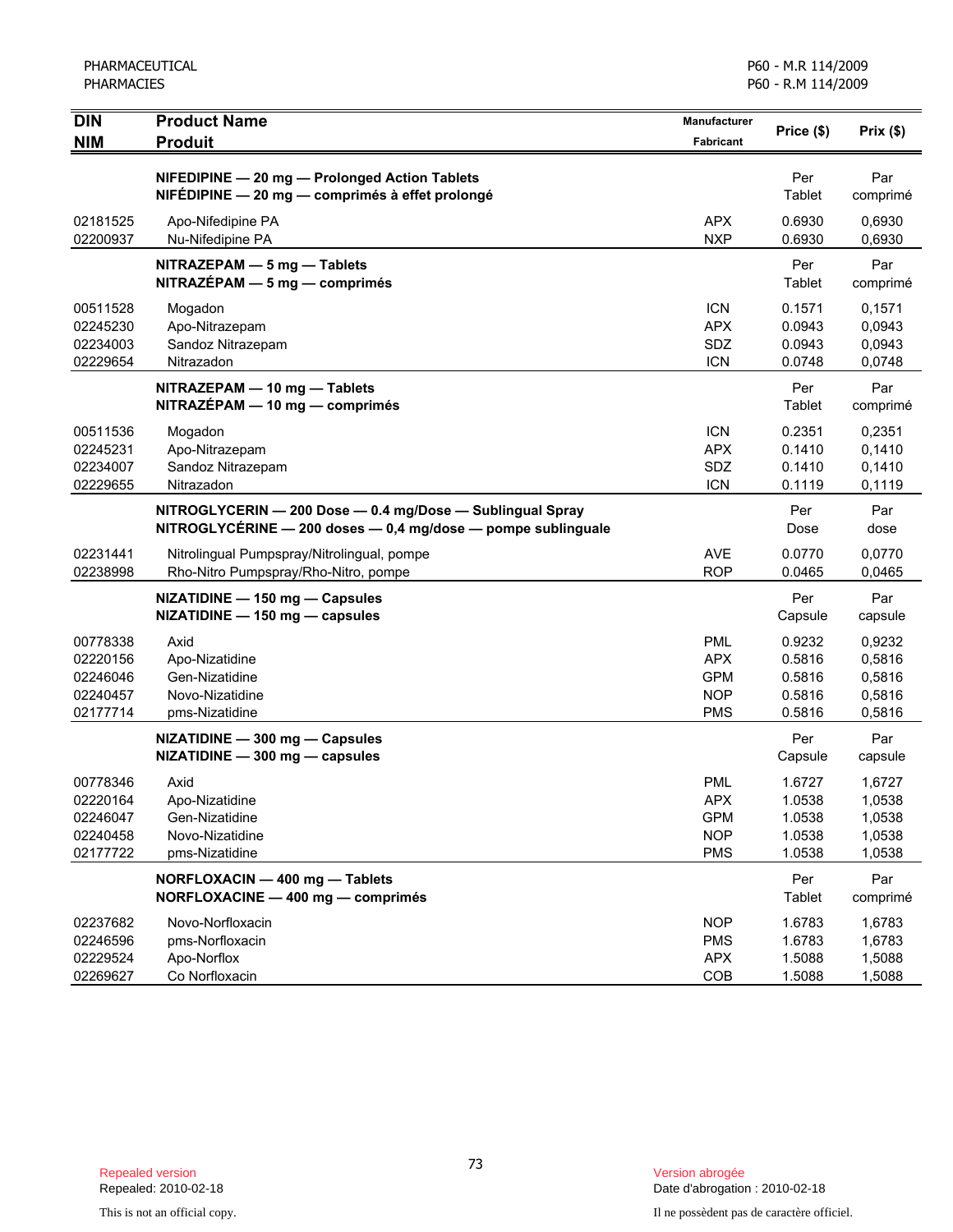| <b>DIN</b>                                                                                   | <b>Product Name</b>                                                                                                                                  | <b>Manufacturer</b>                                                                                          | Price (\$)                                                                   |                                                                              |
|----------------------------------------------------------------------------------------------|------------------------------------------------------------------------------------------------------------------------------------------------------|--------------------------------------------------------------------------------------------------------------|------------------------------------------------------------------------------|------------------------------------------------------------------------------|
| <b>NIM</b>                                                                                   | <b>Produit</b>                                                                                                                                       | <b>Fabricant</b>                                                                                             |                                                                              | Prix(\$)                                                                     |
|                                                                                              | NORTRIPTYLINE - 10 mg - Capsules<br>NORTRIPTYLINE - 10 mg - capsules                                                                                 |                                                                                                              | Per<br>Capsule                                                               | Par<br>capsule                                                               |
| 00015229<br>02177692<br>02231686<br>02230361<br>02231781<br>02240789<br>02223511<br>02223139 | Aventyl<br>pms-Nortriptyline<br>Gen-Nortriptyline<br>Norventyl<br>Novo-Nortriptyline<br>ratio-Nortriptyline<br>Apo-Nortriptyline<br>Nu-Nortriptyline | <b>PML</b><br><b>PMS</b><br><b>GPM</b><br><b>ICN</b><br><b>NOP</b><br><b>RPH</b><br><b>APX</b><br><b>NXP</b> | 0.2310<br>0.1650<br>0.1386<br>0.1386<br>0.1386<br>0.1386<br>0.1385<br>0.1385 | 0,2310<br>0,1650<br>0,1386<br>0,1386<br>0,1386<br>0,1386<br>0,1385<br>0,1385 |
|                                                                                              | NORTRIPTYLINE - 25 mg - Capsules<br>NORTRIPTYLINE - 25 mg - capsules                                                                                 |                                                                                                              | Per<br>Capsule                                                               | Par<br>capsule                                                               |
| 00015237<br>02177706<br>02231687<br>02231782<br>02240790<br>02223538<br>02223147             | Aventyl<br>pms-Nortriptyline<br>Gen-Nortriptyline<br>Novo-Nortriptyline<br>ratio-Nortriptyline<br>Apo-Nortriptyline<br>Nu-Nortriptyline              | <b>PML</b><br><b>PMS</b><br><b>GPM</b><br><b>NOP</b><br><b>RPH</b><br><b>APX</b><br><b>NXP</b>               | 0.4670<br>0.3330<br>0.2802<br>0.2801<br>0.2801<br>0.2800<br>0.2800           | 0,4670<br>0,3330<br>0,2802<br>0,2801<br>0,2801<br>0,2800<br>0,2800           |
|                                                                                              | NYSTATIN - 100,000 U/mL - Oral Liquid<br>NYSTATINE - 100 000 U/ml - liquide oral                                                                     |                                                                                                              | Per mL                                                                       | Par ml                                                                       |
| 00792667<br>02194201                                                                         | pms-Nystatin<br>ratio-Nystatin                                                                                                                       | <b>PMS</b><br><b>RPH</b>                                                                                     | 0.0647<br>0.0647                                                             | 0,0647<br>0,0647                                                             |
|                                                                                              | NYSTATIN - 100,000 U/g - Topical Cream<br>NYSTATINE - 100 000 U/g - crème topique                                                                    |                                                                                                              | Per<br>Gram                                                                  | Par<br>gramme                                                                |
| 00029092<br>00716871<br>02194236                                                             | Mycostatin<br>Nyaderm<br>ratio-Nystatin                                                                                                              | SQU<br><b>TAR</b><br><b>RPH</b>                                                                              | 0.3164<br>0.1577<br>0.0770                                                   | 0,3164<br>0,1577<br>0,0770                                                   |
|                                                                                              | OCTREOTIDE ACETATE - 50 mcg/mL - Injection<br>OCTRÉOTIDE (ACÉTATE D') - 50 mcg/ml - injection                                                        |                                                                                                              | Per mL                                                                       | par ml                                                                       |
| 02248639<br>00839191                                                                         | Octreotide Acetate Omega<br>Sandostatin                                                                                                              | <b>OMA</b><br><b>NVT</b>                                                                                     | 5.7310<br>5.4890                                                             | 5,7310<br>5,4890                                                             |
|                                                                                              | <b>OCTREOTIDE ACETATE - 100 mcg/mL - Injection</b><br>OCTRÉOTIDE (ACÉTATE D') - 100 mcg/ml - injection                                               |                                                                                                              | Per mL                                                                       | par ml                                                                       |
| 02248640<br>00839205                                                                         | Octreotide Acetate Omega<br>Sandostatin                                                                                                              | <b>OMA</b><br><b>NVT</b>                                                                                     | 10.8350<br>10.3620                                                           | 10,8350<br>10,3620                                                           |
|                                                                                              | <b>OCTREOTIDE ACETATE - 200 mcg/mL - Injection</b><br>OCTRÉOTIDE (ACÉTATE D') - 200 mcg/ml - injection                                               |                                                                                                              | Per mL                                                                       | par ml                                                                       |
| 02248642<br>02049392                                                                         | Octreotide Acetate Omega<br>Sandostatin                                                                                                              | <b>OMA</b><br><b>NVT</b>                                                                                     | 20.8230<br>19.9320                                                           | 20,8230<br>19,9320                                                           |
|                                                                                              | OCTREOTIDE ACETATE - 500 mcg/mL - Injection<br>OCTRÉOTIDE (ACÉTATE D') - 500 mcg/ml - injection                                                      |                                                                                                              | Per mL                                                                       | par ml                                                                       |
| 02248641<br>00839213                                                                         | Octreotide Acetate Omega<br>Sandostatin                                                                                                              | <b>OMA</b><br><b>NVT</b>                                                                                     | 50.8860<br>48.6970                                                           | 50,8860<br>48,6970                                                           |

Date d'abrogation : 2010-02-18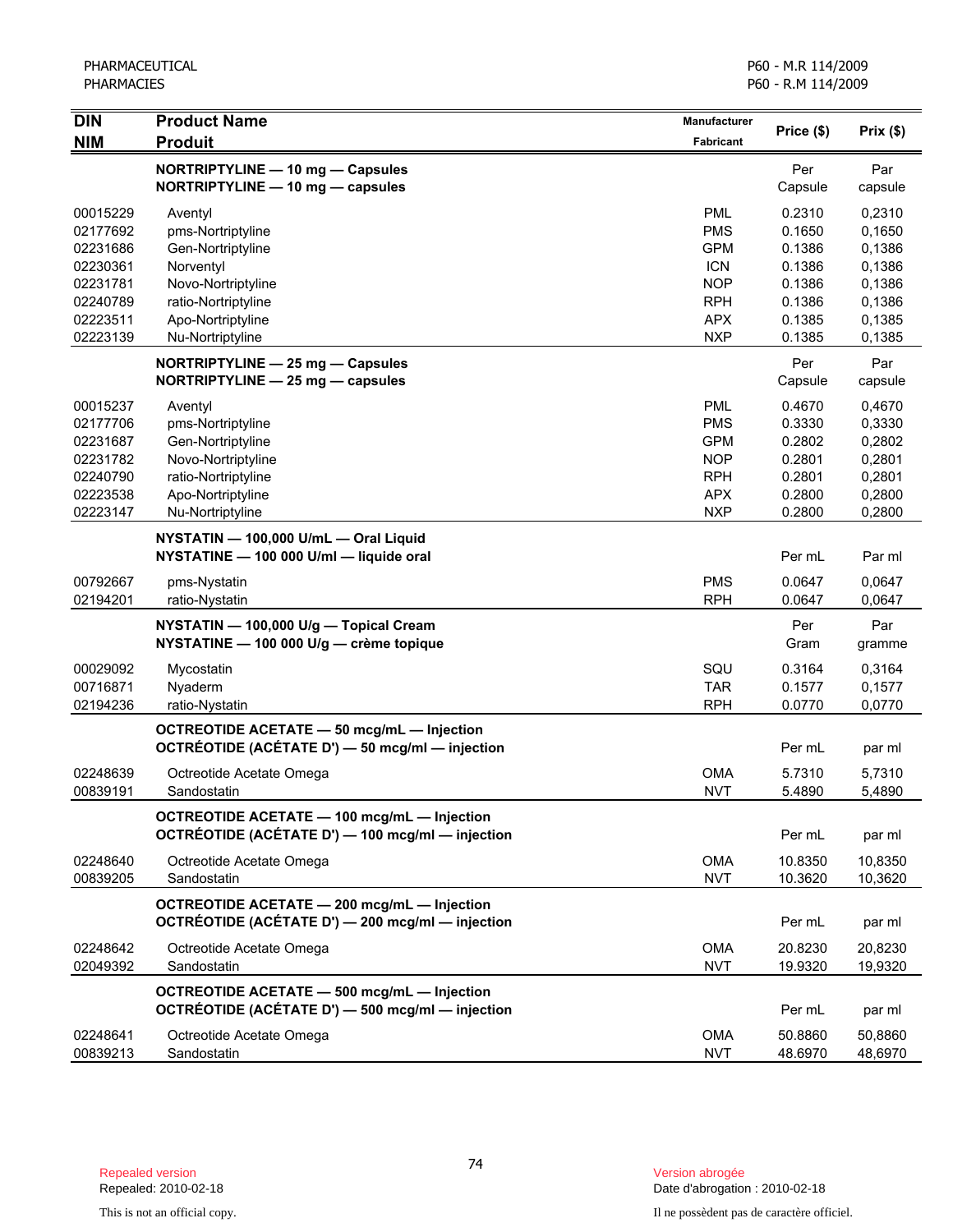PHARMACEUTICAL PHARMACIES

P60 - M.R 114/2009 P60 - R.M 114/2009

| <b>DIN</b><br><b>NIM</b>                                 | <b>Product Name</b><br><b>Produit</b>                                                                              | <b>Manufacturer</b><br>Fabricant                            | Price (\$)                                     | Prix(\$)                                       |
|----------------------------------------------------------|--------------------------------------------------------------------------------------------------------------------|-------------------------------------------------------------|------------------------------------------------|------------------------------------------------|
|                                                          | OFLOXACIN - 0.3% - Ophthalmic Solution<br>OFLOXACINE - 0,3 % - solution ophtalmique                                |                                                             | Per<br>mL                                      | Par<br>ml                                      |
| 02143291<br>02248398<br>02252570                         | Ocuflox<br>Apo-Ofloxacin<br>pms-Ofloxacin                                                                          | <b>ALL</b><br><b>APX</b><br><b>PMS</b>                      | 2.7104<br>1.0913<br>1.0913                     | 2,7104<br>1,0913<br>1,0913                     |
|                                                          | OFLOXACIN - 200 mg - Tablets<br>OFLOXACINE - 200 mg - comprimés                                                    |                                                             | Per<br>Tablet                                  | Par<br>comprimé                                |
| 02243474<br>02231529                                     | Novo-Ofloxacin<br>Apo-Oflox                                                                                        | <b>NOP</b><br><b>APX</b>                                    | 1.5939<br>1.4345                               | 1,5939<br>1,4345                               |
|                                                          | OFLOXACIN - 300 mg - Tablets<br>OFLOXACINE - 300 mg - comprimés                                                    |                                                             | Per<br>Tablet                                  | Par<br>comprimé                                |
| 02243475<br>02231531                                     | Novo-Ofloxacin<br>Apo-Oflox                                                                                        | <b>NOP</b><br><b>APX</b>                                    | 1.8727<br>1.6855                               | 1,8727<br>1,6855                               |
|                                                          | OFLOXACIN - 400 mg - Tablets<br>OFLOXACINE - 400 mg - comprimés                                                    |                                                             | Per<br>Tablet                                  | Par<br>comprimé                                |
| 02243476<br>02231532                                     | Novo-Ofloxacin<br>Apo-Oflox                                                                                        | <b>NOP</b><br><b>APX</b>                                    | 1.8727<br>1.6855                               | 1,8727<br>1,6855                               |
|                                                          | OLANZAPINE - 2.5 mg - Tablets<br>OLANZAPINE - 2.5 mg - comprimés                                                   |                                                             | Per<br>Tablet                                  | Par<br>comprimé                                |
| 02229250<br>02303116                                     | Zyprexa<br>pms-Olanzapine                                                                                          | LIL<br><b>PMS</b>                                           | 1.9491<br>1.1813                               | 1,9491<br>1,1813                               |
|                                                          | <b>OLANZAPINE - 5 mg - Tablets</b><br><b>OLANZAPINE - 5 mg - comprimés</b>                                         |                                                             | Per<br>Tablet                                  | Par<br>comprimé                                |
| 02229269<br>02303159                                     | Zyprexa<br>pms-Olanzapine                                                                                          | <b>LIL</b><br><b>PMS</b>                                    | 3.8981<br>2.3625                               | 3,8981<br>2,3625                               |
|                                                          | OLANZAPINE - 7.5 mg - Tablets<br>OLANZAPINE - 7.5 mg - comprimés                                                   |                                                             | Per<br>Tablet                                  | Par<br>comprimé                                |
| 02229277<br>02303167                                     | Zyprexa<br>pms-Olanzapine                                                                                          | LIL<br><b>PMS</b>                                           | 5.8473<br>3.5438                               | 5,8473<br>3,5438                               |
|                                                          | <b>OLANZAPINE - 10 mg - Tablets</b><br><b>OLANZAPINE - 10 mg - comprimés</b>                                       |                                                             | Per<br>Tablet                                  | Par<br>comprimé                                |
| 02229277<br>02303167                                     | Zyprexa<br>pms-Olanzapine                                                                                          | LIL<br><b>PMS</b>                                           | 7.7963<br>4.7250                               | 7,7963<br>4,7250                               |
|                                                          | <b>OLANZAPINE - 15 mg - Tablets</b><br><b>OLANZAPINE - 15 mg - comprimés</b>                                       |                                                             | Per<br>Tablet                                  | Par<br>comprimé                                |
| 02238850<br>02303183                                     | Zyprexa<br>pms-Olanzapine                                                                                          | LIL.<br><b>PMS</b>                                          | 11.6944<br>7.0875                              | 11,6944<br>7,0875                              |
|                                                          | OMEPRAZOLE - 20 mg - Capsules<br>$OMEPRAZOLE - 20 mg - capsules$                                                   |                                                             | Per<br>Capsule                                 | Par<br>capsule                                 |
| 02190915<br>00846503<br>02245058<br>02260867<br>02296446 | Losec - Tablets/comprimés<br>Losec<br>Apo-Omeprazole<br>ratio-Omeprazole - Tablets/comprimé s<br>Sandoz Omeprazole | <b>AZC</b><br><b>AZC</b><br><b>APX</b><br><b>RPH</b><br>SDZ | 2.4200<br>1.2100<br>1.1000<br>1.1000<br>1.1000 | 2,4200<br>1,2100<br>1,1000<br>1,1000<br>1,1000 |

Date d'abrogation : 2010-02-18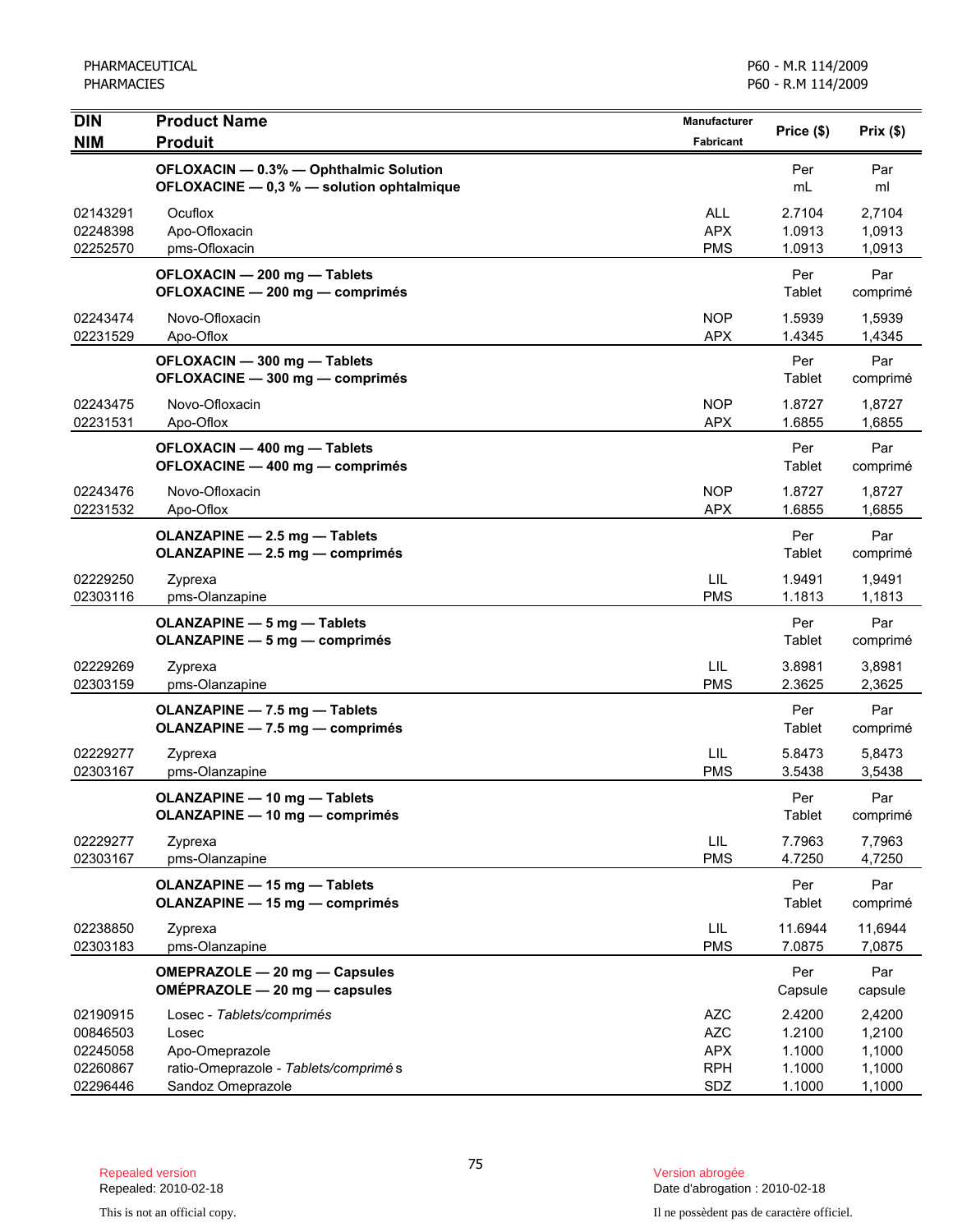| <b>NIM</b><br><b>Produit</b><br>Fabricant<br>ONDANSETRON - 4 mg - Tablets<br>Per<br>Par<br>Tablet<br>ONDANSETRON - 4 mg - comprimés<br>comprimé<br>02213567<br>Zofran<br><b>GSK</b><br>14.7378<br>14,7378<br><b>APX</b><br>02288184<br>8.3000<br>8,3000<br>Apo-Ondansetron<br><b>RPH</b><br>8.2999<br>8,2999<br>02278529<br>ratio-Ondansetron<br><b>PMS</b><br>02258188<br>pms-Ondansetron<br>8.2995<br>8,2995<br>02305259<br><b>MPH</b><br>7,5450<br>Mint-Ondansetron<br>7.5450<br><b>NOP</b><br>7,5450<br>02264056<br>Novo-Ondansetron<br>7.5450<br>02306212<br><b>ODN</b><br>7.5450<br>7,5450<br>Ondansetron-Odan<br>SDZ<br>02274310<br>Sandoz Ondansetron<br>7.5450<br>7,5450<br>02297868<br><b>GPM</b><br>Gen-Ondansetron<br>7.5450<br>7,5450<br><b>JPC</b><br>02313685<br>7.3000<br>7,3000<br>Jamp-Ondansetron<br>Per<br>Par<br>ONDANSETRON - 8 mg - Tablets<br>Tablet<br>ONDANSETRON - 8 mg - comprimés<br>comprimé<br><b>GSK</b><br>02213575<br>Zofran<br>22.4884<br>22,4884<br><b>PMS</b><br>02258196<br>pms-Ondansetron<br>12.6687<br>12,6687<br>02288192<br>Apo-Ondansetron<br><b>APX</b><br>12.6683<br>12,6683<br><b>RPH</b><br>02278537<br>ratio-Ondansetron<br>12.6682<br>12,6682<br><b>NOP</b><br>11.5170<br>02264064<br>Novo-Ondansetron<br>11,5170<br><b>MPH</b><br>11.5166<br>02305267<br>Mint-Ondansetron<br>11,5166<br>02306220<br><b>ODN</b><br>11.5166<br>Ondansetron-Odan<br>11,5166<br>SDZ<br>02274329<br>Sandoz Ondansetron<br>11.5166<br>11,5166<br><b>GPM</b><br>02297876<br>11.5166<br>Gen-Ondansetron<br>11,5166<br>02313693<br><b>JPC</b><br>11.0000<br>11,0000<br>Jamp-Ondansetron<br>ONDANSETRON - 4 mg/5 mL - Oral Solution<br>ONDANSETRON - 4 mg/5 mL - solution orale<br>Per mL<br>Par ml<br><b>GSK</b><br>02229639<br>Zofran<br>2.2487<br>2,2487<br><b>APX</b><br>02291967<br>1.4614<br>1,4614<br>Apo-Ondansetron<br><b>ORCIPRENALINE SULFATE - 2 mg/mL - Syrup</b><br>ORCIPRÉNALINE (SULFATE D') — 2 mg/ml — sirop<br>Per mL<br>Par ml<br><b>BOE</b><br>00249920<br>0.0664<br>0,0664<br>Alupent<br><b>RPH</b><br>02152568<br>ratio-Orciprenaline<br>0.0498<br>0,0498<br><b>APX</b><br>02236783<br>Apo-Orciprenaline<br>0.0419<br>0,0419<br>Per<br>Par<br>OXAPROZIN - 600 mg - Tablets<br>OXAPROZINE - 600 mg - comprimés<br><b>Tablet</b><br>comprimé<br>PFI<br>02027860<br>0.7674<br>0,7674<br>Daypro<br>02243661<br>Apo-Oxaprozin<br><b>APX</b><br>0.5520<br>0,5520<br>OXCARBAZEPINE - 150 mg - Tablets<br>Per<br>Par<br>OXCARBAZEPINE - 150 mg - comprimés<br>Tablet<br>comprimé<br><b>NVT</b><br>0.9106<br>02242067<br>Trileptal<br>0,9106<br><b>APX</b><br>02284294<br>Apo-Oxcarbazepine<br>0.6188<br>0,6188<br>Per<br>OXCARBAZEPINE - 300 mg - Tablets<br>Par<br>OXCARBAZEPINE - 300 mg - comprimés<br><b>Tablet</b><br>comprimé | <b>DIN</b> | <b>Product Name</b> | <b>Manufacturer</b> |            | Prix(\$) |
|-----------------------------------------------------------------------------------------------------------------------------------------------------------------------------------------------------------------------------------------------------------------------------------------------------------------------------------------------------------------------------------------------------------------------------------------------------------------------------------------------------------------------------------------------------------------------------------------------------------------------------------------------------------------------------------------------------------------------------------------------------------------------------------------------------------------------------------------------------------------------------------------------------------------------------------------------------------------------------------------------------------------------------------------------------------------------------------------------------------------------------------------------------------------------------------------------------------------------------------------------------------------------------------------------------------------------------------------------------------------------------------------------------------------------------------------------------------------------------------------------------------------------------------------------------------------------------------------------------------------------------------------------------------------------------------------------------------------------------------------------------------------------------------------------------------------------------------------------------------------------------------------------------------------------------------------------------------------------------------------------------------------------------------------------------------------------------------------------------------------------------------------------------------------------------------------------------------------------------------------------------------------------------------------------------------------------------------------------------------------------------------------------------------------------------------------------------------------------------------------------------------------------------------------------------------------------------------------------------------------------------------------------------------------------------------------------------------------------------------------------------------------------------|------------|---------------------|---------------------|------------|----------|
|                                                                                                                                                                                                                                                                                                                                                                                                                                                                                                                                                                                                                                                                                                                                                                                                                                                                                                                                                                                                                                                                                                                                                                                                                                                                                                                                                                                                                                                                                                                                                                                                                                                                                                                                                                                                                                                                                                                                                                                                                                                                                                                                                                                                                                                                                                                                                                                                                                                                                                                                                                                                                                                                                                                                                                             |            |                     |                     | Price (\$) |          |
|                                                                                                                                                                                                                                                                                                                                                                                                                                                                                                                                                                                                                                                                                                                                                                                                                                                                                                                                                                                                                                                                                                                                                                                                                                                                                                                                                                                                                                                                                                                                                                                                                                                                                                                                                                                                                                                                                                                                                                                                                                                                                                                                                                                                                                                                                                                                                                                                                                                                                                                                                                                                                                                                                                                                                                             |            |                     |                     |            |          |
|                                                                                                                                                                                                                                                                                                                                                                                                                                                                                                                                                                                                                                                                                                                                                                                                                                                                                                                                                                                                                                                                                                                                                                                                                                                                                                                                                                                                                                                                                                                                                                                                                                                                                                                                                                                                                                                                                                                                                                                                                                                                                                                                                                                                                                                                                                                                                                                                                                                                                                                                                                                                                                                                                                                                                                             |            |                     |                     |            |          |
|                                                                                                                                                                                                                                                                                                                                                                                                                                                                                                                                                                                                                                                                                                                                                                                                                                                                                                                                                                                                                                                                                                                                                                                                                                                                                                                                                                                                                                                                                                                                                                                                                                                                                                                                                                                                                                                                                                                                                                                                                                                                                                                                                                                                                                                                                                                                                                                                                                                                                                                                                                                                                                                                                                                                                                             |            |                     |                     |            |          |
|                                                                                                                                                                                                                                                                                                                                                                                                                                                                                                                                                                                                                                                                                                                                                                                                                                                                                                                                                                                                                                                                                                                                                                                                                                                                                                                                                                                                                                                                                                                                                                                                                                                                                                                                                                                                                                                                                                                                                                                                                                                                                                                                                                                                                                                                                                                                                                                                                                                                                                                                                                                                                                                                                                                                                                             |            |                     |                     |            |          |
|                                                                                                                                                                                                                                                                                                                                                                                                                                                                                                                                                                                                                                                                                                                                                                                                                                                                                                                                                                                                                                                                                                                                                                                                                                                                                                                                                                                                                                                                                                                                                                                                                                                                                                                                                                                                                                                                                                                                                                                                                                                                                                                                                                                                                                                                                                                                                                                                                                                                                                                                                                                                                                                                                                                                                                             |            |                     |                     |            |          |
|                                                                                                                                                                                                                                                                                                                                                                                                                                                                                                                                                                                                                                                                                                                                                                                                                                                                                                                                                                                                                                                                                                                                                                                                                                                                                                                                                                                                                                                                                                                                                                                                                                                                                                                                                                                                                                                                                                                                                                                                                                                                                                                                                                                                                                                                                                                                                                                                                                                                                                                                                                                                                                                                                                                                                                             |            |                     |                     |            |          |
|                                                                                                                                                                                                                                                                                                                                                                                                                                                                                                                                                                                                                                                                                                                                                                                                                                                                                                                                                                                                                                                                                                                                                                                                                                                                                                                                                                                                                                                                                                                                                                                                                                                                                                                                                                                                                                                                                                                                                                                                                                                                                                                                                                                                                                                                                                                                                                                                                                                                                                                                                                                                                                                                                                                                                                             |            |                     |                     |            |          |
|                                                                                                                                                                                                                                                                                                                                                                                                                                                                                                                                                                                                                                                                                                                                                                                                                                                                                                                                                                                                                                                                                                                                                                                                                                                                                                                                                                                                                                                                                                                                                                                                                                                                                                                                                                                                                                                                                                                                                                                                                                                                                                                                                                                                                                                                                                                                                                                                                                                                                                                                                                                                                                                                                                                                                                             |            |                     |                     |            |          |
|                                                                                                                                                                                                                                                                                                                                                                                                                                                                                                                                                                                                                                                                                                                                                                                                                                                                                                                                                                                                                                                                                                                                                                                                                                                                                                                                                                                                                                                                                                                                                                                                                                                                                                                                                                                                                                                                                                                                                                                                                                                                                                                                                                                                                                                                                                                                                                                                                                                                                                                                                                                                                                                                                                                                                                             |            |                     |                     |            |          |
|                                                                                                                                                                                                                                                                                                                                                                                                                                                                                                                                                                                                                                                                                                                                                                                                                                                                                                                                                                                                                                                                                                                                                                                                                                                                                                                                                                                                                                                                                                                                                                                                                                                                                                                                                                                                                                                                                                                                                                                                                                                                                                                                                                                                                                                                                                                                                                                                                                                                                                                                                                                                                                                                                                                                                                             |            |                     |                     |            |          |
|                                                                                                                                                                                                                                                                                                                                                                                                                                                                                                                                                                                                                                                                                                                                                                                                                                                                                                                                                                                                                                                                                                                                                                                                                                                                                                                                                                                                                                                                                                                                                                                                                                                                                                                                                                                                                                                                                                                                                                                                                                                                                                                                                                                                                                                                                                                                                                                                                                                                                                                                                                                                                                                                                                                                                                             |            |                     |                     |            |          |
|                                                                                                                                                                                                                                                                                                                                                                                                                                                                                                                                                                                                                                                                                                                                                                                                                                                                                                                                                                                                                                                                                                                                                                                                                                                                                                                                                                                                                                                                                                                                                                                                                                                                                                                                                                                                                                                                                                                                                                                                                                                                                                                                                                                                                                                                                                                                                                                                                                                                                                                                                                                                                                                                                                                                                                             |            |                     |                     |            |          |
|                                                                                                                                                                                                                                                                                                                                                                                                                                                                                                                                                                                                                                                                                                                                                                                                                                                                                                                                                                                                                                                                                                                                                                                                                                                                                                                                                                                                                                                                                                                                                                                                                                                                                                                                                                                                                                                                                                                                                                                                                                                                                                                                                                                                                                                                                                                                                                                                                                                                                                                                                                                                                                                                                                                                                                             |            |                     |                     |            |          |
|                                                                                                                                                                                                                                                                                                                                                                                                                                                                                                                                                                                                                                                                                                                                                                                                                                                                                                                                                                                                                                                                                                                                                                                                                                                                                                                                                                                                                                                                                                                                                                                                                                                                                                                                                                                                                                                                                                                                                                                                                                                                                                                                                                                                                                                                                                                                                                                                                                                                                                                                                                                                                                                                                                                                                                             |            |                     |                     |            |          |
|                                                                                                                                                                                                                                                                                                                                                                                                                                                                                                                                                                                                                                                                                                                                                                                                                                                                                                                                                                                                                                                                                                                                                                                                                                                                                                                                                                                                                                                                                                                                                                                                                                                                                                                                                                                                                                                                                                                                                                                                                                                                                                                                                                                                                                                                                                                                                                                                                                                                                                                                                                                                                                                                                                                                                                             |            |                     |                     |            |          |
|                                                                                                                                                                                                                                                                                                                                                                                                                                                                                                                                                                                                                                                                                                                                                                                                                                                                                                                                                                                                                                                                                                                                                                                                                                                                                                                                                                                                                                                                                                                                                                                                                                                                                                                                                                                                                                                                                                                                                                                                                                                                                                                                                                                                                                                                                                                                                                                                                                                                                                                                                                                                                                                                                                                                                                             |            |                     |                     |            |          |
|                                                                                                                                                                                                                                                                                                                                                                                                                                                                                                                                                                                                                                                                                                                                                                                                                                                                                                                                                                                                                                                                                                                                                                                                                                                                                                                                                                                                                                                                                                                                                                                                                                                                                                                                                                                                                                                                                                                                                                                                                                                                                                                                                                                                                                                                                                                                                                                                                                                                                                                                                                                                                                                                                                                                                                             |            |                     |                     |            |          |
|                                                                                                                                                                                                                                                                                                                                                                                                                                                                                                                                                                                                                                                                                                                                                                                                                                                                                                                                                                                                                                                                                                                                                                                                                                                                                                                                                                                                                                                                                                                                                                                                                                                                                                                                                                                                                                                                                                                                                                                                                                                                                                                                                                                                                                                                                                                                                                                                                                                                                                                                                                                                                                                                                                                                                                             |            |                     |                     |            |          |
|                                                                                                                                                                                                                                                                                                                                                                                                                                                                                                                                                                                                                                                                                                                                                                                                                                                                                                                                                                                                                                                                                                                                                                                                                                                                                                                                                                                                                                                                                                                                                                                                                                                                                                                                                                                                                                                                                                                                                                                                                                                                                                                                                                                                                                                                                                                                                                                                                                                                                                                                                                                                                                                                                                                                                                             |            |                     |                     |            |          |
|                                                                                                                                                                                                                                                                                                                                                                                                                                                                                                                                                                                                                                                                                                                                                                                                                                                                                                                                                                                                                                                                                                                                                                                                                                                                                                                                                                                                                                                                                                                                                                                                                                                                                                                                                                                                                                                                                                                                                                                                                                                                                                                                                                                                                                                                                                                                                                                                                                                                                                                                                                                                                                                                                                                                                                             |            |                     |                     |            |          |
|                                                                                                                                                                                                                                                                                                                                                                                                                                                                                                                                                                                                                                                                                                                                                                                                                                                                                                                                                                                                                                                                                                                                                                                                                                                                                                                                                                                                                                                                                                                                                                                                                                                                                                                                                                                                                                                                                                                                                                                                                                                                                                                                                                                                                                                                                                                                                                                                                                                                                                                                                                                                                                                                                                                                                                             |            |                     |                     |            |          |
|                                                                                                                                                                                                                                                                                                                                                                                                                                                                                                                                                                                                                                                                                                                                                                                                                                                                                                                                                                                                                                                                                                                                                                                                                                                                                                                                                                                                                                                                                                                                                                                                                                                                                                                                                                                                                                                                                                                                                                                                                                                                                                                                                                                                                                                                                                                                                                                                                                                                                                                                                                                                                                                                                                                                                                             |            |                     |                     |            |          |
|                                                                                                                                                                                                                                                                                                                                                                                                                                                                                                                                                                                                                                                                                                                                                                                                                                                                                                                                                                                                                                                                                                                                                                                                                                                                                                                                                                                                                                                                                                                                                                                                                                                                                                                                                                                                                                                                                                                                                                                                                                                                                                                                                                                                                                                                                                                                                                                                                                                                                                                                                                                                                                                                                                                                                                             |            |                     |                     |            |          |
|                                                                                                                                                                                                                                                                                                                                                                                                                                                                                                                                                                                                                                                                                                                                                                                                                                                                                                                                                                                                                                                                                                                                                                                                                                                                                                                                                                                                                                                                                                                                                                                                                                                                                                                                                                                                                                                                                                                                                                                                                                                                                                                                                                                                                                                                                                                                                                                                                                                                                                                                                                                                                                                                                                                                                                             |            |                     |                     |            |          |
|                                                                                                                                                                                                                                                                                                                                                                                                                                                                                                                                                                                                                                                                                                                                                                                                                                                                                                                                                                                                                                                                                                                                                                                                                                                                                                                                                                                                                                                                                                                                                                                                                                                                                                                                                                                                                                                                                                                                                                                                                                                                                                                                                                                                                                                                                                                                                                                                                                                                                                                                                                                                                                                                                                                                                                             |            |                     |                     |            |          |
|                                                                                                                                                                                                                                                                                                                                                                                                                                                                                                                                                                                                                                                                                                                                                                                                                                                                                                                                                                                                                                                                                                                                                                                                                                                                                                                                                                                                                                                                                                                                                                                                                                                                                                                                                                                                                                                                                                                                                                                                                                                                                                                                                                                                                                                                                                                                                                                                                                                                                                                                                                                                                                                                                                                                                                             |            |                     |                     |            |          |
|                                                                                                                                                                                                                                                                                                                                                                                                                                                                                                                                                                                                                                                                                                                                                                                                                                                                                                                                                                                                                                                                                                                                                                                                                                                                                                                                                                                                                                                                                                                                                                                                                                                                                                                                                                                                                                                                                                                                                                                                                                                                                                                                                                                                                                                                                                                                                                                                                                                                                                                                                                                                                                                                                                                                                                             |            |                     |                     |            |          |
|                                                                                                                                                                                                                                                                                                                                                                                                                                                                                                                                                                                                                                                                                                                                                                                                                                                                                                                                                                                                                                                                                                                                                                                                                                                                                                                                                                                                                                                                                                                                                                                                                                                                                                                                                                                                                                                                                                                                                                                                                                                                                                                                                                                                                                                                                                                                                                                                                                                                                                                                                                                                                                                                                                                                                                             |            |                     |                     |            |          |
|                                                                                                                                                                                                                                                                                                                                                                                                                                                                                                                                                                                                                                                                                                                                                                                                                                                                                                                                                                                                                                                                                                                                                                                                                                                                                                                                                                                                                                                                                                                                                                                                                                                                                                                                                                                                                                                                                                                                                                                                                                                                                                                                                                                                                                                                                                                                                                                                                                                                                                                                                                                                                                                                                                                                                                             |            |                     |                     |            |          |
|                                                                                                                                                                                                                                                                                                                                                                                                                                                                                                                                                                                                                                                                                                                                                                                                                                                                                                                                                                                                                                                                                                                                                                                                                                                                                                                                                                                                                                                                                                                                                                                                                                                                                                                                                                                                                                                                                                                                                                                                                                                                                                                                                                                                                                                                                                                                                                                                                                                                                                                                                                                                                                                                                                                                                                             |            |                     |                     |            |          |
|                                                                                                                                                                                                                                                                                                                                                                                                                                                                                                                                                                                                                                                                                                                                                                                                                                                                                                                                                                                                                                                                                                                                                                                                                                                                                                                                                                                                                                                                                                                                                                                                                                                                                                                                                                                                                                                                                                                                                                                                                                                                                                                                                                                                                                                                                                                                                                                                                                                                                                                                                                                                                                                                                                                                                                             |            |                     |                     |            |          |
|                                                                                                                                                                                                                                                                                                                                                                                                                                                                                                                                                                                                                                                                                                                                                                                                                                                                                                                                                                                                                                                                                                                                                                                                                                                                                                                                                                                                                                                                                                                                                                                                                                                                                                                                                                                                                                                                                                                                                                                                                                                                                                                                                                                                                                                                                                                                                                                                                                                                                                                                                                                                                                                                                                                                                                             |            |                     |                     |            |          |
|                                                                                                                                                                                                                                                                                                                                                                                                                                                                                                                                                                                                                                                                                                                                                                                                                                                                                                                                                                                                                                                                                                                                                                                                                                                                                                                                                                                                                                                                                                                                                                                                                                                                                                                                                                                                                                                                                                                                                                                                                                                                                                                                                                                                                                                                                                                                                                                                                                                                                                                                                                                                                                                                                                                                                                             |            |                     |                     |            |          |
|                                                                                                                                                                                                                                                                                                                                                                                                                                                                                                                                                                                                                                                                                                                                                                                                                                                                                                                                                                                                                                                                                                                                                                                                                                                                                                                                                                                                                                                                                                                                                                                                                                                                                                                                                                                                                                                                                                                                                                                                                                                                                                                                                                                                                                                                                                                                                                                                                                                                                                                                                                                                                                                                                                                                                                             |            |                     |                     |            |          |
|                                                                                                                                                                                                                                                                                                                                                                                                                                                                                                                                                                                                                                                                                                                                                                                                                                                                                                                                                                                                                                                                                                                                                                                                                                                                                                                                                                                                                                                                                                                                                                                                                                                                                                                                                                                                                                                                                                                                                                                                                                                                                                                                                                                                                                                                                                                                                                                                                                                                                                                                                                                                                                                                                                                                                                             |            |                     |                     |            |          |
|                                                                                                                                                                                                                                                                                                                                                                                                                                                                                                                                                                                                                                                                                                                                                                                                                                                                                                                                                                                                                                                                                                                                                                                                                                                                                                                                                                                                                                                                                                                                                                                                                                                                                                                                                                                                                                                                                                                                                                                                                                                                                                                                                                                                                                                                                                                                                                                                                                                                                                                                                                                                                                                                                                                                                                             |            |                     |                     |            |          |
|                                                                                                                                                                                                                                                                                                                                                                                                                                                                                                                                                                                                                                                                                                                                                                                                                                                                                                                                                                                                                                                                                                                                                                                                                                                                                                                                                                                                                                                                                                                                                                                                                                                                                                                                                                                                                                                                                                                                                                                                                                                                                                                                                                                                                                                                                                                                                                                                                                                                                                                                                                                                                                                                                                                                                                             |            |                     |                     |            |          |
|                                                                                                                                                                                                                                                                                                                                                                                                                                                                                                                                                                                                                                                                                                                                                                                                                                                                                                                                                                                                                                                                                                                                                                                                                                                                                                                                                                                                                                                                                                                                                                                                                                                                                                                                                                                                                                                                                                                                                                                                                                                                                                                                                                                                                                                                                                                                                                                                                                                                                                                                                                                                                                                                                                                                                                             |            |                     |                     |            |          |
|                                                                                                                                                                                                                                                                                                                                                                                                                                                                                                                                                                                                                                                                                                                                                                                                                                                                                                                                                                                                                                                                                                                                                                                                                                                                                                                                                                                                                                                                                                                                                                                                                                                                                                                                                                                                                                                                                                                                                                                                                                                                                                                                                                                                                                                                                                                                                                                                                                                                                                                                                                                                                                                                                                                                                                             |            |                     |                     |            |          |
|                                                                                                                                                                                                                                                                                                                                                                                                                                                                                                                                                                                                                                                                                                                                                                                                                                                                                                                                                                                                                                                                                                                                                                                                                                                                                                                                                                                                                                                                                                                                                                                                                                                                                                                                                                                                                                                                                                                                                                                                                                                                                                                                                                                                                                                                                                                                                                                                                                                                                                                                                                                                                                                                                                                                                                             |            |                     |                     |            |          |
|                                                                                                                                                                                                                                                                                                                                                                                                                                                                                                                                                                                                                                                                                                                                                                                                                                                                                                                                                                                                                                                                                                                                                                                                                                                                                                                                                                                                                                                                                                                                                                                                                                                                                                                                                                                                                                                                                                                                                                                                                                                                                                                                                                                                                                                                                                                                                                                                                                                                                                                                                                                                                                                                                                                                                                             |            |                     |                     |            |          |
|                                                                                                                                                                                                                                                                                                                                                                                                                                                                                                                                                                                                                                                                                                                                                                                                                                                                                                                                                                                                                                                                                                                                                                                                                                                                                                                                                                                                                                                                                                                                                                                                                                                                                                                                                                                                                                                                                                                                                                                                                                                                                                                                                                                                                                                                                                                                                                                                                                                                                                                                                                                                                                                                                                                                                                             |            |                     |                     |            |          |
|                                                                                                                                                                                                                                                                                                                                                                                                                                                                                                                                                                                                                                                                                                                                                                                                                                                                                                                                                                                                                                                                                                                                                                                                                                                                                                                                                                                                                                                                                                                                                                                                                                                                                                                                                                                                                                                                                                                                                                                                                                                                                                                                                                                                                                                                                                                                                                                                                                                                                                                                                                                                                                                                                                                                                                             |            |                     |                     |            |          |
|                                                                                                                                                                                                                                                                                                                                                                                                                                                                                                                                                                                                                                                                                                                                                                                                                                                                                                                                                                                                                                                                                                                                                                                                                                                                                                                                                                                                                                                                                                                                                                                                                                                                                                                                                                                                                                                                                                                                                                                                                                                                                                                                                                                                                                                                                                                                                                                                                                                                                                                                                                                                                                                                                                                                                                             |            |                     |                     |            |          |
|                                                                                                                                                                                                                                                                                                                                                                                                                                                                                                                                                                                                                                                                                                                                                                                                                                                                                                                                                                                                                                                                                                                                                                                                                                                                                                                                                                                                                                                                                                                                                                                                                                                                                                                                                                                                                                                                                                                                                                                                                                                                                                                                                                                                                                                                                                                                                                                                                                                                                                                                                                                                                                                                                                                                                                             |            |                     |                     |            |          |
|                                                                                                                                                                                                                                                                                                                                                                                                                                                                                                                                                                                                                                                                                                                                                                                                                                                                                                                                                                                                                                                                                                                                                                                                                                                                                                                                                                                                                                                                                                                                                                                                                                                                                                                                                                                                                                                                                                                                                                                                                                                                                                                                                                                                                                                                                                                                                                                                                                                                                                                                                                                                                                                                                                                                                                             |            |                     |                     |            |          |
| 02242068<br>Trileptal<br><b>NVT</b><br>1.8205<br>1,8205                                                                                                                                                                                                                                                                                                                                                                                                                                                                                                                                                                                                                                                                                                                                                                                                                                                                                                                                                                                                                                                                                                                                                                                                                                                                                                                                                                                                                                                                                                                                                                                                                                                                                                                                                                                                                                                                                                                                                                                                                                                                                                                                                                                                                                                                                                                                                                                                                                                                                                                                                                                                                                                                                                                     |            |                     |                     |            |          |
| 02284308<br>Apo-Oxcarbazepine<br><b>APX</b><br>1.2375<br>1,2375                                                                                                                                                                                                                                                                                                                                                                                                                                                                                                                                                                                                                                                                                                                                                                                                                                                                                                                                                                                                                                                                                                                                                                                                                                                                                                                                                                                                                                                                                                                                                                                                                                                                                                                                                                                                                                                                                                                                                                                                                                                                                                                                                                                                                                                                                                                                                                                                                                                                                                                                                                                                                                                                                                             |            |                     |                     |            |          |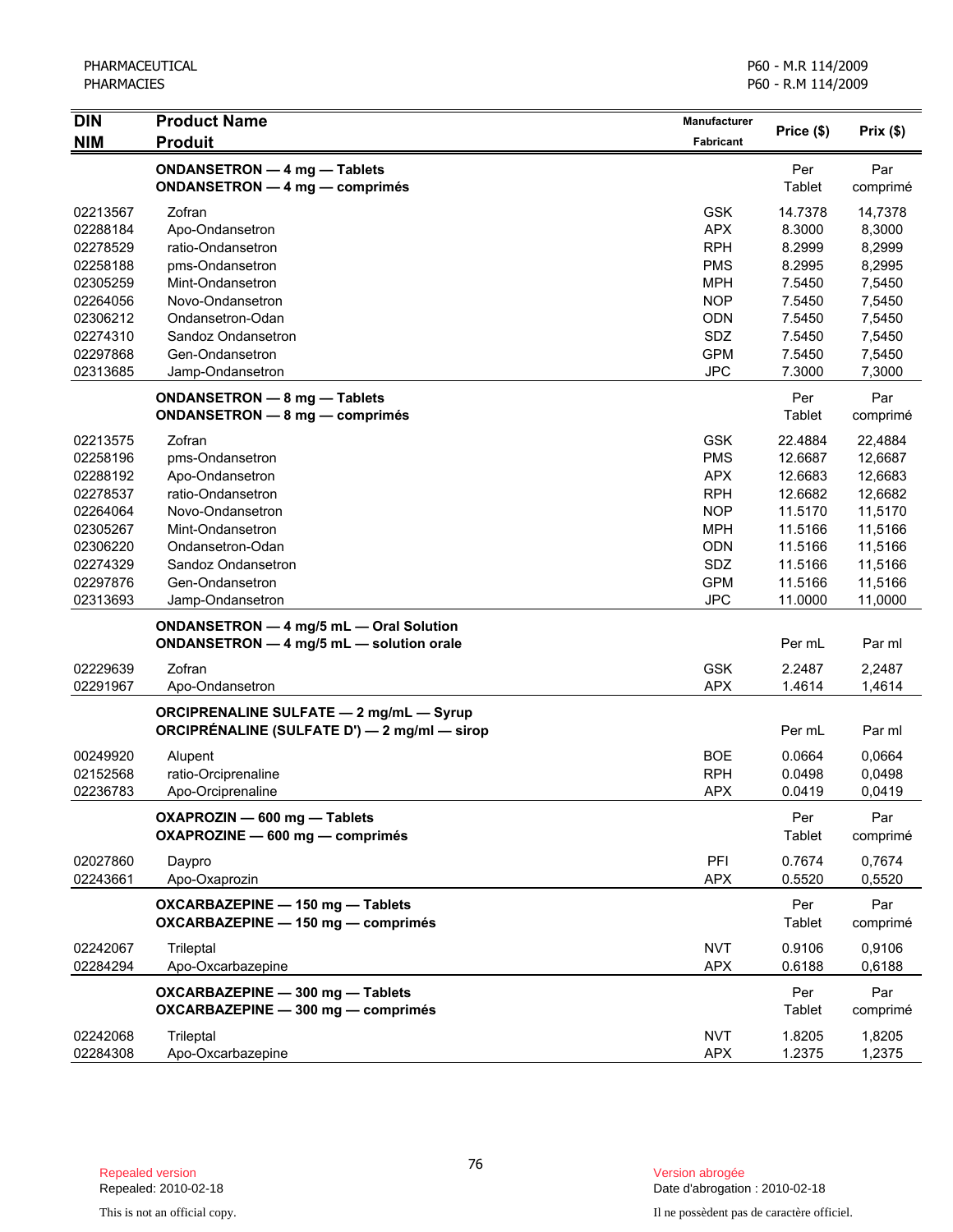| <b>DIN</b>                                                                       | <b>Product Name</b>                                                                                                            | <b>Manufacturer</b>                                                                            |                                                                    |                                                                    |
|----------------------------------------------------------------------------------|--------------------------------------------------------------------------------------------------------------------------------|------------------------------------------------------------------------------------------------|--------------------------------------------------------------------|--------------------------------------------------------------------|
| <b>NIM</b>                                                                       | <b>Produit</b>                                                                                                                 | <b>Fabricant</b>                                                                               | Price (\$)                                                         | Prix(\$)                                                           |
|                                                                                  | OXCARBAZEPINE - 600 mg - Tablets<br>OXCARBAZEPINE - 600 mg - comprimés                                                         |                                                                                                | Per<br>Tablet                                                      | Par<br>comprimé                                                    |
| 02242069<br>02284316                                                             | Trileptal<br>Apo-Oxcarbazepine                                                                                                 | <b>NVT</b><br><b>APX</b>                                                                       | 3.6410<br>2.4750                                                   | 3,6410<br>2,4750                                                   |
|                                                                                  | OXYBUTYNIN CHLORIDE - 5 mg - Tablets<br>OXYBUTYNINE (CHLORURE D') - 5 mg - comprimés                                           |                                                                                                | Per<br>Tablet                                                      | Par<br>comprimé                                                    |
| 02220067<br>02163543<br>02158590<br>02230800<br>02230394<br>02220059<br>02240550 | Oxybutynin<br>Apo-Oxybutynin<br>Nu-Oxybutynin<br>Gen-Oxybutynin<br>Novo-Oxybutynin<br>Oxybutyn<br>pms-Oxybutynin               | <b>ABT</b><br><b>APX</b><br><b>NXP</b><br><b>GPM</b><br><b>NOP</b><br><b>ICN</b><br><b>PMS</b> | 0.2915<br>0.2735<br>0.2735<br>0.2734<br>0.2734<br>0.2734<br>0.2734 | 0,2915<br>0,2735<br>0,2735<br>0,2734<br>0,2734<br>0,2734<br>0,2734 |
|                                                                                  | OXYCODONE HCI - 5 mg - Tablets<br>OXYCODONE (CHLORHYDRATE D') - 5 mg - comprimés                                               |                                                                                                | Per<br>Tablet                                                      | Par<br>comprimé                                                    |
| 02231934<br>02319977                                                             | Oxy-IR<br>pms-Oxycodone                                                                                                        | <b>PFR</b><br><b>PMS</b>                                                                       | 0.2832<br>0.1776                                                   | 0,2832<br>0,1776                                                   |
|                                                                                  | OXYCODONE HCI - 10 mg - Tablets<br>OXYCODONE (CHLORHYDRATE D') - 10 mg - comprimés                                             |                                                                                                | Per<br>Tablet                                                      | Par<br>comprimé                                                    |
| 02240131<br>02319985                                                             | Oxy-IR<br>pms-Oxycodone                                                                                                        | <b>PFR</b><br><b>PMS</b>                                                                       | 0.4172<br>0.2760                                                   | 0,4172<br>0,2760                                                   |
|                                                                                  | OXYCODONE HCI - 20 mg - Tablets<br>OXYCODONE (CHLORHYDRATE D') - 20 mg - comprimés                                             |                                                                                                | Per<br>Tablet                                                      | Par<br>comprimé                                                    |
| 02240132<br>02319993<br>02262983                                                 | Oxy-IR<br>pms-Oxycodone<br>Supeudol                                                                                            | <b>PFR</b><br><b>PMS</b><br>SDZ                                                                | 0.7245<br>0.4358<br>0.4358                                         | 0,7245<br>0,4358<br>0,4358                                         |
|                                                                                  | OXYCODONE HCI/ACETAMINOPHEN - 5 mg/325 mg - Tablets<br>OXYCODONE (CHLORHYDRATE D')/ACÉTAMINOPHÈNE — 5 mg/325 mg —<br>comprimés |                                                                                                | Per<br>Tablet                                                      | Par<br>comprimé                                                    |
| 01916475<br>02245758<br>01916548<br>02307898<br>00608165                         | Percocet<br>pms-Oxycodone/Acetaminophen<br>Endocet<br>Novo-Oxycodone/Acetaminophen<br>ratio-Oxycocet                           | SQU<br><b>PMS</b><br><b>END</b><br><b>NOP</b><br><b>RPH</b>                                    | 0.8069<br>0.3135<br>0.1414<br>0.1285<br>0.1285                     | 0,8069<br>0,3135<br>0,1414<br>0,1285<br>0,1285                     |
|                                                                                  | OXYCODONE HCI/ASA - 5 mg/325 mg - Tablets<br>OXYCODONE (CHLORHYDRATE D')/AAS - 5 mg/325 mg - comprimés                         |                                                                                                | Per<br>Tablet                                                      | Par<br>comprimé                                                    |
| 01916572<br>00608157                                                             | Percodan<br>ratio-Oxycodan                                                                                                     | SQU<br><b>RPH</b>                                                                              | 0.9721<br>0.3542                                                   | 0,9721<br>0,3542                                                   |
|                                                                                  | PAMIDRONATE DISODIUM - 3 mg/mL - Injection<br>PAMIDRONATE DISODIQUE - 3 mg/ml -injection                                       |                                                                                                | Per mL                                                             | Par ml                                                             |
| 02059762<br>02244550<br>02264951<br>02249669                                     | Aredia<br>Pamidronate Disodium/Pamidronate disodique<br>Pamidronate Disodium<br>Pamidronate Disodium Omega                     | <b>NVT</b><br>HOI<br>SDZ<br><b>OMA</b>                                                         | 17.8453<br>11.0000<br>9.7185<br>8.8350                             | 17,8453<br>11,0000<br>9,7185<br>8,8350                             |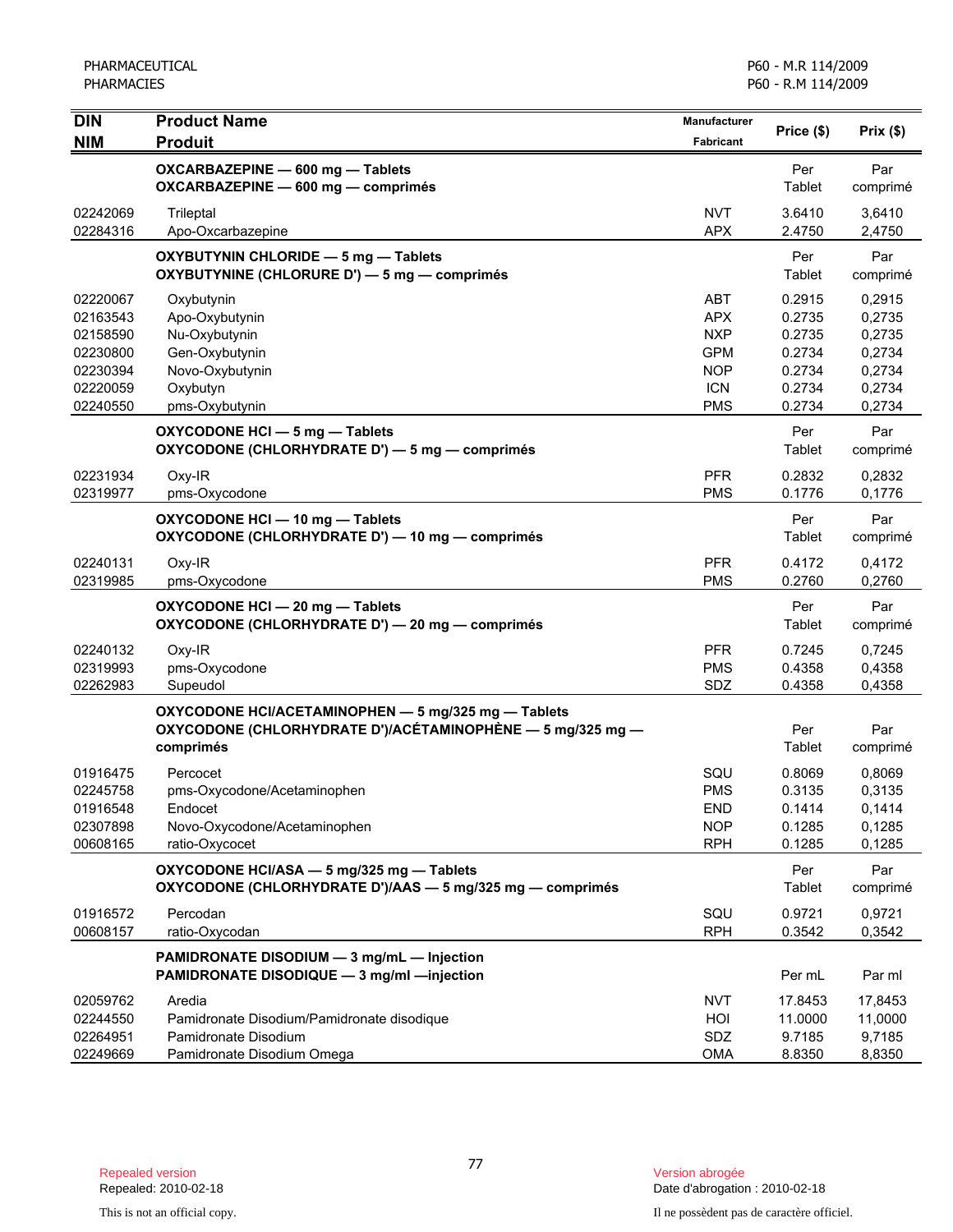| Price (\$)<br>Prix(\$)<br><b>NIM</b><br><b>Produit</b><br><b>Fabricant</b><br>PAMIDRONATE DISODIUM - 9 mg/mL - Injection<br>PAMIDRONATE DISODIQUE - 9 mg/ml - injection<br>Per mL<br>Par ml<br><b>NVT</b><br>02059789<br>Aredia<br>53.5348<br>53,5348<br>HOI<br>02244552<br>33.0000<br>33,0000<br>Pamidronate Disodium/Pamidronate disodique<br>02264986<br>SDZ<br>29.1555<br>29,1555<br>Pamidronate Disodium<br><b>OMA</b><br>02249685<br>Pamidronate Disodium Omega<br>26.5050<br>26,5050<br>PANTOPRAZOLE - 20 mg - Tablets<br>Per<br>Par<br>PANTOPRAZOLE - 20 mg - comprimés<br>Tablet<br>comprimé<br><b>NYC</b><br>1.9839<br>02241804<br>Pantoloc<br>1,9839<br><b>APX</b><br>1.2750<br>1,2750<br>02292912<br>Apo-Pantoprazole<br>1.2750<br>02285479<br>Novo-Pantoprazole<br><b>NOP</b><br>1,2750<br><b>PMS</b><br>1.2750<br>02307863<br>pms-Pantoprazole<br>1,2750<br>1.2750<br>02305038<br>Ran-Pantoprazole<br><b>RAN</b><br>1,2750<br><b>RPH</b><br>1.2750<br>1,2750<br>02308681<br>ratio-Pantoprazole<br>02301075<br>SDZ<br>1.2750<br>Sandoz Pantoprazole<br>1,2750<br>Per<br>Par<br>PANTOPRAZOLE - 40 mg - Tablets<br>Tablet<br>PANTOPRAZOLE - 40 mg - comprimés<br>comprimé<br><b>NYC</b><br>2.2173<br>02229453<br>Pantoloc<br>2,2173<br><b>APX</b><br>1.3699<br>02292920<br>Apo-Pantoprazole<br>1,3699<br>COB<br>1.3699<br>1,3699<br>02300486<br>Co Pantoprazole<br><b>GPM</b><br>1.3699<br>02299585<br>Gen-Pantoprazole<br>1,3699<br><b>NOP</b><br>1.3699<br>1,3699<br>02285487<br>Novo-Pantoprazole<br><b>PMS</b><br>1.3699<br>1,3699<br>02307871<br>pms-Pantoprazole<br><b>RAN</b><br>1.3699<br>02305046<br>Ran-Pantoprazole<br>1,3699<br>02308703<br><b>RPH</b><br>1.3699<br>1,3699<br>ratio-Pantoprazole<br>SDZ<br>1.3699<br>1,3699<br>02301083<br>Sandoz Pantoprazole<br>Per<br>Par<br>PAROXETINE HCI - 10 mg - Tablets<br>PAROXÉTINE (CHLORHYDRATE DE) — 10 mg — comprimés<br>Tablet<br>comprimé<br><b>GSK</b><br>02027887<br>Paxil<br>1.8612<br>1,8612 |
|--------------------------------------------------------------------------------------------------------------------------------------------------------------------------------------------------------------------------------------------------------------------------------------------------------------------------------------------------------------------------------------------------------------------------------------------------------------------------------------------------------------------------------------------------------------------------------------------------------------------------------------------------------------------------------------------------------------------------------------------------------------------------------------------------------------------------------------------------------------------------------------------------------------------------------------------------------------------------------------------------------------------------------------------------------------------------------------------------------------------------------------------------------------------------------------------------------------------------------------------------------------------------------------------------------------------------------------------------------------------------------------------------------------------------------------------------------------------------------------------------------------------------------------------------------------------------------------------------------------------------------------------------------------------------------------------------------------------------------------------------------------------------------------------------------------------------------------------------------------------------------------------------------------------------------------------------------------------------|
|                                                                                                                                                                                                                                                                                                                                                                                                                                                                                                                                                                                                                                                                                                                                                                                                                                                                                                                                                                                                                                                                                                                                                                                                                                                                                                                                                                                                                                                                                                                                                                                                                                                                                                                                                                                                                                                                                                                                                                          |
|                                                                                                                                                                                                                                                                                                                                                                                                                                                                                                                                                                                                                                                                                                                                                                                                                                                                                                                                                                                                                                                                                                                                                                                                                                                                                                                                                                                                                                                                                                                                                                                                                                                                                                                                                                                                                                                                                                                                                                          |
|                                                                                                                                                                                                                                                                                                                                                                                                                                                                                                                                                                                                                                                                                                                                                                                                                                                                                                                                                                                                                                                                                                                                                                                                                                                                                                                                                                                                                                                                                                                                                                                                                                                                                                                                                                                                                                                                                                                                                                          |
|                                                                                                                                                                                                                                                                                                                                                                                                                                                                                                                                                                                                                                                                                                                                                                                                                                                                                                                                                                                                                                                                                                                                                                                                                                                                                                                                                                                                                                                                                                                                                                                                                                                                                                                                                                                                                                                                                                                                                                          |
|                                                                                                                                                                                                                                                                                                                                                                                                                                                                                                                                                                                                                                                                                                                                                                                                                                                                                                                                                                                                                                                                                                                                                                                                                                                                                                                                                                                                                                                                                                                                                                                                                                                                                                                                                                                                                                                                                                                                                                          |
|                                                                                                                                                                                                                                                                                                                                                                                                                                                                                                                                                                                                                                                                                                                                                                                                                                                                                                                                                                                                                                                                                                                                                                                                                                                                                                                                                                                                                                                                                                                                                                                                                                                                                                                                                                                                                                                                                                                                                                          |
|                                                                                                                                                                                                                                                                                                                                                                                                                                                                                                                                                                                                                                                                                                                                                                                                                                                                                                                                                                                                                                                                                                                                                                                                                                                                                                                                                                                                                                                                                                                                                                                                                                                                                                                                                                                                                                                                                                                                                                          |
|                                                                                                                                                                                                                                                                                                                                                                                                                                                                                                                                                                                                                                                                                                                                                                                                                                                                                                                                                                                                                                                                                                                                                                                                                                                                                                                                                                                                                                                                                                                                                                                                                                                                                                                                                                                                                                                                                                                                                                          |
|                                                                                                                                                                                                                                                                                                                                                                                                                                                                                                                                                                                                                                                                                                                                                                                                                                                                                                                                                                                                                                                                                                                                                                                                                                                                                                                                                                                                                                                                                                                                                                                                                                                                                                                                                                                                                                                                                                                                                                          |
|                                                                                                                                                                                                                                                                                                                                                                                                                                                                                                                                                                                                                                                                                                                                                                                                                                                                                                                                                                                                                                                                                                                                                                                                                                                                                                                                                                                                                                                                                                                                                                                                                                                                                                                                                                                                                                                                                                                                                                          |
|                                                                                                                                                                                                                                                                                                                                                                                                                                                                                                                                                                                                                                                                                                                                                                                                                                                                                                                                                                                                                                                                                                                                                                                                                                                                                                                                                                                                                                                                                                                                                                                                                                                                                                                                                                                                                                                                                                                                                                          |
|                                                                                                                                                                                                                                                                                                                                                                                                                                                                                                                                                                                                                                                                                                                                                                                                                                                                                                                                                                                                                                                                                                                                                                                                                                                                                                                                                                                                                                                                                                                                                                                                                                                                                                                                                                                                                                                                                                                                                                          |
|                                                                                                                                                                                                                                                                                                                                                                                                                                                                                                                                                                                                                                                                                                                                                                                                                                                                                                                                                                                                                                                                                                                                                                                                                                                                                                                                                                                                                                                                                                                                                                                                                                                                                                                                                                                                                                                                                                                                                                          |
|                                                                                                                                                                                                                                                                                                                                                                                                                                                                                                                                                                                                                                                                                                                                                                                                                                                                                                                                                                                                                                                                                                                                                                                                                                                                                                                                                                                                                                                                                                                                                                                                                                                                                                                                                                                                                                                                                                                                                                          |
|                                                                                                                                                                                                                                                                                                                                                                                                                                                                                                                                                                                                                                                                                                                                                                                                                                                                                                                                                                                                                                                                                                                                                                                                                                                                                                                                                                                                                                                                                                                                                                                                                                                                                                                                                                                                                                                                                                                                                                          |
|                                                                                                                                                                                                                                                                                                                                                                                                                                                                                                                                                                                                                                                                                                                                                                                                                                                                                                                                                                                                                                                                                                                                                                                                                                                                                                                                                                                                                                                                                                                                                                                                                                                                                                                                                                                                                                                                                                                                                                          |
|                                                                                                                                                                                                                                                                                                                                                                                                                                                                                                                                                                                                                                                                                                                                                                                                                                                                                                                                                                                                                                                                                                                                                                                                                                                                                                                                                                                                                                                                                                                                                                                                                                                                                                                                                                                                                                                                                                                                                                          |
|                                                                                                                                                                                                                                                                                                                                                                                                                                                                                                                                                                                                                                                                                                                                                                                                                                                                                                                                                                                                                                                                                                                                                                                                                                                                                                                                                                                                                                                                                                                                                                                                                                                                                                                                                                                                                                                                                                                                                                          |
|                                                                                                                                                                                                                                                                                                                                                                                                                                                                                                                                                                                                                                                                                                                                                                                                                                                                                                                                                                                                                                                                                                                                                                                                                                                                                                                                                                                                                                                                                                                                                                                                                                                                                                                                                                                                                                                                                                                                                                          |
|                                                                                                                                                                                                                                                                                                                                                                                                                                                                                                                                                                                                                                                                                                                                                                                                                                                                                                                                                                                                                                                                                                                                                                                                                                                                                                                                                                                                                                                                                                                                                                                                                                                                                                                                                                                                                                                                                                                                                                          |
|                                                                                                                                                                                                                                                                                                                                                                                                                                                                                                                                                                                                                                                                                                                                                                                                                                                                                                                                                                                                                                                                                                                                                                                                                                                                                                                                                                                                                                                                                                                                                                                                                                                                                                                                                                                                                                                                                                                                                                          |
|                                                                                                                                                                                                                                                                                                                                                                                                                                                                                                                                                                                                                                                                                                                                                                                                                                                                                                                                                                                                                                                                                                                                                                                                                                                                                                                                                                                                                                                                                                                                                                                                                                                                                                                                                                                                                                                                                                                                                                          |
|                                                                                                                                                                                                                                                                                                                                                                                                                                                                                                                                                                                                                                                                                                                                                                                                                                                                                                                                                                                                                                                                                                                                                                                                                                                                                                                                                                                                                                                                                                                                                                                                                                                                                                                                                                                                                                                                                                                                                                          |
|                                                                                                                                                                                                                                                                                                                                                                                                                                                                                                                                                                                                                                                                                                                                                                                                                                                                                                                                                                                                                                                                                                                                                                                                                                                                                                                                                                                                                                                                                                                                                                                                                                                                                                                                                                                                                                                                                                                                                                          |
|                                                                                                                                                                                                                                                                                                                                                                                                                                                                                                                                                                                                                                                                                                                                                                                                                                                                                                                                                                                                                                                                                                                                                                                                                                                                                                                                                                                                                                                                                                                                                                                                                                                                                                                                                                                                                                                                                                                                                                          |
|                                                                                                                                                                                                                                                                                                                                                                                                                                                                                                                                                                                                                                                                                                                                                                                                                                                                                                                                                                                                                                                                                                                                                                                                                                                                                                                                                                                                                                                                                                                                                                                                                                                                                                                                                                                                                                                                                                                                                                          |
|                                                                                                                                                                                                                                                                                                                                                                                                                                                                                                                                                                                                                                                                                                                                                                                                                                                                                                                                                                                                                                                                                                                                                                                                                                                                                                                                                                                                                                                                                                                                                                                                                                                                                                                                                                                                                                                                                                                                                                          |
|                                                                                                                                                                                                                                                                                                                                                                                                                                                                                                                                                                                                                                                                                                                                                                                                                                                                                                                                                                                                                                                                                                                                                                                                                                                                                                                                                                                                                                                                                                                                                                                                                                                                                                                                                                                                                                                                                                                                                                          |
|                                                                                                                                                                                                                                                                                                                                                                                                                                                                                                                                                                                                                                                                                                                                                                                                                                                                                                                                                                                                                                                                                                                                                                                                                                                                                                                                                                                                                                                                                                                                                                                                                                                                                                                                                                                                                                                                                                                                                                          |
|                                                                                                                                                                                                                                                                                                                                                                                                                                                                                                                                                                                                                                                                                                                                                                                                                                                                                                                                                                                                                                                                                                                                                                                                                                                                                                                                                                                                                                                                                                                                                                                                                                                                                                                                                                                                                                                                                                                                                                          |
| <b>APX</b><br>02240907<br>Apo-Paroxetine<br>1.1475<br>1,1475                                                                                                                                                                                                                                                                                                                                                                                                                                                                                                                                                                                                                                                                                                                                                                                                                                                                                                                                                                                                                                                                                                                                                                                                                                                                                                                                                                                                                                                                                                                                                                                                                                                                                                                                                                                                                                                                                                             |
| 02262746<br>Co Paroxetine<br>COB<br>1.1473<br>1,1473                                                                                                                                                                                                                                                                                                                                                                                                                                                                                                                                                                                                                                                                                                                                                                                                                                                                                                                                                                                                                                                                                                                                                                                                                                                                                                                                                                                                                                                                                                                                                                                                                                                                                                                                                                                                                                                                                                                     |
| 02248556<br>Novo-Paroxetine<br><b>NOP</b><br>1.1473<br>1,1473                                                                                                                                                                                                                                                                                                                                                                                                                                                                                                                                                                                                                                                                                                                                                                                                                                                                                                                                                                                                                                                                                                                                                                                                                                                                                                                                                                                                                                                                                                                                                                                                                                                                                                                                                                                                                                                                                                            |
| 02247750<br>pms-Paroxetine<br><b>PMS</b><br>1.1473<br>1,1473                                                                                                                                                                                                                                                                                                                                                                                                                                                                                                                                                                                                                                                                                                                                                                                                                                                                                                                                                                                                                                                                                                                                                                                                                                                                                                                                                                                                                                                                                                                                                                                                                                                                                                                                                                                                                                                                                                             |
| 1.1473<br>02247810<br>1,1473<br>ratio-Paroxetine<br><b>RPH</b>                                                                                                                                                                                                                                                                                                                                                                                                                                                                                                                                                                                                                                                                                                                                                                                                                                                                                                                                                                                                                                                                                                                                                                                                                                                                                                                                                                                                                                                                                                                                                                                                                                                                                                                                                                                                                                                                                                           |
| 02248012<br>Gen-Paroxetine<br><b>GPM</b><br>1.1440<br>1,1440                                                                                                                                                                                                                                                                                                                                                                                                                                                                                                                                                                                                                                                                                                                                                                                                                                                                                                                                                                                                                                                                                                                                                                                                                                                                                                                                                                                                                                                                                                                                                                                                                                                                                                                                                                                                                                                                                                             |
| 02269422<br>Sandoz Paroxetine<br>SDZ<br>1.0430<br>1,0430                                                                                                                                                                                                                                                                                                                                                                                                                                                                                                                                                                                                                                                                                                                                                                                                                                                                                                                                                                                                                                                                                                                                                                                                                                                                                                                                                                                                                                                                                                                                                                                                                                                                                                                                                                                                                                                                                                                 |
| PAROXETINE HCI - 20 mg - Tablets<br>Per<br>Par                                                                                                                                                                                                                                                                                                                                                                                                                                                                                                                                                                                                                                                                                                                                                                                                                                                                                                                                                                                                                                                                                                                                                                                                                                                                                                                                                                                                                                                                                                                                                                                                                                                                                                                                                                                                                                                                                                                           |
| PAROXÉTINE (CHLORHYDRATE DE) - 20 mg - comprimés<br>Tablet<br>comprimé                                                                                                                                                                                                                                                                                                                                                                                                                                                                                                                                                                                                                                                                                                                                                                                                                                                                                                                                                                                                                                                                                                                                                                                                                                                                                                                                                                                                                                                                                                                                                                                                                                                                                                                                                                                                                                                                                                   |
| <b>GSK</b><br>1.9862<br>01940481<br>Paxil<br>1,9862                                                                                                                                                                                                                                                                                                                                                                                                                                                                                                                                                                                                                                                                                                                                                                                                                                                                                                                                                                                                                                                                                                                                                                                                                                                                                                                                                                                                                                                                                                                                                                                                                                                                                                                                                                                                                                                                                                                      |
| <b>PMS</b><br>1.2243<br>02247751<br>pms-Paroxetine<br>1,2243                                                                                                                                                                                                                                                                                                                                                                                                                                                                                                                                                                                                                                                                                                                                                                                                                                                                                                                                                                                                                                                                                                                                                                                                                                                                                                                                                                                                                                                                                                                                                                                                                                                                                                                                                                                                                                                                                                             |
| <b>GPM</b><br>1.2210<br>1,2210<br>02248013<br>Gen-Paroxetine                                                                                                                                                                                                                                                                                                                                                                                                                                                                                                                                                                                                                                                                                                                                                                                                                                                                                                                                                                                                                                                                                                                                                                                                                                                                                                                                                                                                                                                                                                                                                                                                                                                                                                                                                                                                                                                                                                             |
| <b>APX</b><br>1.1019<br>1,1019<br>02240908<br>Apo-Paroxetine                                                                                                                                                                                                                                                                                                                                                                                                                                                                                                                                                                                                                                                                                                                                                                                                                                                                                                                                                                                                                                                                                                                                                                                                                                                                                                                                                                                                                                                                                                                                                                                                                                                                                                                                                                                                                                                                                                             |
| 02262754<br>Co Paroxetine<br>COB<br>1.1019<br>1,1019                                                                                                                                                                                                                                                                                                                                                                                                                                                                                                                                                                                                                                                                                                                                                                                                                                                                                                                                                                                                                                                                                                                                                                                                                                                                                                                                                                                                                                                                                                                                                                                                                                                                                                                                                                                                                                                                                                                     |
| Novo-Paroxetine<br>02248557<br><b>NOP</b><br>1.1019<br>1,1019                                                                                                                                                                                                                                                                                                                                                                                                                                                                                                                                                                                                                                                                                                                                                                                                                                                                                                                                                                                                                                                                                                                                                                                                                                                                                                                                                                                                                                                                                                                                                                                                                                                                                                                                                                                                                                                                                                            |
| <b>RPH</b><br>1.1019<br>02247811<br>ratio-Paroxetine<br>1,1019<br>02254751<br>Sandoz Paroxetine<br>SDZ<br>1.0017<br>1,0017                                                                                                                                                                                                                                                                                                                                                                                                                                                                                                                                                                                                                                                                                                                                                                                                                                                                                                                                                                                                                                                                                                                                                                                                                                                                                                                                                                                                                                                                                                                                                                                                                                                                                                                                                                                                                                               |
| 02269430<br>Sandoz Paroxetine<br>SDZ<br>1.0017<br>1,0017                                                                                                                                                                                                                                                                                                                                                                                                                                                                                                                                                                                                                                                                                                                                                                                                                                                                                                                                                                                                                                                                                                                                                                                                                                                                                                                                                                                                                                                                                                                                                                                                                                                                                                                                                                                                                                                                                                                 |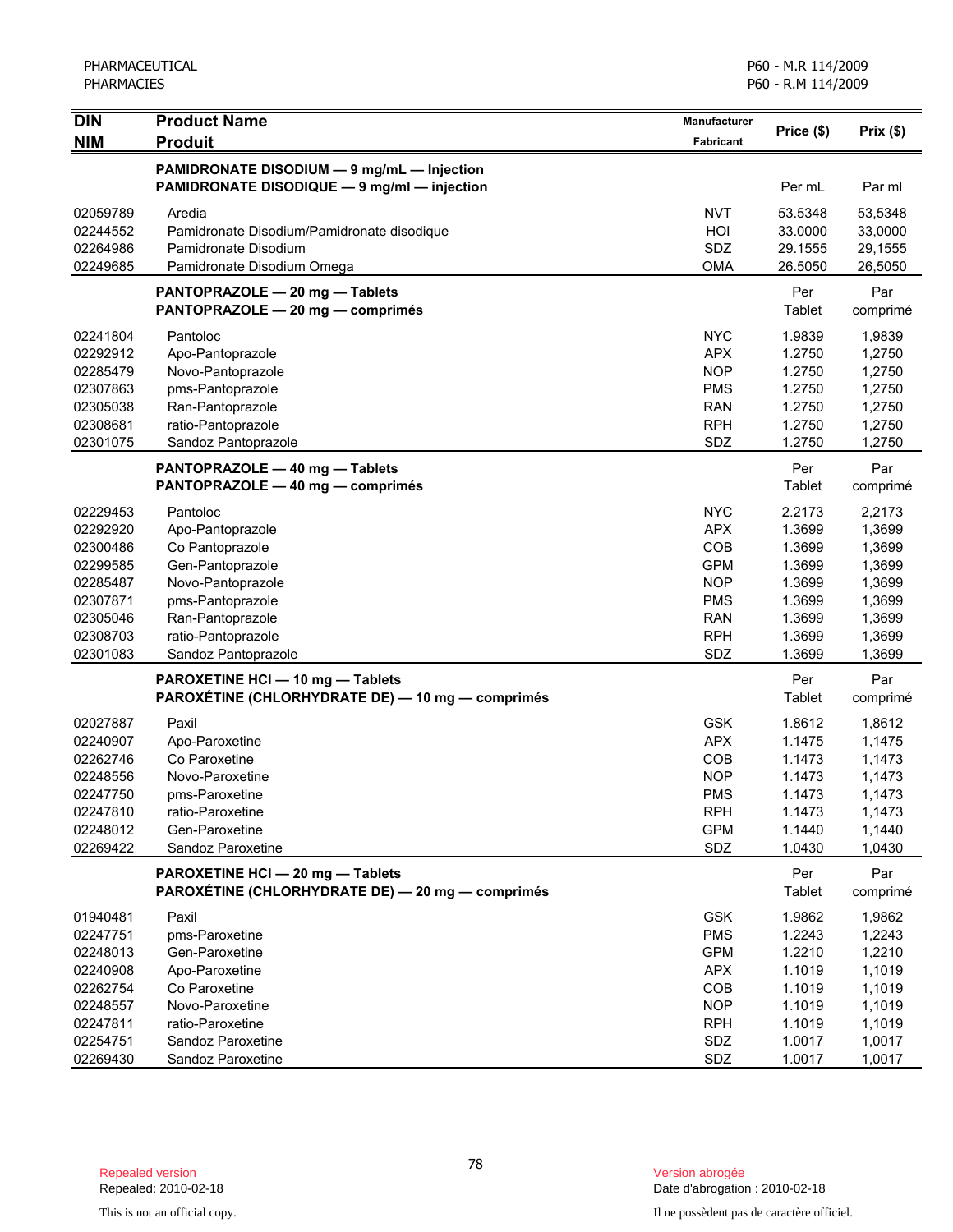| <b>DIN</b> | <b>Product Name</b>                                                 | Manufacturer |               |          |
|------------|---------------------------------------------------------------------|--------------|---------------|----------|
| <b>NIM</b> | <b>Produit</b>                                                      | Fabricant    | Price (\$)    | Prix(\$) |
|            | PAROXETINE HCI - 30 mg - Tablets                                    |              | Per           | Par      |
|            | PAROXÉTINE (CHLORHYDRATE DE) - 30 mg - comprimés                    |              | Tablet        | comprimé |
| 01940473   | Paxil                                                               | <b>GSK</b>   | 2.1102        | 2,1102   |
| 02247752   | pms-Paroxetine                                                      | <b>PMS</b>   | 1.3013        | 1,3013   |
| 02248014   | Gen-Paroxetine                                                      | <b>GPM</b>   | 1.2980        | 1,2980   |
| 02240909   | Apo-Paroxetine                                                      | <b>APX</b>   | 1.1712        | 1,1712   |
| 02262762   | Co Paroxetine                                                       | COB          | 1.1712        | 1,1712   |
| 02248558   | Novo-Paroxetine                                                     | <b>NOP</b>   | 1.1712        | 1,1712   |
| 02247812   | ratio-Paroxetine                                                    | <b>RPH</b>   | 1.1712        | 1,1712   |
| 02254778   | Sandoz Paroxetine                                                   | SDZ          | 1.0647        | 1,0647   |
| 02269449   | Sandoz Paroxetine                                                   | SDZ          | 1.0647        | 1,0647   |
|            | PENICILLIN V (Potassium) - 500,000 IU (300 mg)/5 mL - Oral Liquid   |              |               |          |
|            | PÉNICILLINE V (potassium) - 500 000 UI (300 mg)/5 ml - liquide oral |              | Per mL        | Par ml   |
| 00642231   | Apo-Pen VK                                                          | <b>APX</b>   | 0.0618        | 0,0618   |
| 00391603   | Novo-Pen-VK                                                         | <b>NOP</b>   | 0.0618        | 0,0618   |
|            | PENICILLIN V (Potassium) - 500,000 IU (300 mg) - Tablets            |              | Per           | Par      |
|            | PÉNICILLINE V (potassique) — 500 000 UI (300 mg) — comprimés        |              | Tablet        | comprimé |
| 00717568   | Nu-Pen-VK                                                           | <b>NXP</b>   | 0.0781        | 0,0781   |
| 00021202   | Novo-Pen-VK 500                                                     | <b>NOP</b>   | 0.0713        | 0,0713   |
| 00642215   | Apo-Pen VK                                                          | <b>APX</b>   | 0.0710        | 0,0710   |
|            | PENTOXIFYLLINE - 400 mg - Sustained Release Tablets                 |              | Per           | Par      |
|            | PENTOXIFYLLINE - 400 mg - comprimés à libération progressive        |              | Tablet        | comprimé |
| 02221977   | Trental                                                             | <b>AVE</b>   | 0.8575        | 0,8575   |
| 02230090   | Apo-Pentoxifylline SR                                               | <b>APX</b>   | 0.4220        | 0,4220   |
| 02230401   | Nu-Pentoxifylline SR                                                | <b>NXP</b>   | 0.4220        | 0,4220   |
| 01968432   | ratio-Pentoxifylline                                                | <b>RPH</b>   | 0.4220        | 0,4220   |
|            | PHENYTOIN - 25 mg/mL - Oral Liquid                                  |              |               |          |
|            | PHENYTOIN - 25 mg/mL - liquide oral                                 |              | Per mL        | Par ml   |
| 00023450   | <b>Dilantin</b>                                                     | <b>PDA</b>   | 0.0508        | 0,0508   |
| 02250896   | Taro-Phenytoin                                                      | <b>TAR</b>   | 0.0343        | 0,0343   |
|            | PIMOZIDE - 2 mg - Tablets                                           |              | Per           | Par      |
|            | PIMOZIDE - 2 mg - comprimés                                         |              | <b>Tablet</b> | comprimé |
| 02245432   | Apo-Pimozide                                                        | <b>APX</b>   | 0.2507        | 0,2507   |
| 00313815   | Orap                                                                | <b>PML</b>   | 0.2507        | 0,2507   |
|            | PIMOZIDE - 4 mg - Tablets                                           |              | Per           | Par      |
|            | PIMOZIDE - 4 mg - comprimés                                         |              | Tablet        | comprimé |
| 02245433   | Apo-Pimozide                                                        | <b>APX</b>   | 0.4550        | 0,4550   |
| 00313823   | Orap                                                                | <b>PML</b>   | 0.4550        | 0,4550   |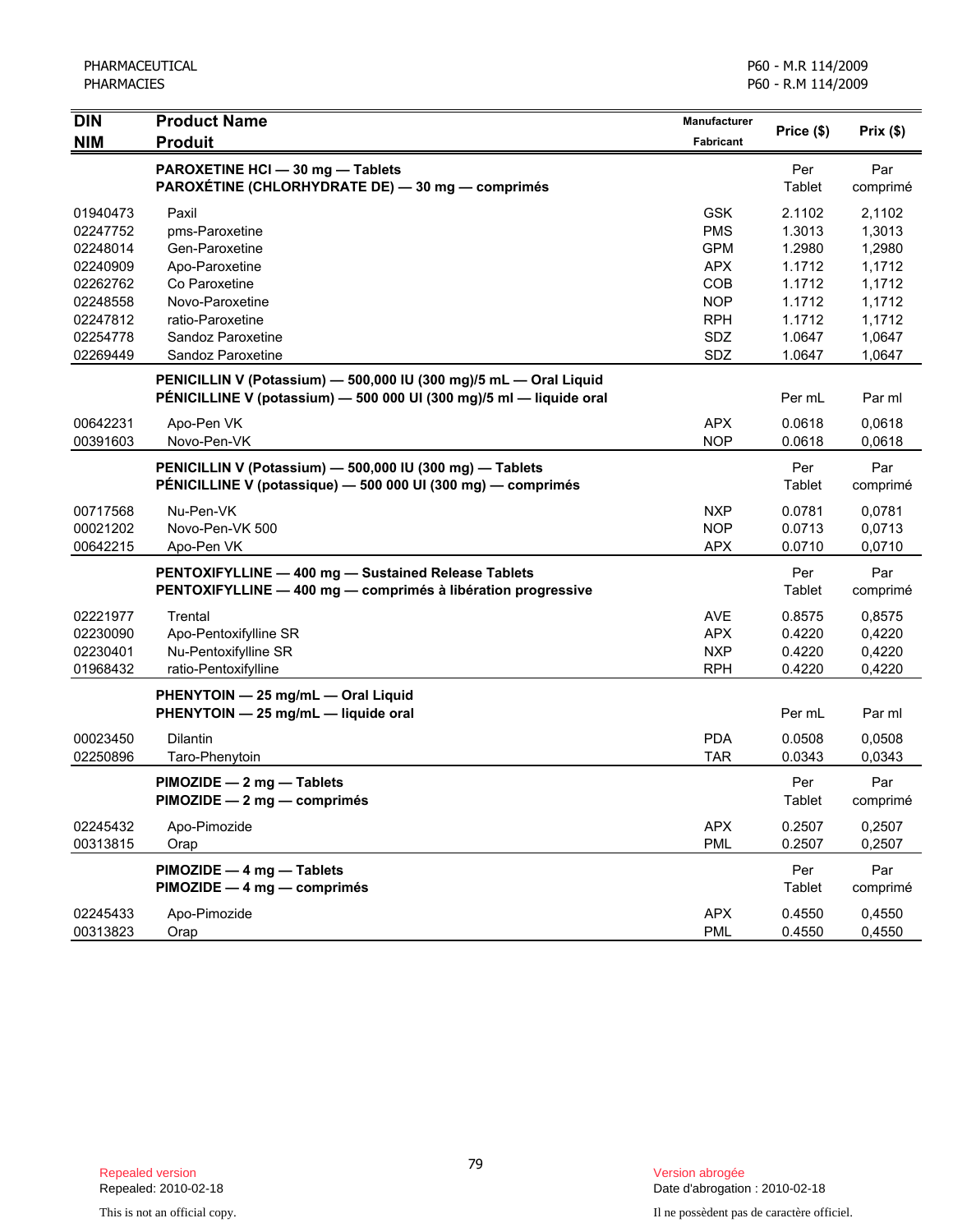| <b>DIN</b>           | <b>Product Name</b>                                      | <b>Manufacturer</b>      |                  |                  |
|----------------------|----------------------------------------------------------|--------------------------|------------------|------------------|
| <b>NIM</b>           | <b>Produit</b>                                           | <b>Fabricant</b>         | Price (\$)       | Prix(\$)         |
|                      |                                                          |                          | Per              | Par              |
|                      | PINDOLOL - 5 mg - Tablets<br>PINDOLOL - 5 mg - comprimés |                          | Tablet           | comprimé         |
|                      |                                                          |                          |                  |                  |
| 00417270             | Visken                                                   | <b>NVT</b>               | 0.5998           | 0.5998           |
| 02231650             | Dom-Pindolol                                             | <b>DOM</b>               | 0.2512           | 0,2512           |
| 02057808             | Gen-Pindolol                                             | <b>GPM</b>               | 0.2512           | 0,2512           |
| 02231536             | pms-Pindolol                                             | <b>PMS</b><br><b>APX</b> | 0.2512<br>0.2511 | 0,2512           |
| 00755877<br>00869007 | Apo-Pindol<br>Novo-Pindol                                | <b>NOP</b>               | 0.2511           | 0,2511<br>0,2511 |
| 00886149             | Nu-Pindol                                                | <b>NXP</b>               | 0.2511           | 0,2511           |
| 02261782             | Sandoz Pindolol                                          | SDZ                      | 0.2511           | 0,2511           |
|                      |                                                          |                          |                  |                  |
|                      | PINDOLOL - 10 mg - Tablets                               |                          | Per              | Par              |
|                      | PINDOLOL - 10 mg - comprimés                             |                          | Tablet           | comprimé         |
| 00443174             | Visken                                                   | <b>NVT</b>               | 1.0223           | 1,0223           |
| 00755885             | Apo-Pindol                                               | <b>APX</b>               | 0.4362           | 0,4362           |
| 02238046             | Dom-Pindolol                                             | <b>DOM</b>               | 0.4362           | 0,4362           |
| 02057816             | Gen-Pindolol                                             | <b>GPM</b>               | 0.4362           | 0,4362           |
| 00869015             | Novo-Pindol                                              | <b>NOP</b>               | 0.4362           | 0,4362           |
| 00886009             | Nu-Pindol                                                | <b>NXP</b>               | 0.4362           | 0,4362           |
| 02231537             | pms-Pindolol                                             | <b>PMS</b>               | 0.4362           | 0,4362           |
| 02261790             | Sandoz Pindolol                                          | SDZ                      | 0.4362           | 0,4362           |
|                      | PINDOLOL - 15 mg - Tablets                               |                          | Per              | Par              |
|                      | PINDOLOL - 15 mg - comprimés                             |                          | Tablet           | comprimé         |
| 00417289             | Visken                                                   | <b>NVT</b>               | 1.4830           | 1,4830           |
| 00755893             | Apo-Pindol                                               | <b>APX</b>               | 0.6408           | 0,6408           |
| 02057824             | Gen-Pindolol                                             | <b>GPM</b>               | 0.6408           | 0,6408           |
| 00869023             | Novo-Pindol                                              | <b>NOP</b>               | 0.6408           | 0,6408           |
| 00886130             | Nu-Pindol                                                | <b>NXP</b>               | 0.6408           | 0,6408           |
| 02231539             | pms-Pindolol                                             | <b>PMS</b>               | 0.6408           | 0,6408           |
| 02261804             | Sandoz Pindolol                                          | SDZ                      | 0.6408           | 0,6408           |
|                      |                                                          |                          |                  |                  |
|                      | PIOGLITAZONE - 15 mg - Tablets                           |                          | Per<br>Tablet    | Par              |
|                      | PIOGLITAZONE - 15 mg - comprimés                         |                          |                  | comprimé         |
| 02242572             | Actos                                                    | LIL                      | 2.5819           | 2,5819           |
| 02302942             | Apo-Pioglitazone                                         | <b>APX</b>               | 1.5716           | 1,5716           |
| 02302861             | Co Pioglitazone                                          | COB                      | 1.5716           | 1,5716           |
| 02298279             | Gen-Pioglitazone                                         | <b>GPM</b>               | 1.5716           | 1,5716           |
| 02274914             | Novo-Pioglitazone                                        | <b>NOP</b>               | 1.5716           | 1,5716           |
| 02303124             | pms-Pioglitazone                                         | <b>PMS</b>               | 1.5716           | 1,5716           |
| 02301423             | ratio-Pioglitazone                                       | <b>RPH</b>               | 1.5716           | 1,5716           |
| 02297906             | Sandoz Pioglitazone                                      | SDZ                      | 1.5716           | 1,5716           |
|                      | PIOGLITAZONE - 30 mg - Tablets                           |                          | Per              | Par              |
|                      | PIOGLITAZONE - 30 mg - comprimés                         |                          | <b>Tablet</b>    | comprimé         |
| 02242573             | Actos                                                    | <b>LIL</b>               | 3.6172           | 3,6172           |
| 02302950             | Apo-Pioglitazone                                         | <b>APX</b>               | 2.2017           | 2,2017           |
| 02302888             | Co Pioglitazone                                          | COB                      | 2.2017           | 2,2017           |
| 02298287             | Gen-Pioglitazone                                         | <b>GPM</b>               | 2.2017           | 2,2017           |
| 02274922             | Novo-Pioglitazone                                        | <b>NOP</b>               | 2.2017           | 2,2017           |
| 02303132             | pms-Pioglitazone                                         | <b>PMS</b>               | 2.2017           | 2,2017           |
| 02301431             | ratio-Pioglitazone                                       | <b>RPH</b>               | 2.2017           | 2,2017           |
| 02297914             | Sandoz Pioglitazone                                      | SDZ                      | 2.2017           | 2,2017           |

Date d'abrogation : 2010-02-18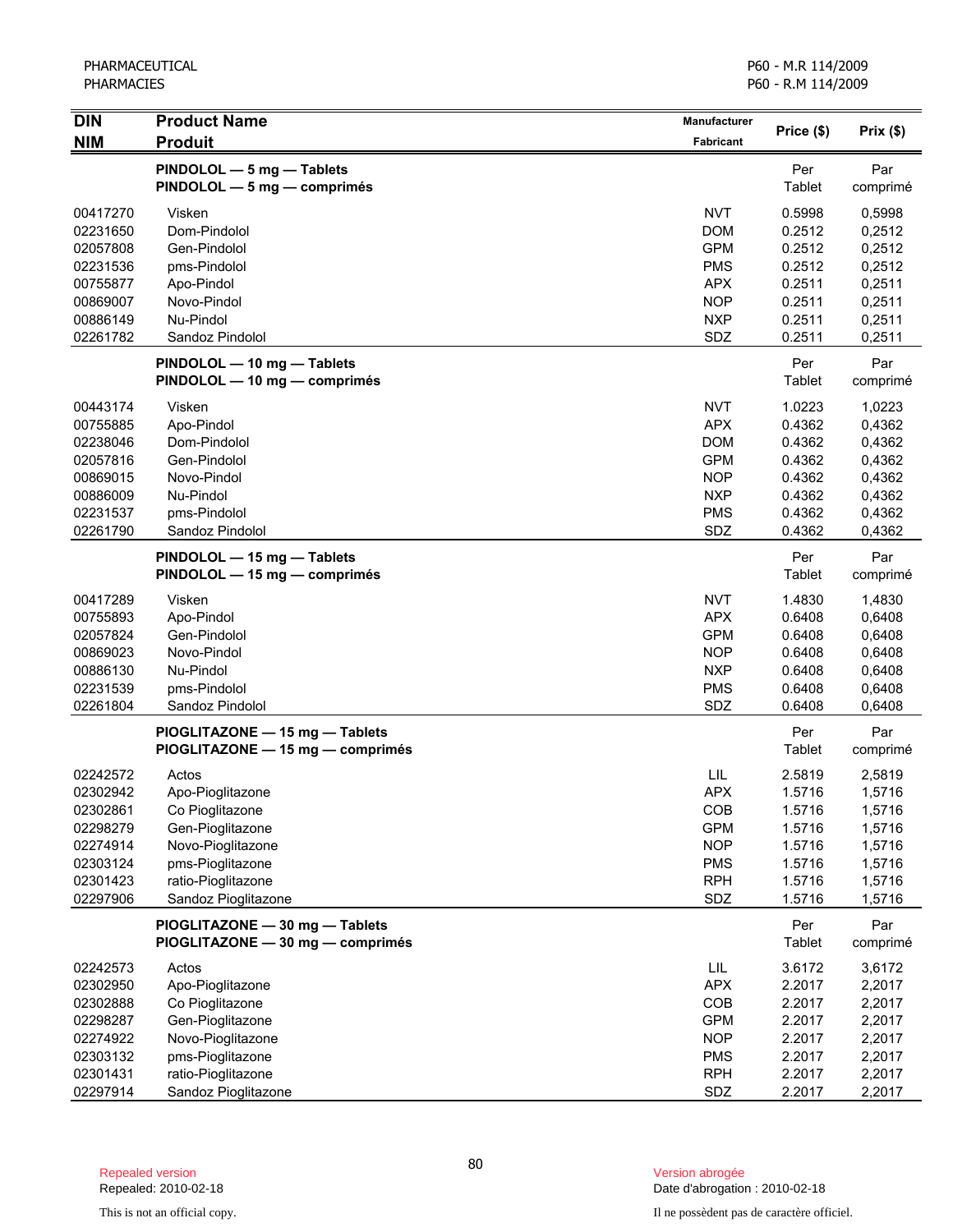| <b>DIN</b>                                                                                   | <b>Product Name</b>                                                                                                                                                            | Manufacturer                                                                            | Price (\$)                                                                   | Prix(\$)                                                                     |
|----------------------------------------------------------------------------------------------|--------------------------------------------------------------------------------------------------------------------------------------------------------------------------------|-----------------------------------------------------------------------------------------|------------------------------------------------------------------------------|------------------------------------------------------------------------------|
| <b>NIM</b>                                                                                   | <b>Produit</b>                                                                                                                                                                 | <b>Fabricant</b>                                                                        |                                                                              |                                                                              |
|                                                                                              | PIOGLITAZONE - 45 mg - Tablets<br>PIOGLITAZONE - 45 mg - comprimés                                                                                                             |                                                                                         | Per<br>Tablet                                                                | Par<br>comprimé                                                              |
| 02242574<br>02302977<br>02302896<br>02298295<br>02274930<br>02303140<br>02301458<br>02297922 | Actos<br>Apo-Pioglitazone<br>Co Pioglitazone<br>Gen-Pioglitazone<br>Novo-Pioglitazone<br>pms-Pioglitazone<br>ratio-Pioglitazone<br>Sandoz Pioglitazone                         | LIL<br><b>APX</b><br>COB<br><b>GPM</b><br><b>NOP</b><br><b>PMS</b><br><b>RPH</b><br>SDZ | 5.4398<br>3.3105<br>3.3105<br>3.3105<br>3.3105<br>3.3105<br>3.3105<br>3.3105 | 5,4398<br>3,3105<br>3,3105<br>3,3105<br>3,3105<br>3,3105<br>3,3105<br>3,3105 |
|                                                                                              | PIROXICAM - 10 mg - Capsules<br>PIROXICAM - 10 mg - capsules                                                                                                                   |                                                                                         | Per<br>Capsule                                                               | Par<br>capsule                                                               |
| 00642886<br>02171813<br>00695718<br>00865761                                                 | Apo-Piroxicam<br>Gen-Piroxicam<br>Novo-Pirocam<br>Nu-Pirox                                                                                                                     | <b>APX</b><br><b>GPM</b><br><b>NOP</b><br><b>NXP</b>                                    | 0.4562<br>0.4562<br>0.4562<br>0.4562                                         | 0,4562<br>0,4562<br>0,4562<br>0,4562                                         |
|                                                                                              | PIROXICAM - 20 mg - Capsules<br>PIROXICAM - 20 mg - capsules                                                                                                                   |                                                                                         | Per<br>Capsule                                                               | Par<br>capsule                                                               |
| 00695696<br>00642894<br>02239536<br>02171821<br>00836230<br>00865788                         | Novo-Pirocam<br>Apo-Piroxicam<br>Dom-Piroxicam<br>Gen-Piroxicam<br>pms-Piroxicam<br>Nu-Pirox                                                                                   | <b>NOP</b><br><b>APX</b><br><b>DOM</b><br><b>GPM</b><br><b>PMS</b><br><b>NXP</b>        | 0.7875<br>0.7874<br>0.7874<br>0.7874<br>0.7874<br>0.7874                     | 0,7875<br>0,7874<br>0,7874<br>0,7874<br>0,7874<br>0,7874                     |
|                                                                                              | POLYMYXIN/NEOMYCIN/HYDROCORTISONE - 10,000 U/3.5 mg/10 mg per<br>mL - Otic Solution<br>POLYMYXINE/NÉOMYCINE/HYDROCORTISONE - 10 000 U/3,5 mg/10 mg<br>par ml - solution otique |                                                                                         | Per mL                                                                       | Par ml                                                                       |
| 01912828<br>02230386                                                                         | Cortisporin<br>Sandoz Cortimyxin                                                                                                                                               | <b>GSK</b><br>SDZ                                                                       | 1.4091<br>1.0142                                                             | 1,4091<br>1,0142                                                             |
|                                                                                              | POTASSIUM CHLORIDE - 1.33 mEq/mL - Oral Liquid<br>POTASSIUM (CHLORURE DE) - 1,33 mEq/ml - liquide oral                                                                         |                                                                                         | Per mL                                                                       | Par ml                                                                       |
| 01918303<br>02238604                                                                         | K-10<br>pms-Potassium Chloride                                                                                                                                                 | GSK<br><b>PMS</b>                                                                       | 0.0170<br>0.0144                                                             | 0,0170<br>0,0144                                                             |
|                                                                                              | PRAMIPEXOLE - 0.25 mg - Tablets<br>PRAMIPEXOLE - 0.25 mg - comprimés                                                                                                           |                                                                                         | Per<br>Tablet                                                                | Par<br>comprimé                                                              |
| 02237145<br>02290111<br>02292378<br>02297302<br>02269309                                     | Mirapex<br>pms-Pramipexole<br>Apo-Pramipexole<br>Co Pramipexole<br>Novo-Pramipexole                                                                                            | <b>BOE</b><br><b>PMS</b><br><b>APX</b><br>COB<br><b>NOP</b>                             | 1.2144<br>0.7623<br>0.6930<br>0.6930<br>0.6930                               | 1,2144<br>0,7623<br>0,6930<br>0,6930<br>0,6930                               |
| 02315262                                                                                     | Sandoz Pramipexole                                                                                                                                                             | SDZ                                                                                     | 0.6930                                                                       | 0,6930                                                                       |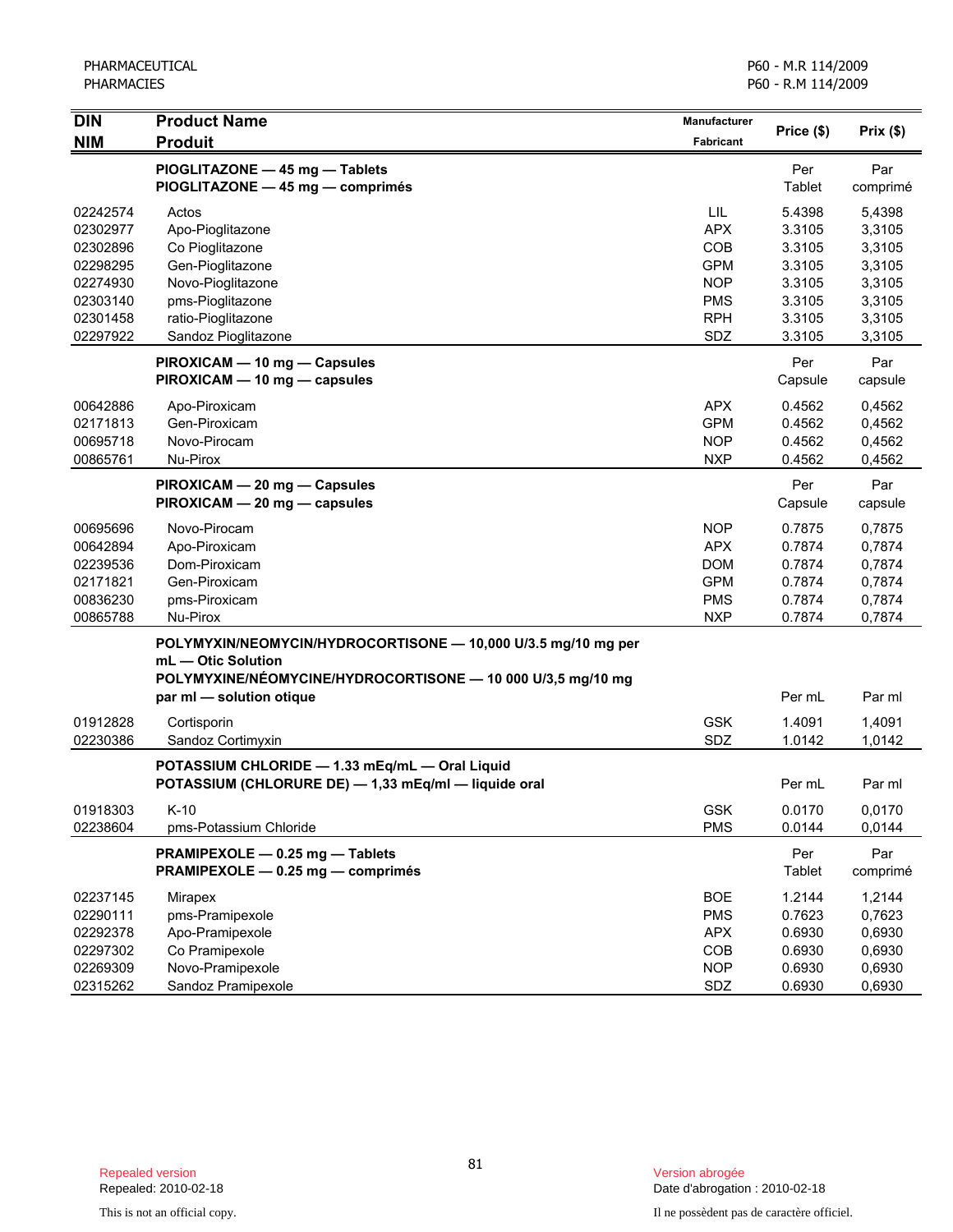| <b>DIN</b> | <b>Product Name</b>                                             | <b>Manufacturer</b> | Price (\$) | Prix(\$)                 |
|------------|-----------------------------------------------------------------|---------------------|------------|--------------------------|
| <b>NIM</b> | <b>Produit</b>                                                  | Fabricant           |            |                          |
|            | PRAMIPEXOLE - 0.5 mg - Tablets                                  |                     | Per        | Par                      |
|            | PRAMIPEXOLE - 0.5 mg - comprimés                                |                     | Tablet     | comprimé                 |
| 02241594   | Mirapex                                                         | <b>BOE</b>          | 2.4288     | 2.4288                   |
| 02290138   | pms-Pramipexole                                                 | <b>PMS</b>          | 1.5246     | 1,5246                   |
| 02292386   | Apo-Pramipexole                                                 | <b>APX</b>          | 0.6930     | 0,6930                   |
| 02297302   | Co Pramipexole                                                  | COB                 | 0.6930     | 0,6930                   |
| 02269317   | Novo-Pramipexole                                                | <b>NOP</b>          | 1.3860     | 1,3860                   |
| 02315270   | Sandoz Pramipexole                                              | <b>SDZ</b>          | 1.3860     | 1,3860                   |
|            | PRAMIPEXOLE - 1 mg - Tablets                                    |                     | Per        | Par                      |
|            | PRAMIPEXOLE - 1 mg - comprimés                                  |                     | Tablet     | comprimé                 |
| 02237146   | Mirapex                                                         | <b>BOE</b>          | 2.4288     | 2,4288                   |
| 02290146   | pms-Pramipexole                                                 | <b>PMS</b>          | 1.5246     | 1,5246                   |
| 02292394   | Apo-Pramipexole                                                 | <b>APX</b>          | 1.3860     | 1,3860                   |
| 02297329   | Co Pramipexole                                                  | <b>COB</b>          | 1.3860     | 1,3860                   |
| 02269325   | Novo-Pramipexole                                                | <b>NOP</b>          | 1.3860     | 1,3860                   |
| 02315289   | Sandoz Pramipexole                                              | <b>SDZ</b>          | 1.3860     | 1,3860                   |
|            | PRAMIPEXOLE - 1.5 mg - Tablets                                  |                     | Per        | Par                      |
|            | PRAMIPEXOLE - 1.5 mg - comprimés                                |                     | Tablet     | comprimé                 |
| 02237147   | Mirapex                                                         | <b>BOE</b>          | 2.4288     | 2,4288                   |
| 02290154   | pms-Pramipexole                                                 | <b>PMS</b>          | 1.5246     | 1,5246                   |
| 02292408   | Apo-Pramipexole                                                 | <b>APX</b>          | 1.3860     | 1,3860                   |
| 02297337   | Co Pramipexole                                                  | <b>COB</b>          | 1.3860     | 1,3860                   |
| 02269333   | Novo-Pramipexole                                                | <b>NOP</b>          | 1.3860     | 1,3860                   |
| 02315297   | Sandoz Pramipexole                                              | <b>SDZ</b>          | 1.3860     | 1,3860                   |
|            | <b>PRAMOXINE HCI/HYDROCORTISONE ACETATE/ZINC SULFATE —</b>      |                     |            |                          |
|            | 10 mg/5 mg/5 mg per g - Ointment                                |                     |            |                          |
|            | PRAMOXINE HCI/HYDROCORTISONE (ACETATE D')/ZINC (SULFATE DE) -   |                     | Per        | Par                      |
|            | 10 mg/5 mg/5 mg per g — pommade                                 |                     | Gram       | gramme                   |
| 00505781   | Anugesic HC                                                     | <b>PFI</b>          | 1.1440     | 1,1440                   |
| 02234466   | Proctodan-HC                                                    | <b>ODN</b>          | 0.8834     | 0,8834                   |
| 02247692   | Sandoz Anuzinc HC Plus                                          | SDZ                 | 0.8833     | 0.8833                   |
|            | <b>PRAMOXINE HCI/ZINC SULFATE MONOHYDRATE/</b>                  |                     |            |                          |
|            | HYDROCORTISONE ACETATE - 20 mg/10 mg/10 mg - Suppositories      |                     |            |                          |
|            | PRAMOXINE (CHLORHYDRATE DE)/ZINC (SULFATE MONOHYDRATÉ DE)/      |                     | Per        | Par                      |
|            | HYDROCORTISONE (ACÉTATE D') - 20 mg/10 mg/10 mg - suppositoires |                     |            | Suppository suppositoire |
| 00476242   | Anugesic HC                                                     | <b>PDA</b>          | 1.4300     | 1,4300                   |
| 02240851   | Proctodan-HC                                                    | <b>ODN</b>          | 1.1042     | 1,1042                   |
| 02242797   | Sandoz Anuzinc HC Plus                                          | <b>SDZ</b>          | 1.1042     | 1,1042                   |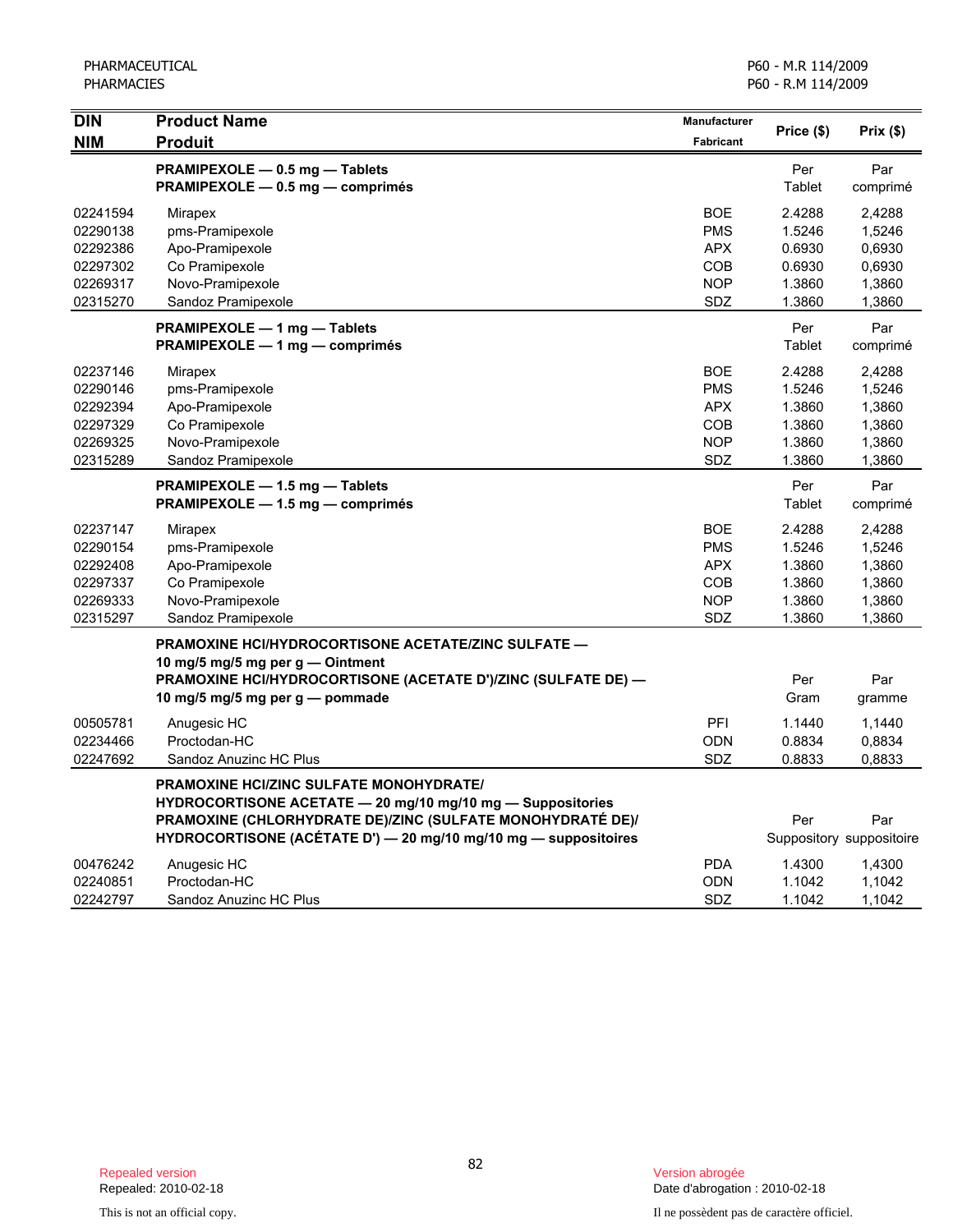| <b>DIN</b> | <b>Product Name</b>                                                                     | Manufacturer |               | Prix(\$)        |
|------------|-----------------------------------------------------------------------------------------|--------------|---------------|-----------------|
| <b>NIM</b> | <b>Produit</b>                                                                          | Fabricant    | Price (\$)    |                 |
|            | PRAVASTATIN SODIUM - 10 mg - Tablets<br><b>PRAVASTATINE SODIQUE - 10 mg - comprimés</b> |              | Per<br>Tablet | Par<br>comprimé |
| 02243506   | Apo-Pravastatin                                                                         | <b>APX</b>   | 1.0483        | 1,0483          |
| 02248182   | Co Pravastatin                                                                          | COB          | 1.0483        | 1,0483          |
| 02257092   | Gen-Pravastatin                                                                         | <b>GPM</b>   | 1.0483        | 1,0483          |
| 02247008   | Novo-Pravastatin                                                                        | <b>NOP</b>   | 1.0483        | 1,0483          |
| 02244350   | Nu-Pravastatin                                                                          | <b>NXP</b>   | 1.0483        | 1,0483          |
| 02247655   | pms-Pravastatin                                                                         | <b>PMS</b>   | 1.0483        | 1,0483          |
| 00893749   | Pravachol                                                                               | SQU          | 1.0483        | 1,0483          |
| 02246930   | ratio-Pravastatin                                                                       | <b>RPH</b>   | 1.0483        | 1,0483          |
| 02284421   | Ran-Pravastatin                                                                         | <b>RAN</b>   | 0.9530        | 0,9530          |
| 02247856   | Sandoz Pravastatin                                                                      | SDZ          | 0.9530        | 0,9530          |
|            | PRAVASTATIN SODIUM - 20 mg - Tablets<br><b>PRAVASTATINE SODIQUE - 20 mg - comprimés</b> |              | Per<br>Tablet | Par<br>comprimé |
| 02248183   | Co Pravastatin                                                                          | COB          | 1.2368        | 1,2368          |
| 02257106   | Gen-Pravastatin                                                                         | <b>GPM</b>   | 1.2368        | 1,2368          |
| 00893757   | Pravachol                                                                               | SQU          | 1.2368        | 1,2368          |
| 02246931   | ratio-Pravastatin                                                                       | <b>RPH</b>   | 1.2368        | 1,2368          |
| 02243507   | Apo-Pravastatin                                                                         | <b>APX</b>   | 1.2367        | 1,2367          |
| 02247009   | Novo-Pravastatin                                                                        | <b>NOP</b>   | 1.2367        | 1,2367          |
| 02244351   | Nu-Pravastatin                                                                          | <b>NXP</b>   | 1.2367        | 1,2367          |
| 02247656   | pms-Pravastatin                                                                         | <b>PMS</b>   | 1.2367        | 1,2367          |
| 02284448   | Ran-Pravastatin                                                                         | <b>RAN</b>   | 1.1243        | 1,1243          |
| 02247857   | Sandoz Pravastatin                                                                      | SDZ          | 1.1243        | 1,1243          |
|            | PRAVASTATIN SODIUM - 40 mg - Tablets                                                    |              | Per           | Par             |
|            | <b>PRAVASTATINE SODIQUE - 40 mg - comprimés</b>                                         |              | Tablet        | comprimé        |
| 02248184   | Co Pravastatin                                                                          | COB          | 1.4898        | 1,4898          |
| 02257114   | Gen-Pravastatin                                                                         | <b>GPM</b>   | 1.4898        | 1,4898          |
| 02222051   | Pravachol                                                                               | SQU          | 1.4898        | 1,4898          |
| 02246932   | ratio-Pravastatin                                                                       | <b>RPH</b>   | 1.4898        | 1,4898          |
| 02243508   | Apo-Pravastatin                                                                         | <b>APX</b>   | 1.4897        | 1,4897          |
| 02247010   | Novo-Pravastatin                                                                        | <b>NOP</b>   | 1.4897        | 1,4897          |
| 02244352   | Nu-Pravastatin                                                                          | <b>NXP</b>   | 1.4897        | 1,4897          |
| 02247657   | pms-Pravastatin                                                                         | <b>PMS</b>   | 1.4897        | 1,4897          |
| 02284456   | Ran-Pravastatin                                                                         | RAN          | 1.3543        | 1,3543          |
| 02247858   | Sandoz Pravastatin                                                                      | SDZ          | 1.3543        | 1,3543          |
|            | PRAZOSIN - 1 mg - Tablets<br>PRAZOSINE - 1 mg - comprimés                               |              | Per<br>Tablet | Par<br>comprimé |
| 00560952   | <b>Minipress</b>                                                                        | PFI          | 0.3252        | 0,3252          |
| 00882801   | Apo-Prazo                                                                               | <b>APX</b>   | 0.2261        | 0,2261          |
| 01913794   | Nu-Prazo                                                                                | <b>NXP</b>   | 0.2261        | 0,2261          |
| 01934198   | Novo-Prazin                                                                             | <b>NOP</b>   | 0.2055        | 0,2055          |
|            | PRAZOSIN - 2 mg - Tablets                                                               |              | Per           | Par             |
|            | PRAZOSINE - 2 mg - comprimés                                                            |              | Tablet        | comprimé        |
| 00560960   | <b>Minipress</b>                                                                        | PFI          | 0.4415        | 0,4415          |
| 00882828   | Apo-Prazo                                                                               | <b>APX</b>   | 0.3070        | 0,3070          |
| 01913808   | Nu-Prazo                                                                                | <b>NXP</b>   | 0.3070        | 0,3070          |
| 01934201   | Novo-Prazin                                                                             | <b>NOP</b>   | 0.2791        | 0,2791          |

Date d'abrogation : 2010-02-18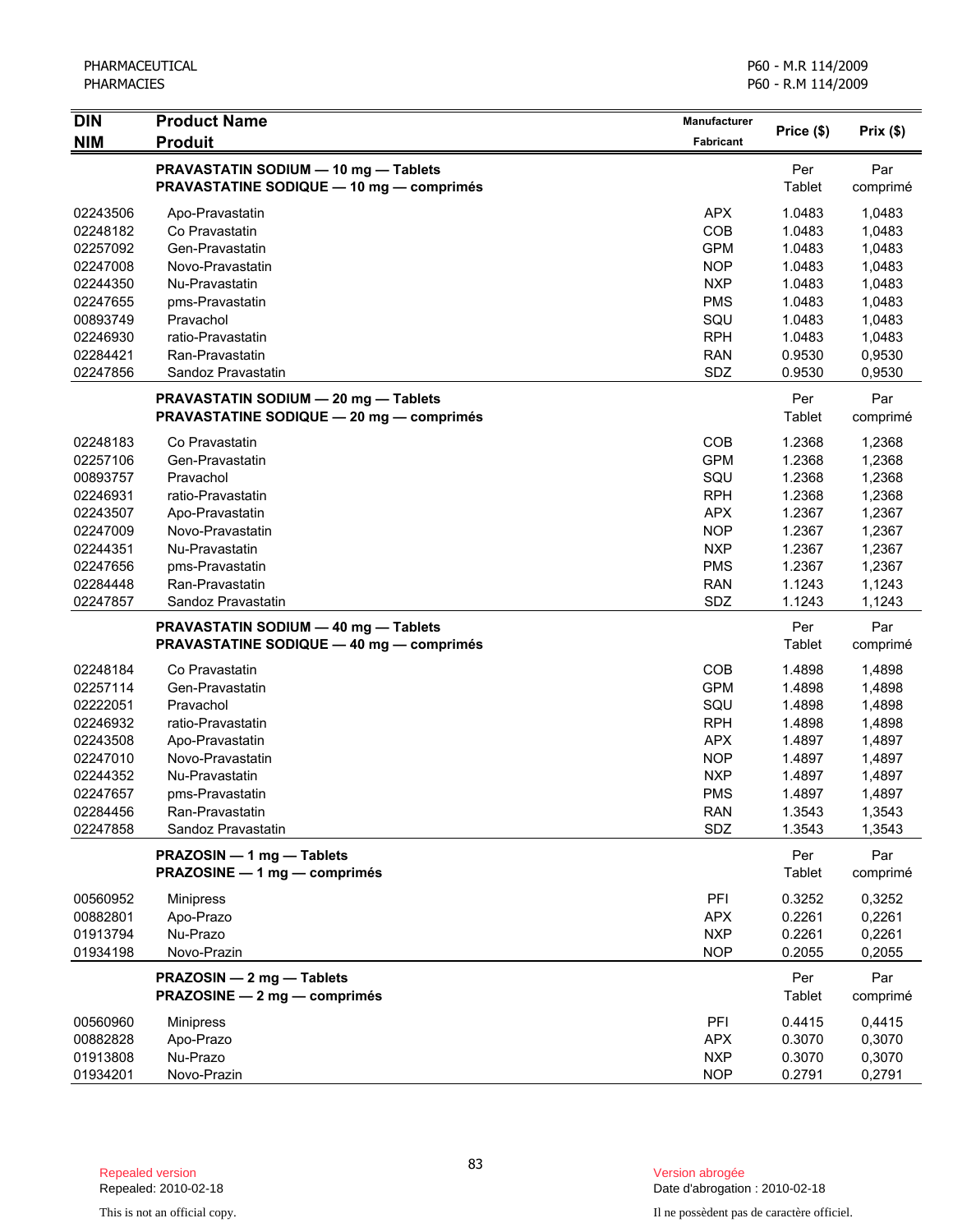| <b>DIN</b>                                   | <b>Product Name</b>                                                                                                     | <b>Manufacturer</b>                           | Price (\$)                           | Prix(\$)                             |
|----------------------------------------------|-------------------------------------------------------------------------------------------------------------------------|-----------------------------------------------|--------------------------------------|--------------------------------------|
| <b>NIM</b>                                   | <b>Produit</b><br>PRAZOSIN - 5 mg - Tablets                                                                             | Fabricant                                     | Per                                  | Par                                  |
|                                              | PRAZOSINE - 5 mg - comprimés                                                                                            |                                               | Tablet                               | comprimé                             |
| 00560979<br>00882836<br>01913816<br>01934228 | <b>Minipress</b><br>Apo-Prazo<br>Nu-Prazo<br>Novo-Prazin                                                                | PFI<br><b>APX</b><br><b>NXP</b><br><b>NOP</b> | 0.6070<br>0.4187<br>0.4187<br>0.3806 | 0,6070<br>0,4187<br>0,4187<br>0,3806 |
|                                              | <b>PREDNISOLONE ACETATE - 1% - Ophthalmic Suspension</b><br>PREDNISOLONE (ACÉTATE DE) - 1 % - suspension ophtalmique    |                                               | Per mL                               | Par ml                               |
| 00301175<br>00700401<br>01916203             | Pred-Forte<br>ratio-Prednisolone<br>Sandoz Prednisolone                                                                 | <b>ALL</b><br><b>RPH</b><br>SDZ               | 4.8466<br>2.6840<br>2.1450           | 4,8466<br>2,6840<br>2,1450           |
|                                              | PREDNISOLONE SODIUM PHOSPHATE - 5 mg/5 mL - Oral Solution<br>PREDNISOLONE SODIUM PHOSPHATE - 5 mg/5 ml - solution orale |                                               | Per mL                               | Par ml                               |
| 02230619<br>02245532                         | Pediapred<br>pms-Prednisolone                                                                                           | AVE<br><b>PMS</b>                             | 0.1346<br>0.0753                     | 0.1346<br>0,0753                     |
|                                              | PREDNISONE - 1 mg - Tablets<br>PREDNISONE - 1 mg - comprimés                                                            |                                               | Per<br>Tablet                        | Par<br>comprimé                      |
| 00271373<br>00598194                         | Winpred<br>Apo-Prednisone                                                                                               | <b>ICN</b><br><b>APX</b>                      | 0.1139<br>0.1072                     | 0,1139<br>0,1072                     |
|                                              | PREDNISONE - 5 mg - Tablets<br>PREDNISONE - 5 mg - comprimés                                                            |                                               | Per<br>Tablet                        | Par<br>comprimé                      |
| 00312770<br>00021695                         | Apo-Prednisone<br>Novo-Prednisone                                                                                       | <b>APX</b><br><b>NOP</b>                      | 0.0286<br>0.0286                     | 0,0286<br>0,0286                     |
|                                              | PREDNISONE - 50 mg - Tablets<br>PREDNISONE - 50 mg - comprimés                                                          |                                               | Per<br>Tablet                        | Par<br>comprimé                      |
| 00550957<br>00232378                         | Apo-Prednisone<br>Novo-Prednisone                                                                                       | <b>APX</b><br><b>NOP</b>                      | 0.1205<br>0.1205                     | 0,1205<br>0,1205                     |
|                                              | PRIMIDONE - 125 mg - Tablets<br>PRIMIDONE - 125 mg - comprimés                                                          |                                               | Per<br>Tablet                        | Par<br>comprimé                      |
| 02042363<br>00399310                         | Mysoline<br>Apo-Primidone                                                                                               | <b>DRX</b><br><b>APX</b>                      | 0.0641<br>0.0553                     | 0,0641<br>0,0553                     |
|                                              | PRIMIDONE - 250 mg - Tablets<br>PRIMIDONE - 250 mg - comprimés                                                          |                                               | Per<br>Tablet                        | Par<br>comprimé                      |
| 02042355<br>00396761                         | Mysoline<br>Apo-Primidone                                                                                               | <b>DRX</b><br><b>APX</b>                      | 0.1239<br>0.0870                     | 0,1239<br>0,0870                     |
|                                              | PROCHLORPERAZINE - 5 mg - Tablets<br>PROCHLORPÉRAZINE - 5 mg - comprimés                                                |                                               | Per<br>Tablet                        | Par<br>comprimé                      |
| 01964399<br>00886440                         | Nu-Prochlor<br>Apo-Prochlorazine                                                                                        | <b>NXP</b><br><b>APX</b>                      | 0.1161<br>0.1160                     | 0,1161<br>0,1160                     |
|                                              | PROCHLORPERAZINE - 10 mg - Tablets<br>PROCHLORPÉRAZINE - 10 mg - comprimés                                              |                                               | Per<br>Tablet                        | Par<br>comprimé                      |
| 00886432<br>01964402                         | Apo-Prochlorperazine<br>Nu-Prochlor                                                                                     | <b>APX</b><br><b>NXP</b>                      | 0.1419<br>0.1419                     | 0,1419<br>0,1419                     |

Date d'abrogation : 2010-02-18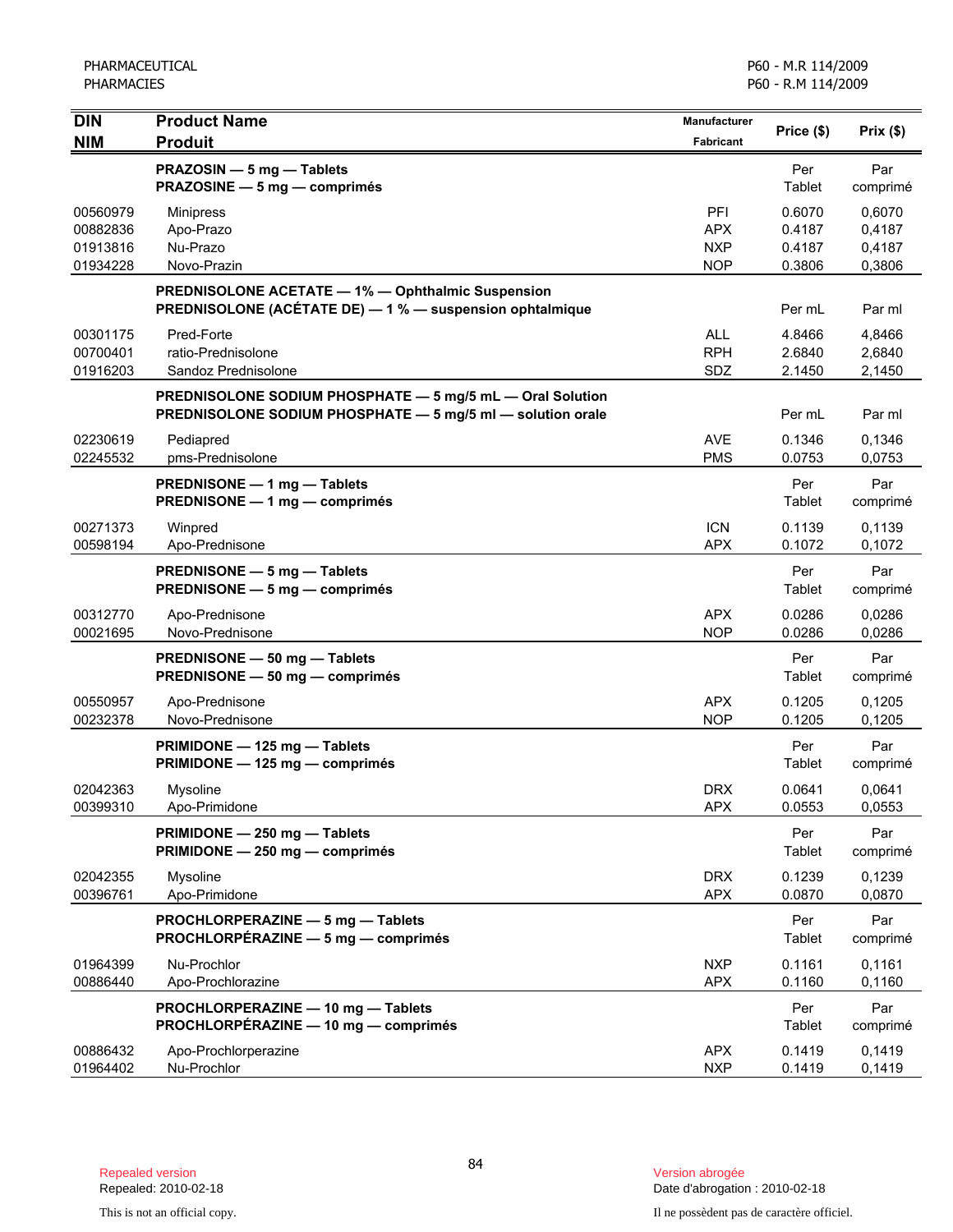| <b>DIN</b>                                               | <b>Product Name</b>                                                                    | Manufacturer                                                       |                                                | Prix(\$)                                       |
|----------------------------------------------------------|----------------------------------------------------------------------------------------|--------------------------------------------------------------------|------------------------------------------------|------------------------------------------------|
| <b>NIM</b>                                               | <b>Produit</b>                                                                         | <b>Fabricant</b>                                                   | Price (\$)                                     |                                                |
|                                                          | PROPAFENONE HCI-150 mg-Tablets<br>PROPAFÉNONE (CHLORHYDRATE DE) - 150 mg - comprimés   |                                                                    | Per<br>Tablet                                  | Par<br>comprimé                                |
| 00603708<br>02245372<br>02243727<br>02243324<br>02294559 | Rythmol<br>Gen-Propafenone<br>pms-Propafenone<br>Apo-Propafenone<br>pms-Propafenone    | ABB<br><b>GPM</b><br><b>PMS</b><br><b>APX</b><br><b>PMS</b>        | 1.2427<br>0.7497<br>0.7497<br>0.4703<br>0.4275 | 1,2427<br>0,7497<br>0,7497<br>0,4703<br>0,4275 |
|                                                          | PROPAFENONE HCI-300 mg-Tablets<br>PROPAFÉNONE (CHLORHYDRATE DE) - 300 mg - comprimés   |                                                                    | Per<br>Tablet                                  | Par<br>comprimé                                |
| 00603716<br>02245373<br>02243728<br>02243325<br>02294575 | Rythmol<br>Gen-Propafenone<br>pms-Propafenone<br>Apo-Propafenone<br>pms-Propafenone    | ABB<br><b>GPM</b><br><b>PMS</b><br><b>APX</b><br><b>PMS</b>        | 2.1905<br>1.3217<br>1.3217<br>0.8291<br>0.7537 | 2,1905<br>1,3217<br>1,3217<br>0,8291<br>0,7537 |
|                                                          | PROPRANOLOL HCI - 10 mg - Tablets<br>PROPRANOLOL (CHLORHYDRATE DE) - 10 mg - comprimés |                                                                    | Per<br>Tablet                                  | Par<br>comprimé                                |
| 02042177<br>00496480<br>02137313<br>00582255<br>00402788 | Inderal<br>Novo-Pranol<br>Dom-Propranolol<br>pms-Propranolol<br>Apo-Propranolol        | <b>WAY</b><br><b>NOP</b><br><b>DOM</b><br><b>PMS</b><br><b>APX</b> | 0.0895<br>0.0264<br>0.0212<br>0.0212<br>0.0211 | 0,0895<br>0,0264<br>0,0212<br>0,0212<br>0,0211 |
|                                                          | PROPRANOLOL HCI - 20 mg - Tablets<br>PROPRANOLOL (CHLORHYDRATE DE) - 20 mg - comprimés |                                                                    | Per<br>Tablet                                  | Par<br>comprimé                                |
| 00663719<br>00740675                                     | Apo-Propranolol<br>Novo-Pranol                                                         | <b>APX</b><br><b>NOP</b>                                           | 0.0381<br>0.0381                               | 0.0381<br>0,0381                               |
|                                                          | PROPRANOLOL HCI - 40 mg - Tablets<br>PROPRANOLOL (CHLORHYDRATE DE) - 40 mg - comprimés |                                                                    | Per<br>Tablet                                  | Par<br>comprimé                                |
| 00402753<br>02137321<br>00496499<br>00582263             | Apo-Propranolol<br>Dom-Propranolol<br>Novo-Pranol<br>pms-Propranolol                   | <b>APX</b><br><b>DOM</b><br><b>NOP</b><br><b>PMS</b>               | 0.0383<br>0.0383<br>0.0383<br>0.0383           | 0.0383<br>0,0383<br>0,0383<br>0,0383           |
|                                                          | PROPRANOLOL HCI - 80 mg - Tablets<br>PROPRANOLOL (CHLORHYDRATE DE) - 80 mg - comprimés |                                                                    | Per<br>Tablet                                  | Par<br>comprimé                                |
| 02042215<br>00582271<br>00402761<br>00496502             | Inderal<br>pms-Propranolol<br>Apo-Propranolol<br>Novo-Pranol                           | <b>WAY</b><br><b>PMS</b><br><b>APX</b><br><b>NOP</b>               | 0.2238<br>0.0776<br>0.0644<br>0.0644           | 0,2238<br>0,0776<br>0,0644<br>0,0644           |
|                                                          | PSYLLIUM MUCILLOID - Powder<br>PSYLLIUM (MUCILLOÏDE HYDROPHILE DE) — poudre            |                                                                    | Per<br>Dose                                    | Par<br>dose                                    |
| 02174812<br>00599875                                     | Metamucil<br>Mucillium                                                                 | <b>PGP</b><br><b>PMS</b>                                           | 0.1852<br>0.1466                               | 0,1852<br>0,1466                               |
|                                                          | PYRIDOXINE HCI - 25 mg - Tablets<br>PYRIDOXINE (CHLORHYDRATE DE) - 25 mg - comprimés   |                                                                    | Per<br>Tablet                                  | Par<br>comprimé                                |
| 01943200<br>00232475                                     | Vitamin $B_6$ /Vitamine $B_6$<br>Vitamin $B_6$ /Vitamine $B_6$                         | <b>ODN</b><br><b>PMS</b>                                           | 0.0295<br>0.0270                               | 0,0295<br>0,0270                               |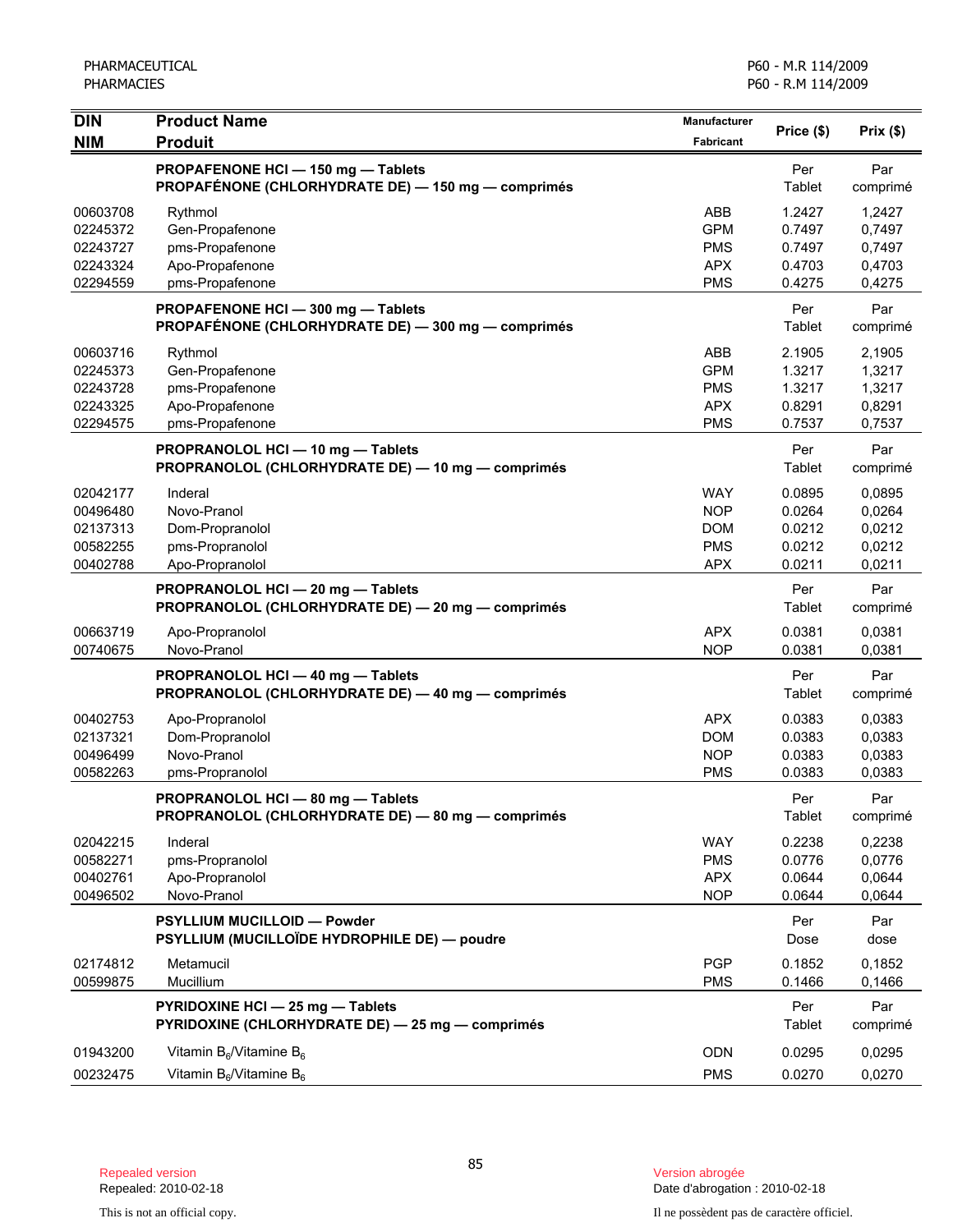| <b>DIN</b>                                                                                   | <b>Product Name</b>                                                                                                                                                          | Manufacturer                                                                                          | Price (\$)                                                                          | Prix (\$)                                                                           |
|----------------------------------------------------------------------------------------------|------------------------------------------------------------------------------------------------------------------------------------------------------------------------------|-------------------------------------------------------------------------------------------------------|-------------------------------------------------------------------------------------|-------------------------------------------------------------------------------------|
| <b>NIM</b>                                                                                   | <b>Produit</b>                                                                                                                                                               | Fabricant                                                                                             |                                                                                     |                                                                                     |
|                                                                                              | QUETIAPINE - 25 mg - Tablets<br>QUETIAPINE - 25 mg - comprimés                                                                                                               |                                                                                                       | Per<br>Tablet                                                                       | Par<br>comprimé                                                                     |
| 02236951<br>02313901<br>02316080<br>02307804<br>02284235<br>02311704<br>02313995<br>02296551 | Seroquel<br>Apo-Quetiapine<br>Co Quetiapine<br>Gen-Quetiapine<br>Novo-Quetiapine<br>ratio-Quetiapine<br>Sandoz Quetiapine<br>pms-Quetiapine<br>QUETIAPINE - 100 mg - Tablets | <b>AZC</b><br><b>APX</b><br>COB<br><b>GPM</b><br><b>NOP</b><br><b>RPH</b><br>SDZ<br><b>PMS</b>        | 0.5436<br>0.3458<br>0.3458<br>0.3458<br>0.3458<br>0.3458<br>0.3458<br>0.3458<br>Per | 0,5436<br>0,3458<br>0,3458<br>0,3458<br>0,3458<br>0,3458<br>0,3458<br>0,3458<br>Par |
|                                                                                              | QUETIAPINE - 100 mg - comprimés                                                                                                                                              |                                                                                                       | Tablet                                                                              | comprimé                                                                            |
| 02236952<br>02313928<br>02316099<br>02307812<br>02284243<br>02311712<br>02314002<br>02296578 | Seroquel<br>Apo-Quetiapine<br>Co Quetiapine<br>Gen-Quetiapine<br>Novo-Quetiapine<br>ratio-Quetiapine<br>Sandoz Quetiapine<br>pms-Quetiapine                                  | <b>AZC</b><br><b>APX</b><br>COB<br><b>GPM</b><br><b>NOP</b><br><b>RPH</b><br>SDZ<br><b>PMS</b>        | 1.4502<br>0.9226<br>0.9226<br>0.9226<br>0.9226<br>0.9226<br>0.9226<br>0.9226        | 1,4502<br>0,9226<br>0,9226<br>0,9226<br>0,9226<br>0,9226<br>0,9226<br>0,9226        |
|                                                                                              | QUETIAPINE - 150 mg - Tablets<br>QUETIAPINE - 150 mg - comprimés                                                                                                             |                                                                                                       | Per<br>Tablet                                                                       | Par<br>comprimé                                                                     |
| 02240862<br>02284251                                                                         | Seroquel<br>Novo-Quetiapine                                                                                                                                                  | <b>AZC</b><br><b>NOP</b>                                                                              | 2.3550<br>1.3518                                                                    | 2,3550<br>1,3518                                                                    |
|                                                                                              | QUETIAPINE - 200 mg - Tablets<br>QUETIAPINE - 200 mg - comprimés                                                                                                             |                                                                                                       | Per<br>Tablet                                                                       | Par<br>comprimé                                                                     |
| 02236953<br>02307839<br>02313936<br>02316110<br>02284278<br>02311747<br>02314010<br>02296594 | Seroquel<br>Gen-Quetiapine<br>Apo-Quetiapine<br>Co Quetiapine<br>Novo-Quetiapine<br>ratio-Quetiapine<br>Sandoz Quetiapine<br>pms-Quetiapine                                  | <b>AZC</b><br><b>GPM</b><br><b>APX</b><br><b>COB</b><br><b>NOP</b><br><b>RPH</b><br>SDZ<br><b>PMS</b> | 2.9114<br>2.9062<br>1.8527<br>1.8527<br>1.8527<br>1.8527<br>1.8527<br>1.8527        | 2,9114<br>2,9062<br>1,8527<br>1,8527<br>1,8527<br>1,8527<br>1,8527<br>1,8527        |
|                                                                                              | QUETIAPINE - 300 mg - Tablets<br>QUETIAPINE - 300 mg - comprimés                                                                                                             |                                                                                                       | Per<br>Tablet                                                                       | Par<br>comprimé                                                                     |
| 02244107<br>02313944<br>02316129<br>02307847<br>02284286<br>02311755<br>02314029             | Seroquel<br>Apo-Quetiapine<br>Co Quetiapine<br>Gen-Quetiapine<br>Novo-Quetiapine<br>ratio-Quetiapine<br>Sandoz Quetiapine                                                    | <b>AZC</b><br><b>APX</b><br>COB<br><b>GPM</b><br><b>NOP</b><br><b>RPH</b><br>SDZ                      | 4.2488<br>2.7038<br>2.7038<br>2.7038<br>2.7038<br>2.7038<br>2.7038                  | 4,2488<br>2,7038<br>2,7038<br>2,7038<br>2,7038<br>2,7038<br>2,7038                  |
| 02296608                                                                                     | pms-Quetiapine                                                                                                                                                               | <b>PMS</b>                                                                                            | 2.7038                                                                              | 2,7038                                                                              |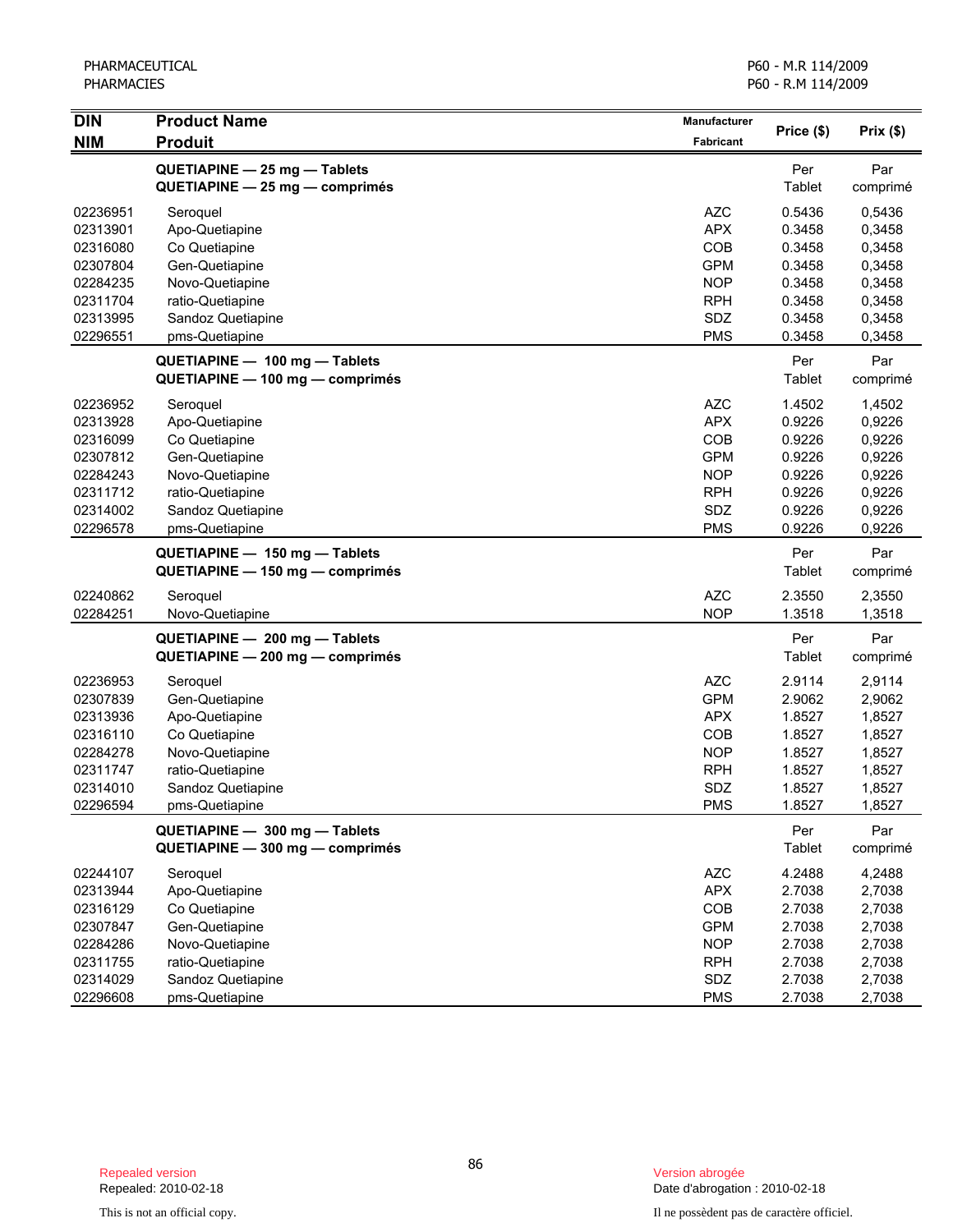| <b>DIN</b> | <b>Product Name</b>                      | <b>Manufacturer</b> | Price (\$) | Prix(\$) |
|------------|------------------------------------------|---------------------|------------|----------|
| <b>NIM</b> | <b>Produit</b>                           | <b>Fabricant</b>    |            |          |
|            | QUININE SULFATE - 200 mg - Capsules      |                     | Per        | Par      |
|            | QUININE (SULFATE DE) - 200 mg - capsules |                     | Capsule    | capsule  |
| 00022837   | Quinine Sulfate/Sulfate de quinine       | <b>PDA</b>          | 0.3590     | 0,3590   |
| 00021008   | Novo-Quinine                             | <b>NOP</b>          | 0.2800     | 0,2800   |
| 02254514   | Apo-Quinine                              | <b>APX</b>          | 0.2629     | 0,2629   |
| 00695440   | Quinine-Odan                             | <b>ODN</b>          | 0.2390     | 0,2390   |
|            | QUININE SULFATE - 300 mg - Capsules      |                     | Per        | Par      |
|            | QUININE (SULFATE DE) - 300 mg - capsules |                     | Capsule    | capsule  |
| 00022845   | Quinine Sulfate/Sulfate de quinine       | <b>PDA</b>          | 0.5104     | 0,5104   |
| 00021016   | Novo-Quinine                             | <b>NOP</b>          | 0.4364     | 0,4364   |
| 02254522   | Apo-Quinine                              | <b>APX</b>          | 0.4125     | 0,4125   |
| 00695459   | Quinine-Odan                             | ODN                 | 0.3750     | 0,3750   |
|            | RABEPRAZOLE - 10 mg - Tablets            |                     | Per        | Par      |
|            | RABEPRAZOLE - 10 mg - comprimés          |                     | Tablet     | comprimé |
| 02243796   | Pariet                                   | <b>JAN</b>          | 0.7508     | 0,7508   |
| 02296632   | Novo-Rabeprazole EC                      | <b>NOP</b>          | 0.4550     | 0,4550   |
| 02310805   | pms-Rabeprazole EC                       | <b>PMS</b>          | 0.4550     | 0,4550   |
| 02298074   | Ran-Rabeprazole                          | <b>RAN</b>          | 0.4550     | 0,4550   |
| 02314177   | Sandoz Rabeprazole                       | SDZ                 | 0.4550     | 0,4550   |
|            | RABEPRAZOLE - 20 mg - Tablets            |                     | Per        | Par      |
|            | RABEPRAZOLE - 20 mg - comprimés          |                     | Tablet     | comprimé |
| 02243797   | Pariet                                   | <b>JAN</b>          | 1.5015     | 1,5015   |
| 02296640   | Novo-Rabeprazole EC                      | <b>NOP</b>          | 0.9100     | 0,9100   |
| 02310813   | pms-Rabeprazole EC                       | <b>PMS</b>          | 0.9100     | 0,9100   |
| 02298082   | Ran-Rabeprazole                          | <b>RAN</b>          | 0.9100     | 0,9100   |
| 02314185   | Sandoz Rabeprazole                       | <b>SDZ</b>          | 0.9100     | 0,9100   |
|            | RALOXIFENE - 60 mg - Tablets             |                     | Per        | Par      |
|            | RALOXIFENE - 60 mg - comprimés           |                     | Tablet     | comprimé |
| 02239028   | Evista                                   | LIL                 | 2.0170     | 2,0170   |
| 02279215   | Apo-Raloxifene                           | <b>APX</b>          | 1.3752     | 1,3752   |
| 02312298   | Novo-Raloxifene                          | <b>NOP</b>          | 1.3752     | 1,3752   |
|            | RAMIPRIL - 1.25 mg - Capsules            |                     | Per        | Par      |
|            | RAMIPRIL - 1.25 mg - capsules            |                     | Capsule    | capsule  |
| 02221829   | Altace                                   | <b>SAA</b>          | 0.7627     | 0,7627   |
| 02251515   | Apo-Ramipril                             | <b>APX</b>          | 0.4550     | 0,4550   |
| 02295482   | Co Ramipril                              | COB                 | 0.4550     | 0,4550   |
| 02287692   | ratio-Ramipril                           | <b>RPH</b>          | 0.4550     | 0,4550   |
| 02291398   | Sandoz Ramipril Tablets/comprimé s       | SDZ                 | 0.4550     | 0,4550   |
| 02301148   | Gen-Ramipril                             | <b>GPM</b>          | 0.4550     | 0,4550   |
| 02310503   | Ran-Ramipril                             | <b>RAN</b>          | 0.4200     | 0,4200   |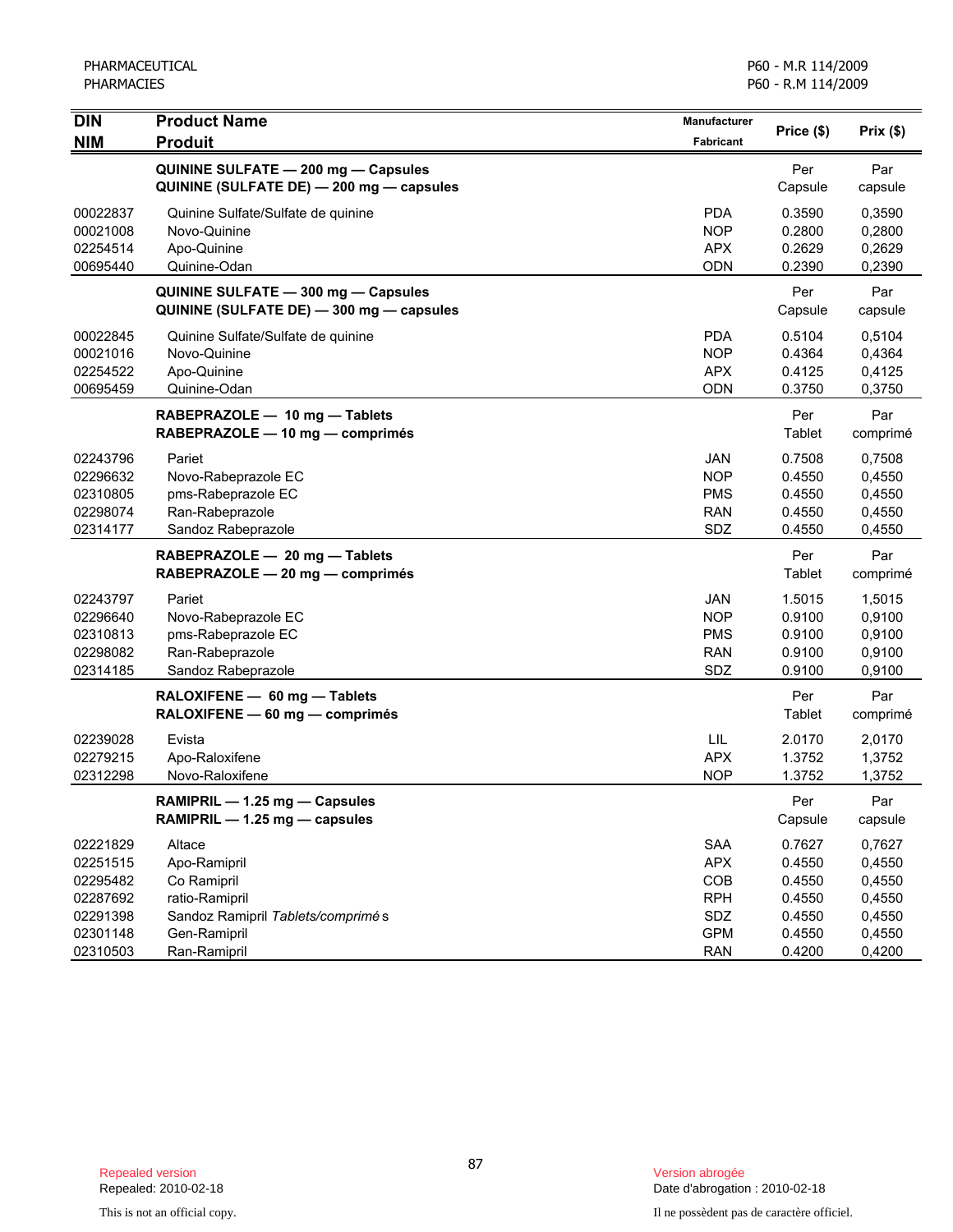| <b>DIN</b> | <b>Product Name</b>                                      | <b>Manufacturer</b> |            |          |
|------------|----------------------------------------------------------|---------------------|------------|----------|
| <b>NIM</b> | <b>Produit</b>                                           | Fabricant           | Price (\$) | Prix(\$) |
|            | RAMIPRIL - 2.5 mg - Capsules                             |                     | Per        | Par      |
|            | RAMIPRIL - 2.5 mg - capsules                             |                     | Capsule    | capsule  |
| 02221837   | Altace                                                   | <b>SAA</b>          | 0.8799     | 0,8799   |
| 02251531   | Apo-Ramipril                                             | <b>APX</b>          | 0.5250     | 0,5250   |
| 02295490   | Co Ramipril                                              | COB                 | 0.5250     | 0,5250   |
| 02247945   | Novo-Ramipril                                            | <b>NOP</b>          | 0.5250     | 0,5250   |
| 02287706   | ratio-Ramipril                                           | <b>RPH</b>          | 0.5250     | 0,5250   |
| 02291401   | Sandoz Ramipril Tablets/comprimé s                       | SDZ                 | 0.5250     | 0,5250   |
| 02301156   | Gen-Ramipril                                             | <b>GPM</b>          | 0.5250     | 0,5250   |
| 02310511   | Ran-Ramipril                                             | <b>RAN</b>          | 0.5000     | 0,5000   |
|            | RAMIPRIL - 5 mg - Capsules                               |                     | Per        | Par      |
|            | RAMIPRIL $-5$ mg $-$ capsules                            |                     | Capsule    | capsule  |
| 02221845   | Altace                                                   | <b>SAA</b>          | 0.8799     | 0,8799   |
| 02251574   | Apo-Ramipril                                             | <b>APX</b>          | 0.5250     | 0,5250   |
| 02295504   | Co Ramipril                                              | COB                 | 0.5250     | 0,5250   |
| 02247946   | Novo-Ramipril                                            | <b>NOP</b>          | 0.5250     | 0,5250   |
| 02287714   | ratio-Ramipril                                           | <b>RPH</b>          | 0.5250     | 0,5250   |
| 02291428   | Sandoz Ramipril Tablets/comprimé s                       | SDZ                 | 0.5250     | 0,5250   |
| 02301164   | Gen-Ramipril                                             | <b>GPM</b>          | 0.5250     | 0,5250   |
| 02310538   | Ran-Ramipril                                             | <b>RAN</b>          | 0.5000     | 0,5000   |
|            | RAMIPRIL - 10 mg - Capsules                              |                     | Per        | Par      |
|            | RAMIPRIL - 10 mg - capsules                              |                     | Capsule    | capsule  |
| 02221853   | Altace                                                   | <b>SAA</b>          | 1.1146     | 1,1146   |
| 02251582   | Apo-Ramipril                                             | <b>APX</b>          | 0.6650     | 0,6650   |
| 02295512   | Co Ramipril                                              | COB                 | 0.6650     | 0,6650   |
| 02247947   | Novo-Ramipril                                            | <b>NOP</b>          | 0.6650     | 0,6650   |
| 02287722   | ratio-Ramipril                                           | <b>RPH</b>          | 0.6650     | 0,6650   |
| 02291436   | Sandoz Ramipril Tablets/comprimé s                       | SDZ                 | 0.6650     | 0,6650   |
| 02301172   | Gen-Ramipril                                             | <b>GPM</b>          | 0.6650     | 0,6650   |
| 02310546   | Ran-Ramipril                                             | <b>RAN</b>          | 0.6300     | 0,6300   |
|            | RAMIPRIL - 15 mg - Capsules                              |                     | Per        | Par      |
|            | RAMIPRIL - 15 mg - capsules                              |                     | Capsule    | capsule  |
| 02281112   | Altace                                                   | <b>SAA</b>          | 1.2080     | 1,2080   |
| 02311194   | ratio-Ramipril                                           | <b>APX</b>          | 0.8132     | 0,8132   |
|            | RANITIDINE HCI - 15 mg/mL - Oral Solution                |                     | Per        | Par      |
|            | RANITIDINE (CHLORHYDRATE DE) - 15 mg/ml - solution orale |                     | mL         | ml       |
| 02212374   | Zantac                                                   | <b>GSK</b>          | 0.2294     | 0,2294   |
| 02280833   | Apo-Ranitidine                                           | <b>APX</b>          | 0.1292     | 0,1292   |
| 02242940   | Novo-Ranidine                                            | <b>NOP</b>          | 0.1175     | 0,1175   |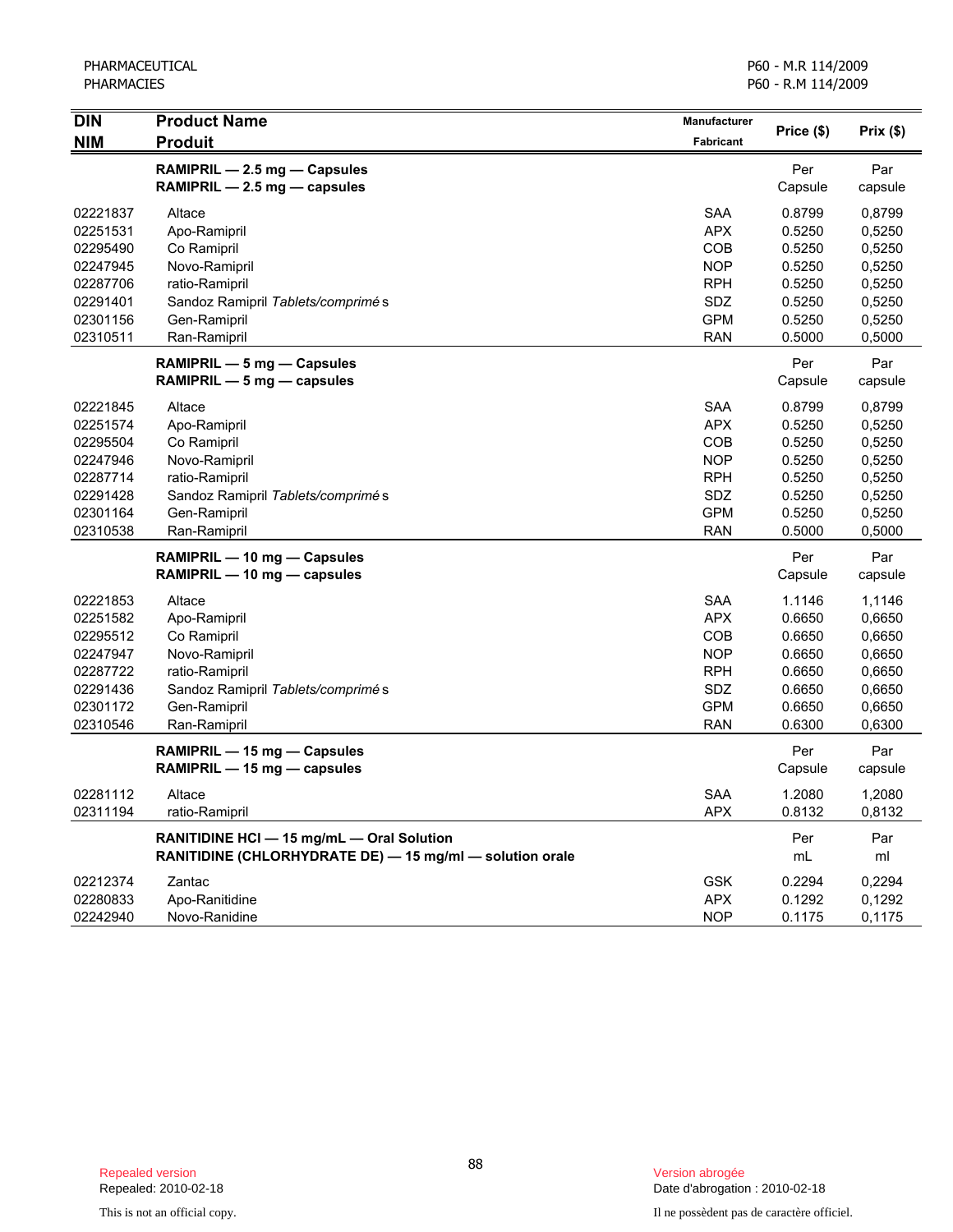| <b>DIN</b> | <b>Product Name</b>                                                                    | <b>Manufacturer</b> |                | Prix(\$)        |
|------------|----------------------------------------------------------------------------------------|---------------------|----------------|-----------------|
| <b>NIM</b> | <b>Produit</b>                                                                         | <b>Fabricant</b>    | Price (\$)     |                 |
|            | RANITIDINE HCI - 150 mg - Tablets<br>RANITIDINE (CHLORHYDRATE DE) - 150 mg - comprimés |                     | Per<br>Tablet  | Par<br>comprimé |
| 02242453   | pms-Ranitidine                                                                         | <b>PMS</b>          | 0.4447         | 0,4447          |
| 00733059   | Apo-Ranitidine                                                                         | <b>APX</b>          | 0.4446         | 0,4446          |
| 02248570   | Co Ranitidine                                                                          | COB                 | 0.4446         | 0,4446          |
| 02207761   | Gen-Ranitidine                                                                         | <b>GPM</b>          | 0.4446         | 0,4446          |
| 00828564   | Novo-Ranidine                                                                          | <b>NOP</b>          | 0.4446         | 0,4446          |
| 00865737   | Nu-Ranit                                                                               | <b>NXP</b>          | 0.4446         | 0,4446          |
| 00828823   | ratio-Ranitidine                                                                       | <b>RPH</b>          | 0.4446         | 0,4446          |
| 02243229   | Sandoz Ranitidine                                                                      | SDZ                 | 0.4446         | 0,4446          |
| 02212331   | Zantac                                                                                 | <b>GSK</b>          | 0.1980         | 0,1980          |
|            | RANITIDINE HCI - 300 mg - Tablets<br>RANITIDINE (CHLORHYDRATE DE) - 300 mg - comprimés |                     | Per<br>Tablet  | Par<br>comprimé |
| 02248571   | Co Ranitidine                                                                          | COB                 | 0.8566         | 0,8566          |
| 02207788   | Gen-Ranitidine                                                                         | <b>GPM</b>          | 0.8566         | 0,8566          |
| 00828556   | Novo-Ranidine                                                                          | <b>NOP</b>          | 0.8566         | 0,8566          |
| 00865745   | Nu-Ranit                                                                               | <b>NXP</b>          | 0.8566         | 0,8566          |
| 02242454   | pms-Ranitidine                                                                         | <b>PMS</b>          | 0.8566         | 0,8566          |
| 00828688   | ratio-Ranitidine                                                                       | <b>RPH</b>          | 0.8566         | 0,8566          |
| 00733067   | Apo-Ranitidine                                                                         | <b>APX</b>          | 0.8565         | 0,8565          |
| 02243230   | Sandoz Ranitidine                                                                      | SDZ                 | 0.8565         | 0,8565          |
| 02212358   | Zantac                                                                                 | <b>GSK</b>          | 0.3960         | 0,3960          |
|            |                                                                                        |                     |                |                 |
|            | RIFAMPIN - 150 mg - Capsules<br>RIFAMPINE - 150 mg - capsules                          |                     | Per<br>Capsule | Par<br>capsule  |
| 02091887   | Rifadin                                                                                | <b>AVE</b>          | 0.8478         | 0,8478          |
| 00393444   | Rofact                                                                                 | <b>ICN</b>          | 0.6642         | 0,6642          |
|            | RIFAMPIN - 300 mg - Capsules<br>RIFAMPINE - 300 mg - capsules                          |                     | Per<br>Capsule | Par<br>capsule  |
| 02092808   | Rifadin                                                                                | <b>AVE</b>          | 1.3342         | 1,3342          |
| 00343617   | Rofact                                                                                 | <b>ICN</b>          | 1.0454         | 1,0454          |
|            | RISPERIDONE - 1 mg/mL - Oral Solution<br>RISPERIDONE - 1 mg/ml - solution orale        |                     | Per mL         | Par ml          |
| 02236950   | Risperdal                                                                              | JAN                 | 1.5092         | 1,5092          |
| 02279266   | pms-Risperidone                                                                        | <b>PMS</b>          | 0.8501         | 0,8501          |
| 02280396   | Apo-Risperidone                                                                        | <b>APX</b>          | 0.8500         | 0,8500          |
|            | RISPERIDONE - 0.25 mg - Tablet<br>RISPERIDONE - 0.25 mg - comprimés                    |                     | Per<br>Tablet  | Par<br>comprimé |
| 02240551   | Risperdal                                                                              | <b>JAN</b>          | 0.5783         | 0,5783          |
| 02280906   | Ran-Risperidone                                                                        | <b>RAN</b>          | 0.3516         | 0,3516          |
| 02282119   | Apo-Risperidone                                                                        | <b>APX</b>          | 0.2877         | 0,2877          |
| 02282585   | Co Risperidone                                                                         | COB                 | 0.2877         | 0,2877          |
| 02282240   | Gen-Risperidone                                                                        | <b>GPM</b>          | 0.2877         | 0,2877          |
| 02252007   | pms-Risperidone                                                                        | <b>PMS</b>          | 0.2877         | 0,2877          |
| 02264757   | ratio-Risperidone                                                                      | <b>RPH</b>          | 0.2877         | 0,2877          |
| 02282690   | Novo-Risperidone                                                                       | <b>NOP</b>          | 0.2615         | 0,2615          |
| 02303655   | Sandoz Risperidone                                                                     | SDZ                 | 0.2615         | 0,2615          |
| 02292807   | Sandoz Risperidone                                                                     | SDZ                 | 0.2615         | 0,2615          |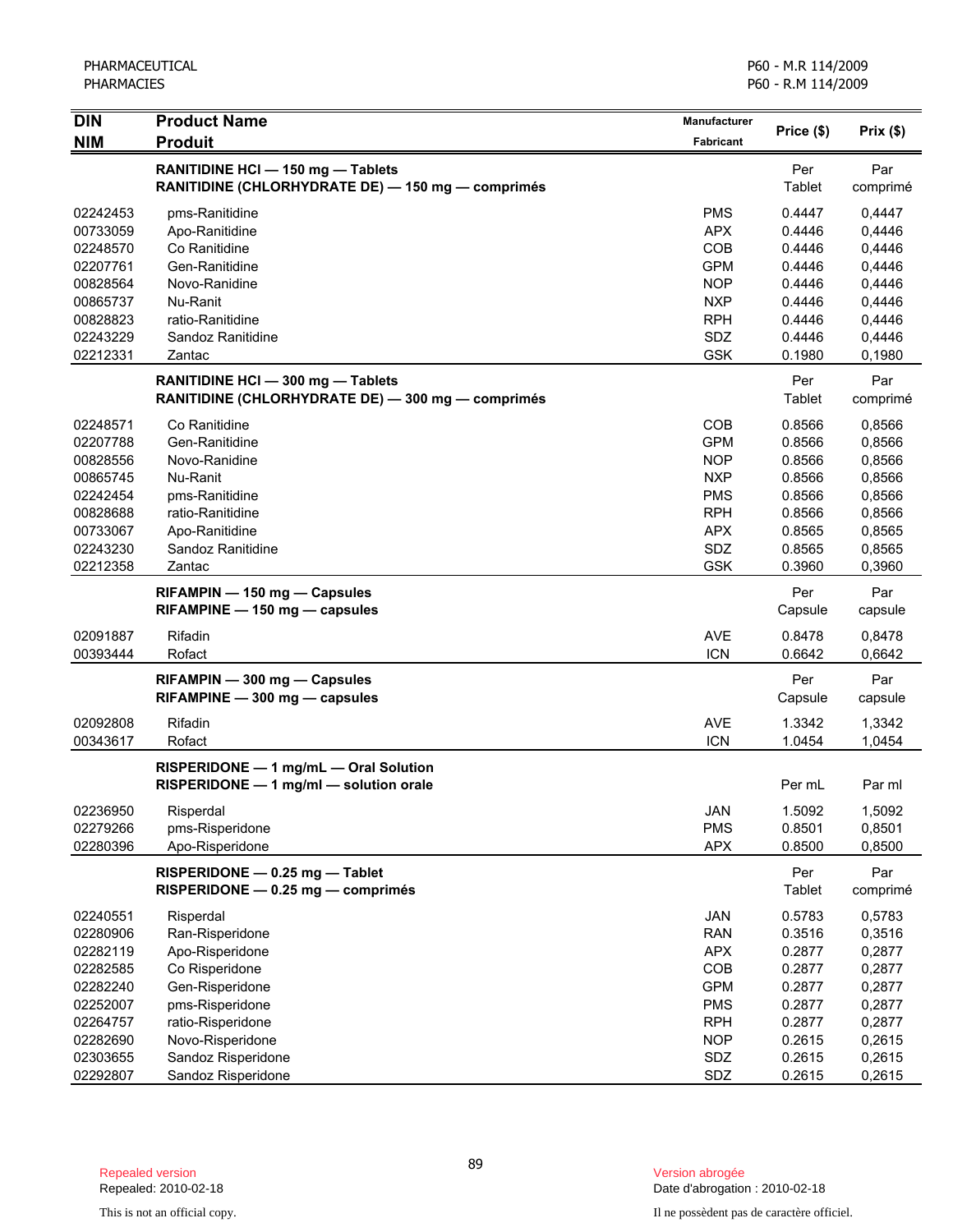| <b>DIN</b> | <b>Product Name</b>                                               | Manufacturer | Price (\$)    | Prix(\$)        |
|------------|-------------------------------------------------------------------|--------------|---------------|-----------------|
| <b>NIM</b> | <b>Produit</b>                                                    | Fabricant    |               |                 |
|            | RISPERIDONE - 0.5 mg - Tablet<br>RISPERIDONE - 0.5 mg - comprimés |              | Per<br>Tablet | Par<br>comprimé |
| 02240552   | Risperdal                                                         | JAN          | 0.9687        | 0,9687          |
| 02280914   | Ran-Risperidone                                                   | <b>RAN</b>   | 0.5888        | 0,5888          |
| 02282127   | Apo-Risperidone                                                   | <b>APX</b>   | 0.4817        | 0,4817          |
| 02282593   | Co Risperidone                                                    | COB          | 0.4817        | 0,4817          |
| 02282259   | Gen-Risperidone                                                   | <b>GPM</b>   | 0.4817        | 0,4817          |
| 02252015   | pms-Risperidone                                                   | <b>PMS</b>   | 0.4817        | 0,4817          |
| 02264765   | ratio-Risperidone                                                 | <b>RPH</b>   | 0.4817        | 0,4817          |
| 02264188   | Novo-Risperidone                                                  | <b>NOP</b>   | 0.4379        | 0,4379          |
| 02303663   | Sandoz Risperidone                                                | SDZ          | 0.4379        | 0,4379          |
|            | $RISPERIDONE - 1 mg - Table$<br>RISPERIDONE - 1 mg - comprimés    |              | Per<br>Tablet | Par<br>comprimé |
| 02025280   | Risperdal                                                         | JAN          | 1.3382        | 1,3382          |
| 02280922   | Ran-Risperidone                                                   | <b>RAN</b>   | 0.8132        | 0,8132          |
| 02282267   | Gen-Risperidone                                                   | <b>GPM</b>   | 0.6654        | 0,6654          |
| 02252023   | pms-Risperidone                                                   | <b>PMS</b>   | 0.6654        | 0,6654          |
| 02282135   | Apo-Risperidone                                                   | <b>APX</b>   | 0.6653        | 0,6653          |
| 02282607   | Co Risperidone                                                    | COB          | 0.6653        | 0,6653          |
| 02264773   | ratio-Risperidone                                                 | <b>RPH</b>   | 0.6653        | 0,6653          |
| 02264196   | Novo-Risperidone                                                  | <b>NOP</b>   | 0.6048        | 0,6048          |
| 02279800   | Sandoz Risperidone                                                | SDZ          | 0.6048        | 0,6048          |
|            | RISPERIDONE - 2 mg - Tablet                                       |              | Per           | Par             |
|            | $RISPERIDONE - 2 mg - comprimés$                                  |              | <b>Tablet</b> | comprimé        |
| 02025299   | Risperdal                                                         | JAN          | 2.6714        | 2,6714          |
| 02280930   | Ran-Risperidone                                                   | <b>RAN</b>   | 1.6234        | 1,6234          |
| 02282143   | Apo-Risperidone                                                   | <b>APX</b>   | 1.3283        | 1,3283          |
| 02282615   | Co Risperidone                                                    | COB          | 1.3283        | 1,3283          |
| 02282275   | Gen-Risperidone                                                   | <b>GPM</b>   | 1.3283        | 1,3283          |
| 02252031   | pms-Risperidone                                                   | <b>PMS</b>   | 1.3283        | 1,3283          |
| 02264781   | ratio-Risperidone                                                 | <b>RPH</b>   | 1.3283        | 1,3283          |
| 02264218   | Novo-Risperidone                                                  | <b>NOP</b>   | 1.2075        | 1,2075          |
| 02279819   | Sandoz Risperidone                                                | SDZ          | 1.2075        | 1,2075          |
|            | RISPERIDONE - 3 mg - Tablet<br>RISPERIDONE - 3 mg - comprimés     |              | Per<br>Tablet | Par<br>comprimé |
| 02025302   | Risperdal                                                         | JAN          | 4.0073        | 4,0073          |
| 02280949   | Ran-Risperidone                                                   | <b>RAN</b>   | 2.4352        | 2,4352          |
| 02282623   | Co Risperidone                                                    | COB          | 1.9925        | 1,9925          |
| 02282283   | Gen-Risperidone                                                   | <b>GPM</b>   | 1.9925        | 1,9925          |
| 02252058   | pms-Risperidone                                                   | <b>PMS</b>   | 1.9925        | 1,9925          |
| 02282151   | Apo-Risperidone                                                   | <b>APX</b>   | 1.9924        | 1,9924          |
| 02264803   | ratio-Risperidone                                                 | <b>RPH</b>   | 1.9924        | 1,9924          |
| 02264226   | Novo-Risperidone                                                  | <b>NOP</b>   | 1.8114        | 1,8114          |
| 02279827   | Sandoz Risperidone                                                | SDZ          | 1.8114        | 1,8114          |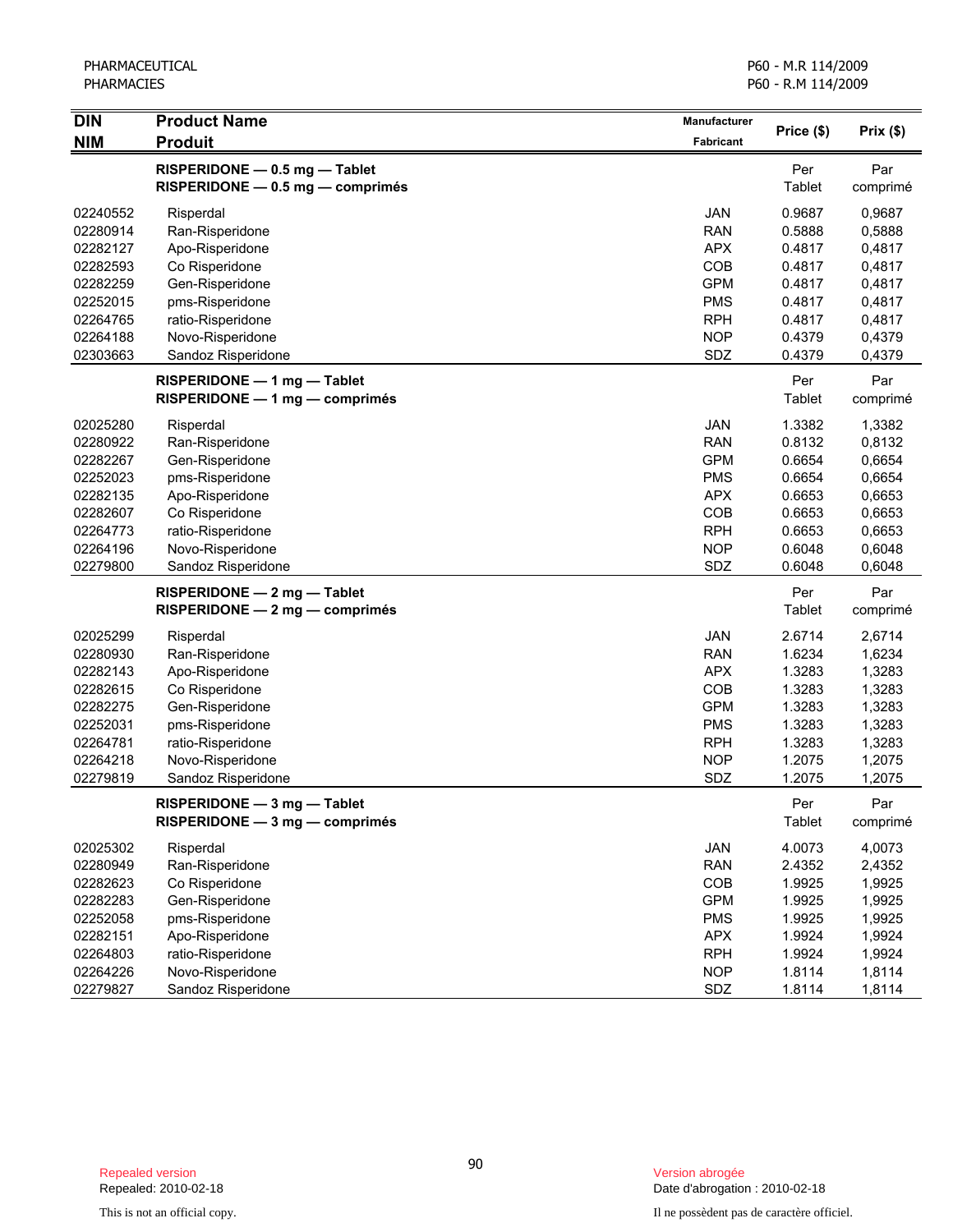| <b>DIN</b> | <b>Product Name</b>                                                                                                                              | <b>Manufacturer</b> |                  | Prix(\$)         |
|------------|--------------------------------------------------------------------------------------------------------------------------------------------------|---------------------|------------------|------------------|
| <b>NIM</b> | <b>Produit</b>                                                                                                                                   | Fabricant           | Price (\$)       |                  |
|            | RISPERIDONE - 4 mg - Tablet<br>RISPERIDONE - 4 mg - comprimés                                                                                    |                     | Per<br>Tablet    | Par<br>comprimé  |
| 02025310   | Risperdal                                                                                                                                        | <b>JAN</b>          | 5.3433           | 5,3433           |
| 02280957   | Ran-Risperidone                                                                                                                                  | <b>RAN</b>          | 3.2468           | 3,2468           |
| 02282178   | Apo-Risperidone                                                                                                                                  | <b>APX</b>          | 2.6565           | 2,6565           |
| 02282631   | Co Risperidone                                                                                                                                   | COB                 | 2.6565           | 2,6565           |
| 02282291   | Gen-Risperidone                                                                                                                                  | <b>GPM</b>          | 2.6565           | 2,6565           |
| 02252066   | pms-Risperidone                                                                                                                                  | <b>PMS</b>          | 2.6565           | 2,6565           |
| 02264811   | ratio-Risperidone                                                                                                                                | <b>RPH</b>          | 2.6565           | 2,6565           |
| 02264234   | Novo-Risperidone                                                                                                                                 | <b>NOP</b>          | 2.4150           | 2,4150           |
| 02279835   | Sandoz Risperidone                                                                                                                               | SDZ                 | 2.4150           | 2,4150           |
|            | SALBUTAMOL - 5 mg/mL - Respirator Solution<br>SALBUTAMOL - 5 mg/ml - solution pour respirateur                                                   |                     | Per mL           | Par ml           |
| 02213486   | Ventolin                                                                                                                                         | <b>GSK</b>          | 1.1033           | 1.1033           |
| 02069571   | pms-Salbutamol                                                                                                                                   | <b>PMS</b>          | 0.6952           | 0,6952           |
| 02232987   | Gen-Salbutamol                                                                                                                                   | <b>GPM</b>          | 0.6490           | 0,6490           |
| 00860808   | ratio-Salbutamol                                                                                                                                 | <b>RPH</b>          | 0.6490           | 0,6490           |
| 02154412   | Sandoz Salbutamol                                                                                                                                | SDZ                 | 0.6490           | 0,6490           |
|            | SALBUTAMOL - 2 mg - Tablets<br>SALBUTAMOL - 2 mg - comprimés                                                                                     |                     | Per<br>Tablet    | Par<br>comprimé  |
| 02146843   | Apo-Salvent                                                                                                                                      | <b>APX</b>          | 0.1274           | 0,1274           |
| 02165368   | Nu-Salbutamol                                                                                                                                    | <b>NXP</b>          | 0.1274           | 0,1274           |
|            | SALBUTAMOL - 4 mg - Tablets<br>SALBUTAMOL - 4 mg - comprimés                                                                                     |                     | Per<br>Tablet    | Par<br>comprimé  |
| 02146851   | Apo-Salvent                                                                                                                                      | <b>APX</b>          | 0.2134           | 0,2134           |
| 02165376   | Nu-Salbutamol                                                                                                                                    | <b>NXP</b>          | 0.2134           | 0,2134           |
|            | SALBUTAMOL SULFATE - 200 Dose - 100 mcg/Dose<br>- Metered Dose Inhaler<br>SALBUTAMOL (SULFATE DE) - 200 doses - 100 mcg/dose -<br>aérosol doseur |                     | Per<br>Dose      | Par<br>dose      |
| 02241497   | Ventolin HFA                                                                                                                                     | <b>GSK</b>          | 0.0767           | 0,0767           |
| 02232570   | Airomir                                                                                                                                          | <b>RIK</b>          | 0.0426           | 0,0426           |
| 02245669   | Apo-Salvent CFC Free/Apo-Salvent sans CFC                                                                                                        | <b>APX</b>          | 0.0425           | 0,0425           |
| 02244914   | ratio-Salbutamol HFA                                                                                                                             | <b>RPH</b>          | 0.0425           | 0,0425           |
|            | SALBUTAMOL SULFATE - 0.4 mg/mL - Oral Liquid<br>SALBUTAMOL (SULFATE DE) - 0,4 mg/ml - liquide oral                                               |                     | Per mL           | Par ml           |
| 02212390   | Ventolin                                                                                                                                         | <b>GSK</b>          | 0.0782           | 0,0782           |
| 02091186   | pms-Salbutamol                                                                                                                                   | <b>PMS</b>          | 0.0486           | 0,0486           |
|            | SALBUTAMOL SULFATE - 1.25 mg/2.5 mL - Unit Dose Solution Nebules<br>SALBUTAMOL (SULFATE DE) - 1,25 mg/2,5 ml - préparation monodose              |                     |                  |                  |
| 02213400   | de solution pour nébuliseur<br>Ventolin                                                                                                          | <b>GSK</b>          | Per mL<br>0.1990 | Par ml<br>0,1990 |
| 02208245   | pms-Salbutamol                                                                                                                                   | <b>PMS</b>          | 0.1642           | 0,1642           |
| 02239365   | ratio-Salbutamol                                                                                                                                 | <b>RPH</b>          | 0.1641           | 0,1641           |
| 02243828   | Apo-Salvent                                                                                                                                      | <b>APX</b>          | 0.1640           | 0,1640           |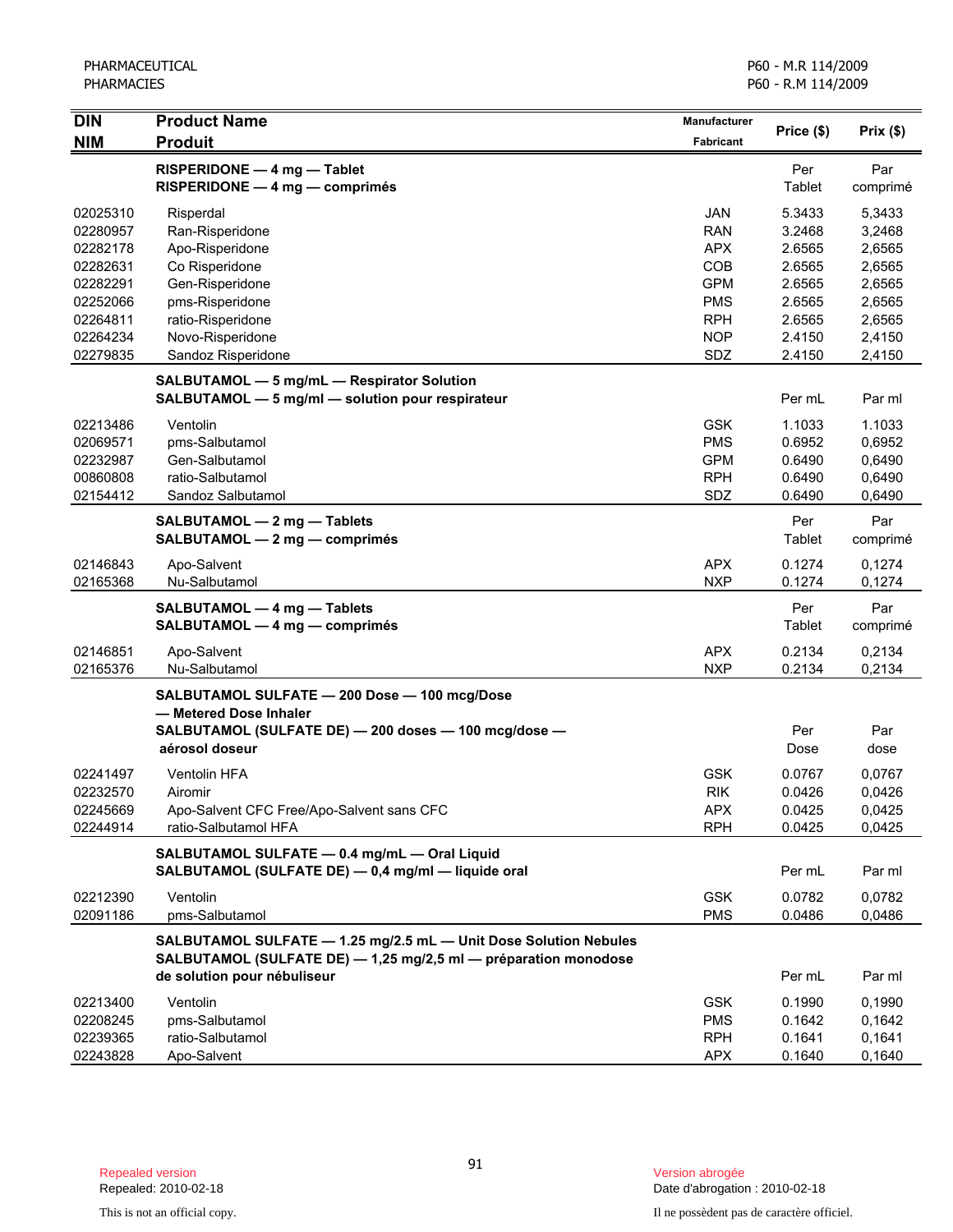| PHARMACEUTICAL<br><b>PHARMACIES</b> |                                                                                                                               | P60 - M.R 114/2009<br>P60 - R.M 114/2009 |                |                 |  |
|-------------------------------------|-------------------------------------------------------------------------------------------------------------------------------|------------------------------------------|----------------|-----------------|--|
| <b>DIN</b><br><b>NIM</b>            | <b>Product Name</b><br><b>Produit</b>                                                                                         | <b>Manufacturer</b><br><b>Fabricant</b>  | Price (\$)     | Prix(\$)        |  |
|                                     | SALBUTAMOL SULFATE - 2.5 mg/2.5 mL - Unit Dose Solution Nebules                                                               |                                          |                |                 |  |
|                                     | SALBUTAMOL (SULFATE DE) - 2,5 mg/2,5 ml - préparation monodose                                                                |                                          |                |                 |  |
|                                     | de solution pour nébuliseur                                                                                                   |                                          | Per mL         | Par ml          |  |
| 02213419                            | Ventolin PF                                                                                                                   | <b>GSK</b>                               | 0.4548         | 0,4548          |  |
| 02208229                            | pms-Salbutamol                                                                                                                | <b>PMS</b>                               | 0.2867         | 0,2867          |  |
| 02231488                            | Apo-Salvent                                                                                                                   | <b>APX</b>                               | 0.2680         | 0,2680          |  |
| 02231783                            | Nu-Salbutamol                                                                                                                 | <b>NXP</b>                               | 0.2680         | 0,2680          |  |
| 01926934                            | <b>Gen-Salbutamol Sterinebs</b>                                                                                               | <b>GPM</b>                               | 0.2678         | 0,2678          |  |
| 01986864                            | ratio-Salbutamol                                                                                                              | <b>RPH</b>                               | 0.2678         | 0,2678          |  |
|                                     | SALBUTAMOL SULFATE - 5 mg/2.5 mL - Unit Dose Solution Nebules<br>SALBUTAMOL (SULFATE DE) - 5 mg/2,5 ml - préparation monodose |                                          |                |                 |  |
|                                     | de solution pour nébuliseur                                                                                                   |                                          | Per mL         | Par ml          |  |
| 02213427                            | Ventolin                                                                                                                      | <b>GSK</b>                               | 0.8638         | 0,8638          |  |
| 02208237                            | pms-Salbutamol                                                                                                                | <b>PMS</b>                               | 0.6053         | 0,6053          |  |
| 02173360                            | Gen-Salbutamol Sterinebs                                                                                                      | <b>GPM</b>                               | 0.5085         | 0,5085          |  |
| 02231678                            | Apo-Salvent                                                                                                                   | <b>APX</b>                               | 0.5084         | 0,5084          |  |
| 02231784                            | Nu-Salbutamol                                                                                                                 | <b>NXP</b>                               | 0.5084         | 0,5084          |  |
| 02239366                            | ratio-Salbutamol                                                                                                              | <b>RPH</b>                               | 0.5084         | 0,5084          |  |
|                                     | SELEGILINE HCI - 5 mg - Tablets<br>SÉLÉGILINE (CHLORHYDRATE DE) - 5 mg - comprimés                                            |                                          | Per<br>Tablet  | Par<br>comprimé |  |
| 02123312                            | Eldepryl                                                                                                                      | <b>BJH</b>                               | 2.2094         | 2,2094          |  |
| 02230641                            | Apo-Selegiline                                                                                                                | <b>APX</b>                               | 1.3915         | 1,3915          |  |
| 02231036                            | Gen-Selegiline                                                                                                                | <b>GPM</b>                               | 1.3915         | 1,3915          |  |
| 02068087                            | Novo-Selegiline                                                                                                               | <b>NOP</b>                               | 1.3915         | 1,3915          |  |
| 02230717                            | Nu-Selegiline                                                                                                                 | <b>NXP</b>                               | 1.3915         | 1,3915          |  |
| 02238102                            | pms-Selegiline                                                                                                                | <b>PMS</b>                               | 1.3915         | 1,3915          |  |
|                                     | SENNOSIDES A AND B - 8.6 mg - Tablets                                                                                         |                                          | Per            | Par             |  |
|                                     | SENNOSIDES A ET B - 8,6 mg - comprimés                                                                                        |                                          | Tablet         | comprimé        |  |
| 00026158                            | Senokot                                                                                                                       | <b>PFR</b>                               | 0.0880         | 0,0880          |  |
| 02068109                            | Sennatab                                                                                                                      | <b>PMS</b>                               | 0.0644         | 0,0644          |  |
|                                     | <b>SERTRALINE HCI - 25 mg - Capsules</b><br>SERTRALINE (CHLORHYDRATE DE) - 25 mg - capsules                                   |                                          | Per<br>Capsule | Par<br>capsule  |  |
| 02132702                            | Zoloft                                                                                                                        | PFI                                      | 0.8818         | 0,8818          |  |
| 02238280                            | Apo-Sertraline                                                                                                                | <b>APX</b>                               | 0.5544         | 0,5544          |  |
| 02242519                            | Gen-Sertraline                                                                                                                | <b>GPM</b>                               | 0.5544         | 0,5544          |  |
| 02240485                            | Novo-Sertraline                                                                                                               | <b>NOP</b>                               | 0.5544         | 0,5544          |  |
| 02244838                            | pms-Sertraline                                                                                                                | <b>PMS</b>                               | 0.5544         | 0,5544          |  |
| 02245787                            | ratio-Sertraline                                                                                                              | <b>RPH</b>                               | 0.5542         | 0,5542          |  |
| 02287390                            | Co Sertraline                                                                                                                 | COB                                      | 0.5040         | 0,5040          |  |
| 02245159                            | Sandoz Sertraline                                                                                                             | SDZ                                      | 0.5040         | 0,5040          |  |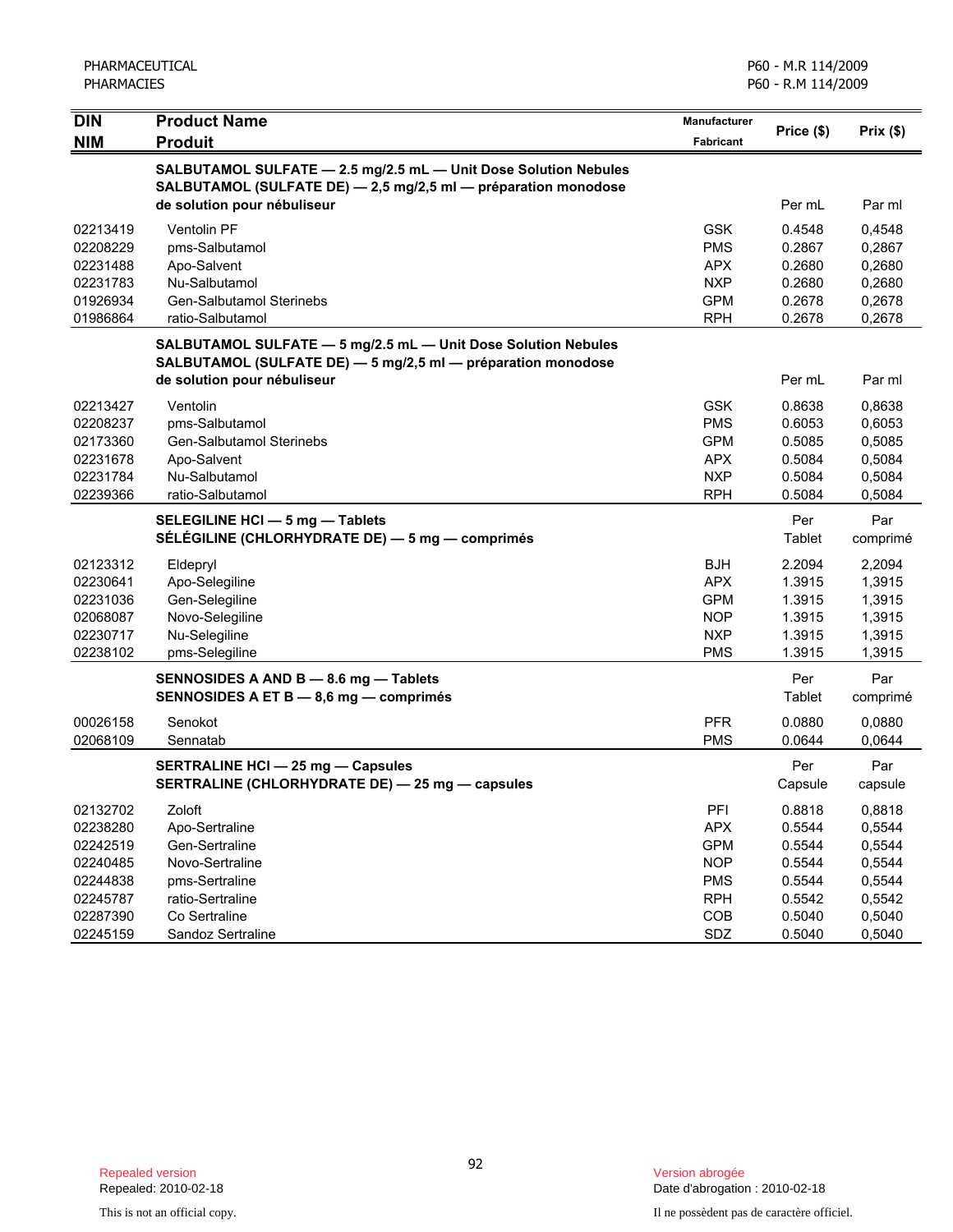| <b>DIN</b> | <b>Product Name</b>                              | Manufacturer     |            |          |
|------------|--------------------------------------------------|------------------|------------|----------|
| <b>NIM</b> | <b>Produit</b>                                   | <b>Fabricant</b> | Price (\$) | Prix(\$) |
|            | <b>SERTRALINE HCI - 50 mg - Capsules</b>         |                  | Per        | Par      |
|            | SERTRALINE (CHLORHYDRATE DE) - 50 mg - capsules  |                  | Capsule    | capsule  |
| 01962817   | Zoloft                                           | PFI              | 1.7636     | 1,7636   |
| 02238281   | Apo-Sertraline                                   | <b>APX</b>       | 1.1088     | 1,1088   |
| 02242520   | Gen-Sertraline                                   | <b>GPM</b>       | 1.1088     | 1,1088   |
| 02240484   | Novo-Sertraline                                  | <b>NOP</b>       | 1.1088     | 1,1088   |
| 02244839   | pms-Sertraline                                   | <b>PMS</b>       | 1.1088     | 1,1088   |
| 02245788   | ratio-Sertraline                                 | <b>RPH</b>       | 1.1086     | 1,1086   |
| 02287404   | Co Sertraline                                    | COB              | 1.0080     | 1,0080   |
| 02245160   | Sandoz Sertraline                                | SDZ              | 1.0080     | 1,0080   |
|            | <b>SERTRALINE HCI - 100 mg - Capsules</b>        |                  | Per        | Par      |
|            | SERTRALINE (CHLORHYDRATE DE) - 100 mg - capsules |                  | Capsule    | capsule  |
| 01962779   | Zoloft                                           | PFI              | 1.8480     | 1,8480   |
| 02238282   | Apo-Sertraline                                   | <b>APX</b>       | 1.2128     | 1,2128   |
| 02242521   | Gen-Sertraline                                   | <b>GPM</b>       | 1.2128     | 1,2128   |
| 02240481   | Novo-Sertraline                                  | <b>NOP</b>       | 1.2128     | 1,2128   |
| 02244840   | pms-Sertraline                                   | <b>PMS</b>       | 1.2128     | 1,2128   |
| 02245789   | ratio-Sertraline                                 | <b>RPH</b>       | 1.2126     | 1,2126   |
| 02287412   | Co Sertraline                                    | COB              | 1.1025     | 1,1025   |
| 02245161   | Sandoz Sertraline                                | SDZ              | 1.1025     | 1,1025   |
|            | SIMVASTATIN - 5 mg - Tablets                     |                  | Per        | Par      |
|            | SIMVASTATINE - 5 mg - comprimés                  |                  | Tablet     | comprimé |
| 00884324   | Zocor                                            | <b>MFX</b>       | 1.1248     | 1,1248   |
| 02247011   | Apo-Simvastatin                                  | <b>APX</b>       | 0.6237     | 0,6237   |
| 02248103   | Co Simvastatin                                   | COB              | 0.6237     | 0,6237   |
| 02246582   | Gen-Simvastatin                                  | <b>GPM</b>       | 0.6237     | 0,6237   |
| 02250144   | Novo-Simvastatin                                 | <b>NOP</b>       | 0.6237     | 0,6237   |
| 02269252   | pms-Simvastatin                                  | <b>PMS</b>       | 0.6237     | 0,6237   |
| 02252619   | pms-Simvastatin                                  | <b>PMS</b>       | 0.6237     | 0,6237   |
|            | SIMVASTATIN - 10 mg - Tablets                    |                  | Per        | Par      |
|            | SIMVASTATINE - 10 mg - comprimés                 |                  | Tablet     | comprimé |
| 00884332   | Zocor                                            | <b>MFX</b>       | 2.2256     | 2,2256   |
| 02269260   | pms-Simvastatin                                  | <b>PMS</b>       | 1.2336     | 1,2336   |
| 02247012   | Apo-Simvastatin                                  | <b>APX</b>       | 1.2335     | 1,2335   |
| 02248104   | Co Simvastatin                                   | COB              | 1.2335     | 1,2335   |
| 02246583   | Gen-Simvastatin                                  | <b>GPM</b>       | 1.2335     | 1,2335   |
| 02250152   | Novo-Simvastatin                                 | <b>NOP</b>       | 1.2335     | 1,2335   |
| 02252635   | pms-Simvastatin                                  | <b>PMS</b>       | 1.2335     | 1,2335   |
| 02247068   | ratio-Simvastatin                                | <b>RPH</b>       | 1.2335     | 1,2335   |
| 02247828   | Sandoz Simvastatin                               | SDZ              | 1.2335     | 1,2335   |
| 02265885   | Taro-Simvastatin                                 | <b>TAR</b>       | 1.2335     | 1,2335   |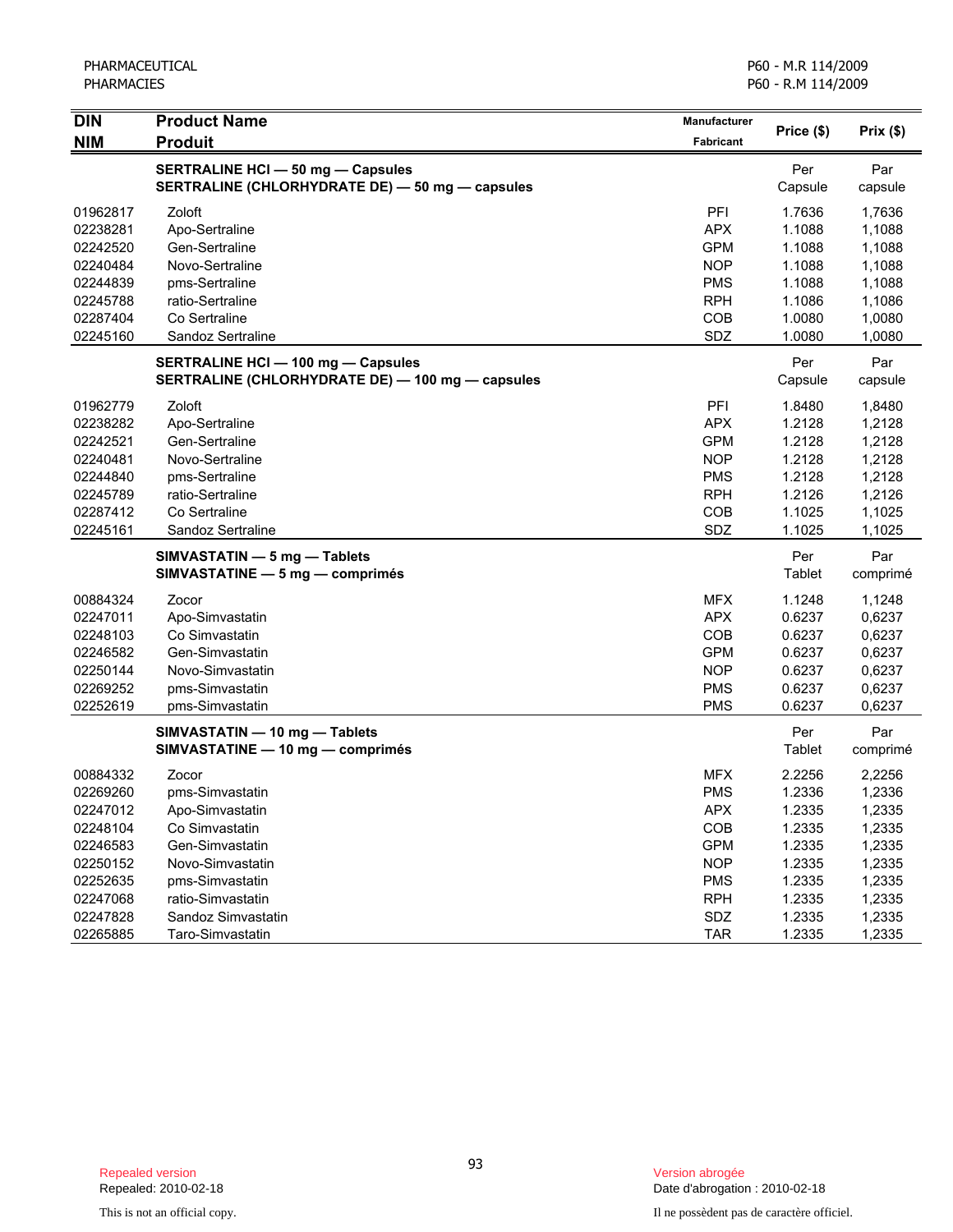| <b>DIN</b> | <b>Product Name</b>                                                                                    | Manufacturer |               | Prix(\$)        |
|------------|--------------------------------------------------------------------------------------------------------|--------------|---------------|-----------------|
| <b>NIM</b> | <b>Produit</b>                                                                                         | Fabricant    | Price (\$)    |                 |
|            | SIMVASTATIN - 20 mg - Tablets<br>SIMVASTATINE - 20 mg - comprimés                                      |              | Per<br>Tablet | Par<br>comprimé |
| 00884340   | Zocor                                                                                                  | <b>MFX</b>   | 2.7504        | 2,7504          |
| 02247013   | Apo-Simvastatin                                                                                        | <b>APX</b>   | 1.5246        | 1,5246          |
| 02248105   | Co Simvastatin                                                                                         | COB          | 1.5246        | 1,5246          |
| 02246737   | Gen-Simvastatin                                                                                        | <b>GPM</b>   | 1.5246        | 1,5246          |
| 02250160   | Novo-Simvastatin                                                                                       | <b>NOP</b>   | 1.5246        | 1,5246          |
| 02269279   | pms-Simvastatin                                                                                        | <b>PMS</b>   | 1.5246        | 1,5246          |
| 02252643   | pms-Simvastatin                                                                                        | <b>PMS</b>   | 1.5246        | 1,5246          |
| 02247069   | ratio-Simvastatin                                                                                      | <b>RPH</b>   | 1.5246        | 1,5246          |
| 02247830   | Sandoz Simvastatin                                                                                     | SDZ          | 1.5246        | 1,5246          |
| 02265893   | Taro-Simvastatin                                                                                       | <b>TAR</b>   | 1.5246        | 1,5246          |
|            | SIMVASTATIN - 40 mg - Tablets<br>SIMVASTATINE - 40 mg - comprimés                                      |              | Per<br>Tablet | Par<br>comprimé |
| 00884359   | Zocor                                                                                                  | <b>MFX</b>   | 2.7504        | 2,7504          |
| 02247014   | Apo-Simvastatin                                                                                        | <b>APX</b>   | 1.5246        | 1,5246          |
| 02248106   | Co Simvastatin                                                                                         | COB          | 1.5246        | 1,5246          |
| 02246584   | Gen-Simvastatin                                                                                        | <b>GPM</b>   | 1.5246        | 1,5246          |
| 02250179   | Novo-Simvastatin                                                                                       | <b>NOP</b>   | 1.5246        | 1,5246          |
| 02269287   | pms-Simvastatin                                                                                        | <b>PMS</b>   | 1.5246        | 1,5246          |
| 02252651   | pms-Simvastatin                                                                                        | <b>PMS</b>   | 1.5246        | 1,5246          |
| 02247070   | ratio-Simvastatin                                                                                      | <b>RPH</b>   | 1.5246        | 1,5246          |
| 02247831   | Sandoz Simvastatin                                                                                     | SDZ          | 1.5246        | 1,5246          |
| 02265907   | Taro-Simvastatin                                                                                       | <b>TAR</b>   | 1.5246        | 1,5246          |
|            | SIMVASTATIN - 80 mg - Tablets<br>SIMVASTATINE - 80 mg - comprimés                                      |              | Per<br>Tablet | Par<br>comprimé |
| 02240332   | Zocor                                                                                                  | <b>MFX</b>   | 2.7504        | 2,7504          |
| 02247015   | Apo-Simvastatin                                                                                        | <b>APX</b>   | 1.5246        | 1,5246          |
| 02248107   | Co Simvastatin                                                                                         | COB          | 1.5246        | 1,5246          |
| 02246585   | Gen-Simvastatin                                                                                        | <b>GPM</b>   | 1.5246        | 1,5246          |
| 02250187   | Novo-Simvastatin                                                                                       | <b>NOP</b>   | 1.5246        | 1,5246          |
| 02269295   | pms-Simvastatin                                                                                        | <b>PMS</b>   | 1.5246        | 1,5246          |
| 02252678   | pms-Simvastatin                                                                                        | <b>PMS</b>   | 1.5246        | 1,5246          |
| 02247071   | ratio-Simvastatin                                                                                      | <b>RPH</b>   | 1.5246        | 1,5246          |
| 02247833   | Sandoz Simvastatin                                                                                     | SDZ          | 1.5246        | 1,5246          |
|            | SODIUM AUROTHIOMALATE - 10 mg/mL - Injection<br>SODIUM (AUROTHIOMALATE DE) - 10 mg/ml - injection      |              | Per mL        | Par ml          |
| 01927620   | Myochrysine                                                                                            | <b>AVT</b>   | 12.6613       | 12,6613         |
| 02245456   | Sodium Aurothiomalate BP                                                                               | SIL          | 9.7240        | 9,7240          |
|            | SODIUM AUROTHIOMALATE - 50 mg/mL - Injection<br>SODIUM (AUROTHIOMALATE DE) - 50 mg/ml - injection      |              | Per mL        | Par ml          |
| 01927604   | Myochrysine                                                                                            | <b>AVT</b>   | 23.8485       | 23,8485         |
| 02245458   | Sodium Aurothiomalate BP                                                                               | <b>SDZ</b>   | 18.3150       | 18,3150         |
|            | SODIUM CROMOGLYCATE - 1% - Nebulizer Solution<br>CROMOGLYCATE SODIQUE - 1 % - solution pour nébuliseur |              | Per mL        | Par ml          |
| 02046113   | pms-Sodium Cromoglycate                                                                                | <b>PMS</b>   | 0.5088        | 0,5088          |
| 02219468   | Gen-Cromoglycate                                                                                       | <b>GPM</b>   | 0.2666        | 0,2666          |
| 02231671   | Nu-Cromolyn Plastic Ampoules/Nu-Cromolyn, en ampoules en plastique                                     | <b>NXP</b>   | 0.2666        | 0,2666          |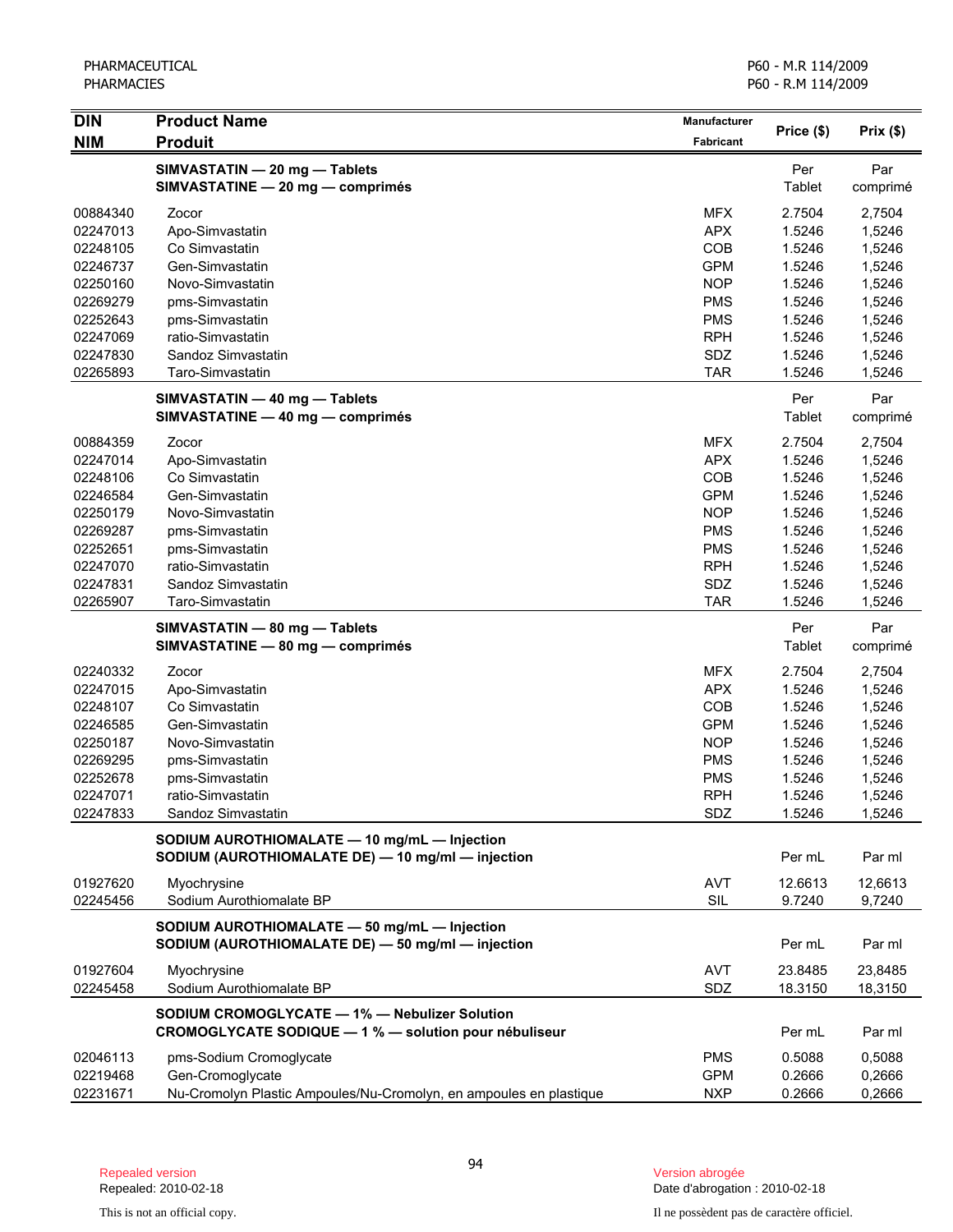| <b>DIN</b><br><b>NIM</b> | <b>Product Name</b><br><b>Produit</b>                                                                                      | <b>Manufacturer</b><br>Fabricant | Price (\$)       | Prix(\$)         |
|--------------------------|----------------------------------------------------------------------------------------------------------------------------|----------------------------------|------------------|------------------|
|                          | SODIUM CROMOGLYCATE - 2% - Ophthalmic Solution                                                                             |                                  |                  |                  |
|                          | CROMOGLYCATE SODIQUE - 2 % - solution ophtalmique                                                                          |                                  | Per mL           | Par ml           |
| 02009277<br>02230621     | Cromolyn<br>Opticrom                                                                                                       | <b>PMS</b><br><b>ALL</b>         | 1.0450<br>1.0450 | 1,0450<br>1,0450 |
|                          | SODIUM POLYSTYRENE SULFONATE - 1 mEq/g - Oral Powder                                                                       |                                  |                  |                  |
|                          | -454 g Package                                                                                                             |                                  |                  |                  |
|                          | POLYSTYRÈNE SODIQUE (SULFONATE DE) - 1 mEq/g - poudre orale -<br>paquet de 454 q                                           |                                  | Per<br>Gram      | Par<br>gramme    |
| 02026961<br>00755338     | Kayexalate<br>pms-Sodium Polystyrene Sulfonate/pms-Polystyrène, sulfonate sodique de                                       | SAW<br><b>PMS</b>                | 0.1933<br>0.1460 | 0,1933<br>0,1460 |
|                          | SOTALOL HCI - 80 mg - Tablets<br>SOTALOL (CHLORHYDRATE DE) - 80 mg - comprimés                                             |                                  | Per<br>Tablet    | Per<br>comprimé  |
|                          |                                                                                                                            |                                  |                  |                  |
| 02200996<br>02270625     | Nu-Sotalol<br>Co Sotalol                                                                                                   | <b>NXP</b><br>COB                | 0.7250<br>0.6526 | 0,7250           |
| 02229778                 | Gen-Sotalol                                                                                                                | <b>GPM</b>                       | 0.6526           | 0,6526<br>0,6526 |
| 02238326                 | pms-Sotalol                                                                                                                | <b>PMS</b>                       | 0.6526           | 0,6526           |
| 00897272                 | Sotacor                                                                                                                    | SQU                              | 0.6526           | 0,6526           |
| 02084228                 | ratio-Sotalol                                                                                                              | <b>RPH</b>                       | 0.6526           | 0,6526           |
| 02210428                 | Apo-Sotalol                                                                                                                | <b>APX</b>                       | 0.6525           | 0,6525           |
| 02231181                 | Novo-Sotalol                                                                                                               | <b>NOP</b>                       | 0.6525           | 0,6525           |
| 02257831                 | Sandoz Sotalol                                                                                                             | SDZ                              | 0.6525           | 0,6525           |
|                          | SOTALOL HCI - 160 mg - Tablets                                                                                             |                                  | Per              | Per              |
|                          | SOTALOL (CHLORHYDRATE DE) - 160 mg - comprimés                                                                             |                                  | Tablet           | comprimé         |
| 02270633                 | Co Sotalol                                                                                                                 | <b>COB</b>                       | 0.7142           | 0,7142           |
| 02238635                 | Dom-Sotalol                                                                                                                | <b>DOM</b>                       | 0.7142           | 0,7142           |
| 02229779                 | Gen-Sotalol                                                                                                                | <b>GPM</b>                       | 0.7142           | 0,7142           |
| 02238327                 | pms-Sotalol                                                                                                                | <b>PMS</b>                       | 0.7142           | 0,7142           |
| 00483923                 | Sotacor                                                                                                                    | SQU                              | 0.7142           | 0,7142           |
| 02231182                 | Sotacor                                                                                                                    | <b>NOP</b>                       | 0.7141           | 0,7141           |
| 02084236                 | ratio-Sotalol                                                                                                              | <b>RPH</b>                       | 0.7141           | 0,7141           |
| 02257858                 | Rhoxal-sotalol                                                                                                             | <b>RXP</b>                       | 0.7141           | 0,7141           |
| 02167794                 | Apo-Sotalol                                                                                                                | <b>APX</b>                       | 0.7140           | 0,7140           |
| 02163772                 | Nu-Sotalol                                                                                                                 | <b>NXP</b>                       | 0.7140           | 0,7140           |
| 02234013                 | Sandoz Sotalol                                                                                                             | SDZ                              | 0.6492           | 0,6492           |
|                          | SPIRONOLACTONE - 25 mg - Tablets<br>SPIRONOLACTONE - 25 mg - comprimés                                                     |                                  | Per<br>Tablet    | Per<br>comprimé  |
| 00028606                 | Aldactone                                                                                                                  | PFI                              | 0.1408           | 0.1408           |
| 00613215                 | Novo-Spiroton                                                                                                              | <b>NOP</b>                       | 0.0761           | 0,0761           |
|                          | SPIRONOLACTONE - 100 mg - Tablets<br>SPIRONOLACTONE - 100 mg - comprimés                                                   |                                  | Per<br>Tablet    | Per<br>comprimé  |
|                          |                                                                                                                            |                                  |                  |                  |
| 00285455<br>00613223     | Aldactone<br>Novo-Spiroton                                                                                                 | PFI<br><b>NOP</b>                | 0.3319<br>0.2332 | 0,3319<br>0,2332 |
|                          |                                                                                                                            |                                  |                  |                  |
|                          | SPIRONOLACTONE/HYDROCHLOROTHIAZIDE - 25 mg/25 mg - Tablets<br>SPIRONOLACTONE/HYDROCHLOROTHIAZIDE - 25 mg/25 mg - comprimés |                                  | Per<br>Tablet    | Per<br>comprimé  |
| 00180408                 | Aldactazide 25                                                                                                             | PFI                              | 0.1408           | 0,1408           |
| 00613231                 | Novo-Spirozine 25                                                                                                          | <b>NOP</b>                       | 0.0945           | 0,0945           |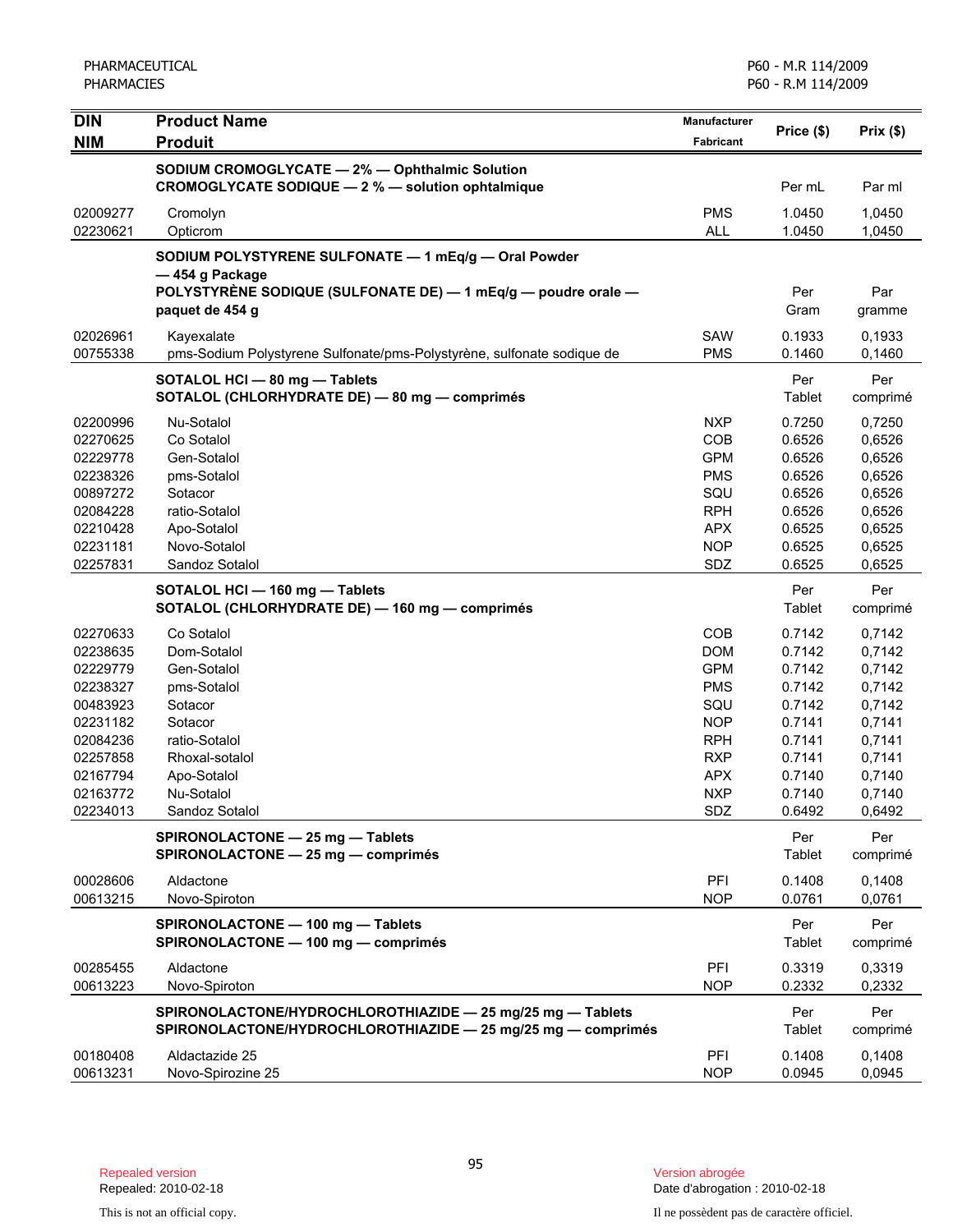| <b>DIN</b>           | <b>Product Name</b>                                                                                                        | Manufacturer<br><b>Fabricant</b> | Price (\$)       | Prix(\$)         |
|----------------------|----------------------------------------------------------------------------------------------------------------------------|----------------------------------|------------------|------------------|
| <b>NIM</b>           | <b>Produit</b>                                                                                                             |                                  |                  |                  |
|                      | SPIRONOLACTONE/HYDROCHLOROTHIAZIDE - 50 mg/50 mg - Tablets<br>SPIRONOLACTONE/HYDROCHLOROTHIAZIDE - 50 mg/50 mg - comprimés |                                  | Per<br>Tablet    | Per<br>comprimé  |
| 00594377<br>00657182 | Aldactazide 50<br>Novo-Spirozine 50                                                                                        | PFI<br><b>NOP</b>                | 0.2986<br>0.2460 | 0,2986<br>0,2460 |
|                      | <b>SUCRALFATE - 1g - Tablets</b>                                                                                           |                                  | Per              | Per              |
|                      | SUCRALFATE $-1$ g $-$ comprimés                                                                                            |                                  | Tablet           | comprimé         |
| 02100622             | Sulcrate                                                                                                                   | AXC                              | 0.5759           | 0,5759           |
| 02134829             | Nu-Sucralfate                                                                                                              | <b>NXP</b>                       | 0.4110           | 0,4110           |
| 02238209             | pms-Sucralfate                                                                                                             | <b>PMS</b>                       | 0.3468           | 0,3468           |
| 02125250             | Apo-Sucralfate                                                                                                             | <b>APX</b>                       | 0.3236           | 0,3236           |
| 02045702             | pms-Sucralfate                                                                                                             | <b>NOP</b>                       | 0.3236           | 0,3236           |
|                      | SULFASALAZINE - 500 mg - Tablets<br>SULFASALAZINE - 500 mg - comprimés                                                     |                                  | Per<br>Tablet    | Per              |
|                      |                                                                                                                            |                                  |                  | comprimé         |
| 02064480             | Salazopyrin                                                                                                                | PFI                              | 0.2755           | 0,2755           |
| 00598461             | pms-Sulfasalazine                                                                                                          | <b>PMS</b>                       | 0.2122           | 0,2122           |
|                      | SULFINPYRAZONE - 200 mg - Tablets<br>SULFINPYRAZONE - 200 mg - comprimés                                                   |                                  | Per<br>Tablet    | Per<br>comprimé  |
| 00441767             | Apo-Sulfinpyrazone                                                                                                         | <b>APX</b>                       | 0.2997           | 0.2997           |
| 02045699             | Nu-Sulfinpyrazone                                                                                                          | <b>NXP</b>                       | 0.2997           | 0.2997           |
|                      | SULINDAC - 150 mg - Tablets                                                                                                |                                  | Per              | Per              |
|                      | SULINDAC - 150 mg - comprimés                                                                                              |                                  | Tablet           | comprimé         |
| 02042576             | Nu-Sulindac                                                                                                                | <b>NXP</b>                       | 0.4752           | 0,4752           |
| 00778354             | Apo-Sulin                                                                                                                  | <b>APX</b>                       | 0.4206           | 0,4206           |
| 00745588             | Novo-Sundac                                                                                                                | <b>NOP</b>                       | 0.4206           | 0,4206           |
|                      | SULINDAC - 200 mg - Tablets                                                                                                |                                  | Per              | Per              |
|                      | SULINDAC - 200 mg - comprimés                                                                                              |                                  | Tablet           | comprimé         |
| 00432369             | Clinoril                                                                                                                   | MFX.                             | 0.7203           | 0,7203           |
| 02042584             | Nu-Sulindac                                                                                                                | <b>NXP</b>                       | 0.5962           | 0,5962           |
| 00778362             | Apo-Sulin                                                                                                                  | <b>APX</b>                       | 0.5324           | 0,5324           |
| 00745596             | Novo-Sundac                                                                                                                | <b>NOP</b>                       | 0.5324           | 0,5324           |
|                      | <b>SUMATRIPTAN - 50 mg - Tablets</b>                                                                                       |                                  | Per              | Per              |
|                      | <b>SUMATRIPTAN - 50 mg - comprimés</b>                                                                                     |                                  | Tablet           | comprimé         |
| 02212153             | Imitrex DF                                                                                                                 | <b>GSK</b>                       | 16.3291          | 16,3291          |
| 02268388             | Apo-Sumatriptan                                                                                                            | <b>APX</b>                       | 9.9715           | 9,9715           |
| 02257890             | Co Sumatriptan                                                                                                             | COB                              | 9.9715           | 9,9715           |
| 02268914             | Gen-Sumatriptan                                                                                                            | <b>GPM</b>                       | 9.9715           | 9,9715           |
| 02256436             | pms-Sumatriptan                                                                                                            | <b>PMS</b>                       | 9.9715           | 9,9715           |
| 02271583             | ratio-Sumatriptan                                                                                                          | <b>RPH</b>                       | 9.9715           | 9,9715           |
| 02263025             | Sandoz Sumatriptan                                                                                                         | SDZ                              | 9.9715           | 9,9715           |
| 02286823             | Novo-Sumatriptan DF                                                                                                        | <b>NOP</b>                       | 9.0650           | 9,0650           |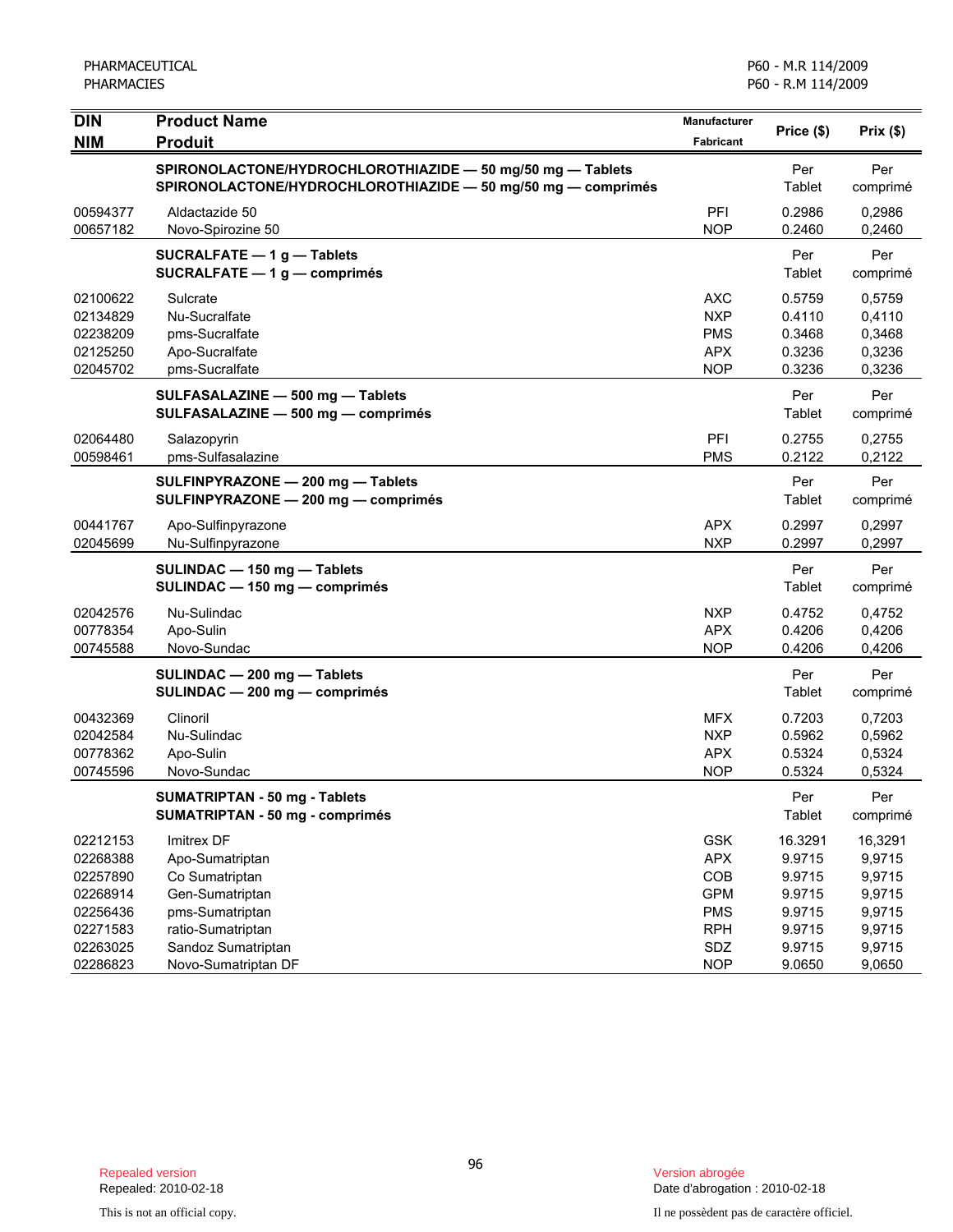| <b>DIN</b> | <b>Product Name</b>                         | Manufacturer |            | Prix(\$) |
|------------|---------------------------------------------|--------------|------------|----------|
| <b>NIM</b> | <b>Produit</b>                              | Fabricant    | Price (\$) |          |
|            | <b>SUMATRIPTAN - 100 mg - Tablets</b>       |              | Per        | Per      |
|            | SUMATRIPTAN - 100 mg - comprimés            |              | Tablet     | comprimé |
| 02212161   | Imitrex DF                                  | <b>GSK</b>   | 17.9878    | 17,9878  |
| 02268396   | Apo-Sumatriptan                             | <b>APX</b>   | 10.9854    | 10,9854  |
| 02257904   | Co Sumatriptan                              | COB          | 10.9854    | 10,9854  |
| 02268922   | Gen-Sumatriptan                             | <b>GPM</b>   | 10.9854    | 10,9854  |
| 02239367   | Novo-Sumatriptan                            | <b>NOP</b>   | 10.9854    | 10,9854  |
| 02256444   | pms-Sumatriptan                             | <b>PMS</b>   | 10.9854    | 10,9854  |
| 02271591   | ratio-Sumatriptan                           | <b>RPH</b>   | 10.9854    | 10,9854  |
| 02263033   | Sandoz Sumatriptan                          | SDZ          | 10.9854    | 10,9854  |
| 02286831   | Novo-Sumatriptan DF                         | <b>NOP</b>   | 9.9867     | 9,9867   |
|            | TAMOXIFEN CITRATE - 10 mg - Tablets         |              | Per        | Per      |
|            | TAMOXIFÈNE (CITRATE DE) — 10 mg — comprimés |              | Tablet     | comprimé |
| 01926624   | Tamofen                                     | <b>AVE</b>   | 0.2123     | 0,2123   |
| 00812404   | Apo-Tamox                                   | <b>APX</b>   | 0.1925     | 0,1925   |
| 02088428   | Gen-Tamoxifen                               | <b>GPM</b>   | 0.1925     | 0,1925   |
| 00851965   | Novo-Tamoxifen                              | <b>NOP</b>   | 0.1925     | 0,1925   |
|            | TAMOXIFEN CITRATE - 20 mg - Tablets         |              | Per        | Per      |
|            | TAMOXIFÈNE (CITRATE DE) — 20 mg — comprimés |              | Tablet     | comprimé |
| 01926632   | Tamofen                                     | <b>AVE</b>   | 0.4245     | 0,4245   |
| 02048485   | Nolvadex-D                                  | <b>AZC</b>   | 0.3960     | 0,3960   |
| 00812390   | Apo-Tamox                                   | <b>APX</b>   | 0.3850     | 0,3850   |
| 02089858   | Gen-Tamoxifen                               | <b>GPM</b>   | 0.3850     | 0,3850   |
| 00851973   | Novo-Tamoxifen                              | <b>NOP</b>   | 0.3850     | 0,3850   |
| 02237460   | pms-Tamoxifen                               | <b>PMS</b>   | 0.3850     | 0,3850   |
|            | TEMAZEPAM - 15 mg - Capsules                |              | Per        | Par      |
|            | $TÉMAZÉPAM - 15 mg - capsules$              |              | Capsule    | capsule  |
| 00604453   | Restoril                                    | <b>ORX</b>   | 0.1925     | 0,1925   |
| 02229756   | Dom-Temazepam                               | <b>DOM</b>   | 0.1213     | 0,1213   |
| 02231615   | Gen-Temazepam                               | <b>GPM</b>   | 0.1213     | 0,1213   |
| 02229455   | pms-Temazepam                               | <b>PMS</b>   | 0.1213     | 0,1213   |
| 02273039   | pms-Temazepam                               | <b>PMS</b>   | 0.1213     | 0,1213   |
| 02244814   | Co Temazepam                                | COB          | 0.1212     | 0,1212   |
| 02230095   | Novo-Temazepam                              | <b>NOP</b>   | 0.1212     | 0,1212   |
| 02243023   | ratio-Temazepam                             | <b>RPH</b>   | 0.1212     | 0,1212   |
| 02225964   | Apo-Temazepam                               | <b>APX</b>   | 0.1210     | 0,1210   |
| 02223570   | Nu-Temazepam                                | <b>NXP</b>   | 0.1210     | 0,1210   |
|            | TEMAZEPAM - 30 mg - Capsules                |              | Per        | Par      |
|            | $TÉMAZÉPAM - 30 mg - capsules$              |              | Capsule    | capsule  |
| 00604461   | Restoril                                    | <b>ORX</b>   | 0.2316     | 0,2316   |
| 02225972   | Apo-Temazepam                               | <b>APX</b>   | 0.1460     | 0,1460   |
| 02223589   | Nu-Temazepam                                | <b>NXP</b>   | 0.1460     | 0,1460   |
| 02244815   | Co Temazepam                                | COB          | 0.1459     | 0,1459   |
| 02229758   | Dom-Temazepam                               | <b>DOM</b>   | 0.1459     | 0,1459   |
| 02231616   | Gen-Temazepam                               | <b>GPM</b>   | 0.1459     | 0,1459   |
| 02230102   | Novo-Temazepam                              | <b>NOP</b>   | 0.1459     | 0,1459   |
| 02229456   | pms-Temazepam                               | <b>PMS</b>   | 0.1459     | 0,1459   |
| 02273047   | pms-Temazepam                               | <b>PMS</b>   | 0.1459     | 0,1459   |
| 02243024   | ratio-Temazepam                             | <b>RPH</b>   | 0.1459     | 0,1459   |

Date d'abrogation : 2010-02-18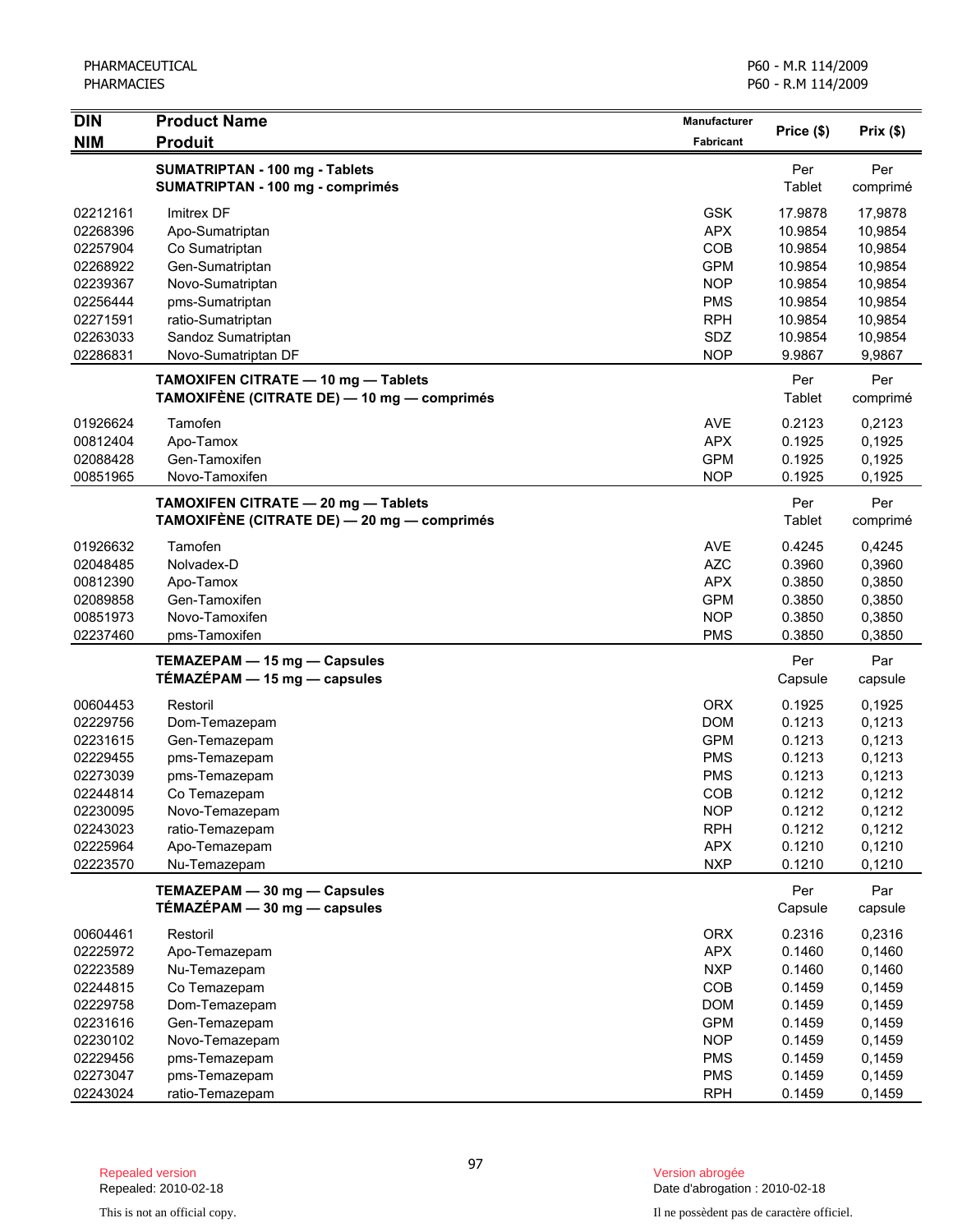| <b>DIN</b><br><b>NIM</b>                                             | <b>Product Name</b><br><b>Produit</b>                                                                | <b>Manufacturer</b><br>Fabricant                                                 | Price (\$)                                               | Prix(\$)                                                 |
|----------------------------------------------------------------------|------------------------------------------------------------------------------------------------------|----------------------------------------------------------------------------------|----------------------------------------------------------|----------------------------------------------------------|
|                                                                      | TAMSULOSIN - 0.4 mg - Sustained Release Capsules<br>TAMSULOSIN - 0.4 mg - capsules à libération      |                                                                                  | Per<br>Capsule                                           | Par<br>capsule                                           |
| 02281392<br>02294885<br>02294265<br>02295121                         | Novo-Tamsulosin<br>Ran-Tamsulosin<br>ratio-Tamsulosin<br>Sandoz Tamsulosin                           | <b>NOP</b><br><b>RAN</b><br><b>RPH</b><br>SDZ                                    | 0.6000<br>0.6000<br>0.6000<br>0.6000                     | 0,6000<br>0,6000<br>0,6000<br>0,6000                     |
|                                                                      | TENOXICAM - 20 mg - Tablets<br>TÉNOXICAM - 20 mg - comprimés                                         |                                                                                  | Per<br>Tablet                                            | Par<br>comprimé                                          |
| 00884367<br>02230661                                                 | Mobiflex<br>Apo-Tenoxicam                                                                            | <b>HLR</b><br><b>APX</b>                                                         | 1.3376<br>1.1552                                         | 1,3376<br>1,1552                                         |
|                                                                      | TERAZOSIN HCI - 1 mg - Tablets<br>TÉRAZOSINE (CHLORHYDRATE DE) — 1 mg — comprimés                    |                                                                                  | Per<br>Tablet                                            | Par<br>comprimé                                          |
| 00818658<br>02234502<br>02233047<br>02230805<br>02243518<br>02218941 | Hytrin<br>Apo-Terazosin<br>Nu-Terazosin<br>Novo-Terazosin<br>pms-Terazosin<br>ratio-Terazosin        | ABB<br><b>APX</b><br><b>NXP</b><br><b>NOP</b><br><b>PMS</b><br><b>RPH</b>        | 0.7691<br>0.3840<br>0.3840<br>0.3839<br>0.3839<br>0.3839 | 0,7691<br>0,3840<br>0,3840<br>0,3839<br>0,3839<br>0,3839 |
|                                                                      | TERAZOSIN HCI - 2 mg - Tablets<br>TÉRAZOSINE (CHLORHYDRATE DE) — 2 mg — comprimés                    |                                                                                  | Per<br>Tablet                                            | Par<br>comprimé                                          |
| 00818682<br>02234503<br>02230806<br>02233048<br>02243519<br>02218968 | <b>Hytrin</b><br>Apo-Terazosin<br>Novo-Terazosin<br>Nu-Terazosin<br>pms-Terazosin<br>ratio-Terazosin | <b>ABB</b><br><b>APX</b><br><b>NOP</b><br><b>NXP</b><br><b>PMS</b><br><b>RPH</b> | 0.9776<br>0.4880<br>0.4880<br>0.4880<br>0.4880<br>0.4880 | 0,9776<br>0,4880<br>0,4880<br>0,4880<br>0,4880<br>0,4880 |
|                                                                      | TERAZOSIN HCI - 5 mg - Tablets<br>TÉRAZOSINE (CHLORHYDRATE DE) — 5 mg — comprimés                    |                                                                                  | Per<br>Tablet                                            | Par<br>comprimé                                          |
| 00818666<br>02233049<br>02234504<br>02230807<br>02243520<br>02218976 | <b>Hytrin</b><br>Nu-Terazosin<br>Apo-Terazosin<br>Novo-Terazosin<br>pms-Terazosin<br>ratio-Terazosin | ABB<br><b>NXP</b><br>APX<br><b>NOP</b><br><b>PMS</b><br><b>RPH</b>               | 1.3276<br>0.6630<br>0.6628<br>0.6628<br>0.6628<br>0.6628 | 1,3276<br>0,6630<br>0,6628<br>0,6628<br>0,6628<br>0,6628 |
|                                                                      | TERAZOSIN HCI - 10 mg - Tablets<br>TÉRAZOSINE (CHLORHYDRATE DE) - 10 mg - comprimés                  |                                                                                  | Per<br>Tablet                                            | Par<br>comprimé                                          |
| 00818674<br>02230808<br>02243521<br>02218984<br>02234505<br>02233050 | <b>Hytrin</b><br>Novo-Terazosin<br>pms-Terazosin<br>ratio-Terazosin<br>Apo-Terazosin<br>Nu-Terazosin | ABB<br><b>NOP</b><br><b>PMS</b><br><b>RPH</b><br><b>APX</b><br><b>NXP</b>        | 1.9433<br>0.9702<br>0.9702<br>0.9702<br>0.9700<br>0.9700 | 1,9433<br>0,9702<br>0,9702<br>0,9702<br>0,9700<br>0,9700 |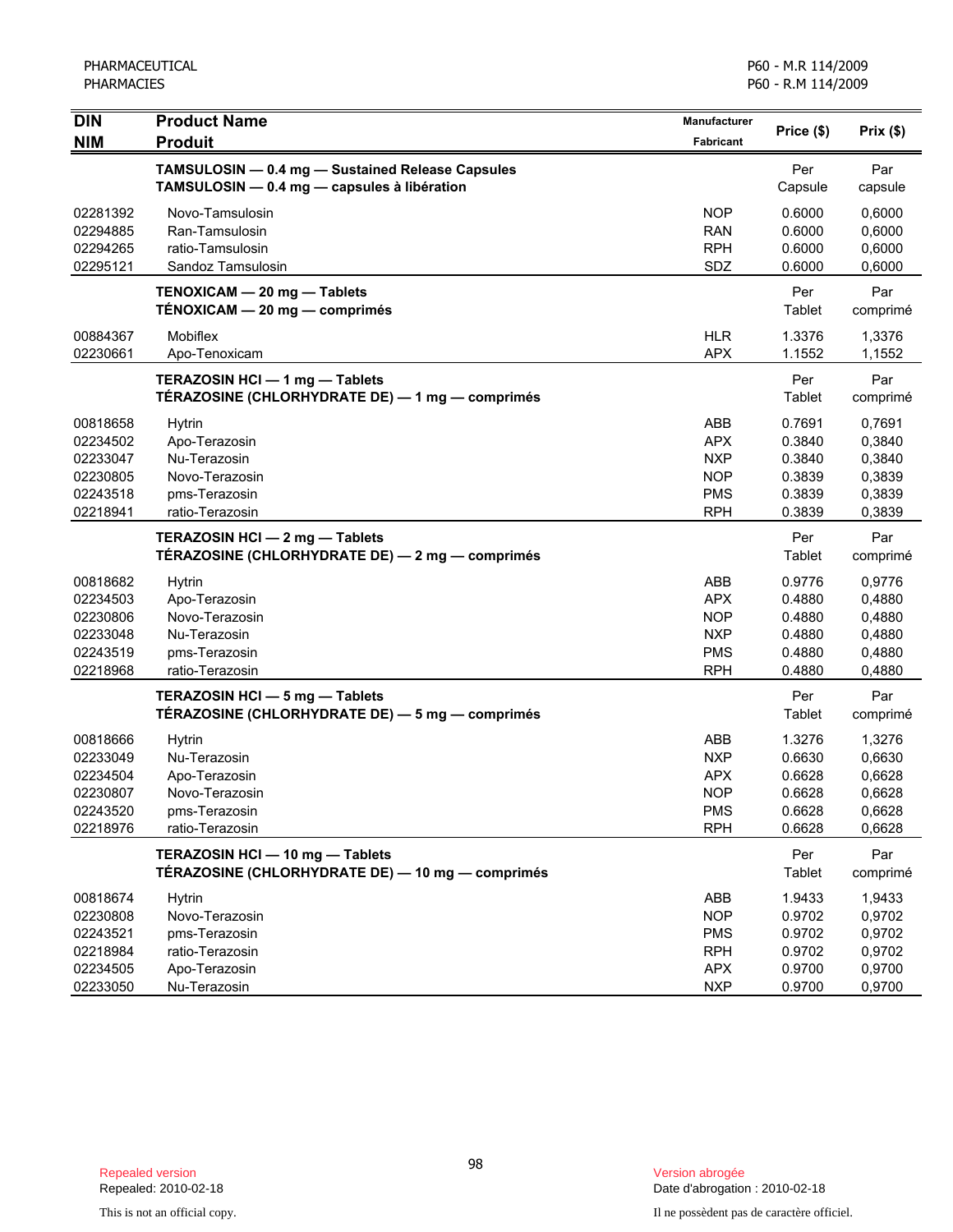| <b>PHARMACIES</b>                                                                |                                                                                                                              | P60 - R.M 114/2009                                                        |                                                                    |                                                                    |  |
|----------------------------------------------------------------------------------|------------------------------------------------------------------------------------------------------------------------------|---------------------------------------------------------------------------|--------------------------------------------------------------------|--------------------------------------------------------------------|--|
| <b>DIN</b><br><b>NIM</b>                                                         | <b>Product Name</b><br><b>Produit</b>                                                                                        | Manufacturer<br><b>Fabricant</b>                                          | Price (\$)                                                         | Prix(\$)                                                           |  |
|                                                                                  | TERBINAFINE HCI-250 mg-Tablets<br>TERBINAFINE (CHLORHYDRATE DE) - 250 mg - comprimés                                         |                                                                           | Per<br>Tablet                                                      | Par<br>comprimé                                                    |  |
| 02031116<br>02240807<br>02242503<br>02239893<br>02254727<br>02240346<br>02262177 | Lamisil<br>pms-Terbinafine<br>Gen-Terbinafine<br>Apo-Terbinafine<br>Co Terbinafine<br>Novo-Terbinafine<br>Sandoz Terbinafine | NVT<br><b>PMS</b><br><b>GPM</b><br><b>APX</b><br>COB<br><b>NOP</b><br>SDZ | 4.6798<br>2.7771<br>2.7770<br>2.7767<br>2.7767<br>2.7767<br>2.7767 | 4,6798<br>2,7771<br>2,7770<br>2,7767<br>2,7767<br>2,7767<br>2,7767 |  |
|                                                                                  | TESTOSTERONE CYPIONATE - 100 mg/mL - Injection<br>TESTOSTÉRONE (CYPIONATE DE) - 100 mg/ml - injection                        |                                                                           | Per<br>mL                                                          | Par<br>ml                                                          |  |
| 00030783<br>02246063                                                             | Depo-Testosterone<br>Testosterone Cypionate/Testostérone (cypionate de)                                                      | PFI<br>SDZ                                                                | 2.9062<br>2.1300                                                   | 2,9062<br>2,1300                                                   |  |
|                                                                                  | TETRACYCLINE HCI - 250 mg - Capsules<br>TÉTRACYCLINE (CHLORHYDRATE DE) - 250 mg - capsules                                   |                                                                           | Per<br>Capsule                                                     | Par<br>capsule                                                     |  |
| 00580929<br>00717606                                                             | Apo-Tetra<br>Nu-Tetra                                                                                                        | <b>APX</b><br><b>NXP</b>                                                  | 0.0657<br>0.0657                                                   | 0,0657<br>0,0657                                                   |  |
|                                                                                  | TIAPROFENIC ACID - 200 mg - Tablets<br>TIAPROFÉNIQUE (ACIDE) — 200 mg — comprimés                                            |                                                                           | Per<br>Tablet                                                      | Par<br>comprimé                                                    |  |
| 01924613<br>02230827<br>02179679<br>02136112<br>02146878                         | <b>Albert Tiafen</b><br>pms-Tiaprofenic<br>Novo-Tiaprofenic<br>Apo-Tiaprofenic<br>Nu-Tiaprofenic                             | <b>ABT</b><br><b>PMS</b><br><b>NOP</b><br><b>APX</b><br><b>NXP</b>        | 0.4048<br>0.4048<br>0.3781<br>0.3780<br>0.3780                     | 0,4048<br>0,4048<br>0,3781<br>0,3780<br>0,3780                     |  |
|                                                                                  | TIAPROFENIC ACID - 300 mg - Tablets<br>TIAPROFÉNIQUE (ACIDE) - 300 mg - comprimés                                            |                                                                           | Per<br>Tablet                                                      | Par<br>comprimé                                                    |  |
| 01924621<br>02136120<br>02146886<br>02230828<br>02179687                         | <b>Albert Tiafen</b><br>Apo-Tiaprofenic<br>Nu-Tiaprofenic<br>pms-Tiaprofenic<br>Novo-Tiaprofenic                             | <b>ABT</b><br><b>APX</b><br><b>NXP</b><br><b>PMS</b><br><b>NOP</b>        | 0.4835<br>0.4515<br>0.4515<br>0.4515<br>0.4514                     | 0,4835<br>0,4515<br>0,4515<br>0,4515<br>0,4514                     |  |
|                                                                                  | TICLOPIDINE HCI - 250 mg - Tablets<br>TICLOPIDINE (CHLORHYDRATE DE) - 250 mg - comprimés                                     |                                                                           | Per<br>Tablet                                                      | Par<br>comprimé                                                    |  |
| 02162776<br>02237701<br>02239744<br>02236848<br>02243327<br>02243587             | Ticlid<br>Apo-Ticlopidine<br>Gen-Ticlopidine<br>Novo-Ticlopidine<br>pms-Ticlopidine<br>Sandoz Ticlopidine                    | <b>HLR</b><br><b>APX</b><br><b>GPM</b><br><b>NOP</b><br><b>PMS</b><br>SDZ | 1.3821<br>0.7574<br>0.7574<br>0.7574<br>0.7574<br>0.7574           | 1,3821<br>0,7574<br>0,7574<br>0,7574<br>0,7574<br>0,7574           |  |
|                                                                                  | TIMOLOL MALEATE - 0.25% - Ophthalmic Solution<br>TIMOLOL (MALÉATE DE) $-$ 0,25 % $-$ solution ophtalmique                    |                                                                           | Per mL                                                             | Par ml                                                             |  |
| 00451193<br>00755826<br>00893773<br>02083353<br>02240248                         | Timoptic<br>Apo-Timop<br>Gen-Timolol<br>pms-Timolol<br>ratio-Timolol Maleate                                                 | <b>MFX</b><br><b>APX</b><br><b>GPM</b><br><b>PMS</b><br><b>RPH</b>        | 2.7650<br>1.7050<br>1.7050<br>1.7050<br>1.5500                     | 2,7650<br>1,7050<br>1,7050<br>1,7050<br>1,5500                     |  |
| 02166712                                                                         | Sandoz Timolol                                                                                                               | SDZ                                                                       | 1.5500                                                             | 1,5500                                                             |  |

PHARMACEUTICAL

Date d'abrogation : 2010-02-18

This is not an official copy. Il ne possèdent pas de caractère officiel.

P60 - M.R 114/2009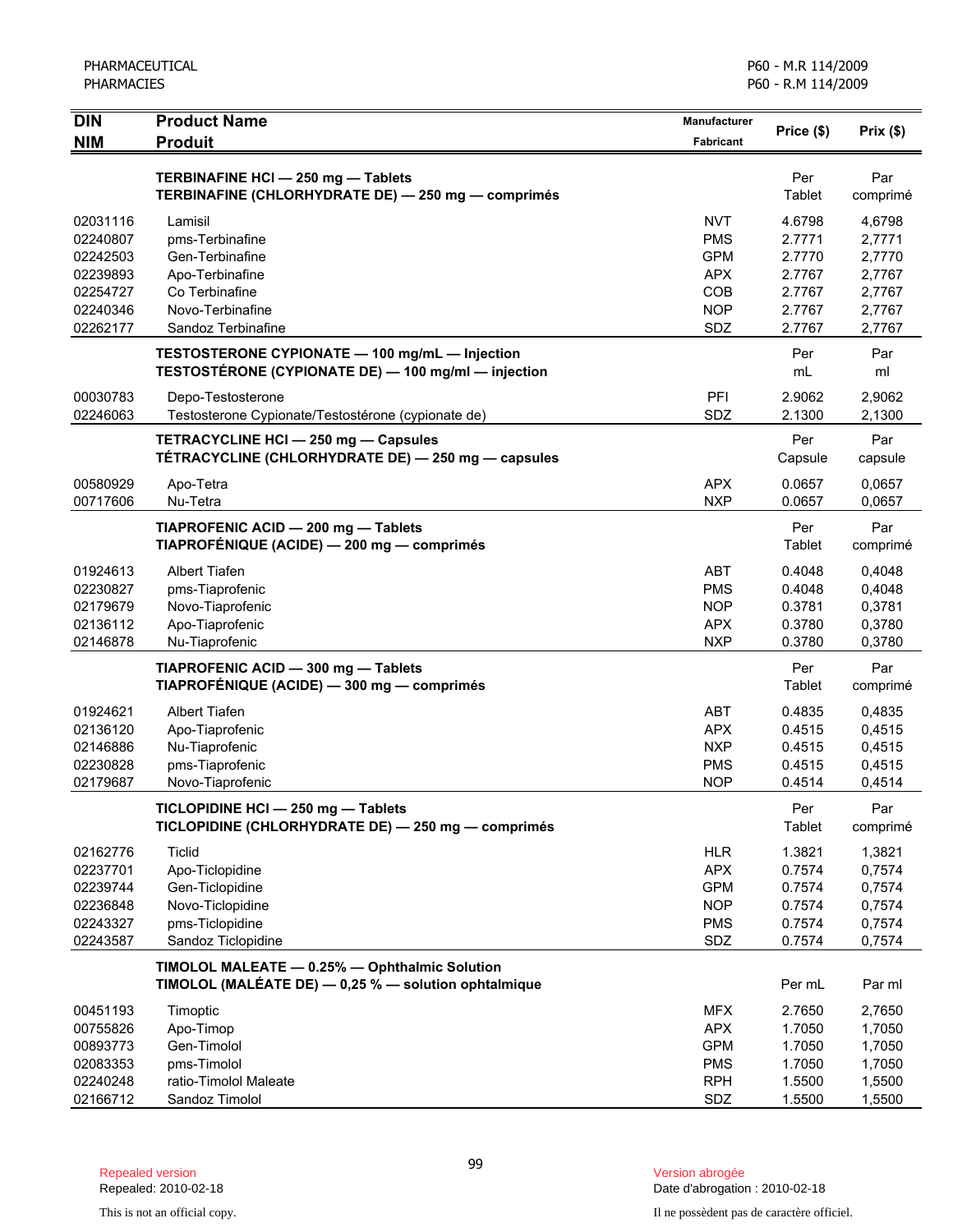| <b>DIN</b> | <b>Product Name</b>                                  | Manufacturer     |            |          |
|------------|------------------------------------------------------|------------------|------------|----------|
| <b>NIM</b> | <b>Produit</b>                                       | <b>Fabricant</b> | Price (\$) | Prix(\$) |
|            | TIMOLOL MALEATE - 0.5% - Ophthalmic Solution         |                  |            |          |
|            | TIMOLOL (MALÉATE DE) - 0,5 % - solution ophtalmique  |                  | Per mL     | par ml   |
| 00451207   | Timoptic                                             | <b>MFX</b>       | 3.8170     | 3,8170   |
| 00755834   | Apo-Timop                                            | <b>APX</b>       | 2.0460     | 2,0460   |
| 00893781   | Gen-Timolol                                          | <b>GPM</b>       | 2.0460     | 2,0460   |
| 02083345   | pms-Timolol                                          | <b>PMS</b>       | 2.0460     | 2,0460   |
| 02166720   | Sandoz Timolol                                       | SDZ              | 2.0460     | 2,0460   |
|            | TIMOLOL MALEATE - 0.25% - Ophthalmic Solution        |                  |            |          |
|            | TIMOLOL (MALÉATE DE) - 0,25 % - solution ophtalmique |                  | Per mL     | Par ml   |
| 02171880   | Timoptic-XE                                          | <b>MFX</b>       | 4.0744     | 4,0744   |
| 02242275   | <b>Timolol Maleate-EX</b>                            | <b>ALC</b>       | 2.2820     | 2,2820   |
|            | TIMOLOL MALEATE - 0.5% - Ophthalmic Solution         |                  |            |          |
|            | TIMOLOL (MALÉATE DE) - 0,5 % - solution ophtalmique  |                  | Per mL     | Par ml   |
| 02171899   | Timoptic-XE                                          | <b>MFX</b>       | 4.8752     | 4,8752   |
| 02242276   | <b>Timolol Maleate-EX</b>                            | <b>ALC</b>       | 2.7300     | 2,7300   |
| 02290812   | Apo-Timop Gel                                        | <b>APX</b>       | 2.7300     | 2,7300   |
|            | TIMOLOL MALEATE - 5 mg - Tablets                     |                  | Per        | Par      |
|            | TIMOLOL (MALÉATE DE) - 5 mg - comprimés              |                  | Tablet     | comprimé |
| 00755842   | Apo-Timol                                            | <b>APX</b>       | 0.1999     | 0.1999   |
| 02044609   | Nu-Timol                                             | <b>NXP</b>       | 0.1999     | 0,1999   |
| 01947796   | Novo-Timol                                           | <b>NOP</b>       | 0.1817     | 0,1817   |
|            | TIMOLOL MALEATE - 10 mg - Tablets                    |                  | Per        | Par      |
|            | TIMOLOL (MALÉATE DE) - 10 mg - comprimés             |                  | Tablet     | comprimé |
| 00755850   | Apo-Timol                                            | <b>APX</b>       | 0.3119     | 0,3119   |
| 02044617   | Nu-Timol                                             | <b>NXP</b>       | 0.3119     | 0,3119   |
| 01947818   | Novo-Timol                                           | <b>NOP</b>       | 0.2835     | 0,2835   |
|            | TIMOLOL MALEATE - 20 mg - Tablets                    |                  | Per        | Par      |
|            | TIMOLOL (MALÉATE DE) - 20 mg - comprimés             |                  | Tablet     | comprimé |
| 00755869   | Apo-Timol                                            | <b>APX</b>       | 0.6237     | 0,6237   |
| 02044625   | Nu-Timol                                             | <b>NXP</b>       | 0.6237     | 0,6237   |
|            | TIZANIDINE HCI - 4 mg - Tablets                      |                  | Per        | Par      |
|            | TIZANIDINE (CHLORHYDRATE DE) - 4 mg - comprimés      |                  | Tablet     | comprimé |
| 02239170   | Zanaflex                                             | PAL              | 0.8110     | 0,8110   |
| 02259893   | Apo-Tizanidine                                       | <b>APX</b>       | 0.5617     | 0,5617   |
| 02272059   | Gen-Tizanidine                                       | <b>GPM</b>       | 0.5617     | 0,5617   |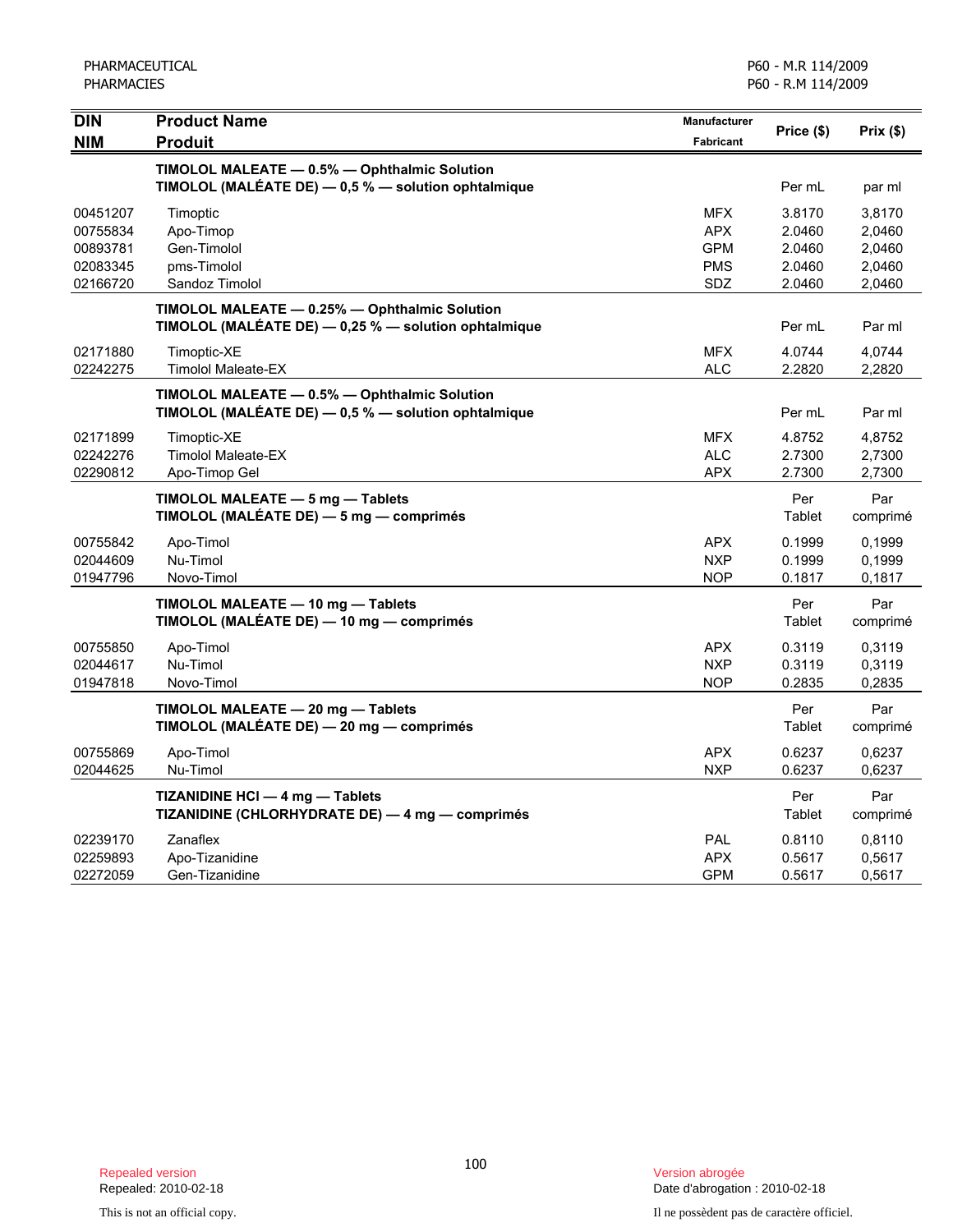PHARMACEUTICAL PHARMACIES

| <b>DIN</b>                       | <b>Product Name</b>                                                                   | Manufacturer                    | Price (\$)                 | Prix $($ \$)               |
|----------------------------------|---------------------------------------------------------------------------------------|---------------------------------|----------------------------|----------------------------|
| <b>NIM</b>                       | <b>Produit</b>                                                                        | Fabricant                       |                            |                            |
|                                  | TOBRAMYCIN - 0.3% - Ophthalmic Solution<br>TOBRAMYCINE - 0,3 % - solution ophtalmique |                                 | Per mL                     | Par ml                     |
| 00513962<br>02239577<br>02241755 | <b>Tobrex</b><br>pms-Tobramycin<br>Sandoz Tobramycin                                  | <b>ALC</b><br><b>PMS</b><br>SDZ | 1.8326<br>1.2826<br>1.1528 | 1,8326<br>1,2826<br>1,1528 |
|                                  | TOLBUTAMIDE - 500 mg - Tablets<br>TOLBUTAMIDE - 500 mg - comprimés                    |                                 | Per<br>Tablet              | Par<br>comprimé            |
| 01987542<br>00312762             | Orinase<br>Apo-Tolbutamide                                                            | <b>MRR</b><br><b>APX</b>        | 0.1261<br>0.1089           | 0,1261<br>0,1089           |
|                                  | TOPIRAMATE - 25 mg - Tablets<br>TOPIRAMATE - 25 mg - comprimés                        |                                 | Per<br><b>Tablet</b>       | Par<br>comprimé            |
| 02230893                         | Topamax                                                                               | <b>JAN</b>                      | 1.3764                     | 1,3764                     |
| 02279614                         | Apo-Topiramate                                                                        | <b>APX</b>                      | 0.7277                     | 0,7277                     |
| 02263351                         | Gen-Topiramate                                                                        | <b>GPM</b>                      | 0.7277                     | 0,7277                     |
| 02262991                         | pms-Topiramate                                                                        | <b>PMS</b>                      | 0.7277                     | 0,7277                     |
| 02256827                         | ratio-Topiramate                                                                      | <b>RPH</b>                      | 0.7277                     | 0,7277                     |
| 02287765                         | Co Topiramate                                                                         | COB                             | 0.6615                     | 0,6615                     |
| 02315645                         | Mint-Topiramate                                                                       | <b>MPH</b>                      | 0.6615                     | 0,6615                     |
| 02248860                         | Novo-Topiramate                                                                       | <b>NOP</b>                      | 0.6615                     | 0,6615                     |
| 02260050                         | Sandoz Topiramate                                                                     | SDZ                             | 0.6615                     | 0,6615                     |
|                                  | TOPIRAMATE - 100 mg - Tablets                                                         |                                 | Per                        | Par                        |
|                                  | TOPIRAMATE - 100 mg - comprimés                                                       |                                 | Tablet                     | comprimé                   |
| 02230894                         | Topamax                                                                               | <b>JAN</b>                      | 2.6087                     | 2,6087                     |
| 02279630                         | Apo-Topiramate                                                                        | <b>APX</b>                      | 1.3791                     | 1,3791                     |
| 02263378                         | Gen-Topiramate                                                                        | <b>GPM</b>                      | 1.3791                     | 1,3791                     |
| 02263009                         | pms-Topiramate                                                                        | <b>PMS</b>                      | 1.3791                     | 1,3791                     |
| 02256835                         | ratio-Topiramate                                                                      | <b>RPH</b>                      | 1.3791                     | 1.3791                     |
| 02287773                         | Co Topiramate                                                                         | COB                             | 1.2537                     | 1,2537                     |
| 02248861                         | Novo-Topiramate                                                                       | <b>NOP</b>                      | 1.2537                     | 1,2537                     |
| 02315653                         | Mint-Topiramate                                                                       | <b>MPH</b>                      | 1.2537                     | 1,2537                     |
| 02260069                         | Sandoz Topiramate                                                                     | SDZ                             | 1.2537                     | 1,2537                     |
|                                  | TOPIRAMATE - 200 mg - Tablets                                                         |                                 | Per                        | Par                        |
|                                  | TOPIRAMATE — 200 mg — comprimés                                                       |                                 | Tablet                     | comprimé                   |
| 02230896                         | Topamax                                                                               | JAN                             | 3.8957                     | 3,8957                     |
| 02279649                         | Apo-Topiramate                                                                        | <b>APX</b>                      | 2.1830                     | 2,1830                     |
| 02263386                         | Gen-Topiramate                                                                        | <b>GPM</b>                      | 2.1830                     | 2,1830                     |
| 02263017                         | pms-Topiramate                                                                        | <b>PMS</b>                      | 2.1830                     | 2,1830                     |
| 02256843                         | ratio-Topiramate                                                                      | <b>RPH</b>                      | 2.1830                     | 2,1830                     |
| 02287781                         | Co Topiramate                                                                         | COB                             | 1.9845                     | 1,9845                     |
| 02248862                         | Novo-Topiramate                                                                       | <b>NOP</b>                      | 1.9845                     | 1,9845                     |
| 02315661                         | Mint-Topiramate                                                                       | <b>MPH</b>                      | 1.9845                     | 1,9845                     |
| 02267837                         | Sandoz Topiramate                                                                     | SDZ                             | 1.9845                     | 1,9845                     |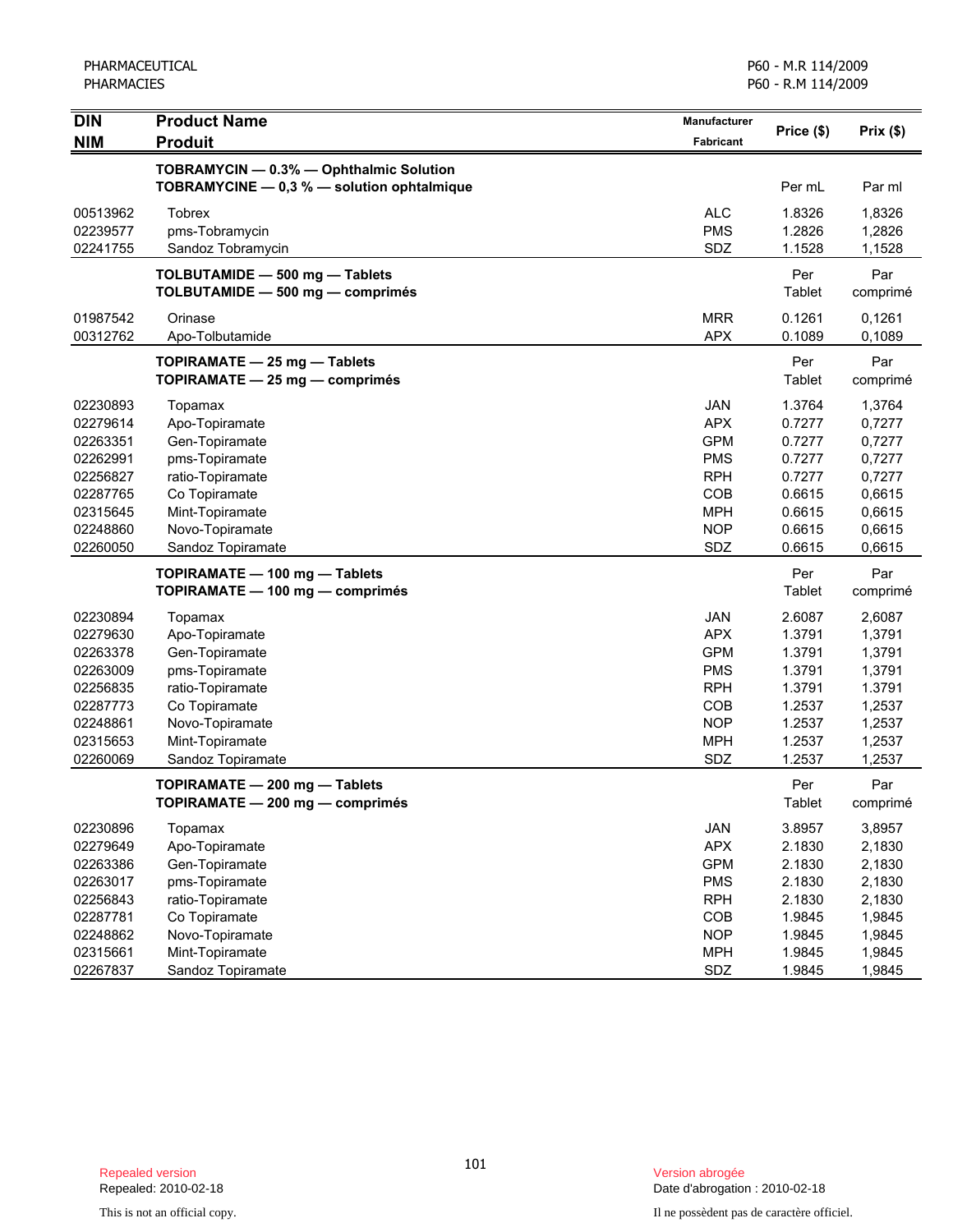| PHARMACEUTICAL |
|----------------|
| PHARMACIES     |

| <b>DIN</b>           | <b>Product Name</b>                                                          | Manufacturer     | Price (\$)       |                  |
|----------------------|------------------------------------------------------------------------------|------------------|------------------|------------------|
| <b>NIM</b>           | <b>Produit</b>                                                               | <b>Fabricant</b> |                  | Prix(\$)         |
|                      | TRAZODONE HCI - 50 mg - Tablets                                              |                  | Per              | Par              |
|                      | TRAZODONE (CHLORHYDRATE DE) - 50 mg - comprimés                              |                  | Tablet           | comprimé         |
| 02128950             | Dom-Trazodone                                                                | <b>DOM</b>       | 0.2436           | 0,2436           |
| 00579351             | Desyrel                                                                      | SQU              | 0.2436           | 0,2436           |
| 02231683             | Gen-Trazodone                                                                | <b>GPM</b>       | 0.2436           | 0,2436           |
| 01937227             | pms-Trazodone                                                                | <b>PMS</b>       | 0.2436           | 0,2436           |
| 02230284             | Trazorel                                                                     | <b>ICN</b>       | 0.2436           | 0,2436           |
| 02147637             | Apo-Trazodone                                                                | APX              | 0.2435           | 0,2435           |
| 02144263             | Novo-Trazodone                                                               | <b>NOP</b>       | 0.2435           | 0,2435           |
| 02165384             | Nu-Trazodone                                                                 | <b>NXP</b>       | 0.2435           | 0,2435           |
| 02053187             | ratio-Trazodone                                                              | <b>RPH</b>       | 0.2435           | 0,2435           |
| 02277344             | ratio-Trazodone                                                              | <b>RPH</b>       | 0.2435           | 0.2435           |
|                      | TRAZODONE HCI - 100 mg - Tablets                                             |                  | Per              | Par              |
|                      | TRAZODONE (CHLORHYDRATE DE) - 100 mg - comprimés                             |                  | Tablet           | comprimé         |
| 02147645             | Apo-Trazodone                                                                | <b>APX</b>       | 0.4352           | 0,4352           |
| 00579378             | Desyrel                                                                      | SQU              | 0.4352           | 0,4352           |
| 02128969             | Dom-Trazodone                                                                | <b>DOM</b>       | 0.4352           | 0,4352           |
| 02231684             | Gen-Trazodone                                                                | <b>GPM</b>       | 0.4352           | 0,4352           |
| 02144271             | Novo-Trazodone                                                               | <b>NOP</b>       | 0.4352           | 0,4352           |
| 02165392             | Nu-Trazodone                                                                 | <b>NXP</b>       | 0.4352           | 0,4352           |
| 01937235             | pms-Trazodone                                                                | <b>PMS</b>       | 0.4352           | 0,4352           |
| 02053195             | ratio-Trazodone                                                              | <b>RPH</b>       | 0.4352           | 0,4352           |
| 02277352             | ratio-Trazodone                                                              | <b>RPH</b>       | 0.4352           | 0,4352           |
| 02230285             | Trazorel                                                                     | <b>ICN</b>       | 0.4352           | 0,4352           |
|                      | TRAZODONE HCI - 150 mg - Tablets                                             |                  | Per              | Par              |
|                      | TRAZODONE (CHLORHYDRATE DE) - 150 mg - comprimés                             |                  | Tablet           | comprimé         |
| 02165406             | Nu-Trazodone-D                                                               | <b>NXP</b>       | 0.6395           | 0,6395           |
| 00702277             | Desyrel                                                                      | SQU              | 0.6394           | 0,6394           |
| 02147653             | Apo-Trazodone-D                                                              | <b>APX</b>       | 0.6393           | 0,6393           |
| 02144298             | Novo-Trazodone-D                                                             | <b>NOP</b>       | 0.6393           | 0,6393           |
| 02053209             | ratio-Trazodone                                                              | <b>RPH</b>       | 0.6393           | 0,6393           |
| 02277360             | ratio-Trazodone                                                              | <b>RPH</b>       | 0.6393           | 0,6393           |
|                      | TRETINOIN - 0.01% - Topical Cream                                            |                  | Per              | Par              |
|                      | TRETINOINE — 0,01 % — crème topique                                          |                  | Gram             | gramme           |
| 00897329             | Retin A                                                                      | JOI              | 0.3916           | 0,3916           |
| 00657204             | Stieva-A                                                                     | STI              | 0.3124           | 0,3124           |
|                      | TRETINOIN - 0.025% - Topical Cream<br>TRÉTINOÏNE - 0,025 % - crème topique   |                  | Per<br>Gram      | Par<br>gramme    |
|                      |                                                                              |                  |                  |                  |
| 00897310<br>00578576 | Retin A<br>Stieva-A                                                          | JOI<br>STI       | 0.3916<br>0.3217 | 0,3916<br>0,3217 |
|                      |                                                                              |                  |                  |                  |
|                      | TRETINOIN - 0.05% - Topical Cream<br>TRÉTINOÏNE $-$ 0,05 % $-$ crème topique |                  | Per<br>Gram      | Par<br>gramme    |
| 00443794<br>00518182 | Retin A<br>Stieva-A                                                          | JOI<br>STI       | 0.3800<br>0.3217 | 0,3800<br>0,3217 |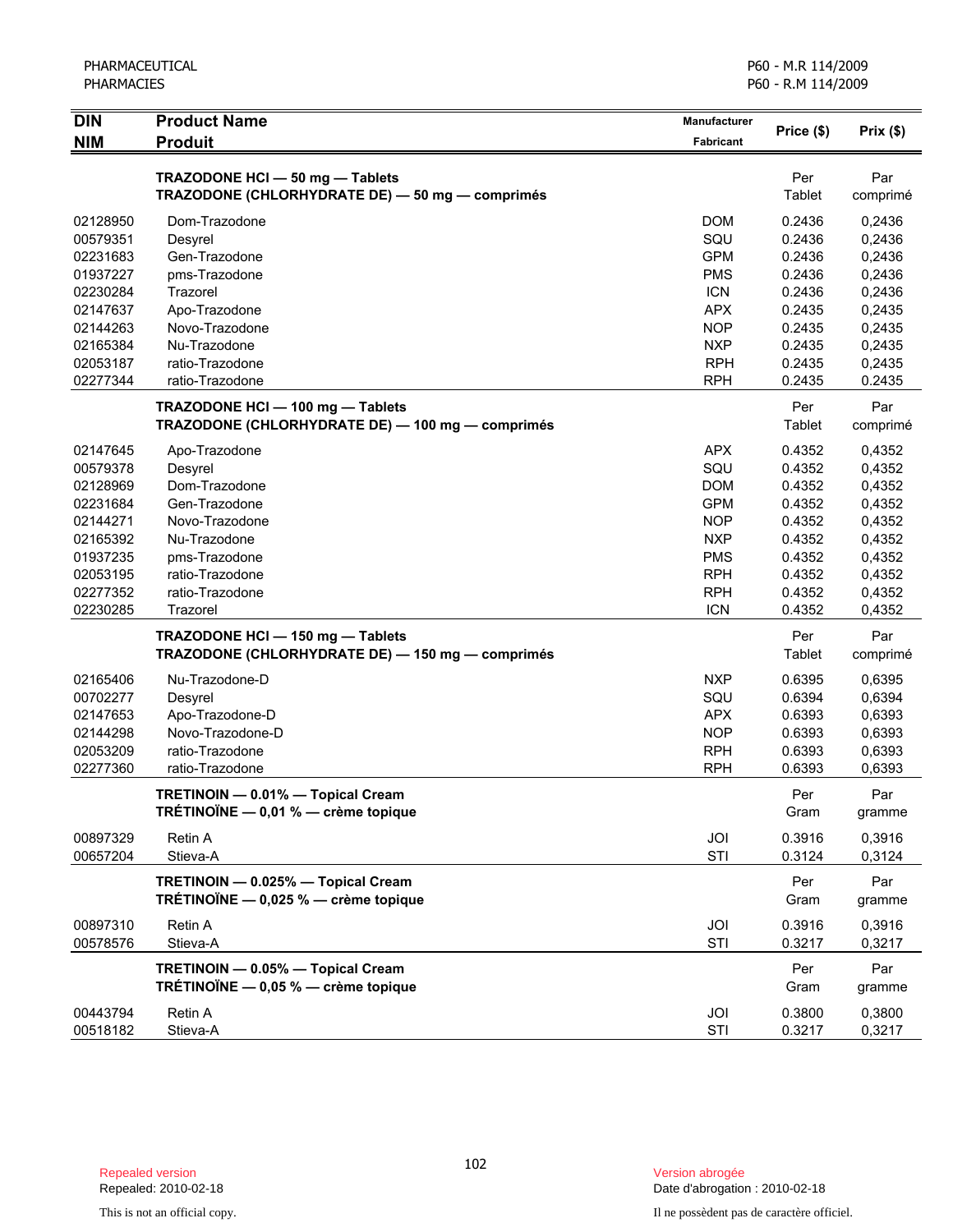| <b>DIN</b>                       | <b>Product Name</b>                                                                                                  | <b>Manufacturer</b>                    | Price (\$)                 | Prix(\$)                   |
|----------------------------------|----------------------------------------------------------------------------------------------------------------------|----------------------------------------|----------------------------|----------------------------|
| <b>NIM</b>                       | <b>Produit</b>                                                                                                       | Fabricant                              |                            |                            |
|                                  | TRETINOIN - 0.1% - Topical Cream<br>TRÉTINOÏNE - 0,1 % - crème topique                                               |                                        | Per<br>Gram                | Par<br>gramme              |
| 00870021<br>00662348             | Retin A<br>Stieva-A Forte                                                                                            | JOI<br>STI                             | 0.3916<br>0.3217           | 0,3916<br>0,3217           |
|                                  | TRETINOIN - 0.01% - Topical Gel<br>TRÉTINOÏNE $-$ 0,01 % $-$ gel topique                                             |                                        | Per<br>Gram                | Par<br>gramme              |
| 00870013<br>01926462             | Retin A<br>Vitamin A Acid                                                                                            | JOI<br><b>AVE</b>                      | 0.3800<br>0.3124           | 0.3800<br>0,3124           |
|                                  | TRETINOIN - 0.025% - Topical Gel<br>TRÉTINOÏNE $-$ 0,025 % $-$ gel topique                                           |                                        | Per<br>Gram                | Par<br>gramme              |
| 00443816<br>00587966<br>01926470 | Retin A<br>Stieva-A<br>Vitamin A Acid                                                                                | JOI<br><b>STI</b><br>AVE               | 0.3800<br>0.3217<br>0.3124 | 0,3800<br>0,3217<br>0,3124 |
|                                  | TRETINOIN - 0.05% - Topical Gel<br>TRÉTINOÏNE $-$ 0,05 % $-$ gel topique                                             |                                        | Per<br>Gram                | Par<br>gramme              |
| 00641863<br>01926489             | Stieva-A<br>Vitamin A Acid                                                                                           | STI<br><b>AVE</b>                      | 0.3217<br>0.3124           | 0,3217<br>0,3124           |
|                                  | TRIAMCINOLONE ACETONIDE - 10 mg/mL - Injection<br>TRIAMCINOLONE (ACÉTONIDE DE) - 10 mg/ml - injection                |                                        | Per mL                     | Par ml                     |
| 01999761<br>02229540             | Kenalog-10<br>Triamcinolone                                                                                          | <b>WSQ</b><br>SDZ                      | 3.3946<br>2.8446           | 3,3946<br>2,8446           |
|                                  | TRIAMCINOLONE ACETONIDE - 40 mg/mL - Injection<br>TRIAMCINOLONE (ACÉTONIDE DE) - 40 mg/ml - injection                |                                        | Per mL                     | Par ml                     |
| 01999869<br>02229550             | Kenalog-40<br>Triamcinolone                                                                                          | <b>WSQ</b><br>SDZ                      | 7.8870<br>6.3800           | 7,8870<br>6,3800           |
|                                  | TRIAMTERENE/HYDROCHLOROTHIAZIDE - 50 mg/25 mg - Tablets<br>TRIAMTÉRÈNE/HYDROCHLOROTHIAZIDE - 50 mg/25 mg - comprimés |                                        | Per<br>Tablet              | Par<br>comprimé            |
| 00441775<br>00865532<br>00532657 | Apo-Triazide<br>Nu-Triazide<br>Novo-Triamzide                                                                        | <b>APX</b><br><b>NXP</b><br><b>NOP</b> | 0.0669<br>0.0669<br>0.0608 | 0,0669<br>0,0669<br>0,0608 |
|                                  | TRIAZOLAM - 0.125 mg - Tablets<br>TRIAZOLAM - 0,125 mg - comprimés                                                   |                                        | Per<br><b>Tablet</b>       | Par<br>comprimé            |
| 00808563<br>01995227             | Apo-Triazo<br>Gen-Triazolam                                                                                          | <b>APX</b><br><b>GPM</b>               | 0.1300<br>0.1300           | 0,1300<br>0,1300           |
|                                  | TRIAZOLAM - 0.25 mg - Tablets<br>TRIAZOLAM - 0,25 mg - comprimés                                                     |                                        | Per<br><b>Tablet</b>       | Par<br>comprimé            |
| 00808571<br>01913506<br>00443158 | Apo-Triazo<br>Gen-Triazolam<br>Halcion                                                                               | <b>APX</b><br><b>GPM</b><br>PFI        | 0.2300<br>0.2295<br>0.2274 | 0,2300<br>0,2295<br>0,2274 |
|                                  | TRIFLURIDINE - 1% - Ophthalmic Solution<br>TRIFLURIDINE - 1 % - solution ophtalmique                                 |                                        | Per mL                     | Par ml                     |
| 00687456<br>02248529             | Viroptic<br>Sandoz Trifluridine                                                                                      | <b>BWE</b><br>SDZ                      | 3.3426<br>3.2667           | 3,3426<br>3,2667           |

Date d'abrogation : 2010-02-18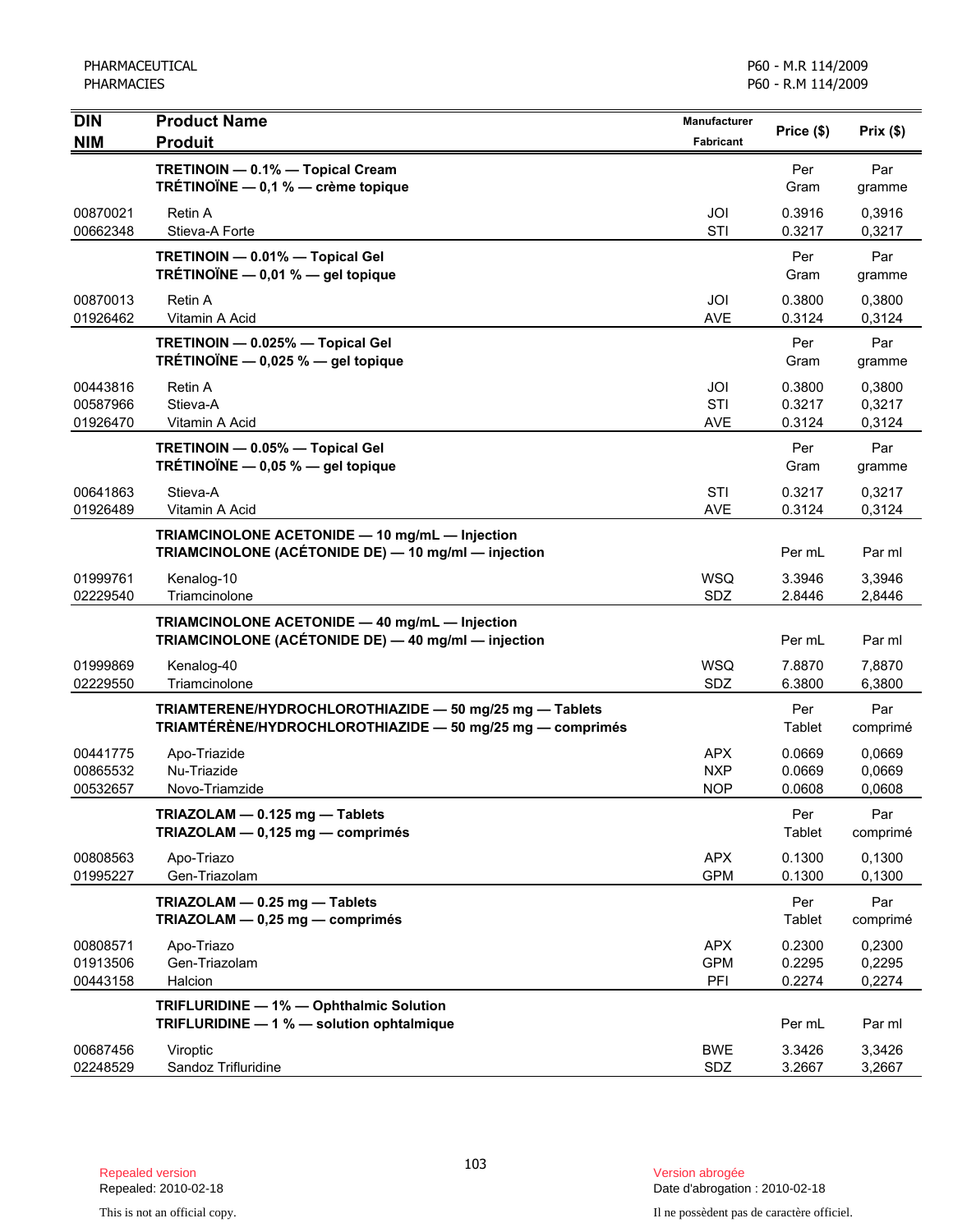| <b>DIN</b><br><b>NIM</b>                     | <b>Product Name</b><br><b>Produit</b>                                                                                                                                                     | <b>Manufacturer</b><br><b>Fabricant</b>              | Price (\$)                           | Prix(\$)                             |
|----------------------------------------------|-------------------------------------------------------------------------------------------------------------------------------------------------------------------------------------------|------------------------------------------------------|--------------------------------------|--------------------------------------|
|                                              | TRIMEBUTINE - 200 mg - Tablets<br>TRIMÉBUTINE - 200 mg - comprimés                                                                                                                        |                                                      | Per<br>Tablet                        | Par<br>comprimé                      |
| 00803499<br>02245664                         | Modulon<br>Apo-Trimebutine                                                                                                                                                                | <b>AXC</b><br><b>APX</b>                             | 0.7079<br>0.5235                     | 0,7079<br>0,5235                     |
|                                              | TRIMETHOPRIM/SULFAMETHOXAZOLE - 40 mg/200 mg per 5 mL<br>- Oral Suspension<br>TRIMÉTHOPRIME/SULFAMÉTHOXAZOLE - 40 mg/200 mg par 5 ml -                                                    |                                                      |                                      |                                      |
|                                              | suspension orale                                                                                                                                                                          |                                                      | Per mL                               | Par ml                               |
| 00272485<br>00865753<br>00726540             | <b>Bactrim</b><br>Nu-Cotrimox<br>Novo-Trimel                                                                                                                                              | <b>HLR</b><br><b>NXP</b><br><b>NOP</b>               | 0.0219<br>0.0219<br>0.0218           | 0,0219<br>0,0219<br>0,0218           |
|                                              | TRIMETHOPRIM/SULFAMETHOXAZOLE - 80 mg/400 mg - Tablets<br>TRIMÉTHOPRIME/SULFAMÉTHOXAZOLE - 80 mg/400 mg - comprimés                                                                       |                                                      | Per<br>Tablet                        | Par<br>comprimé                      |
| 00272469<br>00865710<br>00445274<br>00510637 | <b>Bactrim</b><br>Nu-Cotrimox<br>Apo-Sulfatrim<br>Novo-Trimel                                                                                                                             | <b>HLR</b><br><b>NXP</b><br><b>APX</b><br><b>NOP</b> | 0.1601<br>0.0531<br>0.0530<br>0.0530 | 0,1601<br>0,0531<br>0,0530<br>0,0530 |
|                                              | TRIMETHOPRIM/SULFAMETHOXAZOLE - 160 mg/800 mg - Tablets<br>TRIMÉTHOPRIME/SULFAMÉTHOXAZOLE - 160 mg/800 mg - comprimés                                                                     |                                                      | Per<br>Tablet                        | Par<br>comprimé                      |
| 00371823<br>00865729<br>00445282<br>00510645 | <b>Bactrim DS</b><br>Nu-Cotrimox DS<br>Apo-Sulfatrim DS<br>Novo-Trimel DS                                                                                                                 | <b>HLR</b><br><b>NXP</b><br><b>APX</b><br><b>NOP</b> | 0.2867<br>0.1344<br>0.1343<br>0.1343 | 0,2867<br>0,1344<br>0,1343<br>0,1343 |
|                                              | TRIMETHOPRIM SULFATE/POLYMYXIN B SULFATE - 1 mg/10,000 U/mL<br>- Ophthalmic Solution<br>TRIMÉTHOPRIME (SULFATE DE)/POLYMYXINE B (SULFATE DE) —<br>1 mg/10 000 U/ml - solution ophtalmique |                                                      | Per mL                               | Par ml                               |
| 02011956<br>02240363                         | Polytrim<br>pms-Polytrimethoprim                                                                                                                                                          | <b>ALL</b><br><b>PMS</b>                             | 3.3473<br>0.6962                     | 3.3473<br>0,6962                     |
|                                              | TRIMIPRAMINE - 25 mg - Tablets<br>TRIMIPRAMINE - 25 mg - comprimés                                                                                                                        |                                                      | Per<br>Tablet                        | Par<br>comprimé                      |
| 00740802<br>02020602                         | Apo-Trimip<br>Nu-Trimipramine                                                                                                                                                             | <b>APX</b><br><b>NXP</b>                             | 0.2776<br>0.2776                     | 0,2776<br>0,2776                     |
|                                              | TRIMIPRAMINE - 50 mg - Tablets<br>TRIMIPRAMINE - 50 mg - comprimés                                                                                                                        |                                                      | Per<br>Tablet                        | Par<br>comprimé                      |
| 00740810<br>02020610                         | Apo-Trimip<br>Nu-Trimipramine                                                                                                                                                             | <b>APX</b><br><b>NXP</b>                             | 0.5434<br>0.5434                     | 0,5434<br>0,5434                     |
|                                              | TRIMIPRAMINE - 100 mg - Tablets<br>TRIMIPRAMINE - 100 mg - comprimés                                                                                                                      |                                                      | Per<br>Tablet                        | Par<br>comprimé                      |
| 00740829<br>02020629                         | Apo-Trimip<br>Nu-Trimipramine                                                                                                                                                             | <b>APX</b><br><b>NXP</b>                             | 0.9273<br>0.9273                     | 0,9273<br>0,9273                     |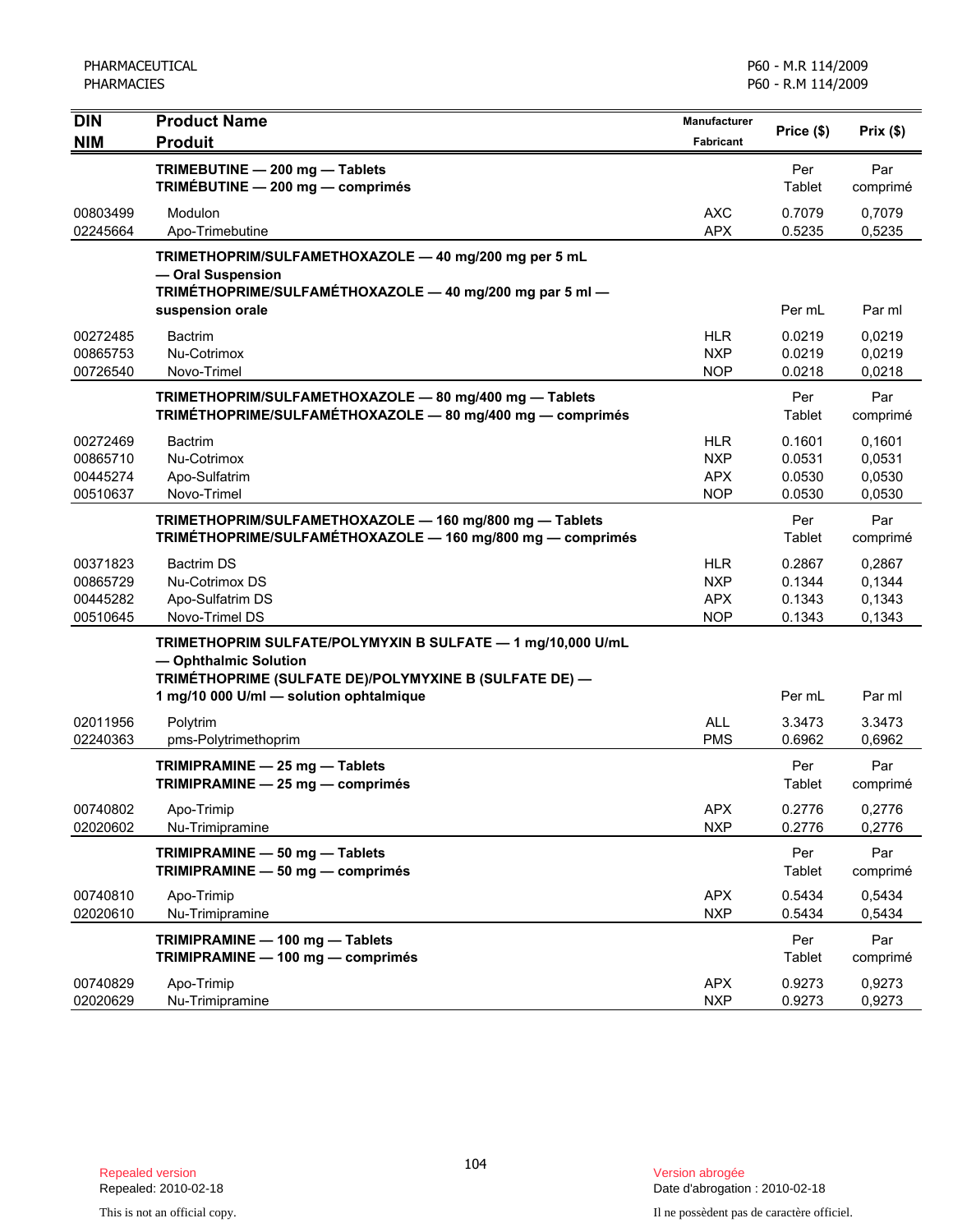| <b>DIN</b>                                   | <b>Product Name</b>                                                                                                                                                                                                                                                                           | <b>Manufacturer</b>                                  |                                      |                                      |
|----------------------------------------------|-----------------------------------------------------------------------------------------------------------------------------------------------------------------------------------------------------------------------------------------------------------------------------------------------|------------------------------------------------------|--------------------------------------|--------------------------------------|
| <b>NIM</b>                                   | <b>Produit</b>                                                                                                                                                                                                                                                                                | Fabricant                                            | Price (\$)                           | Prix(\$)                             |
|                                              | TRIPROLIDINE HCI/PSEUDOEPHEDRINE HCI/CODEINE PHOSPHATE<br>- 2 mg/30 mg/10 mg per 5 mL - Syrup<br>TRIPROLIDINE (CHLORHYDRATE DE)/PSEUDOÉPHÉDRINE<br>(CHLORHYDRATE DE)/CODÉINE (PHOSPHATE DE) — 2 mg/30 mg/10 mg<br>par $5 \text{ ml}$ $-$ sirop                                                |                                                      | Per mL                               | Par ml                               |
| 00068594                                     | CoActifed                                                                                                                                                                                                                                                                                     | <b>GSK</b>                                           | 0.1744                               | 0,1744                               |
| 02169126                                     | ratio-Cotridin                                                                                                                                                                                                                                                                                | <b>RPH</b>                                           | 0.0574                               | 0,0574                               |
|                                              | <b>TRIPROLIDINE HCI/PSEUDOEPHEDRINE HCI/GUAIFENESIN/CODEINE</b><br>PHOSPHATE - 2 mg/30 mg/100 mg/10 mg per 5 mL - Expectorant<br>TRIPROLIDINE (CHLORHYDRATE DE)/PSEUDOÉPHÉDRINE<br>(CHLORHYDRATE DE)/GUAIFÉNÉSINE/CODÉINE (PHOSPHATE DE) — 2 mg/<br>30 mg/100 mg/10 mg par 5 ml - expectorant |                                                      | Per mL                               | Par ml                               |
| 00068756<br>02053403                         | CoActifed<br>ratio-Cotridin                                                                                                                                                                                                                                                                   | <b>GSK</b><br><b>RPH</b>                             | 0.1911<br>0.0640                     | 0,1911<br>0,0640                     |
|                                              | L-TRYPTOPHAN - 500 mg - Capsules<br>L-TRYPTOPHANE - 500 mg - capsules                                                                                                                                                                                                                         |                                                      | Per<br>Capsule                       | Par<br>capsule                       |
| 00718149<br>02248540<br>02241023<br>02240334 | Tryptan<br>Apo-Tryptophan<br>pms-Tryptophan<br>ratio-Tryptophan                                                                                                                                                                                                                               | <b>ICN</b><br><b>APX</b><br><b>PMS</b><br><b>RPH</b> | 0.7838<br>0.5486<br>0.5486<br>0.5486 | 0,7838<br>0,5486<br>0,5486<br>0,5486 |
|                                              | L-TRYPTOPHAN - 500 mg - Tablets<br>L-TRYPTOPHANE - 500 mg - comprimés                                                                                                                                                                                                                         |                                                      | Per<br>Tablet                        | Par<br>comprimé                      |
| 02029456<br>02248538<br>02240445<br>02240333 | Tryptan<br>Apo-Tryptophan<br>pms-Tryptophan<br>ratio-Tryptophan                                                                                                                                                                                                                               | <b>ICN</b><br><b>APX</b><br><b>PMS</b><br><b>RPH</b> | 0.7838<br>0.5486<br>0.5486<br>0.5486 | 0,7838<br>0,5486<br>0,5486<br>0,5486 |
|                                              | $L$ -TRYPTOPHAN - 1 g - Tablets<br>L-TRYPTOPHANE - 1 g - comprimés                                                                                                                                                                                                                            |                                                      | Per<br>Tablet                        | Par<br>comprimé                      |
| 00654531<br>02248539<br>02230202<br>02237250 | Tryptan<br>Apo-Tryptophan<br>pms-Tryptophan<br>ratio-Tryptophan                                                                                                                                                                                                                               | <b>ICN</b><br><b>APX</b><br><b>PMS</b><br><b>RPH</b> | 1.5677<br>0.9876<br>0.9876<br>0.9876 | 1,5677<br>0,9876<br>0,9876<br>0,9876 |
|                                              | URSODIOL - 250 mg - Tablets<br>URSODIOL - 250 mg - comprimés                                                                                                                                                                                                                                  |                                                      | Per<br>Tablet                        | Par<br>comprimé                      |
| 02238984<br>02273497                         | Urso<br>pms-Ursodiol C                                                                                                                                                                                                                                                                        | $\mathsf{AXC}$<br><b>PMS</b>                         | 1.4378<br>0.8808                     | 1,4378<br>0,8808                     |
|                                              | URSODIOL - 500 mg - Tablets<br>URSODIOL - 500 mg - comprimés                                                                                                                                                                                                                                  |                                                      | Per<br>Tablet                        | Par<br>comprimé                      |
| 02245894<br>02273500                         | Urso<br>pms-Ursodiol C                                                                                                                                                                                                                                                                        | <b>AXC</b><br><b>PMS</b>                             | 2.7027<br>1.6708                     | 2,7027<br>1,6708                     |
|                                              | VALACYCLOVIR - 500 mg - Tablets<br>VALACYCLOVIR - 500 mg - comprimés                                                                                                                                                                                                                          |                                                      | Per<br><b>Tablet</b>                 | Par<br>comprimé                      |
| 02219492<br>02295822<br>02298457             | Valtrex<br>Apo-Valacyclovir<br>pms-Valacyclovir                                                                                                                                                                                                                                               | <b>GSK</b><br><b>APX</b><br><b>PMS</b>               | 3.7317<br>2.5443<br>2.5443           | 3,7317<br>2,5443<br>2,5443           |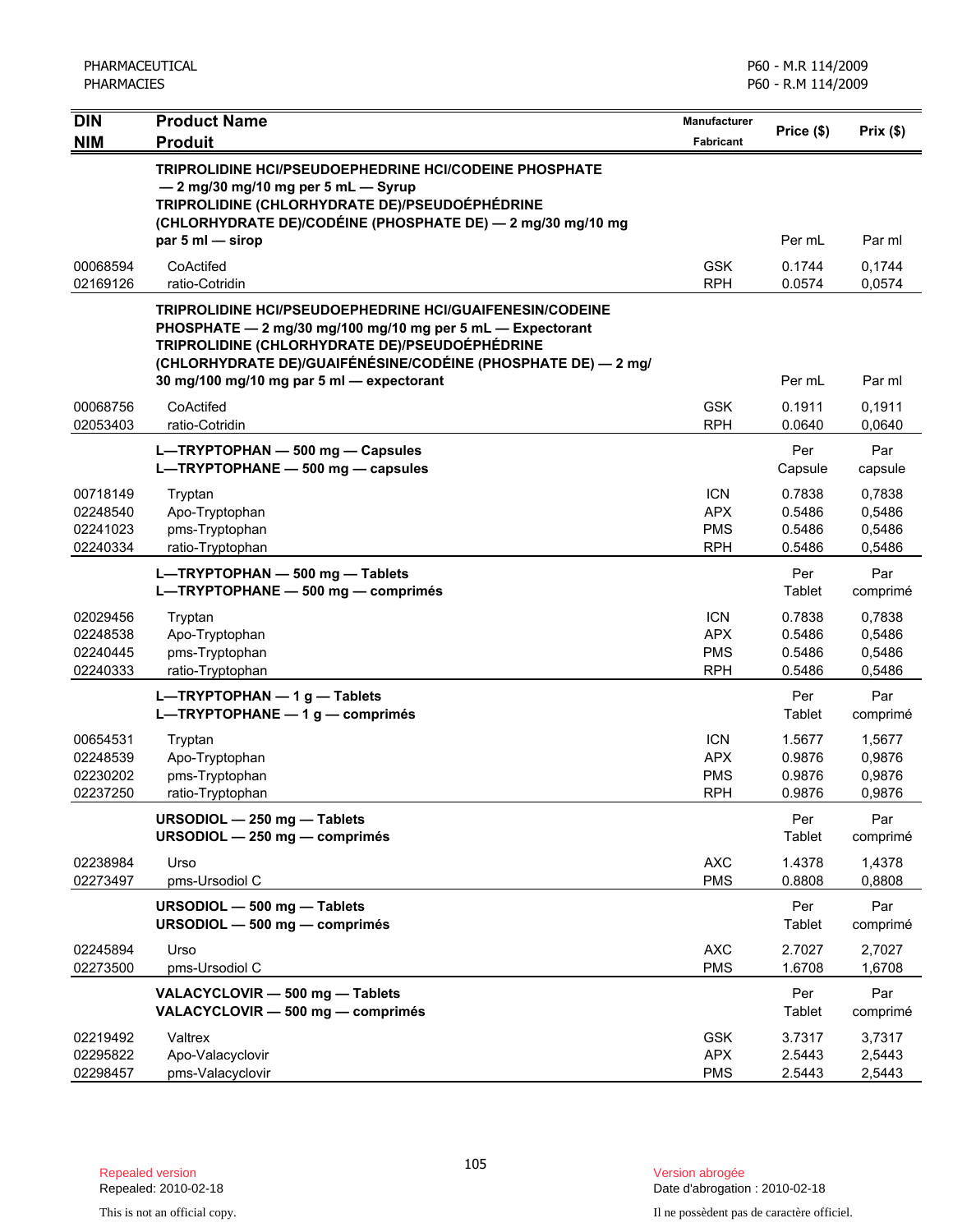| <b>DIN</b> | <b>Product Name</b>                                             | <b>Manufacturer</b> |            | Prix(\$) |
|------------|-----------------------------------------------------------------|---------------------|------------|----------|
| <b>NIM</b> | <b>Produit</b>                                                  | <b>Fabricant</b>    | Price (\$) |          |
|            | VALPROIC ACID - 250 mg - Capsules                               |                     | Per        | Par      |
|            | VALPROÏQUE (ACIDE) - 250 mg - capsules                          |                     | Capsule    | capsule  |
| 00443840   | Depakene                                                        | ABB                 | 0.5725     | 0,5725   |
| 02231030   | Dom-Valproic Acid                                               | <b>DOM</b>          | 0.2843     | 0,2843   |
| 02184648   | Gen-Valproic                                                    | <b>GPM</b>          | 0.2843     | 0,2843   |
| 02230768   | pms-Valproic Acid                                               | <b>PMS</b>          | 0.2843     | 0,2843   |
| 02238048   | Apo-Valproic                                                    | <b>APX</b>          | 0.2842     | 0,2842   |
| 02100630   | Novo-Valproic                                                   | <b>NOP</b>          | 0.2842     | 0,2842   |
| 02237830   | Nu-Valproic                                                     | <b>NXP</b>          | 0.2842     | 0,2842   |
| 02140047   | ratio-Valproic                                                  | <b>RPH</b>          | 0.2842     | 0,2842   |
| 02239714   | Sandoz Valproic                                                 | SDZ                 | 0.2842     | 0,2842   |
|            | VALPROIC ACID - 500 mg - Enteric Coated Capsules                |                     | Per        | Par      |
|            | VALPROÏQUE (ACIDE) - 500 mg - capsules à enrobage entérosoluble |                     | Capsule    | capsule  |
| 00507989   | Depakene                                                        | ABB                 | 0.9709     | 0,9709   |
| 02231031   | Dom-Valproic Acid E.C.                                          | <b>DOM</b>          | 0.5717     | 0,5717   |
| 02218321   | Novo-Valproic                                                   | <b>NOP</b>          | 0.5717     | 0,5717   |
| 02229628   | pms-Valproic Acid E.C.                                          | <b>PMS</b>          | 0.5717     | 0,5717   |
| 02140055   | ratio-Valproic                                                  | <b>RPH</b>          | 0.5717     | 0,5717   |
| 02239713   | Sandoz Valproic                                                 | SDZ                 | 0.5717     | 0,5717   |
|            | VALPROIC ACID - 250 mg/5 mL - Syrup                             |                     |            |          |
|            | VALPROÏQUE (ACIDE) — 250 mg/5 ml — sirop                        |                     | Per mL     | Par ml   |
| 00443832   | Depakene                                                        | ABB                 | 0.1193     | 0,1193   |
| 02236807   | pms-Valproic Acid                                               | <b>PMS</b>          | 0.0757     | 0,0757   |
| 02238370   | Apo-Valproic                                                    | <b>APX</b>          | 0.0635     | 0,0635   |
| 02140063   | ratio-Valproic                                                  | <b>RPH</b>          | 0.0635     | 0,0635   |
|            | VENLAFAXINE - 37.5 mg - Capsules                                |                     | Per        | Par      |
|            | VENLAFAXINE $-$ 37,5 mg $-$ capsules                            |                     | Capsule    | capsule  |
| 02237279   | Effexor XR                                                      | <b>WAY</b>          | 0.9988     | 0,9988   |
| 02275023   | Novo-Venlafaxine XR                                             | <b>NOP</b>          | 0.6467     | 0,6467   |
| 02304317   | Co Venlafaxine XR                                               | <b>COB</b>          | 0.5879     | 0,5879   |
| 02278545   | pms-Venlafaxine XR                                              | <b>PMS</b>          | 0.5879     | 0,5879   |
| 02273969   | ratio-Venlafaxine XR                                            | <b>RPH</b>          | 0.5879     | 0,5879   |
| 02310317   | Sandoz Venlafaxine XR                                           | SDZ                 | 0.5879     | 0,5879   |
| 02310279   | Gen-Venlafaxine                                                 | <b>GPM</b>          | 0.5879     | 0,5879   |
|            | VENLAFAXINE - 75 mg - Capsules                                  |                     | Per        | Par      |
|            | VENLAFAXINE - 75 mg - capsules                                  |                     | Capsule    | capsule  |
| 02237280   | Effexor XR                                                      | <b>WAY</b>          | 1.9978     | 1,9978   |
| 02275031   | Novo-Venlafaxine XR                                             | <b>NOP</b>          | 1.2934     | 1,2934   |
| 02304325   | Co Venlafaxine XR                                               | COB                 | 1.1758     | 1,1758   |
| 02278553   | pms-Venlafaxine XR                                              | <b>PMS</b>          | 1.1758     | 1,1758   |
| 02273977   | ratio-Venlafaxine XR                                            | <b>RPH</b>          | 1.1758     | 1,1758   |
| 02310325   | Sandoz Venlafaxine XR                                           | SDZ                 | 1.1758     | 1,1758   |
| 02310287   | Gen-Venlafaxine                                                 | <b>GPM</b>          | 1.1758     | 1,1758   |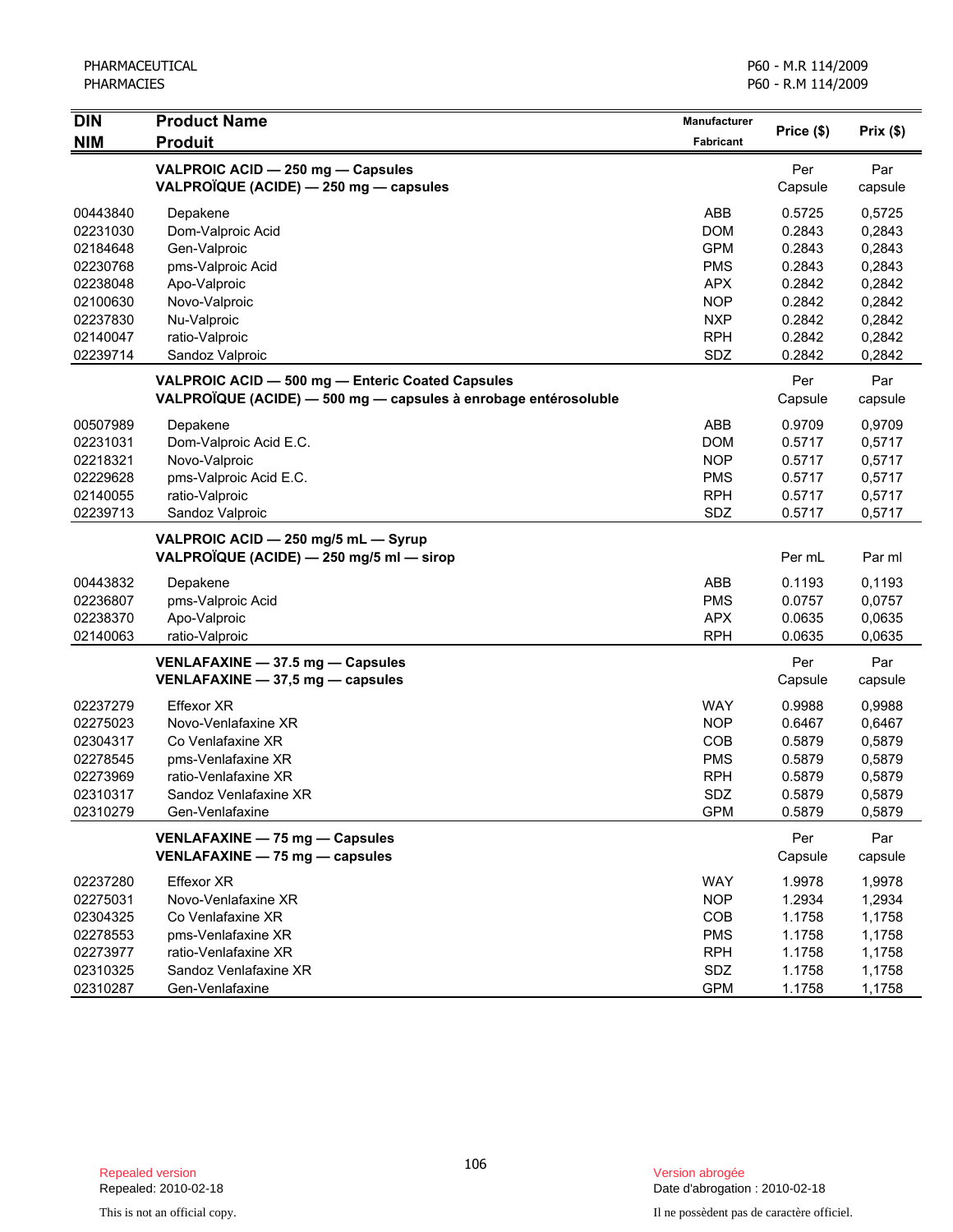| <b>DIN</b> | <b>Product Name</b>                                           | Manufacturer     | Price (\$) | Prix(\$) |
|------------|---------------------------------------------------------------|------------------|------------|----------|
| <b>NIM</b> | <b>Produit</b>                                                | <b>Fabricant</b> |            |          |
|            | VENLAFAXINE - 150 mg - Capsules                               |                  | Per        | Par      |
|            | VENLAFAXINE - 150 mg - capsules                               |                  | Capsule    | capsule  |
| 02237282   | Effexor XR                                                    | <b>WAY</b>       | 2.1090     | 2,1090   |
| 02275058   | Novo-Venlafaxine XR                                           | <b>NOP</b>       | 1.3656     | 1,3656   |
| 02304333   | Co Venlafaxine XR                                             | COB              | 1.2414     | 1,2414   |
| 02278561   | pms-Venlafaxine XR                                            | <b>PMS</b>       | 1.2414     | 1,2414   |
| 02283985   | ratio-Venlafaxine XR                                          | <b>RPH</b>       | 1.2414     | 1,2414   |
| 02310333   | Sandoz Venlafaxine XR                                         | <b>SDZ</b>       | 1.2414     | 1,2414   |
| 02310295   | Gen-Venlafaxine                                               | <b>GPM</b>       | 1.2414     | 1,2414   |
|            | VERAPAMIL HCI - 120 mg - Sustained Release Tablets            |                  |            |          |
|            | VÉRAPAMIL (CHLORHYDRATE DE) - 120 mg - comprimés à libération |                  | Per        | Par      |
|            | progressive                                                   |                  | Tablet     | comprimé |
| 01907123   | <b>Isoptin SR</b>                                             | ABB              | 1.4122     | 1,4122   |
| 02246893   | Apo-Verap SR                                                  | <b>APX</b>       | 0.7590     | 0,7590   |
| 02210347   | Gen-Verapamil                                                 | <b>GPM</b>       | 0.7590     | 0,7590   |
|            | VERAPAMIL HCI - 180 mg - Sustained Release Tablets            |                  |            |          |
|            | VÉRAPAMIL (CHLORHYDRATE DE) — 180 mg — comprimés à libération |                  | Per        | Par      |
|            | progressive                                                   |                  | Tablet     | comprimé |
|            |                                                               |                  |            |          |
| 01934317   | <b>Isoptin SR</b>                                             | ABB              | 1.5947     | 1,5947   |
| 02246894   | Apo-Verap SR                                                  | <b>APX</b>       | 0.7214     | 0.7214   |
| 02210355   | Gen-Verapamil                                                 | <b>GPM</b>       | 0.7214     | 0,7214   |
|            | VERAPAMIL HCI - 240 mg - Sustained Release Tablets            |                  |            |          |
|            | VÉRAPAMIL (CHLORHYDRATE DE) - 240 mg - comprimés à libération |                  | Per        | Par      |
|            | progressive                                                   |                  | Tablet     | comprimé |
| 00742554   | <b>Isoptin SR</b>                                             | ABB              | 2.1267     | 2,1267   |
| 02246895   | Apo-Verap SR                                                  | <b>APX</b>       | 0.9592     | 0,9592   |
| 02210363   | Gen-Verapamil                                                 | <b>GPM</b>       | 0.9592     | 0,9592   |
| 02211920   | Novo-Veramil SR                                               | <b>NOP</b>       | 0.9592     | 0,9592   |
| 02237791   | pms-Verapamil SR                                              | <b>PMS</b>       | 0.9592     | 0,9592   |
|            | VERAPAMIL HCI - 80 mg - Tablets                               |                  | Per        | Par      |
|            | VÉRAPAMIL (CHLORHYDRATE DE) - 80 mg - comprimés               |                  | Tablet     | comprimé |
| 00782483   | Apo-Verap                                                     | <b>APX</b>       | 0.3009     | 0,3009   |
| 00554316   | Isoptin                                                       | ABB              | 0.3009     | 0,3009   |
| 02237921   | Gen-Verapamil                                                 | <b>GPM</b>       | 0.3009     | 0,3009   |
| 00886033   | Nu-Verap                                                      | <b>NXP</b>       | 0.3009     | 0,3009   |
|            | VERAPAMIL HCI - 120 mg - Tablets                              |                  | Per        | Par      |
|            | VÉRAPAMIL (CHLORHYDRATE DE) — 120 mg — comprimés              |                  | Tablet     | comprimé |
|            |                                                               |                  |            |          |
| 00782491   | Apo-Verap                                                     | <b>APX</b>       | 0.4675     | 0,4675   |
| 00554324   | Isoptin                                                       | ABB              | 0.4675     | 0,4675   |
| 02237922   | Gen-Verapamil                                                 | <b>GPM</b>       | 0.4675     | 0,4675   |
| 00886041   | Nu-Verap                                                      | <b>NXP</b>       | 0.4675     | 0,4675   |
|            | WARFARIN SODIUM - 1 mg - Tablets                              |                  | Per        | Par      |
|            | WARFARINE SODIQUE - 1 mg - comprimés                          |                  | Tablet     | comprimé |
| 01918311   | Coumadin                                                      | SQU              | 0.3432     | 0,3432   |
| 02242680   | Taro-Warfarin                                                 | <b>TAR</b>       | 0.2178     | 0,2178   |
| 02242924   | Apo-Warfarin                                                  | <b>APX</b>       | 0.1960     | 0,1960   |
| 02244462   | Gen-Warfarin                                                  | <b>GPM</b>       | 0.1960     | 0,1960   |
| 02265273   | Novo-Warfarin                                                 | <b>NOP</b>       | 0.1960     | 0,1960   |

Date d'abrogation : 2010-02-18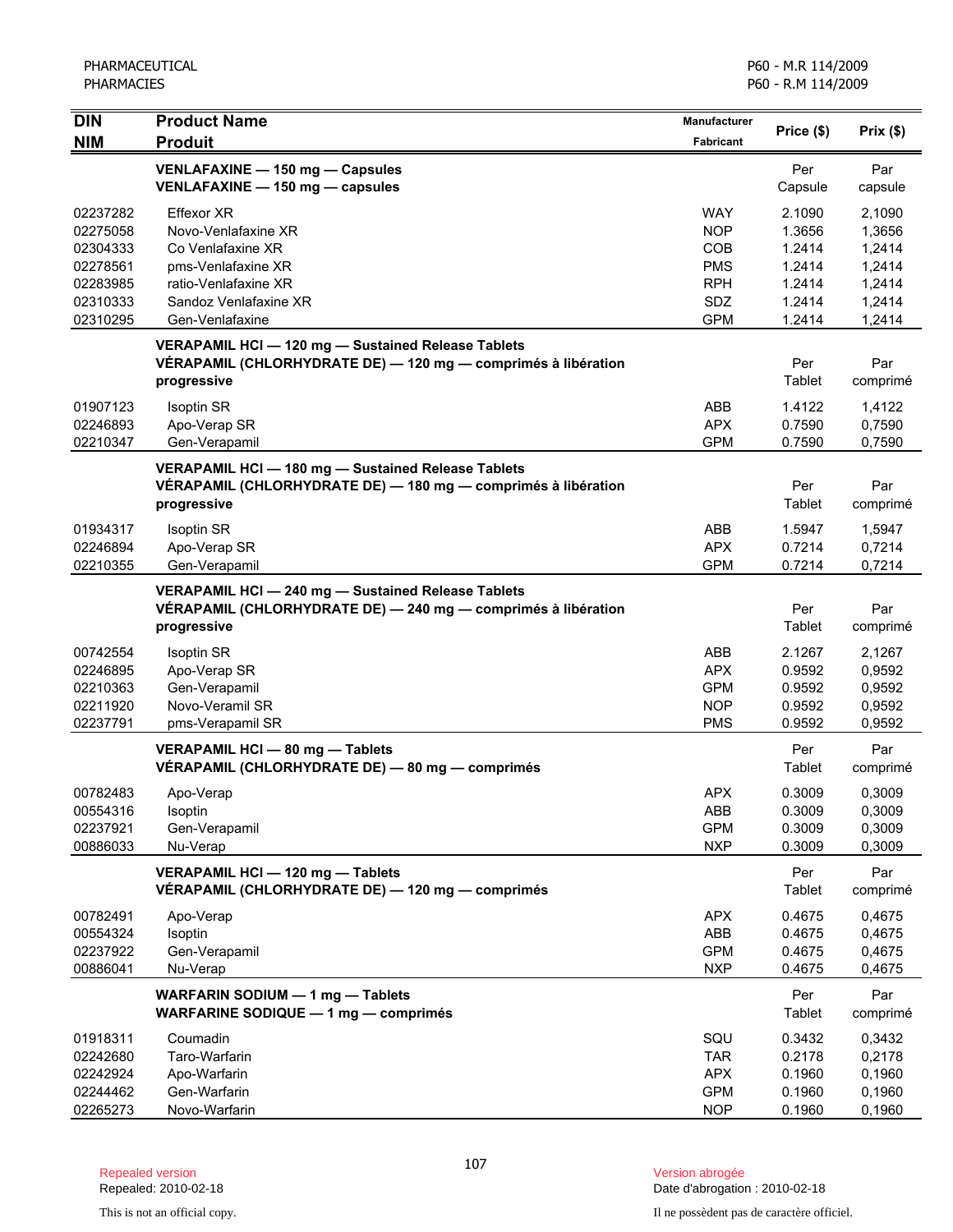| <b>DIN</b><br><b>NIM</b> | <b>Product Name</b><br><b>Produit</b>                                        | <b>Manufacturer</b><br>Fabricant | Price (\$)       | Prix(\$)         |
|--------------------------|------------------------------------------------------------------------------|----------------------------------|------------------|------------------|
|                          |                                                                              |                                  |                  |                  |
|                          | WARFARIN SODIUM - 2 mg - Tablets                                             |                                  | Per              | Par              |
|                          | <b>WARFARINE SODIQUE - 2 mg - comprimés</b>                                  |                                  | Tablet           | comprimé         |
| 01918338                 | Coumadin                                                                     | SQU                              | 0.3629           | 0,3629           |
| 02242681                 | Taro-Warfarin                                                                | <b>TAR</b><br><b>APX</b>         | 0.2304           | 0,2304           |
| 02242925<br>02244463     | Apo-Warfarin<br>Gen-Warfarin                                                 | <b>GPM</b>                       | 0.2074<br>0.2074 | 0,2074<br>0,2074 |
| 02265281                 | Novo-Warfarin                                                                | <b>NOP</b>                       | 0.2074           | 0,2074           |
|                          | WARFARIN SODIUM - 2.5 mg - Tablets                                           |                                  | Per              | Par              |
|                          | WARFARINE SODIQUE $-2.5$ mg $-$ comprimés                                    |                                  | Tablet           | comprimé         |
| 01918346                 | Coumadin                                                                     | SQU                              | 0.2906           | 0,2906           |
| 02242682                 | Taro-Warfarin                                                                | <b>TAR</b>                       | 0.1845           | 0,1845           |
| 02242926                 | Apo-Warfarin                                                                 | <b>APX</b>                       | 0.1660           | 0,1660           |
| 02244464                 | Gen-Warfarin                                                                 | <b>GPM</b>                       | 0.1660           | 0,1660           |
| 02265303                 | Novo-Warfarin                                                                | <b>NOP</b>                       | 0.1660           | 0,1660           |
|                          | WARFARIN SODIUM - 3 mg - Tablets                                             |                                  | Per              | Par              |
|                          | WARFARINE SODIQUE - 3 mg - comprimés                                         |                                  | Tablet           | comprimé         |
| 02240205                 | Coumadin                                                                     | SQU                              | 0.4499           | 0,4499           |
| 02242683                 | Taro-Warfarin                                                                | <b>TAR</b>                       | 0.2827           | 0,2827           |
| 02265311                 | Novo-Warfarin                                                                | <b>NOP</b>                       | 0.2571           | 0,2571           |
| 02245618<br>02287498     | Apo-Warfarin<br>Gen-Warfarin                                                 | <b>APX</b><br><b>GPM</b>         | 0.2570<br>0.2337 | 0,2570<br>0,2337 |
|                          |                                                                              |                                  |                  |                  |
|                          | WARFARIN SODIUM - 4 mg - Tablets<br>WARFARINE SODIQUE $-$ 4 mg $-$ comprimes |                                  | Per<br>Tablet    | Par<br>comprimé  |
| 02007959                 | Coumadin                                                                     | SQU                              | 0.4499           | 0,4499           |
| 02242684                 | Taro-Warfarin                                                                | <b>TAR</b>                       | 0.2856           | 0,2856           |
| 02242927                 | Apo-Warfarin                                                                 | <b>APX</b>                       | 0.2571           | 0,2571           |
| 02244465                 | Gen-Warfarin                                                                 | <b>GPM</b>                       | 0.2571           | 0,2571           |
| 02265338                 | Novo-Warfarin                                                                | <b>NOP</b>                       | 0.2571           | 0,2571           |
|                          | WARFARIN SODIUM - 5 mg - Tablets                                             |                                  | Per              | Par              |
|                          | WARFARINE SODIQUE - 5 mg - comprimés                                         |                                  | Tablet           | comprimé         |
| 01918354                 | Coumadin                                                                     | SQU                              | 0.2911           | 0,2911           |
| 02242685                 | Taro-Warfarin                                                                | <b>TAR</b>                       | 0.1848           | 0,1848           |
| 02242928                 | Apo-Warfarin                                                                 | <b>APX</b>                       | 0.1663           | 0,1663           |
| 02244466                 | Gen-Warfarin                                                                 | <b>GPM</b>                       | 0.1663           | 0,1663           |
| 02265346                 | Novo-Warfarin                                                                | <b>NOP</b>                       | 0.1663           | 0,1663           |
|                          | WARFARIN SODIUM - 10 mg - Tablets                                            |                                  | Per              | Par              |
|                          | WARFARINE SODIQUE - 10 mg - comprimés                                        |                                  | Tablet           | comprimé         |
| 01918362                 | Coumadin                                                                     | SQU                              | 0.5223           | 0,5223           |
| 02242687                 | Taro-Warfarin                                                                | <b>TAR</b>                       | 0.3316           | 0,3316           |
| 02242929                 | Apo-Warfarin                                                                 | <b>APX</b>                       | 0.2984           | 0,2984           |
| 02244467                 | Gen-Warfarin                                                                 | <b>GPM</b>                       | 0.2984           | 0,2984           |
|                          | ZIDOVUDINE - 100 mg - Capsules                                               |                                  | Per              | Par              |
|                          | ZIDOVUDINE - 100 mg - capsules                                               |                                  | Capsule          | capsule          |
| 01902660                 | Retrovir                                                                     | <b>NVT</b>                       | 2.0079           | 2,0079           |
| 01946323                 | Apo-Zidovudine                                                               | <b>APX</b>                       | 1.2750           | 1,2750           |